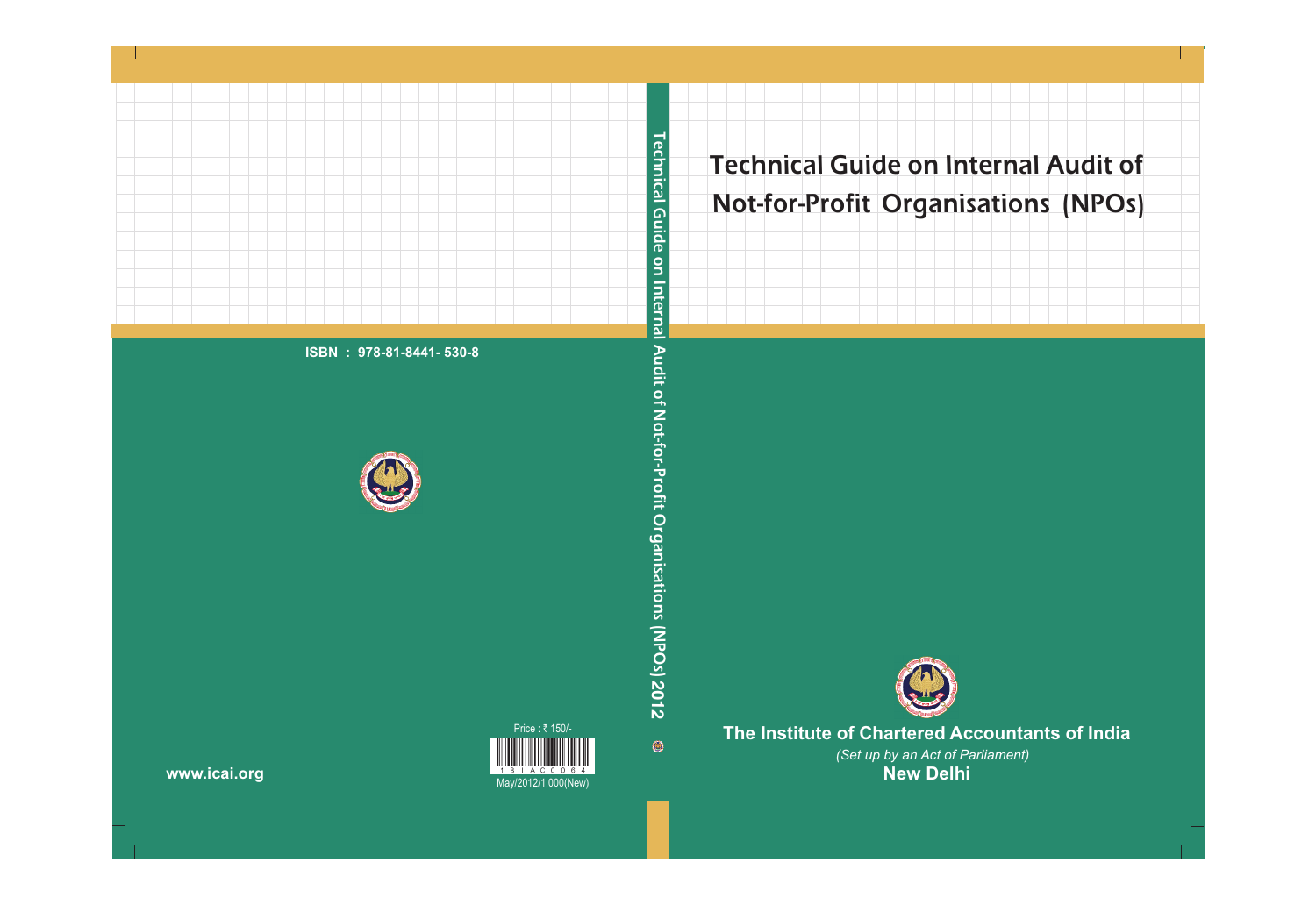### **DISCLAIMER**

The views expressed in this Technical Guide are those of author(s). The Institute of Chartered Accountants of India may not necessarily subscribe to the views expressed by the author(s).



**Internal Audit Standards Board The Institute of Chartered Accountants of India**  *(Set up by an Act of Parliament)*  **New Delhi**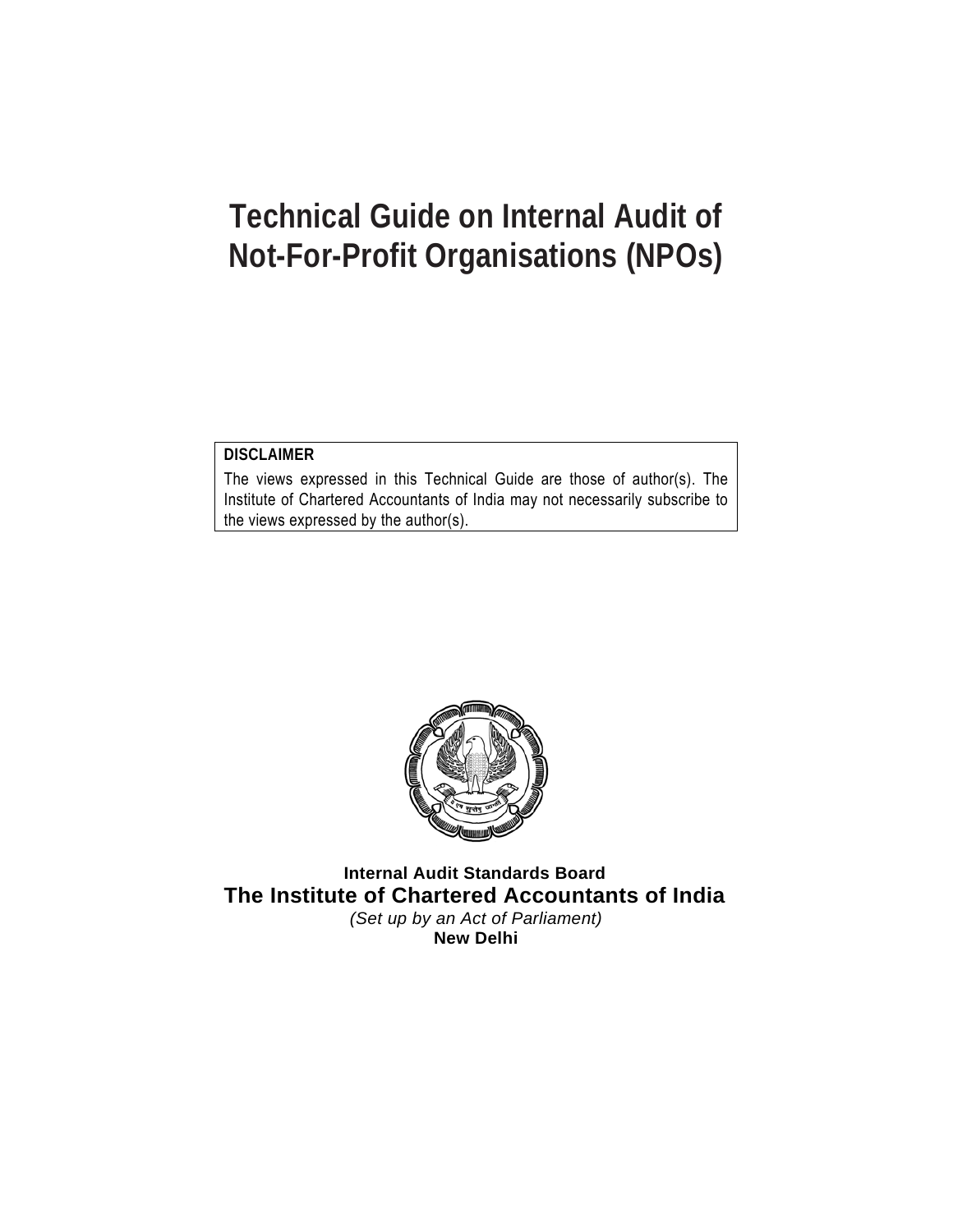© The Institute of Chartered Accountants of India

All rights reserved. No part of this publication may be reproduced, stored in a retrieval system, or transmitted, in any form, or by any means, electronic mechanical, photocopying, recording, or otherwise, without prior permission, in writing, from the publisher.

| Edition        |                            | : March, 2012                                                                                                                                                             |
|----------------|----------------------------|---------------------------------------------------------------------------------------------------------------------------------------------------------------------------|
|                |                            | Committee/Department : Internal Audit Standards Board                                                                                                                     |
| E-mail         | $\mathcal{L}^{\text{max}}$ | cia@icai.org                                                                                                                                                              |
| Website        |                            | : www.icai.org                                                                                                                                                            |
| Price          | $\mathbb{R}^{\mathbb{Z}}$  | ₹ 150/- ( <i>including CD</i> )                                                                                                                                           |
| <b>ISBN No</b> | 1000                       | 978-81-8441-530-8                                                                                                                                                         |
| Published by   | $\mathbb{Z}^{\mathbb{Z}}$  | The Publication Department on behalf of the<br>Institute of Chartered Accountants of India,<br>ICAI Bhawan, Post Box No. 7100, Indraprastha<br>Marg, New Delhi - 110 002. |
| Printed by     | ÷                          | Sahitya Bhawan Publications, Hospital Road,<br>Agra - 282 003.                                                                                                            |
|                |                            | March/2012/1,000 Copies                                                                                                                                                   |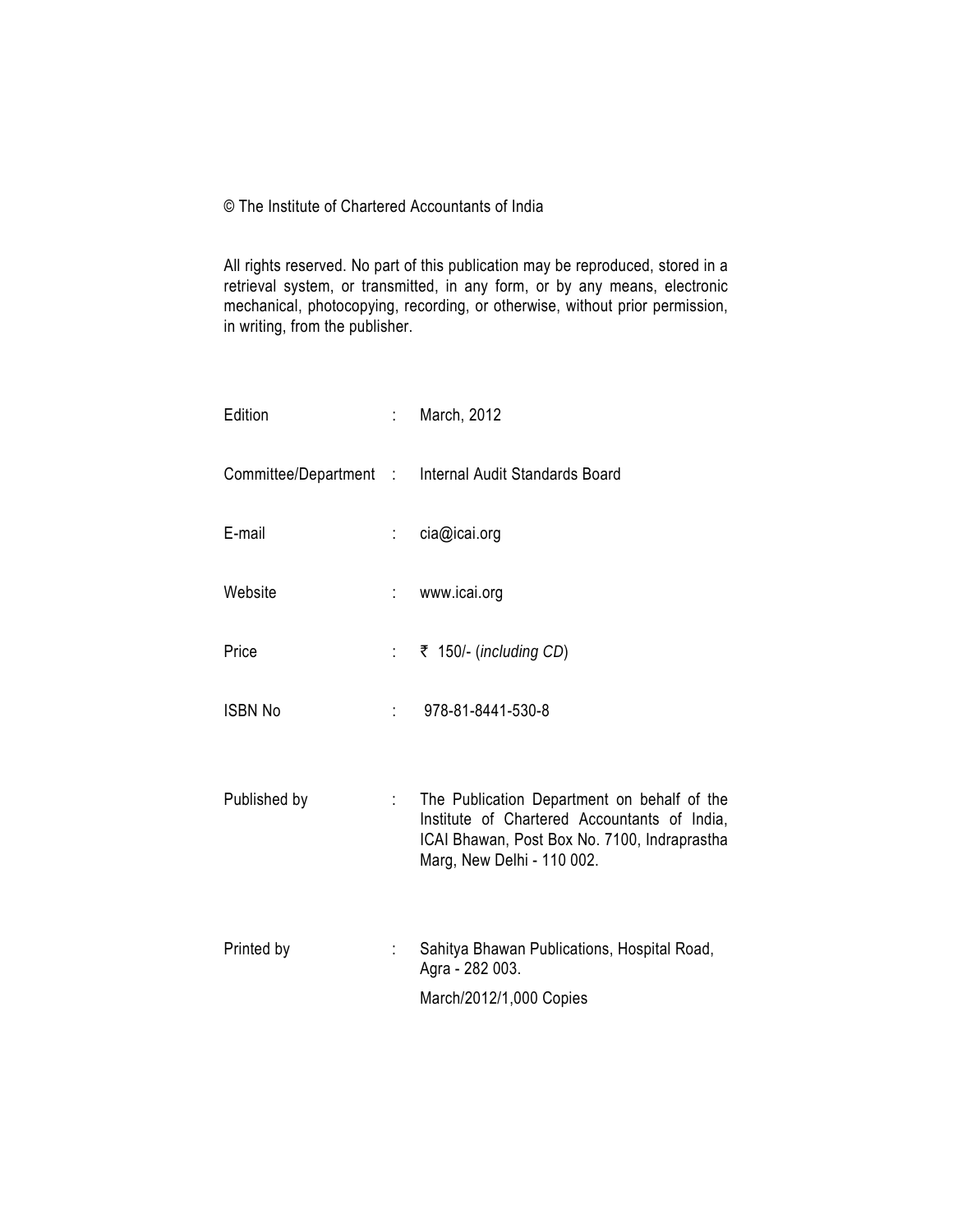# **Foreword**

A strong, vibrant and innovative Not-for-Profit sector is essential to achieve a productive and inclusive nation. The Not-for-Profit sector plays a central role in enriching people through its charitable, social, cultural, educational and environmental contribution and in providing support to weaker section of the society. They are sometimes referred to as the "third sector", the first sector being the "government" and the second sector being the "market" or private business. It is difficult to define their characteristics as these organisations are extremely varied.

Financial accountability, transparency and good governance are the need of the hour in the NPO sector. There are nearly more than three million Non-Profit Organizations (NPOs) in the country and this sector offers challenging and rewarding opportunities to Chartered Accountants in particular. They can play an important role in increasing the standards of resource mobilization, accountability and transparency in Not-for-Profit Sector.

I am happy to note that the Internal Audit Standards Board and the Committee for Co-Operatives and NPO Sectors are jointly issuing this Technical Guide on Internal Audit of Not-for-Profit Organizations for guidance of members in this crucial area. I congratulate CA. Rajkumar S. Adukia, Chairman, Internal Audit Standards Board and CA. Vijay K. Garg, Chairman, Committee for Co-Operatives and NPO Sectors and members of both the Boards on issuance of this Technical Guide. This Technical Guide comprehensively deals with the peculiar aspects of NPO sector, including various regulatory aspects and provides a step-wise approach for internal audit.

I am sure that this Technical Guide will assist the members and others in efficiently discharging their responsibilities.

March 24, 2012 **CA. Jaydeep Narendra Shah**  New Delhi **New Delhi** President, ICAI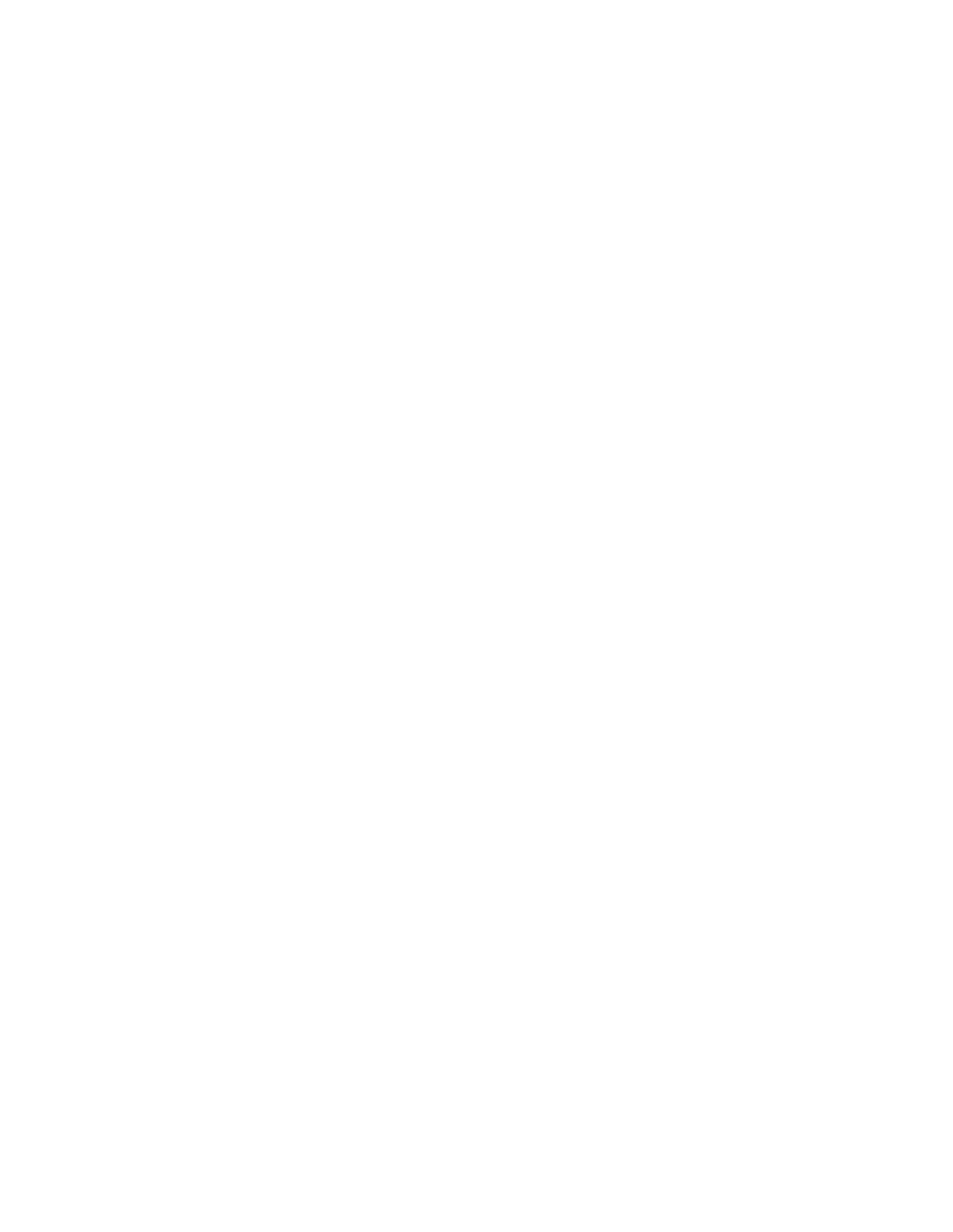India witnessed a rapid increase in and diversification of the NPO sector as a response to the national political scenario and increasing concern about poverty and marginalization. It has been noted that as the financial and human resources employed in this sector grow year after year, the need for proper financial planning, financial management and financial accountability is also increasing.

More efficient utilization of public resources through effective implementation of programs, minimization, if not eradication, of corruption, sensitivity to the needs of poor, providing timely information to citizens are the demands of NPO Sector. Transparency is institutionalised by recording, maintaining and providing access to relevant and timely information regarding the organization. Thus, the potential for improving the management of the sector is significant. Also NPOs have begun to view Chartered Accountants as pathfinders rather than faultfinders. The NPO sector offers challenging and rewarding opportunities for CAs in the sector.

With a view to providing appropriate guidance to the members of the Institute on the internal audit of NPOs, the Internal Audit Standards Board jointly with the Committee for Co-Operatives and NPO Sectors has issued this Technical Guide on Internal Audit of Not-for-Profit Organisations. This Technical Guide is divided into six chapters. Chapter I is introductory in nature. It also describes the history and characteristics of NPOs. Chapter II discusses about the legal framework applicable to the sector alongwith the brief description of different types of NPOs. Chapter III deals with the key concepts related to the non-profit sector including the description of accounting of fund and expenses. Chapter IV deals with the accounting and internal audit standards for NPOs. Chapter V explains the internal audit of NPOs including the concepts and objective of the internal audit. It also explains the need of internal audit of NPO sector and internal audit approach. Chapter VI deals with the audit of specific accounts balances followed with the illustrative checklist for the internal auditor reference.

At this juncture, we are grateful to CA. Meenakshi Gupta and her study group member *viz*., CA Debaditya Gupta and also CA. Brijesh R. Shah for sharing their experience and knowledge with us and preparing the draft of this Technical Guide.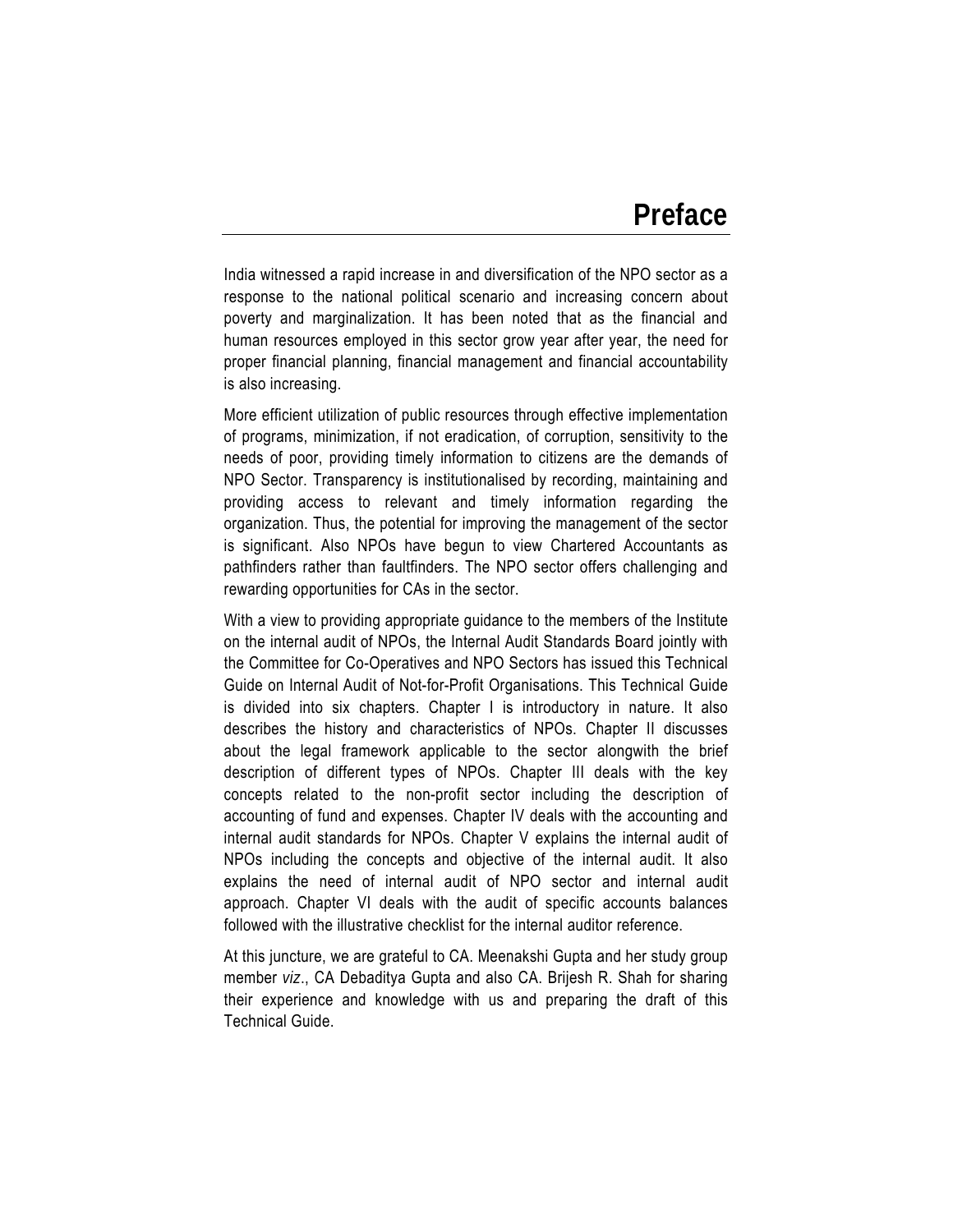We also wish to thank CA. Jaydeep N. Shah, ICAI, President and CA. Subodh Kumar Agrawal, Vice President, ICAI, for their continuous support and encouragement to the initiatives of the Board. We must also thank our colleagues from the Council at the Internal Audit Standards Board, *viz.*, CA. Rajendra Kumar P., Vice-chairman, IASB, CA. Amarjit Chopra, CA. Shiwaji B. Zaware, CA. Ravi Holani, CA. Anuj Goyal, CA. Nilesh Vikamsey, CA. Atul C. Bheda, CA. Charanjot Singh Nanda, CA. Pankaj Tyagee, CA. G. Ramaswamy, CA. J. Venkateswarlu, CA. Abhijit Bandyopadhyay, CA. S. Santhanakrishnan, Shri Prithvi Haldea, Smt. Usha Narayanan, Smt. Usha Sankar, Shri Manoj Kumar and Shri Sidharth Birla and the colleagues from the Council at the Committee for Co-Operatives and NPO Sectors, *viz*., CA. V. Murali, CA. Bhavna G. Doshi, CA. Charanjot Singh Nanda, CA. Jayant P. Gokhale, CA. Madhukar N. Hiregange, CA. Pankaj I. Jain, CA. Pankaj Tyagee, CA. Ravi Holani, CA. Sanjay K. Agarwal, Shri Anil K. Agarwal, Shri Ashutosh Dikshit and Shri Deepak Narain for their vision and support.

We are sure that the readers, especially members of the institute, working as internal auditors in NPO sector would find this technical guide immensely useful.

Mumbai*Chairman* 

March 23, 2012 **CA. Rajkumar S. Adukia**   *Internal Audit Standards Board* 

Jaipur*Chairman* 

March 23, 2012 **CA. Vijay K. Garg**   *Committee for Co-Operatives and NPO Sectors*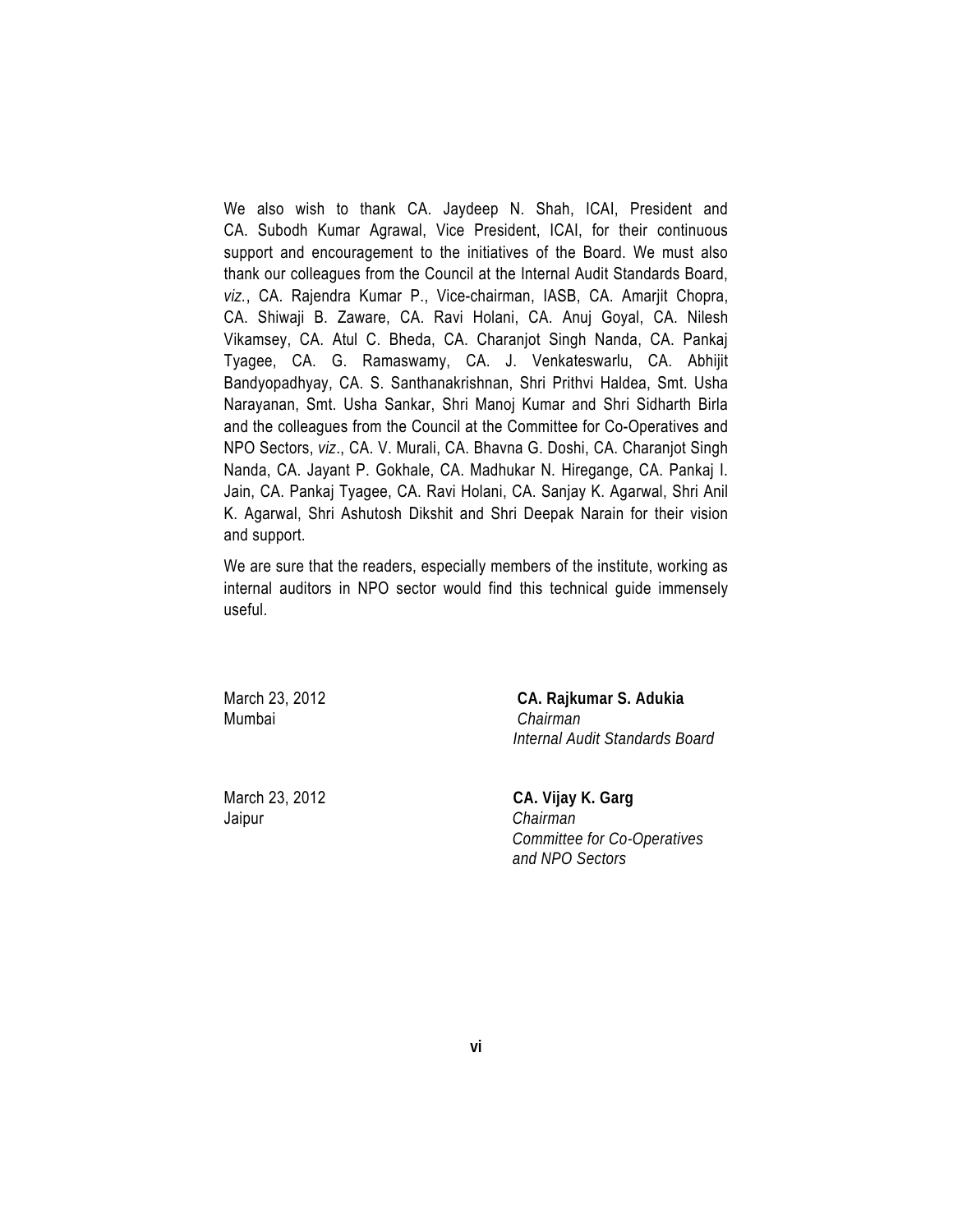# Contents

| Religious Endowments and Waqf, Gurudwara, etc.  11 |  |
|----------------------------------------------------|--|
|                                                    |  |
|                                                    |  |
|                                                    |  |
|                                                    |  |
|                                                    |  |
|                                                    |  |
|                                                    |  |
|                                                    |  |
|                                                    |  |
|                                                    |  |
|                                                    |  |
|                                                    |  |
| Establishing an Enabling Environment for the       |  |
|                                                    |  |
|                                                    |  |
|                                                    |  |
|                                                    |  |
|                                                    |  |
|                                                    |  |
|                                                    |  |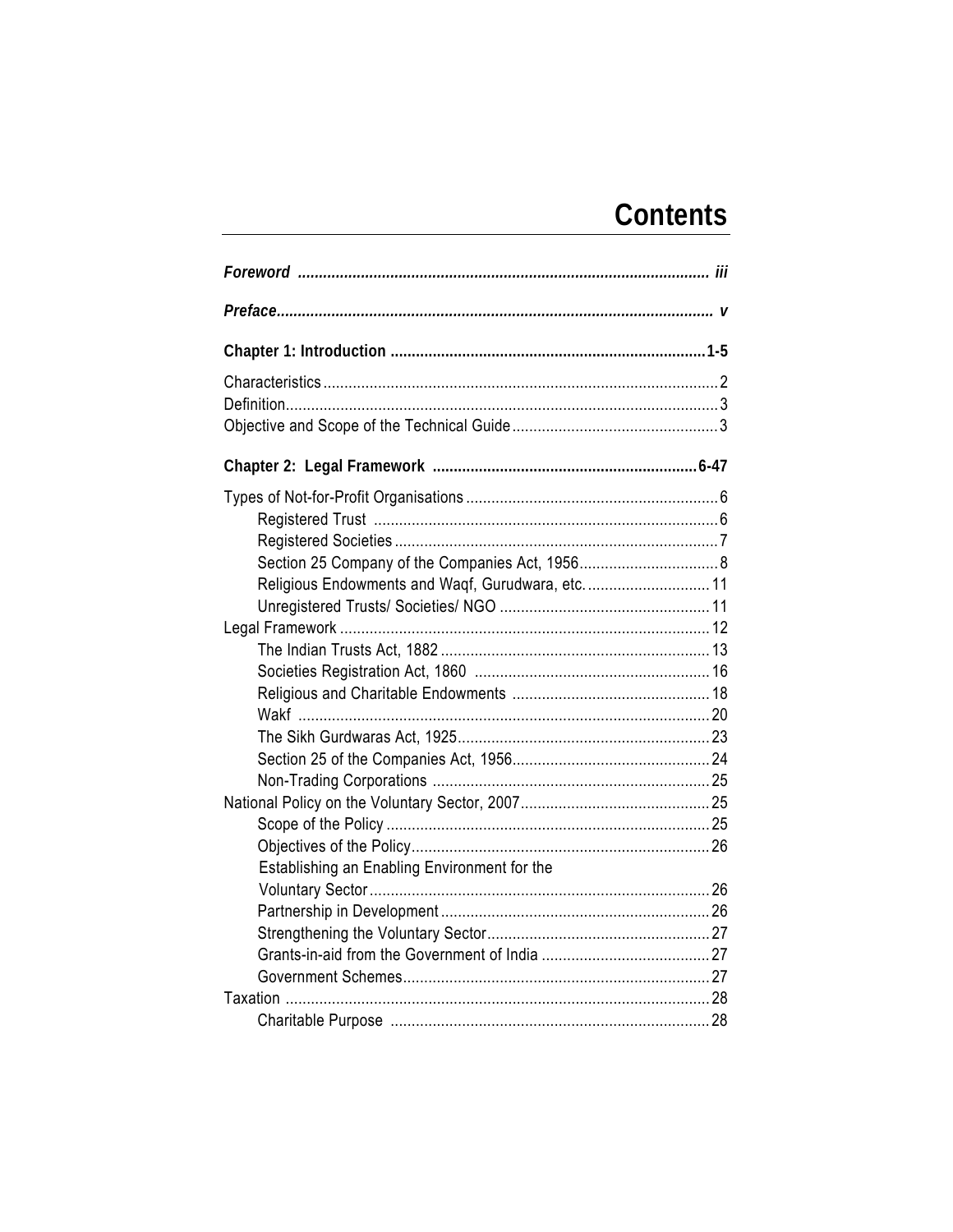| History of Foreign Contribution (Regulation) |  |
|----------------------------------------------|--|
|                                              |  |
| Object of Foreign Contribution (Regulation)  |  |
|                                              |  |
| History of Foreign Contribution (Regulation) |  |
|                                              |  |
|                                              |  |
|                                              |  |
|                                              |  |
|                                              |  |
|                                              |  |
|                                              |  |
|                                              |  |
|                                              |  |
|                                              |  |
|                                              |  |
|                                              |  |
|                                              |  |
|                                              |  |
|                                              |  |
|                                              |  |
|                                              |  |
|                                              |  |
|                                              |  |
|                                              |  |
|                                              |  |
|                                              |  |
|                                              |  |
|                                              |  |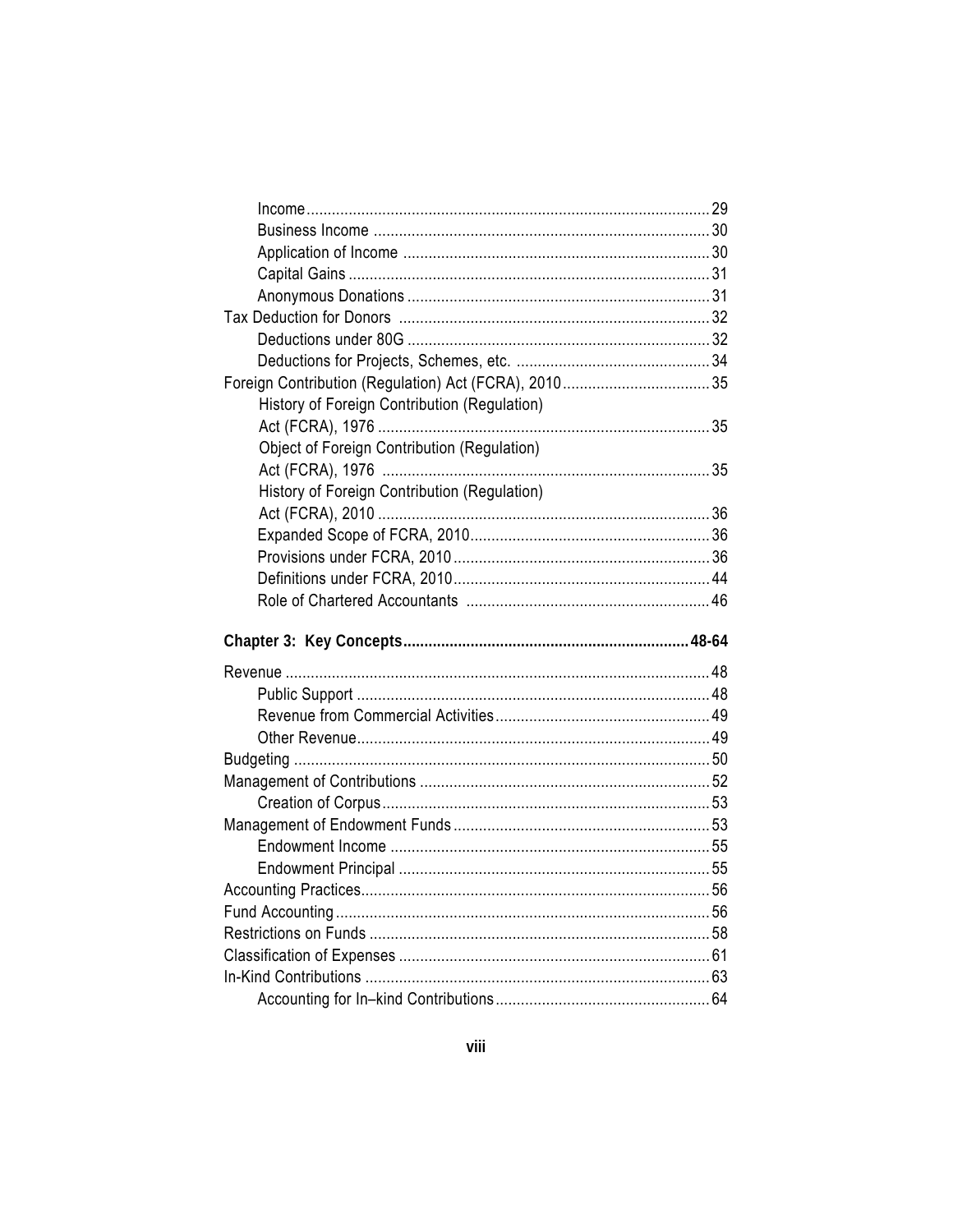| Chapter 4: Accounting Standards and Standards on            |  |
|-------------------------------------------------------------|--|
|                                                             |  |
|                                                             |  |
|                                                             |  |
|                                                             |  |
|                                                             |  |
|                                                             |  |
|                                                             |  |
| Chapter 5: Internal Audit - Concept and Objectives  72-84   |  |
|                                                             |  |
|                                                             |  |
|                                                             |  |
|                                                             |  |
|                                                             |  |
|                                                             |  |
|                                                             |  |
|                                                             |  |
| Understanding and Evaluation of Internal Control  82        |  |
| Chapter 6: Major Areas of Internal Audit Significance 85-98 |  |
|                                                             |  |
|                                                             |  |
|                                                             |  |
|                                                             |  |
|                                                             |  |
|                                                             |  |
|                                                             |  |
|                                                             |  |
|                                                             |  |
|                                                             |  |
|                                                             |  |
|                                                             |  |
|                                                             |  |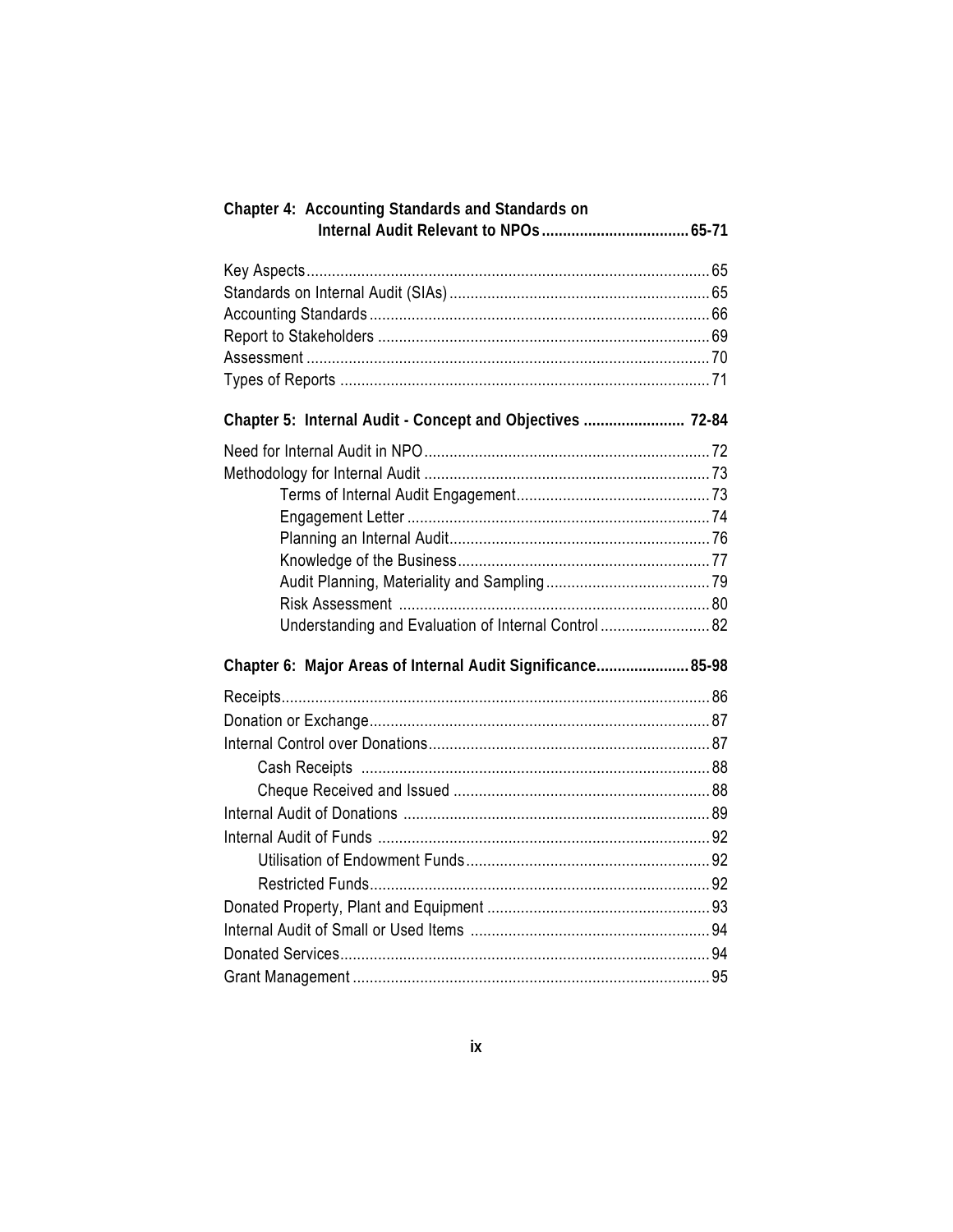| Appendix 1: | Laws for Societies, Trusts, Wakfs                                                 |  |
|-------------|-----------------------------------------------------------------------------------|--|
| Appendix 2: | Comparative Analysis between Various                                              |  |
| Appendix 3: | Various Schemes as Sponsored by<br>Various Central Government Ministries  141-146 |  |
| Appendix 4: | <b>Frequently Asked Questions (FAQs)</b>                                          |  |
|             |                                                                                   |  |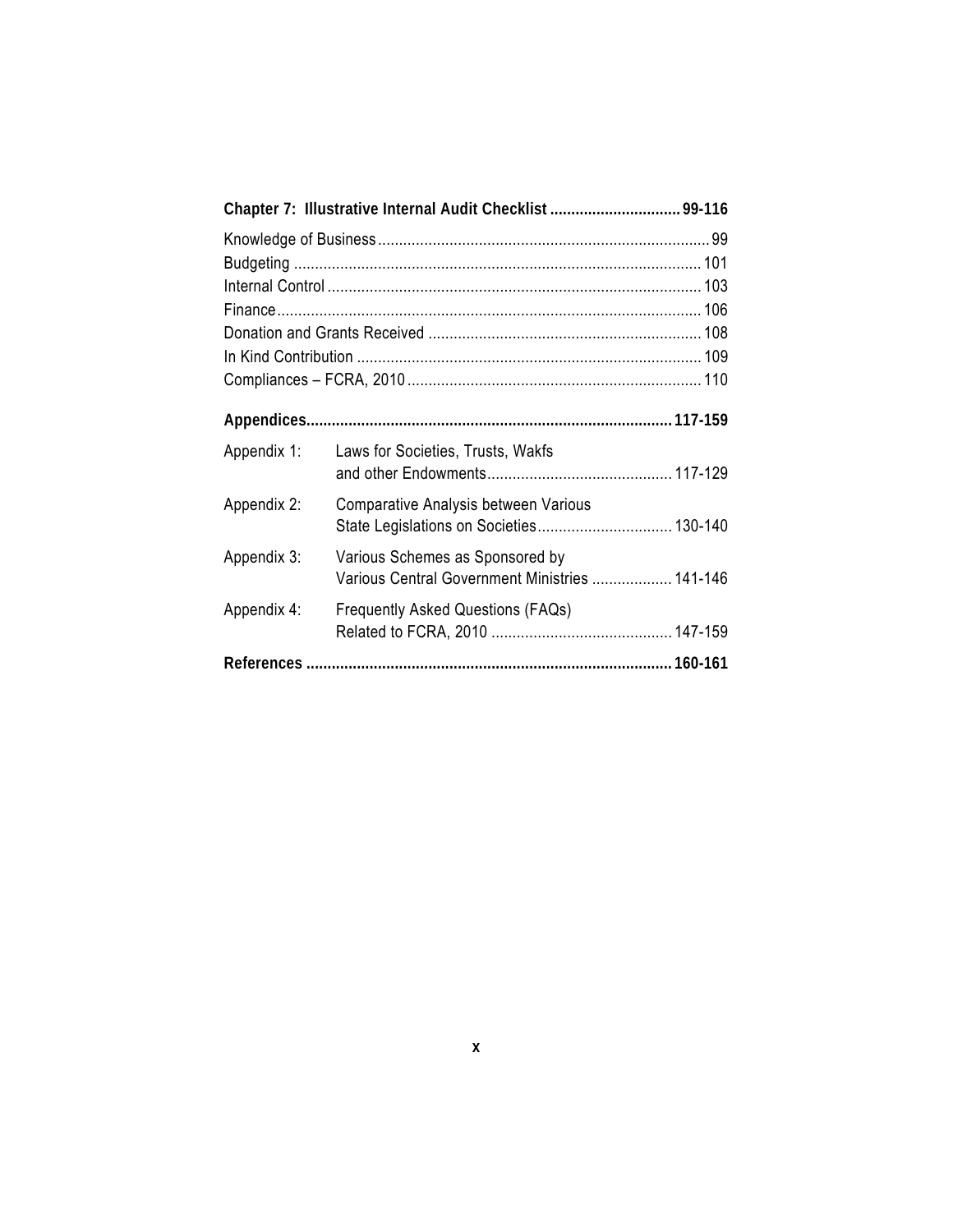# **Chapter 1 Introduction**

1.1 Philanthropy has been an important part of life in India since ancient times. The word is derived from the Greek term Philanthropos, which means the "love of humanity". Philanthropy broadly encompasses any altruistic activity intended to serve others, or the act of donating money, goods and services to support a socially beneficial or humanitarian cause, with no financial or material reward to the donor. Charity is a similar concept, except it is usually linked to religion... While Hindus believe in daana (giving) and Buddhists have bhiksha (giving to a monk), Islam directs its followers to give in the form of sadaqah (voluntary charity), and zakat (obligatory charity).Charity focuses on providing a solution to the immediate need of an individual or a group, whereas philanthropy attempts to deal with the root cause of the problem to prevent them from happening. For example, providing food to a hungry person would be charity but prov iding education so that the person can find a job and fend for himself is philanthropy. In recent times the focus has shifted from charity to philanthropy, with the ancient tradition of donating to temples and to needy and destitute giving way to contributing for social causes like women's empowerment, promotion of education, social welfare, etc.

1.2 There has been corporate involvement too in the philanthropic movement. Jamshedji Tata launched the J N Tata Endowment Scheme in 1892, long before the first major foundation was formed in the US. His biggest contribution was the establishment of the Indian Institute of Science. Similarly, Ardeshir Godrej's gave a generous donation to the Tilak Fund for the upliftment of Harijans .The Tatas and the Murugappas pioneered charitable contributions to hospitals and schools. Now, companies are entering into newer areas like environmental conservation and preservation of history and art and have institutionalised their philanthropic activities in the form of family foundations. While the Azim Premji Foundation and the Infosys Foundation support education initiatives, industrial houses such as Bajaj, Birla, Reddy laboratories etc., have foundations which support an array of development initiatives. Various socio religious institutions like Satya Sai Sewa Trust, the Chinmaya and the Ramakrishna Missionshave increased their scope to include developmental activities, like, rural development, healthcare, etc.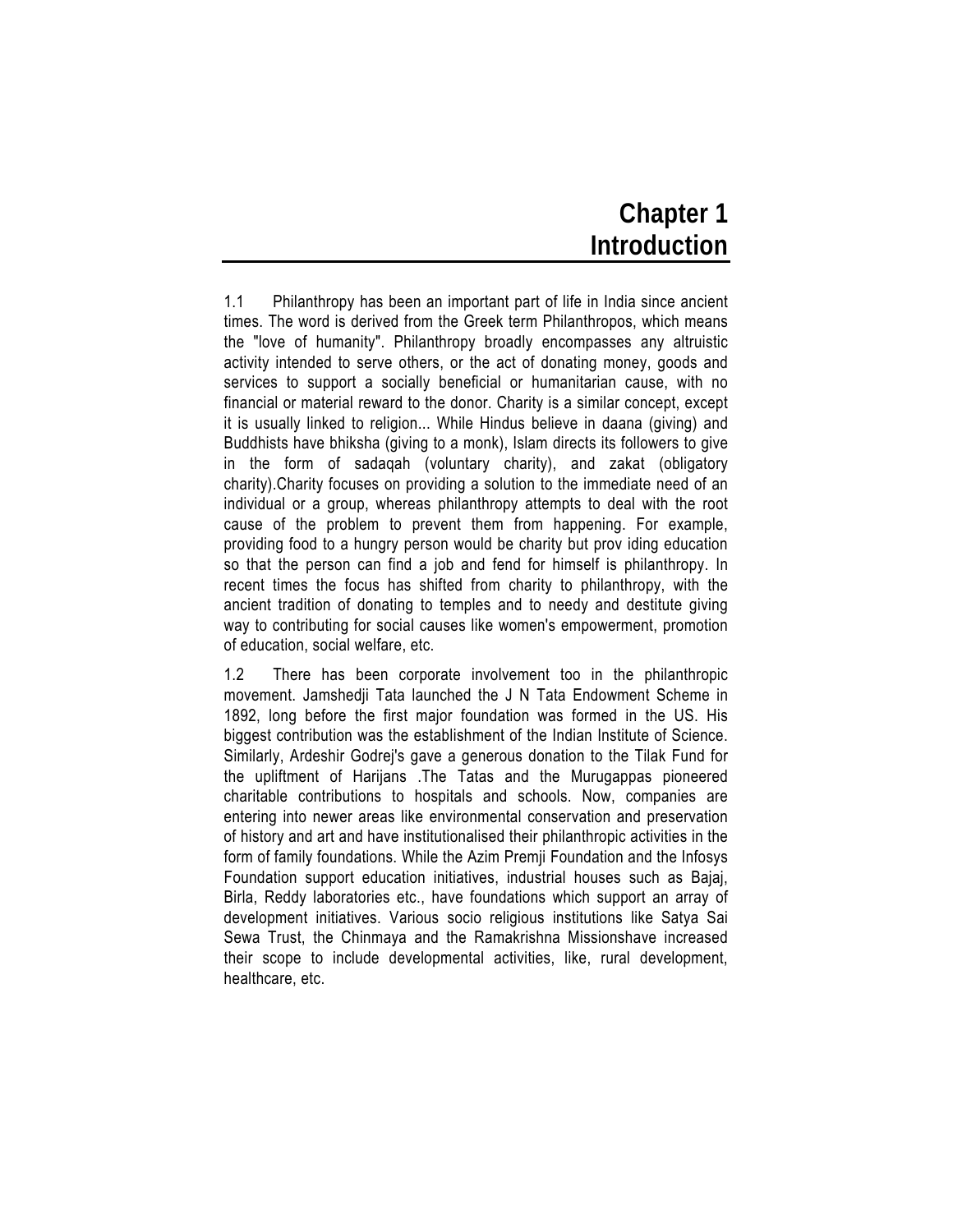1.3 Elsewhere, the concept of Non-Government Organisation gained impetus after the formation of United Nations. The UN introduced the term "NGO" to distinguish between the participation of international private organizations and intergovernmental specialized agencies. The UN defined them as organizations that do not form part of the government and are not conventional for-profit business. "NGOs" cannot seek to diminish a nation's government in the shape of an opposing political party; NGOs also need to be non-criminal and non-profit. They operate independently outside the realm of government by excluding government representatives from membership in the organization though financially they depend on government and private business.

1.4 There is a growing movement within the sector to define itself in a more constructive, accurate way as the term NGO focuses not on the organization's purpose but what it is not .The terms "Social Benefit Organization" (SBO), "Civil Society Organization" (CSO) and Not-for-Profit Organizations) are being used by a growing number of organizations. In this Technical Guide we will use the term Not-for-Profit Organization as the term is widely understood and is also being used all over the world by professional accounting bodies.

# **Characteristics**

1.5 Not-for-Profit Organisations (NPOs) form a significant segment of the economy due to their sheer numbers and the extent and nature of their activities .They are sometimes referred to as the third sector", the first sector being the "government" and the second sector being the "market" or private business. It is difficult to define their characteristics as these organisations are extremely varied. Their range of activities include health, economic and social assistance, education, promotion or defence of various causes etc., The services are not limited to merely charitable causes and include training, recreational services, artistic or cultural endeavours(museums, theatres), professional associations, farmers' networks, academic centres, labour unions etc. Many of these activities are not exclusive to NPOs and there are for-profit organisations doing the same for a fee. For instance, Profit oriented sports clubs, theatres also exist .

1.6 They cannot be categorised through size or legal structure. Though the majority of them are small and have a limited budget, there are NPOs with national and even international reach. In India, there is Child Rights and You (CRY) and Helpage which are national level entities. Some of the well known international names are Amnesty International, Rotary International,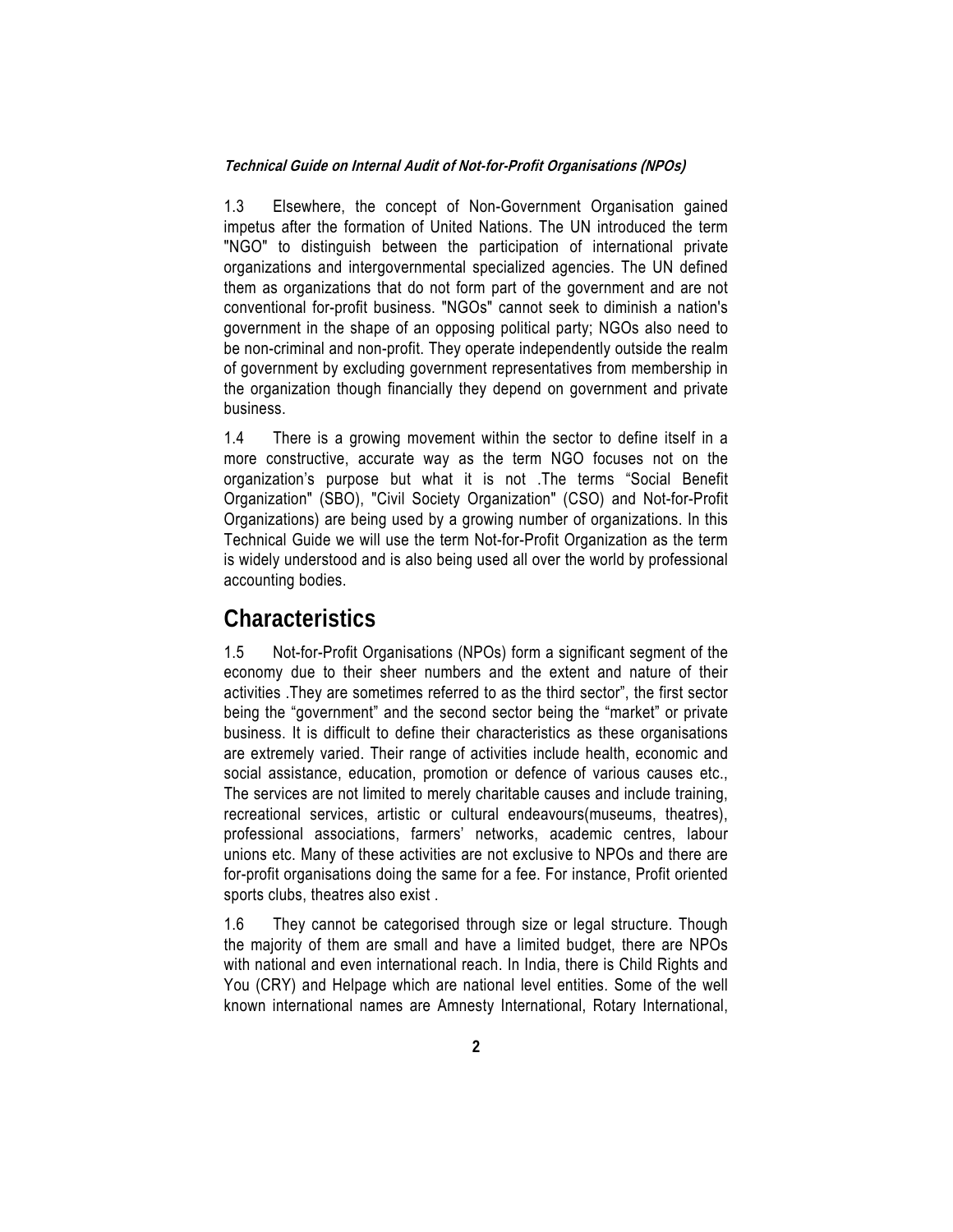Carnegie Corporation of New York, the Red Cross and Red Crescent Organizations, United Nations Educational Scientific and Cultural Organisation (UNESCO) and World Wide Fund for Nature. There are various legal forms prevalent in the sector.

1.7 Many NPOs need to have their financial statements audited under statutory or donor requirements. The Income tax Act requires filing of annual returns and audit report for certain NPOs. Some of the state legislations relating to trusts and charitable institutions provide for compulsory audit even where the income is below the maximum amount which is not chargeable to income tax. Such ceiling limits are dependent in terms of the statutory provisions of the relevant State Acts. Many donors demand annual accounts and audit report when applying for grant. Some donors give consideration to the fact that the not-for-profit organizations may not have audited financial statements but may require a yearly audit after the funds are transferred.

It has to be kept in mind that the above characteristics may not be applicable to all NPOs. Depending on the size, nature and objectives, some features may be significant for one and non-existent for another.

# **Definition**

1.8 The World Bank defines NPOs as *"Private organisations that pursue activities to relieve suffering, promote the interests of the poor, protect the environment, provide basic social services, or undertake community development".*

1.9 The Canadian Institute of Chartered Accountants (CICA) handbook defines them as: *"Non Profit organisations are organisations in which there is normally no transferable ownership interest and from which the members or contributors do not receive any direct economic gain and that are formed, for example, for social, educational, religious, health or philanthropic purposes."* 

# **Objective and Scope of the Technical Guide**

1.10 This Technical Guide is intended to assist internal auditors in carrying out internal audit of not-for-profit organisations. It is aimed to provide an insight into the functioning of the not for profit organisations, its concepts and its peculiar characteristics. As the size, legal structure, functioning, nature of activities may vary widely from one NPO to another; the Technical Guide cannot cover all the aspects of functioning of entities within such a wide spectrum. Therefore, the various aspects and principles enunciated in this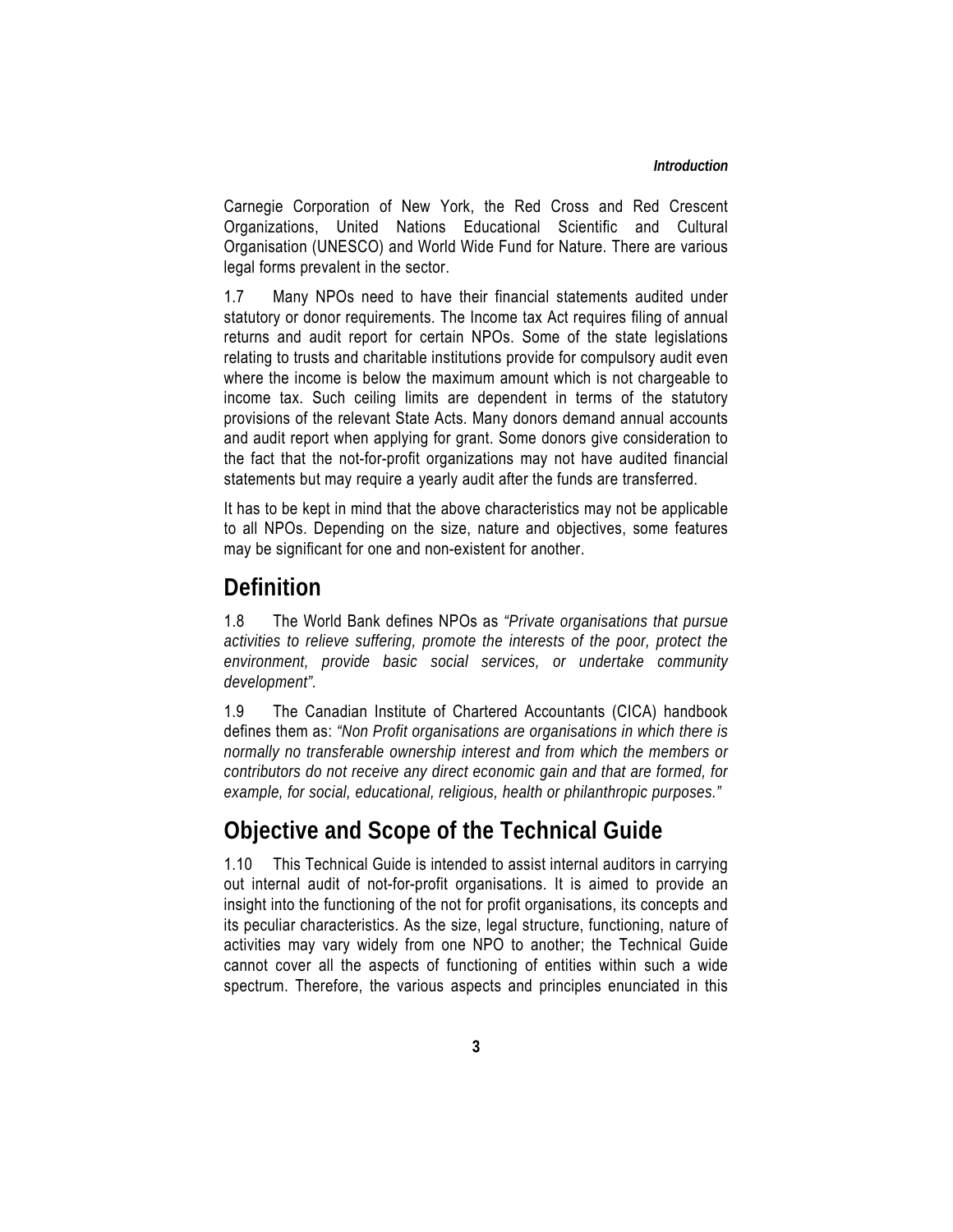Technical Guide should be applied mutatis mutandis, exercising professional judgement.

This Guide is not intended to dwell on the basic internal audit procedures, which are common to all types of organisations. It purports to provide insight into the special aspects of the not-for-profit sector.

The Guide also discusses special areas of compliance applicable to this sector that call for internal auditor's scrutiny.

1.11 The management in concurrence with the internal auditor has to take into consideration- the various pronouncements of ICAI and the regulatory requirements, assessment of control environment and business domain knowledge to decide the scope of the internal audit. The scope and criteria of internal audit would be determined by the following:

- (i) entity's policies
- (ii) entity's systems
- (iii) entity's procedures
- (iv) entity's processes
- (v) entity's products
- (vi) entity's standards
- (vii) entity's laws and regulations
- (viii) entity's systems
- (ix) entity's specification
- (x) entity's contract requirements

This Technical Guide deals with the operational areas of entities operating in this sector with emphasis on compliance of various regulations as applicable to such entities.

- 1.12 The following organisations are not included under NPO in this Guide:
- (i) Public sector organisations formed under central or state governments (municipalities, corporations and other government owned corporations)
- (ii) Organisations formed under special acts of Parliament.
- (iii) Private or public hospitals and other public health organisations
- (iv) Political parties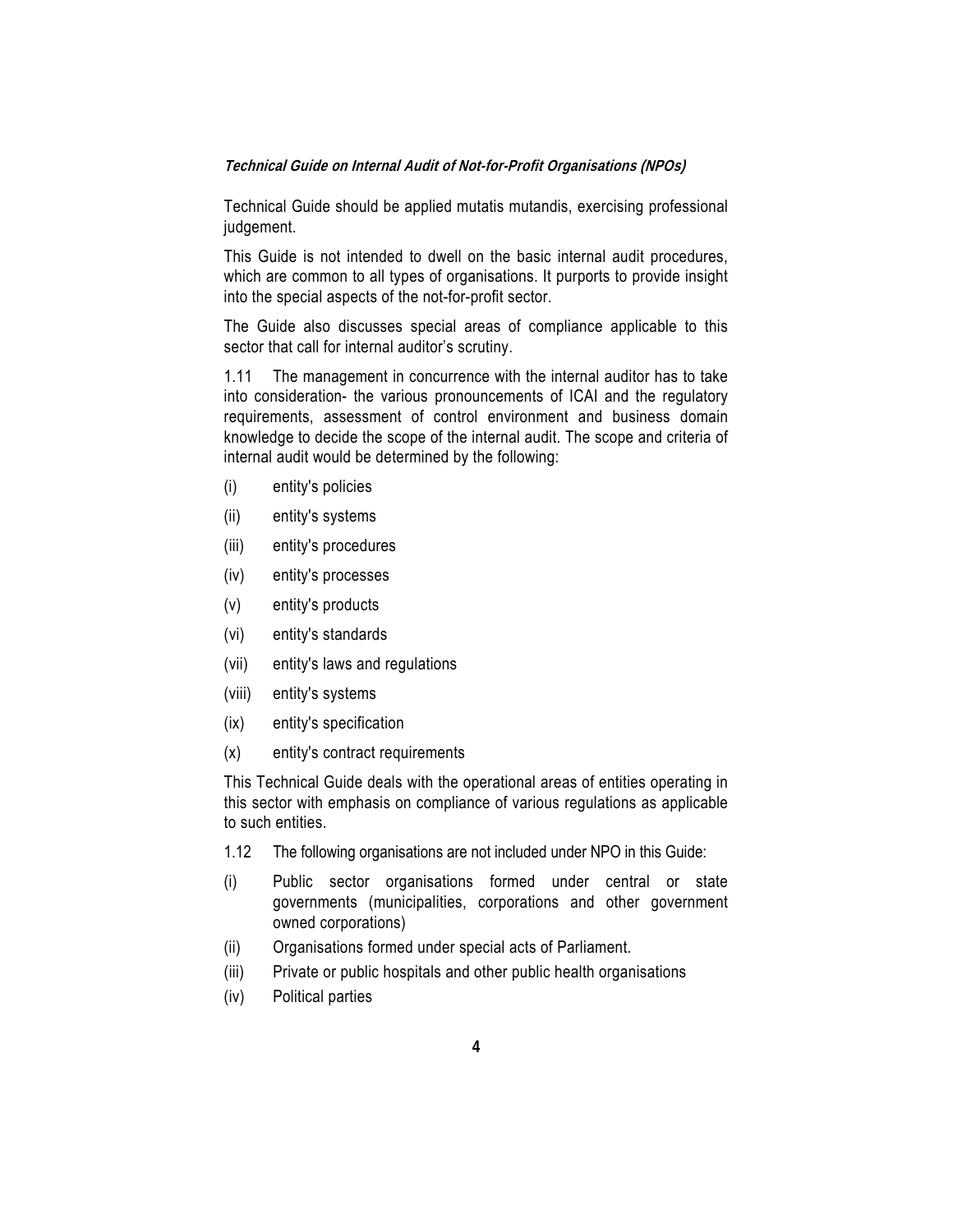#### *Introduction*

- (v) Unions
- (vi) Pension funds

1.13 Some examples of NPOs that fall into the scope of this Technical Guide are as follow:

- (i) Charitable organisations
- (ii) Foundations
- (iii) Endowment Funds
- (iv) Religious organisations
- (v) Chambers of commerce
- (vi) Professional bodies and associations
- (vii) Artistic and cultural organisations
- (viii) Museums and art galleries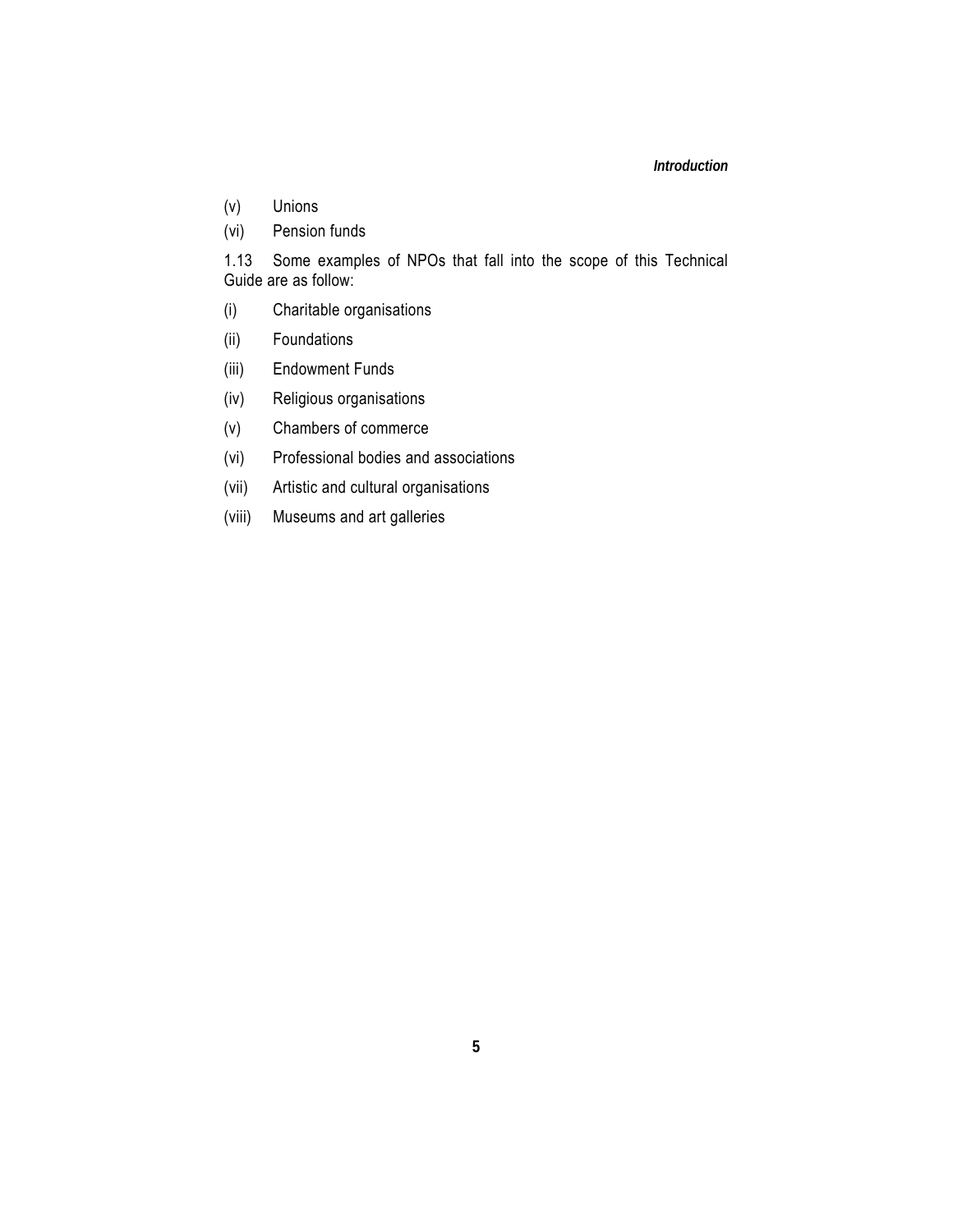# **Chapter 2 Legal Framework**

2.1 There are innumerable NPOs in India, engaged in wide varieties of activities. India has possibly the largest number of active non-government, notfor-profit organizations in the world. In spite of this, there is no national regulatory body or framework governing the sector. NPOs are governed under the statute or state law under which they are formed.

2.2 The Constitution of India guarantees the right of all citizens to form associations or unions is under Article 19(1)(c). Also, Article 30(1) in the Constitution gives all minorities, whether based on religion or language the right to establish and administer educational institutions of their choice. Thus, nonprofit/voluntary organisation can be set up without any kind of registration or recognition under any of the entries mentioned above. In fact, some of the community based organisations like village committees, small religious groups and many welfare Associations function in this manner. However, to claim exemptions under the Income Tax Act, 1961 and for availing of other benefits from the Government, there is insistence on formal registration.

# **Types of Not-for-Profit Organisations**

- 2.3 A not-for –profit organisation can be set up either as:
- (i) Registered Trust
- (ii) Registered Societies
- (iii) Non-trading Corporations
- (iv) Section 25 Company of the Companies Act, 1956
- (v) Religious Endowment and Waqf, Gurudwara, etc.
- (vi) Government Acquired Trusts
- (vii) Unregistered Trusts/ Societies/ NGO

# **Registered Trust**

Trusts are usually set up when someone wishes to set apart either property or money for a specific purpose, usually a charitable cause and wants to limit control over the distribution and administration to selected persons only . These persons are known as trustees. Trusts can be public or private. Public charitable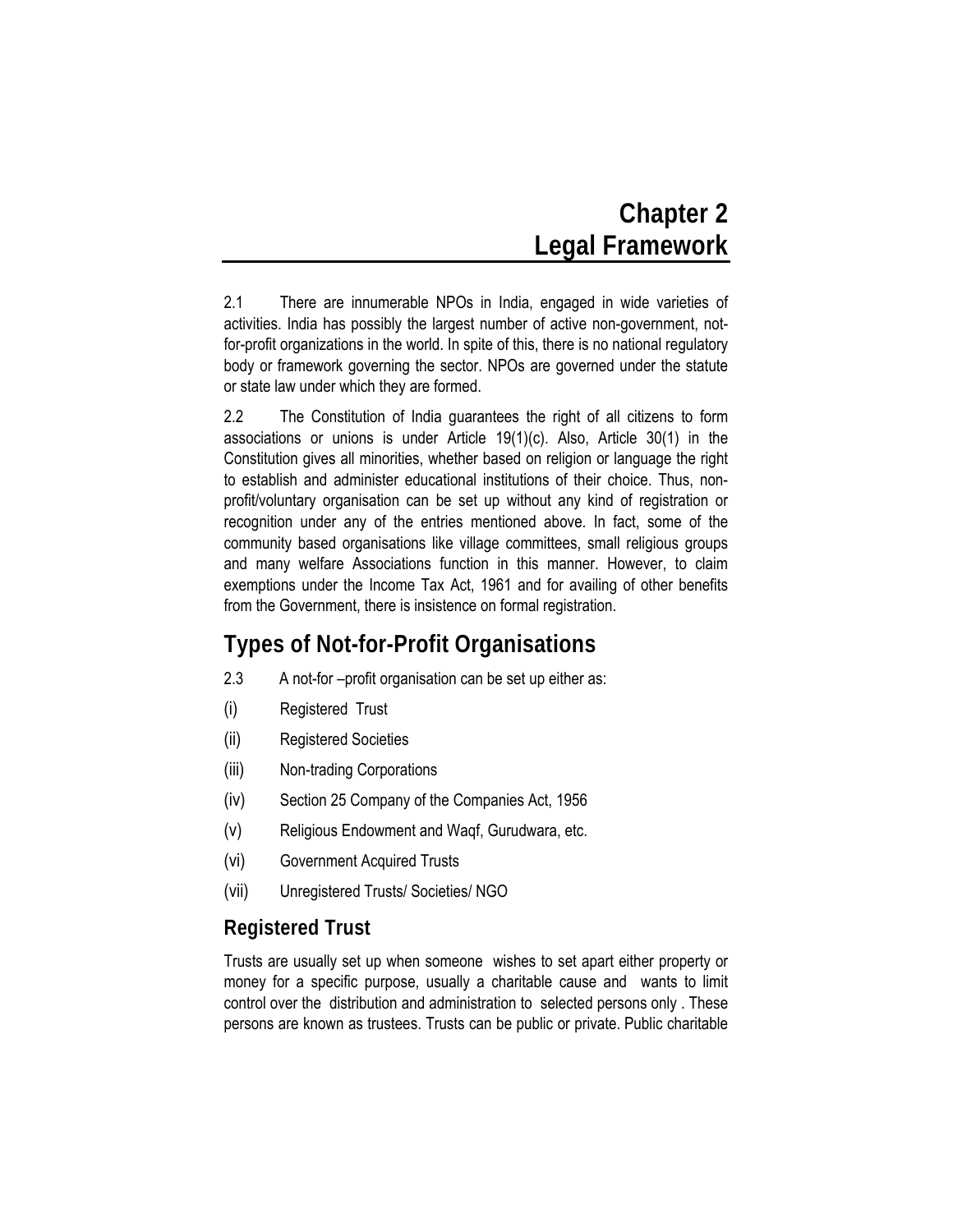trusts are governed by the Public Trust Act, if any (e.g. Maharashtra, Gujarat, Rajasthan, and Madhya Pradesh) applicable in the relevant State. In the absence of such an act in any particular state or territory the general principles of the Indian Trusts Act 1882 are applied. A public trust can be set up by registration of the trust deed with the registrar. Public charitable trusts, as distinguished from private trusts, are designed to benefit members of an uncertain and fluctuating class. To determine whether a trust is public or private, the key question is whether the class to be benefited constitutes a substantial segment of the public.

# **Registered Societies**

A registered society is viewed as an independent juridical 'person'. It is different from the people who form it. Property which is vested in the members of an unregistered society becomes "property belonging to the society" after registration, and there is no transfer of ownership.

| <b>Features</b> | Society                                                                                                                                                                   | <b>Trust</b>                                                                                                   |
|-----------------|---------------------------------------------------------------------------------------------------------------------------------------------------------------------------|----------------------------------------------------------------------------------------------------------------|
| Objects         | Charitable, Literary,<br>Scientific, etc.                                                                                                                                 | Non-profit activities                                                                                          |
| Formation       | Procedure is simple and<br>easy                                                                                                                                           | Procedure is<br>complicated                                                                                    |
| Name            | Selection of name is not<br>difficult                                                                                                                                     | Name approval by<br><b>Registrar of Companies</b>                                                              |
| Management      | Easy and simple and<br>not much restrictions<br>imposed under the Act                                                                                                     | Provisions of the<br>Companies Act have to<br>be complied with and are<br>complex, rigid and time<br>consuming |
| <b>Meetings</b> | Annual Meeting of<br>society to be held as per<br>provisions in the Act.<br>Meetings of the<br>Governing body are<br>held as prescribed in<br>the Rules of the<br>Society | All the meetings are to<br>be held as per provisions<br>of the Companies Act,<br>1956                          |

**Features of Society** *v***. Trust**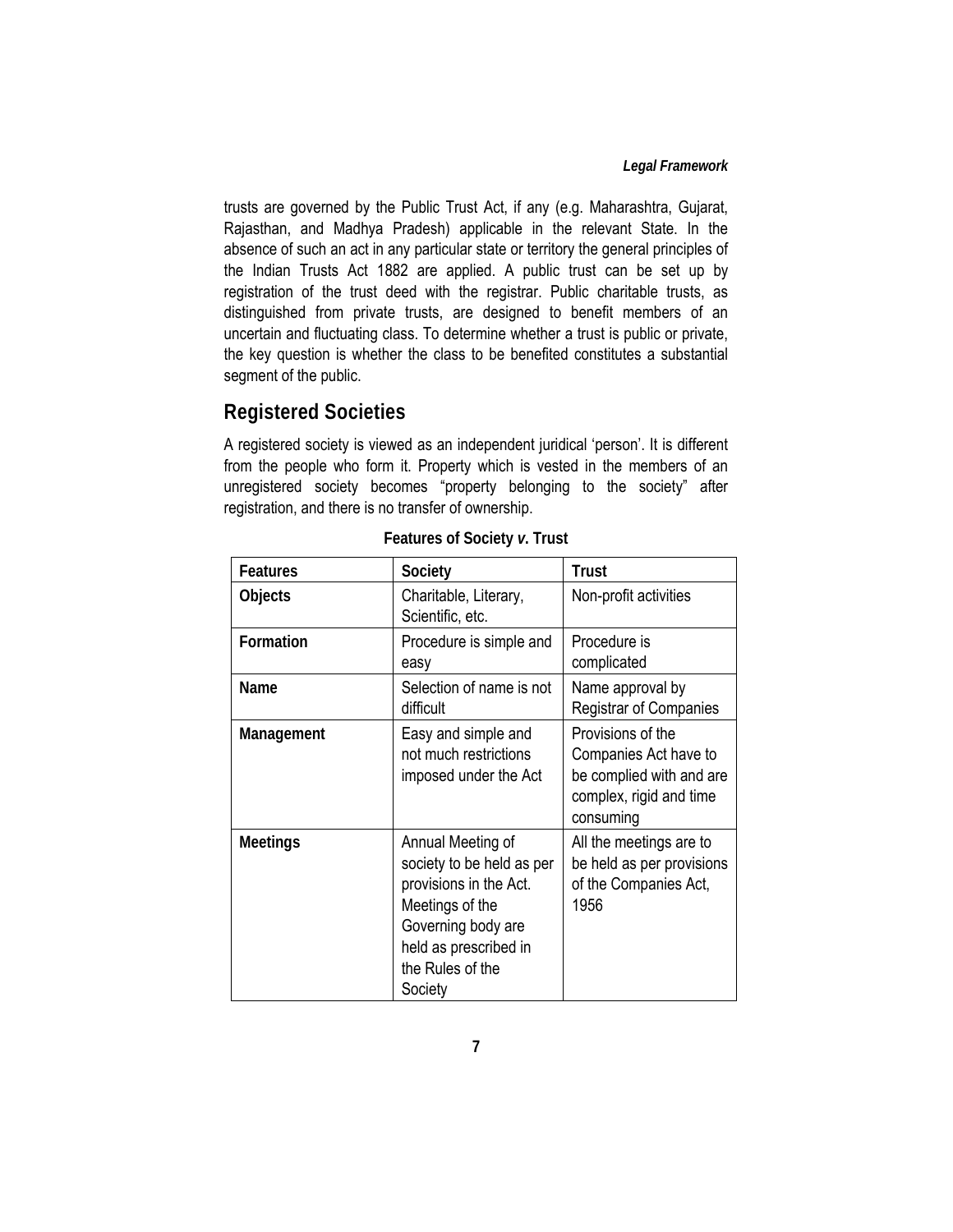| <b>Penalties</b>    | Very few offences and<br>penalties have been<br>prescribed          | Provisions under the<br>Companies Act are more<br>stringent and attract<br>penalties |
|---------------------|---------------------------------------------------------------------|--------------------------------------------------------------------------------------|
| Reputation          | Registered societies<br>enjoy same reputation<br>as companies       | Same                                                                                 |
| <b>Legal Entity</b> | Registered Society is a<br>legal entity with certain<br>limitations | Is a legal entity.                                                                   |

# **Section 25 Company of the Companies Act, 1956**

The Companies Act, 1956, which principally governs for-profit entities, permits certain companies to obtain not-for-profit status as "section 25 companies." Such a company can be formed with the objective of "promoting commerce, art, science, religion, charity or any other useful object" provided the profits, if any, or other income is applied for promoting only the objects of the company and no dividend is paid to its members. It requires at least three individuals to form a section 25 company. The founders or promoters of have to submit application to the Regional Director of the Company Law Board along with copies of the memorandum and articles of association of the proposed company, as well as a number of other documents, including a statement of assets and a brief description of the work proposed to be done upon registration.

A Section 25 company is governed by directors or a managing committee or a governing council elected by its members.

| <b>Particulars</b>      | Company                                                                          | Society                                   | <b>Trust</b>                           |
|-------------------------|----------------------------------------------------------------------------------|-------------------------------------------|----------------------------------------|
| Statute/<br>Legislation | Companies Act, 1956                                                              | Societies<br>Registration<br>Act,<br>1860 | (Bombay)<br>Public<br>Trusts Act, 1950 |
| <b>Jurisdiction</b>     | Registrar<br>οf<br>Companies<br>(or<br>charity commissioner<br>as in Maharashtra | Registrar of<br>Societies                 | Charity<br>Commissioner                |
| <b>Objects</b>          | Non-profit Activities                                                            | Charitable,<br>Literary,                  | Charitable,<br>Socially                |

**Comparative Analysis of Society, Trust and Non-Profit Company**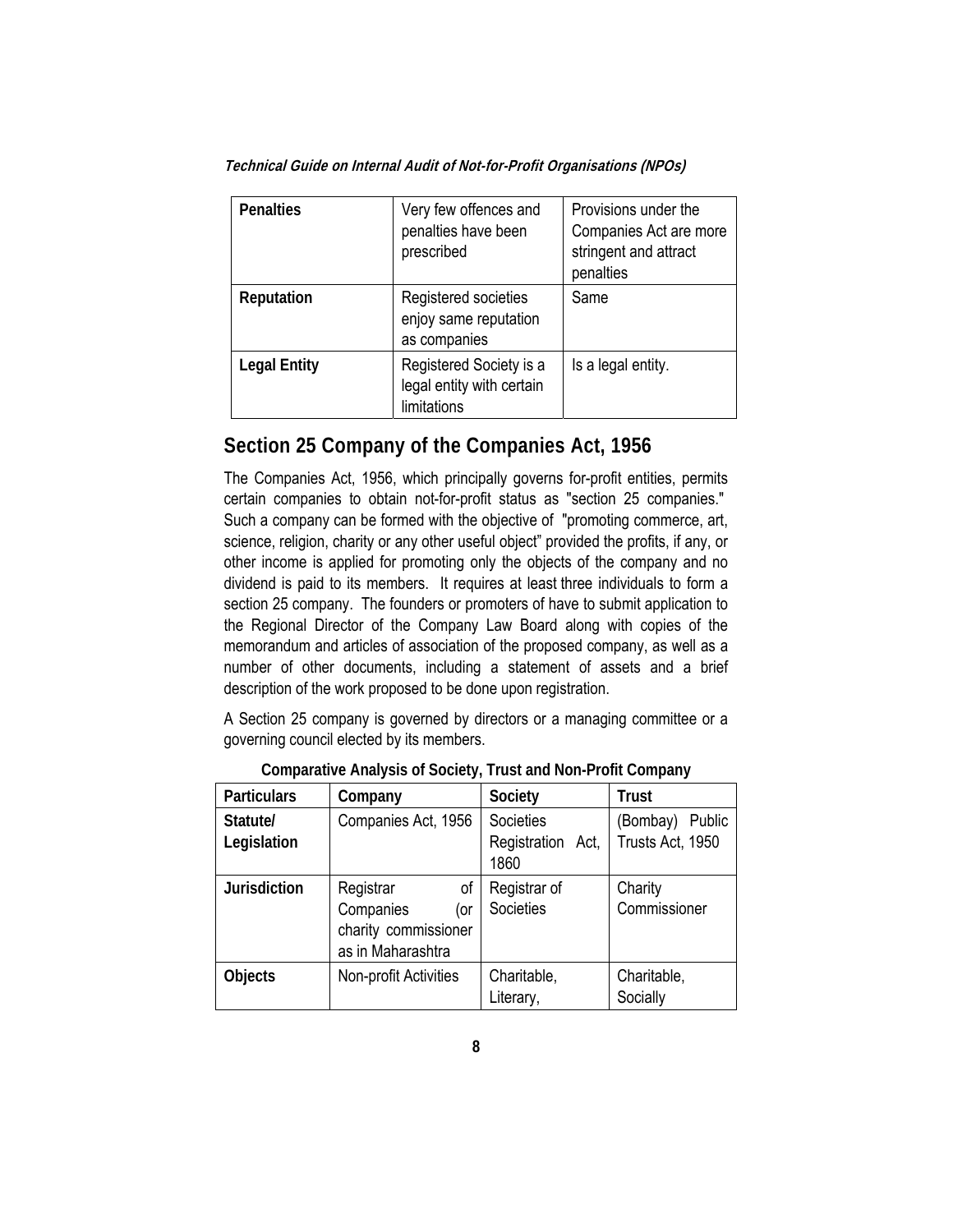## *Legal Framework*

|                                         |                                                                                                                  | Scientific, etc.                                                                                               | Beneficial                                                                                                                                                                                       |
|-----------------------------------------|------------------------------------------------------------------------------------------------------------------|----------------------------------------------------------------------------------------------------------------|--------------------------------------------------------------------------------------------------------------------------------------------------------------------------------------------------|
| Main<br><b>Document</b>                 | Trust deed                                                                                                       | Memorandum<br>οf<br>Association<br>and<br>Articles,<br>Rules<br>and Regulations<br>(bye-laws)                  | Memorandum<br>and Articles<br>οf<br>Association                                                                                                                                                  |
| <b>Alteration of</b><br>Objects         | legal<br>Complex<br>procedure                                                                                    | Simple procedure                                                                                               | <b>Bound</b><br>by<br>of<br>covenants<br>Trust<br>Deed;<br>Normally<br>only<br>Settlor<br>can<br>modify<br>is<br>and<br>almost<br>always<br>impossible<br>to<br>modify if settlor is<br>deceased |
| Formation                               | Complex<br>Procedures; Three to<br>six months required                                                           | Simple and easy                                                                                                | Simple and easy                                                                                                                                                                                  |
| Number of<br><b>Members</b><br>Required | Minimum seven and<br>no upper limit                                                                              | Minimum seven<br>and no upper<br>limit                                                                         | Minimum two and<br>no statutory limit                                                                                                                                                            |
| Registration                            | As a company under<br>25<br>$\circ$ f<br>section<br>the<br>Companies Act                                         | Both as a society<br>trust in<br>and a<br>States,<br>some<br>e.g., Maharashtra                                 | As trust                                                                                                                                                                                         |
| <b>Stamp Duty</b>                       | No<br>stamp<br>paper<br>required<br>for<br>Memorandum<br>of<br>Association<br>and<br>Articles                    | No stamp paper<br>required<br>for<br>Memorandum of<br>Association<br>and<br><b>Rules</b><br>and<br>Regulations | Trust required to<br>be executed on<br>non-judicial<br>stamp<br>paper<br>(Valued at 4% of<br>the trust property)                                                                                 |
| Name                                    | Prior<br>approval<br>required<br>from<br>the<br>Registrar<br>of<br>Companies<br>in<br>the<br>relevant State/U.T. | Comparatively<br>simple                                                                                        | Comparatively<br>simple                                                                                                                                                                          |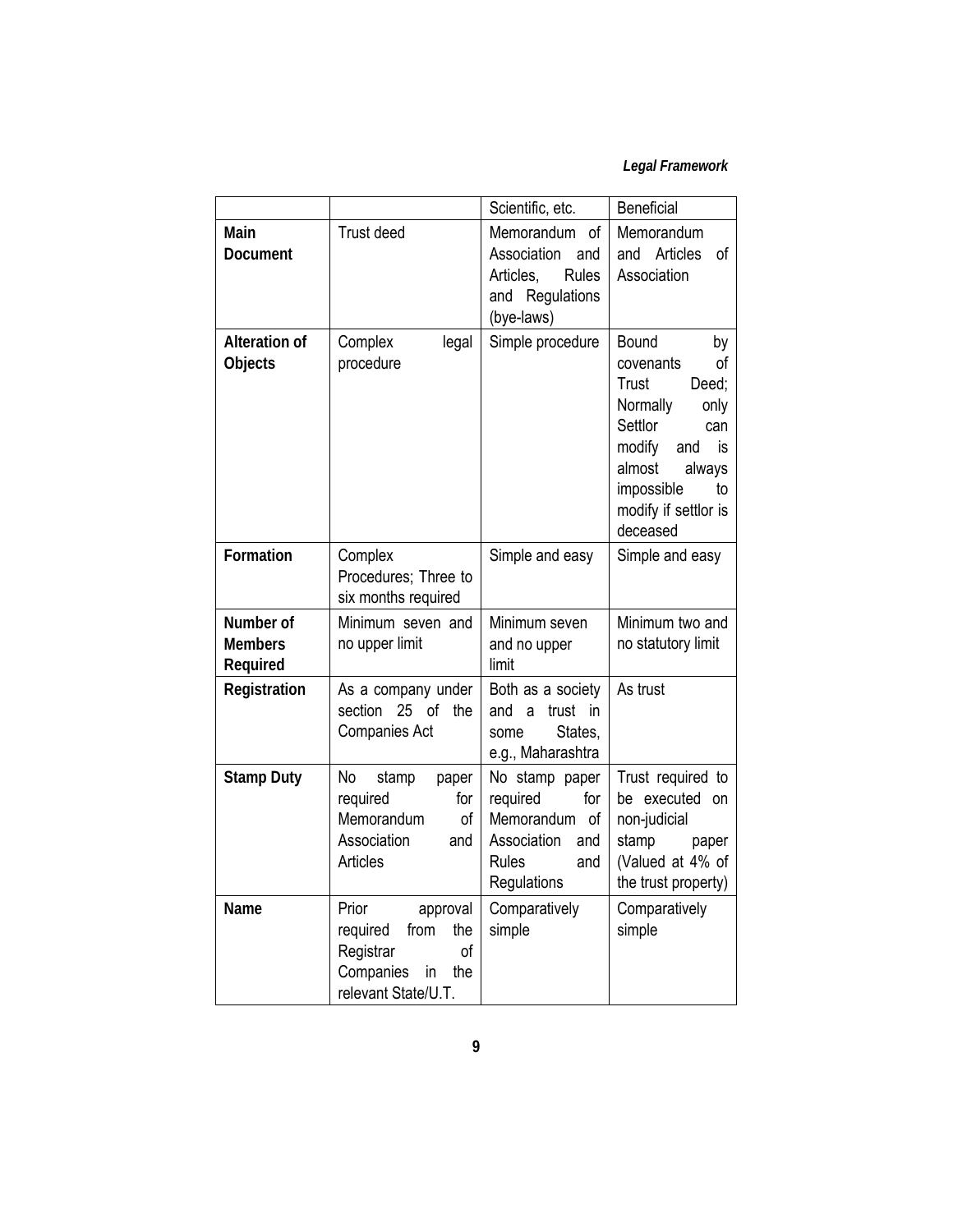| Board of<br>Management                        | Board of Directors/<br><b>Managing Committee</b>                                                                | Governing Body                                                                                                                                                                      | <b>Trustees</b>                                            |
|-----------------------------------------------|-----------------------------------------------------------------------------------------------------------------|-------------------------------------------------------------------------------------------------------------------------------------------------------------------------------------|------------------------------------------------------------|
| Management                                    | <b>Formalities</b><br>οf<br>law<br>company<br>in<br>of<br>terms<br>the<br>Companies Act, 1956<br>to be observed | Few restrictions<br>under<br>imposed<br>the Act                                                                                                                                     | Very<br>few<br>restrictions<br>imposed<br>under<br>the Act |
| Mode of<br>Succession in<br>the<br>Management | Usually by election<br>by members                                                                               | Usually<br>by<br>election<br>by<br>members                                                                                                                                          | By appointment                                             |
| <b>Meetings</b>                               | To be held as per<br>provisions<br>οf<br>company law which<br>are quite extensive                               | Annual<br>Meeting<br>according<br>to<br>provisions of law.<br>Governing<br>body<br>meetings<br>as<br>prescribed<br>$\overline{\mathsf{in}}$<br><b>Rules</b><br>of<br>the<br>Society | No provisions laid<br>down                                 |
| <b>Penalties</b>                              | Various offences and<br>corresponding<br>penalties<br>for<br>violations have been<br>provided                   | Few offences and<br>penalties<br>have<br>been prescribed                                                                                                                            | Very Negligible                                            |
| <b>Legal Status</b>                           | Full legal status                                                                                               | Legal status with<br>certain limitations                                                                                                                                            | Legal status with<br>certain limitations                   |
| <b>Statutory</b><br>Regulation                | Exhaustive<br>but<br>mature                                                                                     | Very limited                                                                                                                                                                        | Nominal                                                    |
| <b>Transfer of</b><br>Membership              | Totally<br>free<br>0r<br>controlled, as desired                                                                 | Not possible                                                                                                                                                                        | Not applicable                                             |
| Admission of<br><b>New Members</b>            | Controlled by general<br>body or Board<br>through<br>issue<br>οf<br>capital                                     | Controlled<br>by<br>Governing Body                                                                                                                                                  | Not applicable                                             |
| Removal of<br><b>Members</b>                  | Not possible without<br>consent                                                                                 | Possible<br>without<br>consent                                                                                                                                                      | Not applicable                                             |
| Dissolution of                                | Very difficult                                                                                                  | Possible                                                                                                                                                                            | Possible                                                   |

**Technical Guide on Internal Audit of Not-for-Profit Organisations (NPOs)**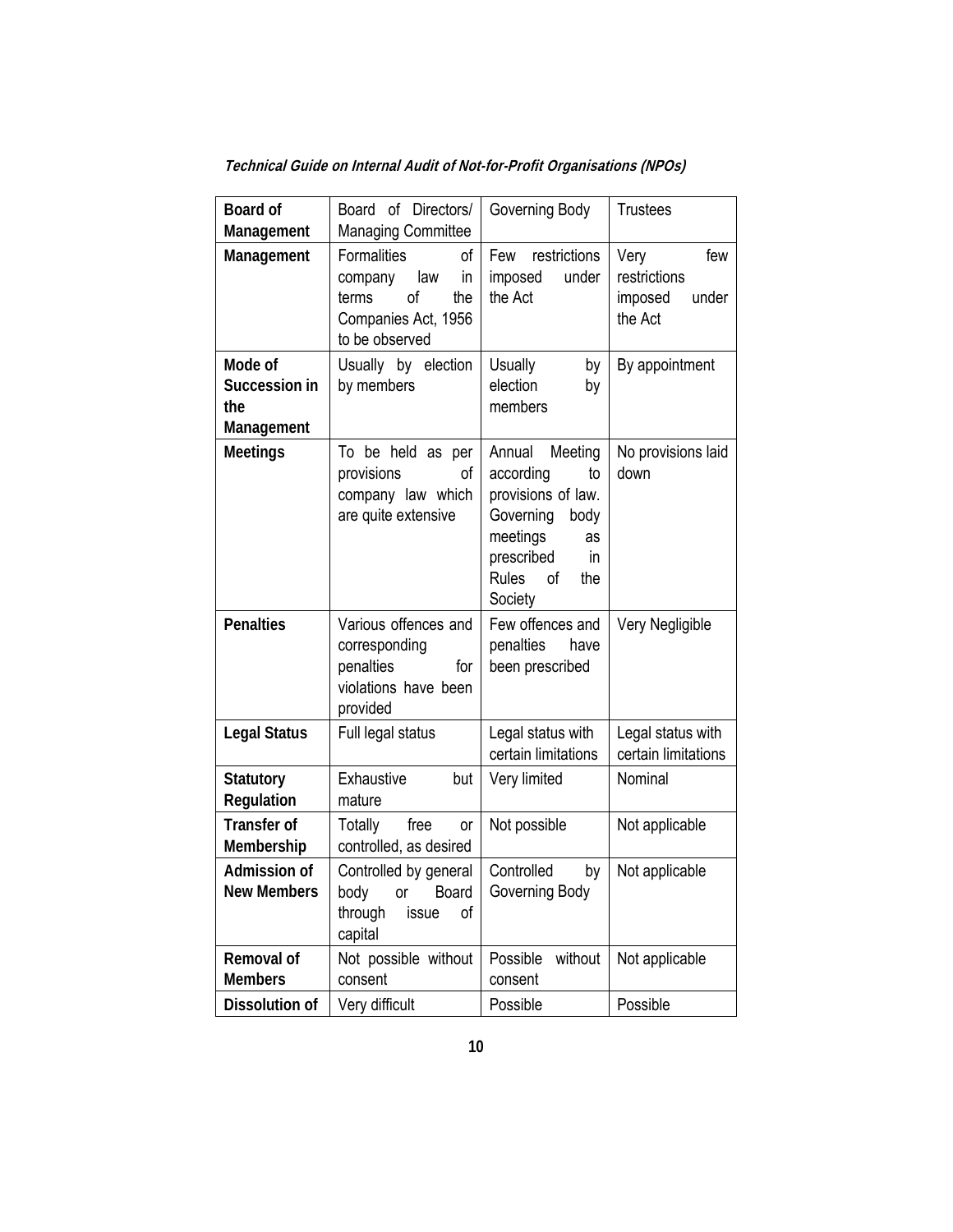| take-over by<br><b>State</b> |                                                           |                                |
|------------------------------|-----------------------------------------------------------|--------------------------------|
| Payment to<br><b>Members</b> | As approved by deed   Not restricted<br>company and State | As specified<br>in in<br>Trust |

# **Religious Endowments and Waqf, Gurudwara, etc.**

Religious Endowments and Waqfs are variants of Trusts which are formed for specific religious purposes e.g. for providing support functions relating to the deity, charity and religion amongst Hindus and Muslims respectively. Unlike Public Trusts, they may not necessarily originate from formal registration, nor do they specifically emphasise on a triangular relationship among the donor, Trustee and the beneficiary. Religious endowments arise from dedication of property for religious purposes. The corresponding action among the Muslim community leads to the creation of Waqfs. Waqfs tie up the property and devote the usufruct to people.

#### *Waqfs in India*

The concept of Waqf is rooted to the Quranic injunctions, which deal with charity. It gained prominence under Muslim rule when the rulers generously dedicated property such as land and its revenue rights to Waqf created with the purpose of maintaining mosques, tombs, orphanages (yatimkhanas), madrasas, etc.

Waqf implies the endowment of property, moveable or immovable, tangible or intangible to God by a Muslim, under the premise that the transfer will benefit the needy.

## **Unregistered Trusts/ Societies/ NGO**

As mentioned earlier, in India, there is a plethora of acts under which any group desirous of commencing a not-for-profit, voluntary or charitable work can organize themselves into a legal body depending on the type of activity, purpose, beneficiaries, etc. They can register themselves under the applicable Act (or a combination of Acts). However, for most entities, these provisions are not mandatory and therefore, there exists a vast group of voluntary bodies which have not registered themselves under any of the available provisions.

An unregistered association is not recognised as an independent juridical person under law. Failure to register the associations gives it no legal face and only the trustees in charge of the fund have a legal status.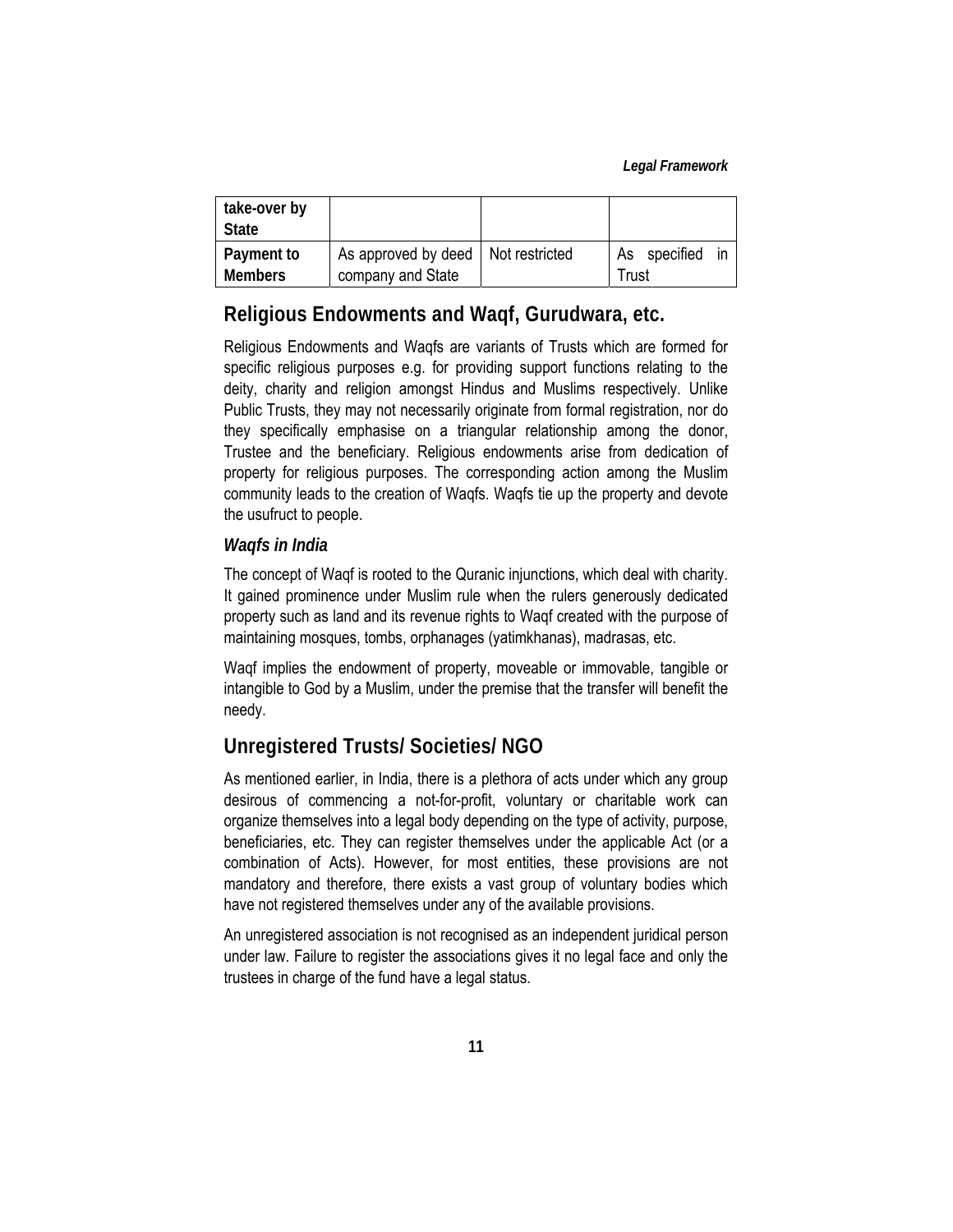Although registration is not compulsory, unregistered not for profit organisations miss out on important advantages of incorporation. Some of them are:

- (i) the organisation acquires legal status to sue and/or be sued as a separate and distinct "person"
- (ii) Incorporation bestows legal rights to the members to hold property in a common name. It also enables the not-for -profit organization to open bank account(s) against its registered identity.
- (iii) Any property held by the organisation can pass from one generation of managers to another without having to pay any transfer fees or taxes and without any cumbersome documentation.
- (iv) Only incorporated organizations can get benefits of tax-exemptions, and other benefits.
- (v) Registration under the Foreign Contribution Regulation Act (FCRA), 1976 is more easily granted if the not-for-profit organization is incorporated.\*

# **Legal Framework**

**.** 

2.4 Trusts, Endowments and Waqfs are legally created as modes of property arrangement/ settlement dedicated for definite charitable and religious purposes. The law concerning Societies, Trusts, Waqfs and other religious and charitable endowments in India can be placed in three broad groupings.\*

- (i) Societies registered under the Societies Registration Act, 1860, States amendments on it after 1947and various State Registration Acts;
- (ii) Those engaged in pure religious and charitable work registered under the Religious Endowments Act, 1863; the Charitable and Religious Trusts Act,1920; the Waqf Act, 1995 and similar other State Acts;
- (iii) Trusts and charitable institutions registered under the Indian Trusts Act, 1882; Charitable Endowments Act, 1890; the Bombay Public Trusts Act, 1950; and similar other State Acts.

2.5 The mode of incorporation, organisational structure and distribution of functions and powers are governed by the provisions of the specific law under

<sup>\*</sup> http://www.pria.org/publication/Legal%20Framework%20for%20Nonprofit%20Institutions%20in%20India%20%20Working%20Paper%202.pdf \* www *arc.gov.in/9threport/ARC\_9thReport\_Ch3.pdf*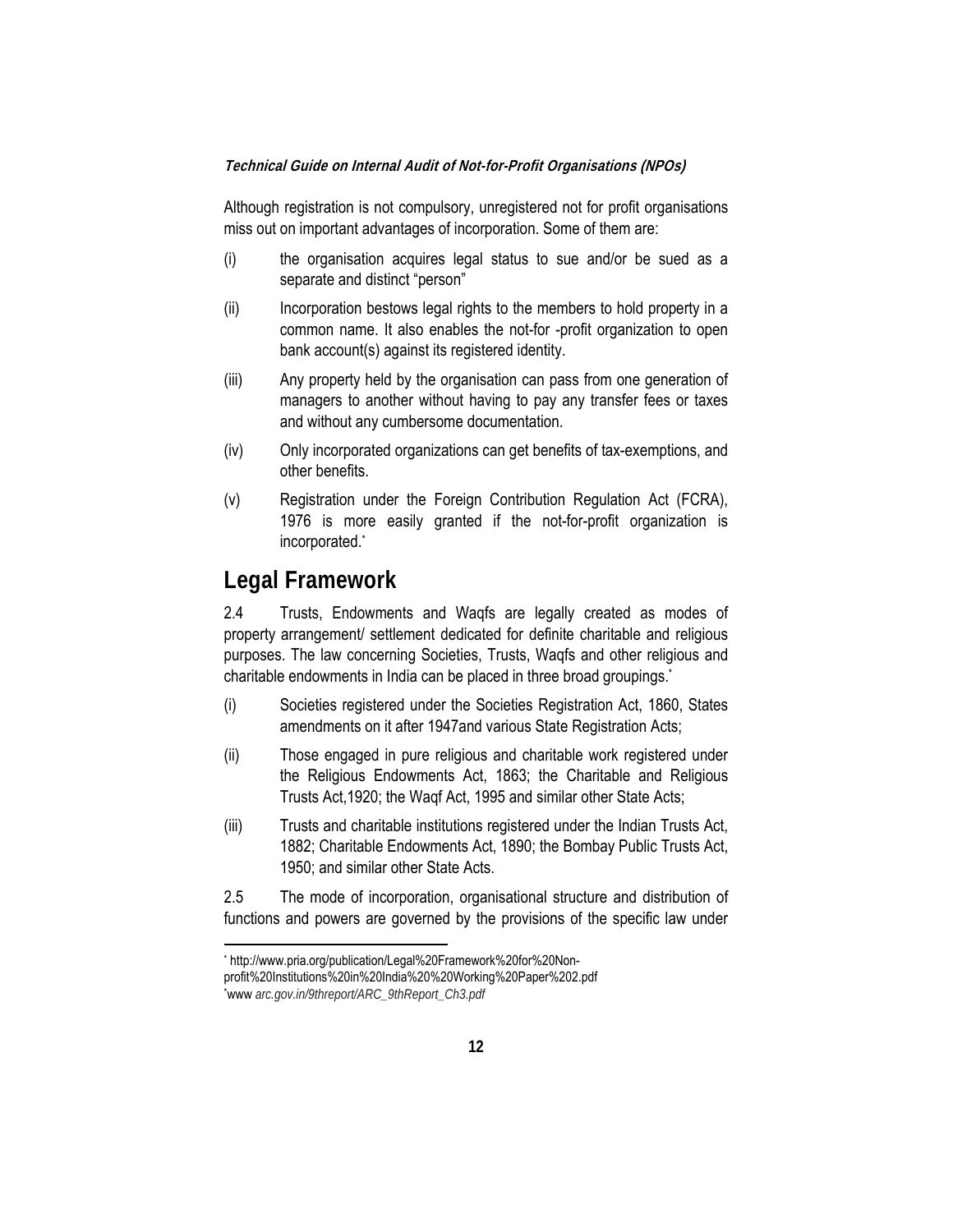which they are registered. Broadly, such organisations can assume a legal personality in the following five ways:

- (i) By way of formal registration before the Charity Commissioner / Inspector General of Registration under the respective State Public Trusts Act e.g., the Bombay Public Trusts Act,1950.;
- (ii) By invoking interference of civil courts to lay down schemes for governing a Trust under Sections 92 and 93 of the Civil Procedure Code;
- (iii) By registering the Trust deed of a Public Charitable Trust under the Registration Act, 1908;
- (iv) By notifying an organisation in the list of Charitable Trusts and Religious Endowments which are supervised by the Endowments Commissioner of the State or by a Managing Committee formed under the Charitable Endowments Act, 1890 or under other State laws on Hindu Religious and Charitable Endowments; and
- (v) By creating a Waqf to be managed under the provisions of the Waqf Act, 1995.

The main features of these enactments are indicated in the **Appendix 1**.

2.6 In addition to meeting the requirements of legislation mentioned above, the not-for–profit organizations are also required to follow the provisions of law as applicable to their functional areas. For example, a NPO whose working affects the natural resources or environment needs to take into account the provisions of Water (Prevention and Control of Pollution) Act, 1974, the Air (Prevention and Control of Pollution) Act, 1981 and the Forest (Conservation) Act, 1980, etc.

### **The Indian Trusts Act, 1882**

#### *Introduction*

2.7 After the establishment of British rule in India, it was felt all over that there was no comprehensive enactment in India governing the private trusts. The very question of enacting a law relating to the trust was treated as one of the important matter which was referred to the Indian Law Commission of 1879 which reported the advisability of the Codification of the Trust Law.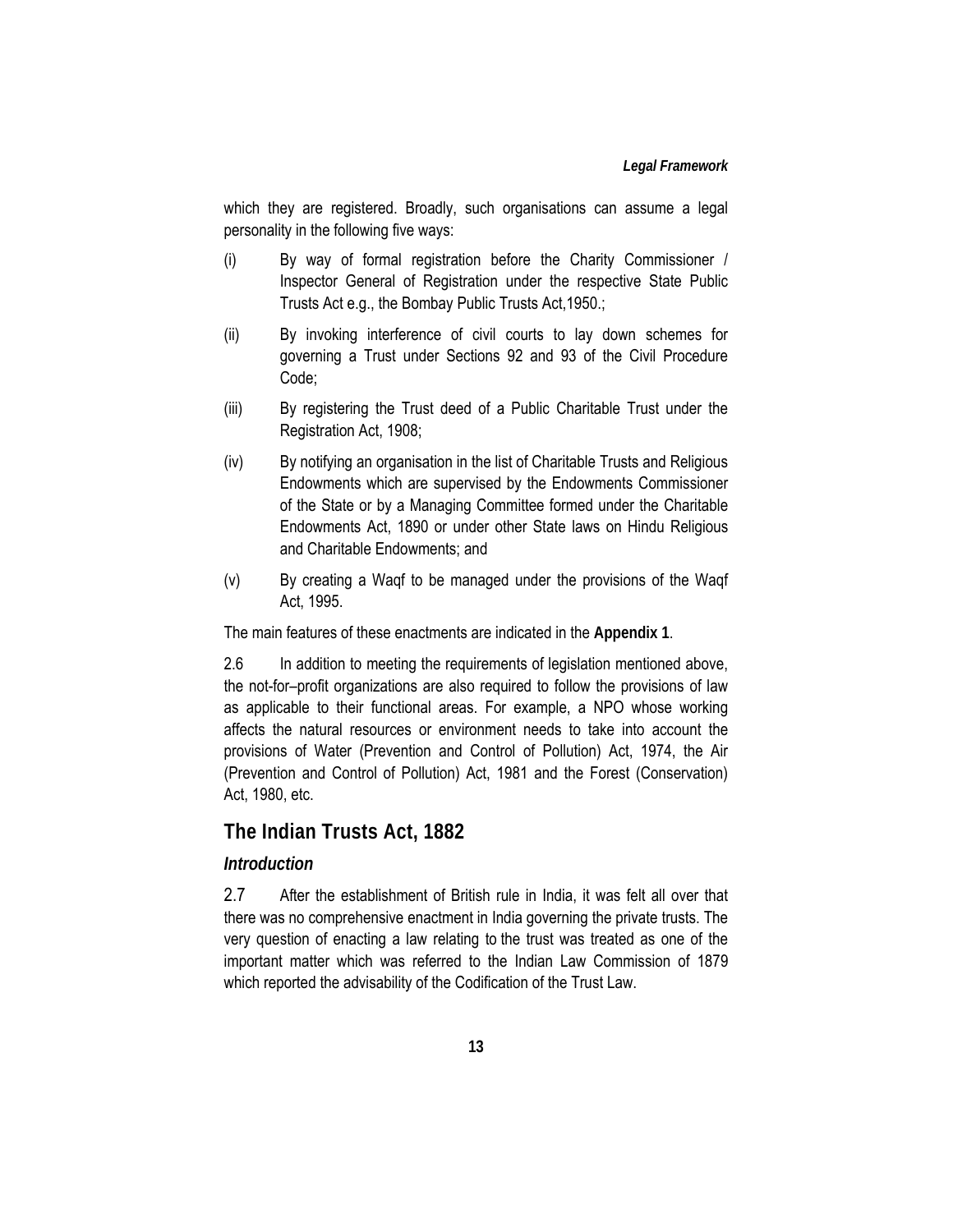In the words of Justice Phear "*There is, probably no country in the world where fiduciary relations exhibit themselves so extensively and in such varied form as in India, and possession and dominion over property coupled with the obligation of use it wholly or partially, for the benefits other than the possessor, is, I imagine familiar to every Hindu*". Muslims also had concept of entitlements too. But with the exceptions of certain provisions of Penal Code, Code of Civil Procedure (Sections 92 and 93 related to power of Civil Courts and Collector) and couple of other Acts, the Indian Statute book was silent on this matter. An attempt was made to define and amend the law relating to private trust and the Indian Trusts Act, 1882 came into being. It applies to private trusts other than religious or charitable endowments. Also it does not affect the rules regarding waqf or mutual relations of members of an undivided family.

The most fundamental distinction between private and public trusts depends upon the character of the person for whose benefit they are created.

The decisions in *Radhavallabh* v. *Damodardas*, AIR 1955 NUC (MB) 3799; (1983) 144 Tax LR (MP) 108 that the act applies to private trusts only and in *Shri Ram Krishna Mission* v. *Dogar Singh*, AIR 1984 AII 72; *Shanti Devi* v. *State*, AIR 1982 Del 453 that the provisions of the Act do not apply to public (charitable or religious) trusts should be considered in the light of observations of the Hon'ble Supreme Court.

2.8 Under Schedule 7 of the Indian Constitution, the subject 'Trust and Trustees' finds mention at Entry No.10 in the Concurrent List. 'Charities & Charitable Institutions, Charitable and religious endowments and religious institutions' find place at Entry No.28 of this list.

2.9 The first legislation governing public trusts is the Bombay Public Trusts Act which was meant to deal with an express or constructive Trust for either public, religious or charitable purposes or both and included a temple, a math, a Waqf, or any other religious or charitable endowment and a Society formed either for a religious or a charitable purpose or for both and registered under the Societies Registration Act, 1860 – Section 2(13). When the Bombay province got separated into the states of Maharashtra and Gujarat, both the states adopted this act with Gujarat making some variations. Only two other states - Madhya Pradesh and Rajasthan have enacted their own Public Trusts laws, others do not have any specific act. In states which have the public trust act, it is compulsory for every public trust to register with the charity Commissioner.

- 2.10 List of Public Trusts Act is as follows:
- (i) Rajasthan Public Trusts Act, 1959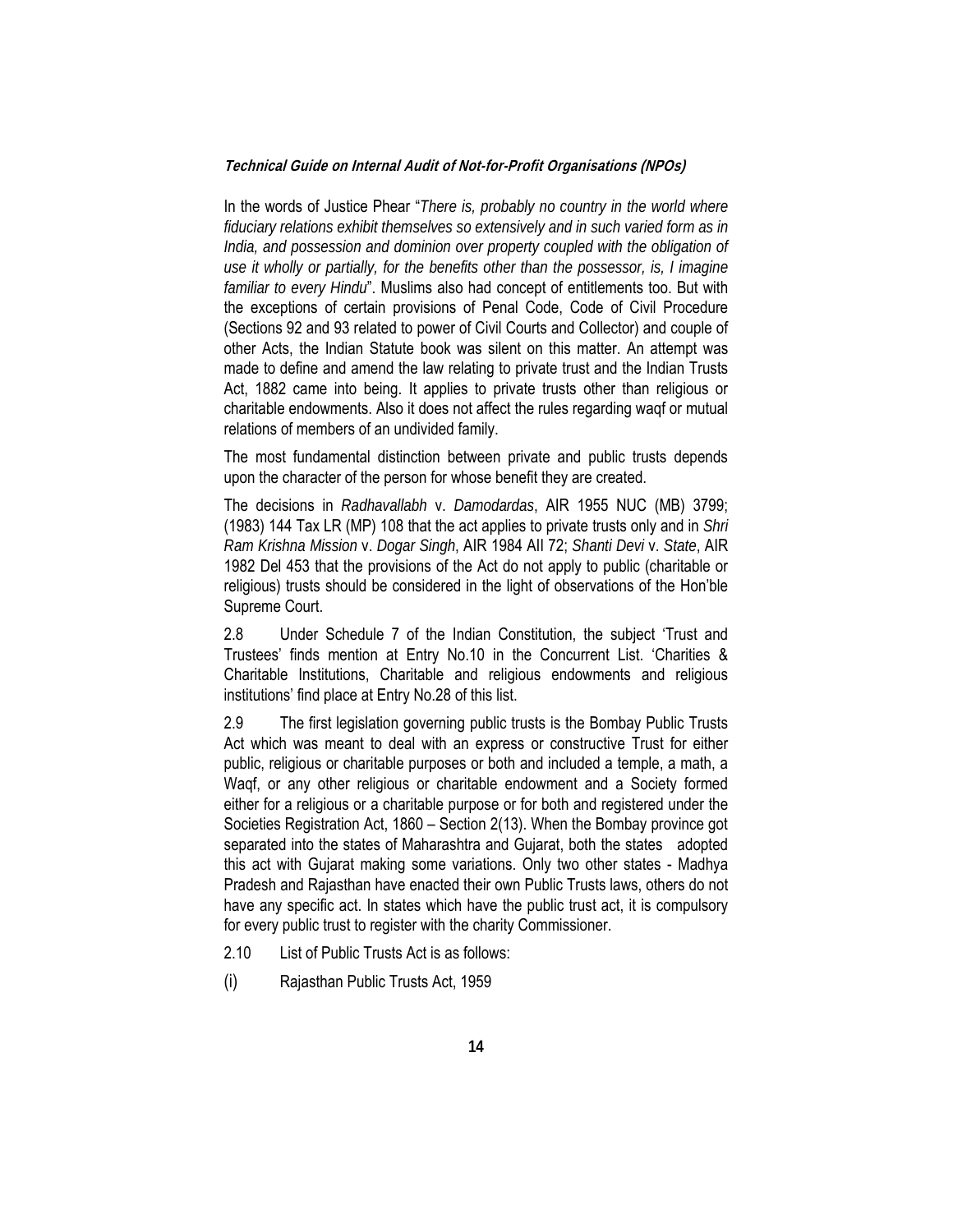- (ii) The Madhya Pradesh Public Trusts Act, 1951
- (iii) Bombay Public Trusts Act, 1950
- (iv) Gujarat Public Trusts Act , 2011

#### *Scope of the Indian Trusts Act, 1882*

- 2.11 The scope of the Act is as follows:
- (i) Creation of Trusts Chapter II (Sections 4 to 10)
- (ii) Duties and Liabilities of Trustees Chapter III (Sections 11 to 30)
- (iii) Rights and Powers of Trustees Chapter IV (Sections 31 to 45)
- (iv) Disabilities of Trustees Chapter V (Sections 46 to 54)
- (v) Rights and Liabilities of Beneficiaries Chapter VI (Sections 55 to 69)
- (vi) Vacation of the Office of Trustees Chapter VII (Sections 70 to 76)
- (vii) Extinction of Trusts Chapter VIII (Sections 77 to 79)
- (viii) Certain Obligations in the Nature of Trusts Chapter IX (Sections 81 to 94)

The *First Chapter* of the Act states that "*Trust is an obligation annexed to the ownership of property and arising out of a confidence reposed in and accepted by the owner, or declared and accepted by him, for the benefit of another, or of another and the owner"*.

The *Second Chapter* of the Act deals with the creation of trusts. It declares that a trust may be created for any "*lawful purpose*" and states that the purpose of a trust is lawful unless it :

- (a) forbidded by law, or
- (b) is of such a nature that, if permitted, it would defeat the provisions of any law, or
- (c) is fraudulent, or
- (d) involves or implies injury to the person or property of another, or
- (e) the Court regards it as immoral or opposed to public policy.

*Chapter III* deals with a trustees's duties and also liablities arising from breach of these duties. Section 20 gives a list of securities on which a trustee can invest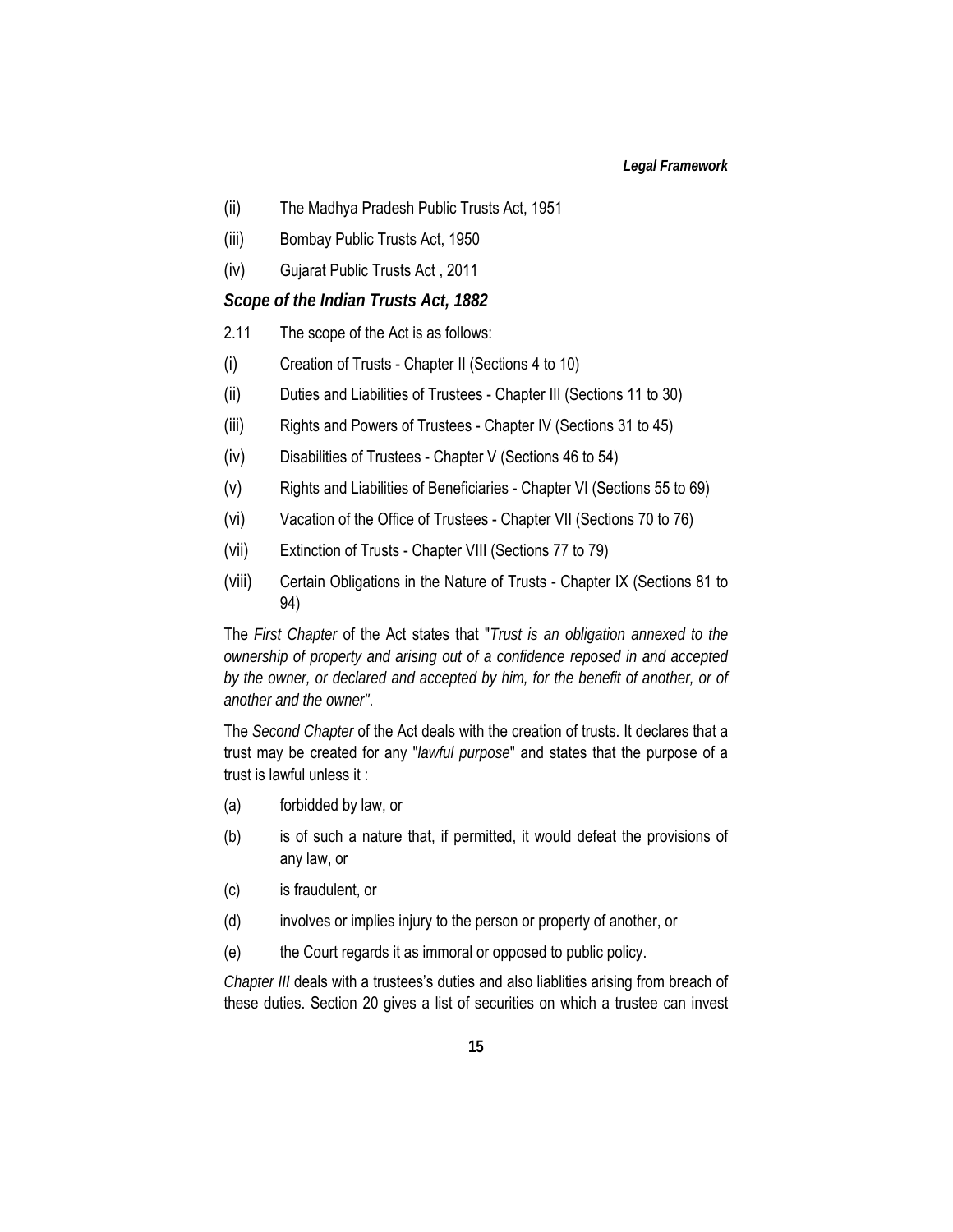trust funds. Sectio 23 declares the measure of the trutee's liablity in case of a breach of trust

*Chapter IV* treats of the rights ad powers of trustees. Section 34 fo the Chapter empowers turstees to apply to a principal Civil Court of original jurisdiction for advice on any questions regarding the management and administration of the trust-property. Section 36 of the Act deals with the general authority of a trustee.

*Chapter V* deals with disabilities of the trustee and *Chapter VI* cover the rights and liabilities of the beneficiary. *Chapter VII* deals with vacating the office of trustee and incidentally deals with the appointment of new trustees, and declares that, on the death or discharge of one of several co-trustees, and declares that, on the death or discharge of one of several co-trustees, the trust survives and the rust-property passes to the other, unless the instrument of trust expressly declares otherwise.

*Chapter VIII* treats of the extinction of trusts and incidentally of their revocation. Section 77 states that *a trust is extinguished* –

- (a) when its purpose is completely fulfilled; or
- (b) when its purpose becomes unlawful; or
- (c) when the fulfillment of its purpose becomes impossible by destruction of the trust-property or otherwise; or
- (d) when the trust, being revocable, is expressly revoked.

*Chapter IX* specifies the cases in which an obligation arises.

### **Societies Registration Act, 1860**

2.12 The Societies Registration Act 1860 is modeled on the English Literary and Scientific Institutions Act, 1854. It was enacted mainly to give legal standing to various organisations and groups related to politics, literature, arts and science which were coming ulp at that time. It was also meant to enable the colonial government to keep a watch over those entities but the Act was not intrusive, it gave full freedom to the Societies/ organisations which chose to register with the government. There was minimal State interference into affairs of such institutions, except routine matters of filing annual statements.

2.13 The Societies Registration Act, 1860 provides for formation of a Society for any literary, scientific, or charitable purpose, or for any such purpose as is described under Section 20 of the Act. In terms of Section 20, the following Societies may be registered under this Act: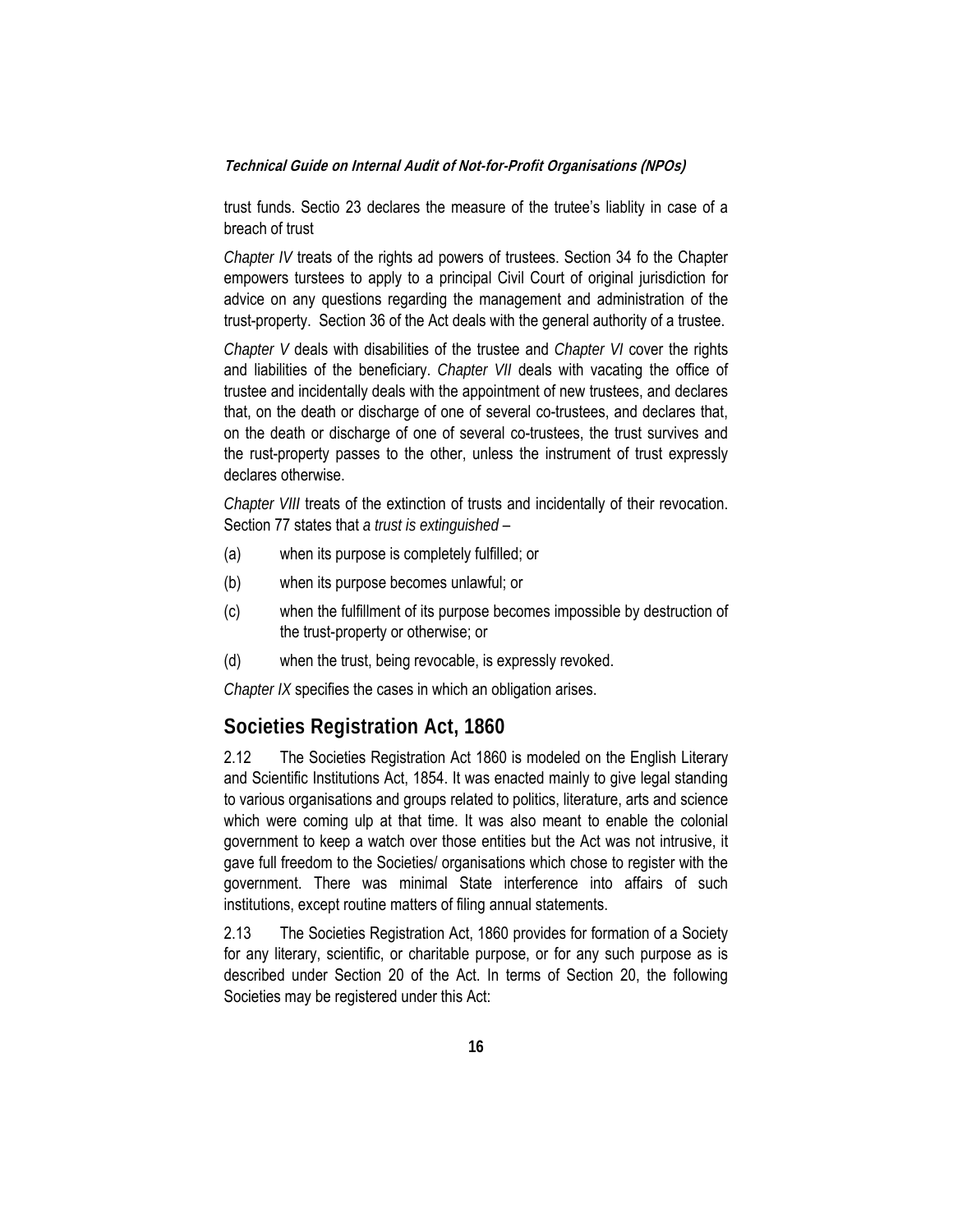#### *Legal Framework*

*"Charitable societies, the military orphan funds or societies established at the several presidencies of India, societies established for the promotion of science, literature, or the fine arts for instruction, the diffusion of useful knowledge, \*[the diffusion of political education], the foundation or maintenance of libraries or reading-rooms for general use among the members or open to the public, or public museums and galleries of paintings and other works of art, collections of natural history, mechanical and philosophical inventions, instruments, or designs."* 

2.14 After Independence the subject came under the State list of Schedule 7. Most States made a number of amendments and states like, Andhra Pradesh, Rajasthan, Tamil Nadu, West Bengal, Uttar Pradesh, Gujarat and Maharashtra made major amendments in the original Act. The amendments mainly concern the following four issues:

- (i) Purpose for which Societies can be formed.
- (ii) Regulatory powers with regard to change in memorandum of association, bye-laws, alienation of property and investment, amalgamation and dissolution of the Body.
- (iii) Powers with regard to submission of annual returns.
- (iv) Powers of the State Government with regard to enquiry and investigation, supersession, dissolution or cancellation of registration.

2.15 The Act is not applicable in States (or parts thereof), which have independent legislations framed by their legislatures. They are:

- (i) Andhra Pradesh Societies Registration Act, 2001
- (ii) Jammu & Kashmir Societies Registration Act, 1998
- (iii) Madhya Pradesh Societies Registrikaran Adhiniyam, 1973; amended by M.P. Society Registrikaran (Sansodhan) Adhiniyam, 1976
- (iv) Meghalaya Societies Registration Act, 1983
- (v) Karnataka Societies Registration Act, 1960
- (vi) Rajasthan Societies Registration Act, 1958; amended as Rajasthan Societies Registration Act, 1967
- (vii) Tamil Nadu Societies Registration Act, 1975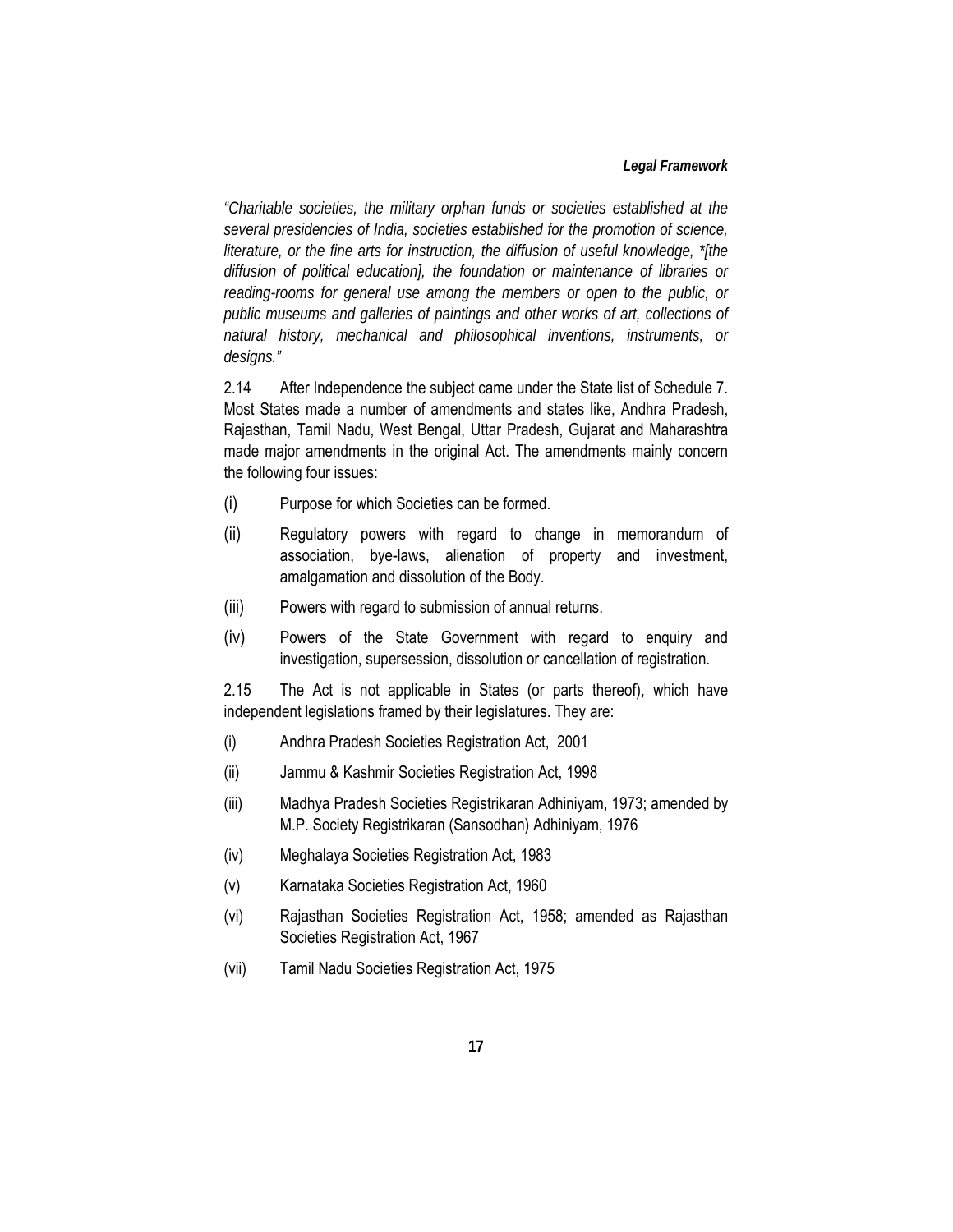(viii) West Bengal Societies Registration Act, 1961; as amended by West Bengal Societies Registration Act, 1964.

Kerala has an act 'Travancore-Cochin Literary, Scientific & Charitable Societies Act, 1955' which provides for the registration of literary, scientific and charitable societies in the State of Kerala excluding the Malabar Districts. The Societies Registration Act, 1860 applies to all other societies.

Comparative Analysis between various State Legislations on Societies is given as **Appendix 2.**

### **Religious and Charitable Endowments**

2.16 Endowments are the dedication or entrustment of property either for a religious purpose or for a charitable purpose or both: religious and charitable purposes. It may be called a religious endowment or a charitable endowment depending upon its objects. The ultimate decision on whether or not an endowment is religious or/and charitable rests not with the settler but with the legislature and the court.

2.17 Hindu society has always been, at least apparently, a religious society. Majority of donations in India occurs in the context of religious charity. Additionally, during the British rule reformist orthodox Hindu socio-religious organisations fostered and shaped religious norms, precepts and ritual practices through charitable gifting. They also attempted to revitalize the Hindu dharma to craft citizenship, nationalism and a modern civil society.\* Thus, we see innumerable religious and charitable endowments all over the country. However, in comparison to their numbers there is very meagre legal literature. This can be attributed to the trust in character of the priests who managed the institutions and the binding nature of the customs which regulated such organisations. When the British ruled over India, they passed a number of regulations. Out of them, there are three all India enactments on the subject of endowment still in force. The Religious Endowments Act, 1863; The Charitable Endowments Act, 1890; and the Charitable and Religious Trusts Act, 1920. These Acts are not comprehensive: they legislate on only a fraction of the subject.

2.18 The Religious Endowments Act, 1863 was basically a law on private endowments which placed a property under the management of Trustee/Trustees under a will for religious and charitable purposes for a

 $\overline{1}$ All gifting is sacred'- The Sanatana Dharma Sabha movement, the reform of dana and civil society in late colonial India by Malavika Kasturi.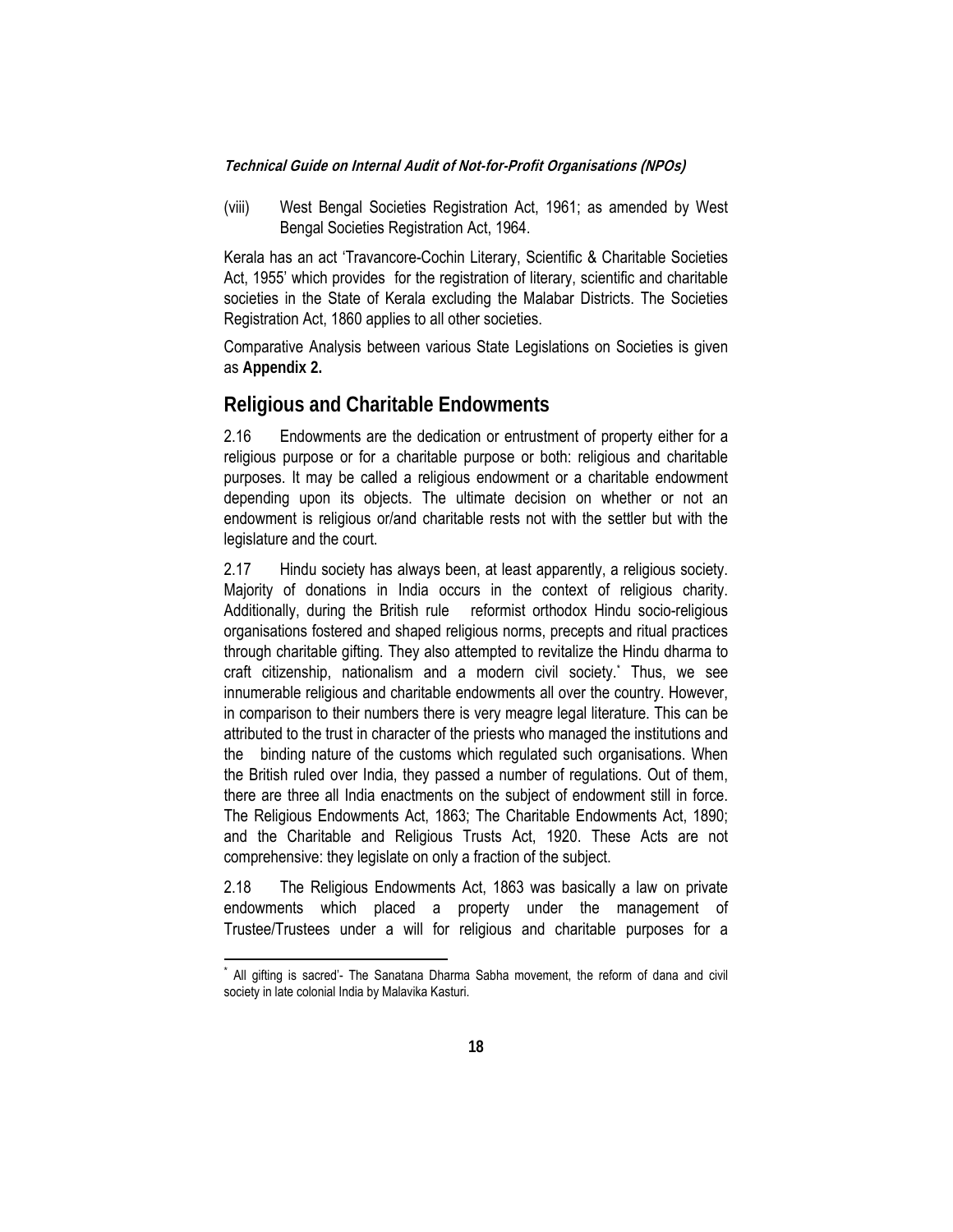predefined set of beneficiaries. It was a type of contract between the will maker and the Trustee. The objective of the Act was to enable the Government to divest itself of the management of religious endowments. Since it was a contract between the Will maker and the Trustees, the only intervention possible was through filing of a civil suit in a court of law. Following this many Zamindars started creating endowments which generated a lot of civil disputes.

2.19 The Government then came up with a new law - The Charitable Endowments Act, 1890 to provide for vesting and administration of property held in trust for charitable purposes. This enactment led to appointment of a Government officer as a treasurer to oversee the functioning of charitable endowments and State formulated schemes for administration of property vested in the treasurer. However, the Act is of permissive nature in the sense that framing of scheme and vesting of scheme can only be done by the Government if application for that purpose.

2.20 Towards the beginning of the  $20<sup>th</sup>$  century, many religious institutions had acquired considerable landed property and funds; often comparable to the holdings of a zamindari. It led to incidents of social tension and civil disputes.<sup>\*</sup> There were constant complaints especially in the Madras Presidency, as to the inefficacy of The Religious Endowment Act, 1863 to prevent squandering and misappropriation of funds.\*\* To deal with this situation, the government enacted a new law in the form of the 'Charitable and Religious Trusts Act, 1920' which recognised the existence of such religious bodies as entities different from Endowment Trusts formed for social and charitable purposes. It was meant to serve the twin purpose of simplifying the legal processes for obtaining information about these institutions as well as exercising control over the action of trustees. Trustees of such bodies were made accountable for disclosure of the income, values, management and application of the subject matter of the trust. Civil courts were given proactive powers with regard to management of the property bit there was no direct State intervention.

However, after independence many state governments enacted their own endowment acts. The state government has the control over management of temples in the states with exceptions being made for those owned by families and private boards. Some such acts are the Madras Hindu Religious and Charitable Endowments Act, 1951; the Travancore-Cochin Hindu Religious

 $\overline{\phantom{a}}$ 

<sup>\*</sup> *www* arc.gov.in/9threport/ARC\_9thReport\_Ch3.pdf.

*<sup>\*\*</sup>* Statement of object and reasons- The Charitable and Religious Trusts Act, 1920.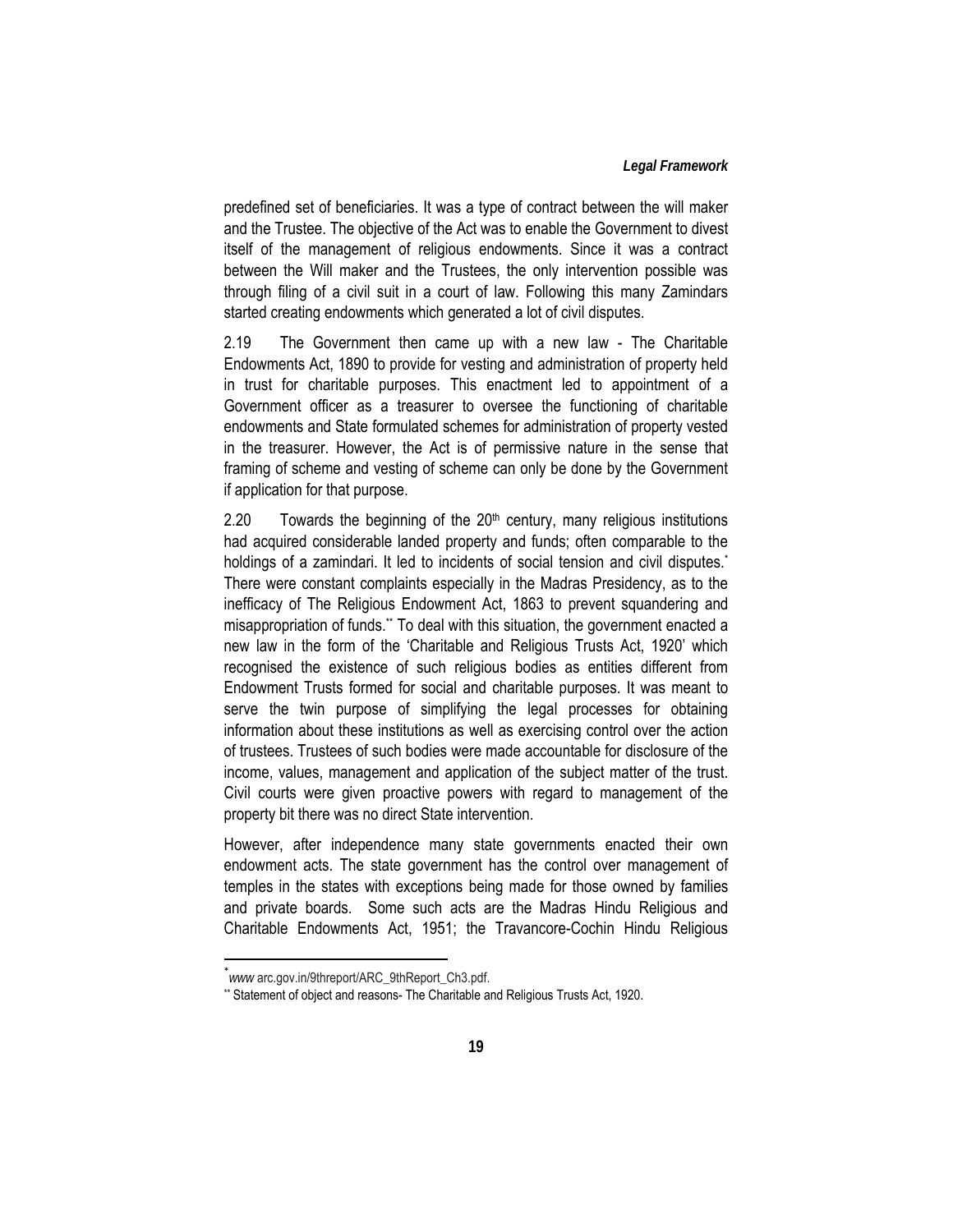Institutions Act 1950; the Bodh Gaya Temple Act, 1949, the Andhra Pradesh Charitable and Hindu Religious Institutions and Endowments Act, 1987; and the Karnataka Hindu Religious Institutions and Charitable Endowments Act, 1997. The government appoints officials to the Board. In such a scenario , being a Hindu place of worship, in the state of Kerala, as a law and convention all temple board members as well as officials need to have sworn allegiance to Hindu faith and sworn to prime deity of each temple Board.

### **Wakf**

2.21 "Wakf" means the permanent dedication by a person professing Islam, of any movable or immovable property for any purpose recognized by the Muslim law as pious, religious or charitable and includes:

- (i) A Wakf by user but such Wakf shall not cease to be a Wakf by reason only of the user having ceased irrespective of the period of such cesser.
- (ii) "Grants", including mushrut-ul-khidmat for any purpose recognized by the Muslim law as pious, religious or charitable.
- (iii) A wakf-alal-aulad to the extent to which the property is dedicated for any purpose recognized by Muslim law as pious, religious or charitable. and "wakif" means any person making such dedication.\*

2.22 The concept of Waqf is rooted to the Quranic injunctions, which deal with charity. The followers of Islam transformed this concept of charity into an institution known as Waqf. Literally, Waqf means endowment of moveable or immovable property dedicated to God by the Muslims for the welfare of needy. The Waqif (settler) in his deed appoints Mutawalli (Manager) for the administration of the Waqf. The Waqif is has authority to either appoint himself or any Muslim as Mutawalli. During Muslim rule, the rulers generously dedicated property such as land and its revenue rights to Waqf created with the purpose of maintaining mosques, tombs, orphanages (yatimkhanas), madrasas etc. In many cases, donations to a Waqf were made with the intent of promoting the tenets of Islam. During that period, Islamic courts overseen by Qazis kept a close eye on the Mutawallis. Any mismanagement of Waqf property was considered breach of the trust reposed in them for which they were duly punished. After the collapse of Muslim Empire, the British abolished the institution of Islamic courts headed by Kazis and deprived them of their supervisory control over Waqf. The Mutawallis

 $\overline{a}$ 

Definition of wakf- http://mahawakf.com/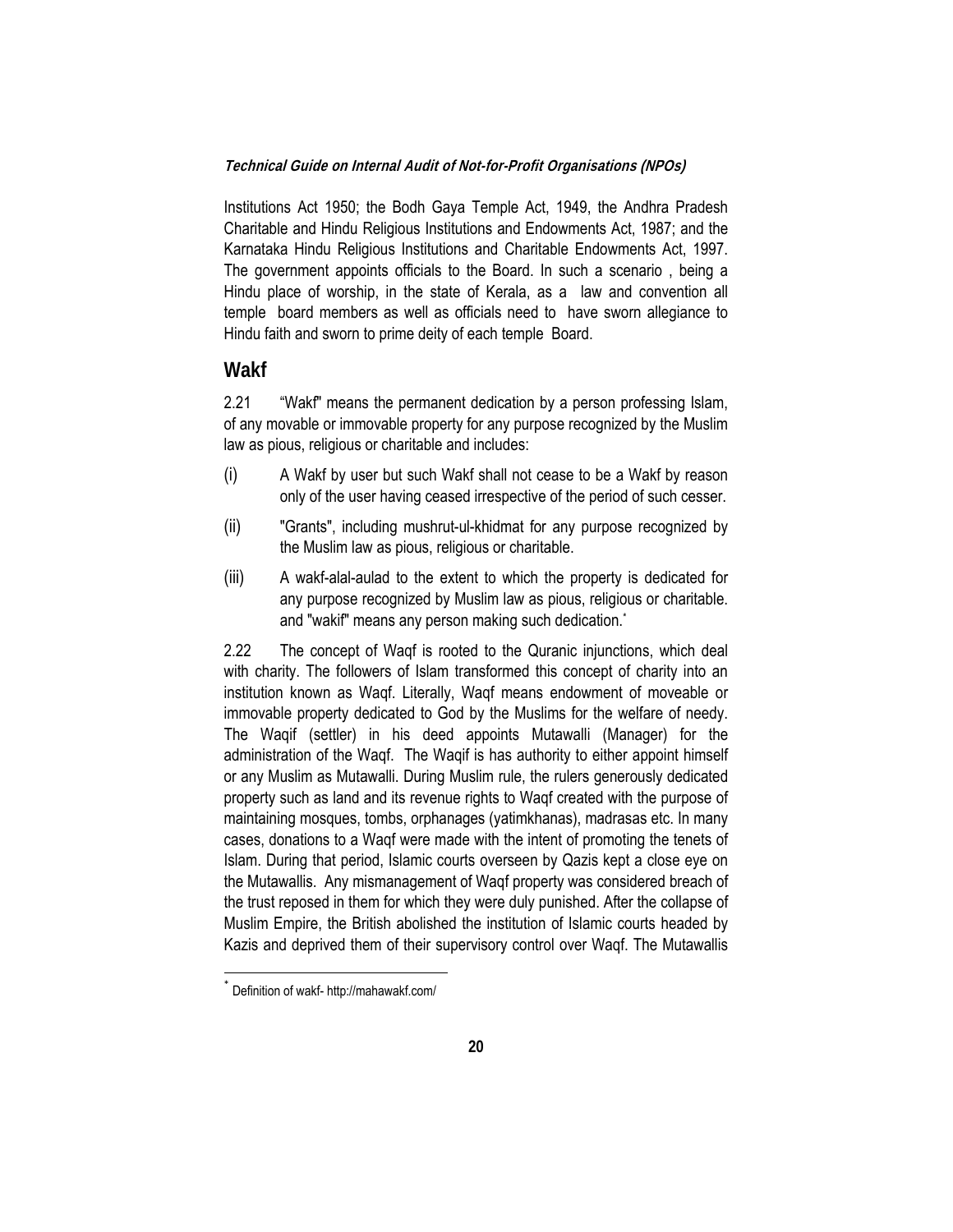#### *Legal Framework*

became more powerful as they had no fear from the harsh punishment under the provision of Islamic Law. This led to large-scale corruption in the administration of Waqf and they often indulged in favouritism, corruption and maladministration. At that time, the British colonial administration did not interfere much in the religious matters of the natives. After 1857, when the British started expanding the Common law regime in the country, they began exercising control over Awaqf mostly where there were charges of corruption. The British Government confiscated several Waqf properties like Jama Masjid and the Fatehpuri Mosque in Delhi. These were restored to the Mutawallis only after the enactment of the Charitable and Religious Endowments Act by the government in 1863. Another practice which was started by some wealthy Muslims was to endow them to Waqf- al-Alaulad (Family Waqf) with the intention of saving their properties from irresponsible progeny. This kind of Waqf was opposed by a number of Muslim clerics as well as Amir Ali, the noted advocate of Calcutta and expert of Muslim Law. In 1894, the Privy Council maintained that it was "a concealed means for the aggrandizement of family" (Wakf Administration in India by S.Khalid Rasid, Vikas Publishing House, 1978, page127), which was contrary to the concept of charity the core spirit behind Waqf. It also said that in Waqf-al-Aulad "the provision for charity is so illusory that the poor are not entitled to receive a rupee till after total extinction of a family".' This decision led to a chain of events which finally led to the enactment of the Mussalman Waqf Validating Act in 1913. Thereafter, there were slew of acts passed on this matter. They are as follows:

- (i) Mussalman Waqf Act, 1923
- (ii) Bengal Waqf Act, 1934
- (iii) The Hyderabad Endowment Regulation, 1939
- (iv) U.P. Muslim Waqf Act, 1936
- (v) Delhi Muslim Waqf Act, 1943
- (vi) Bihar Waqf Act, 1947

 $\overline{a}$ 

- (vii) Bombay Public Trusts Act, 1950
- (viii) Dargah Khwaja Saheb Act, 1955

Wakf background- http://www.southasiaanalysis.org/%5Cpapers12%5Cpaper1136.html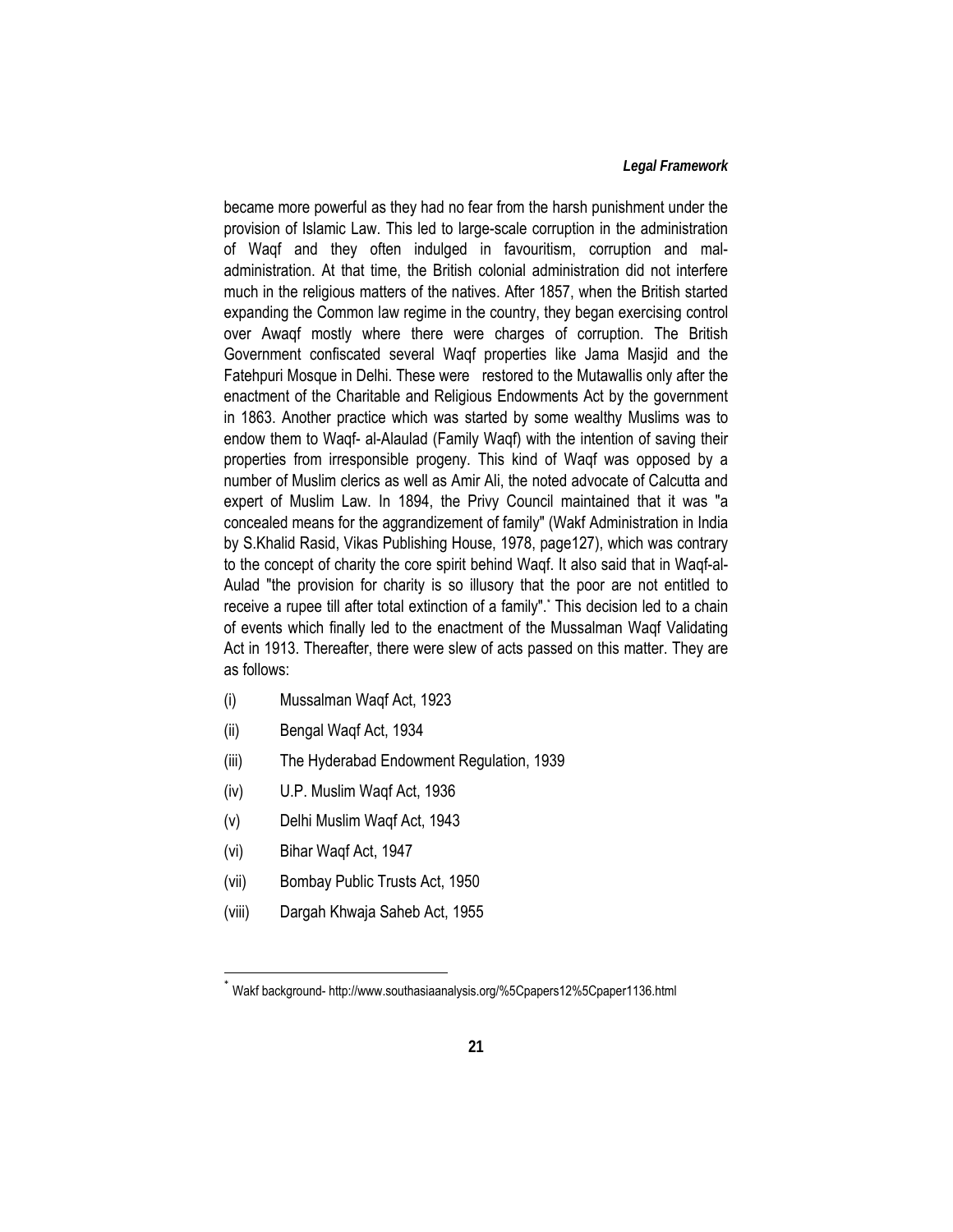- (ix) Central Waqf Act, 1954
- (x) Waqf Amendment Act, 1959
- (xi) U.P. Muslim Act, 1960
- (xii) Dargah Kwaja Saheb Waqf Amendment Act, 1964
- (xiii) Waqf Amendment Act, 1969
- (xiv) Waqf Amendment Act, 1984 and
- (xv) The Waqf Act, 1995

2.23 The Central Government is responsible for the implementation of the Wakf Act. The Wakf Act, 1954 had provisions for survey of Wakfs, constitution of Central Wakf Council and State Wakf Boards etc. For better management and adnminstration of Waqfs, the Wakf Act, 1954 was amended many times. Finally a comprehensive and land mark legislation, i.e., Wakf Act, 1995 was enacted by the Government of India which became effective from 01.01.1996. In contrast to the previous Act, this Act is applicable throughout the country except for Jammu & Kashmir and Dargah Khwaja Saheb, Ajmer. Currently, 300000 Waqfs in India are being administered under various provisions of the Waqf Act, 1995. The management structure under the Act consists of a Waqf Board as an apex body in each State. Every Waqf Board is a quasi-judicial body empowered to rule over Waqf-related disputes. At the national level, there is Central Waqf Council which acts in an advisory capacity. The Council consists of Chairperson, who is the Union Minister Incharge of Wakfs and such other members not exceeding 20 in numbers appointed by Government of India as stipulated in the Act. The Council derives its income from the contribution received by it from the various State Wakf Boards @ 1% (one per cent) of the net income of the Wakfs. All administrative and other expenses of the Council are met out of from this income. The Council advises the government pertaining to working of the State Wakf Boards and proper administration of the Wakfs in the country. The main functions of the State Wakf Boards can be described briefly as follows:

- (i) Registration of Wakf Properties on due process.
- (ii) Appointment & removal of Muttawalli.
- (iii) Removal of Encroachment & illegal occupation on Wakf property.
- (iv) Assessment of income, Issuance of Demand Notices of Wakf contribution & its collection.
- (v) Preparation of Budget and scrutiny of Annual Accounts submitted by Muttawalli.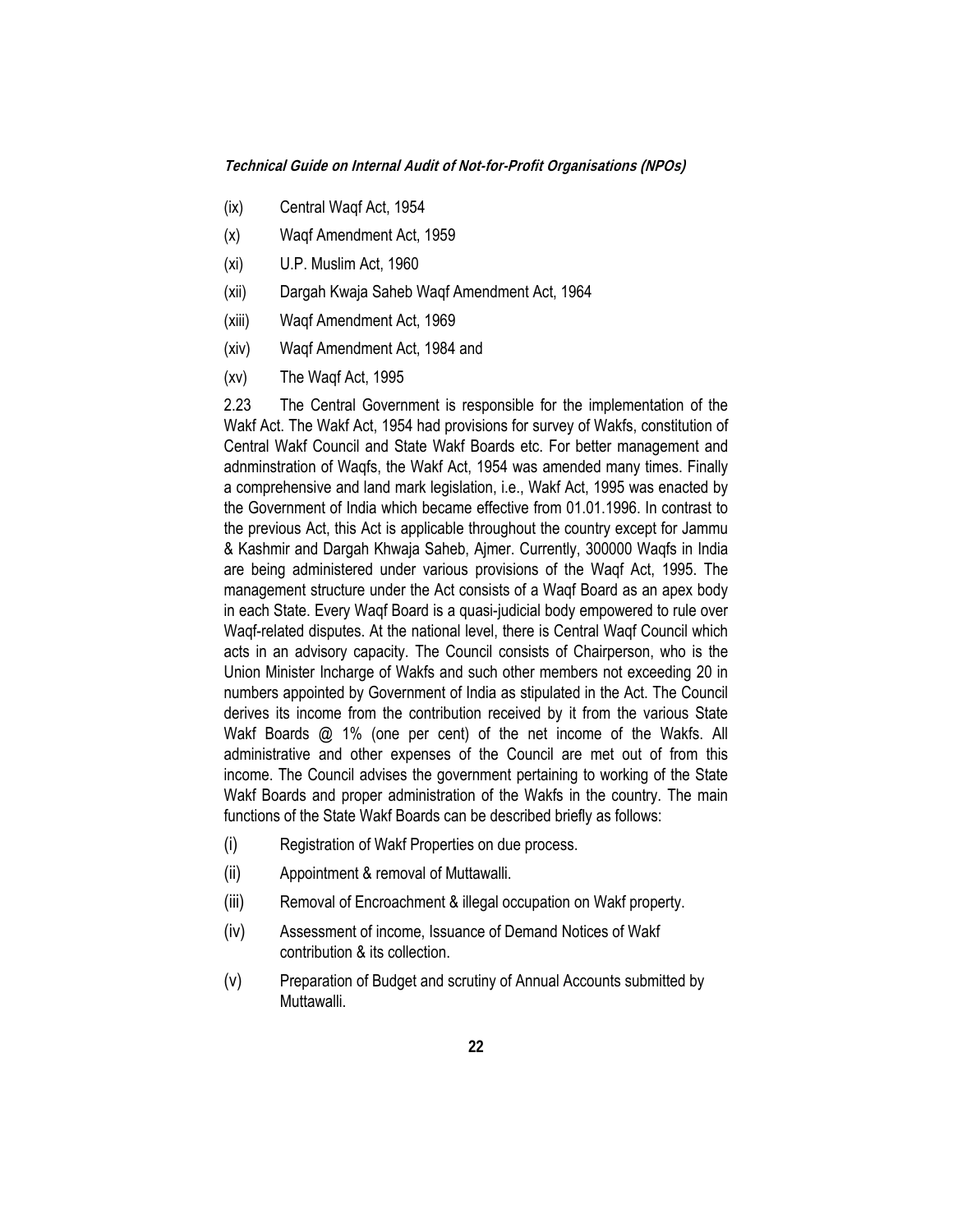- (vi) Maintenance of Wakf Fund & Fund of Wakf Estates.
- (vii) Audit of Wakf Estates with income  $\bar{\tau}$  10000/- and more by Govt. approved panel of Audit Firm.
- (viii) Development of Wakf properties for Housing, marketing, educational institutions and other income generating purposes.
- (ix) Management of Wakf Estates under Direct Management.
- (x) Law matters and Court cases.
- (xi) Preservation of Wakf Records like Deeds and other relevant papers.
- (xii) Distribution of Stipend to poor and meritorious students.
- (xiii) Organization of ―Urs / Melas/ fair under different Estates.
- (xiv) Liaison with the Central Wakf Council, Delhi.

#### **The Sikh Gurdwaras Act, 1925**

2.24 This Act was enacted to provide for the better administration of certain Sikh Gurdwaras and for inquiries into matters and settlement of disputes connected therewith, and whereas the previous sanction of the Governor-General has been obtained to the passing of this Act. The Gurdwara Reform Movement, which led to the passing of the Sikh Gurdwaras Act in 1925, started because the Mahants were not duly recognizing the status and role of Sri Guru Granth Sahib in the Gurdwaras by placing other objects of worship alongwith. This remarkable piece of legislation is considered an achievement of Sikhs in the twentieth century. The Sikhs got not only their Gurdwaras but also the full freedom to manage them.

- 2.25 Scope of the Act is as follows:
- (i) Petitions to State Government Relating to Gurdwaras Chapter II (Section 3 To 11)
- (ii) Appointment of, And Proceedings Before, A Tribunal Chapter III (Section 12 To 37)
- (iii) Application of Provisions of Part III to Gurdwaras Found to be Sikh Gurdwaras by Courts Other Than A Tribunal Under the Provisions of The Act - Chapter IV (Section 38)
- (iv) Control of Sikh Gurdwaras Chapter V (Section 39 To 41)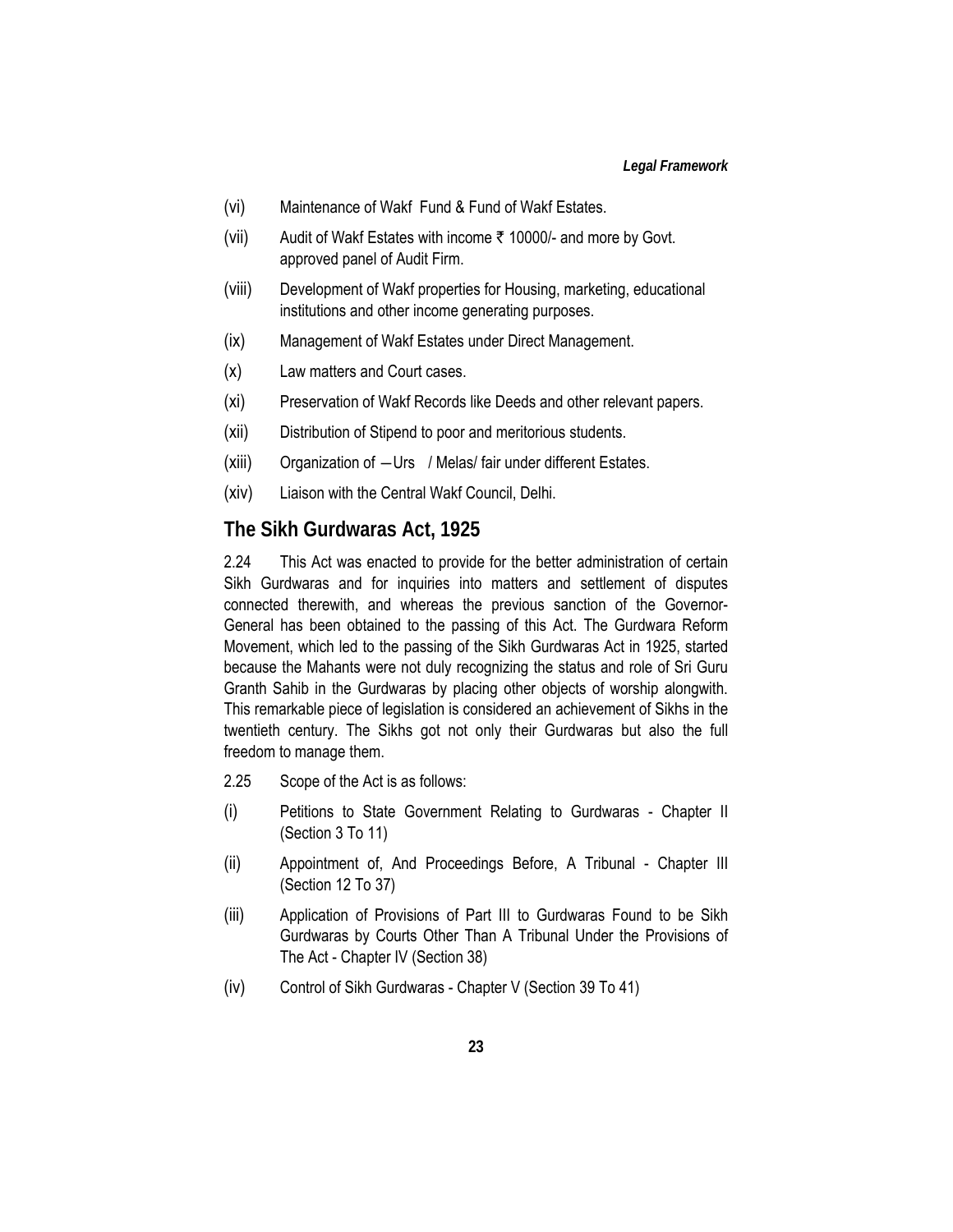- (v) The Board Chapter VI (Section 42 To 69)
- (vi) The Judicial Commission Chapter VII (Section 70 To 84)
- (vii) Committees of Gurdwaras Chapter VIII(Section 85 To 105)
- (viii) Finances Chapter IX (Section 106 To 124)
- (ix) Powers and Duties of The Board Chapter X (Section 125 To 132)
- (x) Powers and Duties of Committees Chapter XI (Section 133 To 140)
- (xi) Miscellaneous Chapter XII (Section 141 To 148A)
- (xii) Temporary and Transitional Provisions Chapter XII-A (Section 148B To 148F)
- (xiii) Electoral Offences Chapter XIII (Section 149 To 161)

#### **Section 25 of the Companies Act, 1956**

2.26 Section 25 of the Companies Act, 1956 provides for a mechanism through which an Association can be registered as a Company with a limited liability, if such association is formed for promoting commerce, art, science, religion or any other useful object and intends to apply its profits/income in promoting its objects. The objective of this provision is to provide corporate personality to such Associations but at the same time exempting them from some of the cumbersome legal requirements.

This Section reads as:

*"25(1) Where it is proved to the satisfaction of the Central Government that an association:* 

*Is about to be formed as a limited company for promoting commerce, art, science, religion, charity or any other useful object,* 

*Intends to apply its profits, if any, or other income in promoting its objects, and to prohibit the payment of any dividend to its members,* 

*The Central Government may, by license, direct that the association may be registered as a company with limited liability, without addition to its name of the word "Limited" or the words 'Private Limited."* 

An Association registered under the above provision shall enjoy all the privileges and would be subject to all the obligations of limited companies.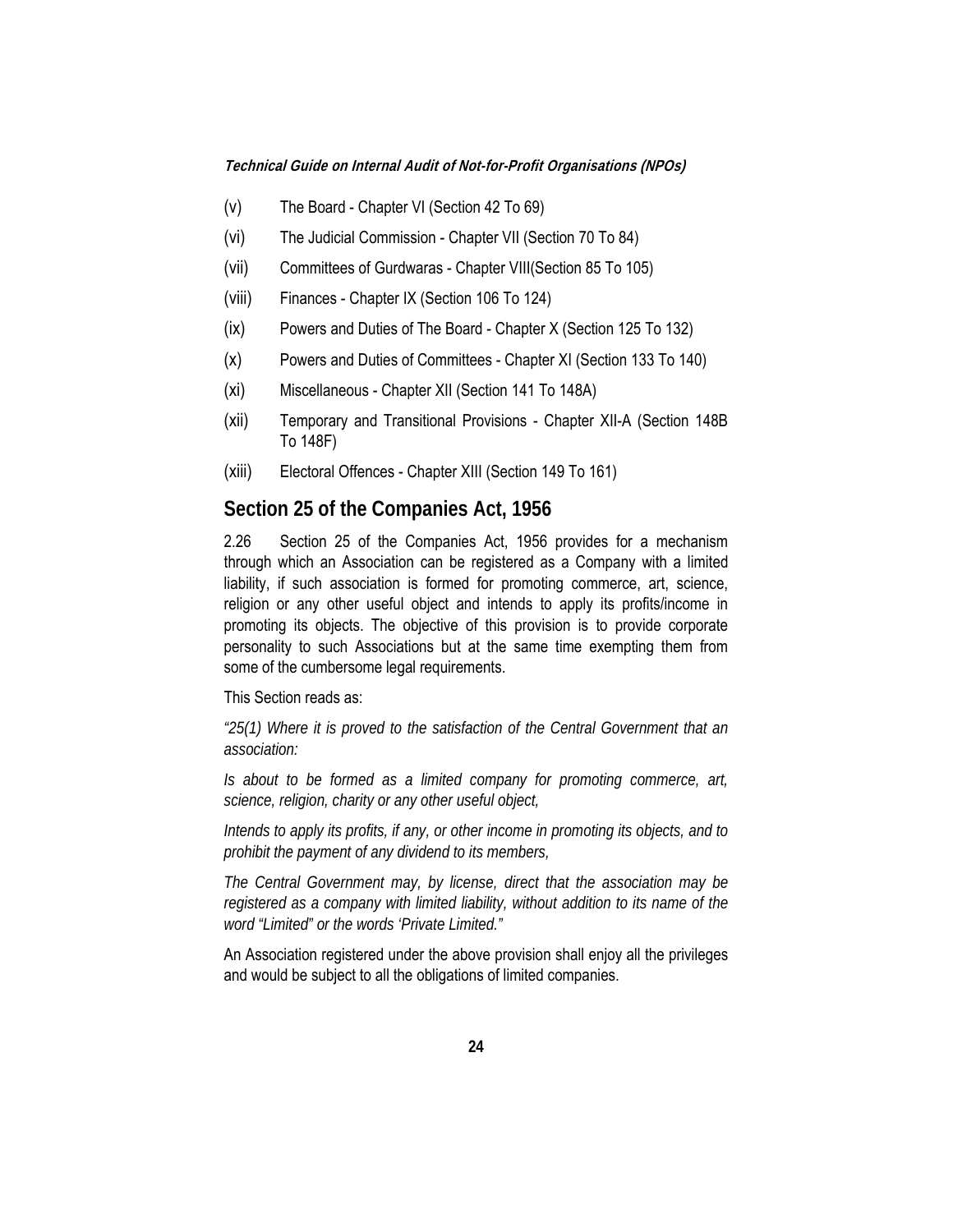## **Non-Trading Corporations**

- 2.27 The list of State Non-trading Corporations Act is as follows:
- (i) Andhra Pradesh Non-trading Companies Act, 1962
- (ii) Bihar (Non-trading) Act, 1959
- (iii) Kerala Non-trading Companies Act, 1961
- (iv) Madhya Pradesh Non-trading Corporations Act, 1962
- (v) Orissa (Non-trading) Companies Act, 1959
- (vi) Punjab Non-trading Companies Act, 19601
- (vii) Rajasthan Non-trading Companies Act, 1960
- (viii) Tamil Nadu Non-trading Companies Act, 1972
- (ix) West Bengal Non-trading Corporations Act, 1965

# **National Policy on the Voluntary Sector, 2007**

2.28 This Policy is a commitment to encourage, enable and empower an independent, creative and effective voluntary sector, with diversity in form and function, so that it can contribute to the social, cultural and economic advancement of the people of India.

This policy recognizes the important role that the voluntary sector has to play in various areas and affirms the growing need for collaboration with the voluntary sector by the Government, as well as by the private sector, at the local, provincial and national levels.

### **Scope of the Policy**

2.29 In the Policy, Voluntary Organisations (VOs) mean to include organization engaged in public service, based on ethical, cultural, social, economic, political, religious, spiritual, philanthropic or scientific & technological considerations. VOs include formal as well as information groups, such as:

Community-based organizations (CBOs); non-governmental development organizations (NGDOs); charitable organizations; support organizations; networks or federations of such organizations; as well as professional membership associations.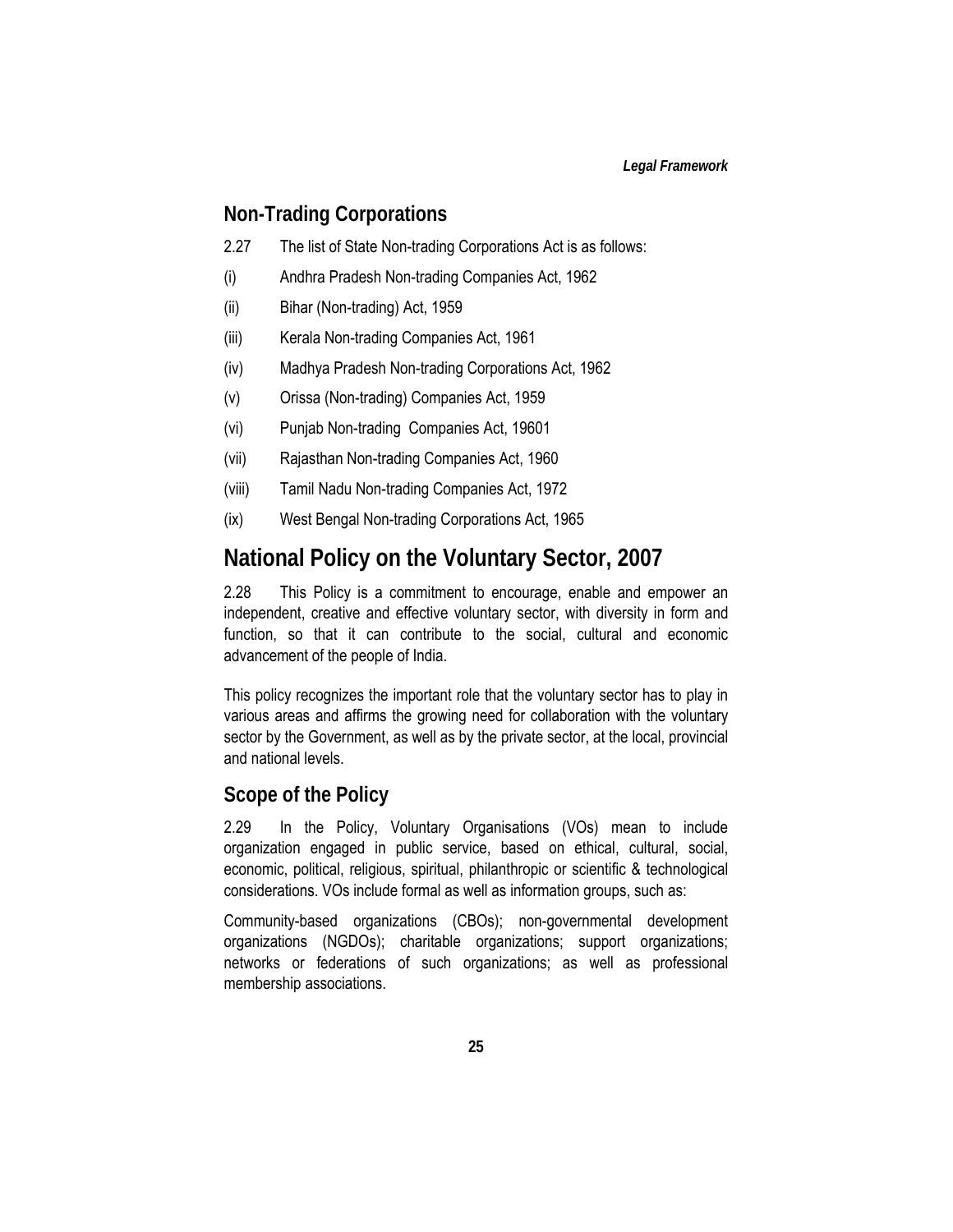To be covered under the Policy, VOs should broadly have the following characteristics:

- (i) They are private, i.e., separate from Government
- (ii) They do not return profits generated to their owners or directors
- (iii) They are self-governing, i.e., not controlled by Government
- (iv) They are registered organizations or informal groups, with defined aims and objectives.

### **Objectives of the Policy**

- 2.30 The specific objectives of the policy are as follows:
- (i) To create an enabling environment for VOs that stimulates their enterprise and effectiveness, and safeguards their autonomy;
- (ii) To enable VOs to legitimately mobilize necessary financial resources from India and abroad;
- (iii) To identify systems by which the Government may work together with VOs, on the basis of the principles of mutual trust and respect, and with shared responsibility, and
- (iv) To encourage VOs to adopt transparent and accountable systems of governance and management.

## **Establishing an Enabling Environment for the Voluntary Sector**

2.31 The independence of VOs allows them to explore alternative paradigms of development to challenge social, economic and political forces that may work against public interest and to find new ways to combat poverty, deprivation and other social problems. It is, therefore, crucial that all laws, policies, rules and regulations relating to VOs categorically safeguard their autonomy, while simultaneously ensuring their accountability.

### **Partnership in Development**

2.32 The voluntary sector can play an important role in the development process, particularly through community participation. It is, therefore, essential that the Government and the Voluntary Sector work together.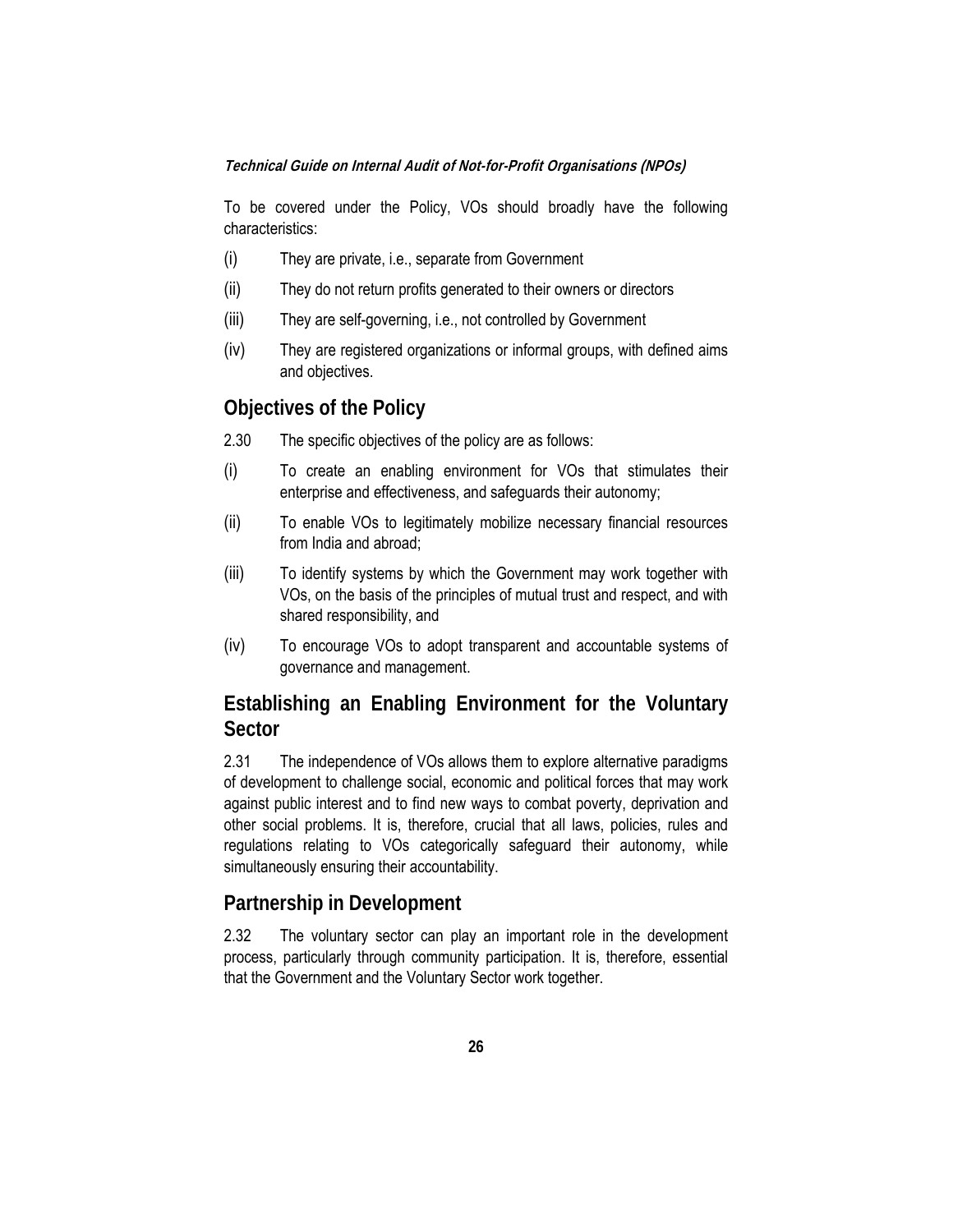This Policy recognizes three instruments of partnership, *viz.,* (i) consultation, through a formal process of interaction at the Centre, State and District level; (ii) strategic collaboration to tackle complex interventions where sustained social mobilization is critical over the long-term; and (iii) project funding through standard schemes.

## **Strengthening the Voluntary Sector**

2.33 The Indian society has a well-established tradition of philanthropy. While a regime f tax concession facilitates donations to charitable organizations, there is considerable untapped potential to channelise private wealth for public service. The Government will support and encourage existing, as well new, independent philanthropic institutions and private foundations to provide financial assistance to deserving VOs. It will also promote a dialogue among public and private grant makers so that they may take advantage of the best practices in grant making and fun-raising strategies.

This National Policy on the Voluntary Sector, 2007 is the beginning of a process to evolve a new working relationship between the Government and the Voluntary Sector, without affecting the autonomy and identity of VOs.

### **Grants-in-aid from the Government of India**

2.34 Government of India allocates the grants-in-aid for carrying out the specific programmes as well as for block general purposes. These grants are made out to voluntary organizations who are involved in implementing these programmes. Grants-in-aid have been defined as the sum which a superior authority assigns to an inferior authority. For allocation of the financial resources, the Government of India has framed General Financial Rules for deciding the right agency. The terms and conditions governing these specific schemes are from the grants-in-aid rules mentioned in these schemes of the various ministries and departments.

It should have been engaged in social welfare/ development activities for a minimum period of 3 years prior to seeking the grant.

## **Government Schemes**

2.35 There are various schemes sponsored by the various Central Government ministries, such as, Ministry of Social Justice and Empowerment, Ministry of Health and Family Welfare, Ministry of Human Resources Development. The applicant voluntary organizations applying for such grants in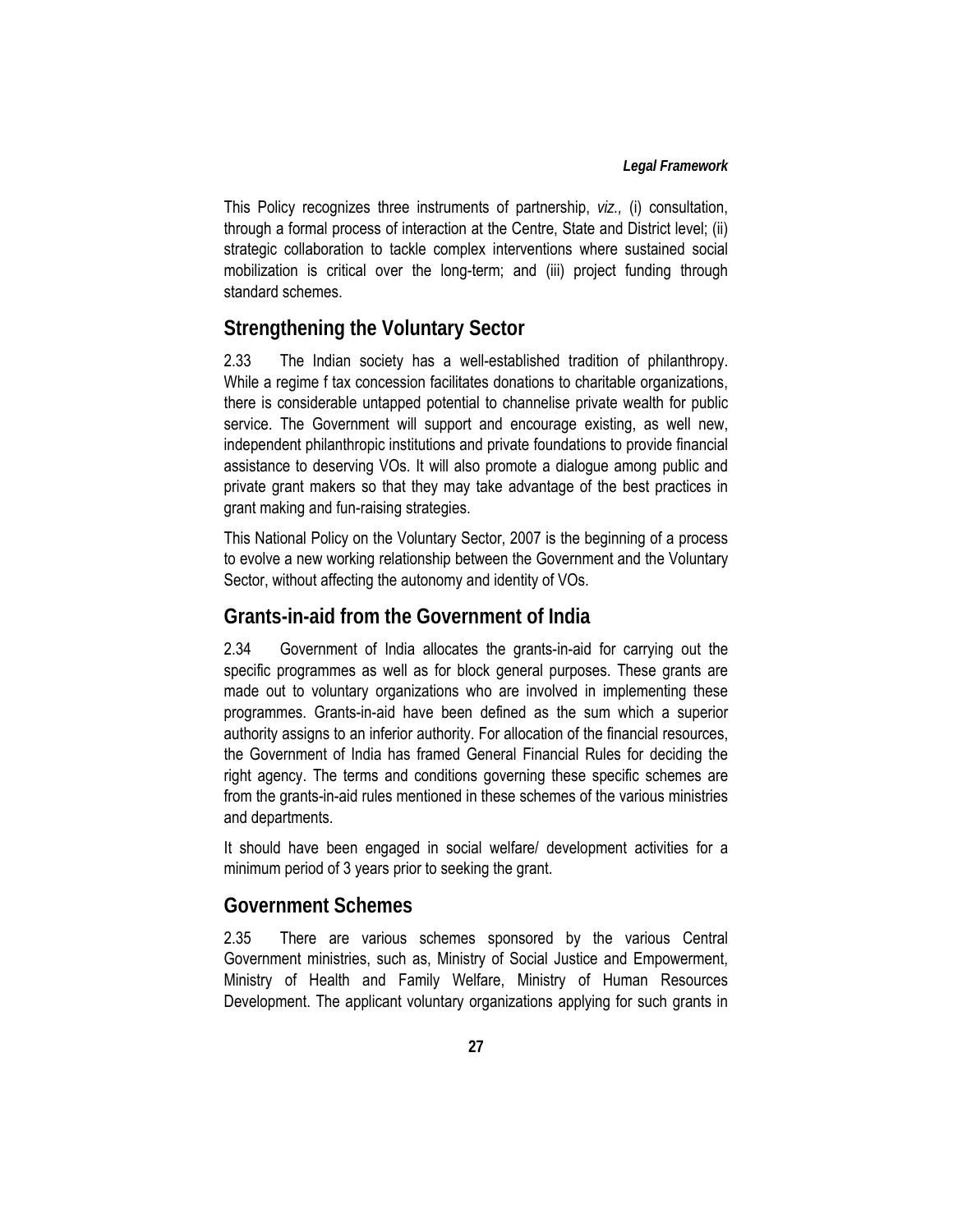aid should file these through the relevant State level department. The recommendations made by these departments shall be considered while sanctioning these grants. Various schemes sponsored by the various Central Government ministries are given as **Appendix 3.**

## **Taxation**

2.36 Though there exists a plethora of methods by which NPOs capable of being registered, as far as income tax is concerned, it makes no difference whether the organisation is formed by way of trust, a company or a society. The relative benefits would depend upon the way in which these organisations would be conducting its activities. The local laws of each state will also have relevance particularly in an area of compliances and state interferences in the activities.

2.37 The provisions regarding granting of exemption to a public charitable Trust, a company registered under Section 25 of the Companies Act, 1956 or a society registered under the Societies Registration Act, 1860, or any other institution is contained in one or more of the following sections of Act:

- (i) Section 2(15);
- $(ii)$  Section 2(24) (iia);
- (iii) Section 10
- (iv) Sections 11, 12, 12A, 12AA and 13; and
- (v) Sections 35(i)(ii) , 35(i)(iii), 35AC

## **Charitable Purpose [Section 2(15)]**

2.38 Section 2(15) defines the expression "*charitable purpose*" in an inclusive manner to include,

- (i) relief of the poor,
- (ii) education,
- (iii) medical relief,
- (iv ) preservation of environment, (including watersheds, forests and wildlife)
- (v) preservation of monuments or places or objects of artistic or historic interest, and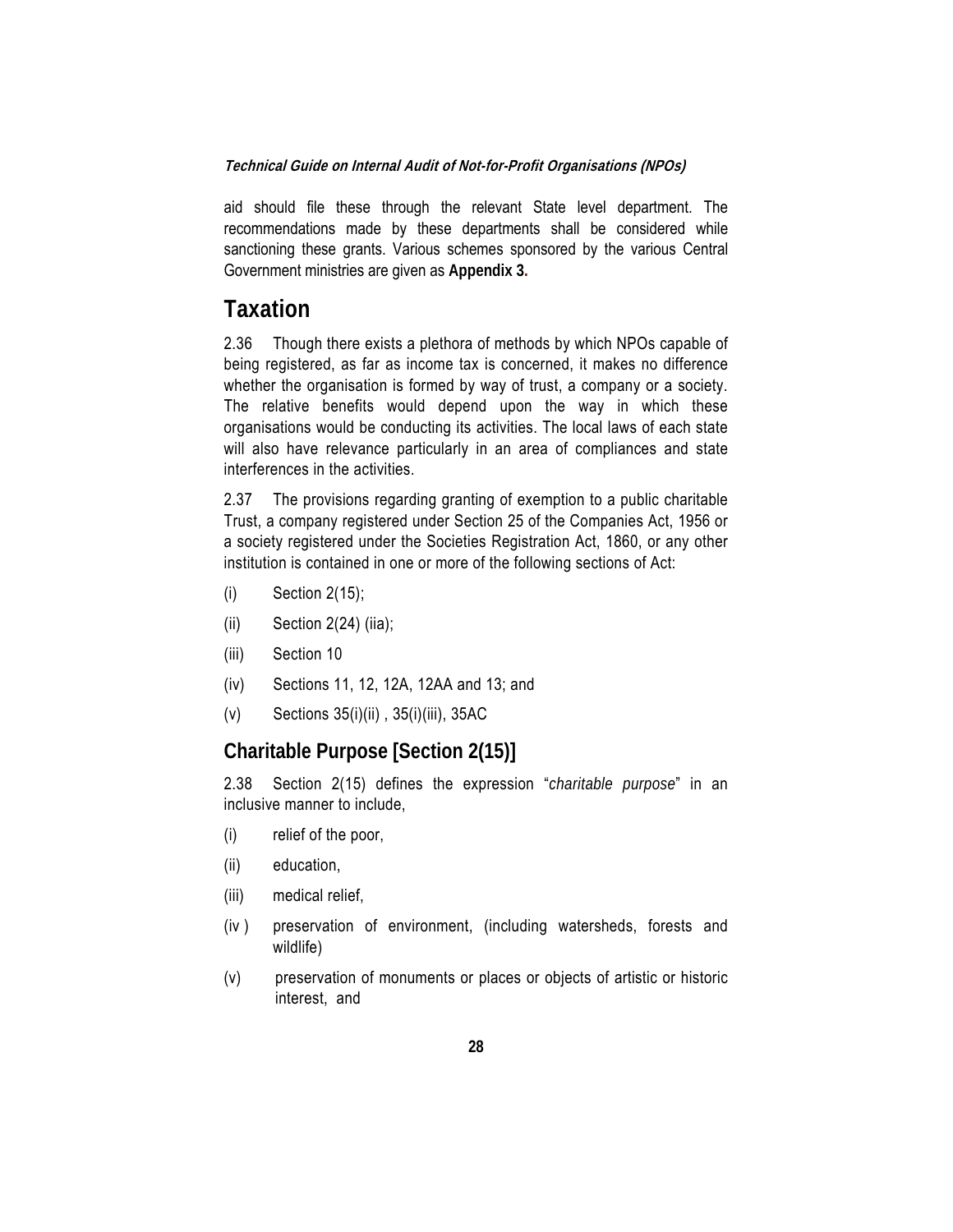(vi) any other object of general public utility.

The definition is not exhaustive and, therefore, purposes similar to the purposes mentioned in the definition will also constitute charitable purposes. The clause "any other object of general public utility" was increasingly being misused or being the subject of disputes. Finance Act, 2008 sought to limit the definition of "charitable purpose" by stating that if the "advancement of any other object of general public utility" involves undertaking any trade, commerce, or business activities, or rendering any related service for a fee or any other condition (irrespective of use, application, or retention of income arising from such activities), it will not be considered a "charitable purpose." The Finance Act 2010, retroactively effective from April 1, 2009, provided some relief by exempting the aggregate value of receipts from such activities up to ten lakh rupees that was further raised to  $\bar{\tau}$  twenty five lakhs by the Finance Act, 2011.

2.39 Section 12A states that provisions of section 11 and section 12, regarding exemption of income, will not be applicable to an institution etc., unless an application for its registration is made to the CIT within a period of one year from the date of its creation. Section 12A(b) also requires that if the total income of a trust etc. in any previous year exceeds the maximum amount not chargeable to income tax without giving effect to the provisions of section 11 and section 12, then its accounts are required to be audited by an accountant and his report in Form no. 10B has to be filed along with the return of income.

## **Income [Section 2(24(iia)]**

2.40 This section defines what constitutes income for certain specified non profit organisations. Under section 2(24)(ii), voluntary contributions received by the following entities are considered as income:

- (i) trust or institution created wholly or partly for religious or charitable purposes
- (ii) scientific research association as specified in section 10(21) and Section 35(1)(ii)and(iii)
- (iii) fund or trust or institution established for charitable purposes having special importance as specified under section 10 (23C)(iv)
- (iv) trust or institution established for wholly for public religious or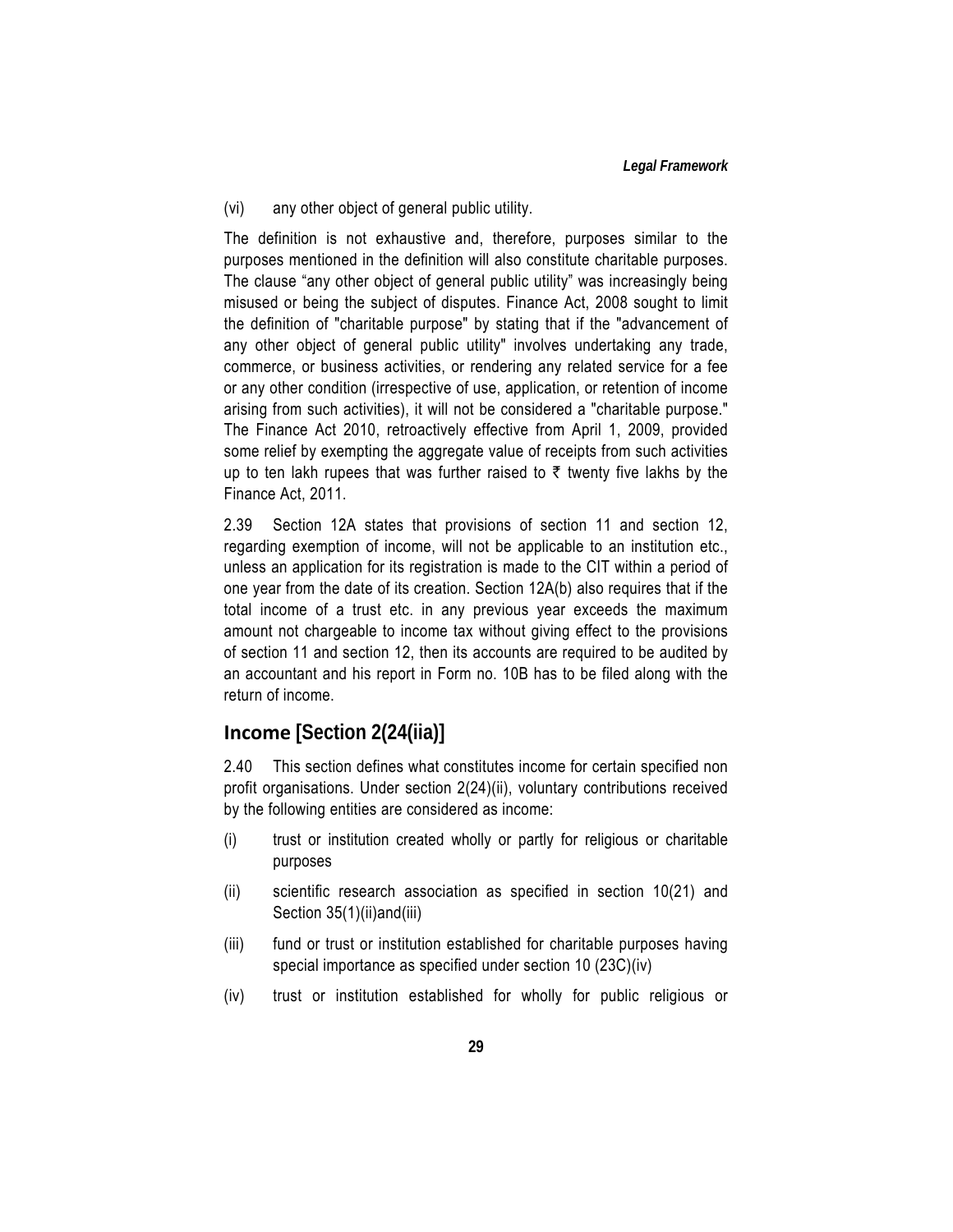charitable purposes being administered in accordance with requirements of section 10 (23C)(v)

- (v) any university or other educational institution referred to in section 10 (23C)(vi) or
- (vi) any hospital or other institution referred to in section 10 (23C)(via).

2.41 Section 12 makes some changes in the aforesaid "income". Firstly, it excludes corpus donations from the ambit of income. Thus, voluntary contributions received with a specific direction that they shall form part of the corpus are to be excluded from the definition of the term income. It may be noted here that these contributions have to be used in accordance with the directions of the donor. And secondly, the value of any medical or educational service, by a trust etc. running an educational institution or a hospital, to a person referred to in section 13(3) of the Income Tax Act (author, founder, trustee, relative etc) will be deemed to be the income of the trust or institution. If the beneficiary has made any payment for such service, then such payment shall be deducted from the value of the service in arriving at the income.

### **Business Income**

2.42 With respect to trust or institutions created or established wholly for religious or charitable purposes, income from a business that it operates that is incidental to the attainment of the objects of the organization, is exempt from income tax, provided the entity maintains separate books and accounts with respect to the business.

### **Application of Income**

2.43 Section 11 deals with income from property held for charitable or religious purposes. It specifies the conditions on satisfaction of which the entity gets tax exemptions.

- (i) The organization must spend 85% of its income in any financial year on the objects of the organization. The organization has until 12 months following the end of the financial year to comply with this requirement.
- (ii) Surplus income may be accumulated for specific projects for a period ranging from 1 to 5 years.
- (iii) The organization's income must be applied or accumulated in India. If for any reason income received falls short of 85% the entity has to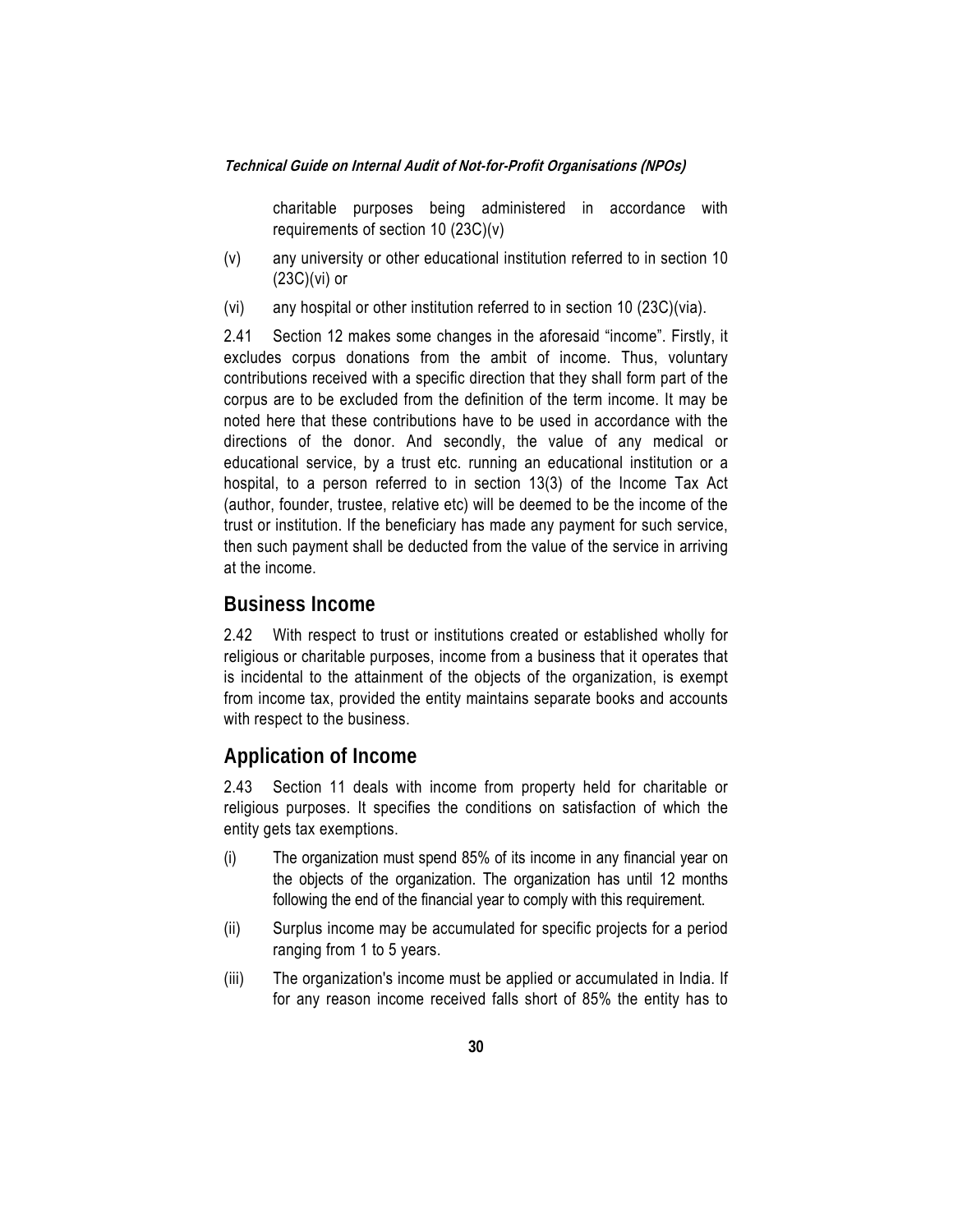apply in writing to get exemption and the funds have to be deposited as specified in section 11(5);

- (iv) If due to circumstances beyond the control of the entity, the accumulated income cannot be applied for the purpose it was set up , the entity has to apply to the Assessing Officer and if permission is granted and other conditions set in the Act are met ,entity can apply the income for other charitable or religious purposes which are similar to its objects.
- (v) If the organisation is dissolved, then Assessing officer may allow the income to be transferred to a trust or institution specified under section 11(3)(d).

## **Capital Gains**

2.44 Treatment of capital gains is specified in Section 11(1A). Where the whole of the property is used for charitable and religious purposes and the whole of the net consideration (Consideration minus the expenditure incurred in connection with transfer) is applied towards acquiring a new capital asset, then, the capital gains is taken to have been applied for charitable or religious purpose. However, if only a part of the net consideration is applied for acquiring a new capital asset, then, the capital gains to the extent of differences between amount so applied and original cost of the asset is taken to be applied for religious or charitable purpose. The provision applies mutatis-mutandis where the capital asset is held partly for religious or charitable purpose.

## **Anonymous Donations**

2.45 The organization must keep a basic record (name, address and other prescribed particulars) of voluntary contribution received. According to section 115BBC, introduced with the Finance Act, 2006, all anonymous donations to charitable organizations are taxable at the maximum marginal rate of 30%. Section 115BBC is applicable to following NPOs:

- (i) Any university or other educational institution referred to in section 10(23C) (*iiiad*) or 10(23C) (*vi*)
- (ii) any hospital or other institution referred to in section 10(23C) (*iiiae*) or 10(23C) (*via*)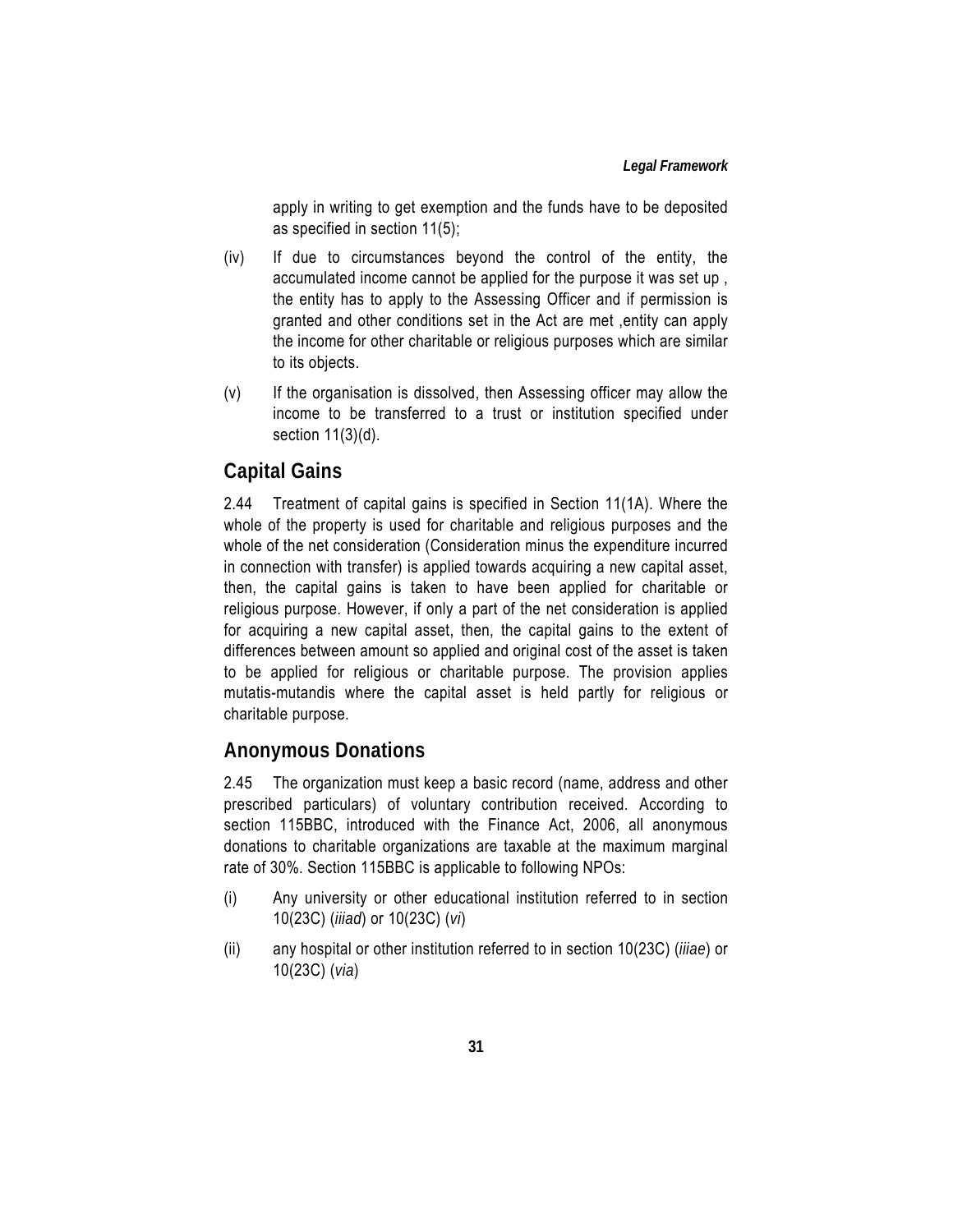- (iii) any fund or institution referred to in section 10(23C) (*iv*)
- (iv) any trust or institution referred to in section 10(23C) (*v*)
- (v) any trust or institution referred to in section 11

2.46 Anonymous donations were taxable at the maximum marginal rate of 30%. However, Finance (No.2) Act, 2009, gave some relief and, w.e.f. 1-4- 2010 the income-tax payable shall be the aggregate of:

- (i) the amount of income-tax calculated at the rate of thirty per cent on the aggregate of anonymous donations received in excess of the higher of the following, namely:
	- (A) five per cent of the total donations received by the assessee; or
	- (B) one lakh rupees; and
- (ii) the amount of income-tax with which the assessee would have been chargeable had his total income been reduced by the aggregate of anonymous donations received.

2.47 Additionally, the following entities are exempt from the provisions of this section:

- (i) any trust or institution created or established wholly for religious purposes;
- (ii) any trust or institution created or established wholly for religious and charitable purposes other than any anonymous donation made with a specific direction that such donation is for any university or other educational institution or any hospital or other medical institution run by such trust or institution.

## **Tax Deduction for Donors**

## **Deductions under 80G**

2.48 Though the internal auditor is auditing the NPO, the auditor should get acquainted with the tax impact to the donor as this can be useful in the audit. E.g. copies of receipts can serve as audit evidence for verifying donations received by the entity. More implications are discussed in chapter related to audit.

2.49 Section 80G of the Income Tax Act, 1961 sets forth the types of donations that are tax-deductible. Contributions to various funds, institutions,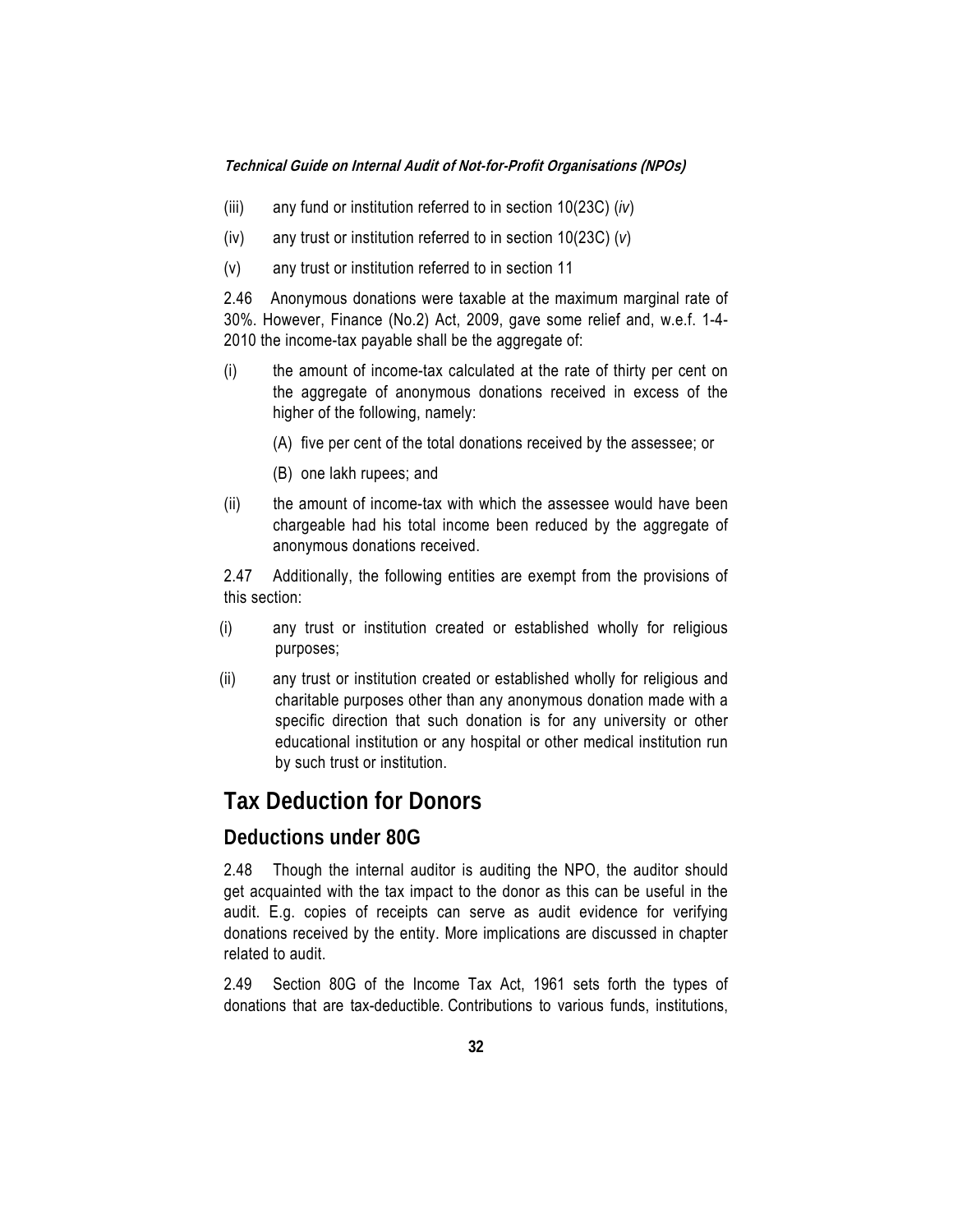charitable institutions are exempt. The percentage of exemption differs for various types of entities. Donor get a 100% deduction for donations to entities listed under section 80G (2) which comprises mainly of funds set up by Central or State Government or local authority .For entities not specifically enumerated in section 80G, donors may deduct 50% of their contributions to such organizations, provided the following conditions are met.[Section 80G(5)]:

- (i) The institution or fund was created for charitable purposes in India and provisions of section 11 and 12 apply to it ;
- (ii) The institution or fund is tax-exempt;
- (iii) The institution's governing documents do not permit the transfer or use of income or assets for any purpose other than a charitable purpose;
- (iv) The institution or fund is not expressed to be for the benefit of any particular religious community or caste; and
- (v) The institution or fund maintains regular accounts of its receipts and expenditures.
- (vi) The institution is either a public charitable trust or a society or section 25 company or a specified educational institution or is an institution financed wholly or partly by the government or a local authority.
- 2.50 It should be remembered that:
- (i) Total deductions available to a donor cannot exceed 10% of the donor's total gross income. Any amount in excess of 10% will not be exempt in the hands of donor.
- (ii) Donations to institutions or funds "for the benefit of any particular religious community or caste" are not tax-deductible. A not-for-profit organization created exclusively for the benefit of a particular religious community or caste may, however, create a separate fund for the benefit of "Scheduled castes, backward classes, Scheduled Tribes or women and children" and those will be exempted [Section 80G Explanation 1].
- (iii) For purpose of Section 80G, an association or institution related to sports or games and notified by the Central Government will be considered as charitable institution.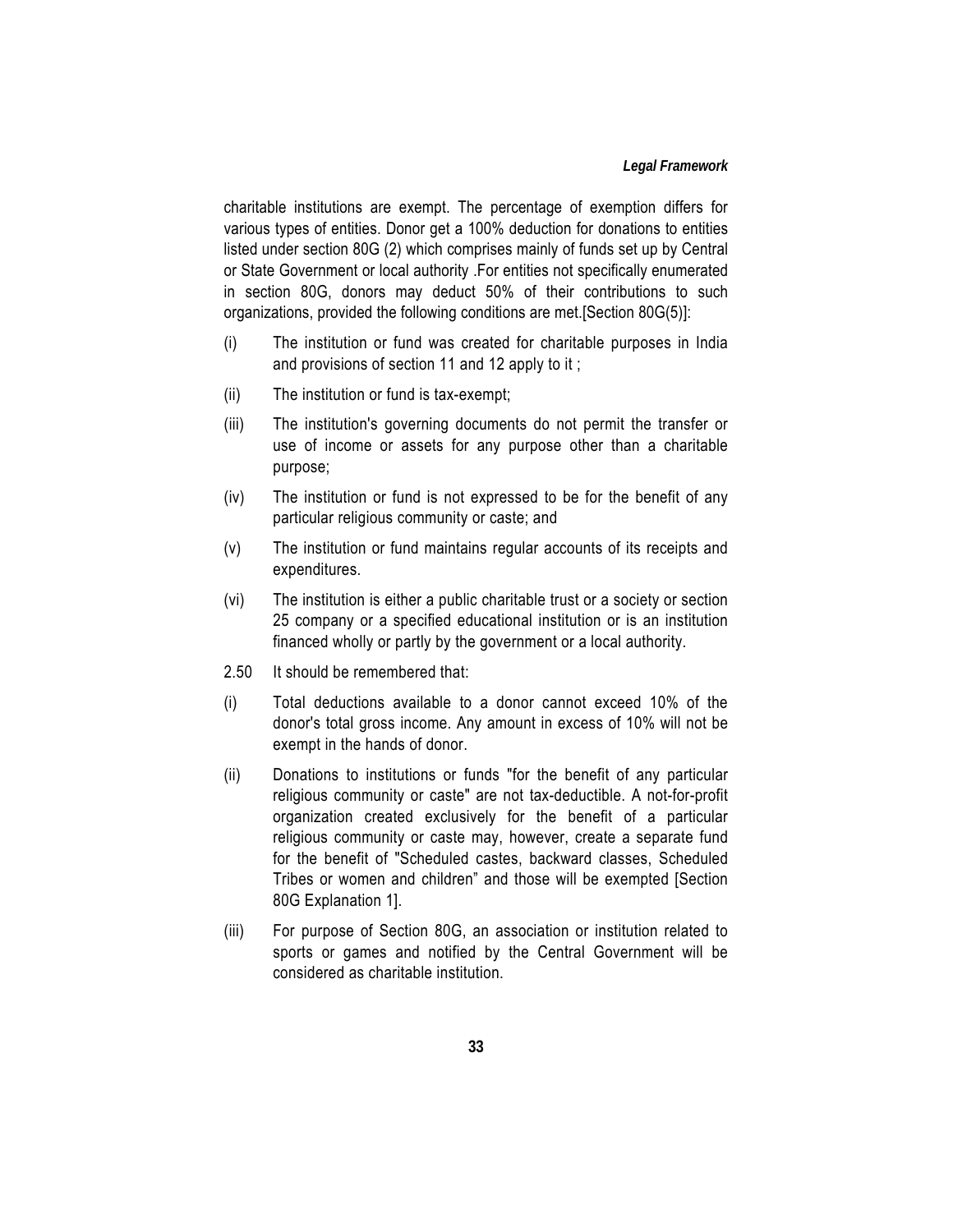- (iv) Tax deduction under section 80G are only allowed if the donation is a sum of money. Thus, in-kind donations are not recognised for exemption.
- (v) Receipts issued to donors by not-for-profit organizations must bear the number and date of the 80G certificate.

### **Deductions for Projects, Schemes, etc.**

2.51 The Income Tax Act, 1961 contains a number of other provisions permitting donors to deduct contributions related to various projects, schemes and programmes related to welfare and scientific research:

- (i) Under section 35AC of the Act, donors may deduct 100% of contributions to various projects, carried out by approved funds or institutions including i) construction and maintenance of drinking water projects in rural areas and in urban slums; ii) construction of dwelling units for the economically disadvantaged; and iii) construction of school buildings, primarily for economically disadvantaged children.
- (ii) Section 35CCA of the Act allows donors to deduct 100% of their contributions to associations and institutions (approved by prescribed authority) carrying out rural development programs and,
- (iii) Under Section 35CCB of the Act, 100% of donations to associations and institutions (approved by prescribed authority) carrying out programs of conservation of natural resources is allowed as tax deduction.
- (iv) A weighted deduction of 175% is also allowed for contributions to organizations approved under section 35(1)(ii) (i.e., a research association or a university, college, or other institution) specifically for "research," and 125% for contributions made under section 35(1)(iii) specifically for "research in social science or statistical research".
- (v) Similar type of exemption is now available to donors of **companies** engaged in scientific research. Finance Act, 2008 introduced a weighted deduction of 125% for contributions made to a company registered in India, whose main objective is scientific research and development, when those contributions are approved by the prescribed authority and satisfy prescribed conditions. However, these companies will not be eligible for the weighted deduction of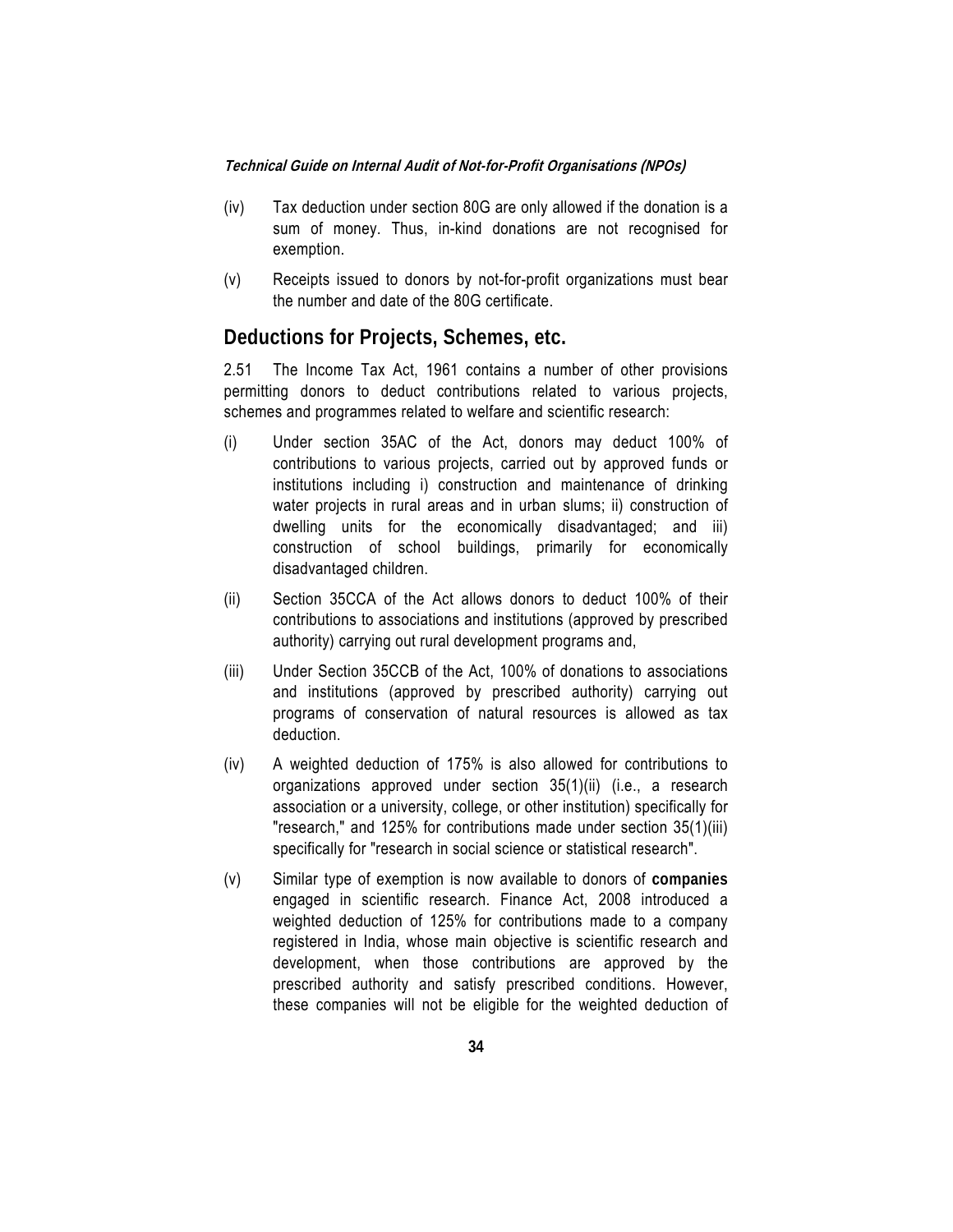200% available under section 35(2AB) to qualifying companies and manufacturers for expenditures incurred on scientific research or inhouse research and development.

# **Foreign Contribution (Regulation) Act (FCRA), 2010**

## **History of Foreign Contribution (Regulation) Act (FCRA), 1976**

2.52 The Foreign Contribution (Regulation) Act was enacted by our Parliament in 1976 by virtue of Entry 36 of the Union list in schedule VII of the constitution dealing with currency, coinage and legal tender, foreign exchange. The FCRA bill, 1976 received the assent of the President on 31st March, 1976 and becomes an Act as published in the Gazette of India, Extraordinary, Part II, Section I, dated 31st March 1976 to serve as a component of the protective structure of our constitution and our cultural values. In order that funds from abroad do not subvert the integrity of the institutions that constitute the pillars of our secular democratic polity, the FCRA seeks to regulate the flow of funds into India from foreign sources by laying down a legal framework that enables the government to keep a vigil over undesirable foreign influence.

## **Object of Foreign Contribution (Regulation) Act (FCRA), 1976**

2.53 The object and purpose of FCRA is to regulate the acceptance and utilization of foreign contribution or foreign hospitality by certain persons or associations and academic and other voluntary organizations as well as individual working in the important areas of national life may do so in a manner which is confident with the values of a sovereign democratic republic that India is.

As foreign money and hospitality at the material time was invading many institutions and organisations to destabilize the government in power, it was felt necessary to curb the receipts and usage of foreign contribution or foreign hospitality for nefarious or anti national purposes by all persons including Indian citizens or corporation operating within or outside India. The Ministry of Home Affairs has been made responsible for the implementation of the FCRA. The FCRA is a Framework for regulating and controlling the acceptance and utilization of foreign contribution and foreign hospitality.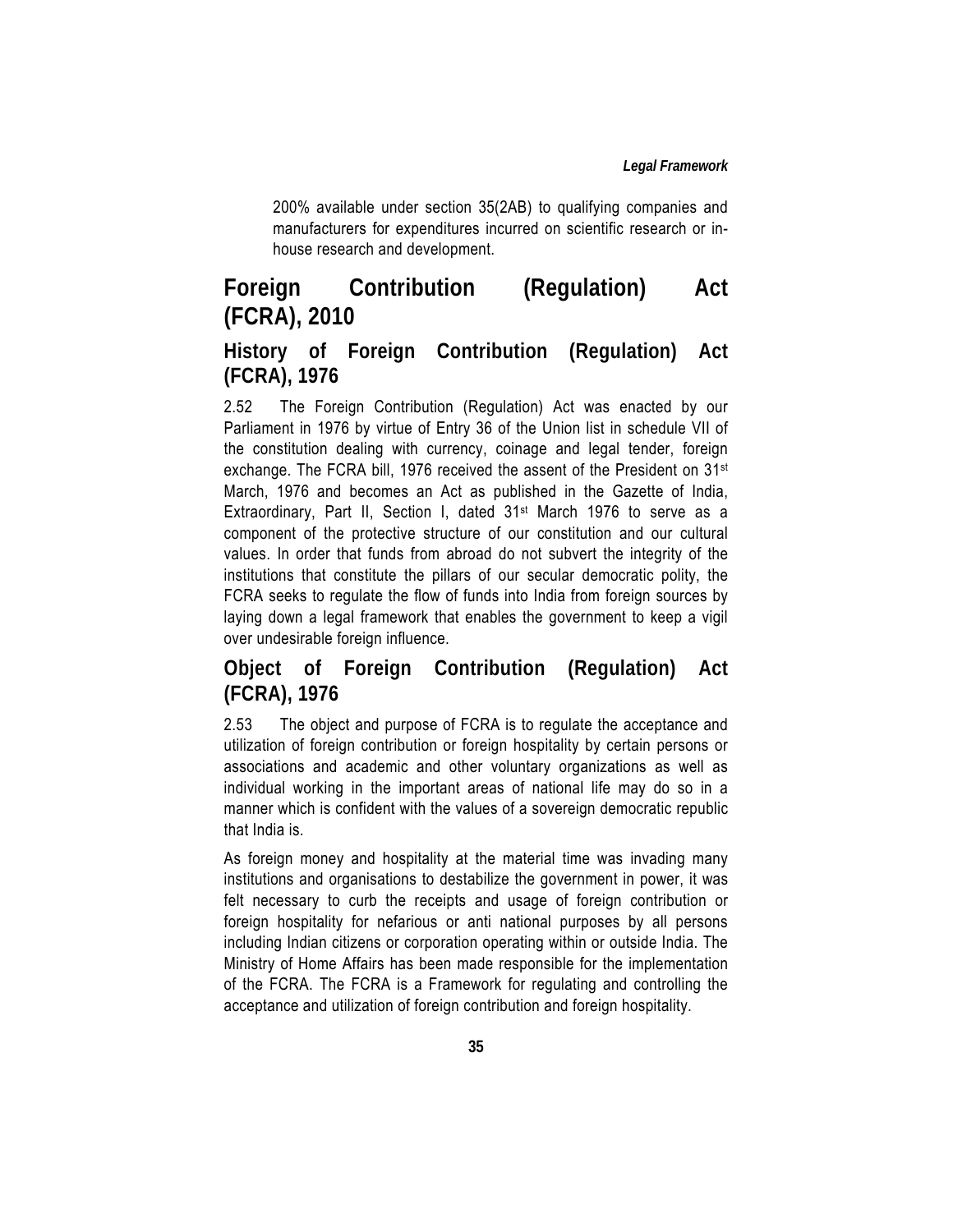## **History of Foreign Contribution (Regulation) Act (FCRA), 2010**

2.54 Foreign Contribution Regulation Act and Rules 1976 is replaced by Foreign Contribution (Regulation) Act 2010 and Foreign Contribution (Regulation) Rules 2011.

2.55 Foreign Contribution (Regulation) Act (FCRA), 2010 received the assent of the President on the 26<sup>th</sup> September, 2010 and notification relating the Foreign Contribution (Regulation) Rules, 2011 published on 29<sup>th</sup> April, 2011. The FCRA, 2010 and Foreign Contribution (Regulation) Rules, 2011 is effective from 1st May 2011.

2.56 The FCRA, 2010 is an act to consolidate the law to regulate the acceptance and utilization of foreign contribution or foreign hospitality by certain individuals associations or companies and to prohibit acceptance and utilization of foreign contribution or foreign hospitality for any activities detrimental to the National interest and for matters connected therewith or incidental thereto.

- 2.57 The Act extends to whole of India and it shall also apply to:
- (a) Citizens of India outside India and,
- (b) Associate, branches or subsidiaries, outside India, of companies or bodies corporate registered or incorporated in India.

## **Expanded Scope of FCRA, 2010**

2.58 The FCRA, 2010 has much broader applicability. It is applicable to individuals, HUF, association and a Section 25 company.

Similarly the object of act also changes from regulation to prohibiting. The object of FCRA, 1976 was to regulate the acceptance and utilization of foreign contribution or foreign hospitality by certain persons. Where as role of FCRA, 2010 is to regulate the acceptance and utilization of foreign contribution or foreign hospitality and to prohibit acceptance and utilization of foreign contribution or foreign hospitality for any activity detrimental to the national interest.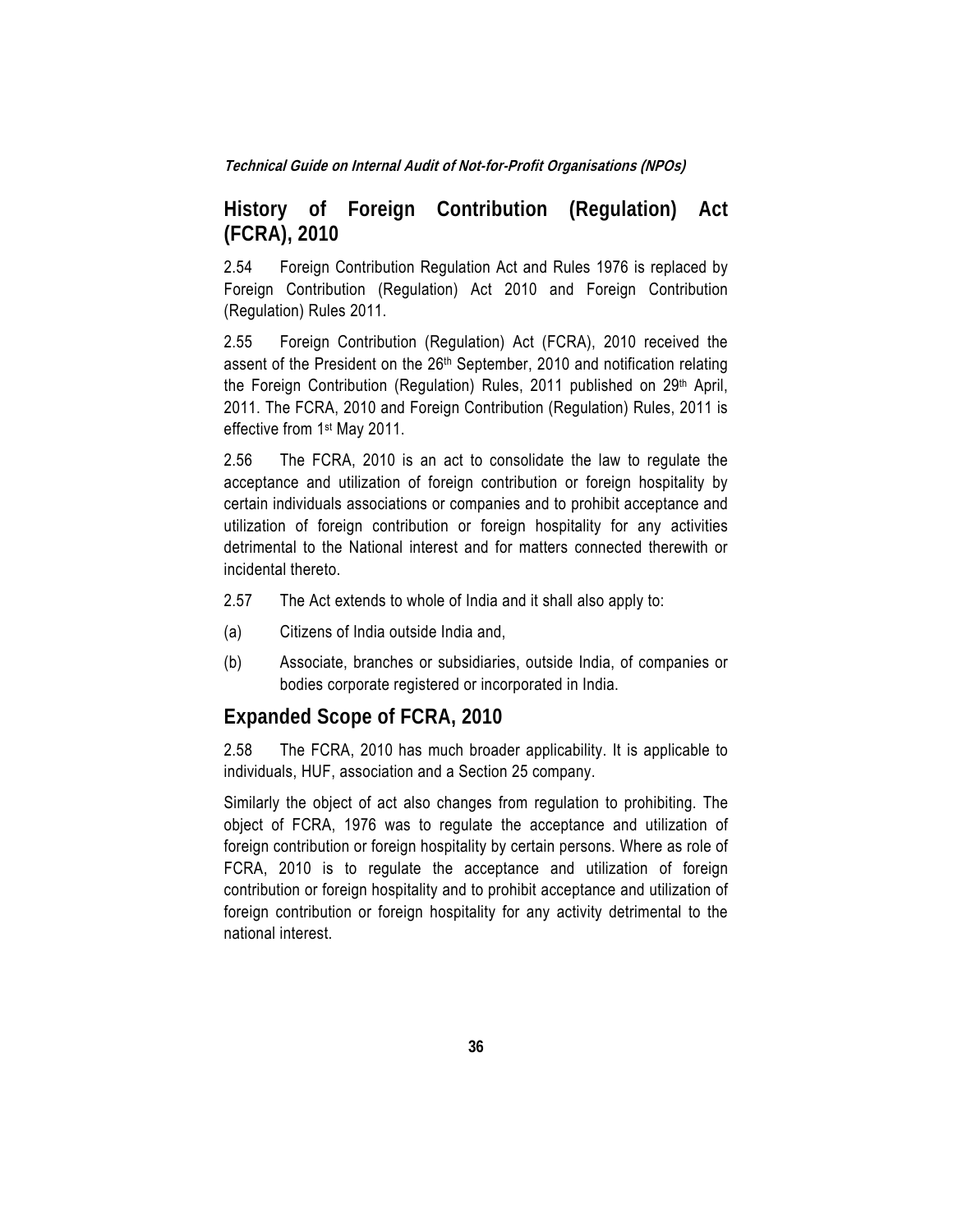### **Provisions under FCRA, 2010**

2.59 The new provisions introduced under FCRA, 2010 are as follows:

### *(a) Restriction to Utilize Foreign Contribution for Administrative Purpose*

Every Person who is registered and granted a certificate or given prior permission under this act and received any foreign contribution shall not defray as far as possible such sum, not exceeding fifty percent of such contribution, received in a financial year, to meet administrative expenses.

Elements which shall be included in the administrative expenses and the manner in which the administrative expenses shall be calculated are prescribed in Rule 5 of FCRA Rules, 2011.

#### *Administrative Expenses*

The Following shall constitute administrative Expenses:

- (i) Salaries, Wages, travel expenses or any remuneration realized by the members of the Executive Committee or Governing Council of the person;
- (ii) All expenses towards hiring of personnel for management of the activities of the person and salaries, wages or any kind of remuneration paid, including cost of travel, to such personnel;
- (iii) All expenses related to consumables like electricity and water charges, telephone charges, postal charges, repairs to premise(s) from where the organization or Association is functioning, stationery and printing charges, transport and travel charges by the Members of the Executive Committee or Governing Council and expenditure on office equipment;
- (iv) Cost of accounting for and administering funds;
- (v) Expenses towards running and maintenance of vehicles;
- (vi) Cost of writing and filing reports;
- (vii) Legal and professional charges; and
- (viii) Rent of premises, repairs to premises and expenses on other utilities: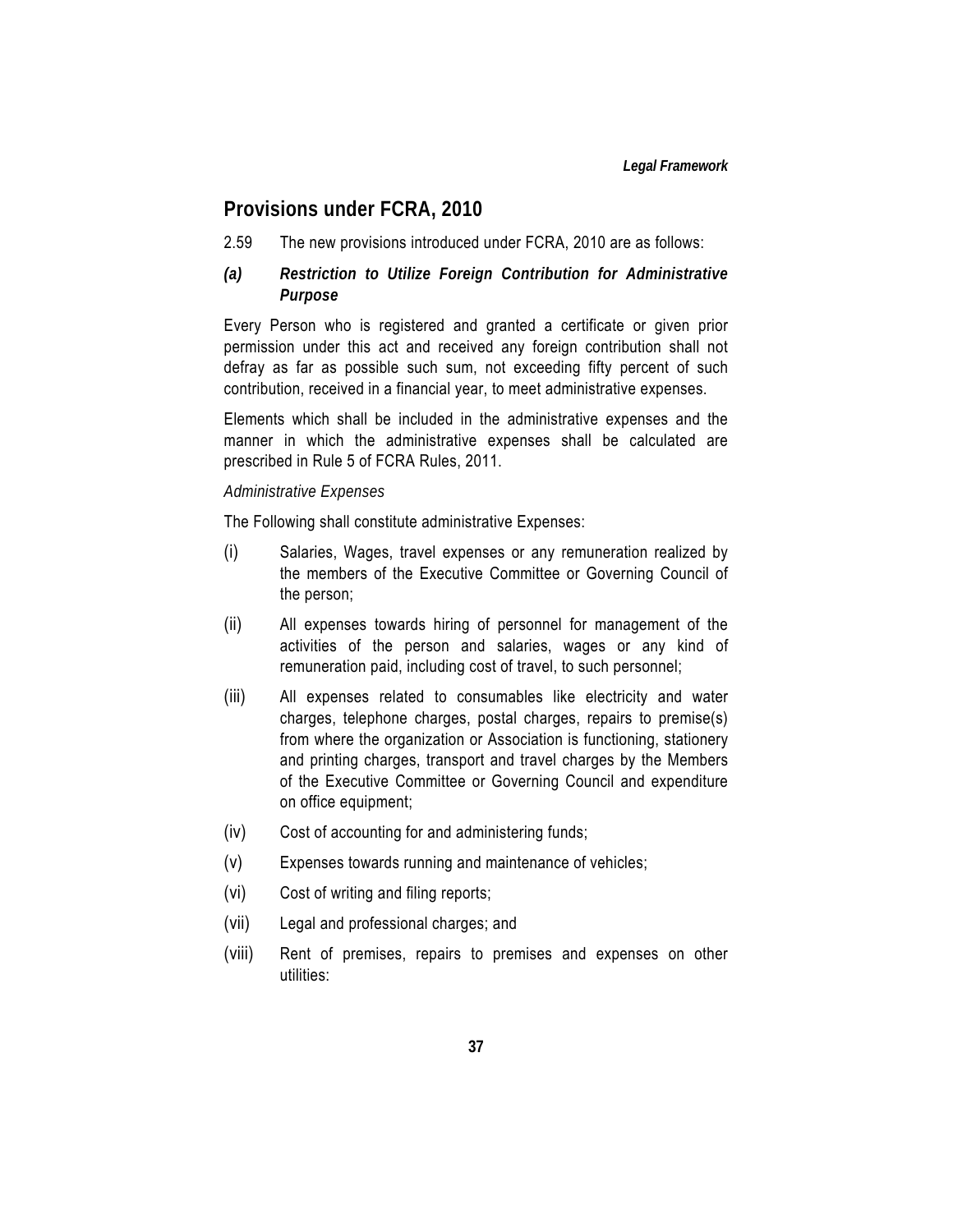Provided that the expenditure incurred on salaries or remuneration of personnel engaged in training or for collection or analysis of field data of an association primarily engaged in research or training shall not be counted towards administrative expenses:

Provided further that the expenses incurred directly in furtherance of the stated objectives of the welfare oriented organisation shall be excluded from the administrative expenses, such as, salaries to doctors of hospital, salaries to teachers of school, etc.

### **(b)** *Foreign Contribution or Any Income Arising out of It Shall Not Be Used for Speculative Business*

Rule 4 is specifying the activities or business which shall be construed as speculative business:

#### *Speculative Activities*

- 1. The following activities shall be treated as Speculative activities:
	- (a) any activity or investment that has an element of risk of appreciation or depreciation of the original investment, linked to market forces, including investments in mutual funds or in shares;
	- (b) participation in any scheme that promises high returns like investments in chits or land or similar assets not directly linked to the declared aims and objectives of the organisation or association.
- 2. A debt-based secure investments shall not be treated as speculative investment.
- 3. every association shall maintain a separate register of investments.
- 4. every register of investment maintained under sub-rule (3) shall be submitted for audit.

#### **(c)** *Validity for Certificate of Registration*

The certificate granted to accept foreign contribution shall be valid for a period of five years & the prior permission shall be valid for the specific purpose or specific amount of foreign contribution proposed to received, as the case may be.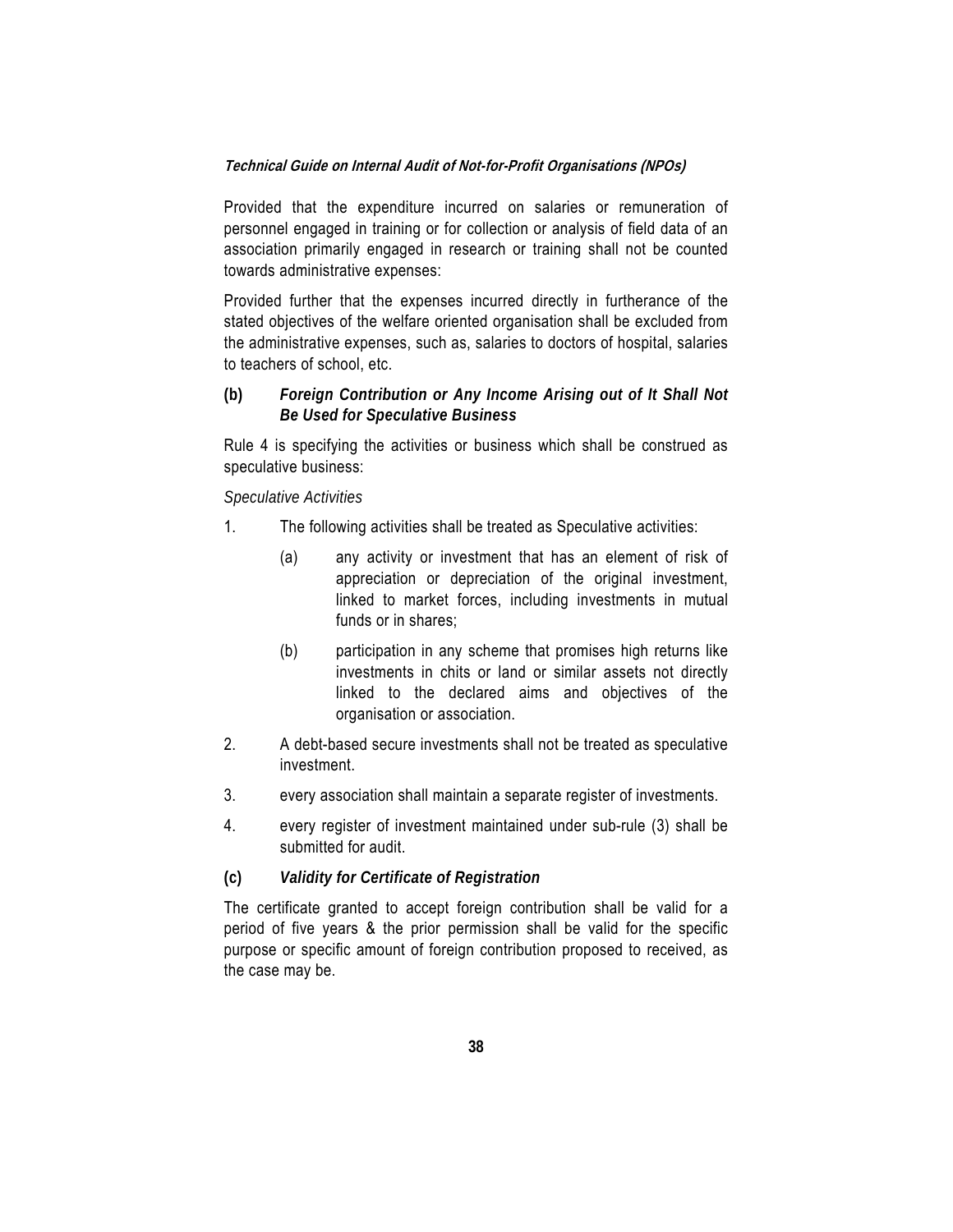#### **(d)** *Renewal of Certificate*

Every person who has been granted a certificate under Section 12 shall have such certificate renewed within six months before the expiry of the period of the certificate.

### **(e)** *Application for Obtaining 'Registration' or 'Prior Registration' to Receive Foreign Contribution*

- (i) An application for registration of a person for acceptance of foreign contribution shall be made electronically on line in form FC-3 and shall be followed by forwarding the hard copy of the on line application duly signed by the chief functionary of the association together with the required documents.
- (ii) The hard copy shall reach within thirty days of the submission of the on line application.
- (iii) An application for obtaining prior permission of the Central Government to receive foreign contribution shall be made electronically online in form FC-4 and shall be followed by forwarding the hard copy.
- (iv) An application made for the Grant of the registration shall be accompanied by a fee of  $\bar{\tau}$  2000 and for the grant of prior permission shall be with a fee of  $\bar{\tau}$  1000.
- (v) Every application made for registration or prior permission under the FCRA, 1976 but not disposed of before the date of commencements of the Foreign Contribution Regulation Rules 2011 shall be deemed to be an application for registration or prior permission, as the case may be under these rules, subject to condition that the applicant furnishes the prescribed fees for such registration or prior permission as the case may be.
- **(f)** *Procedure for Renewal of Registration Certificate*
	- (i) Every person shall apply to the central Government in form FC-5 six moths before the date of expiry of the certificate of registration, for its renewal.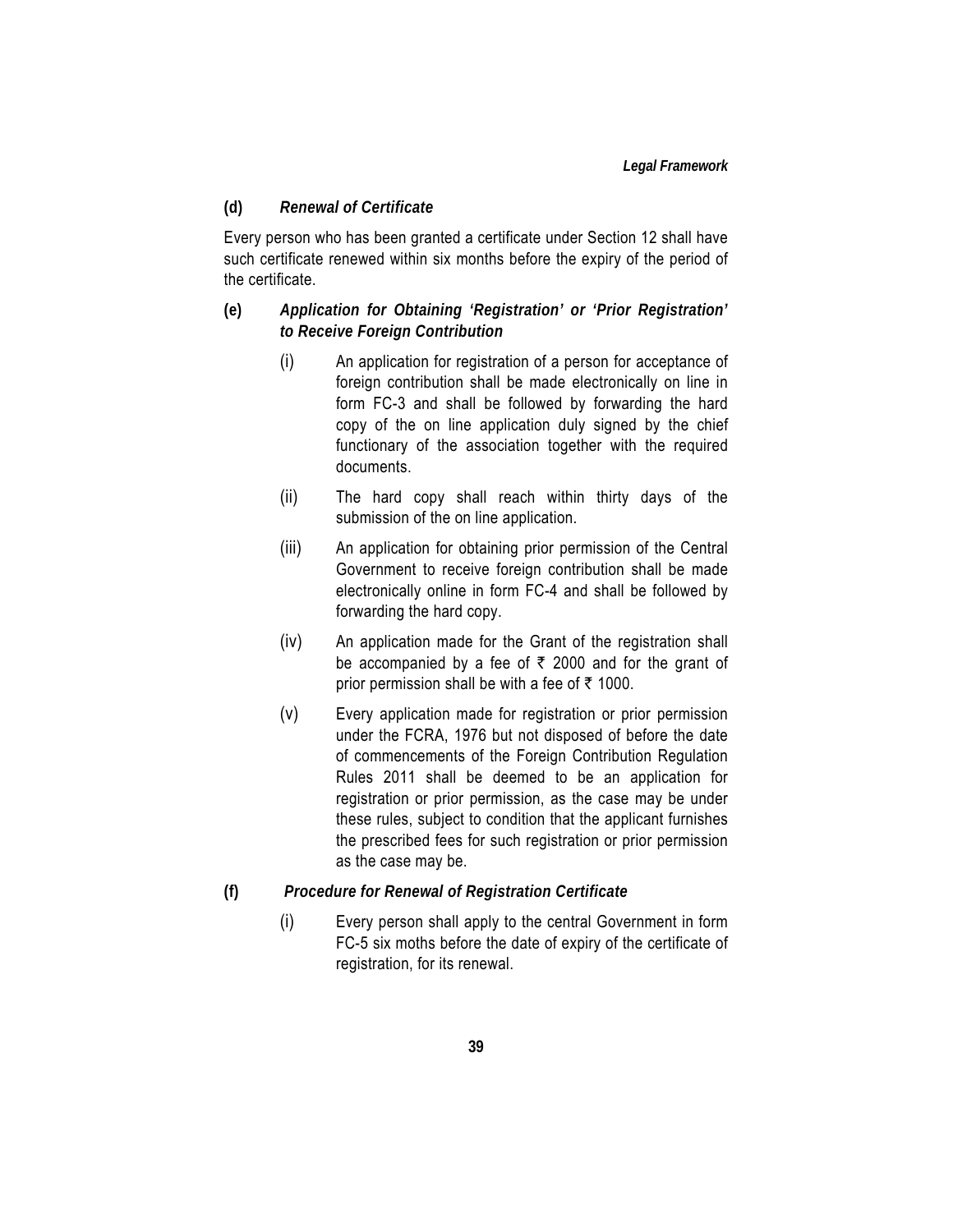- (ii) A person implementing an ongoing multi year project shall apply for renewal twelve month before the date of expiry of the certificate of registration.
- (iii) An application made for renewal of the certificate of registration shall be accompanied by a fee of  $\bar{z}$  500.
- (iv) In case no application for renewal of registration is received or such application is not accompanied by the requisite fee, the validity of the certificate of registration of such person shall be deemed to have ceased from the date of completion of the period of five years from the date of the grant of registration.

#### **(g)** *Intimation of Foreign Contribution by the Recipient*

- (i) Every person who receives foreign contribution under the act shall submit a report in form Fc-6, accompanied by an income and expenditure statement, receipt and Payment account, and balance sheet for every financial year beginning on the 1st day of April within nine months of the closure of the financial year, to the Secretary to the Government of India, ministry of home Affairs, New Delhi.
- (ii) The annual return in form FC-6 shall reflect the foreign contribution received in the exclusive bank account and include the details in the respect of the funds transferred to other bank accounts for utilization.
- (iii) If the foreign contribution relates only to articles, the intimation shall be submitted in form FC-7.
- (iv) If the foreign contribution relates to foreign securities, the intimation shall be submitted in Form FC-8.
- (v) Every report submitted under sub-rules (2) to (4) shall be duly certified by a chartered accountant.
- (vi) Every such return in Form FC-6 shall also be accompanied by a copy of a statement of account from the bank where the exclusive foreign contribution account is maintained by the person, duly certified by an officer of such bank.
- (vii) The accounting statements referred to above in the preceding sub-rule shall be preserved by the person for a period of six years.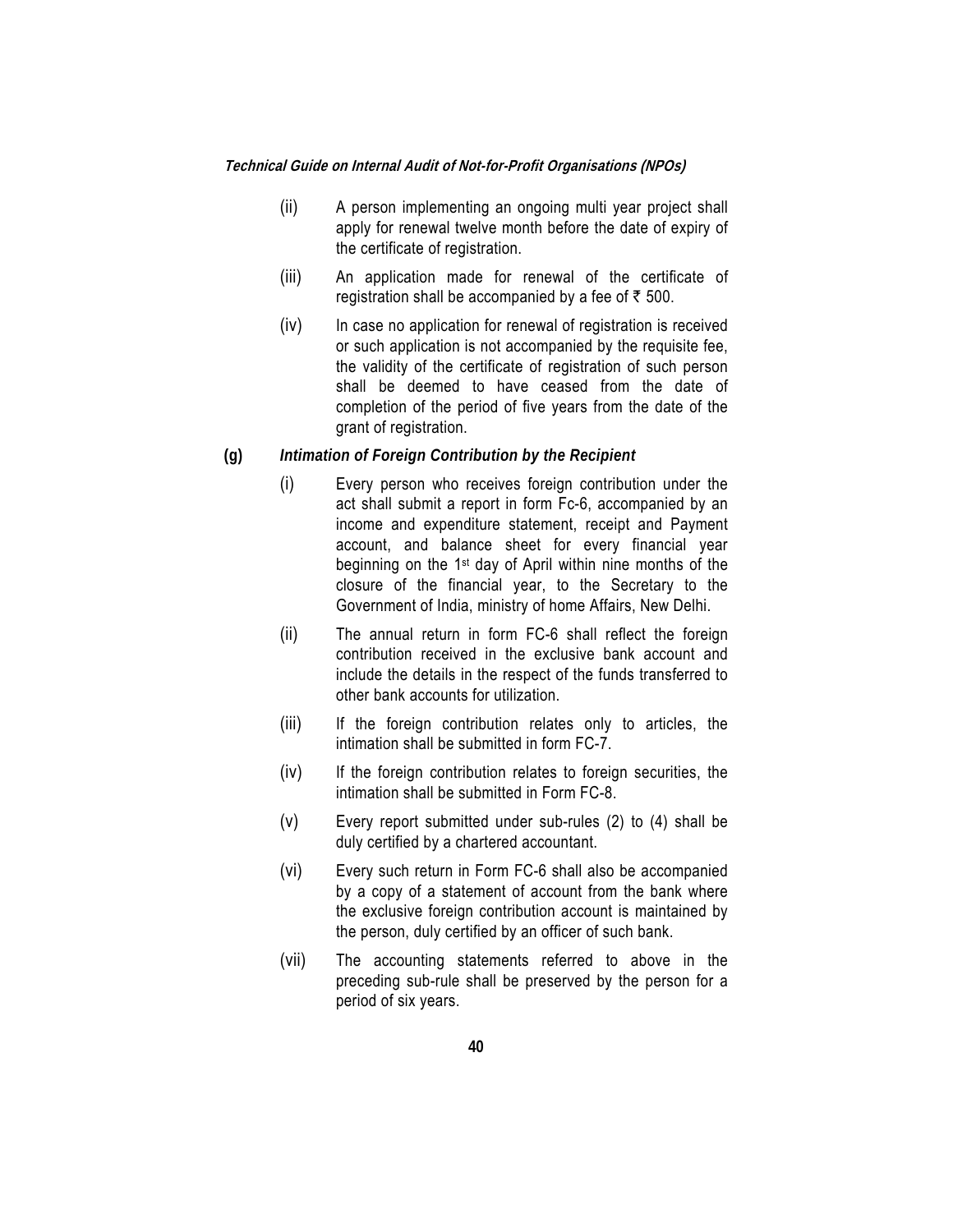#### *Legal Framework*

(viii) A 'NIL' report shall be furnished even if no foreign contribution is received during a financial year.

#### **(h)** *Reporting by Banks of Receipt of Foreign Contribution*

The bank shall send a report to the Central Government within thirty days from the date of such last transaction in respect of receipt of any foreign contribution in excess of one crore rupees or equivalent thereto in a single transaction or in transactions within duration of thirty days, by any person, whether registered or not under the Act and such report shall include the following details:

- (i) Name and address of the donor.
- (ii) Name and address of the recipient.
- (iii) Account number.
- (iv) Name of the bank and branch.
- (v) Amount of foreign contribution (in foreign currency as well as Indian rupees.)
- (vi) Date of receipt.
- (vii) manner of receipt of foreign contribution (Cash/ cheque/ electronic transfer, etc)

### **(i)** *Receipts of Foreign Contribution in Excess of One Crore Rupees in Financial Year*

In case a person who has been granted a certificate of registration or prior permission receives foreign contribution in excess of one crore rupees, or equivalent thereto, in a financial year, he/it shall place the summary data on receipts and utilization of the foreign contribution pertaining to the year of receipt as well as for one year thereafter in the public domain. Besides, the Central Government shall also display or upload the summary data of such persons on its website for information of the general public.

### **(j)** *Intimation of Receiving Foreign Contribution From Relatives*

Any person receiving foreign contribution in excess of one lakh rupees or equivalent thereto in a financial year from any of his relatives shall inform the Central Government in Form FC-1 within thirty days from the date of receipts of such contribution.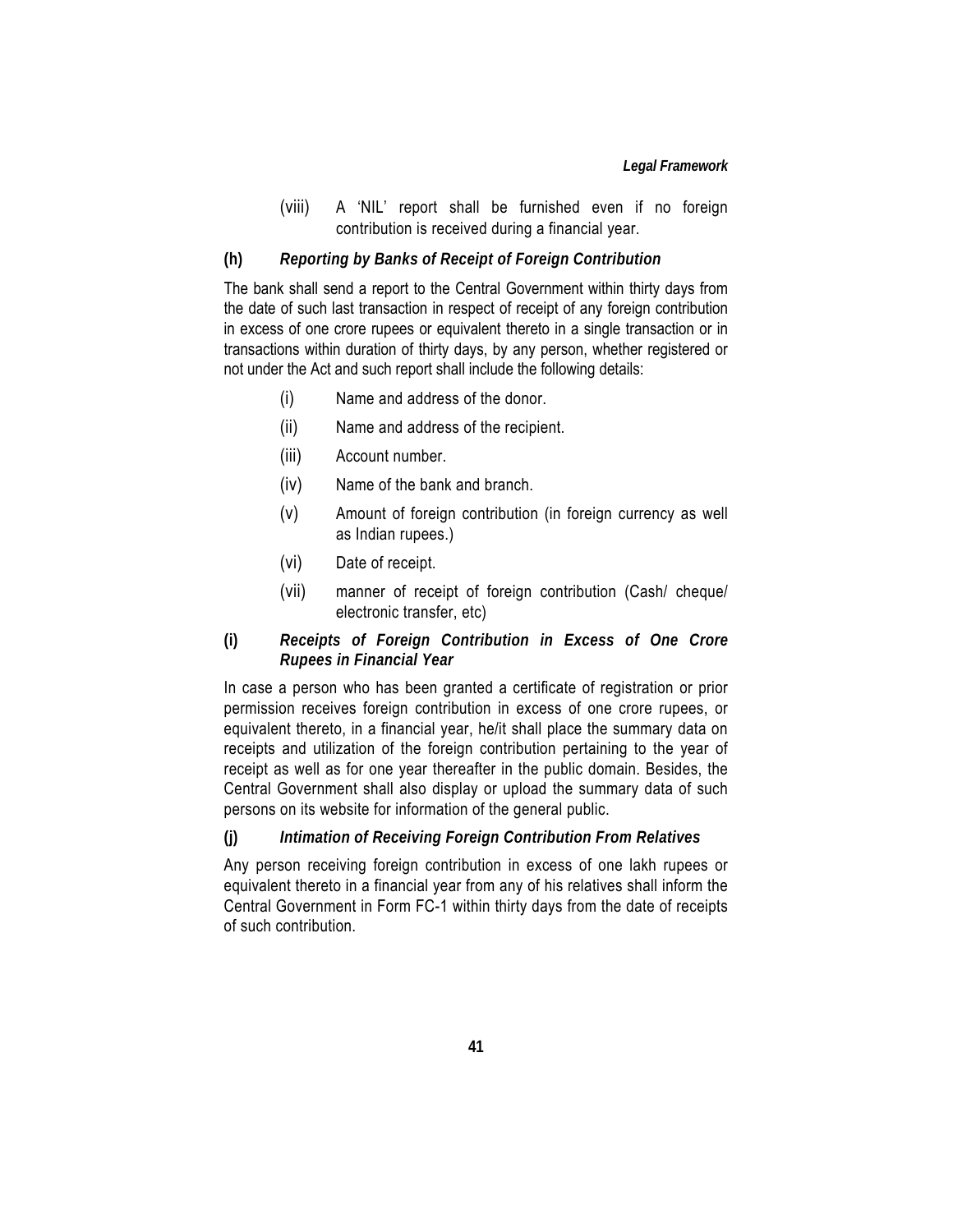### **(k)** *Guidelines For Declaration of An Organization to be of A Political Nature, Not Being A Political Party*

The Central Government may specify any organization as organization of political nature on one or more of the following grounds:

- (i) Organization having allowed political objectives in its Memorandum of Association
- (ii) or bylaws;
- (iii) Any Trade Union whose objectives include activities for promoting political goals;
- (iv) Any voluntary action group with objectives of a political nature or which participates in political activities;
- (v) Front or mass organization like students Unions, Worker' Union, Youth Forums and women's wing of a political party;
- (vi) Organization of farmers, workers, students, youth based on caste, community, religion, language or otherwise , which is not directly aligns to any political party but whose objectives, as stated in the Memorandum of Association, or activities gathered through other material evidence, include steps towards advancement of political interest of such groups;
- (vii) Any organization, by whatever name called, which habitually engages itself in or employs common methods of political action like 'bandh' or 'hartal', 'rasta roko', 'rail rook' or 'jail bharo' in support of public causes.

#### **(l)** *Bank Account*

Every person who has been granted a certificate or given prior permission shall receive foreign contribution in a single account only through such one of the branches of a bank as he may specify in his application for grant of certificate.

Provided that such person may open one or more accounts in one or more banks for utilizing the foreign contribution received by him. Provided further that no funds other than foreign contribution shall be received or deposited in such account or accounts.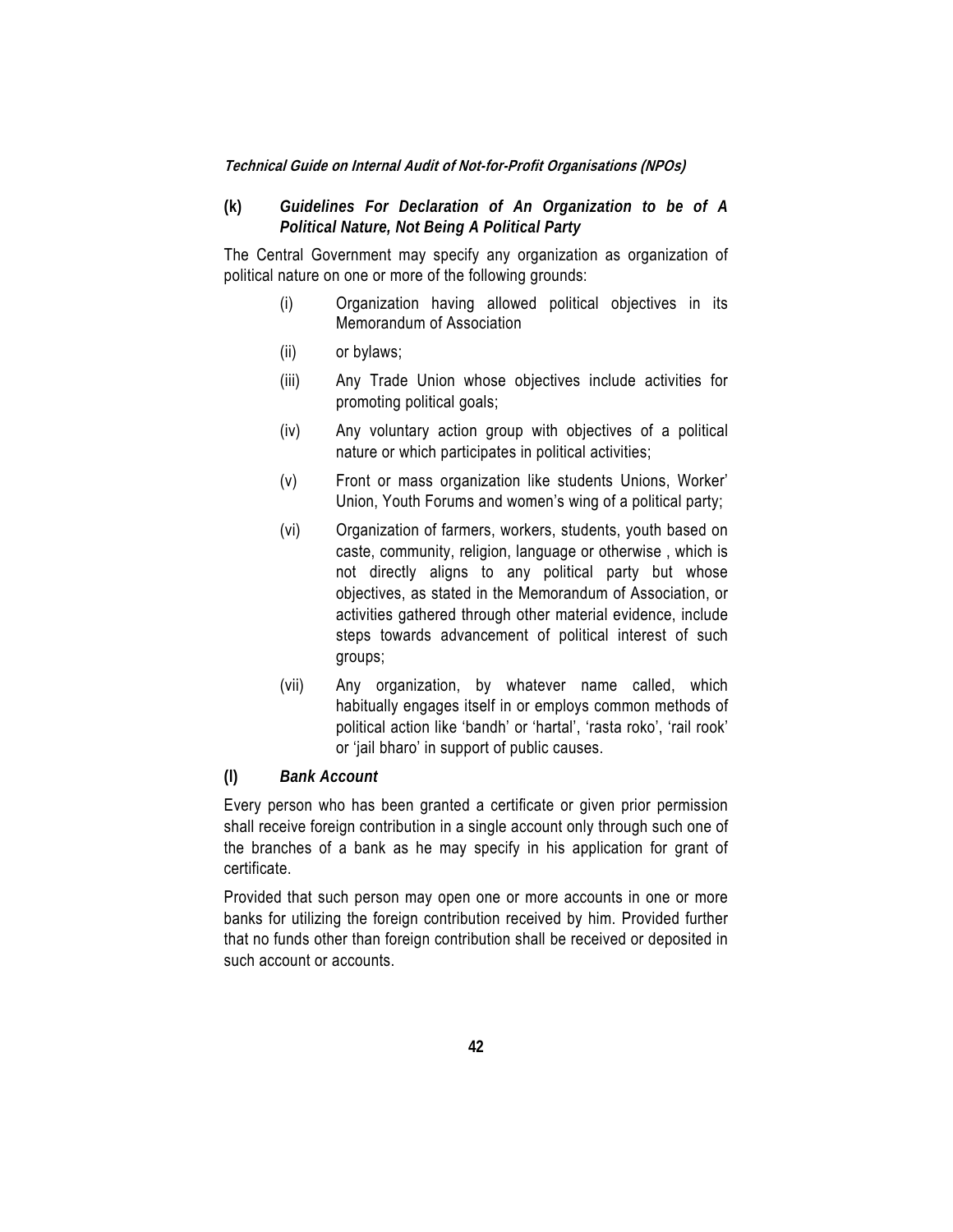### **(m)** *Prohibition to Transfer Foreign Contribution to Other Person*

No Person Who:

- (a) is registered and granted a certificate or has obtained prior permission under this act; and
- (b) receives any foreign contribution.

Shall transfer such foreign contribution to any other person unless such other person is also registered and had been granted the certificate or obtained the prior permission under this Act.

Provided that such person may transfer, with the prior approval of the Central Government, a part of such foreign contribution to any other person who has not been granted a certificate or obtained permission under this act in accordance with rules made by the Central Government.

#### **(n)** *Cancellation of Registration Certificate*

Under Section 14, the Central government may cancel the registration certificate for various records. However, no certificate shall be cancelled unless reasonable opportunities of being heard certificate are:

- (i) Providing false information,
- (ii) Violating any of the terms and conditions of the certificate or renewal there of, or
- (iii) in the opinion of the central government, it is necessary in the public interest to cancel the certificate, or
- (iv) the holder of certificate has certificate has violated any of the provisions of this Act or rules, or
- $(v)$  if the holder of the certificate has not been engaged in any reasonable activity in its chosen field for the benefit of the society for two consecutive years or has becomes defunct.

Any persons whose certificate has been cancelled under this section shall not be eligible for registration or grant of prior for a period of three years from the date of cancellation of such certificate.

#### **(o)** *Business/Consulting Income of an NGO*

The notable change in FCRA 201 is that foreign contribution does not include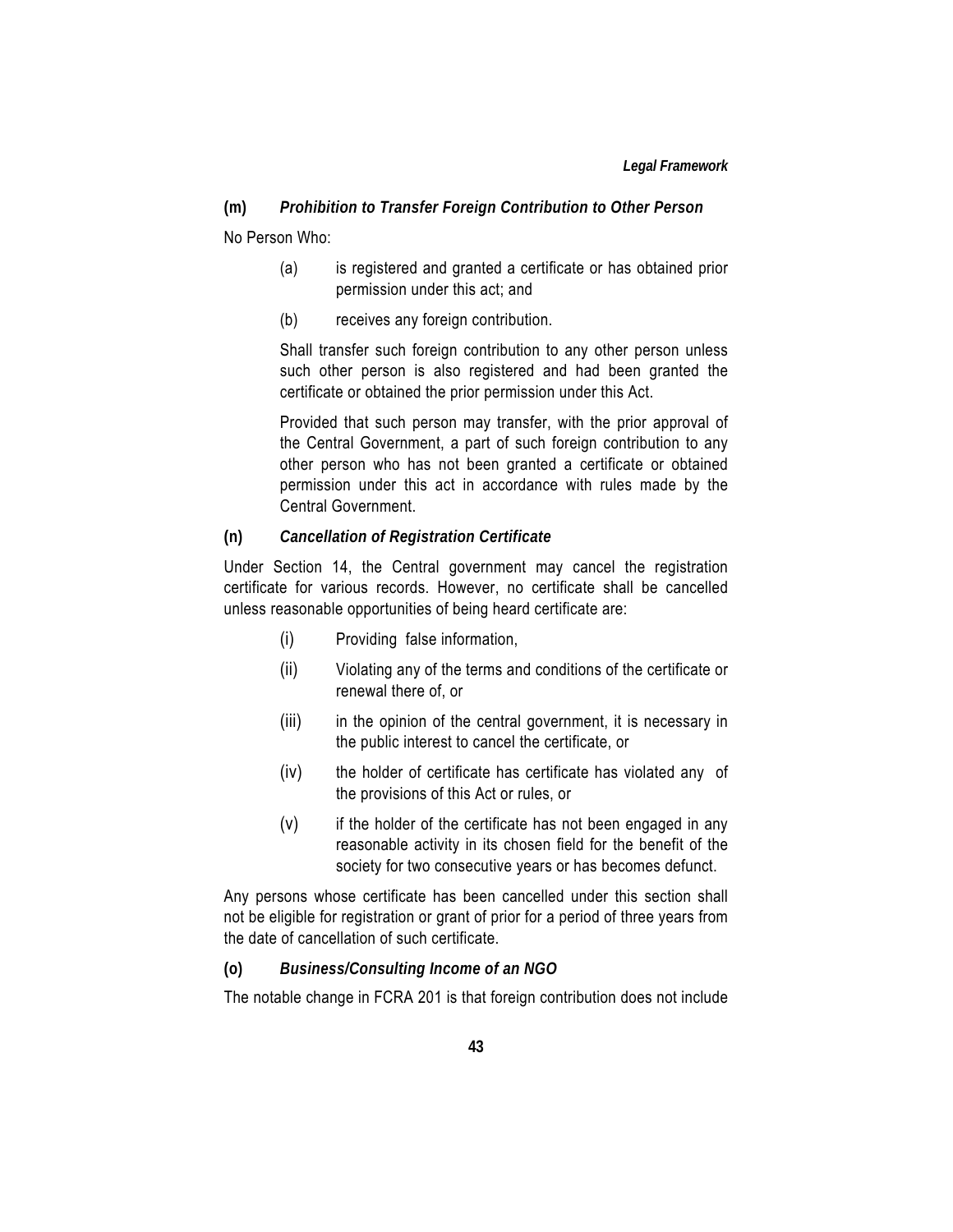commercial receipts. Any consulting or commercial receipt from foreign source by NGO will not be included as foreign contribution.

#### **(p)** *Foreign Company and Foreign Source*

As per provisions of section 2 (j) which defines the form foreign source includes an Indian company under the category of foreign source if more than 50% of its equity is held by foreigners.

#### **(q)** *Panchayat has been Defined as Legislature*

Panchayat has been included under the definition of Legislature under section 2 (1) (k). The implications of this charged is that a member of a panchayat cannot receive any foreign contribution.

### **Definitions under FCRA, 2010**

2.60 Some of the definitions under FCRA, 2010 are as follows:

#### *Foreign Contribution*

"Foreign Contribution" Means the donation, delivery or transfer made by any Foreign Source:

- of any article, not being an article given to a person as a gift for his personal use, if the market value, in India, of such article, on the date of such gift is not more than such sum as may be specified from time to time, by the Central Government by the rules made by it in this behalf;
- of any currency, whether Indian or foreign;
- of any security as defined in clause (h) of section 2 of the Securities Contracts (Regulation) Act, 1956 and includes any foreign security as defined in clause (o) of section 2 of the Foreign Exchange Management Act, 1999.

Explanation 1 – A donation, delivery or transfer of any article, currency or foreign security referred to in this clause by any person who has received it from any foreign source, either directly or through one or more person, shall also be deemed to be foreign contribution within the meaning of this clause.

Explanation 2 – The interest accrued on the foreign contribution deposited in any bank refer to in sub-section (1) of section 17 or any other income derived from the foreign contribution or interest thereon shall also be deemed to be foreign contribution within the meaning of this clause.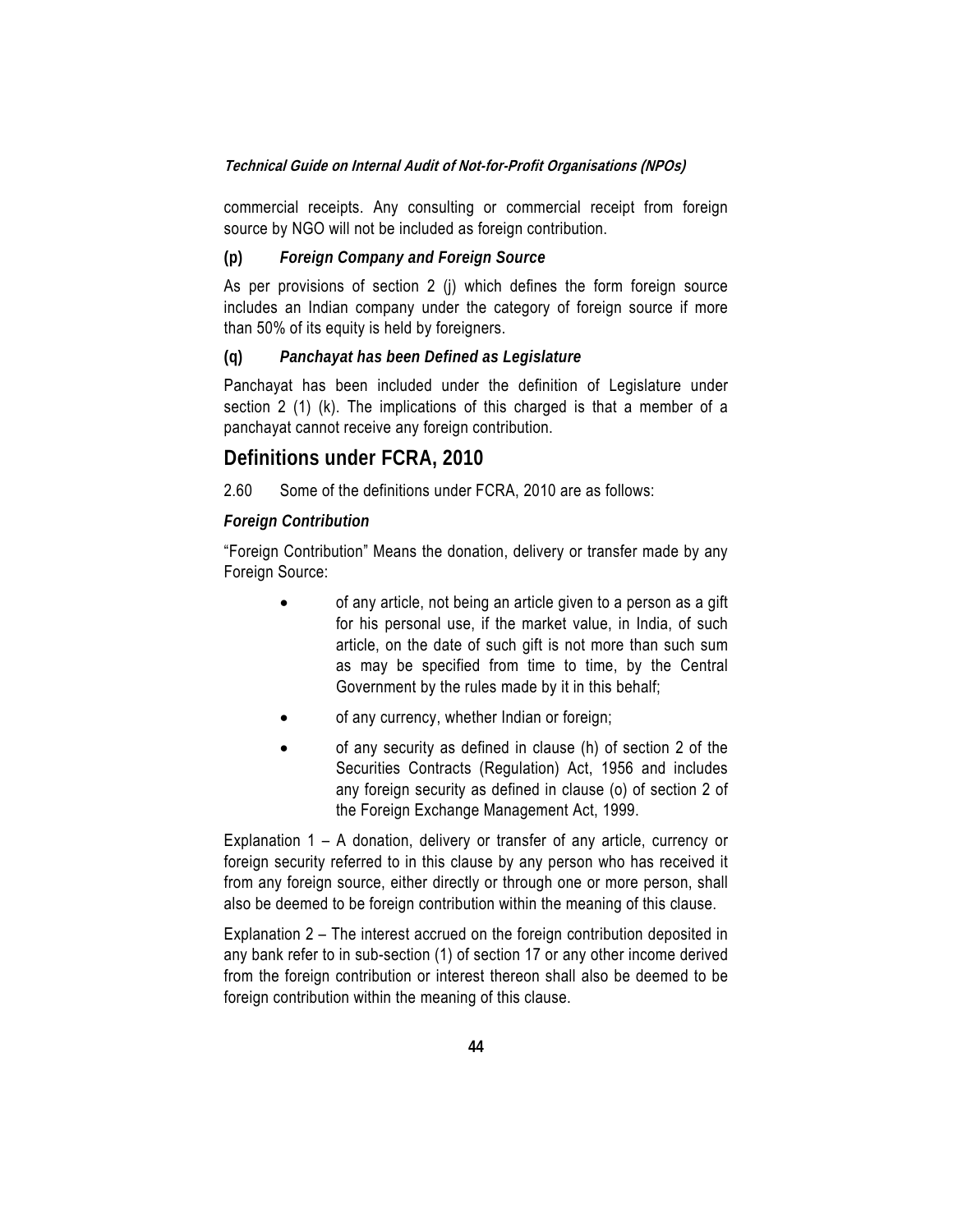Explanation 3 – Any amount received, by any person from any foreign source in India, by way of fee (Including fees charged by an educational institution in India from foreign student) or towards cost in lieu of goods or service rendered by such person in the ordinary course of his business, trade or commerce whether within India or outside India or any contribution received from an agent of a foreign source towards such fee or cost shall be excluded from the definition of foreign contribution within the meaning of this clause;

#### *Foreign Source*

"Foreign Source" Includes,

- (i) The Government of any foreign country or territory and any agency of such Government;
- (ii) Any international agency, not being the United nations or any of its specialized agencies, the World Bank, International monetary Fund or such other agency as the Central Government may, by notification, specify in this behalf;
- (iii) a foreign company;
- (iv) a corporation, not being a foreign company, incorporated in a foreign country or territory;
- (v) a multi-national corporation referred to in sub-clause (iv) of clause (g);
- (vi) a company within the meaning of the Companies Act, 1956, and more than one-half of the nominal value of its share capital is held, either singly or in the aggregate, by one or more of the following, namely:
	- (a) the Government of a foreign country or territory;
	- (b) the citizens of a foreign country or territory;
	- (c) corporations incorporated in a foreign country or territory;
	- (d) trust, societies or other associations of individual (Whether incorporated or not), formed or registered in a foreign country or territory;
	- (e) foreign company.
- (vii) a trade union in any foreign country or territory, whether or not registered in such foreign country or territory;
- (viii) a foreign trust or a foreign foundation, by whatever name called, or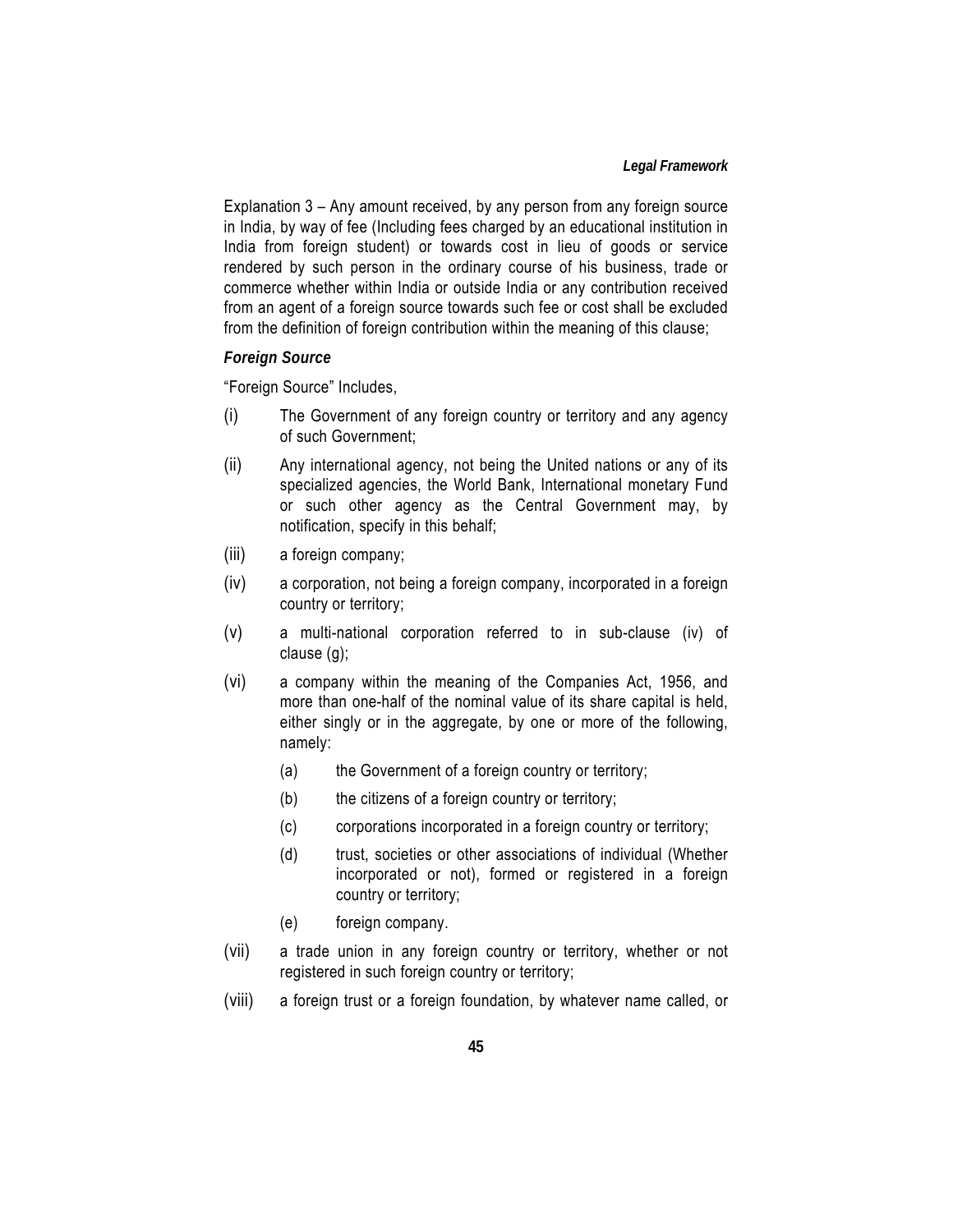such trust or foundation mainly financed by a foreign country or territory;

- (ix) a society, club or other association of individuals formed or registered outside India;
- (x) a citizen of a foreign country.

### *Person*

Person includes:

- (i) an individual,
- (ii) a Hindu undivided family( HUF),
- (iii) an association,
- (iv) a company registered under section 25 of the Companies Act, 1956.

#### *Account and Audit under FCRA, 2010*

Rule 16 provide that annual return in prescribed form FC-6 accompanied by income & Expenditure Statement, Receipts & Payment accounts & Balance Sheet shall be submitted by 31st of December.

- Copy of bank statement certified by the bank has to be submitted.
- A nil return is required to be filed if there is no activity.

#### *Method of Accounting*

The FCRA 2010 and the rules there of do not specify any method of accounting. Section 19 of the FCRA 2010 provides that accounts with regard to FC receipt & utilization should be maintained. On a plain reading of section 19 of FCRA 2010, Rule 16 & form FC – 6, it seems that the requirement is to report FC Fund received and utilised during the year. In other words, the receipts of fund shall be on cash basis only. There is no specific direction regarding utilization on payment basis only.

FCRA 2010 does not prescribe any fixed method of accounting. Any method of accounting may be followed but the receipts of FC Funds should be reported on cash basis only.

## **Role of Chartered Accountants**

2.61 Since the Foreign Contribution (Regulation) Act, 2010 (FCRA, 2010) is national security legislation; associations are required to exercise extreme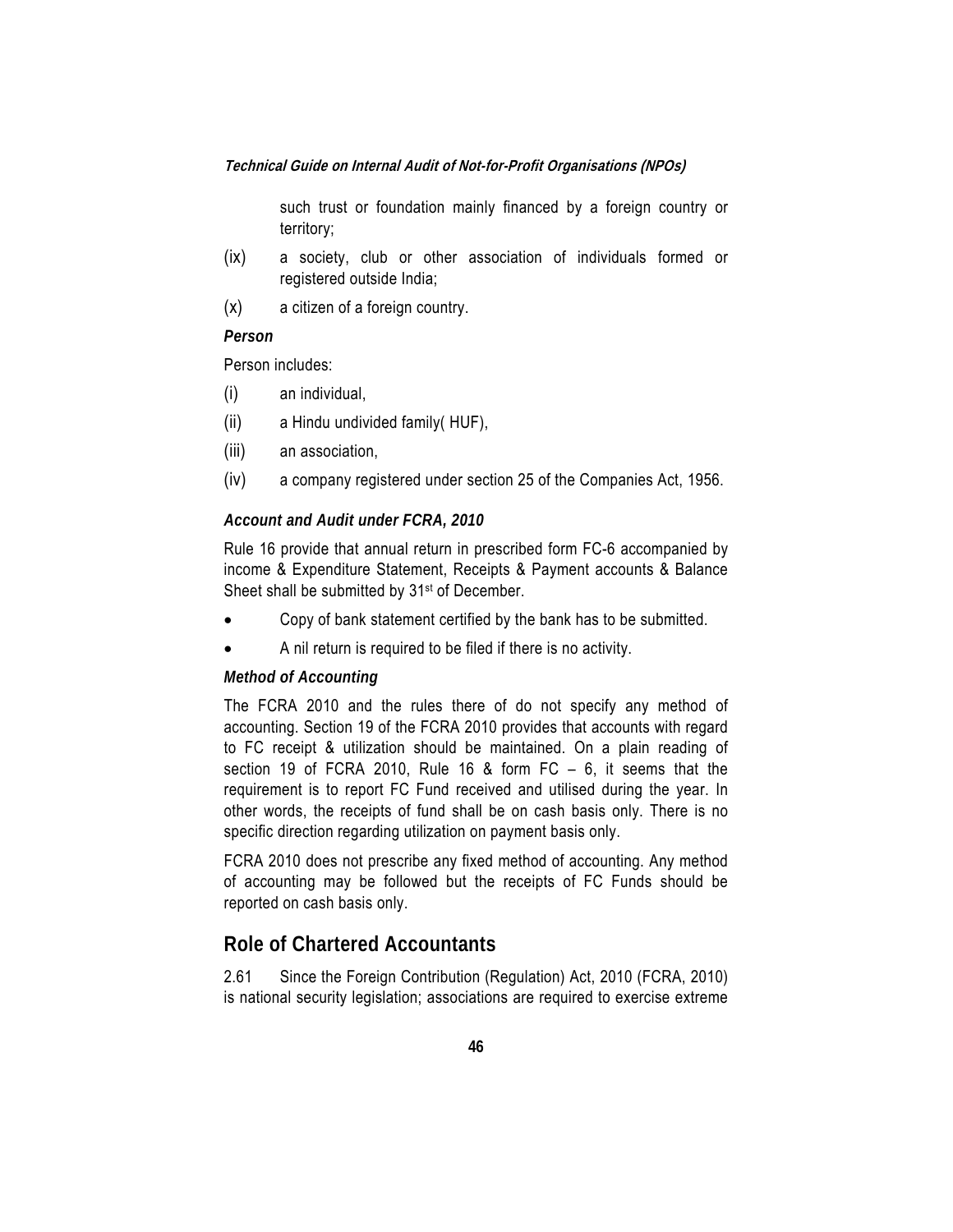care and caution in dealing with foreign contribution from the time of its receipt to its final utilization. As the Chartered Accountants audit the accounts of the associations and certify the accounts before submission to the Government, they are required to provide proper guidance to the associations who is either applying for grant of prior permission/ registration or who have been granted prior permission/registration under FCRA, 2010.

2.62 The Chartered Accountants are required to get themselves thoroughly acquainted with FCRA, 2010 and the Foreign Contribution (Regulation) Rules, 2011 (FCRR, 2011) so that they can help the associations:

- (i) To verify whether the associations are eligible to receive foreign contribution.
- (ii) To guide the applicant organization in submission of application for registration/ prior permission;
- (iii) To ensure that the association receives and utilizes the foreign contributions through its bank account exclusively opened for the purpose in accordance with the provisions of FCRA, 2010 and FCRR, 2011 and that foreign contribution is not deposited or utilized from the bank account being used for domestic funds.
- (iv) To assist in the proper maintenance of prescribed books of accounts in accordance with the provisions of FCRA, 2010 and FCRR, 2011;
- (v) To ensure that the annual returns of an association have been prepared in accordance with the provisions of FC(R) Act, 2010 and FCRR, 2011.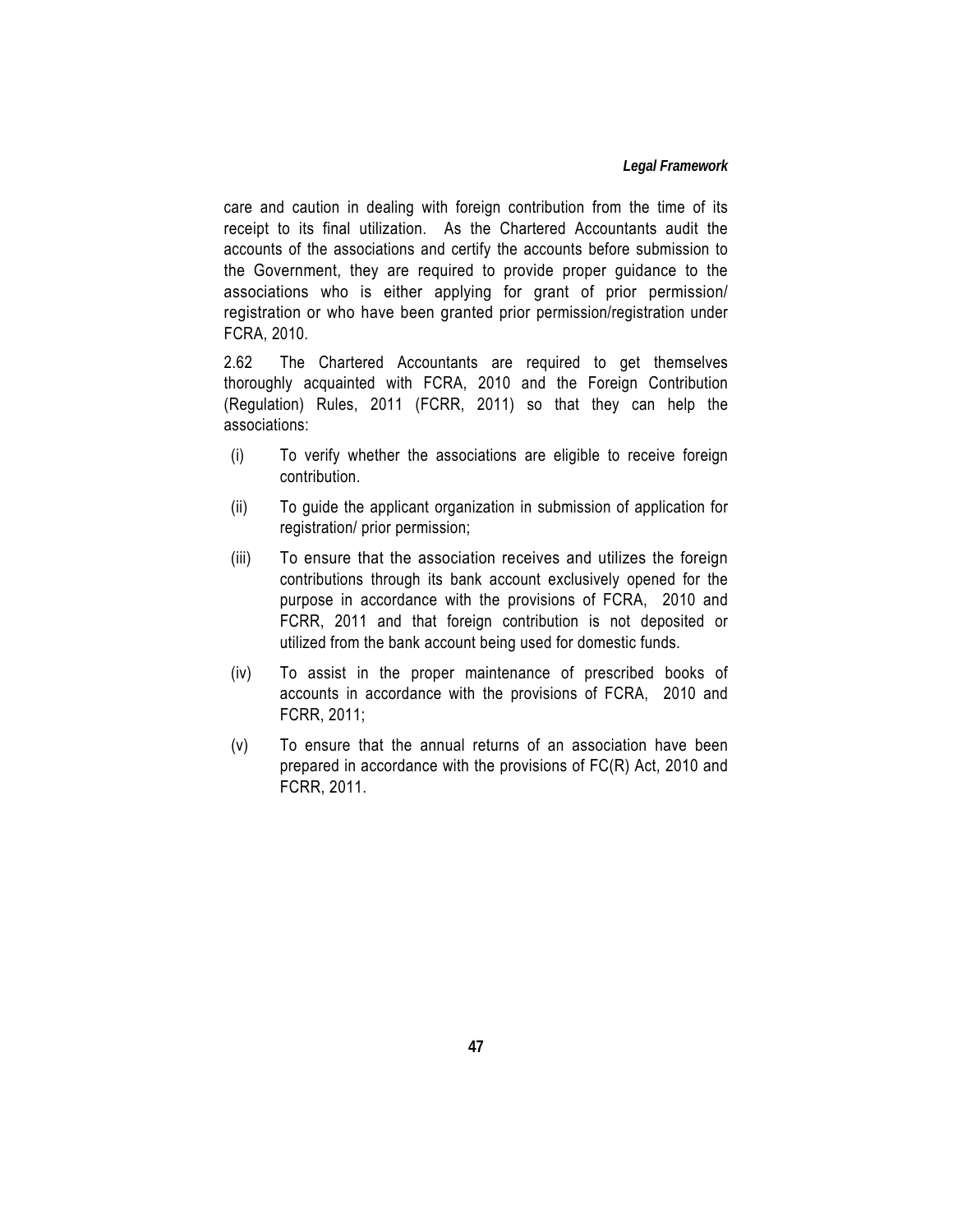# **Chapter 3 Key Concepts**

3.1 While a for-profit and a not for profit organisation have a lot in common, there are some areas which require a different approach in case of not-for-profit activities. They are either distinctive to the not –for- profit organisation (NPO) or demand special attention from the management.

A for-profit enterprise focuses on profitability and maximizing shareholder value. A not-for-profit organization's primary goal is to provide some socially desirable need on an ongoing basis. However, since both involve running an organisation and providing goods or services, most for-profit accounting and financial management principles apply to not-for-profit organisations as well. But there are some areas which require a different approach in case of notfor-profit activities. Before going into details of internal audit, it is necessary to have knowledge of these significant concepts relating to these enterprises. This Chapter presents some key concepts relating functioning of NPOs. Major areas of internal audit significance would include:

## **Revenue**

3.2 Most NPOs derive their income from non business transactions like donations, contributions, grants, programs or events contributions, fees or investment income. Revenue is not received as a part of exchange between the NPO and a third party in most cases. There are usually statutory and tax prohibitions on carrying out commercial activities. If the NPO carries out such business activities, the express condition is that either the entire revenue has to go toward meeting their objectives and should be related to their mission. However, it would be wrong to assume that all NPOs survive on contributions from a vast multitude of general public. Publicly-supported charities, form just a small segment of the non-profit sector in terms of assets or revenue. There are essentially three ways by which NPOs get revenues:

## **Public Support**

- (i) **No contribution from general public:** NPOs funded by private foundations like by wealthy individuals or corporate houses. E.g. Infosys Foundation, Bill and Melinda Gates Foundation.
- (ii) **Direct public support:** Charitable donations by individuals, private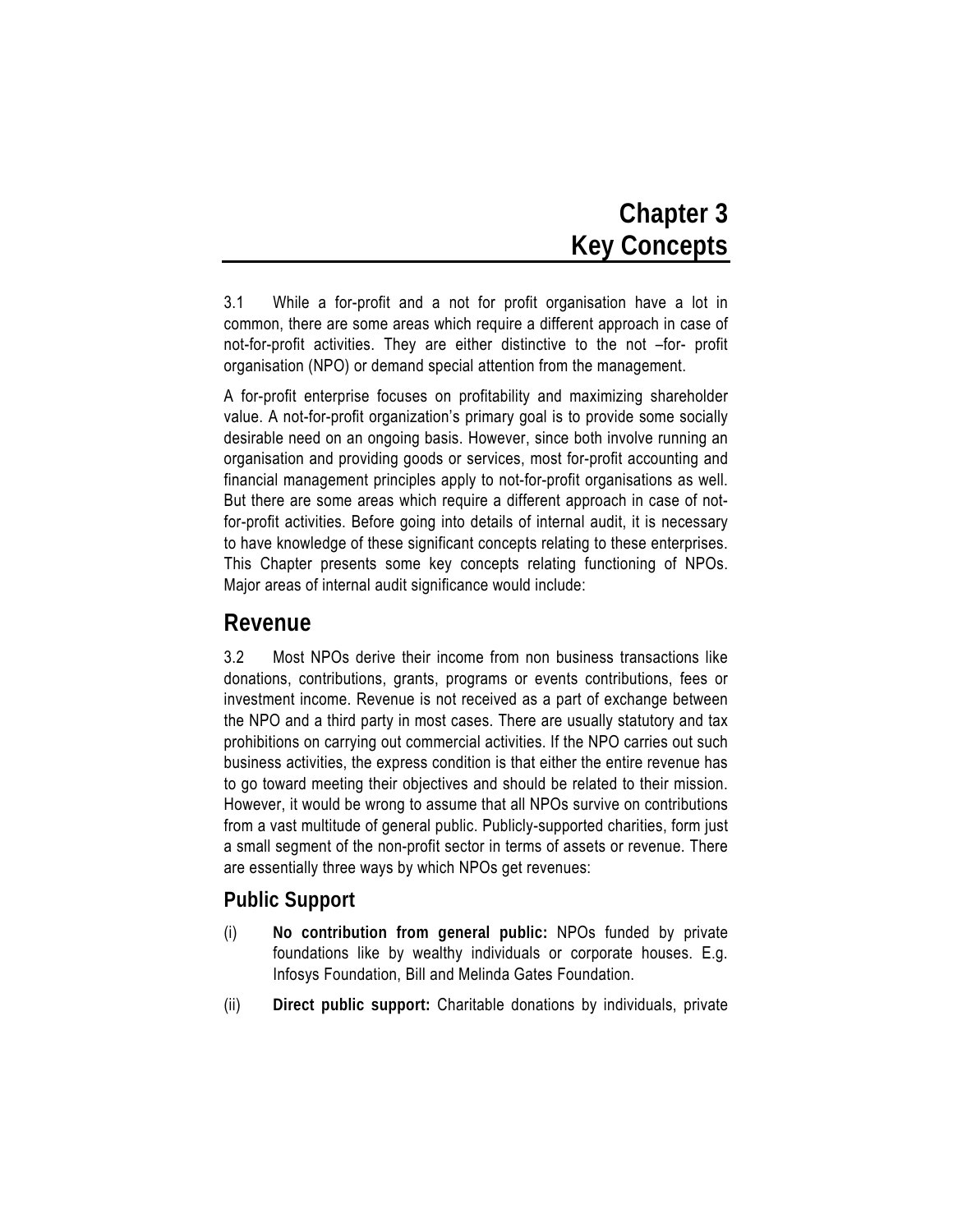foundations, and businesses each donation being limited to a small percentage of the total revenue. The amount comes from numerous individuals and businesses. Each contributing amounts forms small percentage of NPOs revenue. For e.g., CRY.

(iii) **Indirect public support:** Two major indirect sources are governments and publicly-supported granting agencies (including other publicly-supported NPOs and public foundations). In the second case, the support is through a general public, but *via* an intermediary. This form of public support is particularly useful to large charitable or religious organisations as they do not have to put in effort to use the full amount statutorily required to get tax exemption. They can give the money to smaller grassroots level NPO who find difficult to raise funds. For e.g., GIVE Foundation, CRY (supports 300 organisations).

### **Revenue from Commercial Activities**

In many countries, the governing statutes or tax laws provide a list of revenue-generating activities which may be carried out by the NPOs. The tax authorities may also decide exempt based on the details of the organization's mission statement and description, and their past treatment. In India, Income Tax Act, 1961 provides exemptions to certain NPOs if their activities are for "charitable purpose" [which includes relief of the poor, education, medical relief and the advancement of any other object of general public utility.] There is also not tax on income from a business that is incidental to the attainment of the objects of the not-for-profit organization, provided the entity maintains separate books and accounts with respect to such business (Section 11 of the Income Tax Act, 1961). Furthermore, certain activities resulting in profit, such as, renting out auditoriums, are not treated as income from business. Of course, certain conditions need to be met which would covered in detail in chapter related to tax.

### **Other Revenue**

A NPO may earn revenue from various other activities. For instance fundraising events, membership fees, interest, investment income (other than those exempted), unused capital gains and other unrelated business income. Unrelated business income is income from business activities that aren't considered to directly advance the mission of the organisation. Unlike other sources of revenue, unrelated business income is taxed at normal corporate income tax rates. It is essential however, that the NPO should ensure that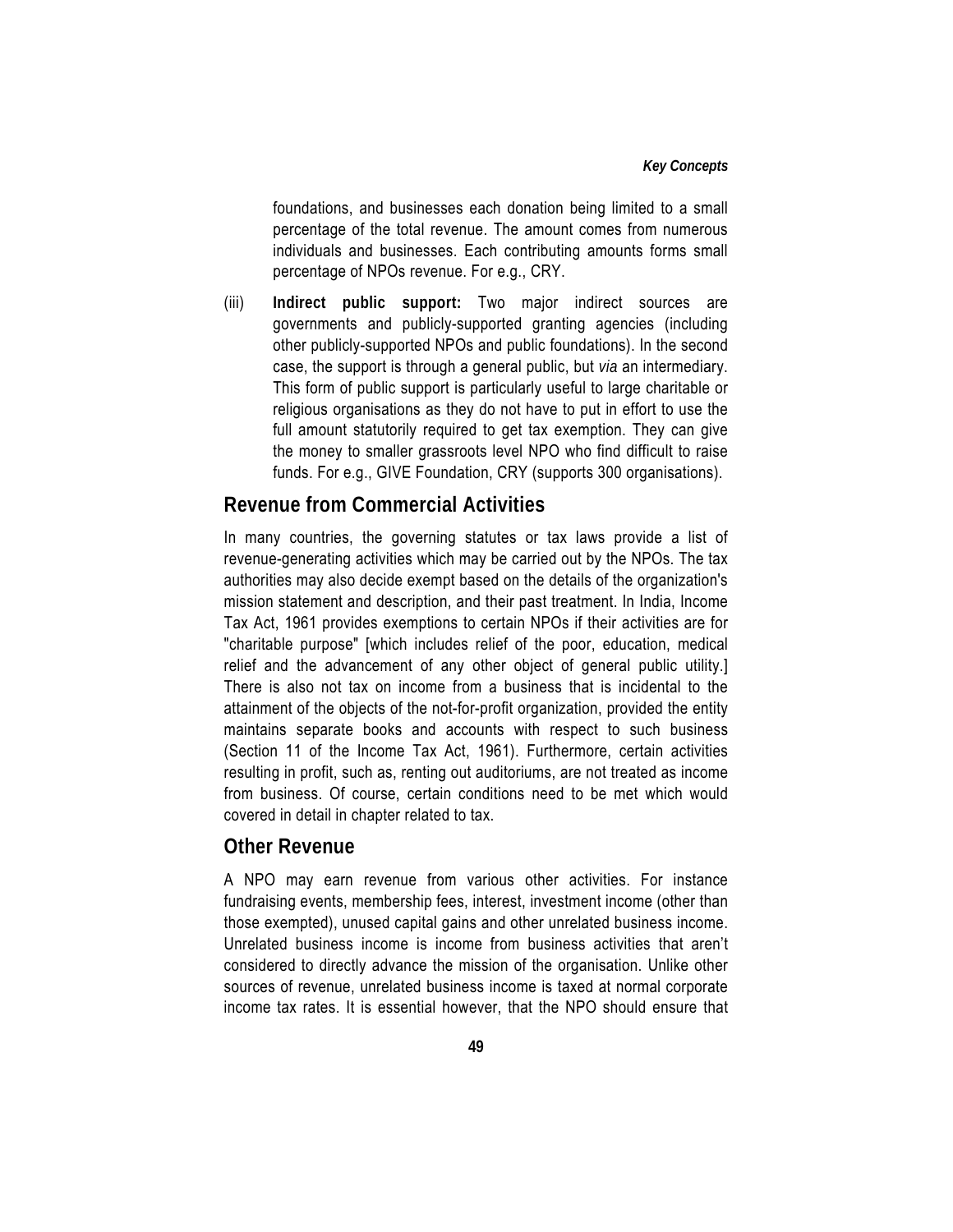the activities carried out are not prohibited by the statute under which the entity is formed. This may result in de-registration or loss of exemption.

## **Budgeting**

3.3 A unique feature of NPO funding is that there is no exchange transaction with the resource providers. The resources provided are used for others. The organisation thus has to demonstrate its stewardship of donated resources — money donated for a specific purpose must be used for that purpose. That purpose is either specified by the donor or implied in the notfor-profit's stated mission or internal guidelines. The management and reporting activities should clearly demonstrate that the money was used as directed. Thus budgeting is a vital exercise for not-for-profit organizations.

3.4 Budget is an important tool to manage the financial health of an NPO. It serves as a benchmark for measuring current income and expense. A budget can also help in predicting tough financial times, and thus gives plenty of time for contingency planning if grants or other income sources fall through. Lastly, NPOs have to provide project and grant budgets to grant making agencies while applying for funds as well as progress reports.

3.5 New organizations may start the budgeting process by looking at potential income -- figuring out how much money they have to spend. Existing organizations can develop the budget as by reviewing its history of contributed income and stability of earned income. Ideally, the budgeting process should include those who are responsible for adhering to the budget and those who are responsible for achieving the organisation's objectives, i.e., both finance committee and senior staff.

3.6 The budgeting process should be documented, with tasks, responsibility and timelines clearly stated. A good budgeting process would incorporate strategic planning initiatives. With uncertain nature of income, the NPOs need to identify fixed costs and relate it to reliable revenue. They need to adopt policies that allow a balance between today's operating needs and maintaining the ability to provide for tomorrow's. Budgeting decisions are driven both by mission priorities and fiscal accountability.

3.7 Each organisation would have its own style of budgeting. The internal auditor can confirm whether good budgeting practices are being adhered to. Some good budgeting practices are as follows:

(i) **Written:** It is always recommended that the budget is written down. This creates a measurement tool against which progress can be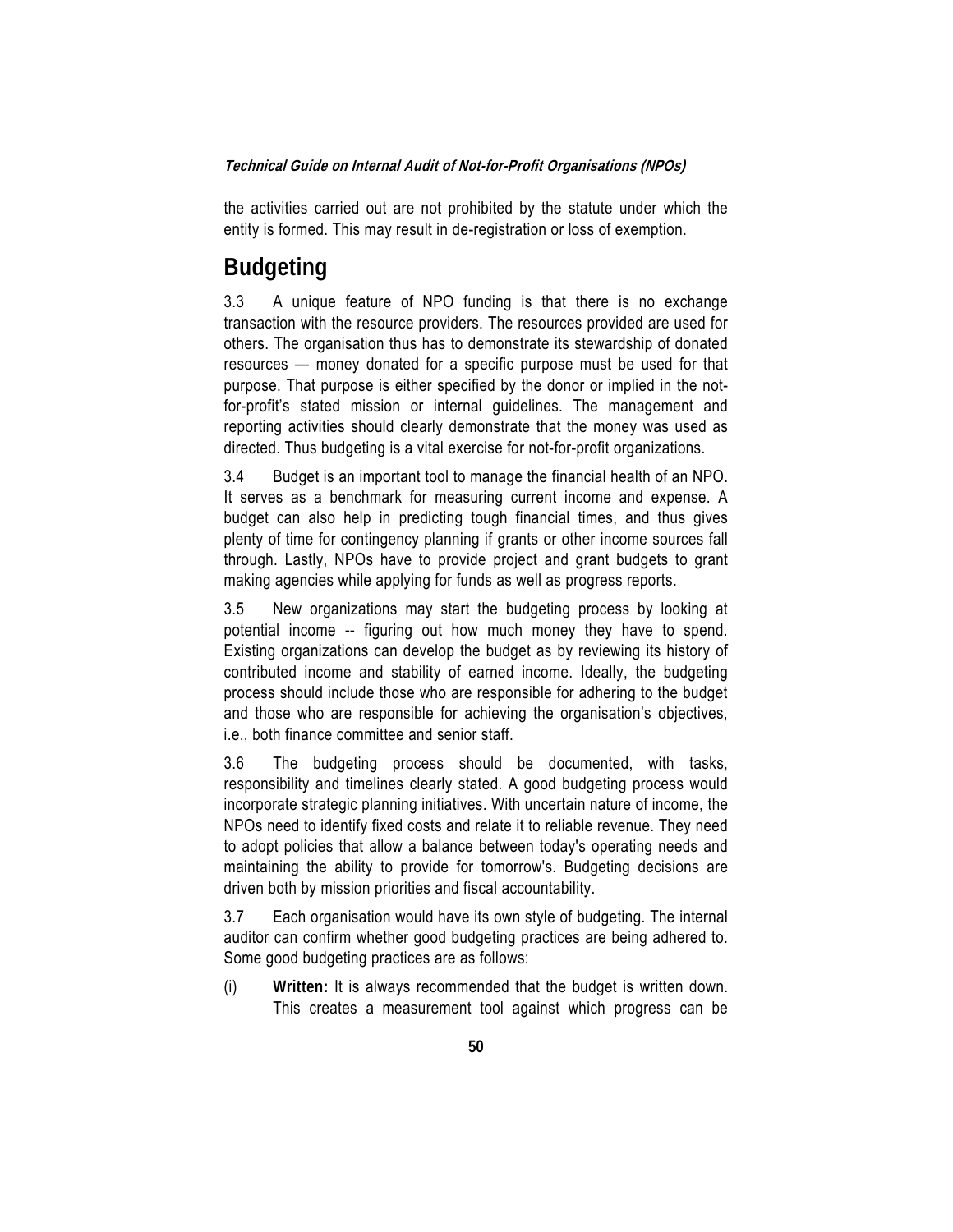#### *Key Concepts*

monitored and creates a checklist to ensure thoroughness in the process.

- (ii) **Timeline:** Many funding agencies require budget at the beginning of the fiscal year. Since NPO usually have a shortage of staff, the annual budget process should be integrated into the schedule such that the key persons have time to focus on it.
- (iii) **Headings and title:** Ensure that proper headings are present. This would include name of organisation, programme details, budget period. To avoid unnecessary confusion, many organisations mark the approved budget as final budget and date of approval .
- (iv) **Involvement:** While the executive directors and program directors play a significant role in the budget process, it is the departmental staff members who have responsibility for adhering to budgets. Hence, they should also have a role in creating those budgets. Staff members know more about operating details than board members, even the involved ones. With the limited manpower in most NPOs, it is probably more efficient for staff to create the early drafts of budgets and use the time of Finance Committee members to review and vet the proposed drafts.
- (v) **Assignment of responsibility:** The major reason for success of a budget is proper delegation. Tasks need to be listed specifically to be done within a given timeline. Ideally, there should be a person who has the leadership responsibility to ensure that the assigned task is completed within dead timeline. When a person knows he or she will be held personally accountable to have completed the assigned task by the dead timeline, it is more likely to get done.
- (vi) **Inflation:** The budget should take into account inflation. Many a time, there is time gap between the submission and approval of budget by the donor agency or funding agency. By implementation stage, the estimates may become useless. Items like salaries, audit fees, contractors' fees and taxes have a high probability of revision. For such items ensure whether there is provision for renegotiation. .
- (vii) **Basis of Calculation:** The basis of calculation of each and every line item is available. This is especially, required for responding to any query from outside agencies and external reporting requirements. Effective comparisons can be made between budget and actuals if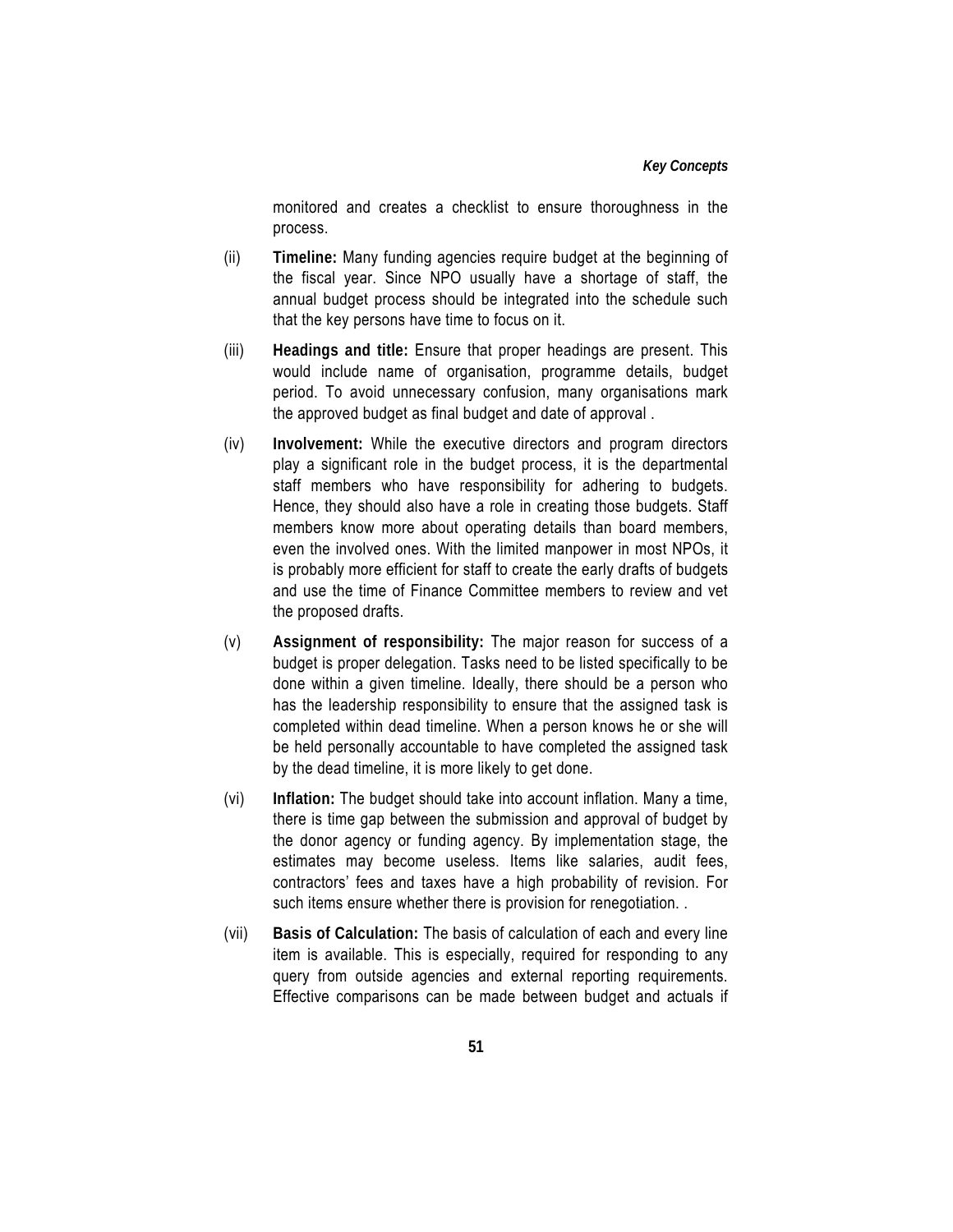the budget line items are in sync with the financial statement line items. A mismatch would entail additional work to reconcile the two and may also lead to errors.

(viii) **Details:** The budget presented to the Board is a summary. But staff, Finance Committee members and Internal auditors would need the complete details. The details of budget components should be readily available. This could be done with the help of spreadsheet which has linked worksheets or worksheet tabs. Each line item in the Budget summary could be linked to a worksheet which would provide the breakup, e.g., insurance line item would be linked to a worksheet containing details of types of insurance, like, general liability, vehicle insurance, asset insurance, officers' liability etc. Revenue would include details of events, projects, concerts, prices, discounts. Details of Contributed revenue would include name and amount of donations. In-kind contributions can be included on this worksheet or on a separate one, depending on the quantity and complexity of such contributions. In a similar manner, details of Personnel and external consultants, business expenses (interest, licenses, office expenses etc.), rent, transportation, capital expenditure should be available.

## **Management of Contributions**

3.8 *Corpus* is a Latin word, which means *body*. The term "corpus' in corporate usage denotes the sum and substance of an entity. For a NPO, corpus fund are of paramount importance Just like the capital of a commercial organisation – the funds generated and kept aside for the existence and sustenance of the organisation. It is a permanent fund kept for the basic expenditures needed for the administration and survival of the organisation. It is generally not allowed to be utilised for attainment of organisational objectives but interest/ dividend accrued on the corpus funds can be utilised or accumulated.

In case of a trust, the corpus is started by the settler. For other types of NPO, a donation is treated as corpus donation only if it is accompanied by a specific written direction of the donor. In the absence of any written direction of the donor, a contribution or grant cannot be transferred to corpus fund. Corpus fund is an unrestricted permanent fund. i.e.. there is no bar on the purpose for which the funds are used but its use should be restricted to preserve the financial base of the NPO. A corpus fund may be used in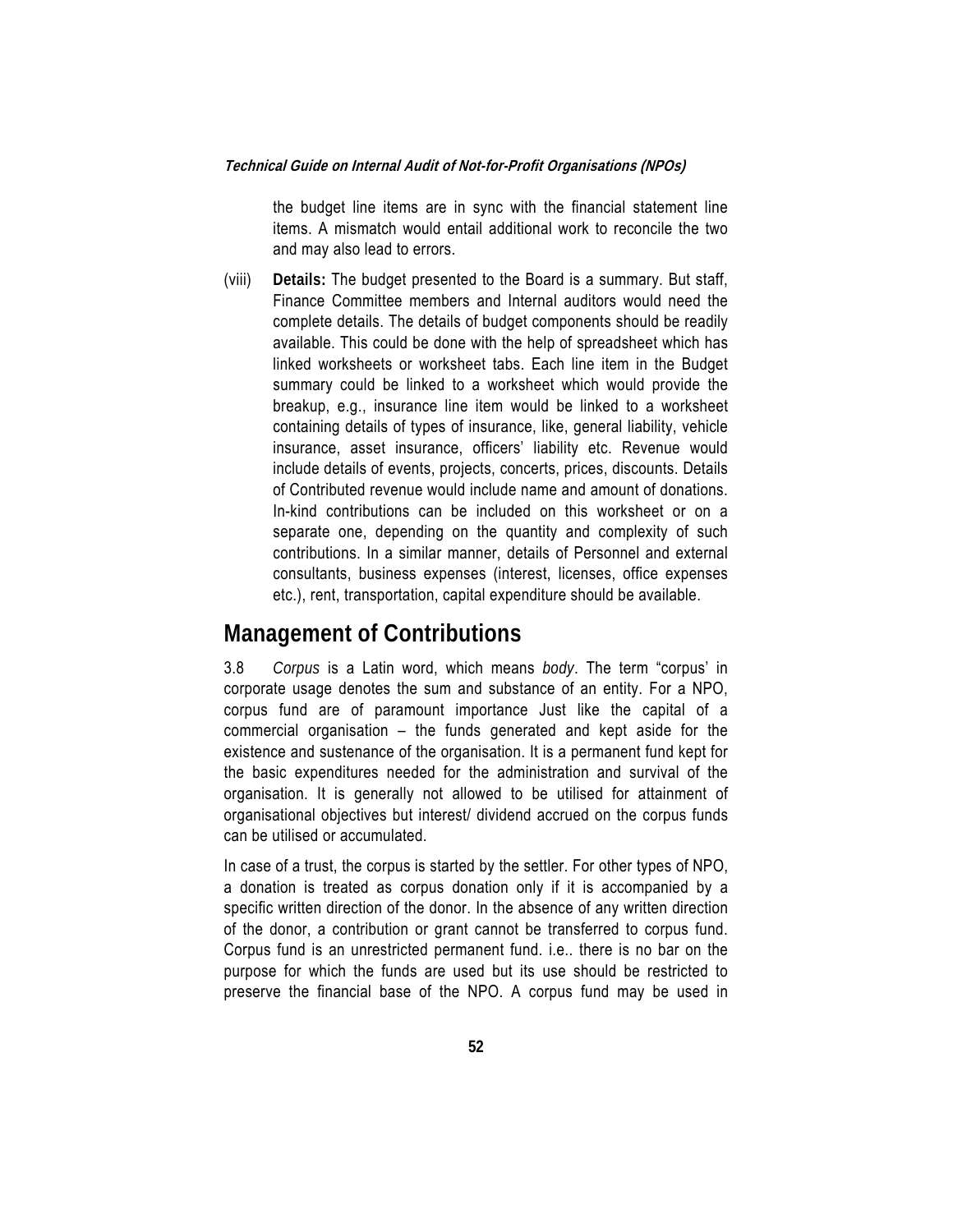exceptional circumstances, when there is a serious financial emergency or the survival of the NPO is at stake.

However, a large corpus may also invite questions from donors and public as the creation of a corpus fund implies reduction of program activities to that extent. In the long run, an unprotected corpus may also attract undesirable people.

## **Creation of Corpus**

3.9 As discussed above, corpus can be created in case of a trust by the settlor. In other types of NPOs corpus can be created only when a written consent is received from the donor. For instance, a NPO puts a donation box with the inscription "donations will be added to the corpus", the donation accumulated in the box will still not be considered corpus as there is no specific direction in writing. Corpus can also be created by the NPO out of its internal accrual and surpluses. These could be out of the current year's income or other available Unrestricted Funds. To create a corpus fund from the current year's income the prevailing legal provisions and the bye-laws of the organisation have to be kept in mind. For instance, for charitable trusts, the Income Tax Act requires that 85% of voluntary contribution received have to be applied for charitable purposes. In other words, a maximum of 15% of the income can be transferred to the corpus fund each year.

## **Management of Endowment Funds**

3.10 Legally, an Endowment Fund is similar to a Corpus. The difference is only with respect to use of income from the Endowment Fund. Such a Fund is created under specific direction from the Donor. A donor *cannot* specify that funds donated for corpus should be used for a specified project whereas it can be done so in case of income from the Endowment Fund. Endowments can be earmarked for specific activities

The management of endowment funds –both principal and income are vital to a NPO. Getting funds is only half the story, the NPO should have the capacity to steward its endowment funds and maximize their impact. The fund management has following two aspects:

- (i) Investment, oversight and reporting of Endowment fund.
- (ii) Restrictions on spending of endowment fund interest and dividends.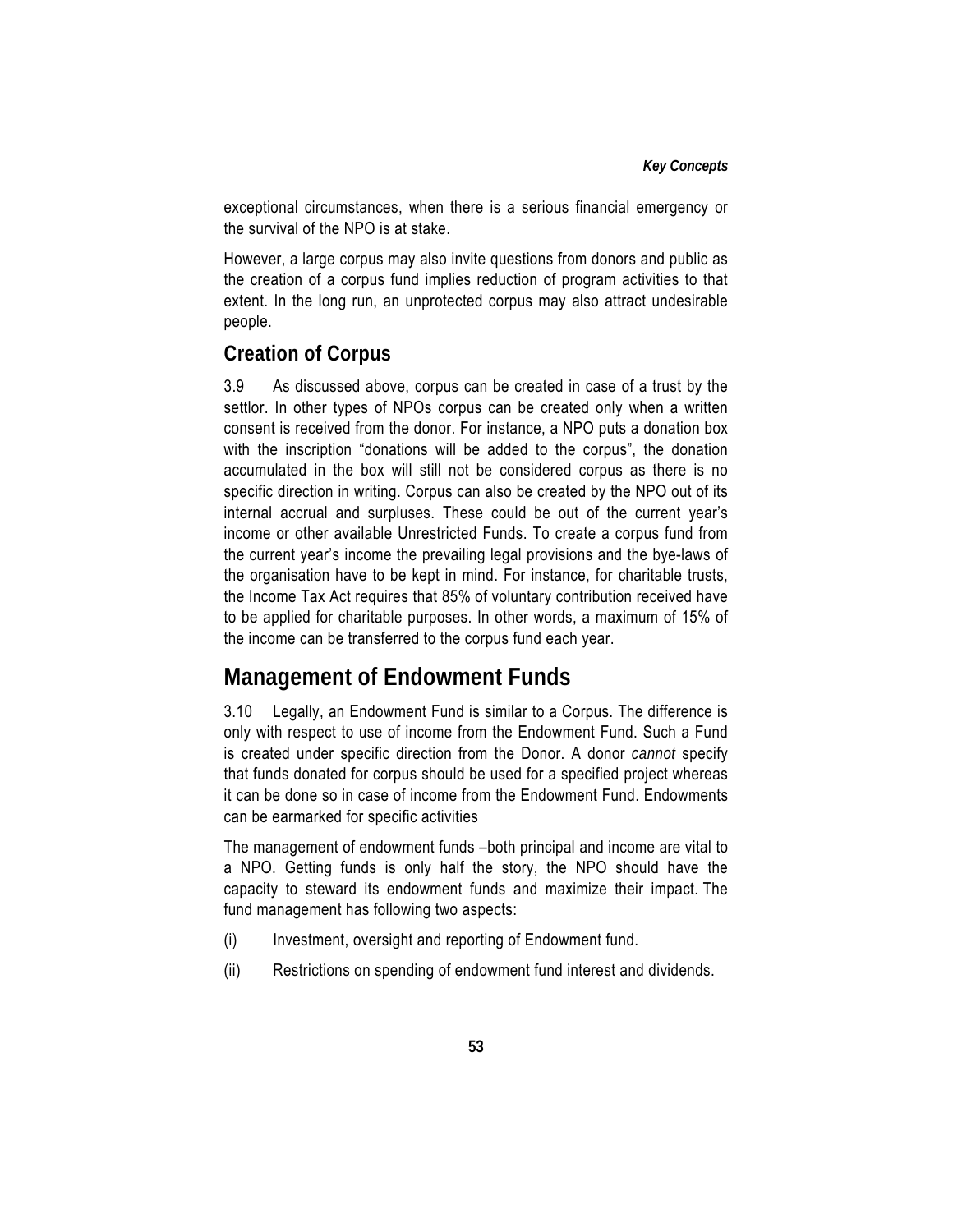3.11 The investment decisions would be based on allowable investments, investment performance reports, market practices etc. The statutory and tax prohibitions also have to be taken into account. The NPO should have specific guidelines and policies with regard to the above. Some restrictions imposed on the endowment funds are as follows:

- (i) **Donor Restrictions**: The decision on spending endowment income or principal may not be in the hands of the organization's leadership. Most of the time NPOs try to raise money from donors on an unrestricted basis. This provides flexibility to use the funds and income in an optimum way across various projects and programmes. But many a time, donors specify that the contribution should be used for a specified purpose within the facing organization's scope of activities. For instance, X donates  $\bar{\tau}$  2 lakh to be spent towards providing cycles to each girl student in 5 villages in Madhya Pradesh. Sometimes, a donor may require that the contribution not be used until a project has reached a predetermined goal or threshold. Thus, the concept of "unrestricted" and "restricted" comes in.
- (ii) **Endowment for "Perpetuity" but the Program is not:** Many donors specify that the contribution is used for a specified project or program. In such a case, when the donor restriction expires, i.e., when a stipulated time restriction ends or purpose restriction is accomplished, the assets are reclassified as unrestricted net asset. In some cases, the donor stipulates that the contribution must be held by the non-profit in perpetuity (forever, not be used up), like, to provide a scholarship to the topper in the institution every year. The amount is to be recorded as a permanently restricted asset. The problem arises if the income is restricted to support a specific program or service of the organization—with an uncertain future. If there is any chance that such a "perpetually" endowed program or service could later be discontinued, there must be clear understanding and agreement with the donor at the time of the gift regarding an acceptable alternative application of such funds.
- (iii) **Utilisation of Endowment Funds and Income:** For most organisations, there are two aspects of funds management-revenue from its business and management of investments and funds ploughed back. Revenue for a NPO would be the collection from events, programmes etc. which in most cases are not sufficient to run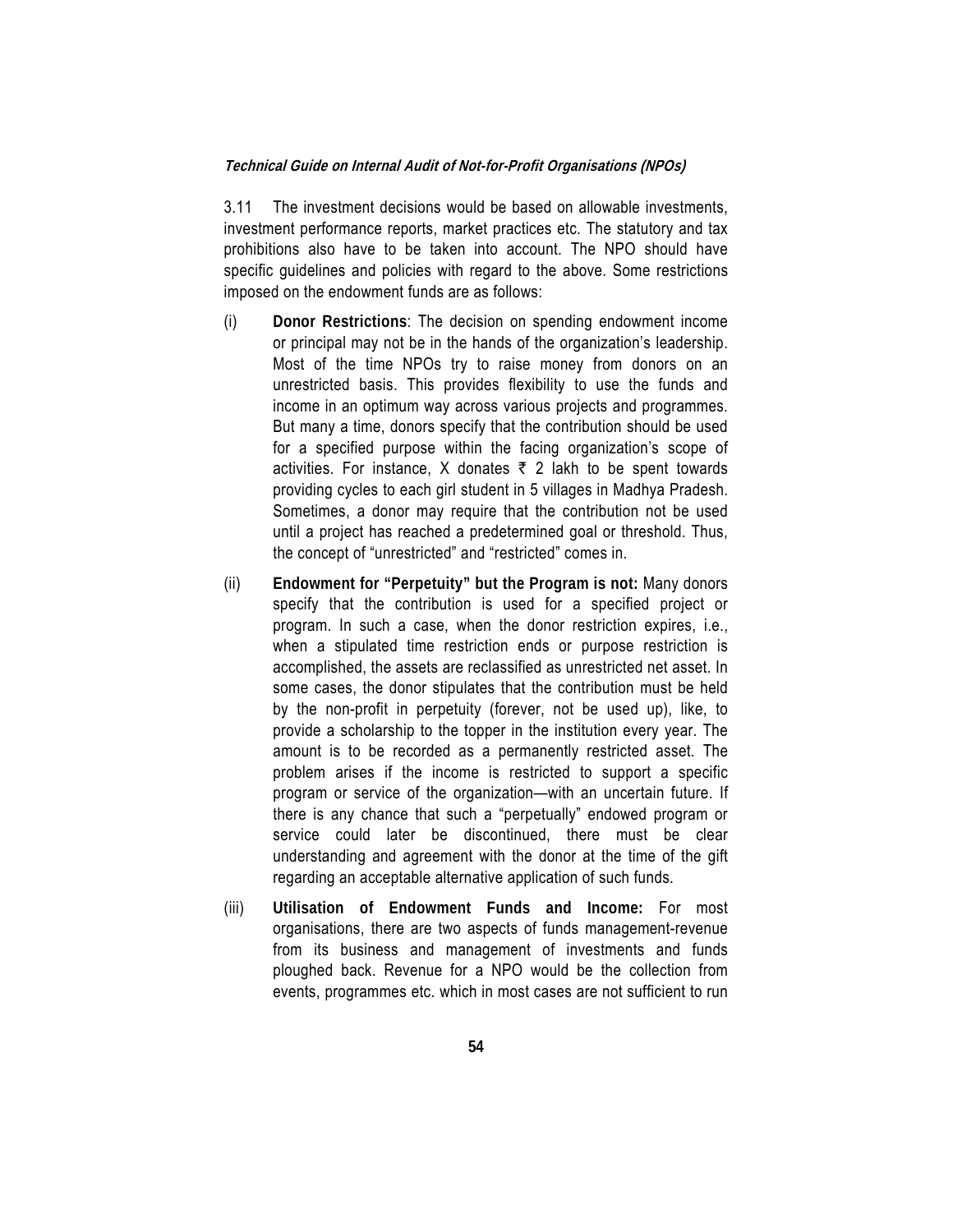the organisation. The main source of funds is endowment funds. It has to pay special attention to proper utilization of its endowment income. .By establishing appropriate investment and endowment spending policies, institutions can judiciously place the spending fulcrum on the time continuum . An investment policy would state the appropriate asset mix based on the entity's needs and risk tolerance. It should include both a means of determining permissible current spending and a calculation of endowment principal.

 The organization needs to decide how the income from endowment is handled, then attention must be given to the principal asset (the corpus).

### **Endowment Income**

3.12 The NPO needs to make certain decisions regarding spending of endowment income. The first question is whether the organization will spend any of the income. If yes, what percentage of it? Then the question arises as to how it will spend it. If the organization decides to spend endowment income, it may direct this income toward annual operation expenses to provide some relief to Grant requests and/or because of a lack of sufficient other gifts and grants or it might rule that the income may be spent only to support specific ongoing, or new, programs, projects and services or, perhaps it might decide to pursue a combination of both these choices. To arrive at this decision, the organization needs to work out cost of current and imminent projects, programmes, etc., and prepared a budget for its short and long term expenses. However, if the donor restricts the use of income to a particular project these questions will not arise.

## **Endowment Principal**

3.13 The Endowment Principal is supposed to be money required for working in perpetuity. Therefore, Not-for-Profit Organisations avoid depleting these assets which are intended to safeguard the future. It is inadvisable to dip into endowment principal for day to day activities. But there is so much uncertainty in NPOs that a situation may arise it has to choose between using the principal or going out of business. If the organization "today' sets an ironclad prohibition regarding any depletion of endowment principal for "tomorrow"—there be little or no other choice at a future time of dire need. It is much more practical that the organization first takes all possible steps to avoid such a situation. As a backup plan, it can define the circumstances and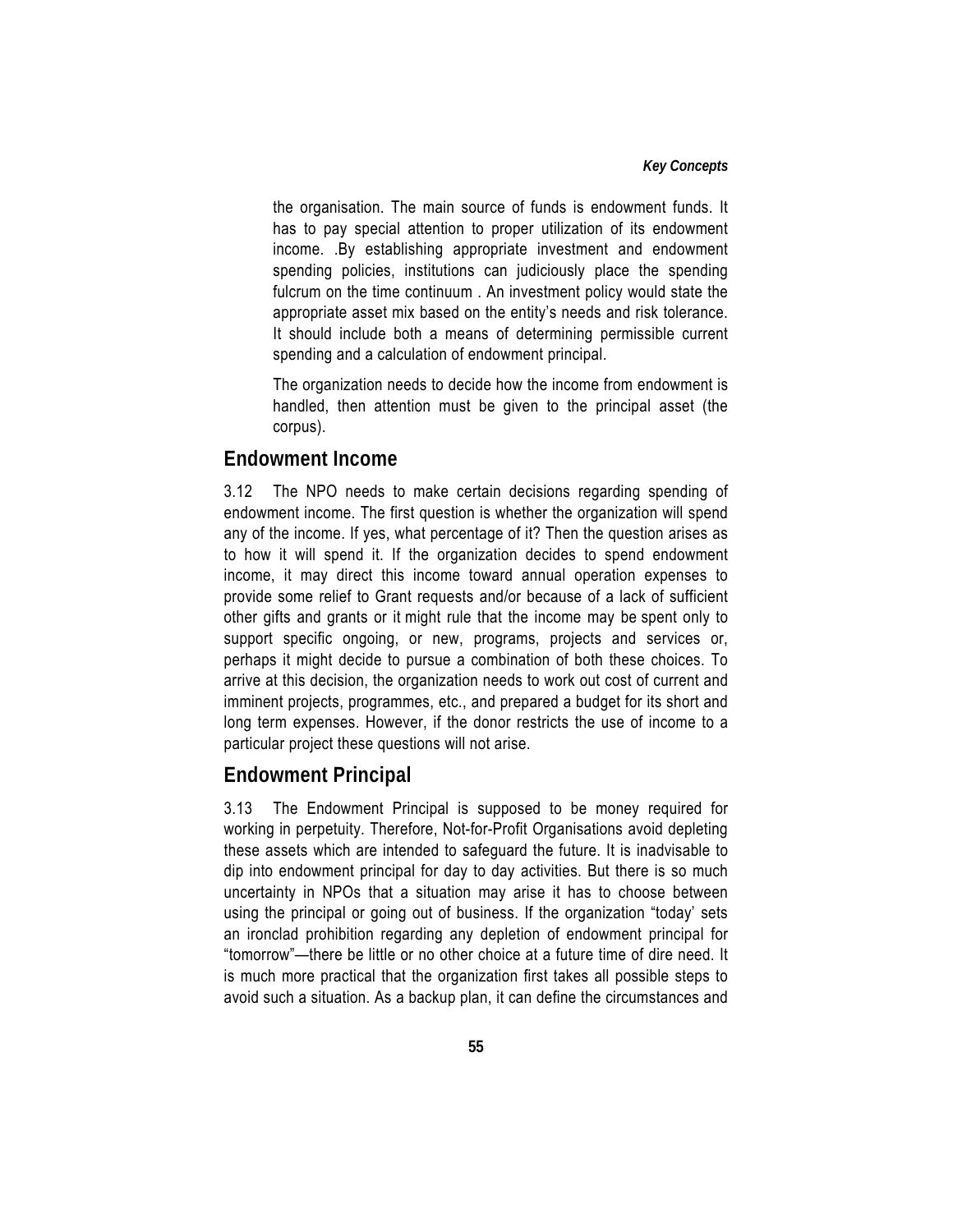events under which the principal would spent. It can set a condition in the organization's financial policy that, should it be absolutely necessary to spend any endowment principal, those funds must be replaced by a designated date—the sooner the better.

## **Accounting Practices**

3.14 The following paragraphs provide a brief overview of the accounting practices prevalent in the NPOs. It does not dwell on accounting and presentation of various items. For accounting practices prevalent in Not-for-Profit Organisations, please refer to ICAI's publication **"***Technical Guide on Accounting for Not-for-Profit Organisations".* 

3.15 The basic accounting principles which apply to commercial enterprises are applicable to NPOs also. There are certain differences in nomenclature, grouping and presentation on account of the non profit nature of their activities. The first element is profit. Though an NPO is not prohibited from making profits, if it generates a surplus, the surplus is referred as Excess of Revenues over Expenses" and it should be used to further the goals of the entity to avoid being mischaracterized as a profit-making organization. A net loss is called "Excess Expenses over Revenues". Another difference is the presentation and nomenclature for owner's interest. A for-profit organisation uses the term Equity. Equity is the worth of the organization usually expressed as the sum of the assets (what the entity owns), less the sum of its liabilities (what it owes). In a for-profit organisation, basically the company owns all the equity so there is no need to divide it up. A not- for-profit organization needs to separate the funds as they represent various pots of money that are meant for specific purposes. For example a NPO has a hospital building fund which can only be used for building the hospital or pay off the building loans. That money cannot be used to pay for medical equipment or salary of the hospital staff. Those would come out of a general operations fund or other designated funds. This necessitates Fund Accounting.

## **Fund Accounting**

3.16 Under Fund Accounting, resources are segregated into various categories (or funds) and the source of funds and the use of each fund are shown. This segregation helps in controlling and monitoring resources and also ensures and demonstrates that legal/ administrative requirements are complied with. Take an example of an NPO involved in educational activity. It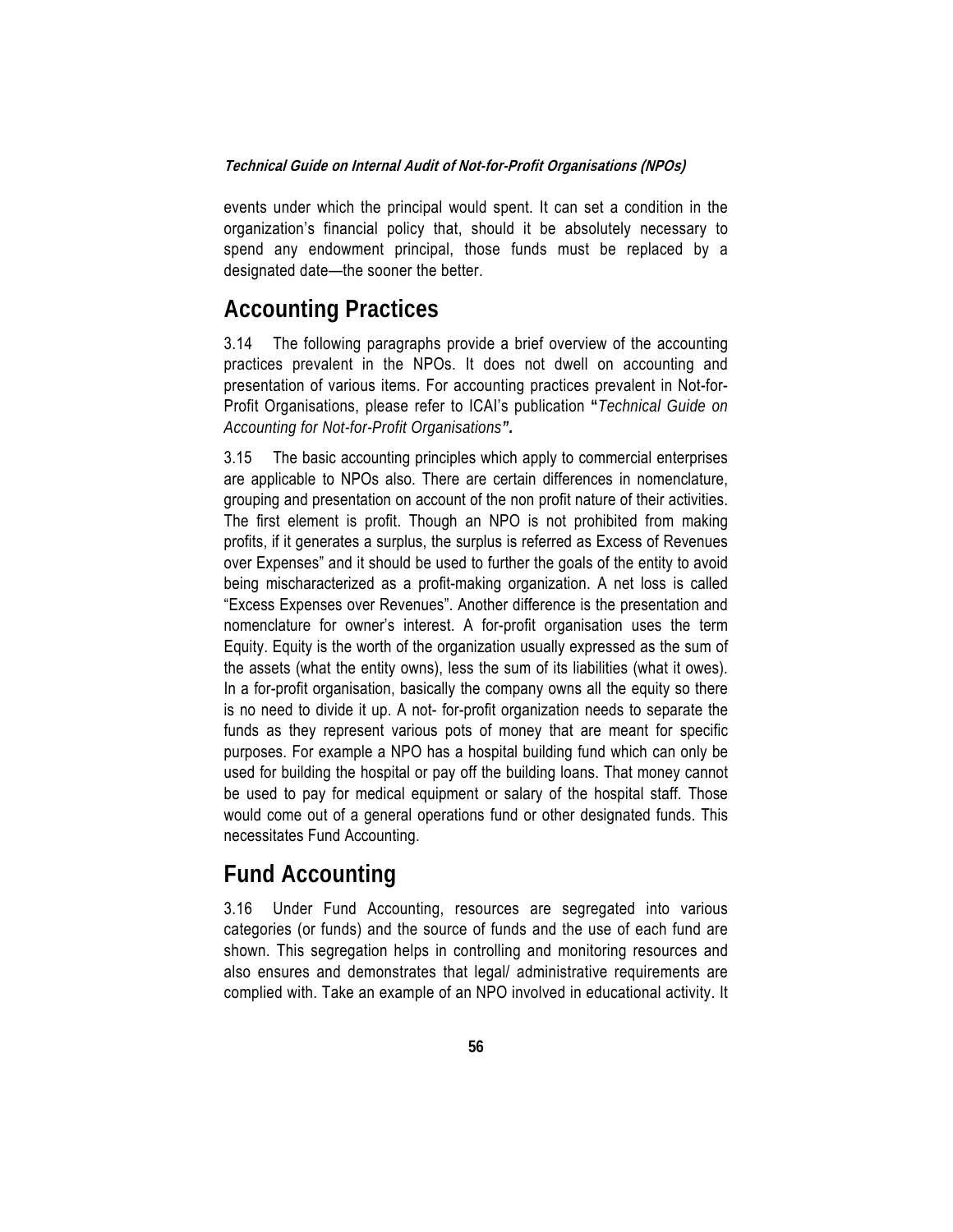#### *Key Concepts*

has received a grant from the State Government to support a computer education initiative, another grant from the central government for a free meal program, and an endowment from a business family for undertaking research projects. The NPO has to report Government about the special education program, the central government agency about the school lunch program, and the business family about the research program. Each of these donors has diverse reporting requirements and need to apprised about the related revenues and expenditures. This is achieved by establishing separate funds. The entity thus has maintain a number of general ledgers (or fund), so that reports can be produced detailing the expenditures and revenues for each individual funds, and reports that summarize the organization's financial activities across all of its funds.

**Example 1:** A NPO Gram Seva Trust maintains the following funds;

- Building Fund For construction of ICU ward, children ward, new general wards, delivery rooms and dining hall.
- New Equipment Fund
- Poor Patient Relief Fund
- General Fund
- Children Fund
- In Memorium
- Eye Camp Sponsorship

**Example 2: Excerpt from Balance sheet of World Vision UK (year ending 30th)** September 2010) showing break up of funds:

**World Vision UK** 

|                            | <b>Notes</b> | 2010   | 2009   |
|----------------------------|--------------|--------|--------|
|                            |              | £000   | £000   |
| The funds of the charity   |              |        |        |
| <b>Restricted funds</b>    | 16           | 5,454  | 5,693  |
| Unrestricted funds         |              |        |        |
| Tangible fixed asset fund  | 16           | 3,260  | 3,830  |
| Strategic initiative funds | 16           | 500    |        |
| Emergency relief funds     | 16           | 500    | 1,000  |
| General funds              | 16           | 7,616  | 5,649  |
| <b>Total funds</b>         | 16           | 17,330 | 16,172 |

**Source:** http://www.worldvision.org.uk/upload/pdf/WV\_annual\_report\_2010\_v2.pdf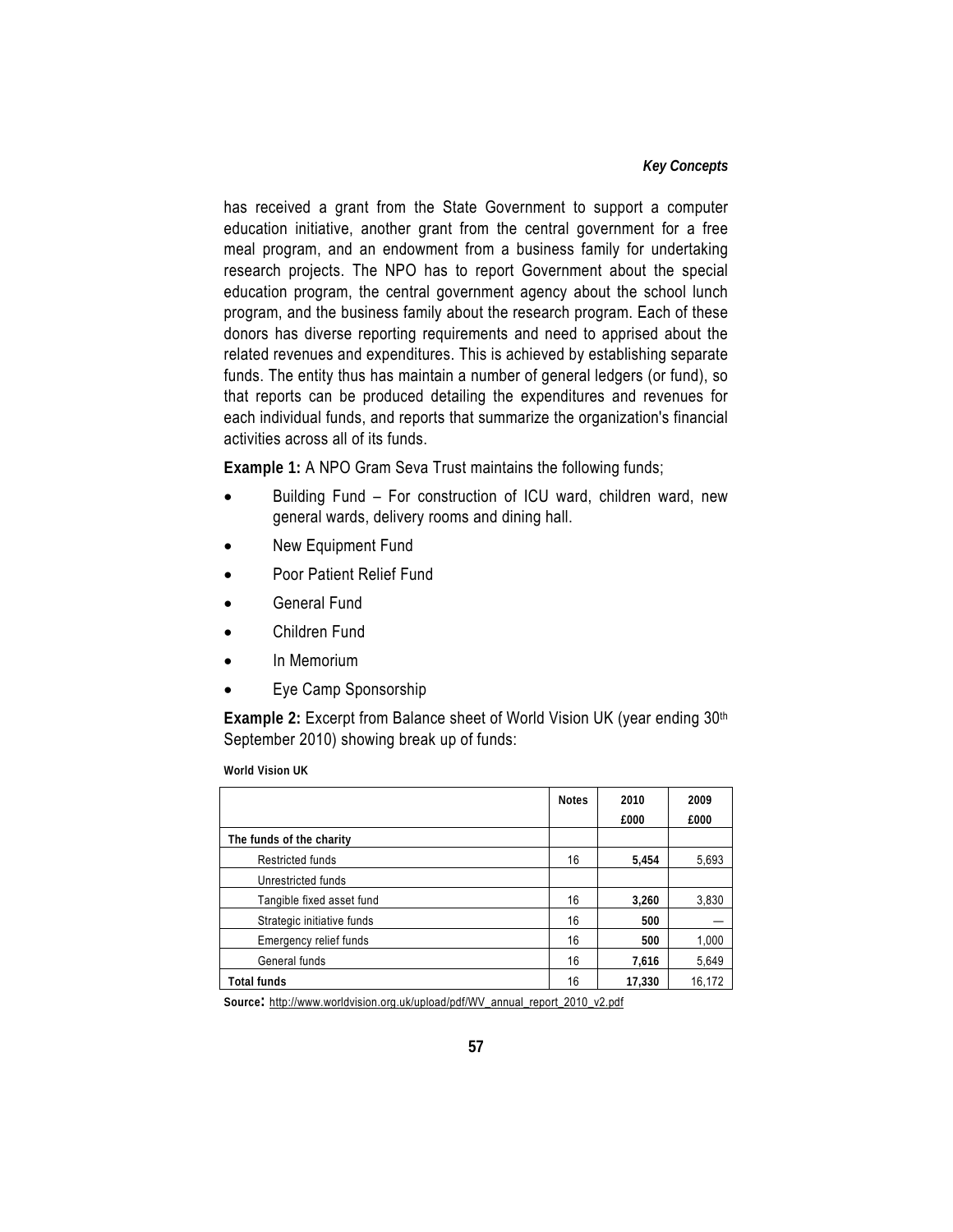## **Restrictions on Funds**

3.17 Fund accounting may not convey all the required information to users. The users of financial statements should be able to figure out whether the funds are restricted or unrestricted, what are the restrictions and whether the entity was following the restrictions set. The entity must also be able to demonstrate that it still holds assets belonging to restricted and endowment funds and has not used these for unauthorised purposes. It is a breach of trust to spend restricted funds for purposes other than for which they were given.

Statutory authorities in many countries (UK, USA, and Canada) now insist on reporting on "net assets" classification, rather than tracking each fund. *(*Net assets means more or less the same as owner's equity or net worth in a forprofit business.) Under this approach, the equity of the organization is presented with three classes of assets, i.e., Restricted Assets; Temporarily Restricted Assets; Unrestricted Assets.

- (i) **Unrestricted**: Funds which are free from any external restrictions and available for general use are classified under this head. Usually individual contributions are unrestricted, as are general operating and unrestricted grants. It important to remember here that restrictions can only legally be placed on funds by the donors. The shape and form of the restrictions are defined in the "gift instrument."If the management designates some of the non profit's unrestricted assets for a specific purpose, those assets must continue to be reported as *unrestricted net assets.*
- (ii) **Temporarily Restricted**: Sometimes the donors impose restrictions which are not perpetual. Such restrictions expire either with passage of a defined period of time (time restriction) or by performing specified activities (purpose restriction). Grant for a specific program or project or individual contributions given with the intent of supporting a particular program or campaign would fall under this category. An example of a *time-restricted* gift is a contribution of a trust, annuity, or term endowment where the principal of the gift is restricted for a certain term of time.
- (iii) **Permanently Restricted:** These funds are gifts restricted by a donor for a designated purpose or time restriction that will never expire. An example is an endowment gift with the stipulation that the principal is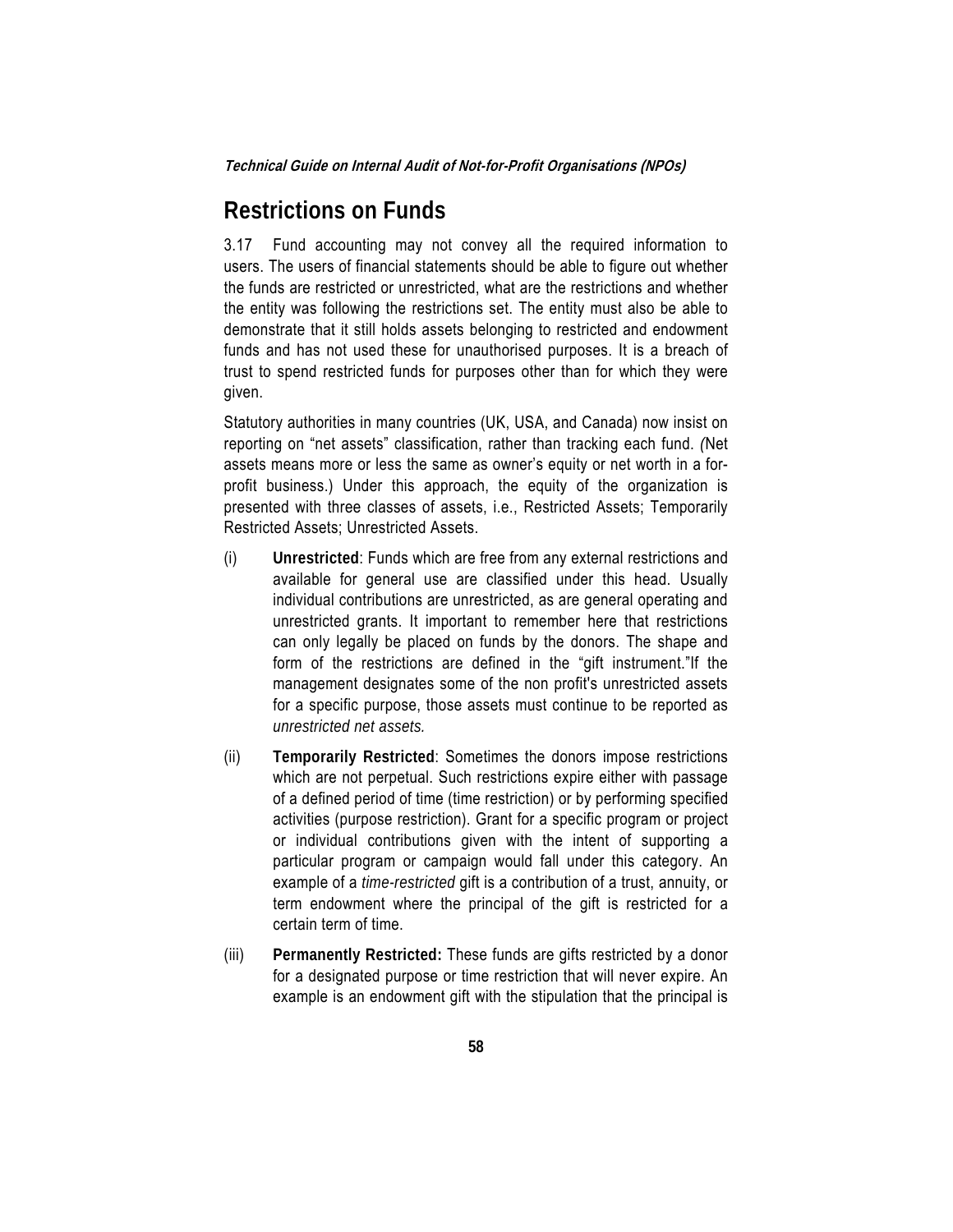#### *Key Concepts*

permanently unavailable for spending, but the investment income from the principal may be used in current operations. The intent is that the principle balance of the contribution will remain as an investment forever, and the non-profit will utilize the interest and investment returns, such as with an endowment.

**Excerpt from Balance sheet of Deepalaya (year ending 31st March 2010) showing break up of funds** 

| Balance Sheet as on March 31,     |      | 2010                    | 2009        |  |
|-----------------------------------|------|-------------------------|-------------|--|
| <b>Sources of Funds:</b>          | Sch. | <b>Amount in Rupees</b> |             |  |
| Membership Funds                  |      | 2,000                   | 2,000       |  |
| Corpus Fund                       |      | 19,967,240              | 19,732,240  |  |
| <b>Unrestricted Project Funds</b> |      | 136,899,403             | 126,653,569 |  |
| <b>Restricted Project Funds</b>   | 2    | 12, 154, 332            | 24,248,345  |  |
| Total                             |      | 169,022,975             | 170,636,354 |  |

3.18 Internal auditors need to pay special attention to the accounting practices of an NPO. The grant making entities, tax authorities and other watchdog agencies carefully analyze the accounting system of non-profit organizations. As tax-exempt entities, non-profit organisations must be extra careful to avoid incorrect accounting practices as this can prove to be very costly and endanger its existence, For detailed accounting methods, please refer to ICAI publication " *Technical Guide on Accounting for Not-for - Profit Organisations".* 

Given below are some illustrations on accounting practices:

**Illustration 1. If Mr. Patel gifts** ` **10,00,000 to a non profit educational institution and stipulates only the interest on the** ` **10,00,000 can be spent. There is a further condition that** ` **15,000 is given to the person scoring highest in Physics every year. How is this be presented in annual accounts?** 

**Solution:** ` 10, 00,000 will be transferred to *permanently restricted net assets*. ` 15,000 has to be reported as *temporarily restricted net assets* until the restriction is released by the payment to the student.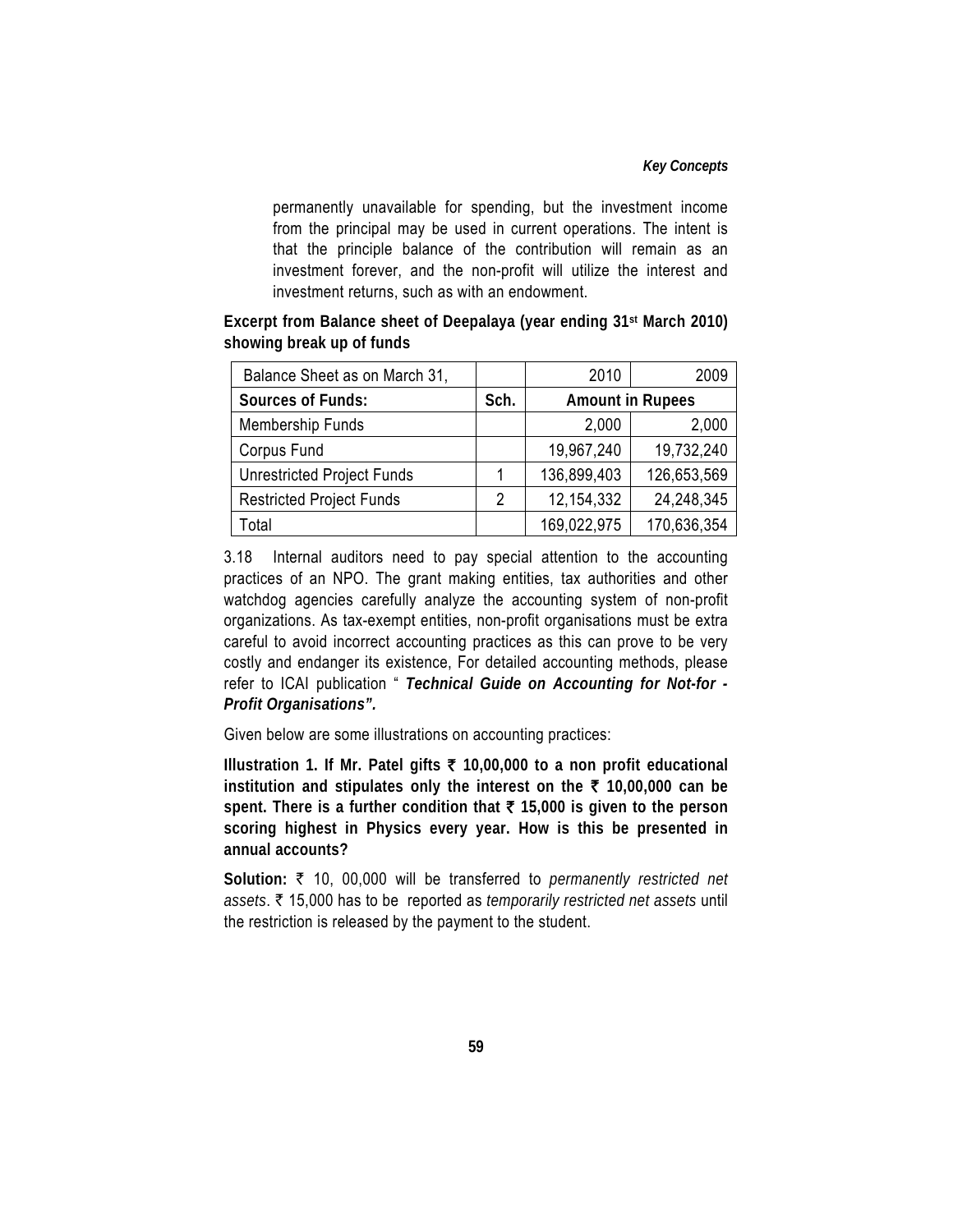**Illustration 2: The board of directors of Akashdeep Services, a not-forprofit organization, approved the earmarking of** ` **200,000 to upgrade facilities over the next four years. The** ` **200, 000 of assets set aside for this purpose should be reported in which category of net assets?** 

**Solution:** Assets set aside by the board of directors are classified as *boarddesignated net assets*, which is still part of unrestricted net assets. Only donors can impose *restrictions* on how or when contributions will be used.

**Illustration 3: A donor contributed** ` **49,500 in 2010 but specified it to be for unrestricted use in 2011 . This amount was transferred from the temporarily restricted to the unrestricted net asset class in 2011.** 

**Solution: The journal entry requires recording this transaction in 2011 is:** 

| Net Assets Released—Expiration of Time<br><b>Restrictions— Temporarily Restricted</b> | 49,500 |        |
|---------------------------------------------------------------------------------------|--------|--------|
| Net Assets Released—Expiration of Time<br>Restrictions-Unrestricted                   |        | 49.500 |

**Illustration 4: The Manav Seva Prathisthan organised a charity fair to raise funds for an Employment Initiative for Disabled Persons. Direct costs of Rs 26,000, not incidental in nature, incurred for this event were paid in cash. The event yielded cash contributions of** ` **1,50,000. What is (are) the required journal entry(ies)?** 

| Cash                                         | 1,50,000 |          |
|----------------------------------------------|----------|----------|
| Contributions-Temporarily Restricted-Program |          | 1,50,000 |
| Direct Costs- Employment Initiative          | 26,000   |          |
| Cash                                         |          | 26,000   |

**Solution:** It is recommended that all special event revenue and direct costs should be reported at their gross amounts. Cash could have been debited by1,24,000(1,50,000-26,000). However, it is likely that the costs and contributions are separate transactions occurring at different times. In fact, good internal controls suggest that contributions should be deposited when received and not held until all the costs are incurred.

**Illustration 5: During the past year, 45 nurses volunteered numerous hours at the Institute of Mother and Baby, a nongovernmental NPO,**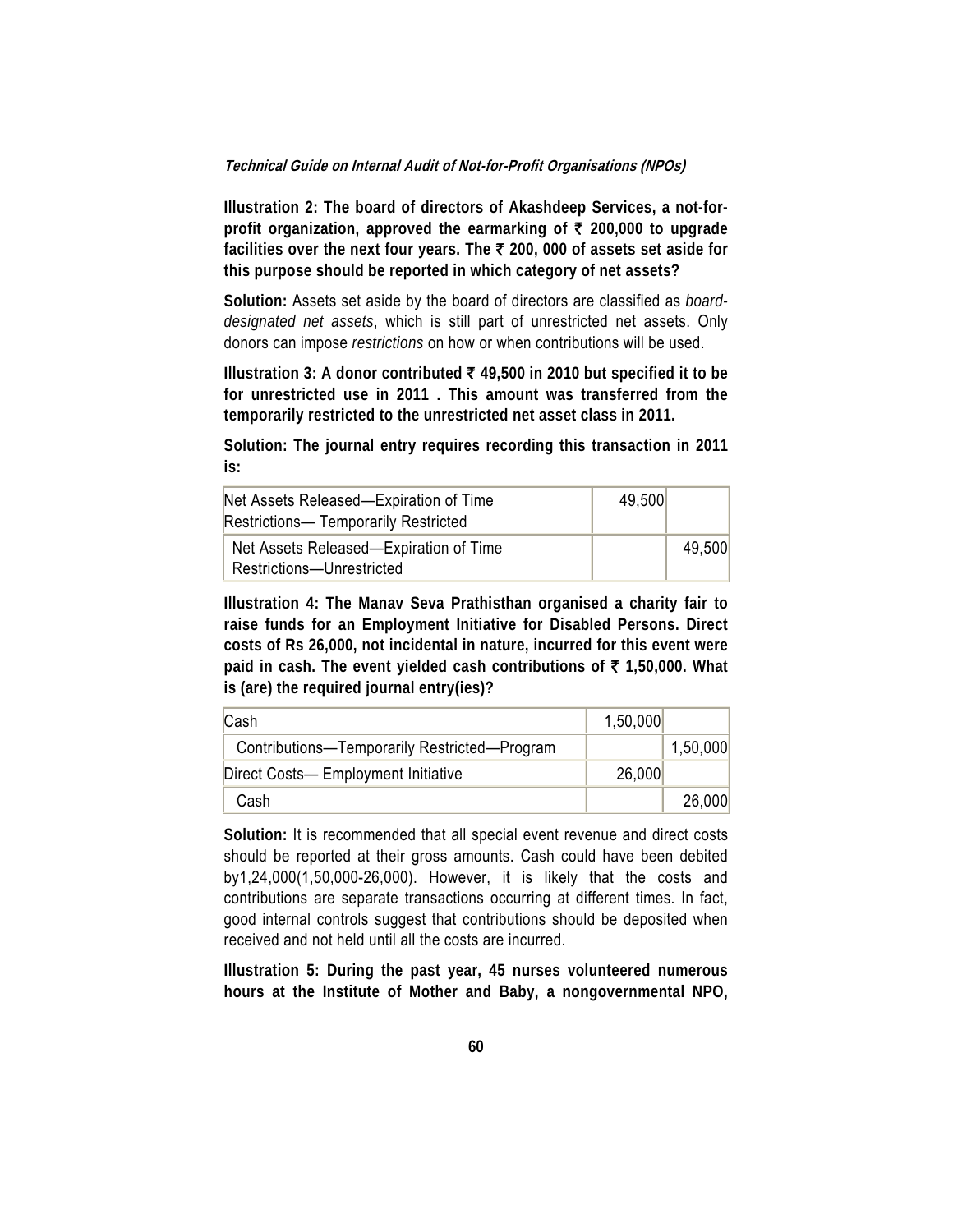**providing immunizations to infants, children and pre natal and post natal care to women from disadvantaged families, as well as other health-related services. Otherwise, the entity would have to hire nurses to perform these tasks. The NPO records in kind contributions. What will be the journal entry to record these volunteer services?** 

**Solution:** The services "require specialized skills, are provided by individuals possessing those skills, and typically would need to be purchased if not provided by donation." The journal entry would debit to the appropriate program expense account and credit to contributed services revenue.

## **Classification of Expenses**

3.19 Classification of expenses assumes a great deal of importance in not–for-profit entities. Many not-for-profit organisation cannot provide satisfactory information about their relative effectiveness in fulfilling their mission. In such a scenario, donors, funders, and watchdog of the organizations have to fall back on financial indicators. The principal financial indicators of effective utilisation of funds are the program-spending ratio (total program expenses  $\div$  total expenses) and the fund raising-efficiency ratio (fund raising costs  $\div$  total contributions). Many donors use these ratios as their primary basis for evaluating and ranking NPOs.

3.20 Classification by natural categories would not provide the information needed to arrive at these ratios. Natural categories, such as, salaries, rent, or electricity etc. shows what the money was spent for, but provide no indication of the purpose for which it was spent. Except in cases where the expenses clearly pertain to only one functional category like, the cost of printing a fundraising brochure is clearly a fundraising cost. However, the complexity arises when expenses benefit more than one function. In these cases, functional classification, which involves breaking down expenses based on the organization's major types of activities, becomes necessary. An NPO's major activities are usually program or mission based services, supporting services like, management/ general expenses and fundraising. Functional accounting helps in understanding who (provides the income /pays for the expense, what (type of income/expense) and why (program or purpose) of every rupee coming in and going out of the organization. Ideally, the functional areas are based on the mission. The tracking of 'why' is by the purpose of the organisation and not by the funder or contract. With proper functional accounting each rupee can be tracked through its journey through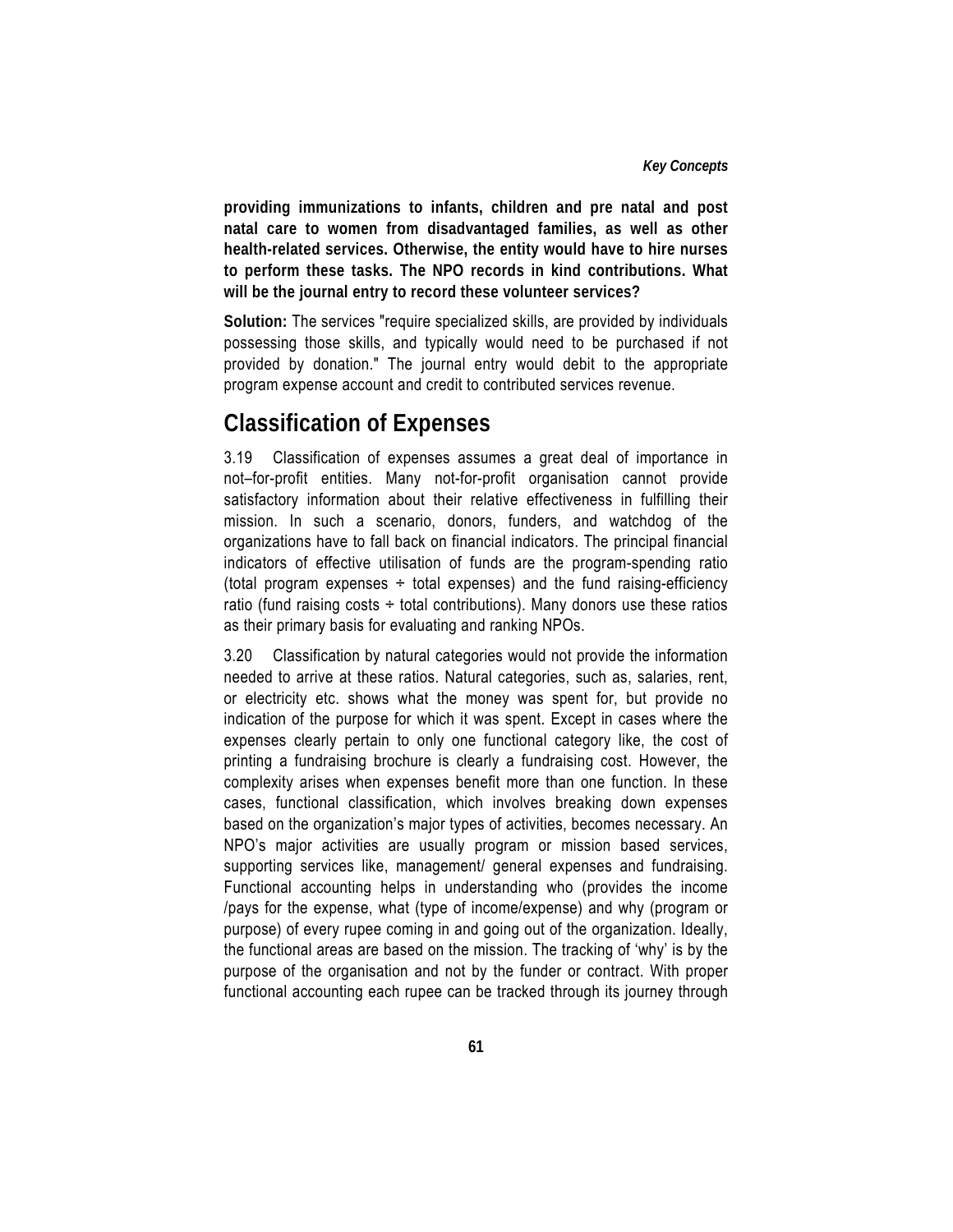the organisation. Through functional accounting, the entity can know the real costs of program and supporting activities, making it an invaluable tool for decision-making**.** This helps the entity in understanding whether the fundraising for a program is enough to achieve its objectives or whether the entity should build, maintain or scale back a program and so forth.

- 3.21 The expenses are usually bifurcated as:
	- a. Program expenses
	- b. Supporting services expenses

#### **a. Program Expenses**

*Program expenses* (or program services expenses) are the amounts directly incurred by the not-for-profit organisations in carrying out its programs. Programs are the activities that result in goods and services being distributed to beneficiaries, customers, or members that fulfill objective or mission of the entity. A NPO may have several major programs. For example, an educational institution may have programs for student instruction, research, literacy programs for deprived, social welfare (providing basic infrastructure in rural areas)

#### **b. Supporting Services Expenses**

Supporting services are all activities of a not-for-profit organization other than program services. Supporting services expenses are reported in three subgroups:

- Management and general.
- Fundraising.
- membership-development activities.

3.22 Management and general activities include business management, general record keeping, budgeting, financing, and other administrative activities, except those directly incurred for program services or fund raising activities. Fund-raising activities include publicity and conducting fundraising campaigns; conducting fund-raising events; preparing and distributing fundraising manuals and other materials; and conducting other activities involved with soliciting contributions from individuals, foundations, government agencies, and others. Membership development activities include soliciting for prospective members and membership dues, membership relations, and similar activities.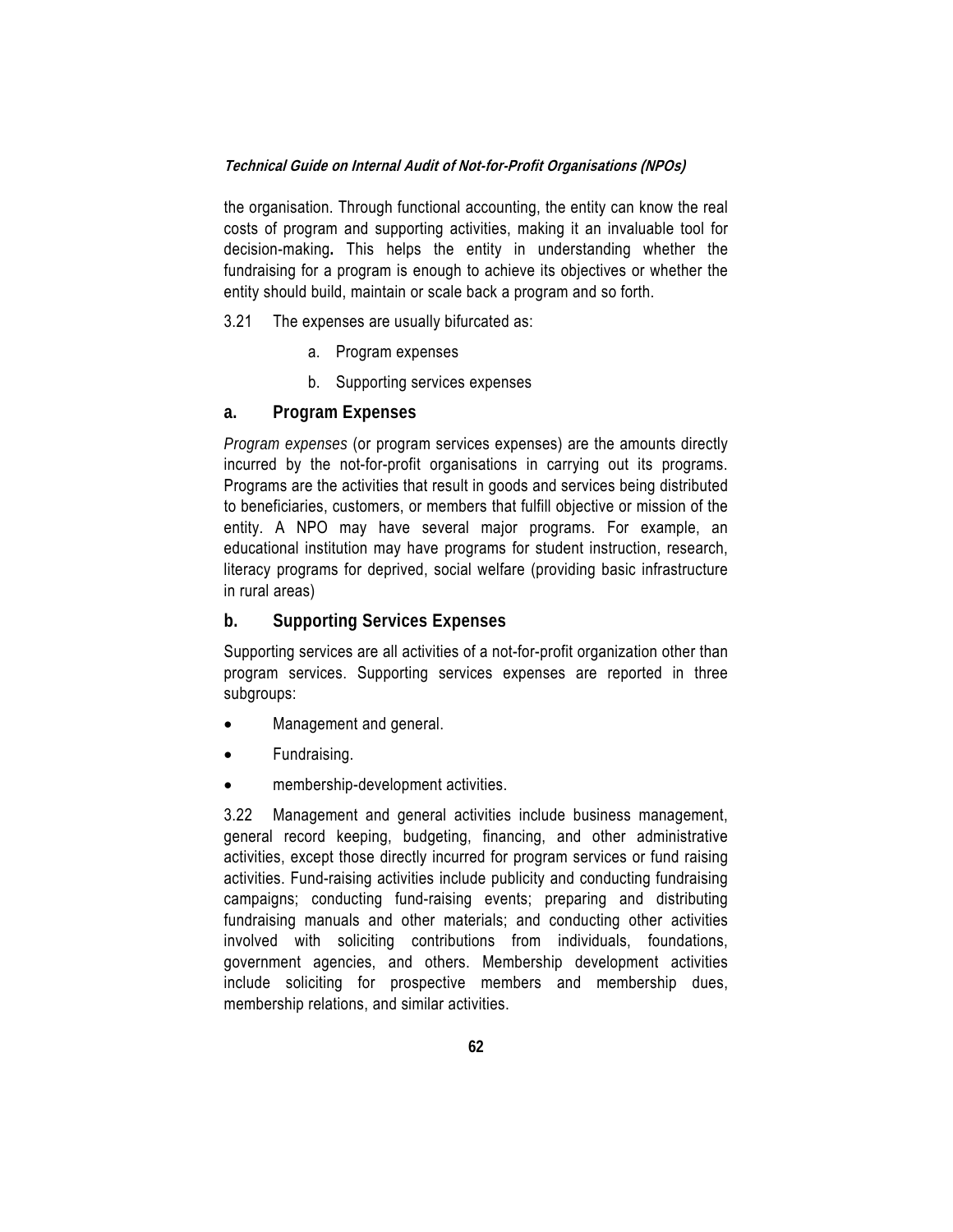#### *Key Concepts*

3.23 In order to accurately report the amount in each of these subgroups, it may be necessary to allocate some management and general salaries to fundraising based on the time spent by employees performing fundraising activities. For example, a management employee might be spending 30% of her time in fundraising activities but her entire salary has been recorded as management and general expenses.

|                                  | 2010       | 2009       |
|----------------------------------|------------|------------|
| <b>Expenses and Losses:</b>      |            |            |
| <b>Program Services</b>          | 330,339.58 | 223,357.26 |
| <b>Supporting Activities:</b>    |            |            |
| <b>Management and General</b>    | 52,426.38  | 40,860.26  |
| <b>Fund Raising</b>              | 0.00       | 14,032.05  |
| <b>Total Expenses and Losses</b> | 382,825.96 | 278,249.46 |

**Excerpt from Income and Expenditure Account 2010 of African Children's Mission** 

**Source** *:* http://africanchildrensmission.org/uploads/2010\_Profit\_Loss\_Statement.pdf

3.24 Under the accrual method of accounting, expenses are reported in the accounting period in which they best match the related revenues. If that is not clear, then the expenses should be reported in the period in which they are used up. If there is uncertainty as to when an expense is matched or is used up, the amount spent should be reported as an expense in the current period.

## **In-Kind Contributions**

3.25 Many NPOs, including funding agencies, receive a large amount of donations or support in the form of goods or services. Common examples of in-kind contributions include donated rent, utility payments, materials, and services, such as, advertising. They also receive assets as donations like vans or equipment which are also gifts in-kind. In some situations, NPOs are granted discounts for the purchase of certain items. There are certain tricky cases where it is difficult to estimate the value. For instance, an NPO decides to provide certain infrastructure facilities for the welfare of the local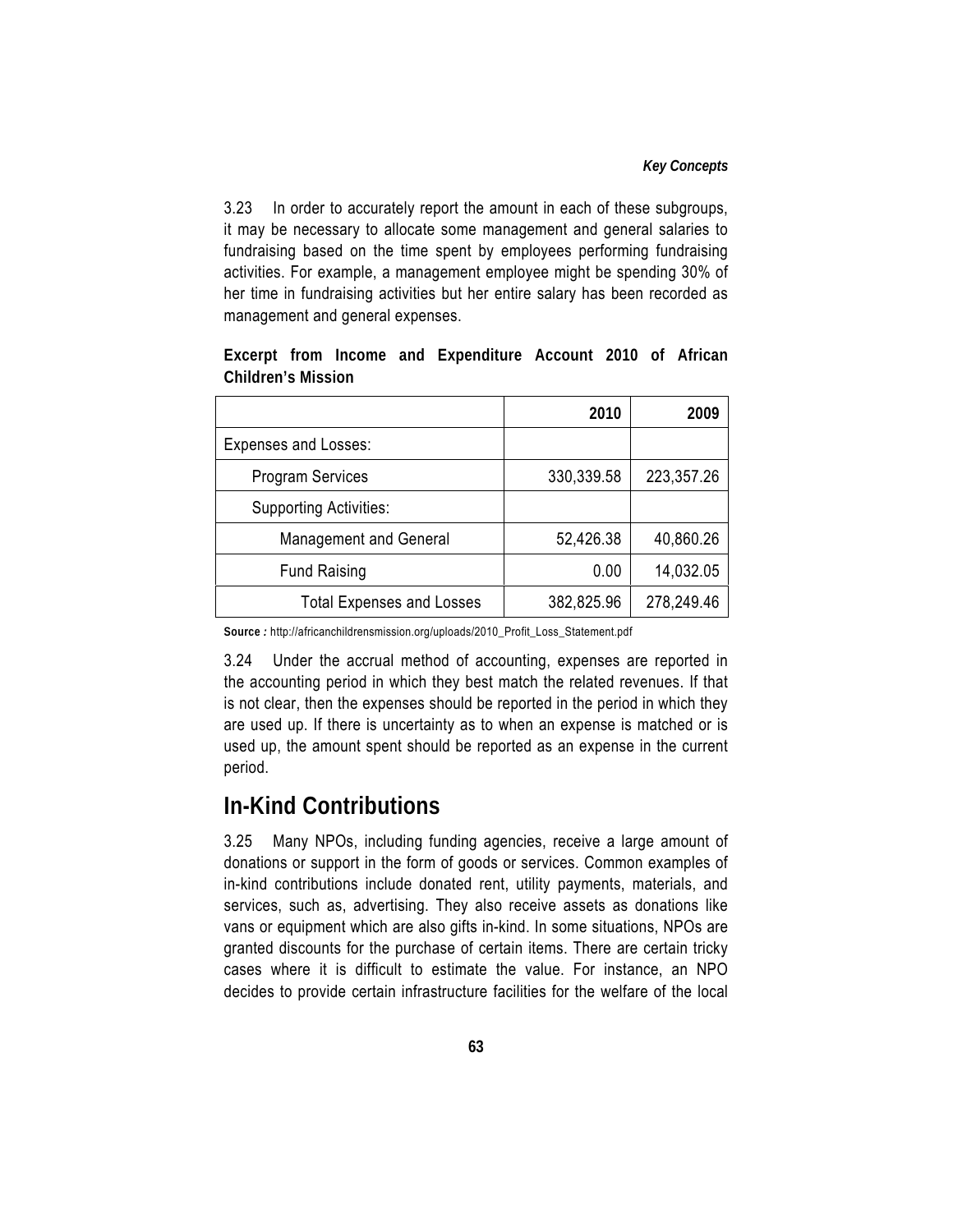community .The local people might contribute in the following manner:

- (i) They agree to provide labour at a lower cost or work without wages;
- (ii) Allow free use of tractor-trolley for carrying stone, mud, cement etc.;
- (iii) Providing free saplings during tree plantation;
- (iv) Allowing free use of personal shed for school / meetings.

#### **Accounting for in–kind Contribution**

3.26 Recognizing in-kind contributions paints a more complete picture of the activities of the NPO and the resources used to accomplish its mission. Additionally , In-kind contributions whose details need to be filed under Form FC 7 of Foreign Contribution (Regulation) Rules, 2011, have to be accounted for. However, these are not accounted by many NPOs. Some field level NPOs try to resolve this by showing them as receipt of money when actually they have received items or services. These go against sound accounting principles and raises questions and doubt.

3.27 The following issues need to be resolved for accounting for in–Kind contributions

- (i) Estimating the money value of the material or services received;
- (ii) Issue of supporting documents- vouchers/ receipts;
- (iii) Making accounting entries;
- (iv) Disclosure in Final Accounts.

3.28 Since the in-kind contribution received by many NPOs is substantial not accounting for them would mean:

- (i) The assets constructed are shown at lower value in accounts which is not the real value;
- (ii) The community's economic participation is not reflected in the Income and Expenditure Account or ledger books.
- (iii) It becomes difficult to have proper internal control over goods received from the community. This may lead to pilferage or wastage

3.29 In-kind contributions have been discussed in greater detail in later chapters.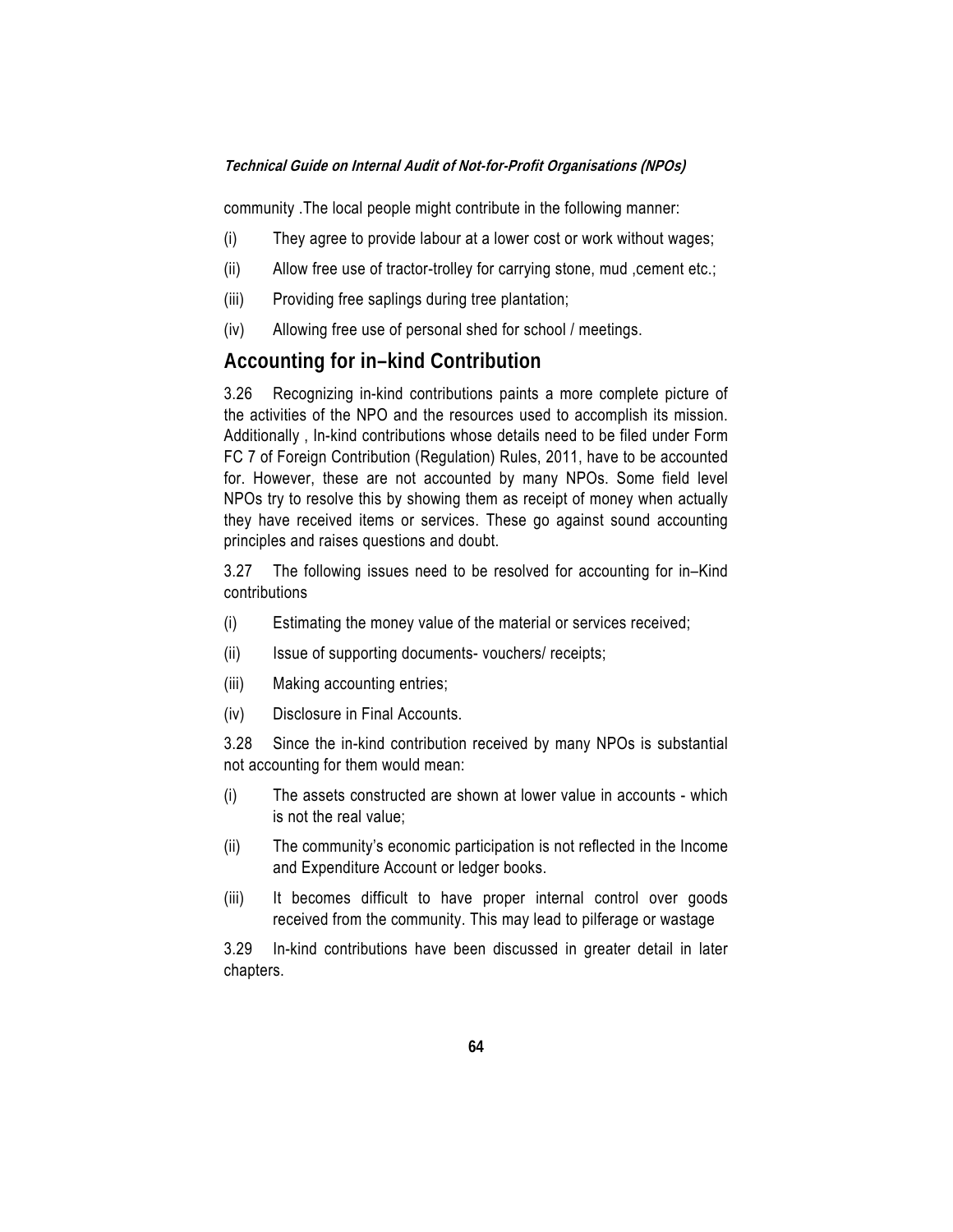# **Chapter 4 Accounting Standards and Standards on Internal Audit Relevant to NPOs**

4.1 The basic accounting principles which apply to commercial enterprises apply to NPOs also. However, there are certain peculiar features which are discussed in brief. The accounting aspects and applicability of Accounting Standards are covered in detail in ICAI's publication "*Technical Guide on Accounting for Not-for-Profit Organisations."*

# **Key Aspects**

- (i) Receipt of contributions and grants from resource providers restricted for specific purposes (temporarily and permanently).
- (ii) Allocation of costs across functional areas (programs, management and general, and fundraising), across grantors, and identification by natural classification (i.e., line-item).
- (iii) Reports to stakeholders (e.g., contributors, grantors, oversight bodies) according to needs, formats, and accounting periods.
- (iv) Applicability of Standards on Internal Audit.
- (v) Applicability of Accounting Standards.

# **Standards on Internal Audit (SIAs)**

4.2 The Institute of Chartered Accountants of India has till date issued seventeen Standards on Internal Audit (SIAS), which aim to codify the best practices in the area of internal audit and also serve to provide a benchmark of the performance of the internal audit services. While formulating SIAs, the Board takes into consideration the applicable laws, customs, usages, business environment and generally accepted internal auditing practices in India. The list of Standards on Internal Audit (SIAs) is given below:

- (i) Standard on Internal Audit (SIA) 1, Planning an Internal Audit
- (ii) Standard on Internal Audit (SIA) 2, Basic Principles Governing Internal Audit
- (iii) Standard on Internal Audit (SIA) 3, Documentation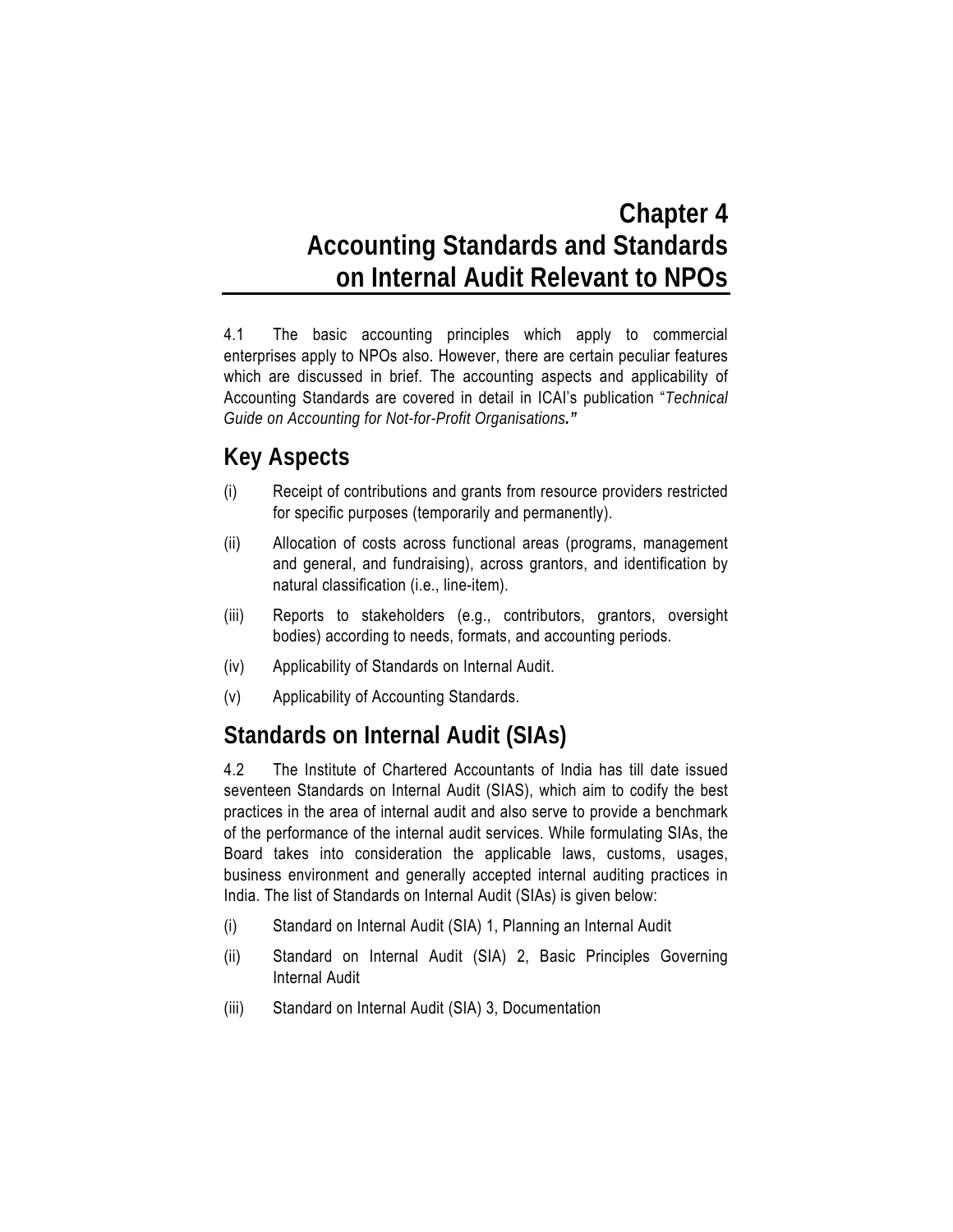- (iv) Standard on Internal Audit (SIA) 4, Reporting
- (v) Standard on Internal Audit (SIA) 5, Sampling
- (vi) Standard on Internal Audit (SIA) 6, Analytical Procedures
- (vii) Standard on Internal Audit (SIA) 7, Quality Assurance in Internal Audit
- (viii) Standard on Internal Audit (SIA) 8, Terms of Internal Audit Engagement
- (ix) Standard on Internal Audit (SIA) 9, Communication with Management
- (x) Standard on Internal Audit (SIA) 10, Internal Audit Evidence
- (xi) Standard on Internal Audit (SIA) 11, Consideration of Fraud in an Internal Audit
- (xii) Standard on Internal Audit (SIA) 12, Internal Control Evaluation
- (xiii) Standard on Internal Audit (SIA) 13, Enterprise Risk Management
- (xiv) Standard on Internal Audit (SIA) 14, Internal Audit in an Information Technology Environment
- (xv) Standard on Internal Audit (SIA) 15, Knowledge of the Entity and its Environment
- (xvi) Standard on Internal Audit (SIA) 16, Using the Work of an Expert
- (xvii) Standard on Internal Audit (SIA) 17, Consideration of Laws and Regulations in an Internal Audit

The application of standards on Internal Audit has been discussed in the chapter related to internal audit procedures.

### **Accounting Standards**

4.3 The ICAI's publication **"***Technical Guide on Accounting for Not-for-Profit Organisations"* states the following:

"37. The *'Preface to the Statements of Accounting Standards'*, issued by the Institute of Chartered Accountants of India, states the following:

"3.3 Accounting Standards are designed to apply to the general purpose financial statements and other financial reporting, which are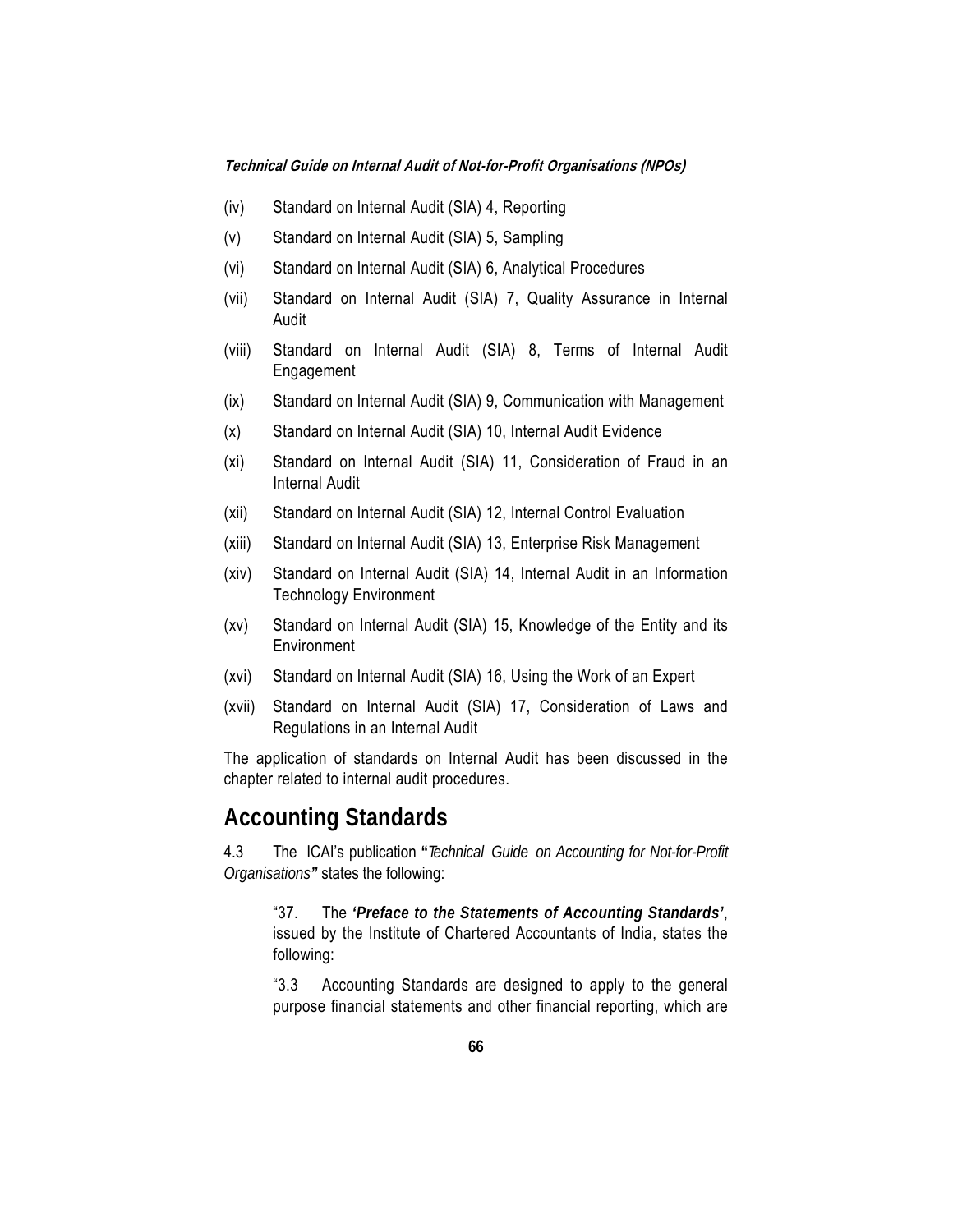#### *Accounting Standards and Standards on Internal Audit Relevant to NPOs*

subject to the attest function of the members of the ICAI. Accounting Standards apply in respect of any enterprise (whether organised in corporate, co- operative or other forms) engaged in commercial, industrial or business activities, irrespective of whether it is profit oriented or it is established for charitable or religious purposes. Accounting Standards will not, however, apply to enterprises only carrying on the activities which are not of commercial, industrial or business nature, (e.g., an activity of collecting donations and giving them to flood affected people). Exclusion of an enterprise from the applicability of the Accounting Standards would be permissible only if no part of the activity of such enterprise is commercial, industrial or business in nature. Even if a very small proportion of the activities of an enterprise is considered to be commercial, industrial or business in nature, the Accounting Standards would apply to all its activities including those which are not commercial, industrial or business in nature."

38. From paragraph 37, It is apparent that the **Accounting Standards formulated by the ICAI do not apply to an NPO** *if no part of the activity of such entity is commercial, industrial or business in nature***. The Standards would apply even if a very small proportion of activities is considered to be commercial, industrial or business in nature. For example, where an NPO is engaged in the commercial activity of granting loans/credit to small entrepreneurs at nominal rates of interest or in the industrial activity of manufacturing clothes for the rural poor, Accounting Standards formulated by the ICAI would apply to such an NPO. It may be mentioned that since the Accounting Standards contain wholesome principles of accounting, these principles provide the most appropriate guidance even in case of those organisations to which Accounting Standards do not apply. It is, therefore, recommended that all NPOs, irrespective of the fact that no part of the activities is commercial, industrial or business in nature, should follow Accounting Standards.** This is because following the Accounting Standards laid down by the ICAI would help NPOs to maintain uniformity in presentations of financial statements. However, while applying the Accounting Standards certain terms used in the Accounting Standards may need to be modified in the context of the corresponding appropriate terms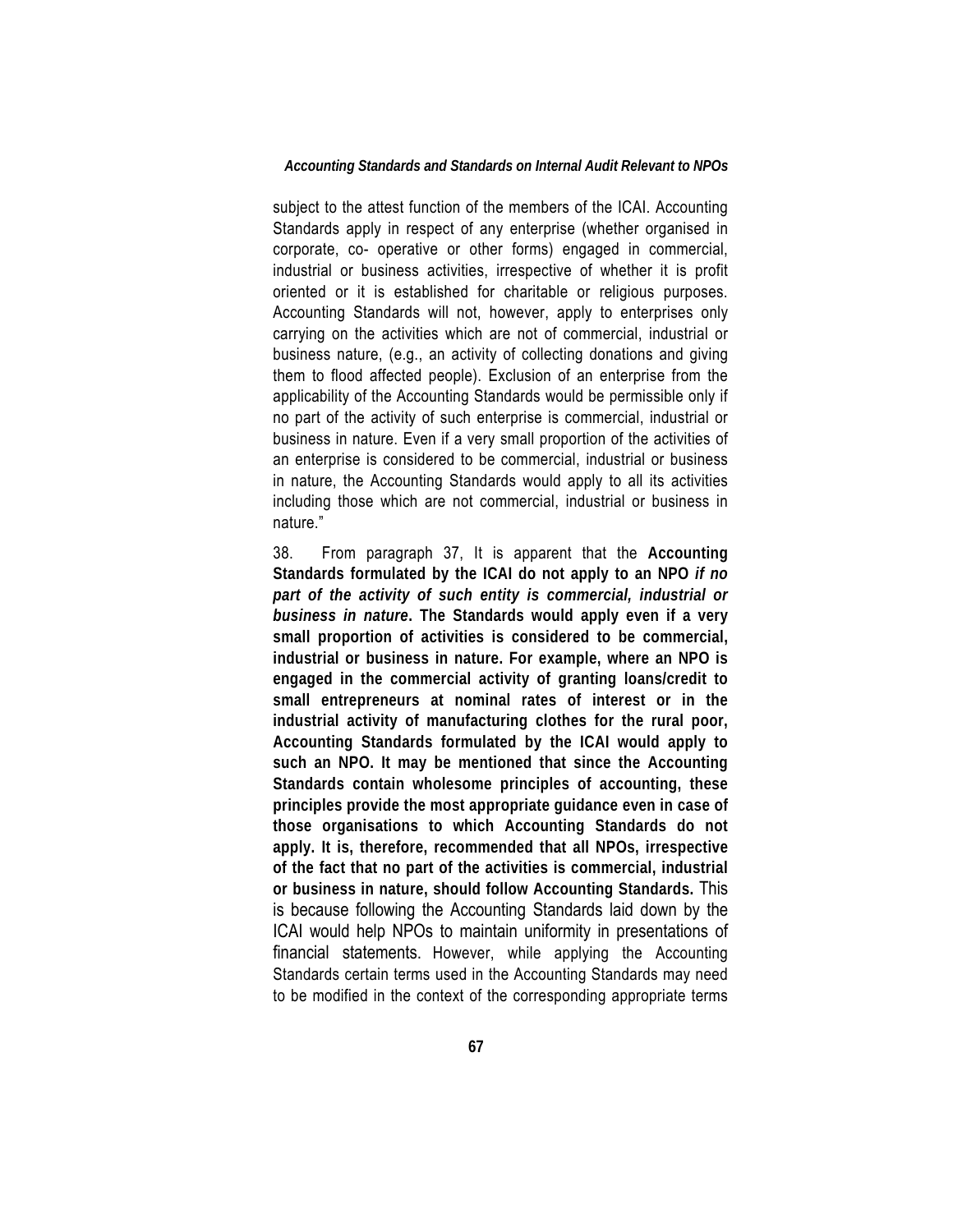for NPOs. For instance, where an Accounting Standard refers to the term 'statement of profit and loss', in the context of NPOs, this Technical Guide uses the term 'income and expenditure account'.

39. NPOs incorporated under section 25 of the Companies Act, 1956, are required to comply with the Accounting Standards by virtue of sub-section (3A) of section 211 of the said Act. Sub- section (3B) of section 211 requires that where the profit and loss account (income and expenditure account) and balance sheet of a company do not comply with the Accounting Standards, the company shall disclose in its profit and loss statement (income and expenditure account) and balance sheet the fact of such deviation, the reason therefore and the financial effect, if any, arising due to such deviation. Further, section 227(3)(d) requires the auditor to state whether profit and loss account (income and expenditure account) and balance sheet comply with Accounting Standards referred to in sub-section (3C) of section 211. Sub- section (3C) of section 211 provides that for the purposes of this section, the expression 'accounting standards' means the standards of accounting recommended by the Institute of Chartered Accountants of India constituted under The Chartered Accountants Act, 1949 (38 of 1949), as may be prescribed by the Central Government in consultation with the National Advisory Committee on Accounting Standards (NACAS) established under sub-section (1) of section 210A. Proviso to sub-section (3C) of the section provides that the standards of accounting specified by the Institute of Chartered Accountants of India shall be deemed to be the Accounting Standards until the Accounting Standards are prescribed by the Central Government under this sub-section. It may be noted that Accounting Standards 1 to 7 and 9 to 29 as formulated and recommended by the Institute of Chartered Accountants of India have been notified by the Central Government under Companies (Accounting Standards) Rules, 2006, in consultation with the NACAS, vide Notification dated December 7, 2006 in the Official Gazette.

40. As far as non-company NPOs (including trusts, societies registered under the Societies Registration Act, 1860) carrying on even a very small proportion of commercial, industrial or business activities are concerned, Accounting Standards, formulated by the Institute of Chartered Accountants of India, are mandatory for the members of the Institute in the performance of their attest functions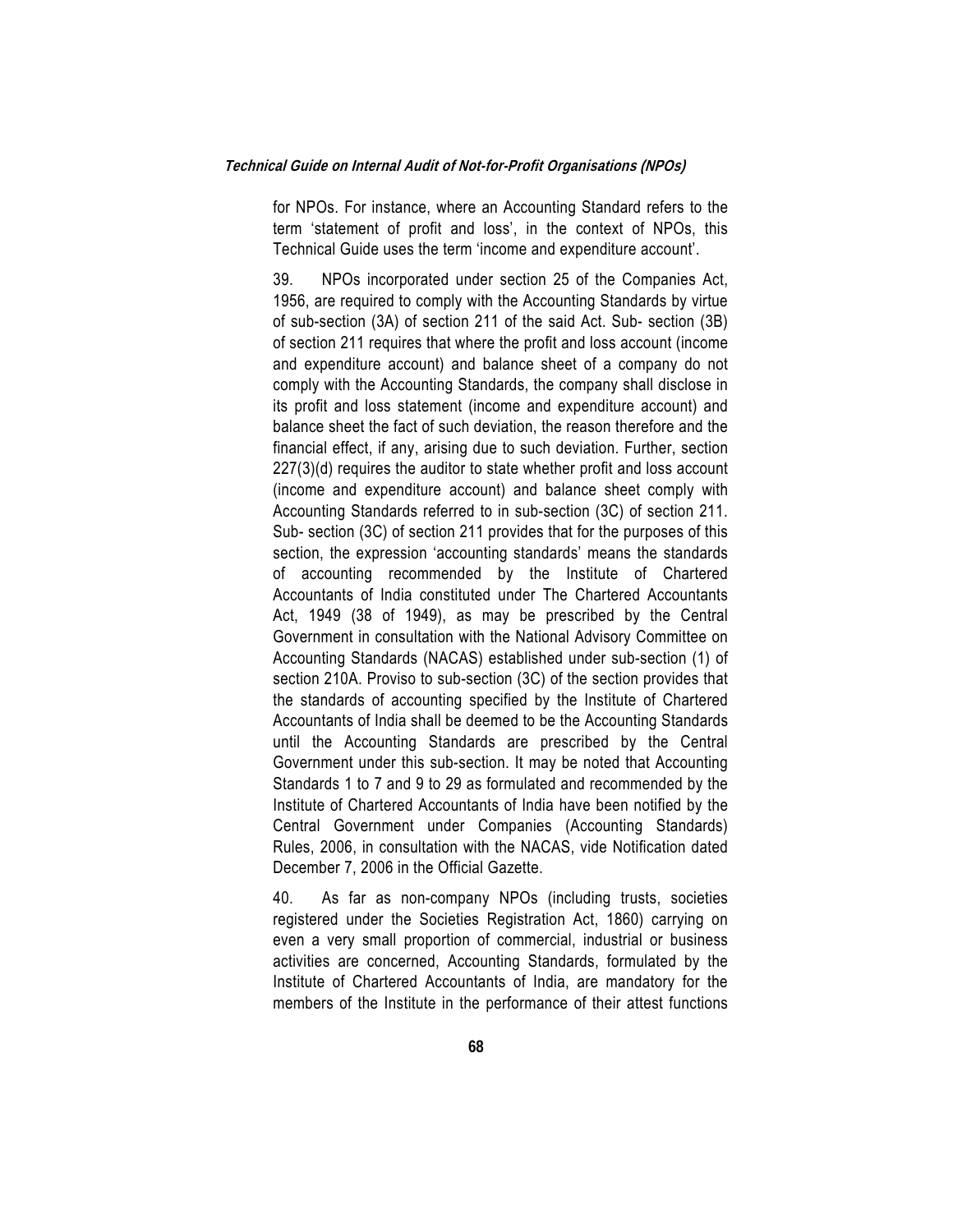#### *Accounting Standards and Standards on Internal Audit Relevant to NPOs*

as per the relevant announcements made by the Institute of Chartered Accountants of India from time to time."

4.4 Keeping in view the nature of activities carried on by NPOs, some Accounting Standards may not be relevant to NPOs unless events or transactions of the nature covered by the Standard take place. Accounting

Standards, normally, not relevant to NPOs and accordingly not covered under the abovementioned Technical Guide are as follows:

- (a) Accounting Standard (AS) 7, *Construction Contracts*
- (b) Accounting Standard (AS) 14, *Accounting for Amalgamations*
- (c) Accounting Standard (AS) 16, *Borrowing Costs*
- (d) Accounting Standard (AS) 20, *Earnings Per Share*
- (e) Accounting Standard (AS) 21, *Consolidated Financial Statements*
- (f) Accounting Standard (AS) 22, *Accounting for Taxes on Income*
- (g) Accounting Standard (AS) 23, *Accounting for Investments in Associates in Consolidated Financial Statements*
- (h) Accounting Standard (AS) 24, *Discontinuing Operations*
- (i) Accounting Standard (AS) 25, *Interim Financial Reporting*
- (j) Accounting Standard (AS) 27, *Financial Reporting of Interests in Joint Ventures*

However, it may be mentioned that NPOs should follow these Accounting Standards as and when and to the extent these are applicable to them.

## **Report to Stakeholders**

4.5 How to judge whether a non-profit organization is doing a good job? This is an important issue both for NPOs themselves and for donors. If the NPO is to retain donors it must convince them that their contributions are having a substantial and beneficial effect. The donor is not the only stakeholder with an interest in how NPOs do their job general public, revenue authorities, government and most importantly the people and communities who benefit from the services provided by an NPO need to be convinced. Few donors would be satisfied that the charity to which they've entrusted funds is honest, i.e., and will not misappropriate the money. Most donors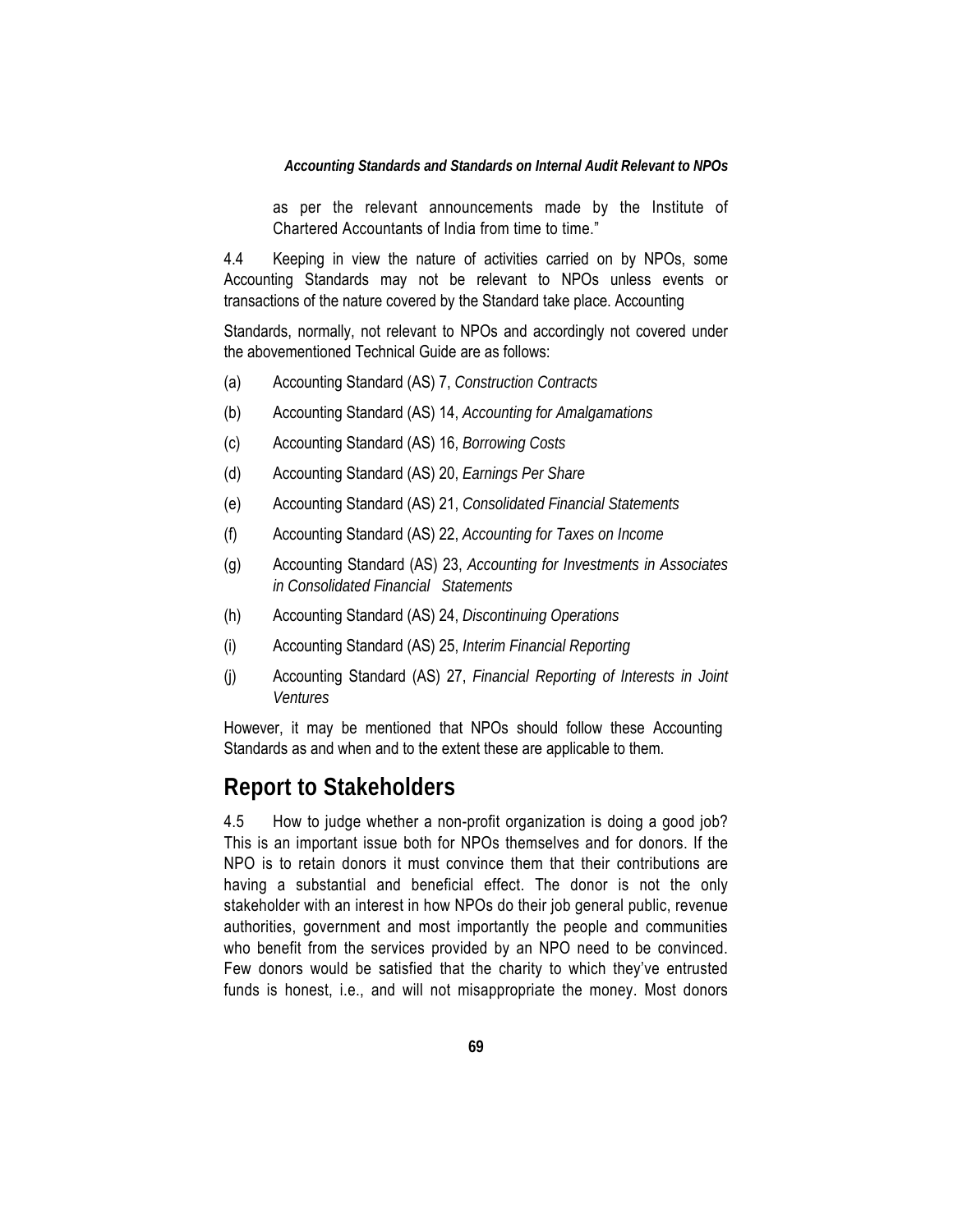want to be sure that the people or cause which motivated their gift in the first place does benefit from their generosity. Honesty, organizational efficiency and effectiveness (impact) are the three dimensions of NPOs in which they are interested.

### **Assessment**

4.6 From an international perspective, donors often have to satisfy their own internal revenue authorities that the proposed recipient of their gift would be deemed 'charitable' if it were located in the donor's country. While there are usually some common requirements (official registration, board of trustees, governing document, etc), different countries have specific requirements too -- a winding up clause, exclusion of political activity, and so on. Also, some activities deemed charitable in one country may not be so classed in another.

4.7 To ensure this, most grantors undertake some form of organizational assessment prior to considering funding applications and these assessments can be extremely rigorous. Also, donors would like that as much of their contributions as possible goes into the actual charitable activity. Though individual donors may not have a say, grantors often state a maximum level of administration support within their grants. If the NPO has received foreign contribution, the Foreign Contribution (Regulation) Act, 2010 defines what consist administrative expenses and what does not. Also, the Act prohibits administrative expenses beyond 50%.

4.8 For assessing impact, grantors expect evaluations and reports, and most donors receive some type of communication illustrating effectiveness. They want to know how their investments made a difference – not just numbers to how many were helped but how lives were improved, how things have changed. This will need in-depth record keeping, research and interpretation, but need to become part of the process to secure funding from international agencies and large corporate donors. "No numbers without stories; no stories without numbers."

4.9 On its part, the NPO needs to provide information which is as far as possible be verifiable: references to grants received, reports produced, statistics in the public domain, registration documents. The information must also be sufficient to satisfy an international donor that further checks would verify that the NPO was eligible for a grant. The NPO can present additional information to demonstrate its effectiveness as an organization.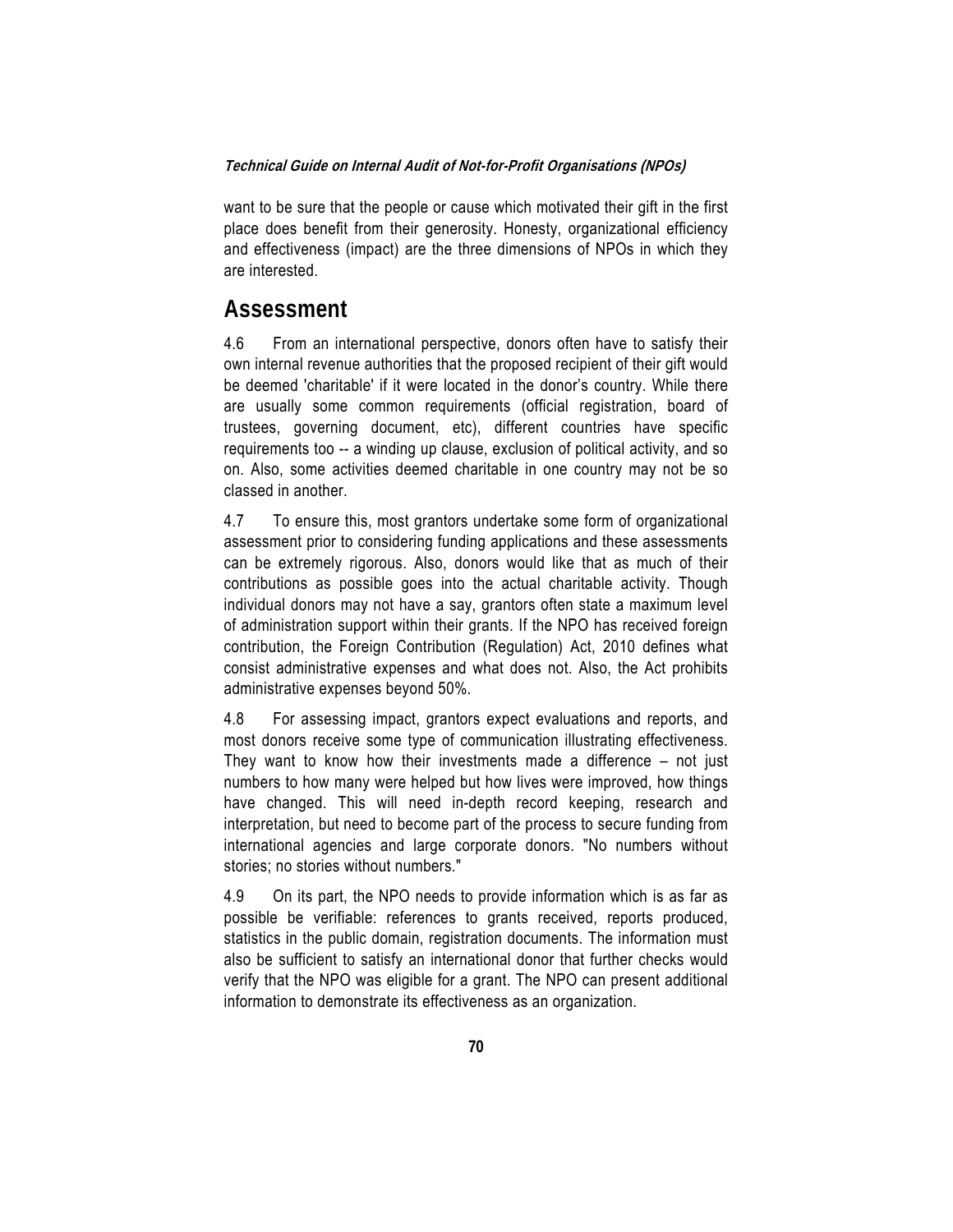*Accounting Standards and Standards on Internal Audit Relevant to NPOs* 

# **Types of Reports**

4.10 The types of reports that may be useful to various financial information users/decision makers are as follows:

| Financial<br>Information<br><b>Users/Decision Makers</b>                  | <b>Reports</b>                                                                                                                                                                                                                                                                                                                                              |  |
|---------------------------------------------------------------------------|-------------------------------------------------------------------------------------------------------------------------------------------------------------------------------------------------------------------------------------------------------------------------------------------------------------------------------------------------------------|--|
| Oversight bodies; external funding<br>sources, and national organizations | Audited Annual Financial Statement<br>(Audit Opinion letter, Balance Sheet,<br>Statement of Cash Flow, Income &<br>Expenditure<br>Account<br>and<br>$\ddot{\phantom{a}}$<br>accompanying Notes)                                                                                                                                                             |  |
| Central Government (CG)                                                   | All foreign contributions received<br>within 30 days of the receipt of the<br>contribution reported to CG File<br>reports with the Home<br>annual<br>Ministry reporting the amount of the<br>foreign contribution, its source, the<br>manner in which it was received, the<br>purpose for which it was intended,<br>and the manner in which it was<br>used. |  |
| <b>Income Tax Authorities</b>                                             | NPOs claiming exemption under<br>Section 11 and 12 to file audit report<br>and annual return of income                                                                                                                                                                                                                                                      |  |
| Government and other Foundation<br>funding sources                        | Grant Report (specific to the agency<br>or foundation)                                                                                                                                                                                                                                                                                                      |  |
| <b>Management and Program Directors</b>                                   | Budget vs. Actual Statement<br>οf<br>Activities (by month, quarter, year)                                                                                                                                                                                                                                                                                   |  |
| Service recipients/ clients                                               | Performance measures                                                                                                                                                                                                                                                                                                                                        |  |
| Public<br>at<br>large,<br>and<br>watchdog<br>agencies                     | Performance measures                                                                                                                                                                                                                                                                                                                                        |  |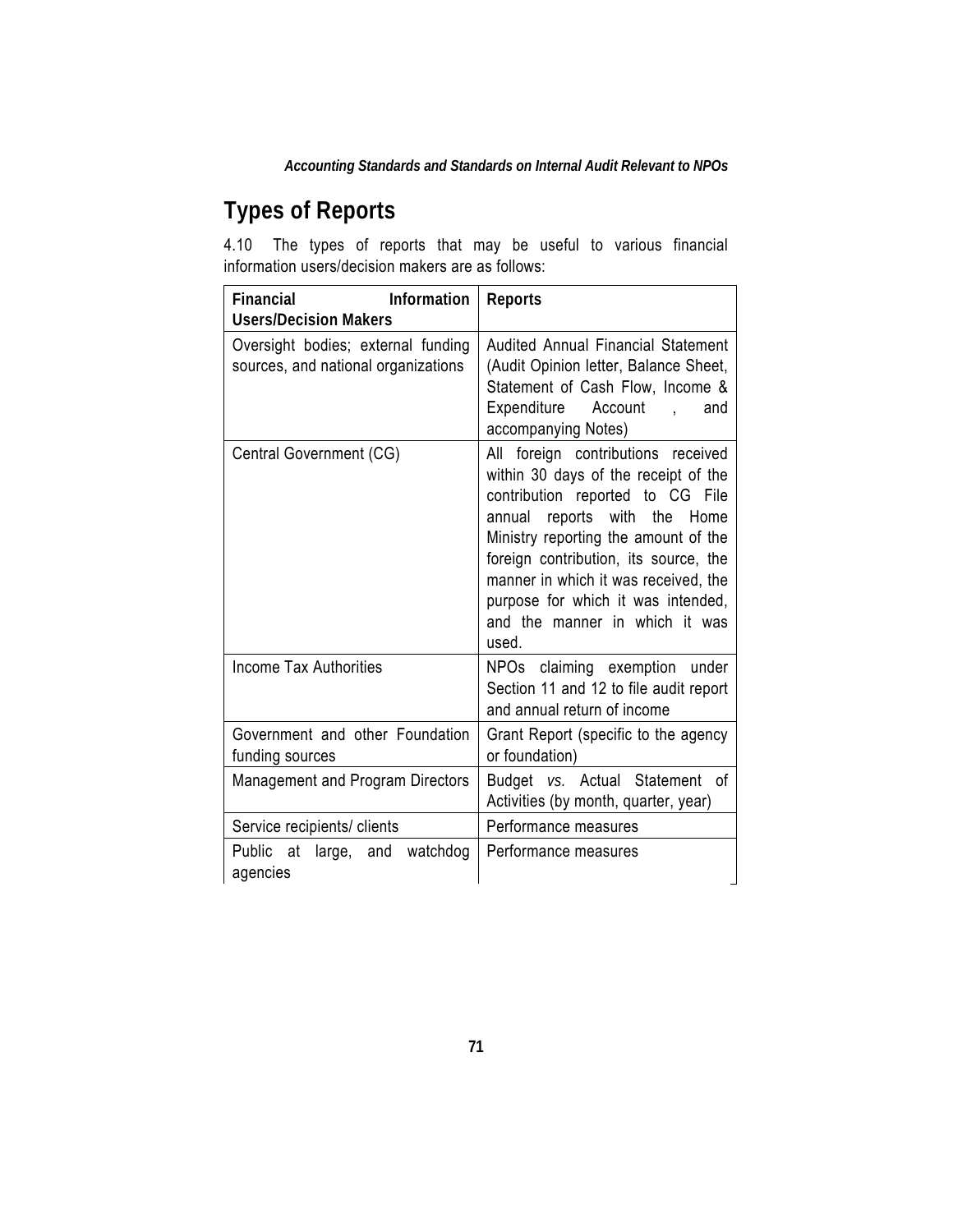# **Chapter 5 Internal Audit - Concept and Objectives**

5.1 From providing an independent assurance function, internal audit has become one of the core organizational governance elements. Many organisations which are not statutorily required to have internal audit functions have also established. The internal audit activity has become a key resource to the management in performing risk assessment and recommending improvements to an entity's governance, risk management, internal controls, Management Information System (MIS) and operations. An effective internal audit function helps the management in effectively discharging their duties towards the accomplishment of organisation's objectives by assessing the effectiveness of an organization's risk management processes, as well as using specialized data analysis in the audit, fraud detection and compliance arena.

## **Need for Internal Audit in NPO**

5.2 In many ways not-for-profit organisations are no different from forprofit or commercial organisations. Their objectives and activities may be different but the day to day operations would more or less involve common activities like receipt and processing cash, tracking revenue and expenses, managing personnel, and financial reporting to stakeholders. Errors, misappropriations, frauds can happen in any organisation and the extent of its impact is more if it affects those key processes that contribute to the accomplishment of the organisational objectives. The uniqueness of not-forprofit organisations (at least those that are supported by donations) is that even a whiff of a scam can ruin it. An overwhelming majority of public still holds not-for-profit organisations to a high standard of integrity that the organization will use donations as promised. Thus, the greatest threat to the not-for-profit sector is the betrayal of public trust and the disappointment of public confidence. Additionally, they have to meet unique compliance requirements, especially, regarding tax exemptions and foreign contributions.

5.3 The most reliable method of meeting all these requirements is to have sound internal control. When controls are effective, there is high probability that key processes will function as designed and the organisation will achieve its objectives. Here, the internal auditor's objectivity, knowledge of the organization, and understanding and application of sound consulting and audit principles would be useful.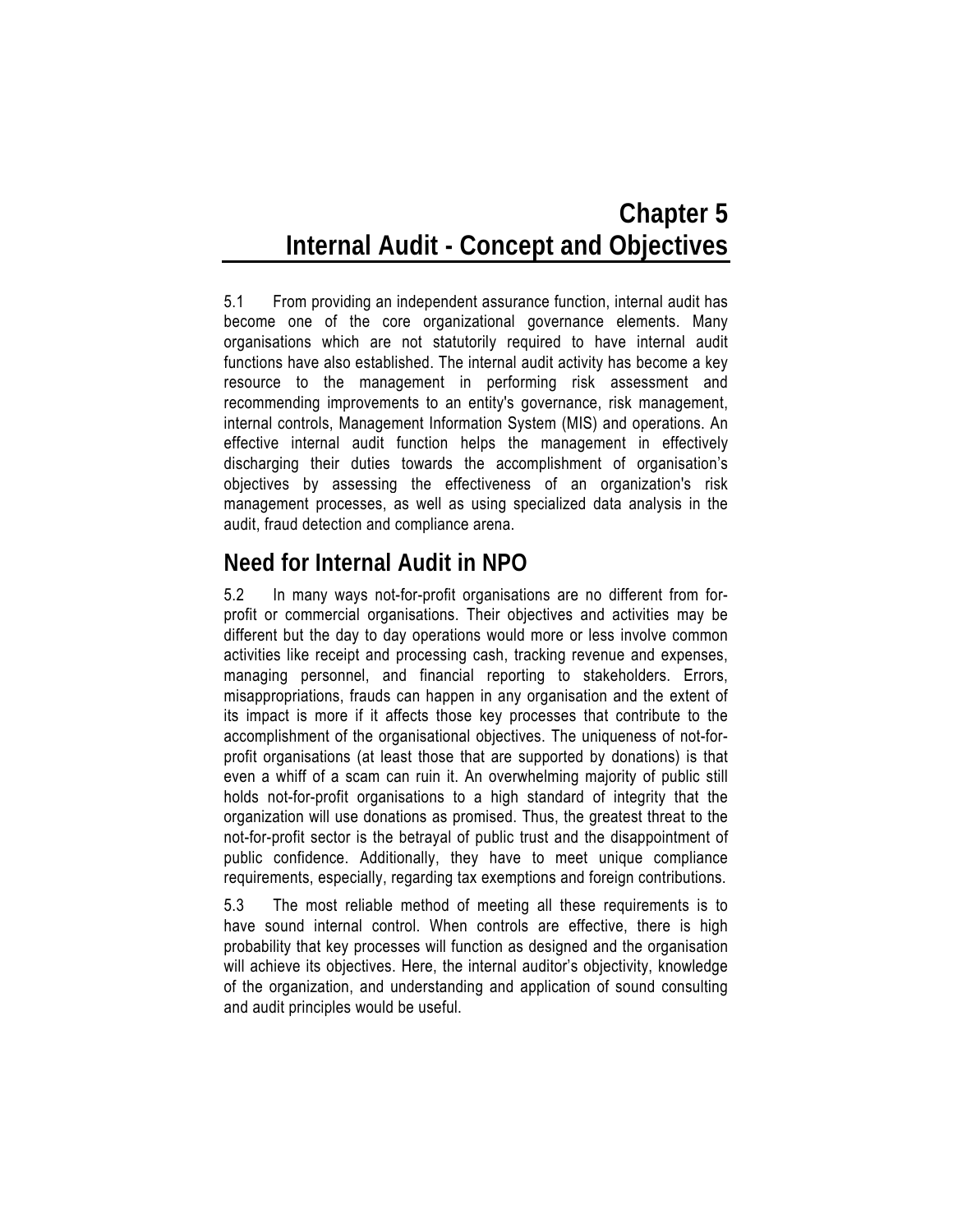## **Methodology for Internal Audit**

### **Terms of Internal Audit Engagement**

5.4 The design and direction of the internal audit depends on the terms of engagement. These are usually finalized jointly by the client and the internal auditor. The internal auditor needs to take into account what kinds of issues are important to the management. It is also important to remember that the client may not have a deep understanding of the role and advantages of internal audit. Therefore, there is a need to assess what additional issues should be covered. The orientation of an internal audit may be more towards transactions verification, or system assurance. A third possible approach could be donor assurance, this would focus on whether justifiable expenses have been charged to correct budget heads.

#### **(i) Transaction Testing and Verification**

Transaction testing involves vouching and review of transactions to ensure that transactions are properly recorded and their data content with respect to internal application system is accurate. This would include

- a) Reviews of the detail Transactions posted.
- b) The transactions are accurate, valid and appropriate.
- c) Corrective actions and closures of purchase orders have been initiated.
- d) Payroll reports represent time worked by valid employees.
- e) Amount shown in rupees and hours are correct and charged to the proper account.

Verification involves valuation and existence of assets like fixed assets, cash, equipment, etc. This orientation is, especially, useful for smaller organizations, where the accounts department is not fully developed and stable and there are a very few transactions but is not desirable or possible to do it in any other organisation. It is not internal audit's role to test every transaction and verify that it was handled properly (and function as a detective control). They should focus on the adequacy of processes and controls. Also, confirming that transactions are correct does not provide assurance that the controls are in place and effective.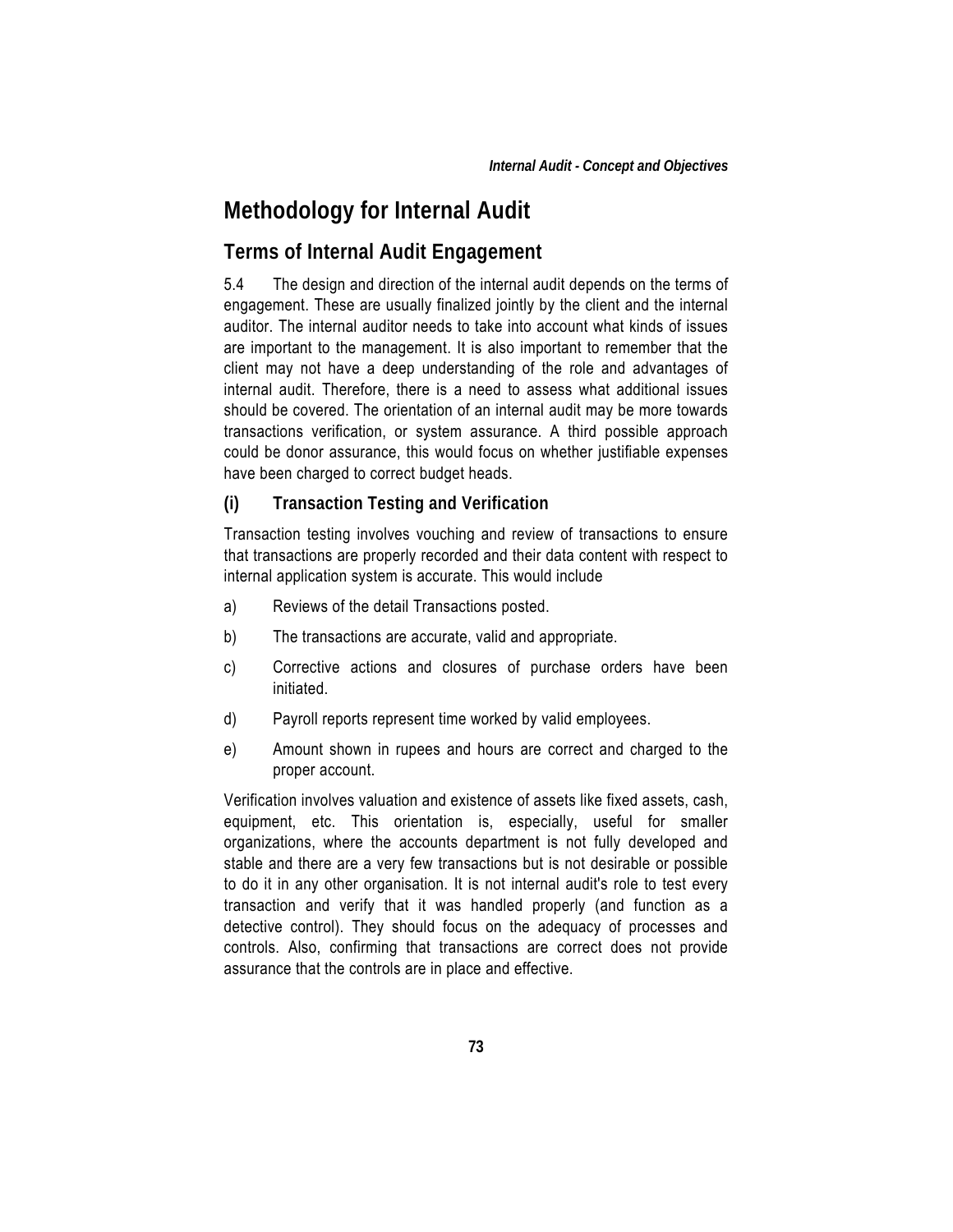#### **(ii) System Assurance**

Systems assurance is the planned and systematic set of activities that assure systems, processes and products conform with systems requirements for safety, reliability, availability, maintainability, standards, procedures, and regulations.

It involves system control and internal control. Whether it takes the form of system audit would depend upon the terms of engagement decided by the management and the internal auditor.

#### **(iii) Donor Assurance**

This approach is designed to reassure the donors that their funds are being spent properly. An internal audit could provide reasonable assurance that good stewardship is being used in handling and accounting for donor's money and other assets of the not-for-profit organization. It can be performed by external Accounting firms (or by an outside CA) or done internally-in which case the books are reviewed by selected non-related officers, or by prominent people in the not-for-profit organization who understand financial management. Under this approach, the focus is on looking at budgeting, budget monitoring, cost-effectiveness, distribution of assistance, internal transparency, governance, quality and timeliness of donor reporting, etc. Such audits encourages good habits of fiscal responsibility to among employees and will assure that contributions made to the organization with stipulations as to how the funds should be used, are consistently used in accordance with the donor's instructions, providing donors the assurance that their contributions are being used as intended.

### **Engagement Letter**

5.5 Before commencement of the internal audit, the internal auditor has to obtain an engagement letter from the auditee. The engagement letter mainly outlines the terms and conditions of the engagement, scope of the work, assistance required from the management and the compensation terms. In case of a new assignment, the internal auditor visits the auditee and obtains information to determine the audit scope, audit objective, time schedules, audit dates and in a continuing assignment the earlier letter has to be modified depending on the changed circumstances. The engagement letter is prepared by the internal auditor and has to be approved by the appropriate authority of the auditee which could be Board of Directors or Board of Trustees or Audit Committee. Briefly, the engagement letter would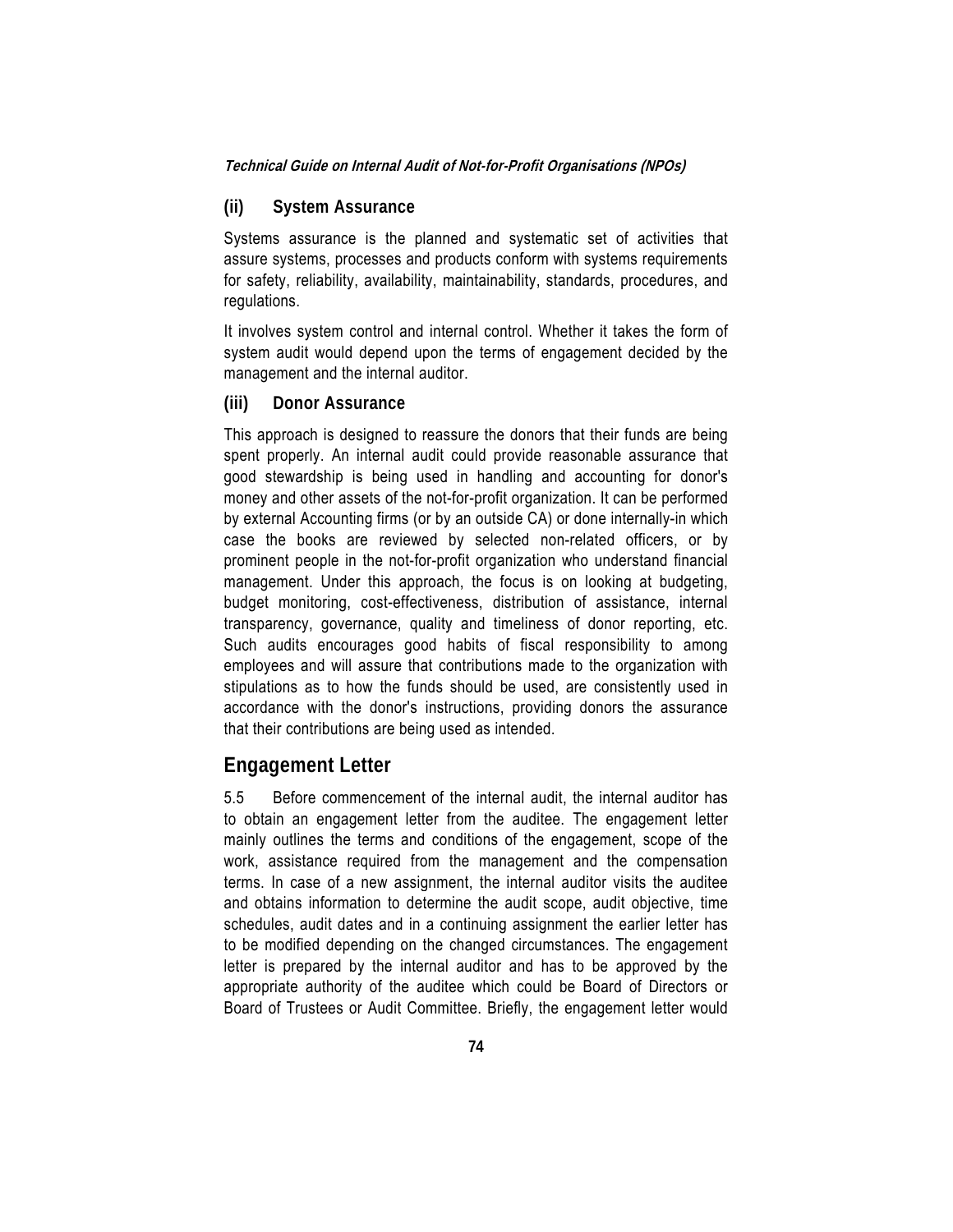include:

- (i) Scope of internal audit: this could include internal audit of financial statements, Supplemental information, Compliance reports, Tax filings, FCRA filings etc.
- (ii) Provide for an agreed-upon process for changes in the scope of work.
- (iii) A timetable for the internal audit work including dates for fieldwork, number of staff, date of delivery of draft reports, Delivery of management letter, if applicable, meetings with audit committee, if any.
- (iv) Information that is expected to be provided during the internal audit by the organization's personnel: this typically include various information to be provided by the organization, such as permanent file documents and schedules prepared by the organization's staff in connection with the internal audit engagement.
- (v) Discuss how adjustments below the internal auditor's materiality threshold will be handled. (For example, does it address how they will be communicated to management for possible recording in the subsequent year's financial statements?)
- (vi) Identify the persons or entities that will use the internal audit report and for what purpose. Usually, the report states that report is intended for the information and use of the audit committee, management, specific legislative or regulatory bodies, grant making agencies and is not intended to be and should not be used by anyone other than these specified parties without the internal auditor's permission.
- (vii) Address the internal auditor's record retention policy stating the minimum period for which internal audit documentation is retained and conditions (dispute, disagreement) under which the timeframe may be increased.
- (viii) Internal Auditor's privacy policy regarding the organization's financial information.
- (ix) Include basis of compilation of the professional fees to be charged for the engagement and make provision for the handling of out-of-pocket expenses.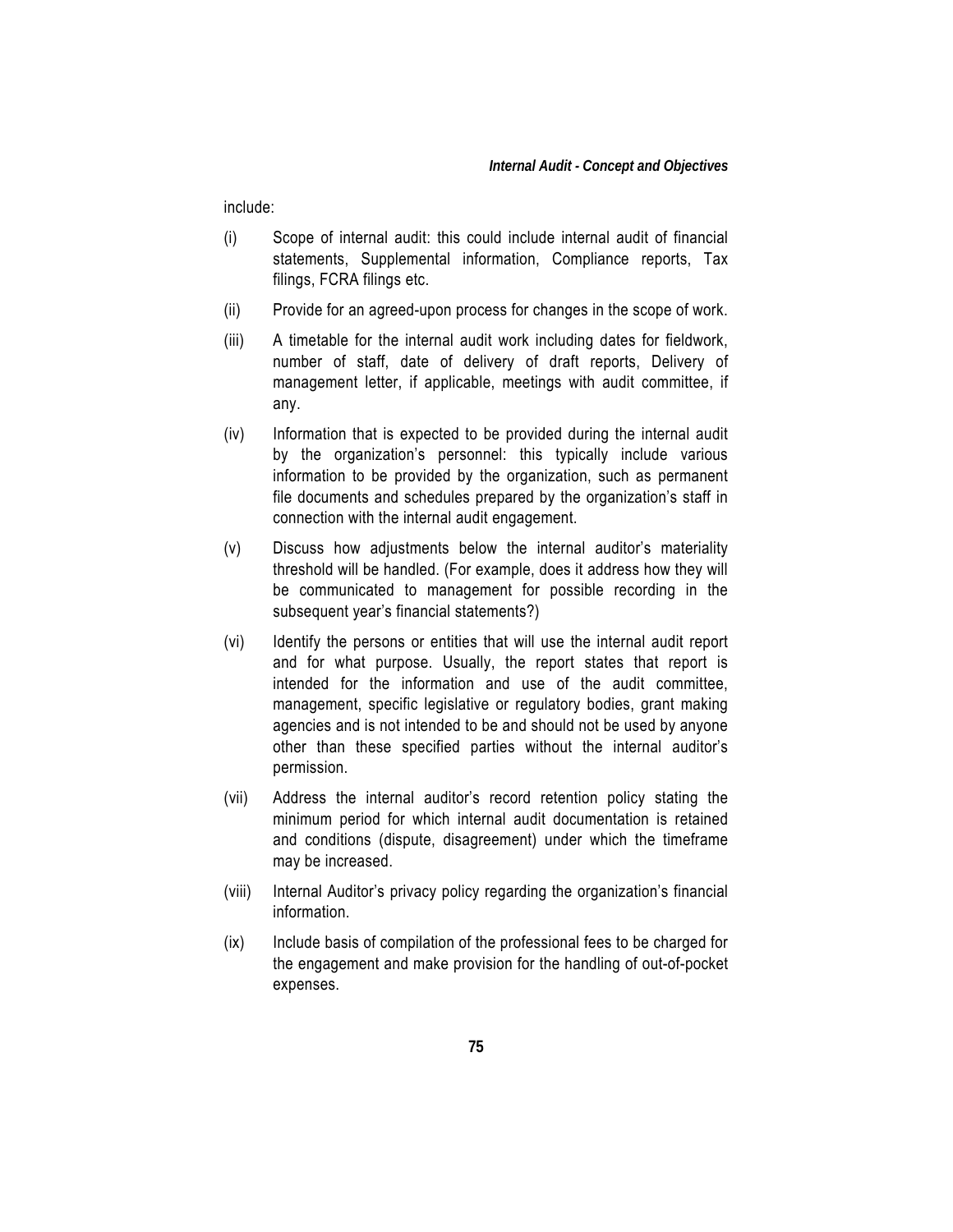5.6 It is recommended that the letter clarifies that the internal audit engagement ends on delivery of the internal audit report and state that the any follow-up (such as representing the client before taxation authorities ) will be deemed to be a separate engagement and will be governed by the terms and conditions of a subsequent engagement letter. The Standard on Internal Audit (SIA) 8, Terms of Internal Audit Engagement provides detailed guidance related to terms of engagement.

### **Planning an Internal Audit**

5.7 The internal auditor needs to develop an audit plan for each internal audit engagement so that the internal audit can be completed in an efficient and effective manner. Adequate planning ensures that appropriate attention is given to every significant area so that weaknesses can be identified and errors can be rectified. Once deficiencies are found the entity can take preventives steps by enhancing policies, procedures, and operations. NPOs usually have budgetary constraints, so the internal auditor has to also plan that frequency and depth of the audit is based on the entity's needs and budgetary constraints and focuses on the most important areas. The Standard on Internal Audit (SIA) 1, *Planning an Internal Audit* provides indepth guidance on planning an internal audit.

5.8 A significant characteristic of not-for-profit organisations which affects internal control is the presence of volunteers across various levels of the organisation. The nature and degree of influence of volunteers varies across NPOs depending on size, purpose, nature of NPO's activities and its corporate culture. Volunteer presence the following forms:

- (i) Volunteer presence on the governing board
- (ii) Inadequate amount of staff for administrative purposes affecting segregation of duties.
- (iii) Both Volunteers and paid staff are involved in day-to-day operations including finance function.

5.9 This could affect the management and internal control of these organisations significantly. The altruistic nature of their activities and absence of an owner group could mean lesser understanding and interest in having a strong corporate culture. The focus is on allocating resources to further the mission of the entity than on segregation of duties. Deep involvement of volunteers in operations and management performing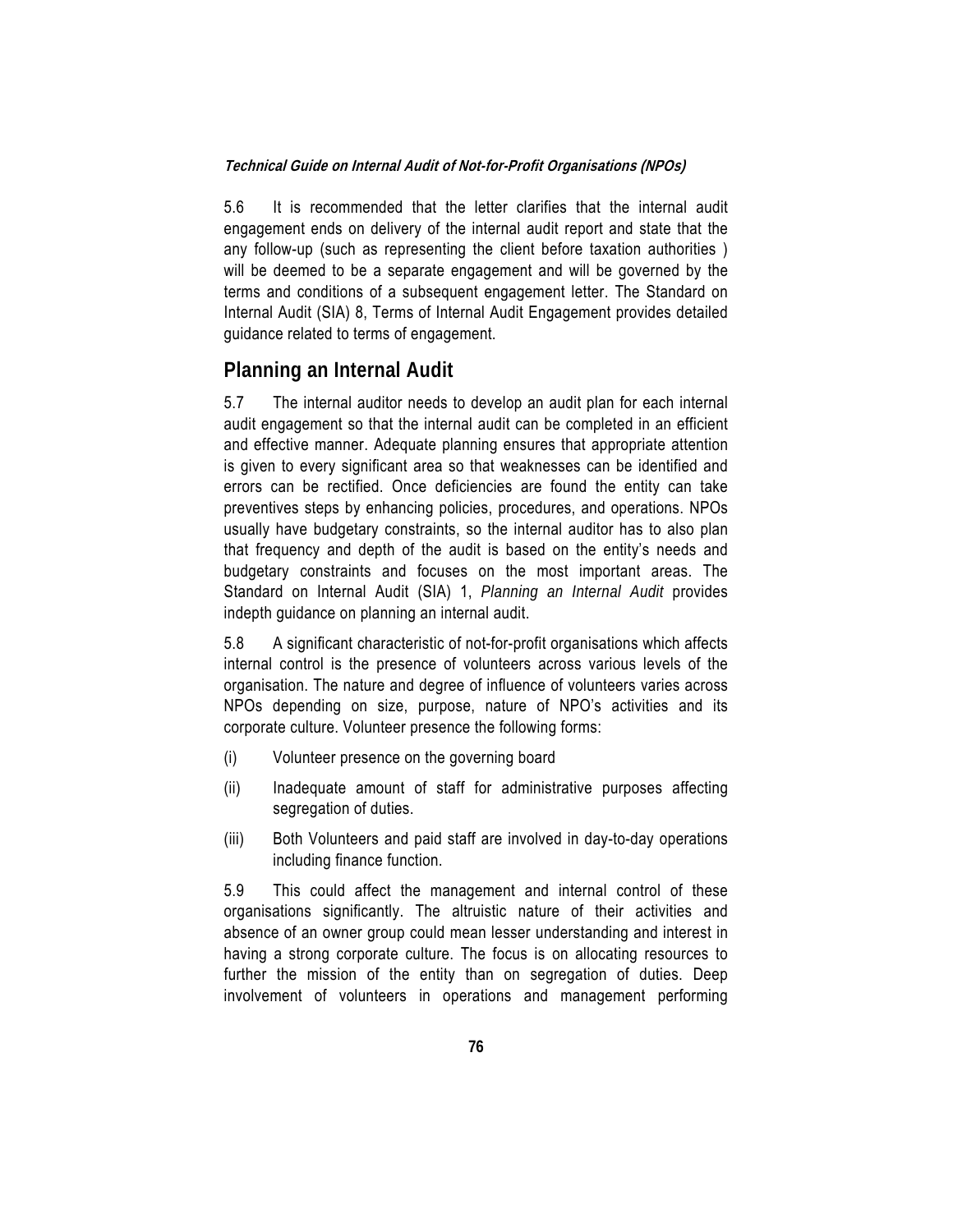accounting functions, control or supervisory positions may affect the control system, especially, in areas, like, personnel management, authorisation procedures, establishment of priorities, accountability and control over data. Again, some NPOs may not have resource constraints or may have a strong corporate culture.

The internal auditor must take these into consideration and take additional safeguards while conducting internal audit of NPOs.

## **Knowledge of the Business**

5.10 The internal auditor should have knowledge of client business to obtain an understanding of the events, transactions and practices. At the planning level, this knowledge will enable them to determine materiality level, identify components of internal audit risk, identify areas which need special attention and draw conclusions. The internal auditor needs to have specific knowledge of the following:

- (i) Legal form
- (ii) NPO's mission and objectives
- (iii) Organisational structure
- (iv) Nature and mix of its main activities
- (v) Major sources of funding, donors, etc.
- (vi) Chart of accounts and accounting methods
- (vii) Policy and procedures
- (viii) Major risks
- (ix) Tax status
- (x) Main characteristics of recipients of its services
- (xi) Related parties

5.11 If the entity has a well documented service provision and outcomes it would help in understanding the type of work undertaken by NPO. This usually contains:

- (i) The mission statement and details of all the services the organization provides to the community.
- (ii) Scope of those services; this answers questions like, how large is the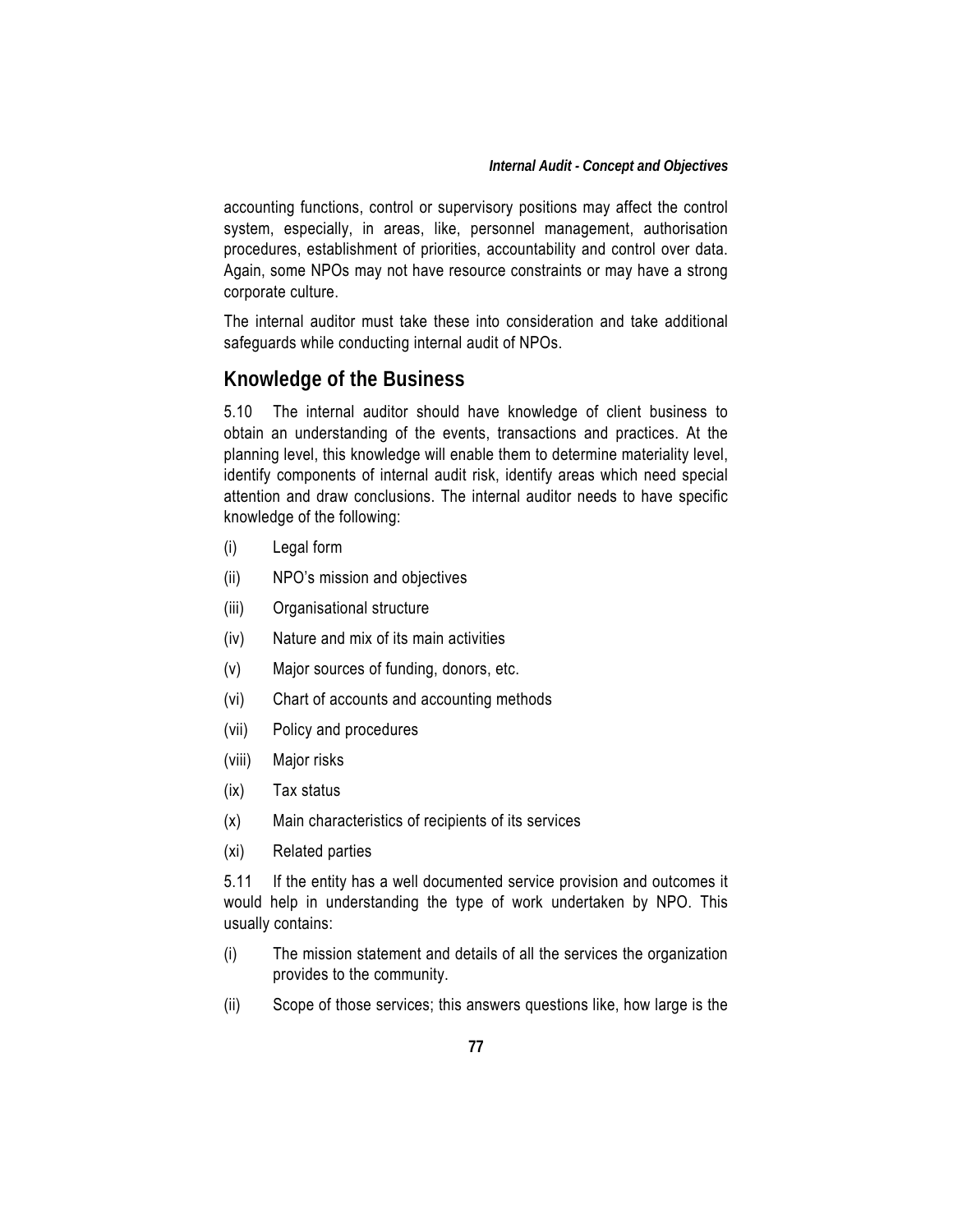service area? Is the organization state, county or citywide? The population the organization serves; is it a specific population, such as individuals with disabilities, homeless or battered women, or children with criminal backgrounds

(iii) Documentation on outcomes, or how the NPO's services affect the population it serves, numbers of people affected and length of time individuals utilize the services of the NPO.

5.12 For internal audit, it is vital that the internal auditor gain knowledge about the field of activity, economic, tax and legal environment. For an NPO audit, it becomes all the more vital to gain an understanding of the working of the entity from diverse resources as there might be inadequate availability of information. The internal auditor can obtain sufficient knowledge through:

- (i) Financial information, like, previous annual reports and budgets. Prior year comparative reports and narrative explanations of significant changes or unusual balances would reveal critical information about cash balances, investments, receivables, payables, and the overall financial health of the organization.
- (ii) Reports of statutory auditors required under Section 10 and 12 of the Income Tax Act.
- (iii) Monthly or quarterly report generated for the management, like, the Statement of Financial Position, the Statement of Financial Activities (sometimes called the profit and loss report, income and expense report, or budget report). If possible, go through specific detail reports, like, income and expense (profit and loss) line items by activity, cash flow projection, fundraising progress, and program or project reports.
- (iv) Enquire about the accounting policies for various items, like, capital assets, fund accounting, contribution in kind.
- (v) Study the documents, like, periodicals, survey results and financial statements of similar entities.
- (vi) Visit various offices and meet management.

Standard on Internal Audit (SIA) 15, Knowledge of the Entity and its Environment provides detailed guidance in this regard.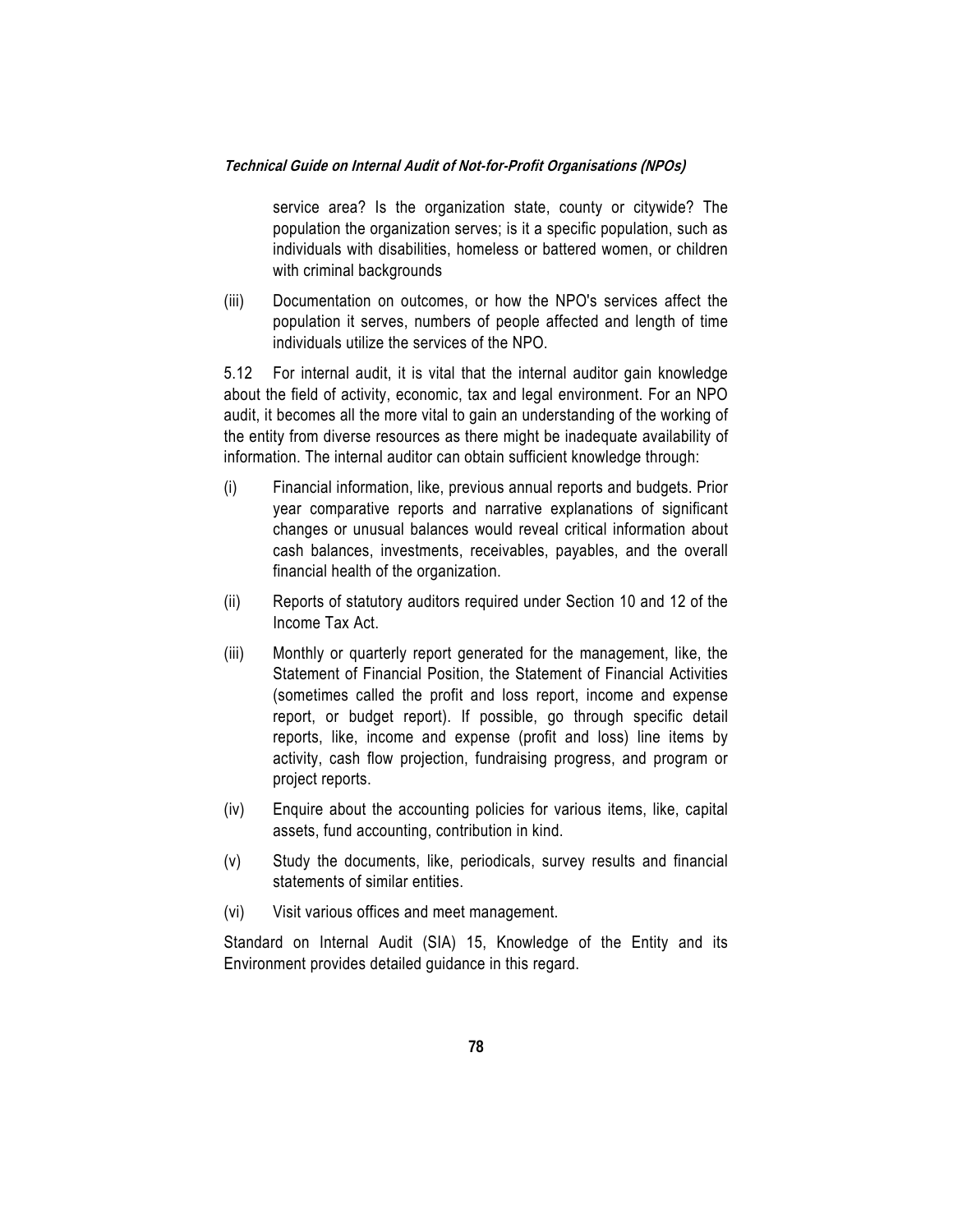### **Audit Planning, Materiality and Sampling**

5.13 During the initial stages, the internal auditor needs to formulate the internal audit program and thereafter modifications may be made as necessary. The opening conference with the client would aim at discussing the overall plans of the audit before the fieldwork starts. During the opening conference the internal auditor would:

- (i) Explain the scope of the planned audit, the internal audit objectives, and the general approach to the internal audit;
- (ii) Clarify that the auditee understands the commitment needed from the auditee to support the internal audit and respond to internal audit requests;
- (iii) Review organizational charts and job descriptions and the nature of the auditee's activities and functions;
- (iv) Inquire about current developments relating to the entity function, activity, department, or unit under audit;
- (v) Inquire about problem areas that would be reviewed;
- (vi) Make arrangements with the auditee for the preparation of the data which will be needed during the internal audit, like, management plans, objectives, or other documents that may have a material impact on the audit outcome;
- (vii) Develop a list of key personnel in the auditee department to be contacted for meetings or information;
- (viii) Develop preliminary estimates of materiality levels and acceptable error rates.

Standard on Internal Audit (SIA) 1, Planning an Internal Audit provides detailed guidance in this regard.

5.14 The magnitude of a misstatement in quantitative terms is but the first step in evaluating materiality and there is a need for full analysis of all relevant considerations. Materiality needs to be considered when there is "substantial likelihood" that a reasonable person would consider it important. Materiality must be judged within the "total mix" of information.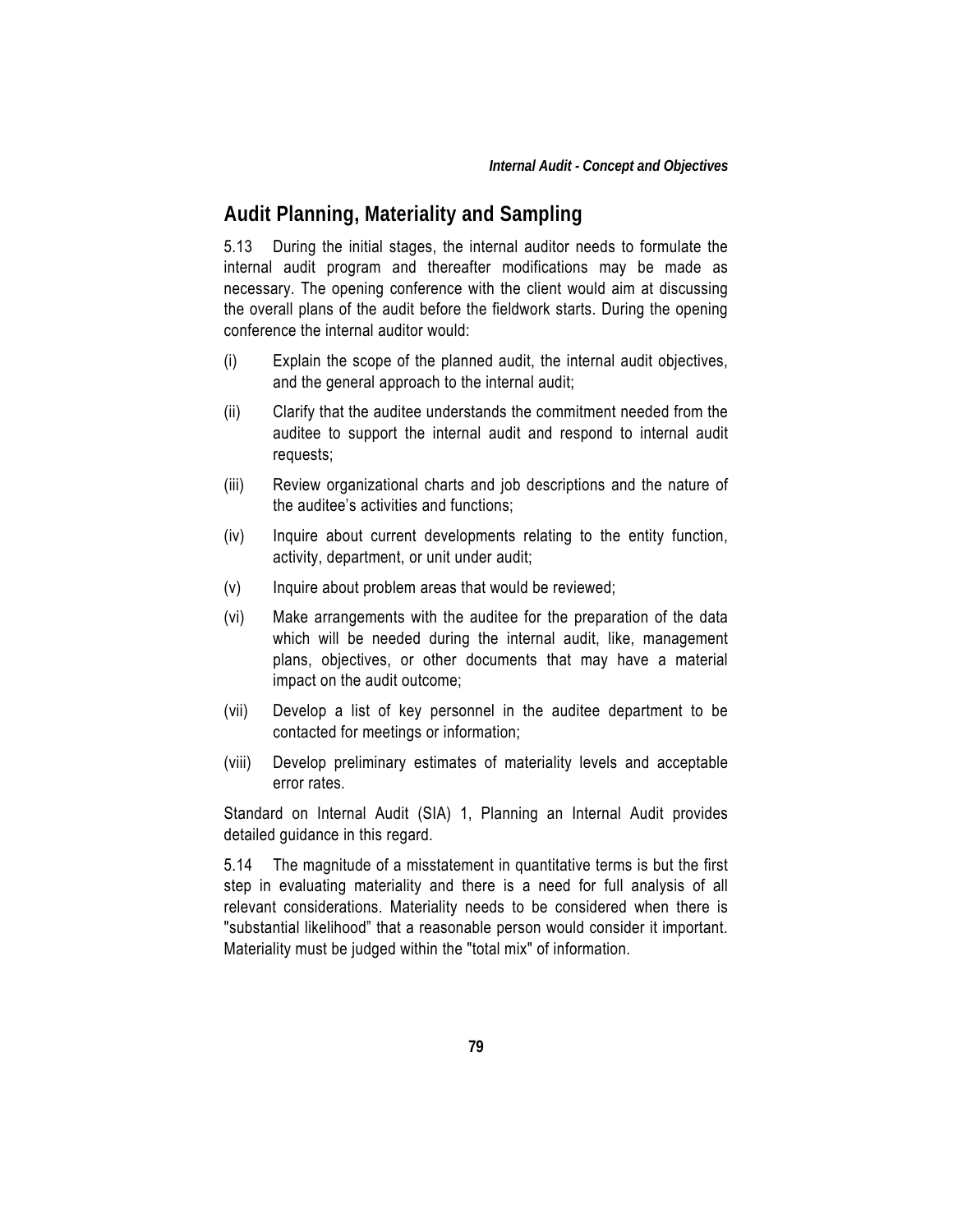The assessment of materiality in planning and completing an internal audit of a not-for-profit organization is inherently difficult. The for-profit world's rules of thumb for materiality thresholds, such as, calculating a percentage of net income, do not easily apply to charitable organizations. Instead, auditors apply various percentages to total assets, total revenues, or some other measure of an organization's size. The assessments of materiality involve both quantitative and qualitative judgments. Auditors can consider "other measures" for assessing planning materiality, such as unrestricted contributions, total program expenses, the ratio of program expenses to total expenses, and the ratio of fund-raising expenses to contributions.

5.15 Audit sampling is used when the internal auditor has to obtain evidence on a selective basis, i.e. to audit less than 100% of the items within an account balance or class of transactions to obtain and evaluate audit evidence about some characteristic of the items selected in order to form or assist in forming a conclusion concerning the population. Audit sampling can be used as part of a test of control or as part of a substantive procedure. They have to follow the procedure in Standard on Internal Audit (SIA) 5, *"Sampling".* When using either statistical or non-statistical sampling methods, internal auditors should design and select an audit sample, perform audit procedures thereon and evaluate sample results so as to provide sufficient appropriate audit evidence.

### **Risk Assessment**

5.16 Every organization faces a variety of business risks from external and internal sources that must be assessed. Risk assessment involves the identification and analysis of relevant risks that may prevent the achievement of established objectives. Internal auditors typically conduct an overall risk assessment of the organization to understand overall strategy and objectives, and then within the framework of strategy, understand the key processes that drive and support accomplishment of strategy and the inherent risks to the accomplishment of objectives. Once the areas of high risk (areas susceptible to error or fraud) have been identified, different types of procedures (agreed upon procedures, reviews, audits) are performed to identify the strength of controls in the high risk areas. Risk Assessment aids the auditor in deciding audit timing, audit intensity and audit frequency

- 5.17 Risk analysis usually takes the following form
- (i) Define the audit universe and identify the auditable units within the entity for which these analyses will be carried out.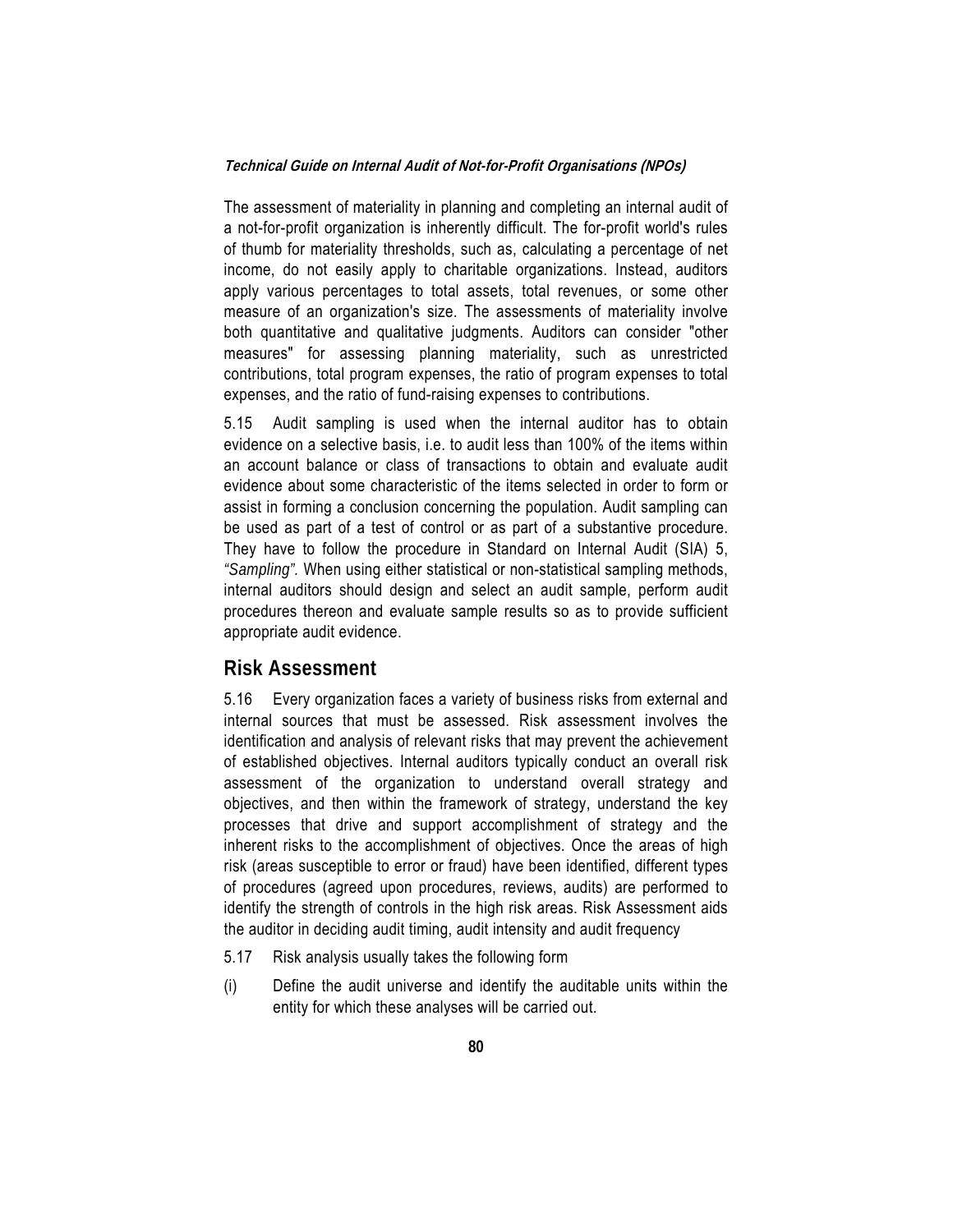- (ii) Identify appropriate risk factors designed to reflect management's concerns.
- (iii) Select an appropriate format for evaluating risk factors.
- (iv) Develop a combination rule for each audit unit which will properly reflect its riskiness over several risk factors that have been identified and a method of setting audit priorities for the audit units.
- (v) Once audit units have been rated according to their risk, assign them various audit frequency categories; that is, to identify frequency of audit and, a mechanism for applying variable audit scope or intensity of auditing commensurate with the importance of the audit unit.
- (vi) Have an audit coverage plan which indicates which audits will be conducted at what times throughout the planning horizon and the expected costs associated with those audits. This will help in staff and other resource scheduling.

#### *Risk Types*

5.18 The internal auditor should try to limit audit risk, which is the product of inherent risk, control risk and detection risk.

#### *Inherent Risk*

Inherent risk is the risk that a financial assertion is susceptible to a material misstatement. The assertion could be about a class of transactions, account balances or disclosures about significant company events. Examples include double counting funds received, incorrectly valuing inventory and failing to disclose significant accounting changes.

The internal auditor has to assess inherent risk for each account head or class of transaction. One high risk area is cash donations. The restrictions on use of certain funds will impact the risks as wrong use of those assets could mean that the donor might refuse to provide further funding.

#### *Control Risk*

Control risk is the risk that one or more material misstatements might not be prevented or detected on a timely basis by the organization's internal control systems. For example, if the revenue is misstated on an organisation's income statement, control risk means that the organisation's internal auditing processes may not be able to catch it. As stated earlier, the use of volunteers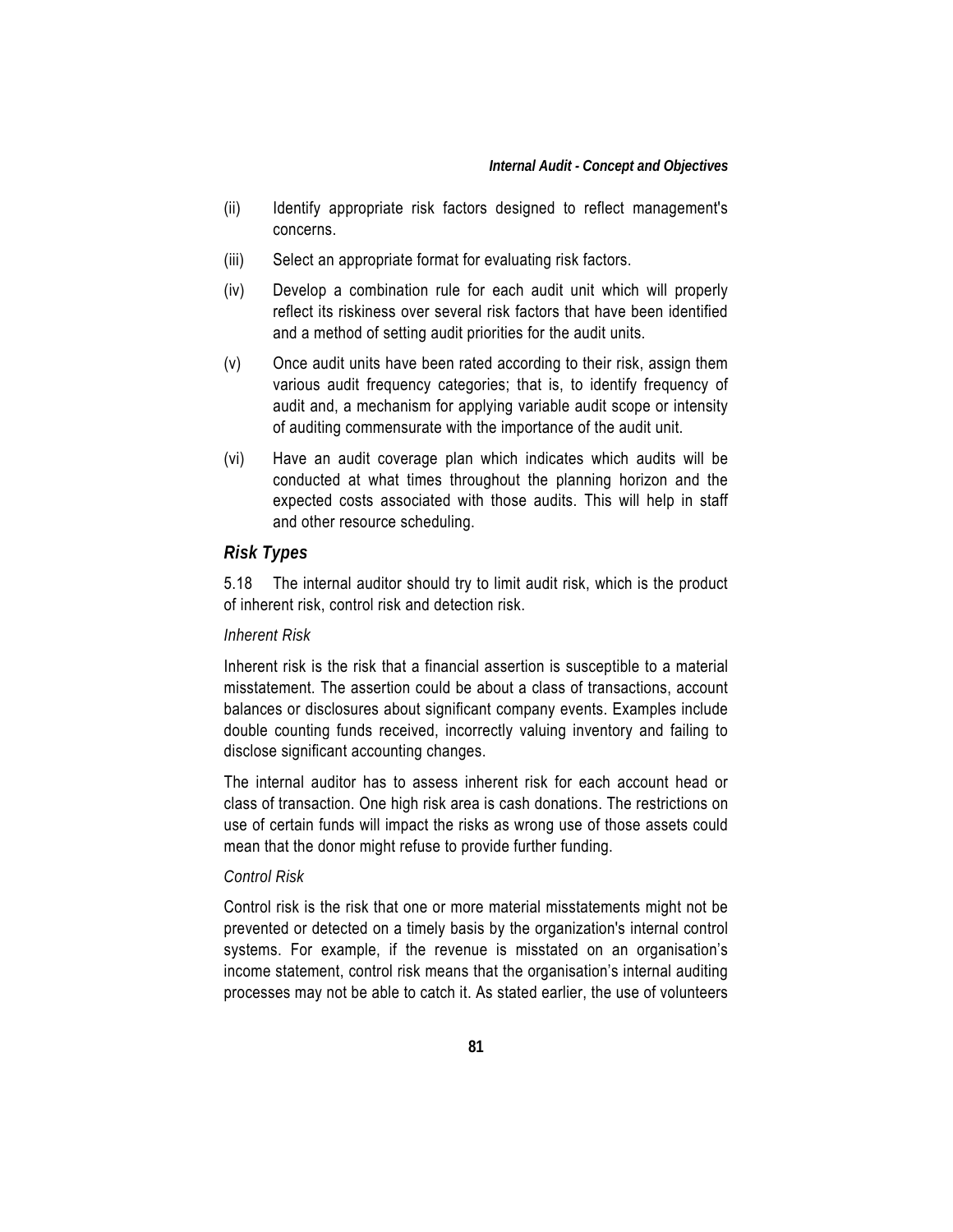for accounting and day to day management might be a major factor to consider.

#### *Detection Risk*

Detection risk is the risk that an audit might not be able to detect a material misstatement. For example, if there are revenue or cost misstatements on a company's income statement, detection risk refers to the possibility that an audit fails to detect these misstatements and, consequently, expresses an inappropriate favourable opinion.

#### *Assessment*

The Internal auditors are required to assess inherent risk and control risk on three levels: maximum or high risk, moderate or medium risk and low risk. If the inherent and control risks are high, the detection risk must be low in order to have a low overall audit risk. Therefore, the internal auditor has to carry out more detection procedures to be reasonably assured that the financial statements are free of material misstatements.

#### *Significance*

A low audit risk is important because it is not possible for internal auditors to verify all transactions. Auditors tend to focus on key risk areas -- for example, overstated revenues or understated costs, where it is more likely that errors will lead to material misstatements on the financial statements. Standards on Internal Audit require internal auditors to plan and perform audits with professional skepticism because there is always the possibility that the financial statements are materially misstated. Professional skepticism involves a questioning mind and a critical evaluation.

### **Understanding and Evaluation of Internal Control**

5.19 At the planning stage, the internal auditor has to analyse the internal controls in the organisation. The issue with NPOs is that there are limited number of staff personnel, there is a mix of paid staff and volunteers .The internal audit team should be look into the following aspects:

- (i) The adequacy of internal control.
- (ii) The accuracy of the records and the reports to the governing body (usually. the board of directors).
- (iii) The proper authorization of activities and expenditures.
- (iv) The determination of the physical existence of assets.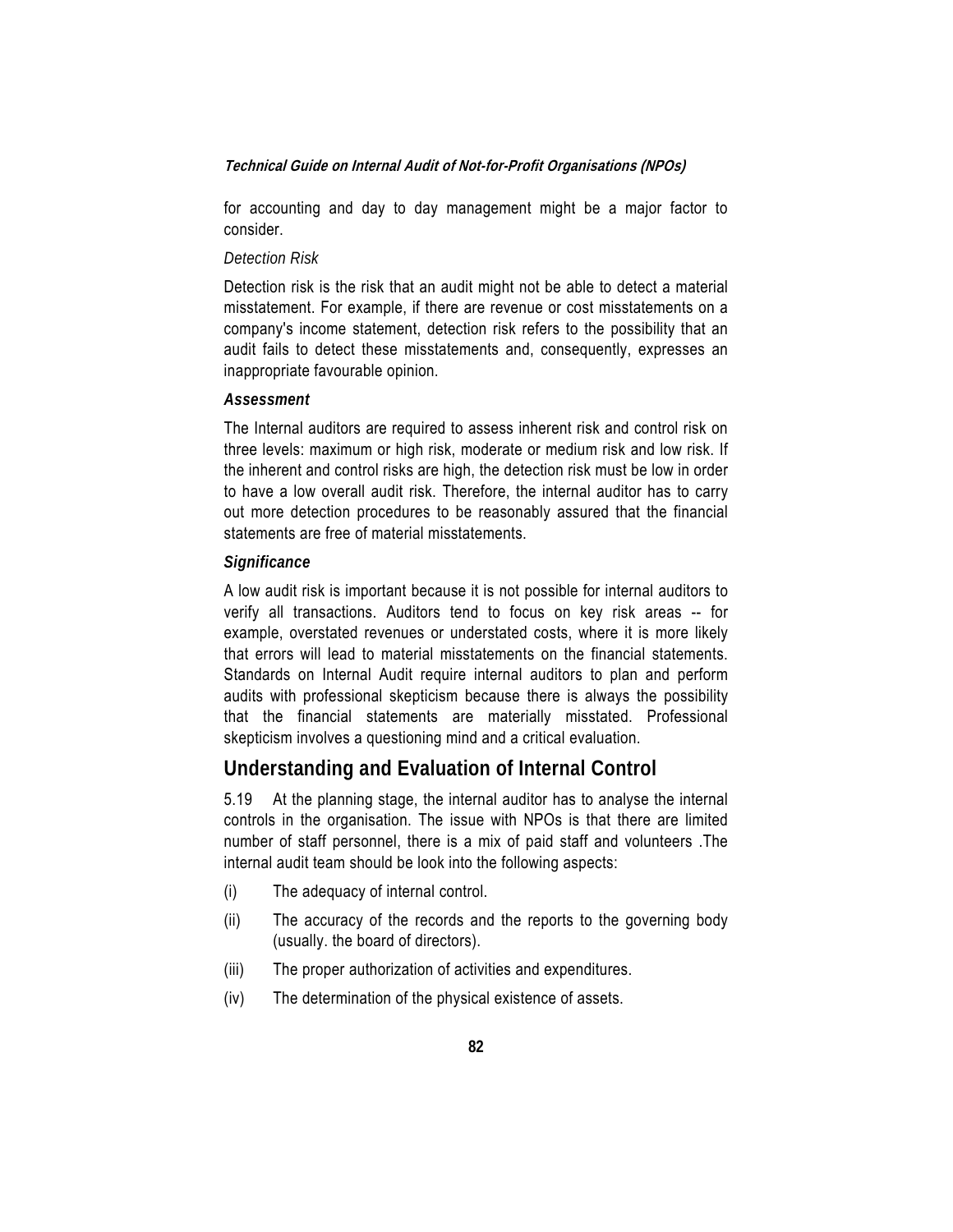- (v) A review of the tax-exempt status and identification of any activities that may endanger it.
- (vi) Ascertaining that TDS, licenses, sales taxes, other taxes and corporate reports are properly filed in a timely manner.

In developing the audit program, the adequacy of the internal accounting controls is an influencing factor. The internal audit team should satisfy itself that the internal control procedures outlined above actually were being followed.

5.20 The involvement of volunteers and limited staff may affect the segregation of duties. The responsibility and authority delegation varies from one NPO to another. This involvement of volunteers influence the management and internal controls these organisations greatly:

- 5.21 The internal auditor needs to pay special attention to:
- (i) Nature and extent of volunteer involvement.
- (ii) Attitude of management, staff and volunteers with regard to internal control, budgets, etc.
- (iii) Assignment of authority and responsibility.
- (iv) Nature of external influences which may affect the internal control environment.
- (v) Personnel policies.

5.22 A system of internal control can be evaluated by assessing its ability to achieve seven commonly accepted control objectives:

*Authorization:* All transactions are pre-approved by responsible personnel.

*Completeness:* All valid transactions are included in the accounting records.

*Accuracy:* All valid transactions are accurate, consistent with the originating transaction data, and information is recorded in a timely manner.

*Validity:* All recorded transactions fairly represent the economic events that actually occurred, are lawful in nature, and have been executed in accordance with management's authorization.

*Physical Safeguards and Security:* Access to physical assets and information systems are controlled and properly restricted to authorized personnel.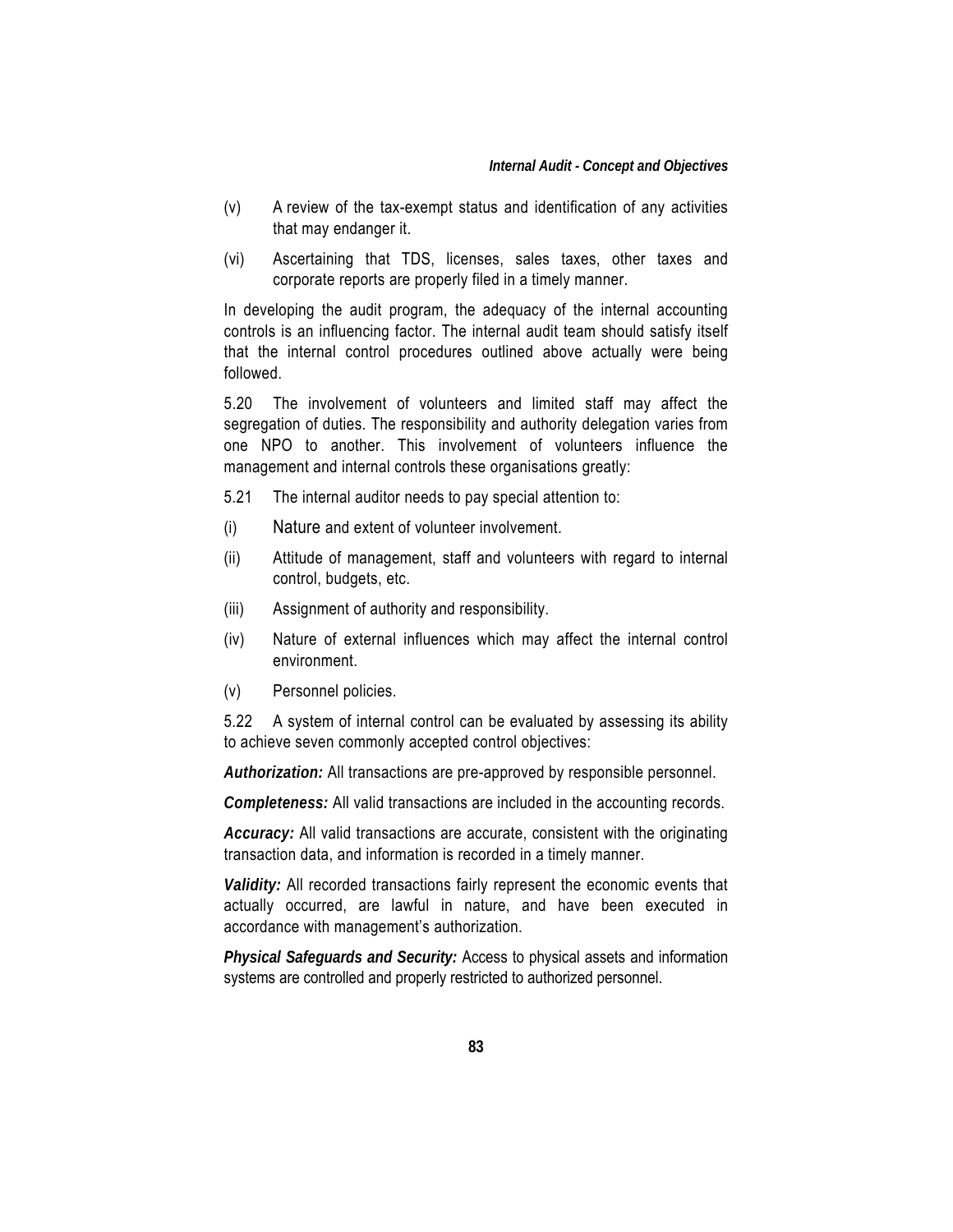*Error Handling:* Errors detected at any stage of processing receive prompt corrective action and are reported to the appropriate level of management.

*Segregation of Duties:* Duties are assigned to individuals in a manner that ensures that no one individual can control both the recording function and the procedures relative to processing a transaction.

Standard on Internal Audit (SIA) 12, Internal Control Evaluation provides detail guidance in this regard.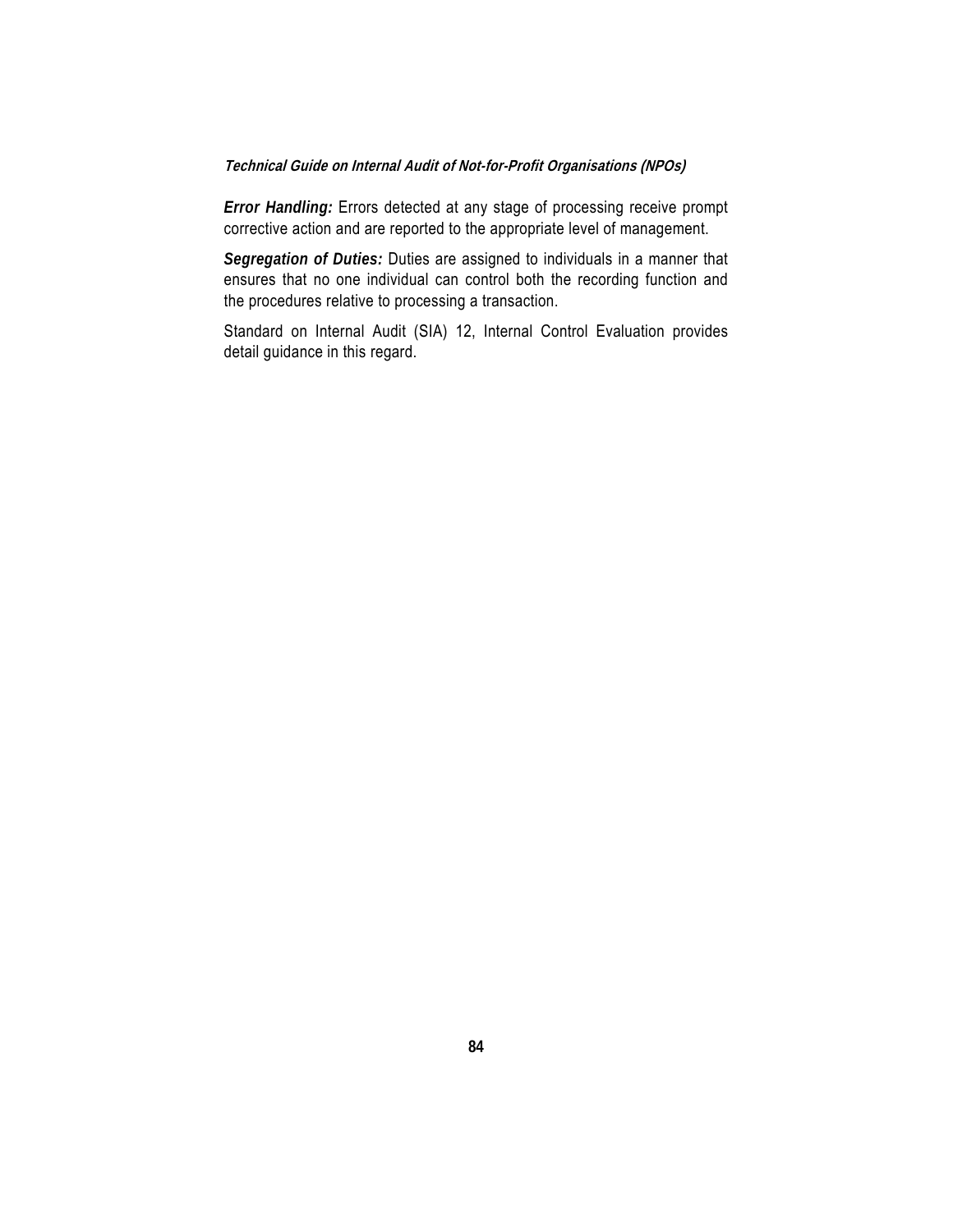# **Chapter 6 Major Areas of Internal Audit Significance**

6.1 Just as with accounting, internal auditing considerations for a not-forprofit organization are similar to those of a profit-making entity. However, there are a number of special challenges that are faced by the internal auditors of not-for-profit organizations. Donation receipts, grant management, limited resources, use of volunteers, and expenditure control give rise to unique internal control and risk management issues. Completeness of contributions — particularly as related to donations and other fundraising activities — is also an area of exposure. There is also a question of whether or not to value non-cash contributions and services and how to value them. Key focus areas for internal audit would include:

- (i) Revenue completeness assertion.
- (ii) Internal controls over receipts and revenues.
- (iii) Accounting of restricted fund transactions.
- (iv) Valuation of non-monetary transactions.
- (v) Dealing with variations of budgets to actual results.
- (vi) Risks caused by absence of detailed chart of accounts.
- (vii) Problems associated with accounting for multiple programs, grants or contracts that have year-ends different from the fiscal year-end of the not-for-profit organization.
- (viii) Internal Audit restrictions imposed by funding sources.
- (ix) Risks associated with the use of volunteer personnel and volunteer board of trustees.
- (x) Tax considerations resulting from unrelated business income.

6.2 Once internal audit strategy is formed, it should be revaluated every year as resource outflow, inflow, funding sources may change drastically from one year to another. This could mean changes in restrictions or requirements imposed by donors which has to be taken into account to design internal audit procedures to detect non-compliances, if any. All items of noncompliance (no matter how small) should be summarized by the auditors, evaluated, and brought to the attention of management.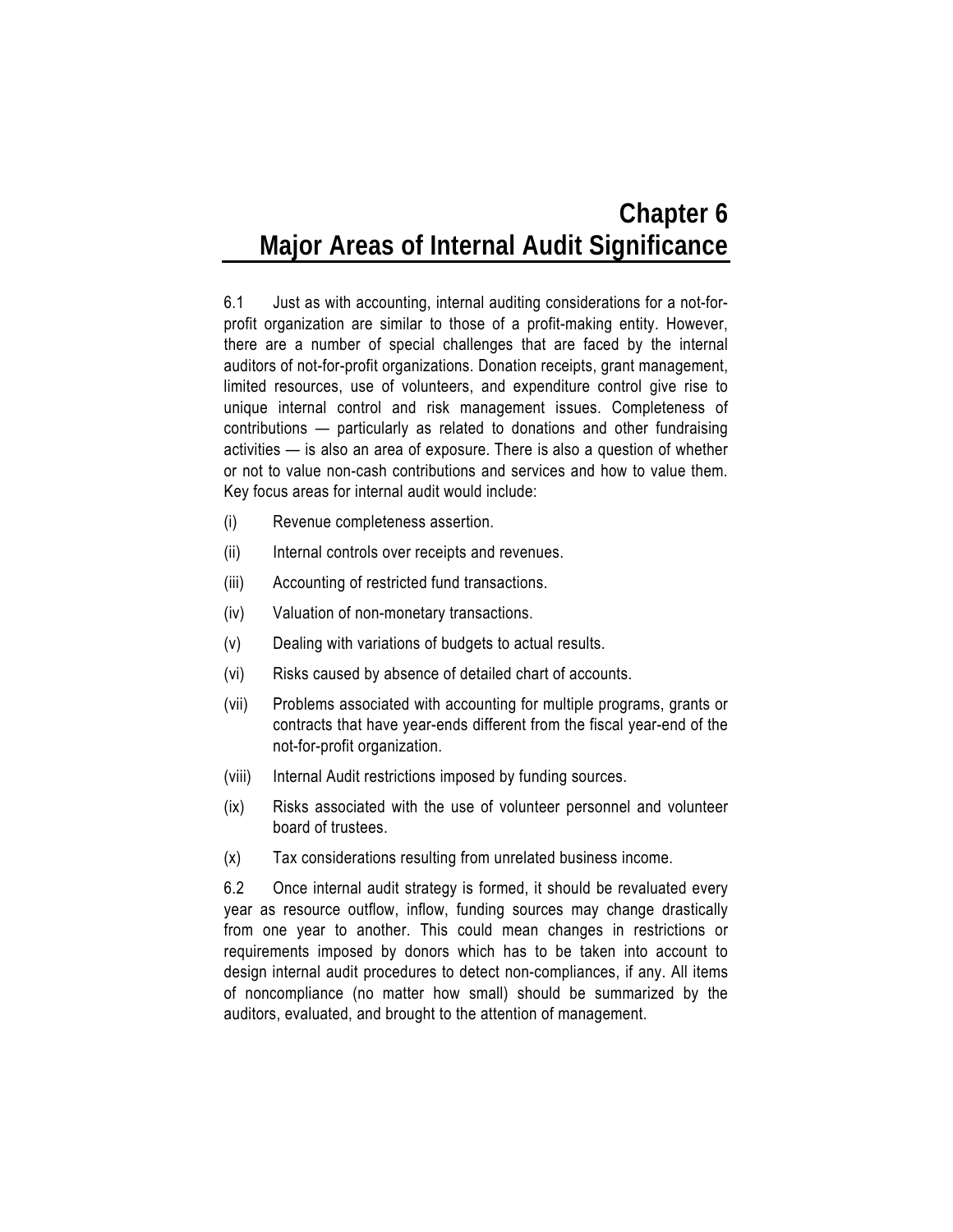## **Receipts**

6.3 Revenues are recognized by a NPO for resources received in reciprocal or *exchange* transactions; i.e., those in which the other party receives benefits in exchange for the resources provided.

6.4 During any given accounting period, Revenues and Expenses are the two primary sections where summarized transaction amounts will be reported.

- 6.5 Revenues that may be listed in the statement of activities include:
- (i) Contribution, gifts and legacies
- (ii) Membership fees
- (iii) Program fees
- (iv) Fundraising events
- (v) Institutional grants
- (vi) Donated goods and services
- (vii) Investment income from endowments
- (viii) Gain on sale of investments
- (ix) Interest from other investments
- (x) Interest from earmarked funds
- (xi) Transfer from project funds reclassifications when net assets are released from restrictions (a negative amount in the temporarily restricted column and a positive amount in the unrestricted column)
- (xii) income derived from economic undertakings specified in the charter/mission

6.6 There are various direct and indirect ways to determine amount of receipts in such cases. Complications arise in ascertaining income from nonbusiness transactions, like, donations, contributions and grants.

6.7 It is recommended that the entity should document all private, individual donations, regardless of how small or large the monetary amount. Donations that are specified for a particular purpose should be accounted separately. Pre-numbered receipts should be given for contributions, gifts, etc. "Anonymous" donations should be to a minimum. If a donor wishes to be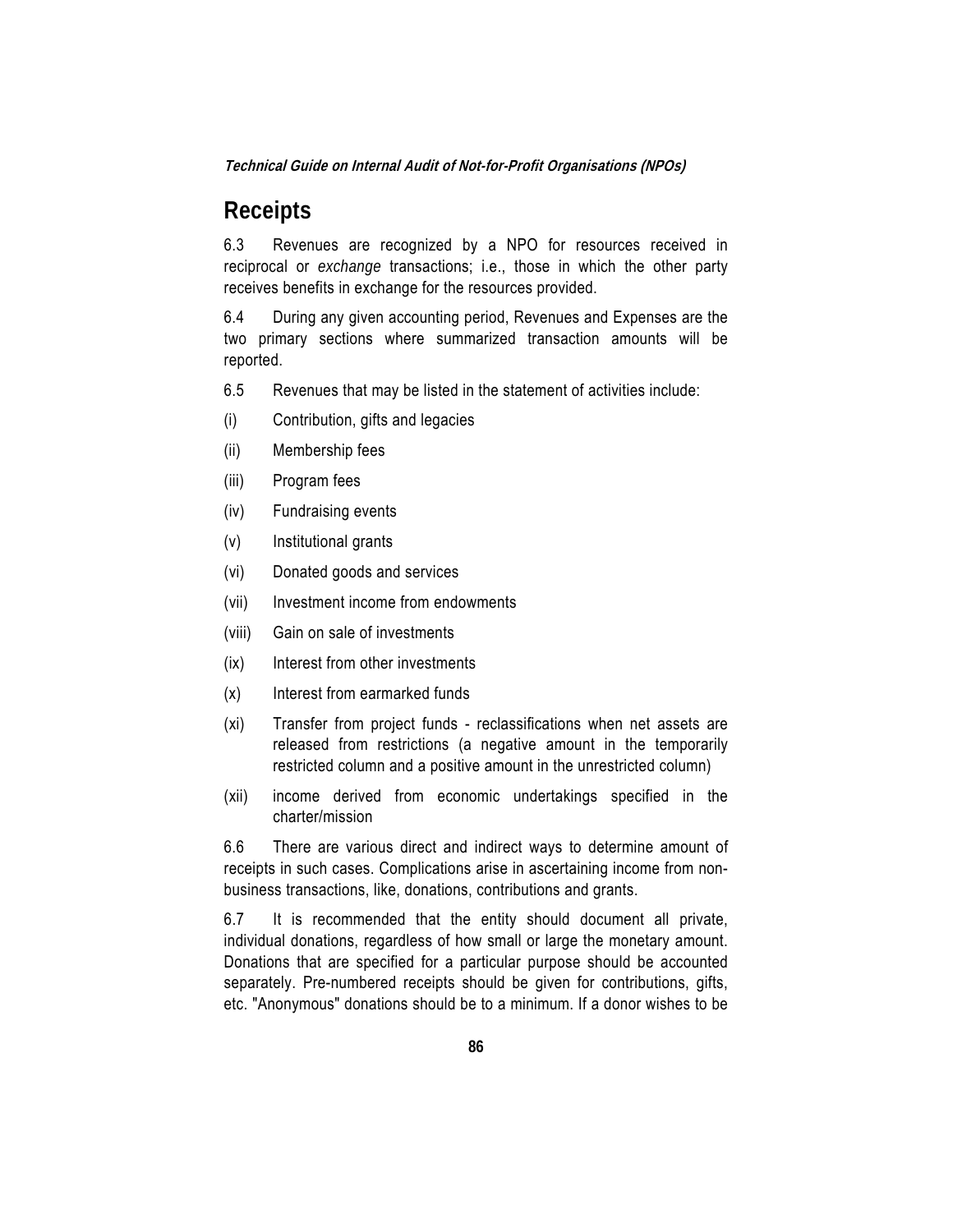#### *Major Areas of Internal Audit Significance*

anonymous, the NPO can issue a receipt to the individual with the details and agree to keep the information confidential and list the donations as anonymous in public documents such as brochures and financial information.

6.8 Anonymous donations may also result in disallowance under Income Tax. Under Section 115BBC, all anonymous donations to charitable organizations are taxable. Finance (No.2) Act, 2009, has provided some relief by stating anonymous donations aggregating up to 5% of the total income of the organization or a sum of  $\bar{\tau}$  100,000, whichever is higher, will not be taxed. Additionally, religious organizations (e.g., temples, churches, mosques, etc) are exempt from the provisions of this section.

## **Donation or Exchange**

6.9 Income received could be contribution or exchange. Contribution is an *unconditional* and *non-reciprocal* transfer of cash or other assets from one entity to another. Assets could be land, buildings, use of facilities or utilities, materials and supplies, intangible assets, services In other word, someone is making a donation to an organization without the expectation of receiving anything in return besides a possible tax deduction. Mr. A's cheque of  $\bar{\tau}$  600 to Wellness Foundation in response to its fundraising appeal would be called a contribution as he expects nothing in return.

In contrast, an exchange transaction is a *reciprocal* transfer between two entities where each party receives something of approximately equal value. So, using the same example Mr. A gives  $\bar{\tau}$  600 and in exchange the foundation gives him a medical check-up package (worth  $\bar{\tau}$  600) .In most cases , there is a partial donation and a partial exchange Using the example, when Mr. A gives  $\overline{\xi}$  600, he is given a t –shirt valued at  $\overline{\xi}$  150. In this instance, of the  $\bar{\tau}$  600 of value, part of it ( $\bar{\tau}$  450) would be a contribution and the other half ( $\bar{\tau}$  150) would be an exchange transaction.

## **Internal Control over Donations**

6.10 The inherent risk with respect to cash donations is quite high. It is quite difficult sometimes impossible to verify that all amounts given by donors were effectively recorded. NPOs use a wide variety of methods to raise funds. Not only that, several methods are used concurrently. These include door to door solicitation, corporate fundraising strategies, organisation of fundraising events, TV campaigns endorsed by stars, etc. The internal auditor has to gather at the planning stage, information about the various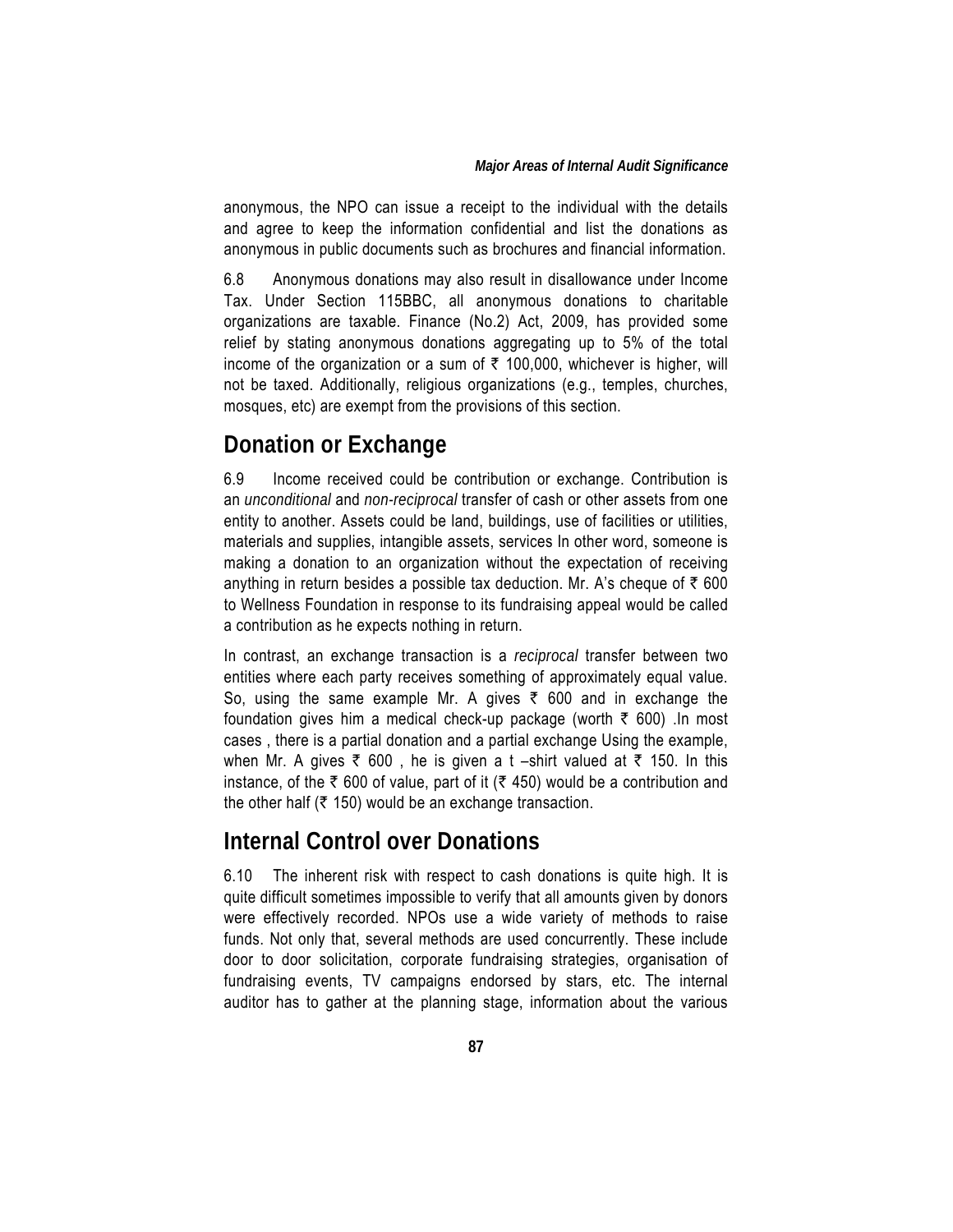methods used during the year to devise an audit strategy. The most important are gathering information about the internal control over cash and cheque receipts.

### **Cash Receipts**

NPOs usually have shortage of staff. This may result in a single person having multiple responsibilities. This may be acceptable for some areas but certain duties need to be segregated. The following simple techniques would go a long way in having effective internal control:

- (i) Cash receipts should be recorded immediately and deposited in the bank daily.
- (ii) A person with no access to cash should compare cash receipts records and authenticate deposit slips.
- (iii) Individuals handling cash should not make entries to the general ledger or subsidiary ledgers.
- (iv) A petty cash fund should be entrusted to a single custodian and used for all payments other than those made by cheque.
- (v) Individuals handling cash should be bonded.

### **Cheque Receipts and Issued**

- (i) Incoming mail should be opened and recorded by persons other than those with access to cash receipts journals and accounts receivable records. If there is no donation form with the Cheque, one should be prepared. All information on the Cheque should be captured on the donation form.
- (ii) A person with no access to cash should compare cheque receipts records and authenticate deposit slips with mail listing.
- (iii) Cheques should be pre-numbered, used in sequence with adequate controls over supplies of blank Cheques. All Cheque numbers, even destroyed Cheques, should be entered into the accounting program.
- (iv) Cheques should be prepared by persons other than those who approve invoices. The supporting organizational invoices should be signed by the responsible committee chair for that type of funding.
- (v) Cheques should be entered in the disbursement journal exactly as they have been prepared.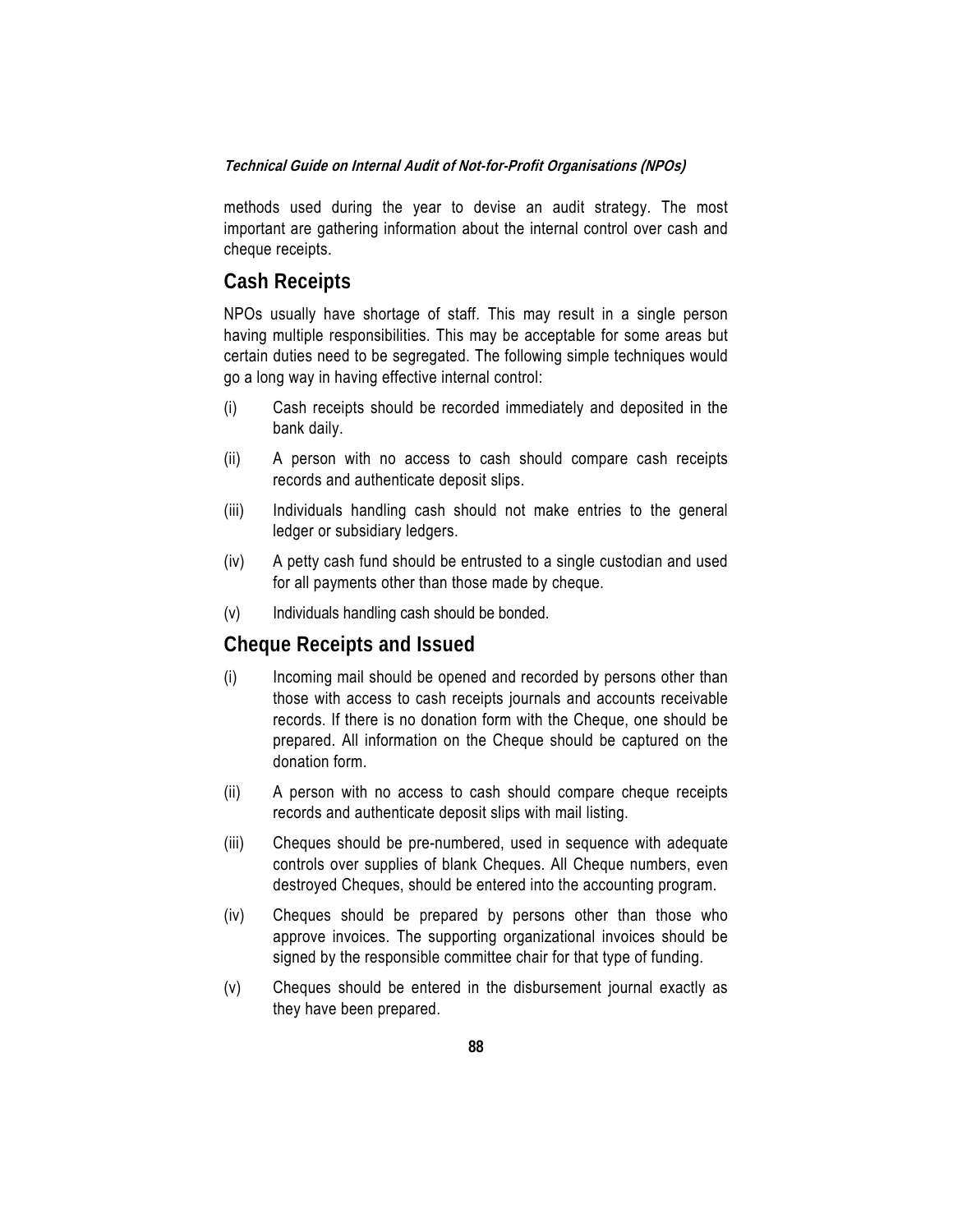- (vi) Cheques to vendors should be issued only in payment of approved invoices, and the supporting documents should then be cancelled.
- (vii) Cheques should be prepared from original organizational invoices with attached copies of purchase orders, vendor invoices and receiving reports and presented for signature with these attached. The organizational invoices should be numbered (by the treasurer after receipt), include the originals of all receipts, and be retained in numerical order.
- (viii) Bank accounts should be reconciled periodically by someone other than the person who signs the cheques.
- (ix) The person who is responsible for the physical custody of an asset should not also have responsibility for keeping the records related to that asset.
- (x) The best bank accounts will link each evening with the organization's accounting system, and update the accounts with that day's bank transactions.
- (xi) The governing board should authorize all Cheque signers. All Cheques more than a certain amount should be signed by two persons.
- (xii) Signing of blank Cheques should not be permitted.
- (xiii) An officer or executive director should receive the unopened bank statement before turning it over to a person, other than one who handles the receipt and disbursement of cash, for reconciliation. This officer should review the bank reconciliation, then date and initial it. The reconciliation should be retained for the internal audit team.
- (xiv) The person who has authority for placing employees on the payroll and establishing wage rates should not be the same person who signs the checks.

## **Internal Audit of Donations**

6.11 Similar to other areas, the internal audit objectives would be to ascertain completeness, measurement and presentation, ownership and existence of the receipts which would be achieved by ensuring:

(i) Value of donations received during the year is appropriate (measurement).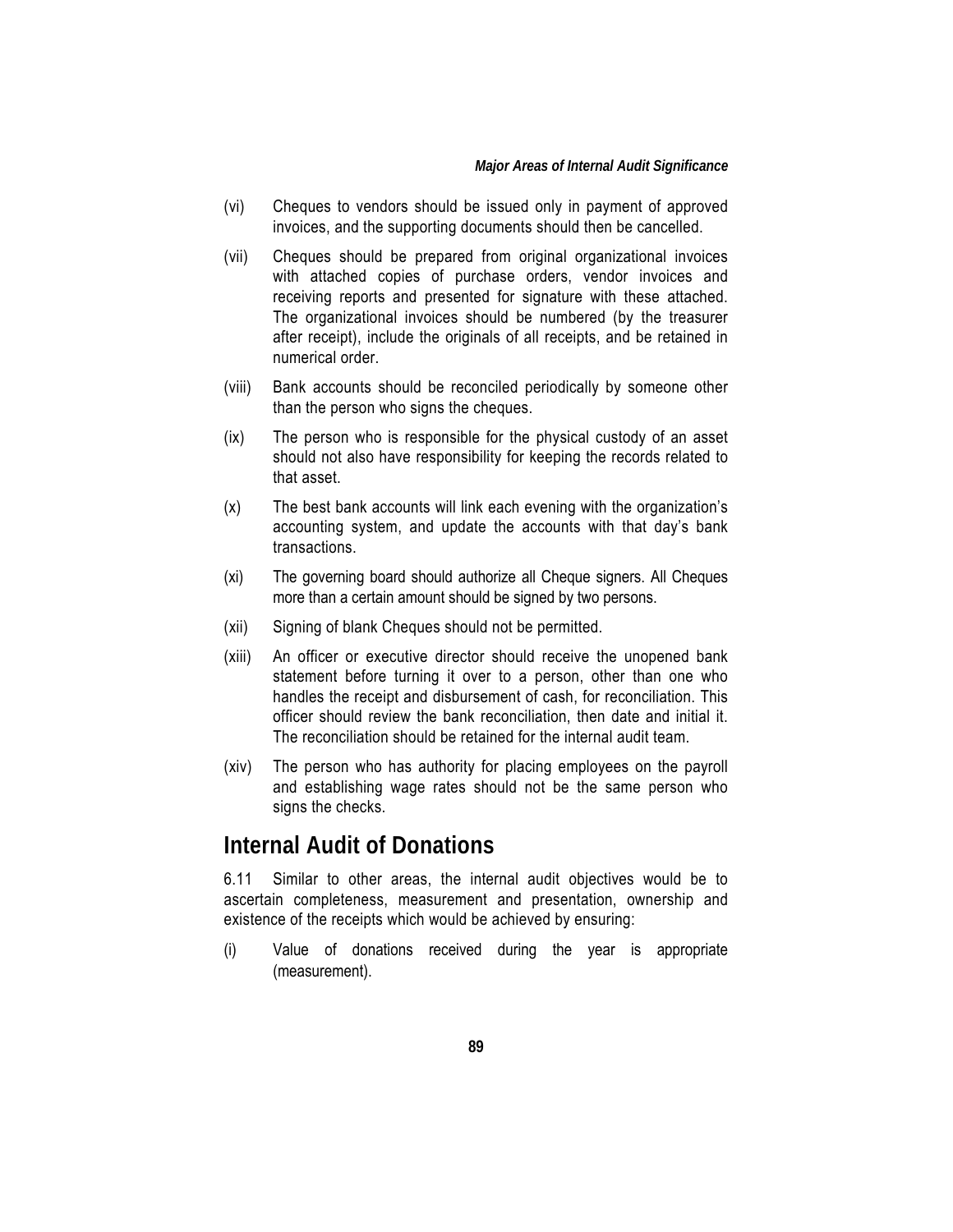- (ii) Donation recorded during the year were in fact received by and belong to the organisation (occurrence, ownership and existence).
- (iii) Value of donations received in kind, where value could be reasonably estimated were recorded (completeness).
- (iv) Cash donations during the year were recorded (completeness).
- (v) Donations during the year were adequately disclosed in the Financial Statements (presentation).

6.12 The internal auditor needs to understand the process of issuing of donation receipts by the entity. They assume importance as these are the only official documents issued to third parties attesting to donations received. The internal audit of the receipt issuing process is an integral part of the internal control examination performed by the auditor with respect to donations. In case of a registered entity, the auditor can rely on receipts to donors for claiming income tax exemptions. Where the donation is motivated by allowance of tax deductions, donors would insist on receipts thus ensuring records are available. Difficulty arises where:

- (i) The donation is not tax deductible.
- (ii) Donors do not insist on a receipt
- (iii) The amount contribute is below the minimum limit for which the entity issues receipts.
- (iv) Donation is anonymous.

6.13 It has been estimated that most organisations receipts are not issued for upto to 20% of donations. Thus, the internal auditor may not be able to express an opinion on completeness, measurement and existence of all donations. The internal audit process would mainly help the internal auditor to determine to what extent policies and procedures of the entity can be relied upon. An internal audit strategy for donations will be based on the auditor's understanding of the receipt issuing process and of internal control on donation receipts.

6.14 The internal auditor should enquire about the following policies and procedures to ensure reliability of receipts:

- (i) Control over numerical sequence.
- (ii) Procedures to ensure amount mentioned in receipts is correct.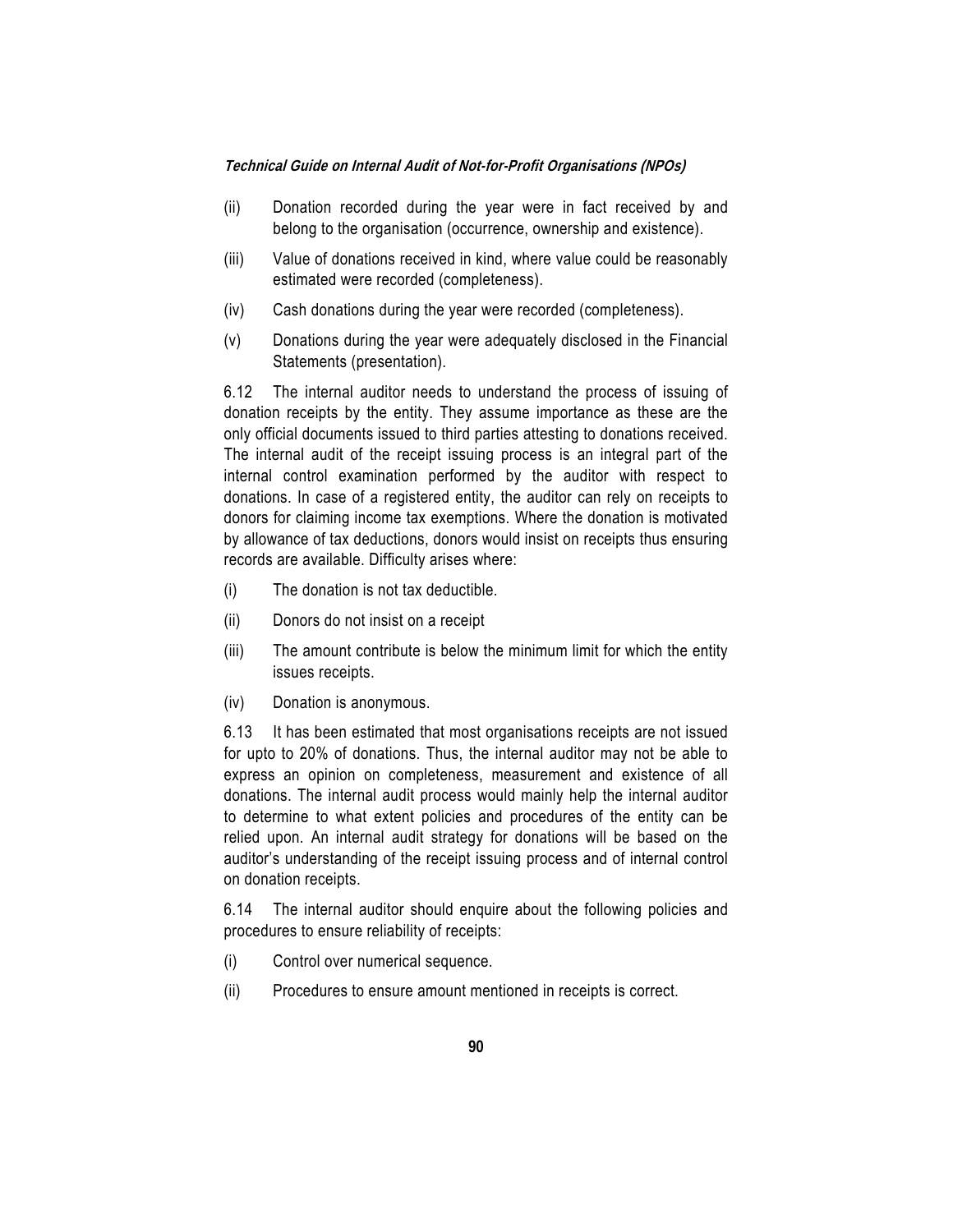- (iii) Control over date of issuance of receipt and date of donation.
- (iv) Details of entity name, address and registration number.
- (v) Presence of name and address of donor.
- (vi) In case of property, description of property is correct, consistent use of appraisal method competence of persons.
- (vii) Authorised signatories.
- (viii) Controls over issuing of duplicates.

6.15 Given the importance of donation receipts and unavailability of proper records, the internal audit would not be complete without some substantive testing. Procedures selected could include:

- (i) Review of receipts issued during the year to detect unusual or substantial donations which need to be audited in detail.
- (ii) Internal Audit of cash donations Donation receipts can be used as internal audit evidence. One way is to compare records of donations in accounting system with the bank deposit slips for the day. This can be done where the internal control ensures that cash received is deposited daily as it is. Alternatively match the total receipts issued with total donation revenues recorded and with total revenues deposited in bank. This would ensure that donations received where actually recorded. But it does not provided reasonable assurance that all donations were recorded so should be used in conjunction with other procedures.

When there are differences in total amount of receipts and donation revenue shown in the books, the internal auditor should get a satisfactory explanation from the organisation . Many a time the difference is due to the different cut off dates for accounting and tax purposes or due to the fact that the donors did not ask for receipt. For donations in kind, no corresponding receipts may have been issued.

The internal auditor should analyse differences is and no satisfactory explanation would necessitate increase in internal audit procedures for donations. It would mean looking into the receipt issuing process to find, if there is any weaknesses in the internal control system, paying special attention to receipts issued late, duplicate receipts, etc.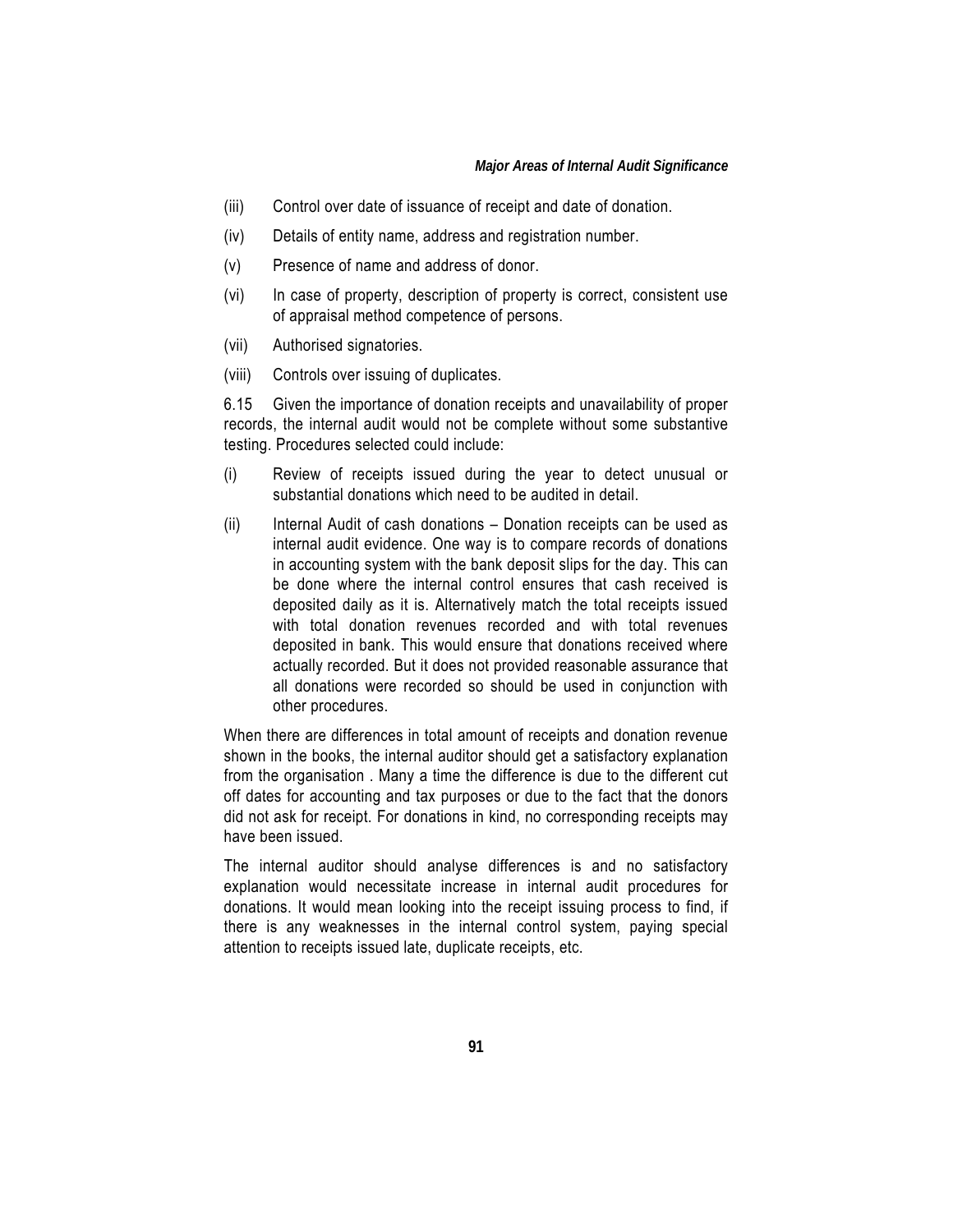## **Internal Audit of Funds**

- 6.16 The internal auditor should ensure the following:
- (i) The organization's financial policy addresses the circumstances and restrictions attached to funds.
- (ii) Though fair and reasonable requirements connected to restricted, or designated, endowment funds from donors are acceptable, the internal auditor should verify that organization carefully reviews with donors, limits, conditions, and expectations of such gift—taking special care to avoid conditions set forth by any donor which could cause the organization to stray from its basic mission.
- (iii) In case of donor restrictions, whether the not-for-profit organisations to segregate these contributions as temporarily restricted assets until the specified conditions have been met.
- (iv) When a donor restriction expires, whether the temporarily restricted net assets are reclassified to unrestricted net assets and reported in the statement of activities as net assets released from restrictions. If material, the components of temporarily restricted net assets and the amounts released are disclosed in the footnotes of the financial statements.
- (v) When the contribution must be held by the not-for-profit organisations in perpetuity whether the amount is recorded as an asset and as permanently restricted contribution revenues. Permanently restricted contribution revenues (reported on the statement of activities) also cause the amount of permanently restricted net assets to increase.

### **Utilization of Endowment Funds**

The internal auditor can ensure these policies, which usually are set by Board or their investment committees and, have been reviewed in conjunction with state laws.

### **Restricted Funds**

For restricted funds following should be kept in mind by the internal auditor:

(i) The principal amount of the permanently restricted assets is invested to generate income. Unless otherwise stated, the income earned belongs to the fund and has the same restrictions and must be accounted for as part of the fund to which it belongs.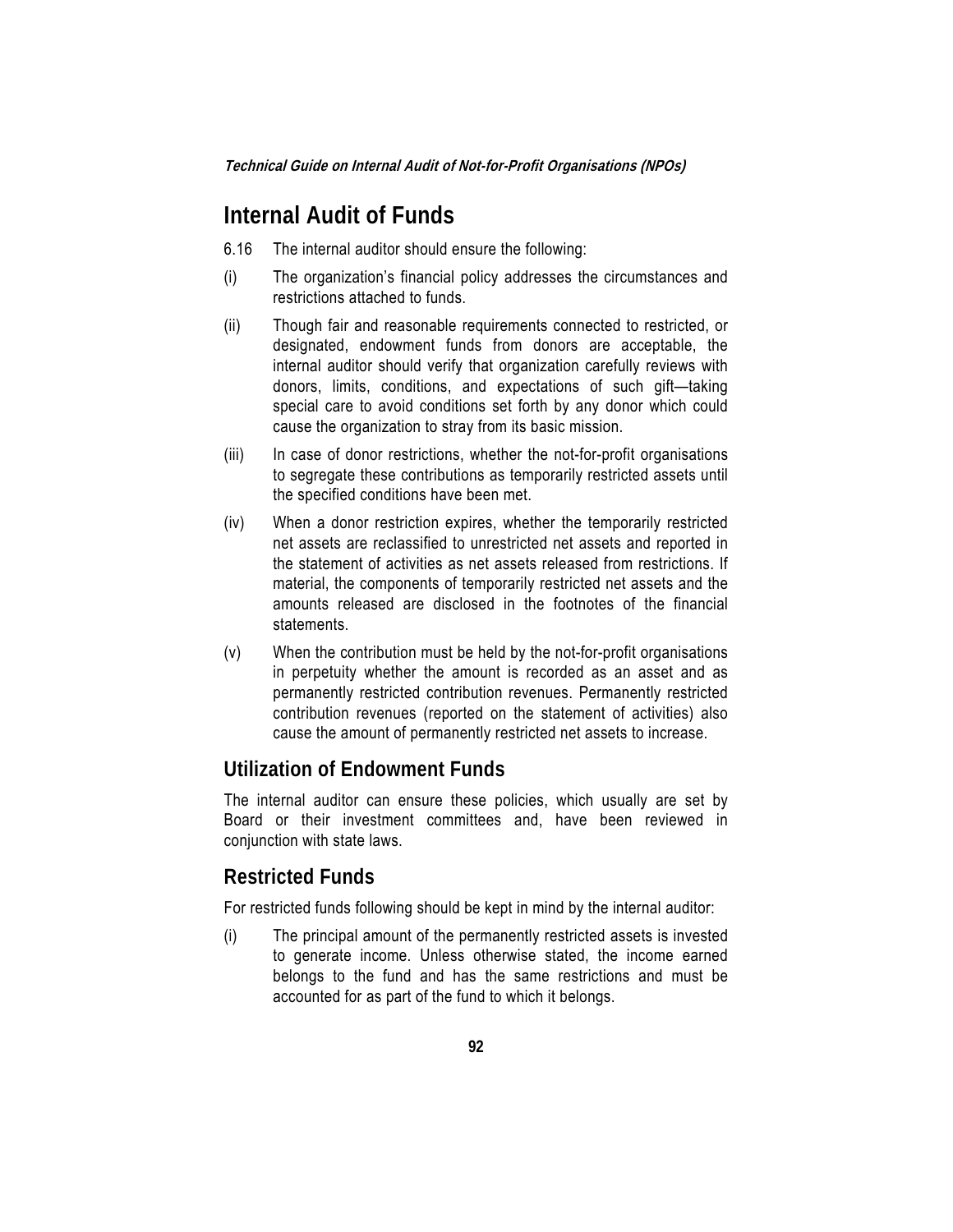- (ii) For investment purposes, based on conditions of the donation assets are not pooled with others, but instead, are held in separate accounts. Activity and investment performance are reported periodically. Where the assets can be pooled for investment purpose, the income is attributed to each fund, based on the amounts invested and the time for which they were invested. The amount of interest credited at the end of the investment period will be determined by the average rate of return received by the entity on investments during that period
- (iii) If a restricted fund consists of assets (e.g. a property or investments) and any are sold, the proceeds of sale must be held within the same restricted fund.
- (iv) The only exceptions to the above are: (i) where the donor has expressly provided for some other use for the income; (ii) where the asset is part of a permanent endowment held for general purposes. In this case, the capital is restricted in an endowment fund (because it cannot be spent) but the income is unrestricted and can be spent for general purposes. E.g., Millionaire Foundation awards  $\bar{\tau}$  5,00,000 for use over twenty years for general operating support.

## **Donated Property, Plant and Equipment**

6.17 One of the primary issues in accounting for donated goods is their valuation in the NPO's financial statements. Since in kind contributions are recognised by the Income tax authorities in Canada and USA, the internal auditors can review the receipts issued for tax purposes with accounting records but in India since Section 80 G provides exemption only for monetary donations auditors cannot use that method.

6.18 Though the transactions is non-monetary in nature the inherent risk in determining their value remains high, particularly for used assets not recently involved in a business transaction. Donated property, plant and equipment may be recorded by the organisation when an estimate of fair value can be reasonably made. Both the Canadian standards and US SFAS 157 talk of fair value. Fair value would be "the price that would be received to sell an asset or paid to transfer a liability in an orderly transaction between market participants at the measurement date". During internal audit , the internal auditor should review the documents, invoice or appraisal reports in supporting the market value attributed to these assets.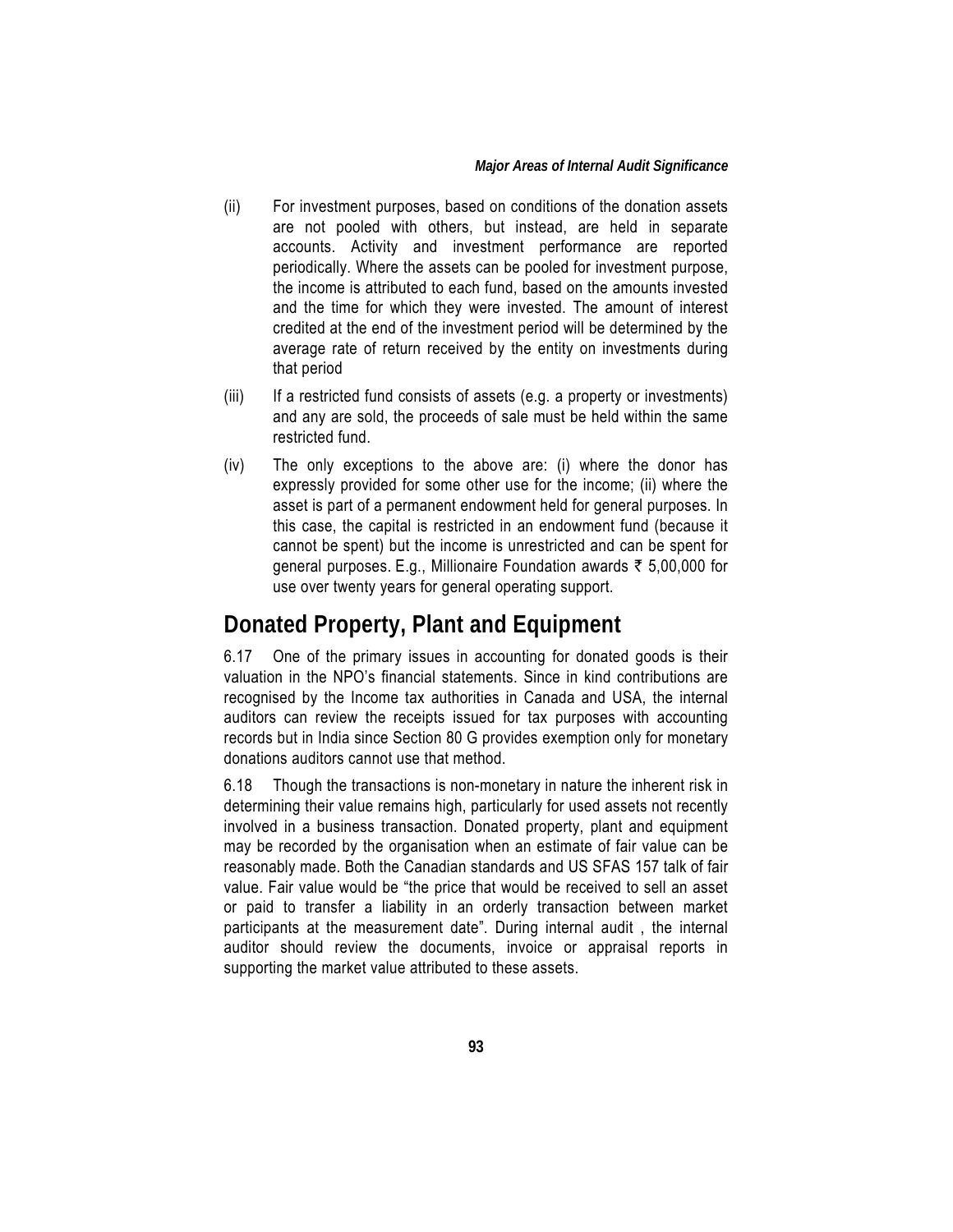6.19 In many circumstances, the organisation is likely to receive bulk quantities of the donated items (for example, manufacturers and/or retailers donating packaged foods, new toys, new blankets, stationery etc.). In such cases, the entity can use wholesale values for the items received.

## **Internal Audit of Small or Used Items**

6.20 The completeness of donations often presets a high inherent risk, especially in case of small furniture or equipment belonging to organisations that do not capitalise their assets.

The reasons could range from NPO not valuing its low value assets at all due to difficulty involved or it might estimate their value. If the NPO is using estimates, the internal auditors should ensure that if, the methods are being applied consistently and the results obtained are reasonably expected not to be materially different from detailed measurements. The internal auditors should obtain sufficient appropriate evidence to enable them to evaluate whether management accounting estimates are reasonable within the context of the financial statements as a whole.

6.21 Valuation of used items also needs to be considered. For example, if the NPO received donated office furniture from a business, how would it value it? Here the concept of "exit price" comes into the picture. The recipient charity should consider the market that would be most advantageous for the asset. It would need to identify the market where it would get the best price for the items. In case of used furniture, because of the volume and condition of the items the organization could not sell them to users directly, the best market could be the price that a used furniture outlet store would pay an office for such items.

## **Donated Services**

6.22 Contributed services are a significant activity for many non profit organizations However, most of the time it is difficult to place a monetary value on donated services, and the NPO may also not have control over the time and effort put in, so such services are generally not recorded as contributions and expense. Then again, there are some services which if not recorded would not show a correct picture of the entity position on the financial statements. Some such services would include:

- (i) Legal, accounting, and other professional services,
- (ii) Donation of office space,
- (iii) Providing free use of equipment such as computers, printing equipment.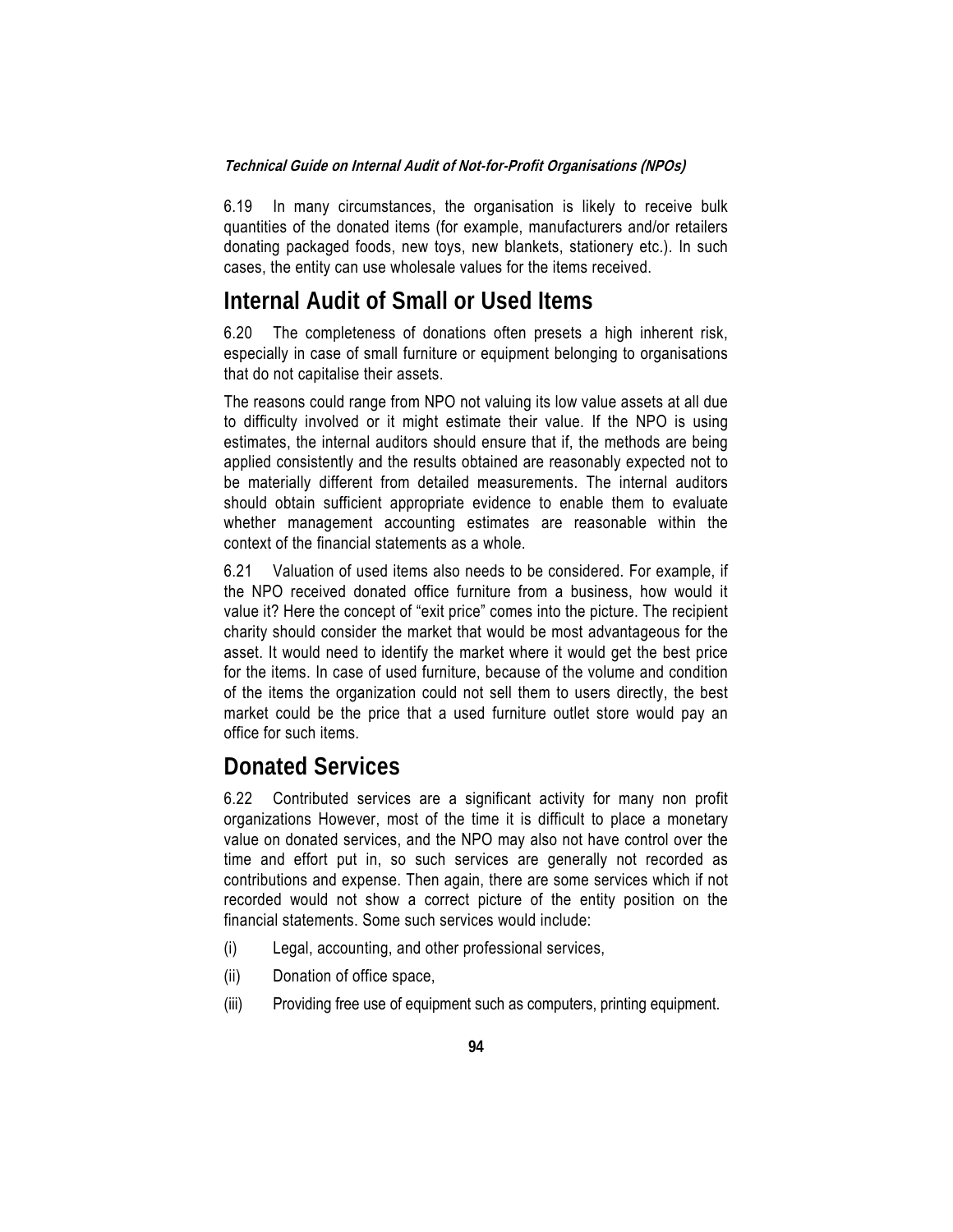6.23 The thumb rule for recognition would be to recognise services, only if they:

- (i) can be easily measured,
- (ii) create or enhance non-financial assets (e.g., constructing a building), or
- (iii) require specialized skills, are provided by individuals possessing those skills (e.g., carpenters, doctors, and accountants), and
- (iv) would typically need to be purchased if not provided by donation.

#### **Illustrations**

**What constitutes donated service?** 

**a. A lawyer on the NPO board reviews the organization's contracts and receives the handicrafts made at the NPO in appreciation of her services**.

 The lawyer's services are within the scope of her voluntary service on the board which is not compensated and not recognized**.** 

**b. A local accountant volunteers 10 hours of service a week to set up the information system and helps in recording transactions. His professional services are valued at** ` **350 an hour.** 

 The accountant's services should be recognized as donated service because he is providing specialized services that would otherwise have had to be purchased.

**c. The executive director is a salaried employee**.

The director is compensated so it does not constitute donation.

**d. Several local citizens were at the counter at the fun fair organised by the NPO and were noting the name of the participants at the contest**.

There was no specialised services provided.

## **Grant Management**

6.24 Funders expect not-for-profit organisations to justify the request for funding and its capability to use it in an effective fashion. The grant proposal should be able to bring out how the applicant's research has determined, and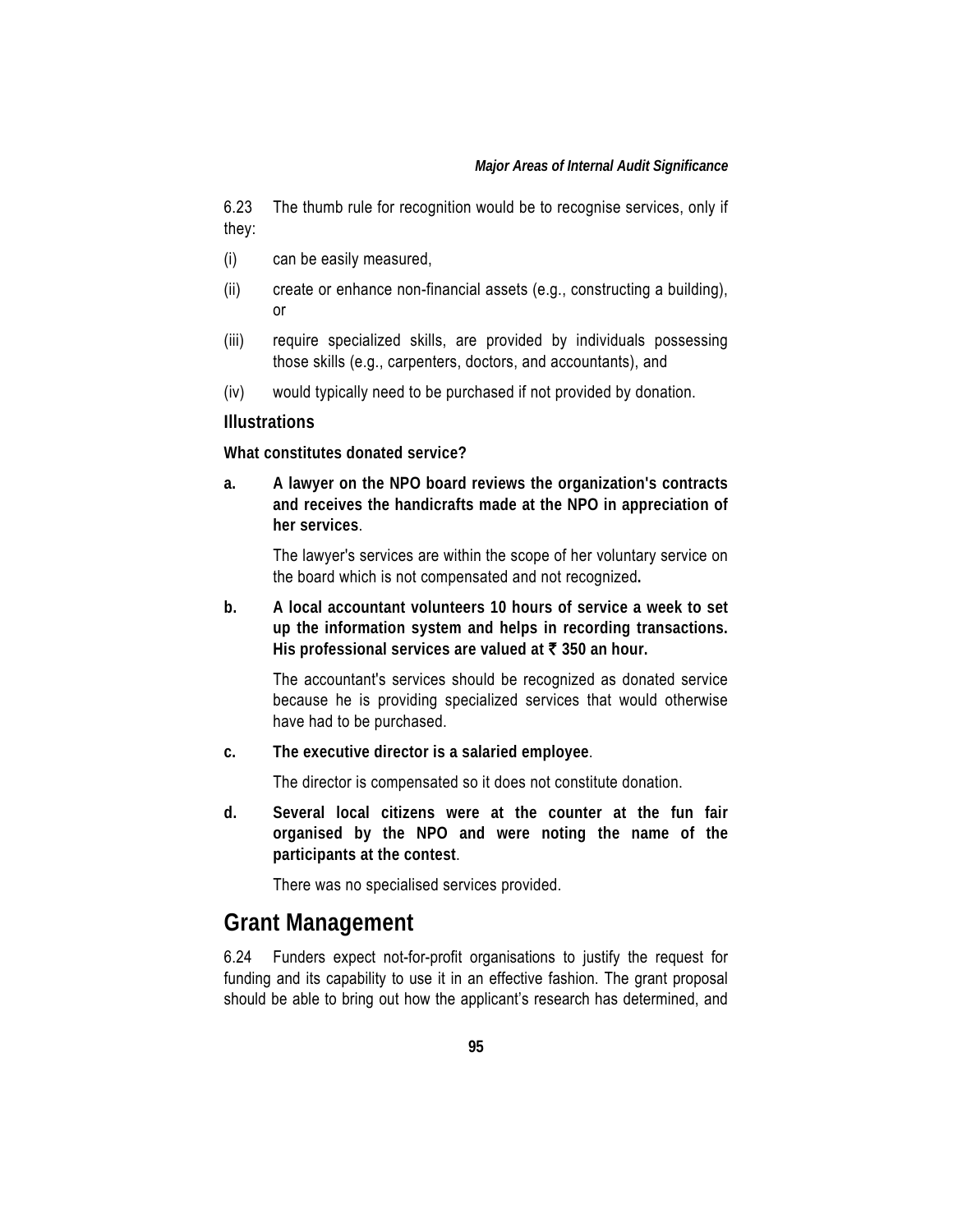demonstrate, that the project being presented is central to the funder's agenda. Strong proposals offer compelling solutions to be carried out by competent, solvent applicants. Grant management thus involves researching grant sources, planning projects, preparing proposals and budgets and managing funded programs and evaluating them. In short, the entity has to be able to develop funders' interest in the organization's mission/services, developing in them a passion for the mission and a commitment to the organization's future, getting them to make-the-gift, and maintaining the relationship so that they will continue to support the mission and continue to give.

6.25 It has been found that a high number of funding requests, estimated at 90 percent, are declined as they fall outside a funder's stated interest areas or because they are inadequately prepared and do not reflect an organisation's strengths and its ability to carry out a proposal's objectives. Also , if grants are not utilized as per decided terms or periodic reports are not sent, the funder will not make any further disbursements. It thus becomes essential for the internal auditor to review the proposals and management of grant and contribution programs.

6.26 The internal auditor has to first gain an understanding of the process and then go into details of management of project under grant:

#### **First Step: Details of Grants**

The Internal auditor should obtain:

- (i) A list of all grants procured by the organization, including the amount of grant, time frame for fund usage, and the specific program, service or project the money has been designated for. get copies of any specific financial arrangements or contracts required by the grantmaking organization.
- (ii) Documentation on entity's goals and its strategy to achieve them. The entity would have a plan on amount of money required and use of the money along with detailed procedures for executing the plan.

#### **Second Step: Service Provision and Outcomes**

A well documented service provision and outcomes should have the following details:

(i) the mission statement and listing of all the services the organization provides to the community under the umbrella of the mission.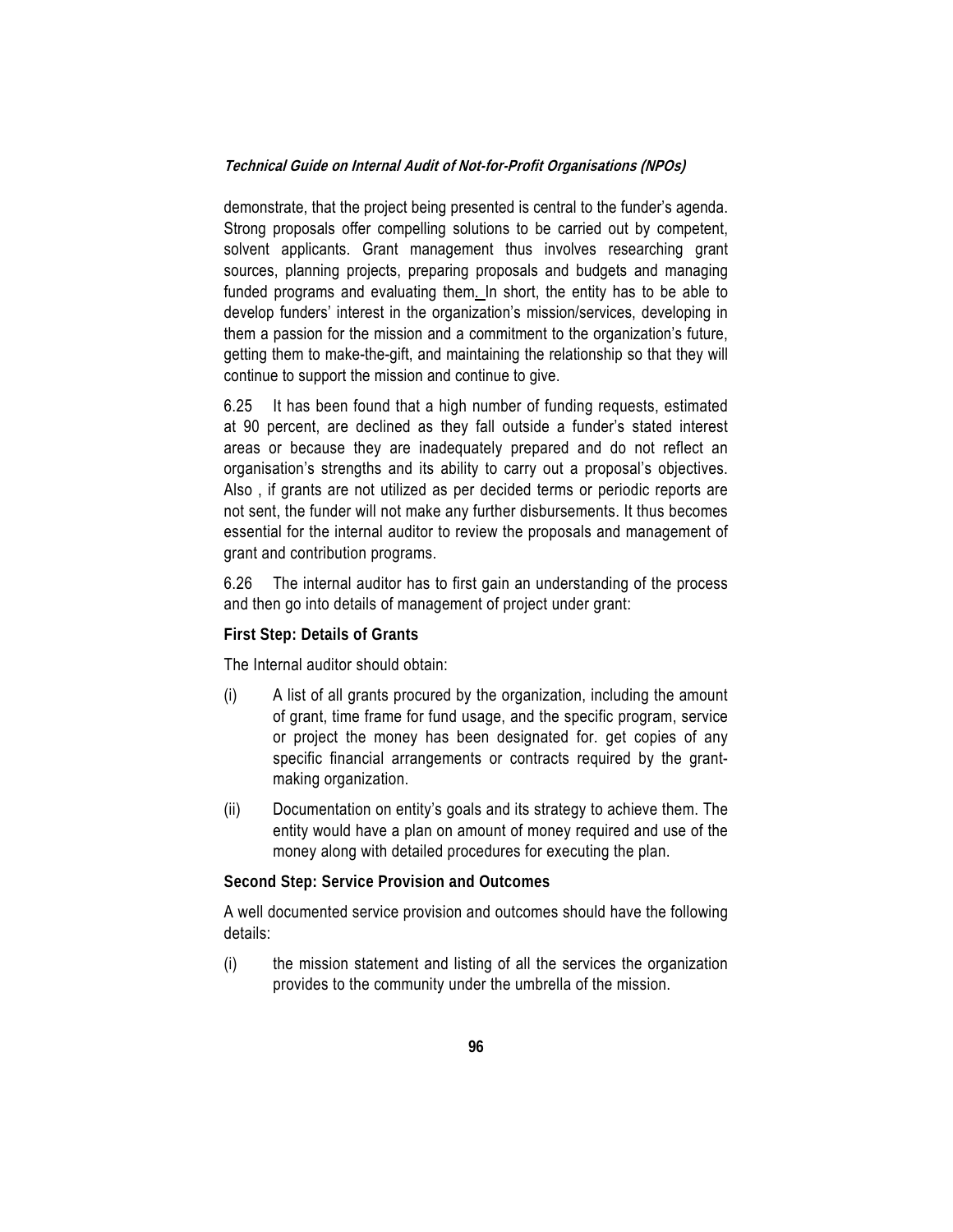#### *Major Areas of Internal Audit Significance*

- (ii) Documentation of the scope of those services; how large is the service area? Is the organization state, county or citywide? List the population the organization serves; is it a specific population, such as individuals with disabilities, homeless or battered women, or children?
- (iii) Documentation of outcomes, or how the NPO's services positively affect the population it serves, numbers of people affected and length of time individuals utilize the services of the NPO.

#### **Third Step: Information on Project**

Obtain knowledge of the policy history, the program results desired, critical success factors, risks, known weaknesses, as well as matters specific to the program under review. At the core of internal auditing, grants and contributions is the determination of whether financial management and control is adequate. There should be clear evidence for the following:

- (i) Support for appropriate decision-making at all levels;
- (ii) Availability of timely, relevant and reliable management information, both financial and non-financial;
- (iii) Management of risk;
- (iv) Efficient, effective and economical use of resources;
- (v) Accountability for the use of resources;
- (vi) A compliance with authorities and safeguarding of assets; and
- (vii) Monitoring and reporting of actual results.

In short, auditing grants and contributions programs amounts to the determination of an appropriate level of due diligence in the management of funds.

**Fourth Step: Project Management, Implementation** 

- (i) Has the management reviewed the program design to ensure that it provided for effective control?
- (ii) Are the results expected from the program clear, measurable, directly related to objectives?
- (iii) Do the eligibility and assessment criteria, and any associated direction, directly address and contribute to these expected results?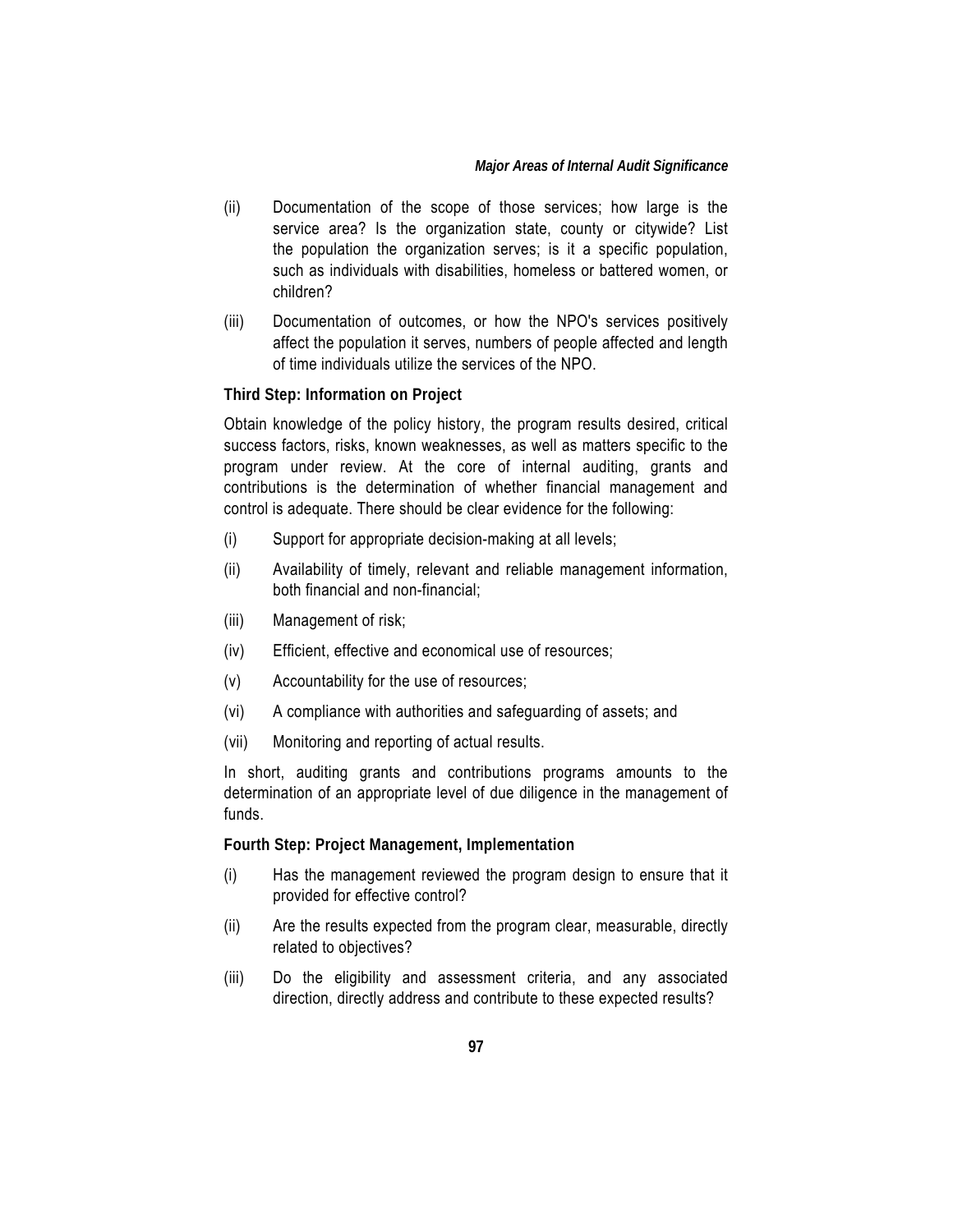#### **Technical Guide on Internal Audit of Not-for-Profit Organisations (NPOs)**

- (iv) Does the program design address relevant risks?
- (v) Is there a centre of expertise/central review group for grants and contributions in the organization to assist program management?
- (vi) Are responsibilities well defined in particular, those of people who are not program staff but are involved in funding decisions?
- (vii) Do available resources (human, physical, financial and other) match the workload for the program?
- (viii) Are responsibilities among staff supportive and clear?
- (ix) Does staff have the time and means to enforce the rules and carry out their responsibilities?
- (x) Does staff have information, tools and essential resources to do their jobs well?
- (xi) Does staff know how to assess an application under the program, and how to monitor a project with due diligence?

**Fifth Step: Project Reporting**

- (i) Are actual project results measured and rolled-up?
- (ii) Is there on-going program information on achievement of expected results?
- (iii) Are there compliance audits/reviews of projects?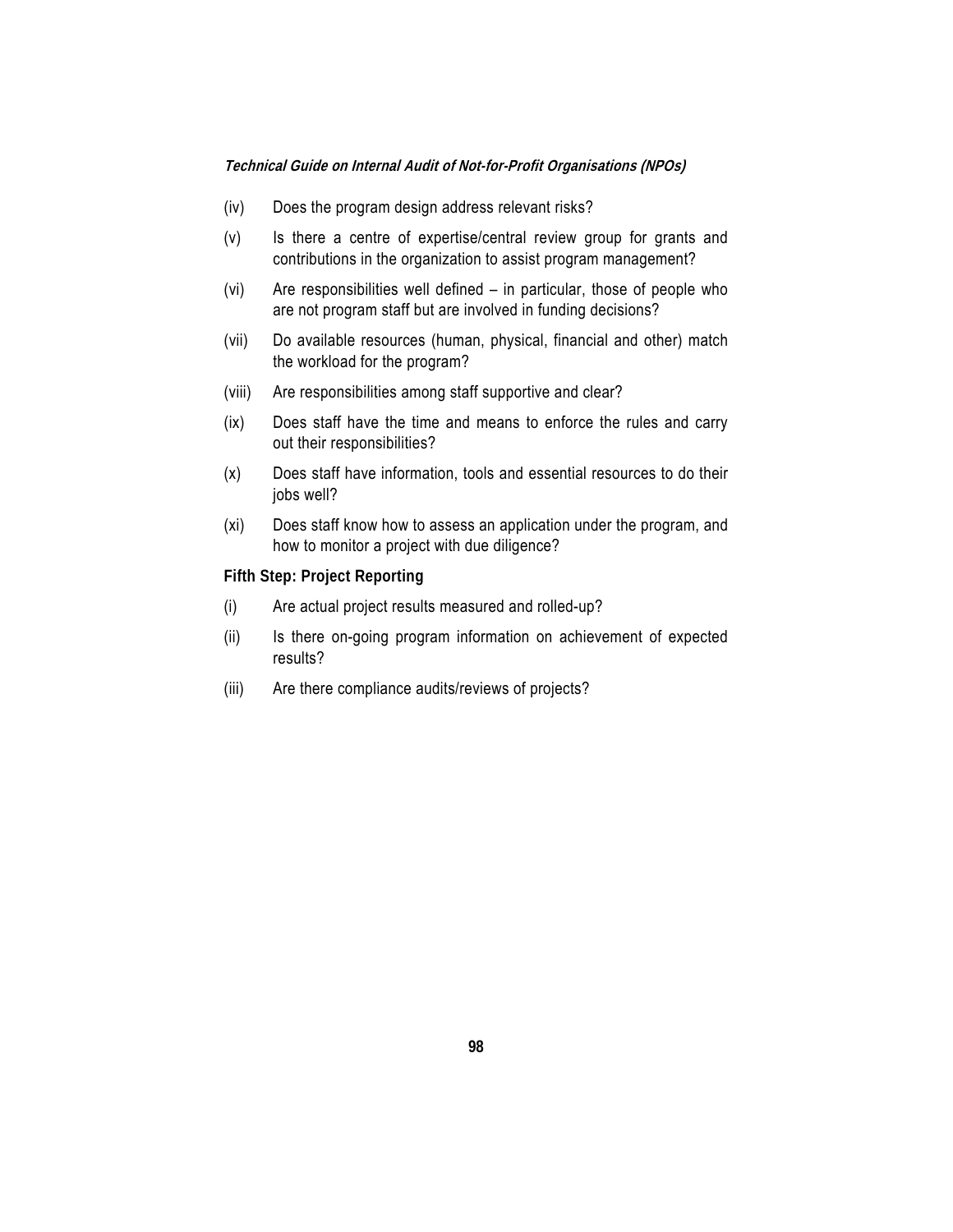### **Chapter 7 Illustrative Internal Audit Checklist**

This chapter contains detailed internal audit checklist on various aspects of non-for-profit organisations. The checklist is general in nature, which can be customized according to nature and size of the organisation:

# **A. Knowledge of Business**

| S. No. | <b>Particulars</b>                             | Y/N | <b>Notes</b> |
|--------|------------------------------------------------|-----|--------------|
|        |                                                | N/A |              |
| 1.     | What are the documents available about         |     |              |
|        | the NPO's activities:                          |     |              |
|        | Articles of incorporation                      |     |              |
|        | Regulations                                    |     |              |
|        | Major contracts<br>$\bullet$                   |     |              |
|        | Minutes of meetings                            |     |              |
|        | Brochures, newsletters<br>reports<br><b>or</b> |     |              |
|        | distributed to members or donors.              |     |              |
| 2.     | What information is available about the        |     |              |
|        | NPO's external environment:                    |     |              |
|        | Tax, legal, regulatory and contractual         |     |              |
|        | obligations                                    |     |              |
|        | Manuals, periodicals, financial information    |     |              |
|        | about similar organisations.                   |     |              |
| 3.     | Which of the following sources<br>for          |     |              |
|        | financial information are available:           |     |              |
|        | Working papers of previous engagements         |     |              |
|        | Annual reports                                 |     |              |
|        | <b>Budgets</b>                                 |     |              |
| 4.     | What accounting policies are adopted by        |     |              |
|        | the organisation for:                          |     |              |
|        | Capital assets                                 |     |              |
|        | Donated materials                              |     |              |
|        | Donated services                               |     |              |
|        | Fund accounting                                |     |              |
|        | restricted assets and funds                    |     |              |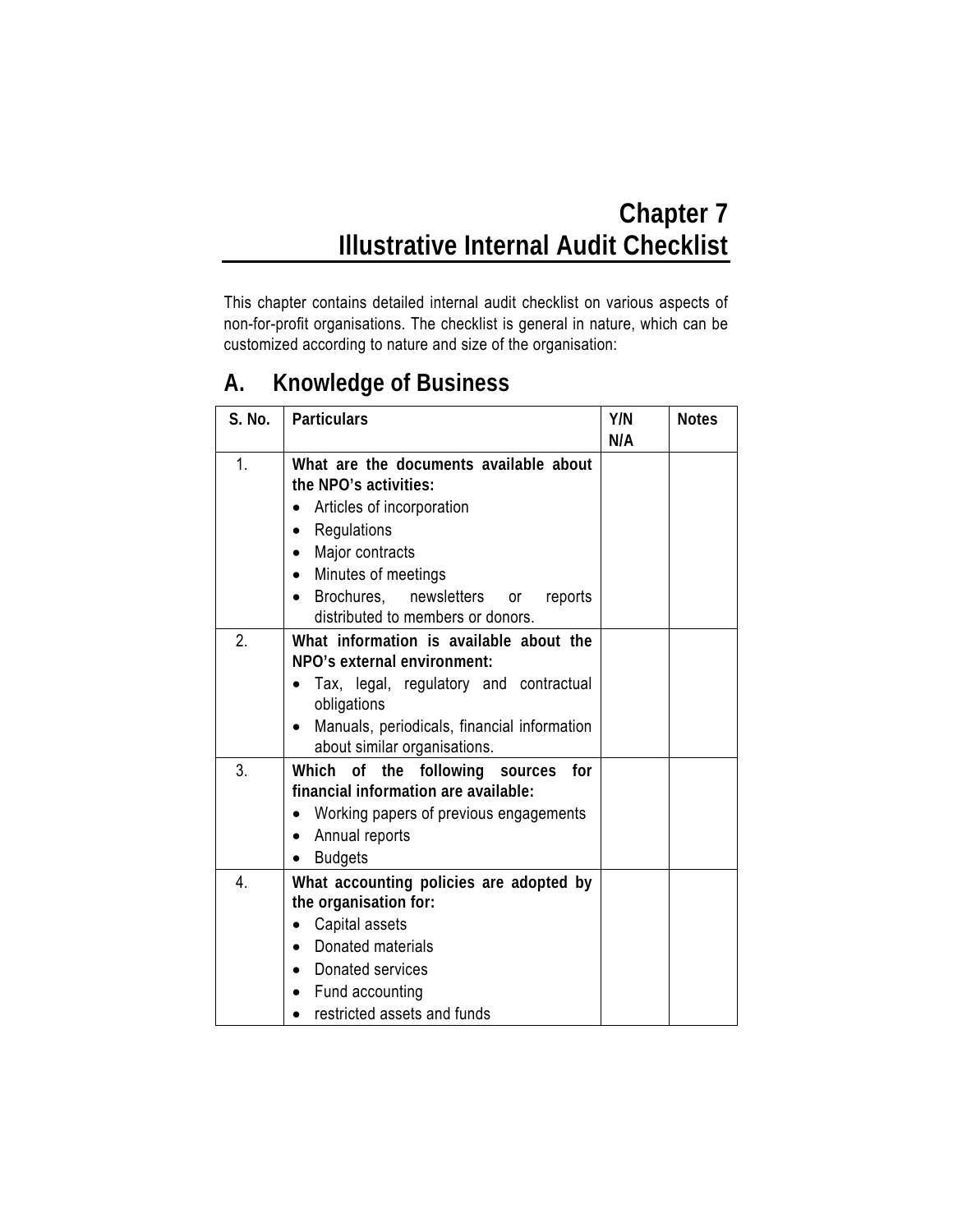| S. No. | Particulars                                                                                                                                                                                                                                                                                                                                                                                                                                                                                                                                                                                                                                                                                                                                                                                                                                                                        | Y/N<br>N/A | <b>Notes</b> |
|--------|------------------------------------------------------------------------------------------------------------------------------------------------------------------------------------------------------------------------------------------------------------------------------------------------------------------------------------------------------------------------------------------------------------------------------------------------------------------------------------------------------------------------------------------------------------------------------------------------------------------------------------------------------------------------------------------------------------------------------------------------------------------------------------------------------------------------------------------------------------------------------------|------------|--------------|
| 5.     | What are the NPO's main sources of<br>income?<br>Obtain information on major sources of<br>funding and names of main contributors.<br>Methods to collect donations.                                                                                                                                                                                                                                                                                                                                                                                                                                                                                                                                                                                                                                                                                                                |            |              |
| 6.     | the<br>What<br>characteristics of<br>the<br>are<br>recipients of NPO's services:<br>Physically challenged<br>$\bullet$<br><b>Economically deprived</b><br>Homeless children, etc.                                                                                                                                                                                                                                                                                                                                                                                                                                                                                                                                                                                                                                                                                                  |            |              |
| 7.     | Who are the related parties?<br>The income tax exemption available to NPO<br>would not be available on the portion of<br>income or property if it is used for the benefit<br>of certain specified persons (Section 13).<br>These include:<br>Author of the trust or founder of the<br>institution<br>Trustee or manager of the trust<br>٠<br>Person who has made a substantial<br>$\bullet$<br>contribution to the trust or institution, that<br>is to say, any person whose total<br>contribution up to the end of the relevant<br>previous year exceeds [fifty thousand]<br>rupees.<br>Any relative of any such author, founder,<br>trustee<br>, manager, or member as<br>aforesaid.<br>Where such author, founder or person is a<br>Hindu undivided family, a member of the<br>family.<br>Any concern in which any of the person,<br>mentioned above, has substantial interest. |            |              |

**Technical Guide on Internal Audit of Not-for-Profit Organisations (NPOs)**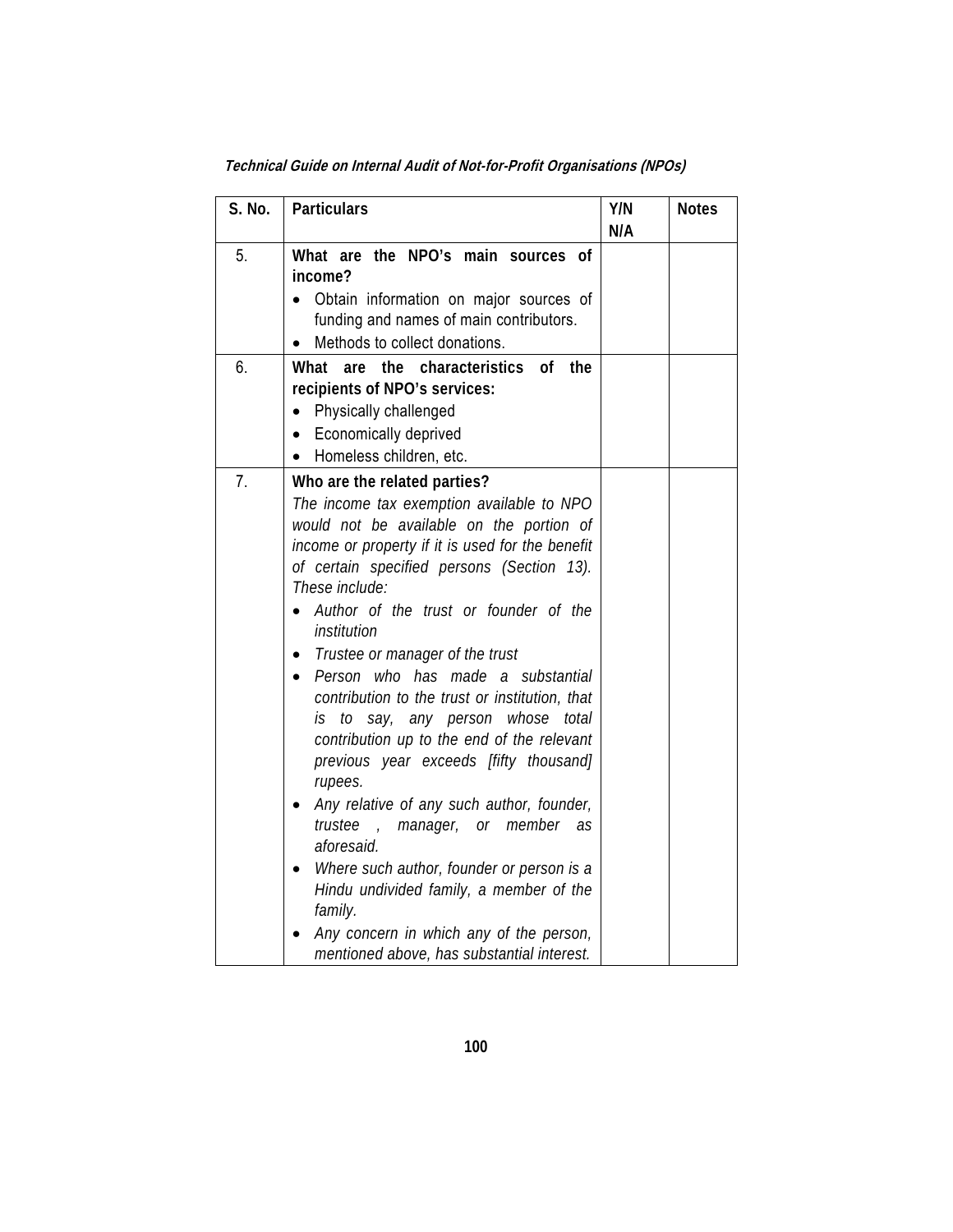## **B. Budgeting**

| S. No. | <b>Particulars</b>                                                                                                                                                                                                                                          | Y/N | <b>Notes</b> |
|--------|-------------------------------------------------------------------------------------------------------------------------------------------------------------------------------------------------------------------------------------------------------------|-----|--------------|
|        |                                                                                                                                                                                                                                                             | N/A |              |
| 1.     | Which of the following budgets does the<br>organisation have:                                                                                                                                                                                               |     |              |
|        | project /program budgets. (e.g. those<br>relating to one activity or donor-funded<br>project)                                                                                                                                                               |     |              |
|        | (administration/overheads)<br>core<br>costs<br>budget.                                                                                                                                                                                                      |     |              |
|        | comprehensive<br>operating<br>budget<br>(organisation-wide budgets consolidating<br>activities<br>like<br>cost of programs<br>all<br>, management and fundraising).                                                                                         |     |              |
|        | Others.[specify]<br>Try to get copies or go through the most<br>recent budgets available, noting the period<br>they refer to.                                                                                                                               |     |              |
| 2.     | Whether the organization prepares cash<br>flow projections.                                                                                                                                                                                                 |     |              |
| 3.     | What process is used to produce the<br>organisation's budgets.<br>Find out who is involved(executive staff /<br>finance committee)<br>When they are produced (year end or<br>quarterly)<br>Is there a link to the organisation's<br>mission and objectives? |     |              |
| 4.     | What method is used to produce the<br>organisation's budgets:<br>Based on historical figures and projections<br>made?<br>Periodically year -end revenue is forecast<br>and budget adjusted                                                                  |     |              |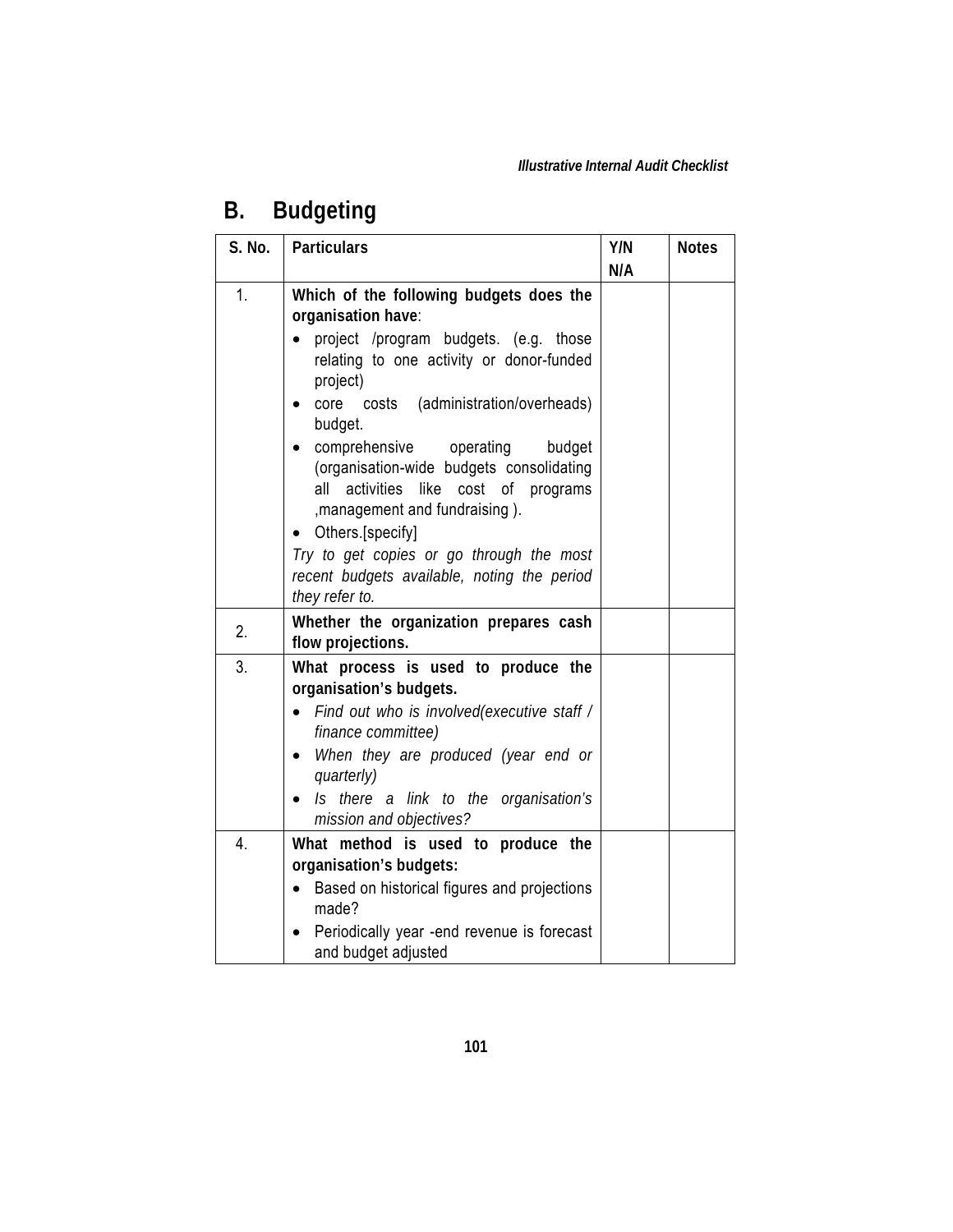| S. No. | <b>Particulars</b>                                                                                                                                                                                                                                                                                                         | Y/N<br>N/A | <b>Notes</b> |
|--------|----------------------------------------------------------------------------------------------------------------------------------------------------------------------------------------------------------------------------------------------------------------------------------------------------------------------------|------------|--------------|
| 5.     | Is there provision for contingencies to<br>with<br>deal<br>emergency<br>or unexpected<br>expenses:<br>unexpected repairs and maintenance.<br>Personnel expenses due to retirement or<br>maternity leave.<br>changes in tax rates, fringe benefits,<br>allocations of rents, auditing fees, etc.                            |            |              |
| 6.     | the<br>organisation's annual budget<br>ls.<br>formally approved by the Board and<br>entered in the minutes:<br>Are significant changes to the budget<br>approved by the Board.                                                                                                                                             |            |              |
| 7.     | Whether the organisation prepares budget<br>report comparing the actual to budgeted<br>amounts:<br>For actual the organization needs to monitor<br>unit costs of programs and services through<br>the documentation of staff time and direct<br>expenses and allocate the management,<br>general and fundraising expenses. |            |              |
| 8.     | Whether the organization has established<br>a plan identifying actions to take in the<br>event of a reduction or loss in funding.                                                                                                                                                                                          |            |              |
| 9.     | Whether The organization has established,<br>or is actively trying to develop, a reserve<br>of funds to cover at least three months of<br>operating expenses.                                                                                                                                                              |            |              |

**Technical Guide on Internal Audit of Not-for-Profit Organisations (NPOs)**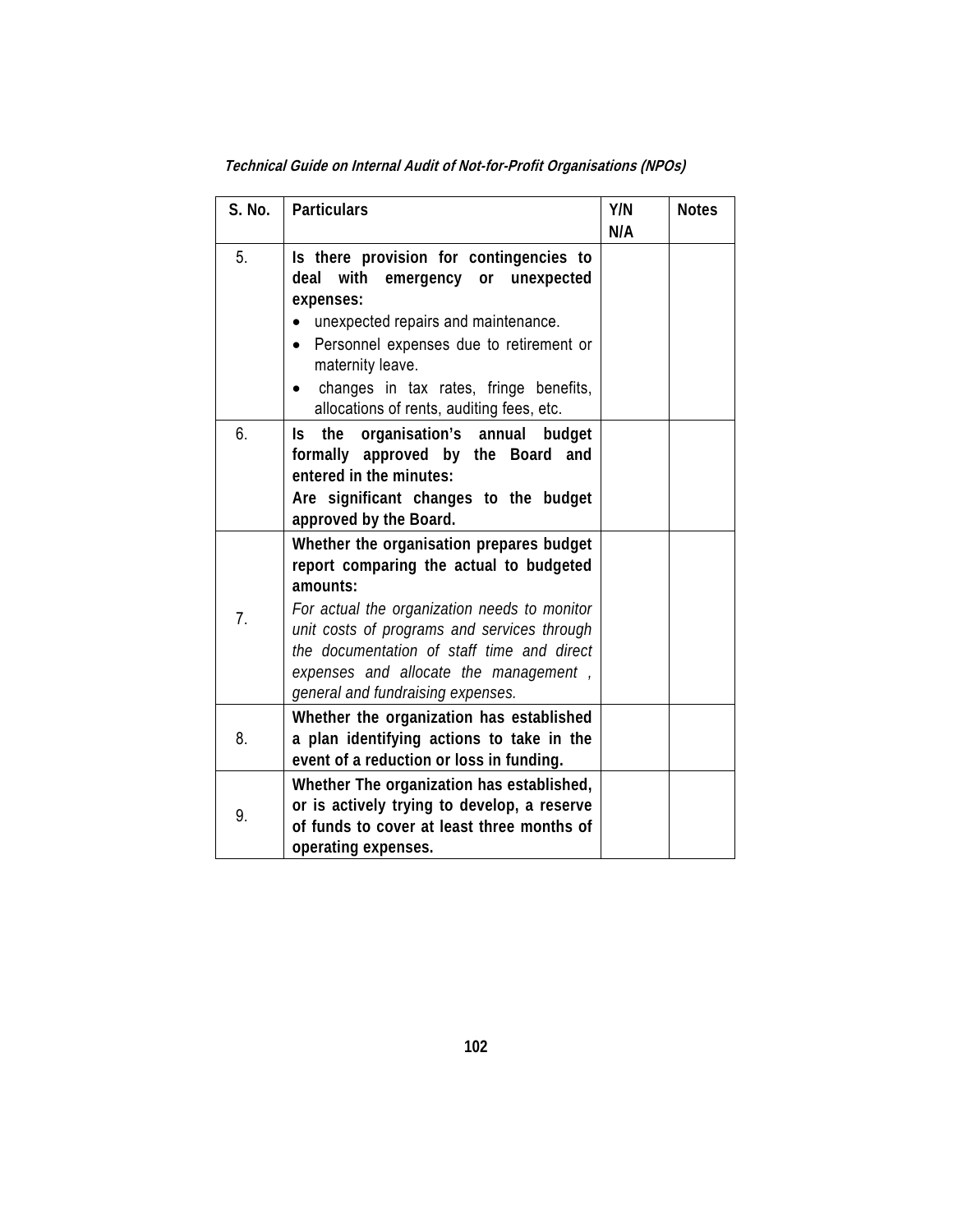### **C. Internal Control**

| S. No. | <b>Particulars</b>                                                                                                                                                                                                                                                                                                                                                                                                                                  | Y/N | <b>Notes</b> |
|--------|-----------------------------------------------------------------------------------------------------------------------------------------------------------------------------------------------------------------------------------------------------------------------------------------------------------------------------------------------------------------------------------------------------------------------------------------------------|-----|--------------|
|        |                                                                                                                                                                                                                                                                                                                                                                                                                                                     | N/A |              |
| 1.     | Does the organisation have an up-to-date<br><b>Organisation Chart?</b>                                                                                                                                                                                                                                                                                                                                                                              |     |              |
|        | If not, enquire about admin structure and<br>management responsibilities.                                                                                                                                                                                                                                                                                                                                                                           |     |              |
| 2.     | What are the roles of various levels of<br>management?<br>Note the job profiles and hours spent in<br>various activities like fundraising, program<br>management, admin etc.                                                                                                                                                                                                                                                                        |     |              |
| 3.     | Does the organisation have approved<br>policies outlining its expectations in:<br>Financial management practices<br>Personnel management practices<br>Conflict of interest<br>• Fundraising practices<br>Quality of services to users, clients,<br>consumers, or the public<br>Safety of staff, volunteers, and clients<br>Find out about the nature and extent of<br>entity's reliance on volunteers and its impact.<br>Training provided to staff |     |              |
| 4.     | What are the policies and procedures in<br>activities? Are they<br>various<br>written<br>down?<br>they communicated<br>Are<br>to<br>executive staff?<br>Delegation of authority<br>Cash handling<br>$\bullet$<br>Procurement<br>Payment                                                                                                                                                                                                             |     |              |
| 5.     | Are the above policies and procedures<br>implemented?                                                                                                                                                                                                                                                                                                                                                                                               |     |              |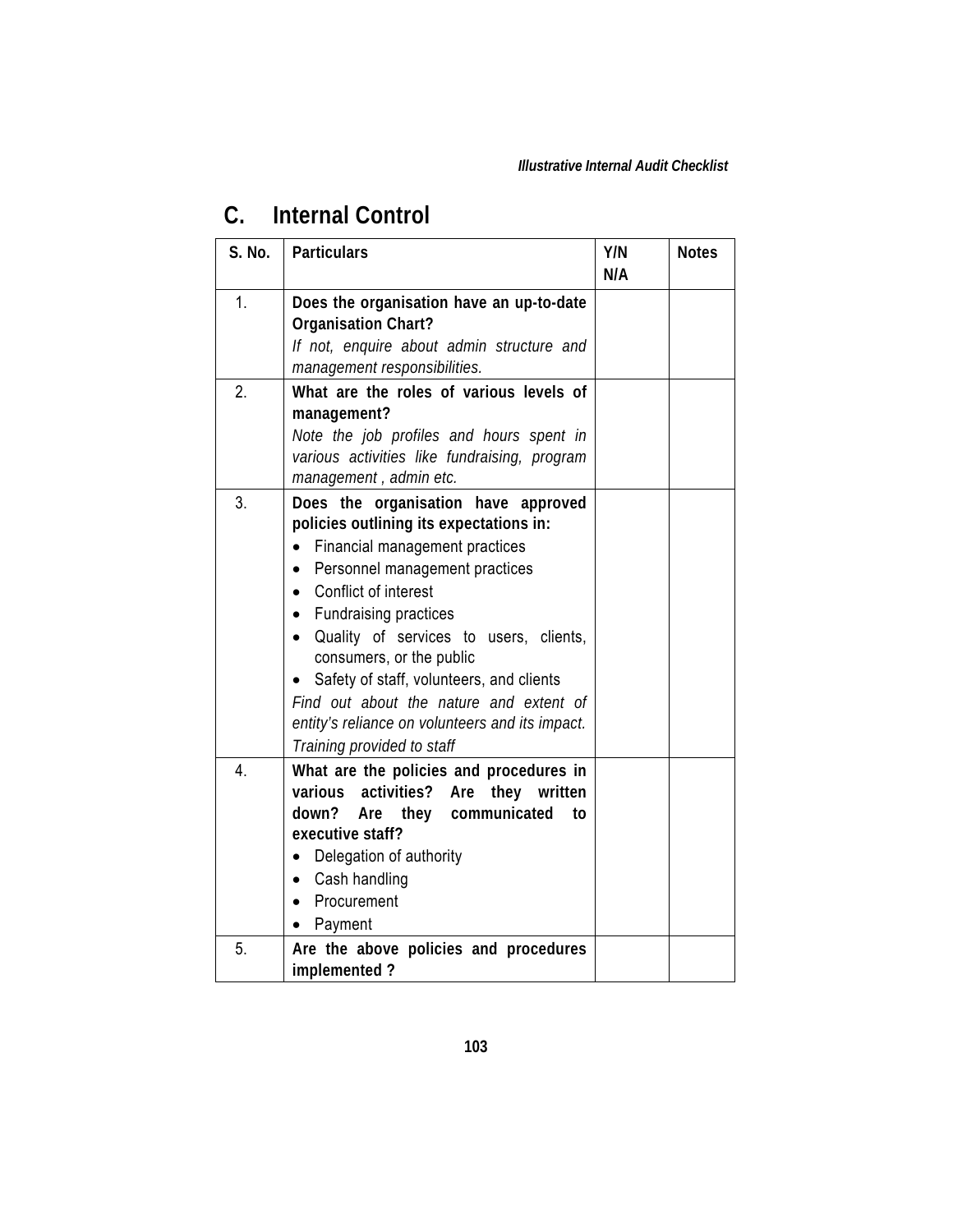| S. No. | <b>Particulars</b>                                                                                                                                                                                                                                                                                                                                                                                                                                                                                                                                                  | Y/N<br>N/A | <b>Notes</b> |
|--------|---------------------------------------------------------------------------------------------------------------------------------------------------------------------------------------------------------------------------------------------------------------------------------------------------------------------------------------------------------------------------------------------------------------------------------------------------------------------------------------------------------------------------------------------------------------------|------------|--------------|
| 6.     | Is there proper segregation of duties in<br>critical activities:<br>Finance and book-keeping?<br>Procurement and payment<br>$\bullet$<br>Invoice approval and cheque signing                                                                                                                                                                                                                                                                                                                                                                                        |            |              |
| 7.     | What controls are in place for handling<br>cash.<br>Cash receipts recorded immediately and<br>deposited in the bank?<br>person with no access<br>cash<br>A<br>to<br>compares cash receipts records and<br>authenticate deposit slips?<br>All incoming money banked and<br>no<br>amounts held over for petty cash "feeding"?<br>Numbered duplicate receipts issued for<br>all incoming cash and cheques?<br>Segregation<br>duties<br>οf<br>between<br>Individuals handling cash and person<br>recording in the ledgers?<br>Variations should be explained            |            |              |
| 8.     | What controls are in place for cheques<br>received and issued.<br>Rules for authorisation of payment?<br>Cheques never signed in blank?<br>Cheques are issued in sequence, blank<br>cheques safeguarded and all Cheque<br>numbers, even destroyed Cheques are<br>entered into the accounting program.<br>Segregation of duty- cheque signing and<br>invoice approval; person deciding salary<br>amount and signatory<br>Cheques<br>issued only for<br>approved<br>invoices and never signed without proper<br>documentary evidence of the nature of<br>the payment? |            |              |

**Technical Guide on Internal Audit of Not-for-Profit Organisations (NPOs)**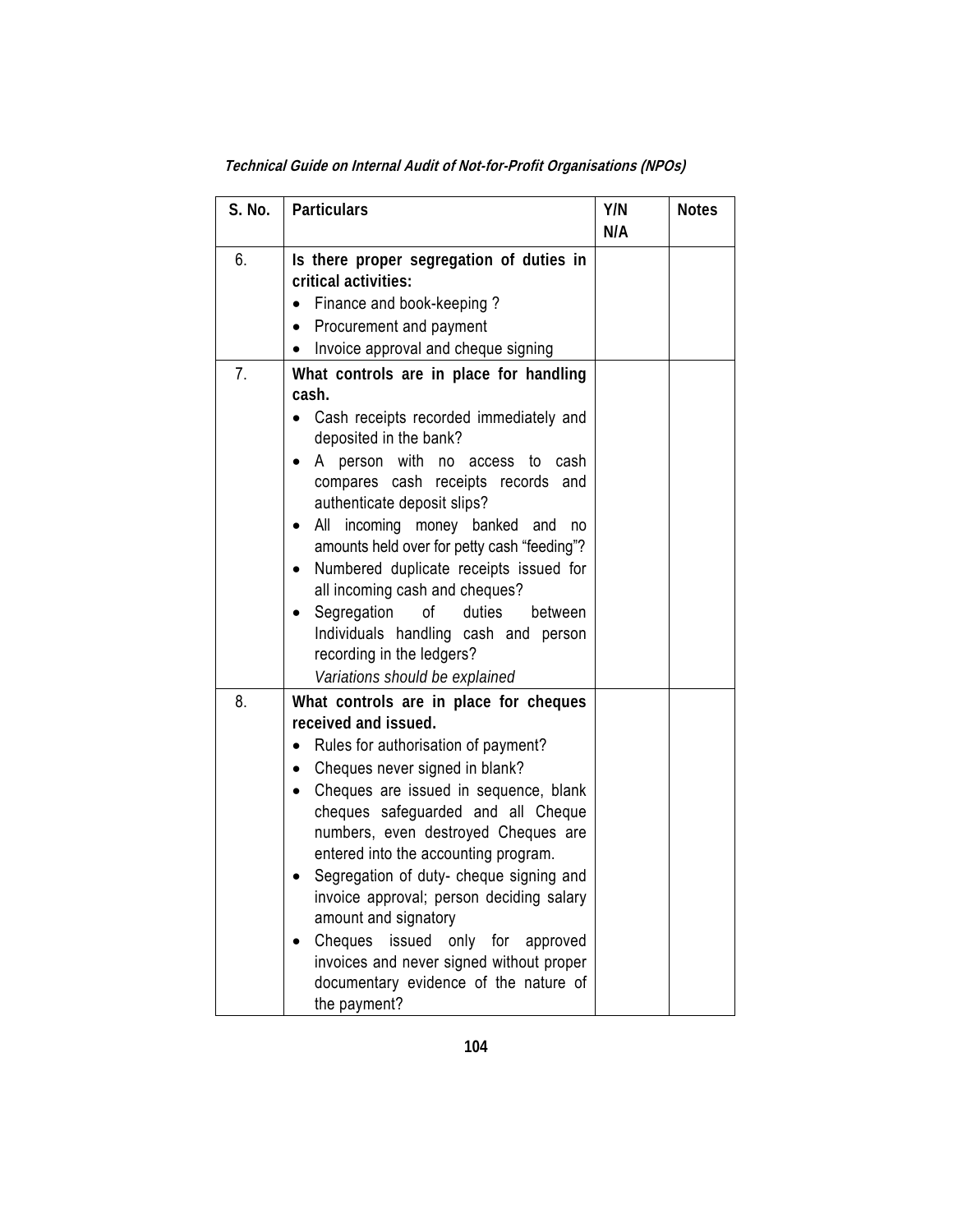*Illustrative Internal Audit Checklist* 

| S. No. | <b>Particulars</b>                                                                                                                                                                                                                                                                                                                                                                                                                                                                                                                                                                                                     | Y/N<br>N/A | <b>Notes</b> |
|--------|------------------------------------------------------------------------------------------------------------------------------------------------------------------------------------------------------------------------------------------------------------------------------------------------------------------------------------------------------------------------------------------------------------------------------------------------------------------------------------------------------------------------------------------------------------------------------------------------------------------------|------------|--------------|
|        | Authorised signatories approved by the<br>governing board                                                                                                                                                                                                                                                                                                                                                                                                                                                                                                                                                              |            |              |
| 9.     | What controls are in place for bank<br>accounts.<br>All bank accounts held in the name of the<br>NPO, not individuals.<br>Authorisations for bank operations and<br>cheque signatories done yearly.<br>Bank notified of the amounts beyond<br>which counter-signatures are required.<br>Instructions to open or close accounts<br>properly authorised and / or reported to<br>Trustees/Board.<br>Secure records held for<br>all<br>bank<br>accounts.<br>Regular bank reconciliations carried out<br>by someone other than the person who<br>signs the cheques.<br>Bank statements regularly inspected by<br>the Board. |            |              |
| 10.    | Which of the following controls over<br>$\bullet$<br>purchases are followed:<br>Competitive quotations are considered<br>wherever applicable.<br>Supporting documentation held for all<br>of expenditure (i.e. invoices,<br>items<br>vouchers, receipts).<br>All expenditure properly authorised.<br>Invoices checked against orders made.<br>quality and quantity of goods<br>The<br>supplied checked against orders made.<br>Payments only made against original<br>invoices (i.e. not on monthly statements<br>or photocopies).                                                                                     |            |              |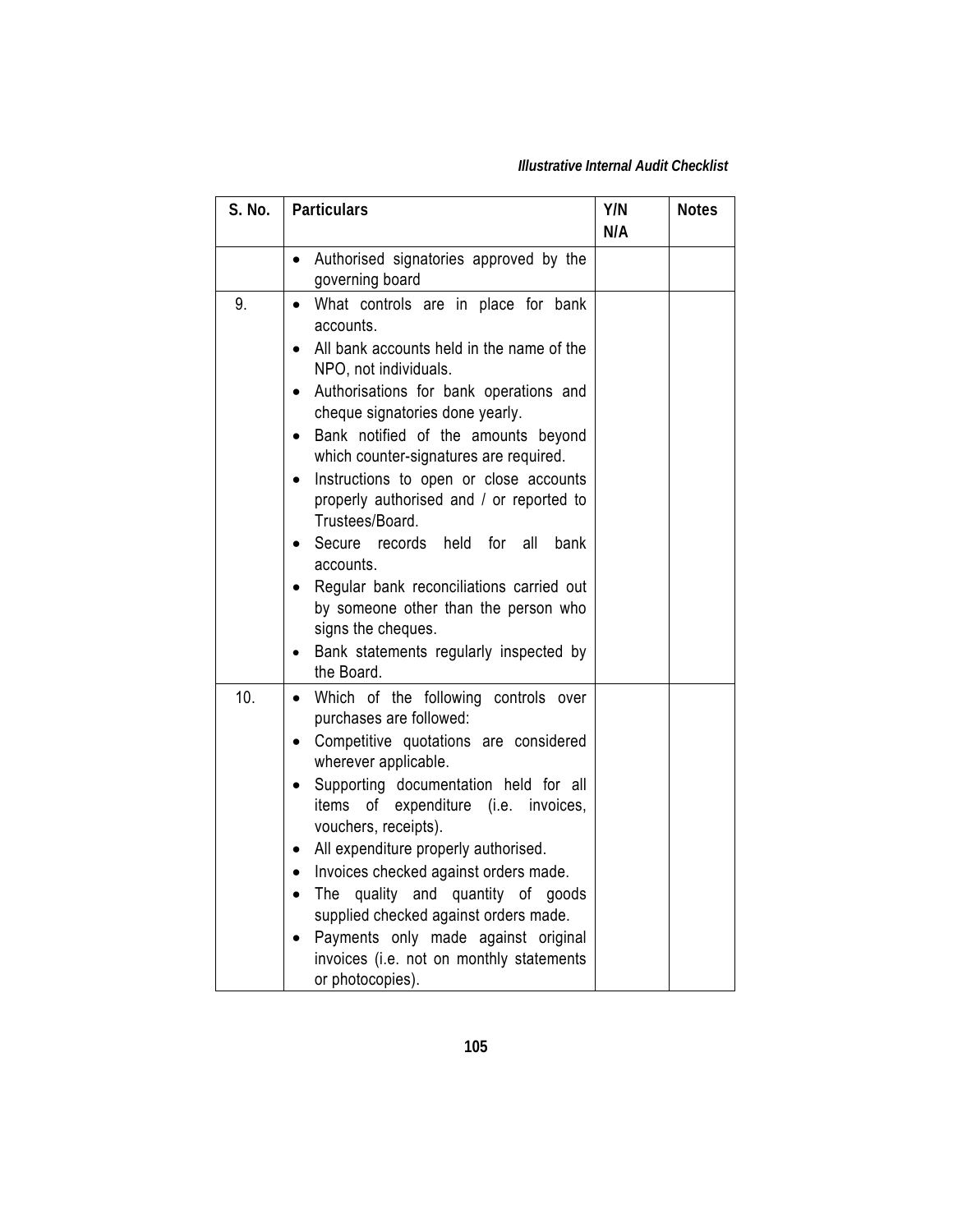| S. No. | <b>Particulars</b>                                                                                                                                                                                                                | Y/N<br>N/A | <b>Notes</b> |
|--------|-----------------------------------------------------------------------------------------------------------------------------------------------------------------------------------------------------------------------------------|------------|--------------|
| 11.    | Whether Organizations take periodic<br>inventories?<br>monitors the inventory against theft.<br>$\bullet$<br>reconciles general ledger inventory<br>$\bullet$<br>information.<br>maintains an adequate inventory level.           |            |              |
| 12.    | Whether Organizations has an effective<br>contracting or tendering system:<br>Complies with the requirements<br>_of<br>procurement legislation;<br>is open and fair;<br>meets all the requirements of each<br>contract or tender. |            |              |

**Technical Guide on Internal Audit of Not-for-Profit Organisations (NPOs)** 

### **D. Finance**

| S.No.            | <b>Particulars</b>                                                                                                                                                                                                                                                                                          | Y/N | <b>Notes</b> |
|------------------|-------------------------------------------------------------------------------------------------------------------------------------------------------------------------------------------------------------------------------------------------------------------------------------------------------------|-----|--------------|
|                  |                                                                                                                                                                                                                                                                                                             | N/A |              |
| 1.               | Whether the organisation has set up<br>appropriate financial systems.                                                                                                                                                                                                                                       |     |              |
| $\overline{2}$ . | Whether the organisation<br>has<br>employed qualified persons, either full-<br>part-time or voluntarily<br>time<br>to<br>administer and manage the systems.                                                                                                                                                 |     |              |
| 3.               | Whether the organisation has financial<br>policies and procedures manual which<br>includes:<br>Financial statement presentation<br>distribution of financial statements<br>system of accounting codes<br>investment policies<br>cheque signing procedures<br>bank statement<br>reconciliation<br>procedures |     |              |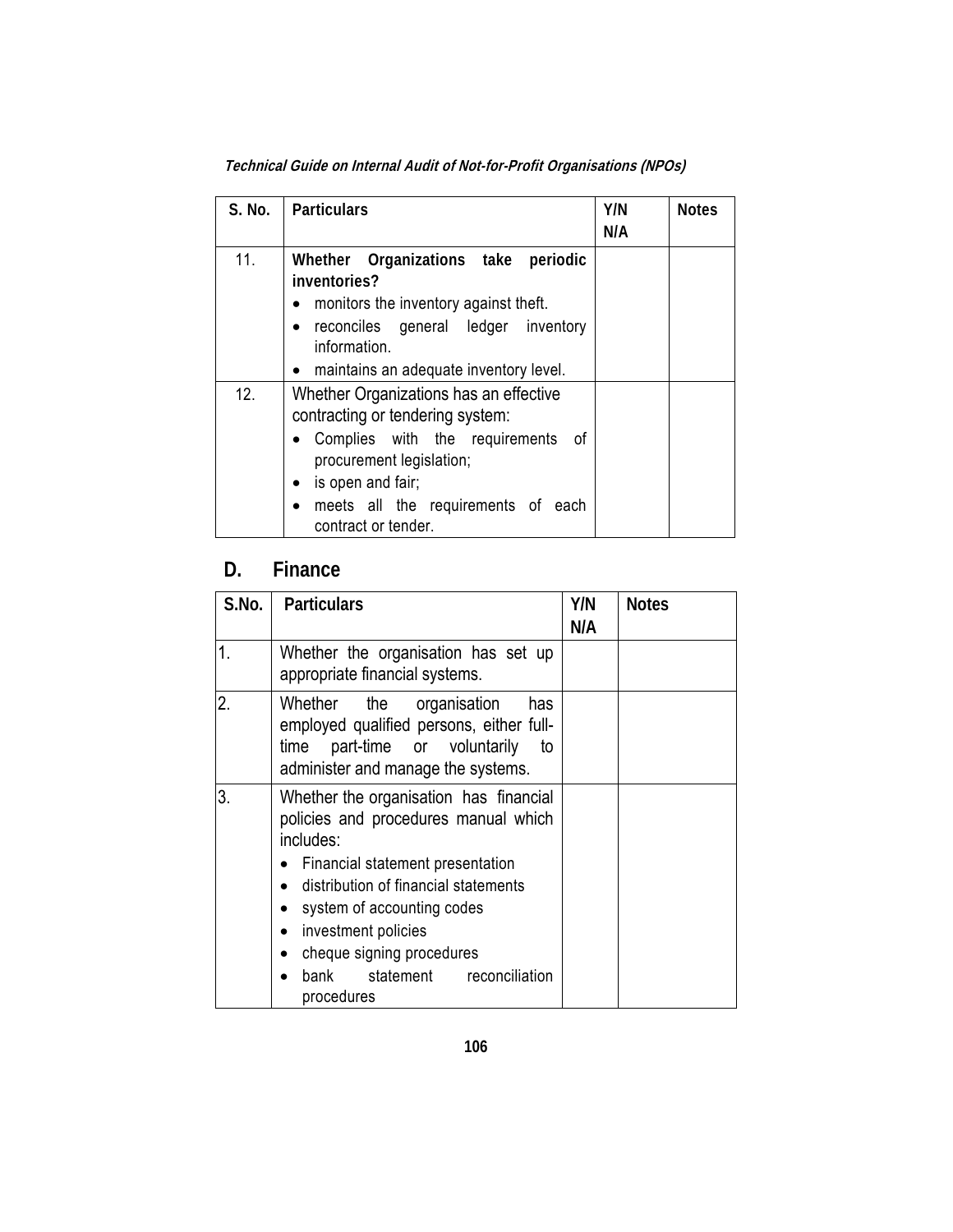#### *Illustrative Internal Audit Checklist*

| S.No. | <b>Particulars</b>                                                                                                                                                                                                                                                                                                                  | Y/N<br>N/A | <b>Notes</b> |
|-------|-------------------------------------------------------------------------------------------------------------------------------------------------------------------------------------------------------------------------------------------------------------------------------------------------------------------------------------|------------|--------------|
|       | travel expense and other policies<br>$\bullet$<br>revenue collection and recording<br>payroll policy,<br>$\bullet$<br>insurance policies,<br>$\bullet$<br>controls over fixed assets,<br>(if<br>controls<br>inventories<br>over<br>applicable), budgeting procedures<br>tax procedures (if applicable) and<br>conflicts of interest |            |              |
| 4.    | Whether capital needs are at least<br>reviewed annually.                                                                                                                                                                                                                                                                            |            |              |
| 5.    | Whether the organization has insurance<br>coverage.<br>insurance coverage is adequate.<br>which is periodically reviewed<br>to<br>ensure the appropriate levels and<br>types of coverages are in place.                                                                                                                             |            |              |
| 6.    | organization has clear<br>Whether the<br>policies on loans and staff advances.                                                                                                                                                                                                                                                      |            |              |
| 7.    | Whether the organization has a policy<br>the<br>receipt<br>of<br>outside<br>regarding<br>honoraria and/or remuneration in order<br>to avoid 'duplicate' or inappropriate<br>payment.                                                                                                                                                |            |              |
| 8.    | Whether employees, board members<br>and volunteers who handle cash and<br>investments are bonded to help assure<br>the safeguarding of assets.                                                                                                                                                                                      |            |              |
| 9.    | Whether the organization has a written<br>policy related to investments.                                                                                                                                                                                                                                                            |            |              |
| 10.   | Whether Training is made available for<br>board and appropriate staff on relevant<br>accounting topics.                                                                                                                                                                                                                             |            |              |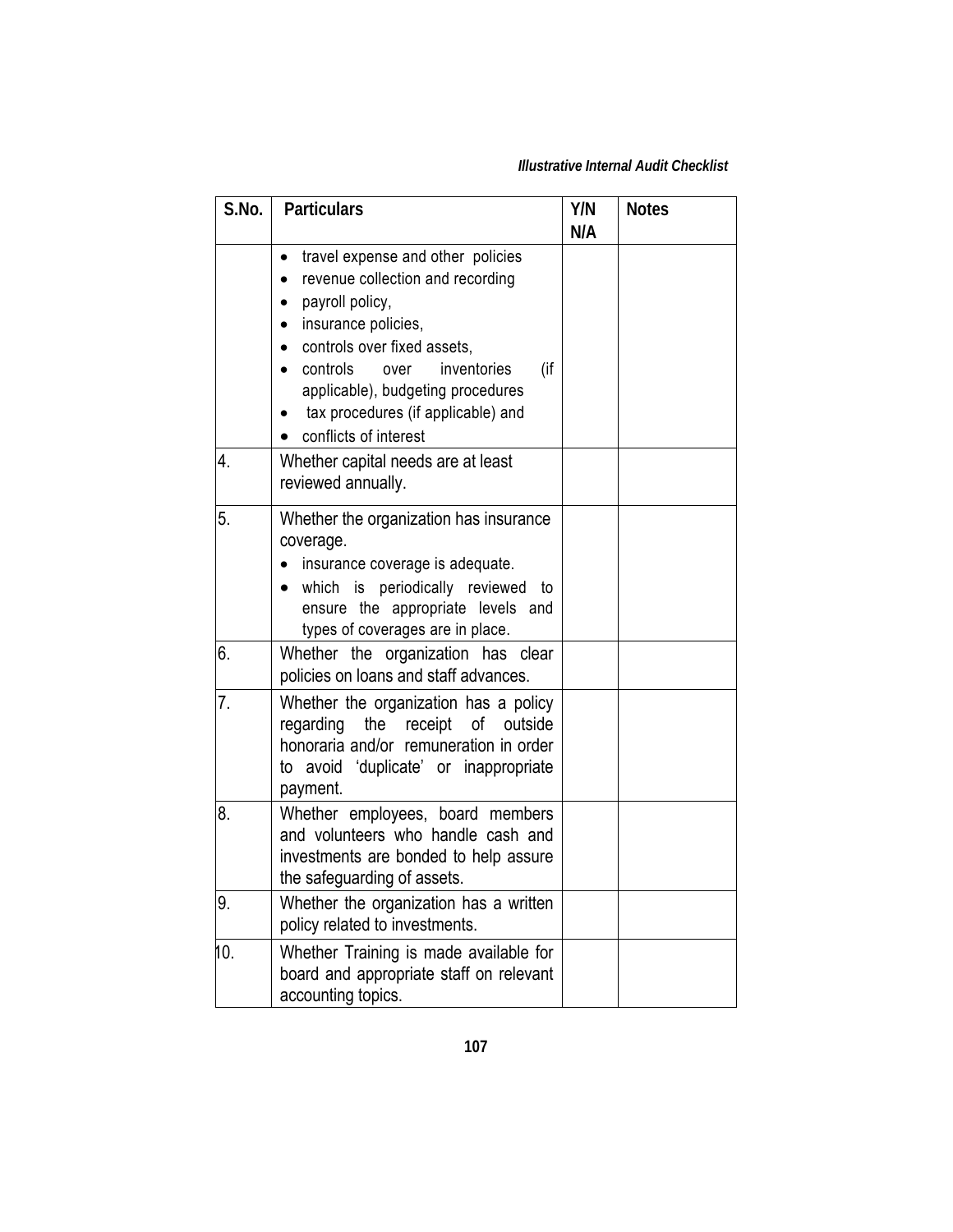| S.No.    | <b>Particulars</b>                                                                                                                                                                                                                                                                                                                                                                                                                                                                                                                   | Y/N<br>N/A | <b>Notes</b> |
|----------|--------------------------------------------------------------------------------------------------------------------------------------------------------------------------------------------------------------------------------------------------------------------------------------------------------------------------------------------------------------------------------------------------------------------------------------------------------------------------------------------------------------------------------------|------------|--------------|
| 1.       | What controls are in place for donation<br>receipts:<br>control over numerical sequence<br>Procedures to ensure amount on receipts ins<br>correct<br>Control over date of issuance of receipt and<br>date of donation<br>Details of entity name, address<br>and<br>registration number present<br>Presence of name and address of donor.<br>In case of property, description of property is<br>correct, consistent use of appraisal method<br>competence of persons<br>Authorised signatories<br>Controls over issuing of duplicates |            |              |
| 2.       | What are the different methods to collect<br>donations:                                                                                                                                                                                                                                                                                                                                                                                                                                                                              |            |              |
| 3.       | Review receipts to detect substantial or<br>unusual donations.                                                                                                                                                                                                                                                                                                                                                                                                                                                                       |            |              |
| 4.       | Whether total receipts issued match donation<br>revenues and amount deposited in bank.<br>Variations to be explained                                                                                                                                                                                                                                                                                                                                                                                                                 |            |              |
| 5.<br>6. | Whether relevant details of grants received<br>maintained:<br>list of all grants procured by the organization<br>with details of amount of grant, time frame for<br>fund usage, and the specific program, service or<br>project the money has been designated for.<br>any specific financial arrangements or contracts<br>required by the grant-making organization<br>What is the effect of non compliance with<br>restrictions                                                                                                     |            |              |
|          | Penalties and sanctions                                                                                                                                                                                                                                                                                                                                                                                                                                                                                                              |            |              |

### **E. Donation and Grants Received**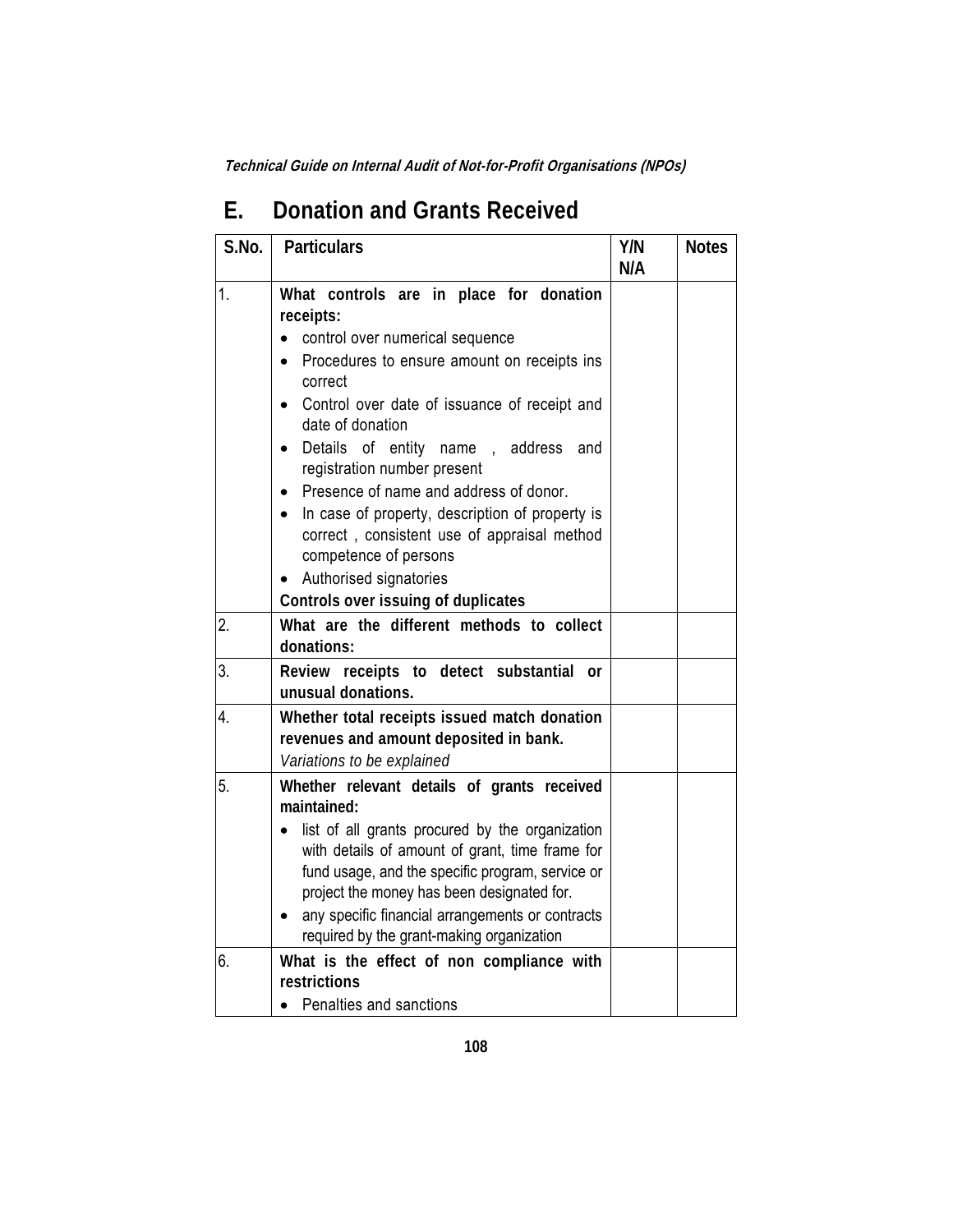#### *Illustrative Internal Audit Checklist*

| S.No. | <b>Particulars</b>                                                                                                          | Y/N<br>N/A | <b>Notes</b> |
|-------|-----------------------------------------------------------------------------------------------------------------------------|------------|--------------|
|       | • Financial impact                                                                                                          |            |              |
| 7.    | Enquire on the reasons for non compliance<br>with conditions or restrictions.                                               |            |              |
| 18    | Whether the organisation has designated ratios<br>and standards to keep control of fundraising<br>and administration costs. |            |              |
| ۱9.   | Whether the organisation has developed a<br>diversified funding base to reduce the risk of<br>financial dependency.         |            |              |

### **F. In-kind Contribution**

| S.<br>no. | <b>Particulars</b>                                                                                                                                                                                                                                        | Y/N<br>N/A | <b>Notes</b> |
|-----------|-----------------------------------------------------------------------------------------------------------------------------------------------------------------------------------------------------------------------------------------------------------|------------|--------------|
|           | How is the valuation of Donated property<br>carried out:<br>Method used<br>Supporting documents which are evidence<br>of the value attributed<br>Presentation in financial statements                                                                     |            |              |
| 2.        | What is the policy of the organisation for<br>valuation of donated material and services.<br>Method used<br>Method used consistently<br>$\bullet$<br>Audit the estimated value<br>Presentation in financial statements<br>Compare with earlier years data |            |              |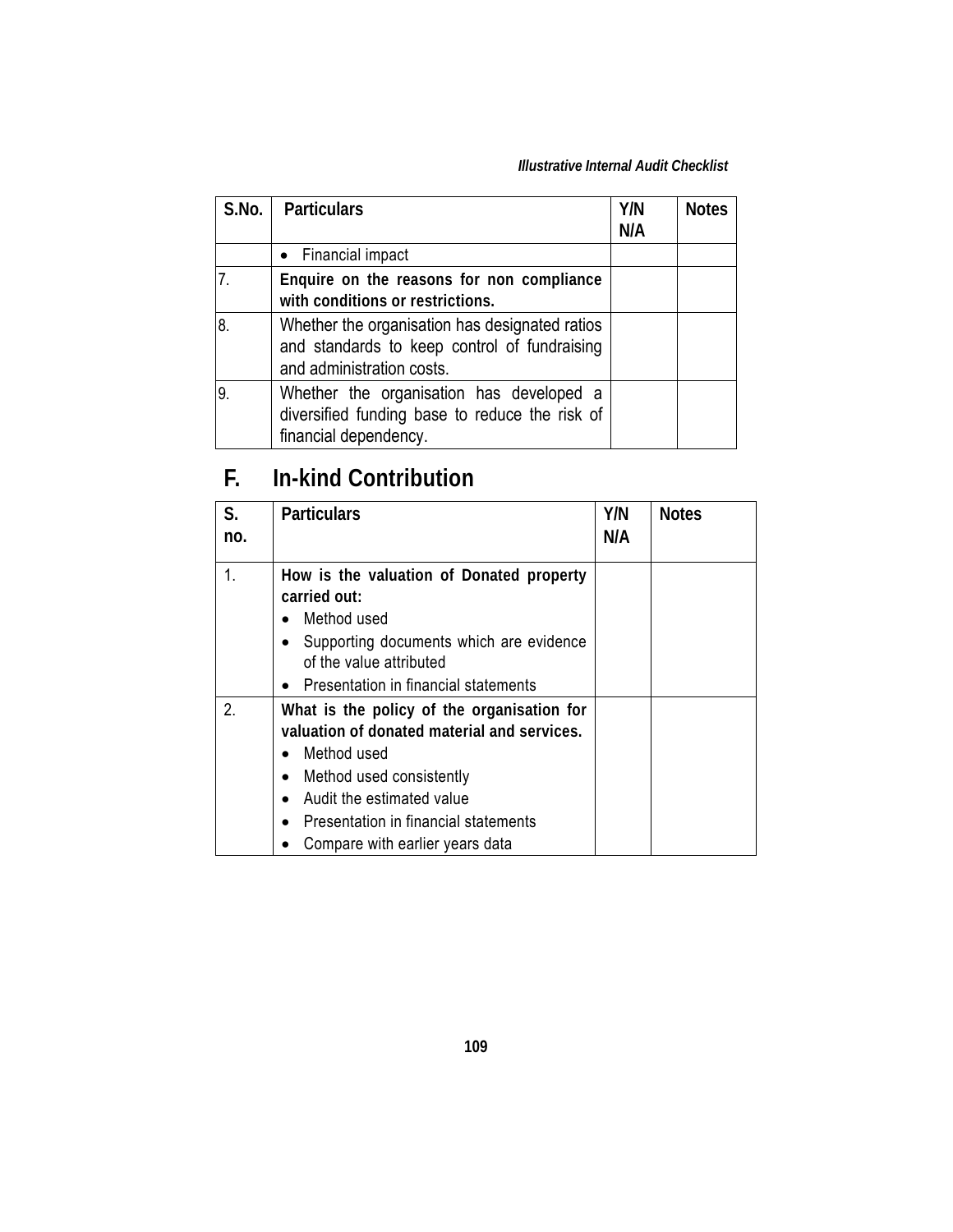| Sr.No. | Particular                                                                                                                                                                                                                                                                                                                                          | Y/N<br>N.A. | <b>Note</b> |
|--------|-----------------------------------------------------------------------------------------------------------------------------------------------------------------------------------------------------------------------------------------------------------------------------------------------------------------------------------------------------|-------------|-------------|
| 1.     | any foreign<br>Whether<br>contribution<br>İS.<br>received by the organization during the<br>period:<br>If yes,<br>organisation has obtained the certificate<br>of registration from the central govt. or                                                                                                                                            |             |             |
|        | has taken the prior permission from the<br>CG.                                                                                                                                                                                                                                                                                                      |             |             |
| 2.     | Whether receipt of contribution has<br>reported<br>been<br>the<br>Central<br>to<br>Government within 30 days of receipt<br>with the following details:<br>amount of the foreign contribution<br>its source<br>$\bullet$<br>the manner in which it was received<br>the purpose for which it was intended,<br>and<br>the manner in which it was used. |             |             |
| 3.     | Verification of registration documents as                                                                                                                                                                                                                                                                                                           |             |             |
|        | per FCRA<br>to verify registration certified issued by<br>Ministry of Home Affairs<br>to verify the designated bank account<br>$\bullet$<br>mentioned in certificate<br>to verify the nature of organization in<br>certificate.                                                                                                                     |             |             |
| 4.     | Documents in support of receipts of foreign<br>contribution:<br>to verify the donor letter & purpose there                                                                                                                                                                                                                                          |             |             |
|        | of.<br>whether the purpose mentioned in donor<br>letter is in accordance with the object &<br>registration certificate.                                                                                                                                                                                                                             |             |             |

### **G. Compliances- FCRA 2010**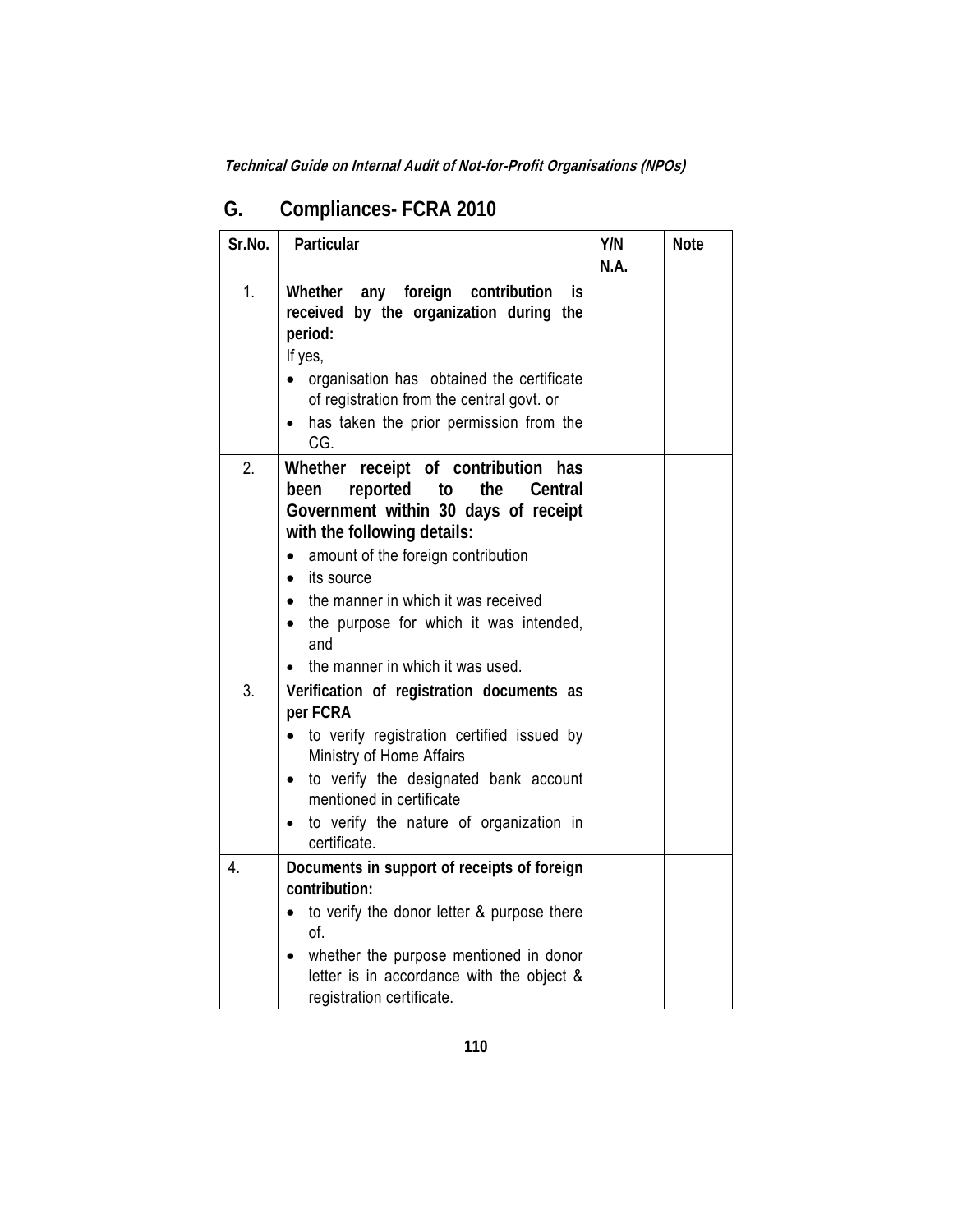|    | whether the source is a foreign source<br>$\bullet$   |  |
|----|-------------------------------------------------------|--|
|    | whether interest & other<br>incidental                |  |
|    | out<br>of<br>generated<br>foreign<br>income           |  |
|    | contribution is accounted properly in FC              |  |
|    | books.                                                |  |
|    | whether<br>such<br>foreign<br>contribution            |  |
|    | deposited in designated bank account                  |  |
|    | mentioned in registration certificate.                |  |
|    | counter<br>check<br>To<br>total<br>foreign            |  |
|    | contributions with total cr in designated             |  |
|    | bank account.                                         |  |
| 5. | Document in support of utilization of foreign         |  |
|    | contribution:                                         |  |
|    | to verify the purpose of utilization.                 |  |
|    | to verify whether such utilization is in<br>$\bullet$ |  |
|    | accordance to donor instruction                       |  |
|    | to verify whether the utilization reached to          |  |
|    | end user.                                             |  |
|    | To verify supporting for such utilization             |  |
| 6. | Utilisation of foreign contribution by way of         |  |
|    | donation to other trust:                              |  |
|    | to verify the registration status of donee            |  |
|    | organisation under FCRA.                              |  |
|    | to verify the purpose for which such                  |  |
|    | donation made.                                        |  |
|    | to verify supporting for such transaction.            |  |
|    | to verify application/ proposal from donee.           |  |
| 7. | Whether organisations is complying with donor         |  |
|    | restrictions, if any:                                 |  |
|    | Financial managers have<br>copies<br>οf<br>$\bullet$  |  |
|    | documentation to<br>relevant<br>know the              |  |
|    | restrictions set forth.                               |  |
|    | Are the funds being utilised in accordance            |  |
|    | with the donor's wishes.                              |  |
|    |                                                       |  |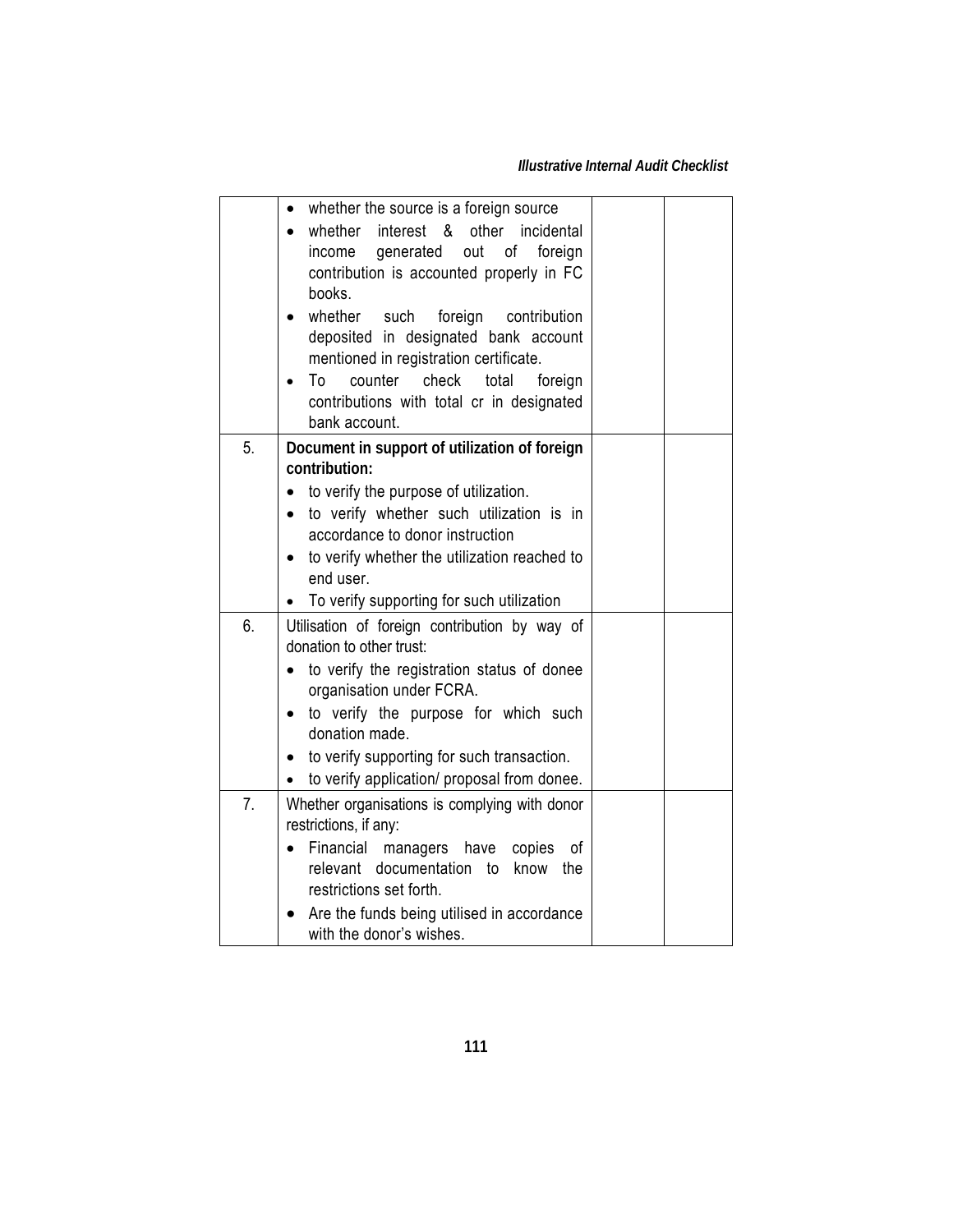| 8.  | Whether utilisation of foreign contribution as<br>per the FCRA Act:<br>Verify whether FC is used for speculative<br>business. If it has been so used, this<br>should be included in the report.<br>Administration expenses amount to not<br>more than 50% of the total amount of<br>foreign contribution.                                                                                                                                                                                                                                                                                                                                                                                                                                                                                                      |  |
|-----|----------------------------------------------------------------------------------------------------------------------------------------------------------------------------------------------------------------------------------------------------------------------------------------------------------------------------------------------------------------------------------------------------------------------------------------------------------------------------------------------------------------------------------------------------------------------------------------------------------------------------------------------------------------------------------------------------------------------------------------------------------------------------------------------------------------|--|
| 9.  | In case, there is transfer of foreign contribution<br>to another entity, it complies with provisions of<br>FCRA, 2010.<br>other person is also granted certificate of<br>registration.<br>If transfer to unregistered entity should<br>get prior permission and total amount of<br>unregistered organisations<br>transfer<br>to<br>should not exceed 10% of the total<br>foreign contribution received.                                                                                                                                                                                                                                                                                                                                                                                                        |  |
| 10. | <b>Administrative Expenditure.</b><br>(i)<br>Section 8 of the FCRA 2010 provides that<br>the administrative expenditure shall not<br>exceed 50% of the total utilization of funds<br>out of FCRA receipts. Further, it states that<br>any expenditure of administrative nature in<br>excess of 50% shall be defrayed with prior<br>approval of the central government.<br>(ii)<br>The rule further provides that any type of<br>expenditure<br>expended<br>directly<br>on<br>activities<br>shall<br>programme<br>not<br>be<br>considered as administrative in nature.<br>to verify for the overall expenditure of<br>organization towards administrative<br>expenditure.<br>to verify direct cost for projects and<br>other administrative expenditure.<br>verify overall budget of the<br>to<br>organization. |  |

**Technical Guide on Internal Audit of Not-for-Profit Organisations (NPOs)**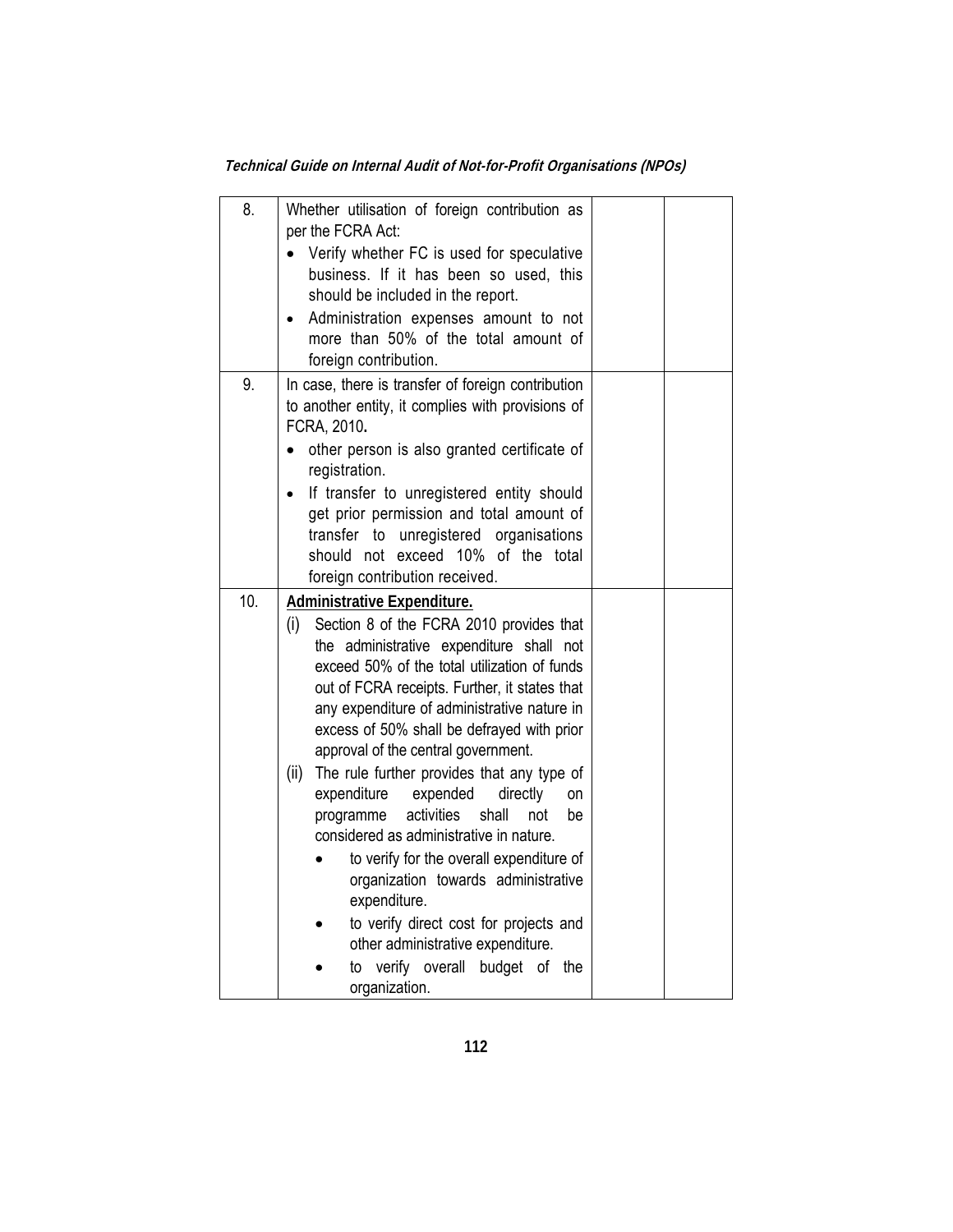*Illustrative Internal Audit Checklist* 

| 11. | Change in member of executive                                                     |  |
|-----|-----------------------------------------------------------------------------------|--|
|     | committee/Governing council                                                       |  |
|     | (i)<br>FCR Rules through its Forms require                                        |  |
|     | prior permission for change of more                                               |  |
|     | than 50% of members of Executive                                                  |  |
|     | Committee of an NGO.                                                              |  |
|     | Form FC-3 pursuant to FCR rule<br>(ii)                                            |  |
|     | 9(1)(a) of 1976 and Form FC-4                                                     |  |
|     | pursuant to FCR rule 9(2)(a) of 2010                                              |  |
|     | includes 'Declaration and undertaking'                                            |  |
|     | by the Chief Functionary of the applicant                                         |  |
|     | organization which in point (ii) specifies                                        |  |
|     | obtaining of prior permission for the                                             |  |
|     | changes<br>causing replacement<br>οf<br>50%<br>members<br>οf<br>or<br>more<br>the |  |
|     | Executive<br>committee/Governing                                                  |  |
|     | Council.                                                                          |  |
|     | (iii)<br>There is no corresponding provision in                                   |  |
|     | FCR Act 1976 or 2010 which provides                                               |  |
|     | for the above and so forms in rules                                               |  |
|     | takes the effect of superseding the Act.                                          |  |
|     | The rules are made under the power                                                |  |
|     | conferred by the Act itself and cannot                                            |  |
|     | have any provision which stretches                                                |  |
|     | beyond the Act.                                                                   |  |
|     | to verify the present status of                                                   |  |
|     | governing body and to ensure                                                      |  |
|     | there is no substantial change in                                                 |  |
|     | the overall composition.                                                          |  |
|     | In case of change in excess of                                                    |  |
|     | prescribed limit to ensure for                                                    |  |
|     | necessary approval has been                                                       |  |
|     | obtained from ministry of home                                                    |  |
|     | affairs.                                                                          |  |
| 12. | <b>Consultancy income of an NPO</b>                                               |  |
|     | (i)<br>FCRA, 2010 excludes 'the professional/                                     |  |
|     | consultancy fees paid to NGOs from                                                |  |
|     | Foreign Source' from the definition of                                            |  |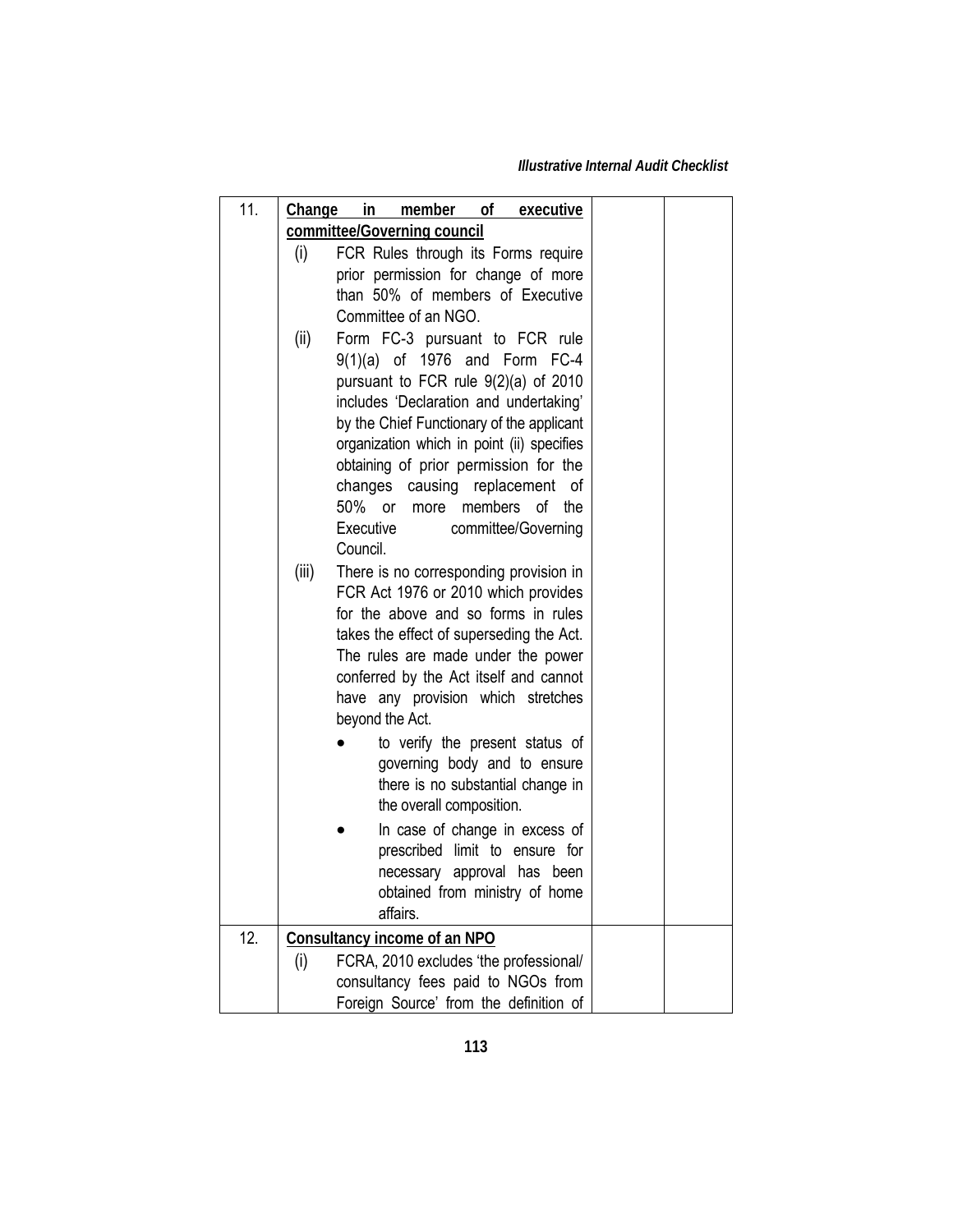**Technical Guide on Internal Audit of Not-for-Profit Organisations (NPOs)** 

|     |       | Foreign Contribution.                                 |  |
|-----|-------|-------------------------------------------------------|--|
|     | (ii)  | Explanation 3 to Section 2(1)(h) of FCRA              |  |
|     |       | 2010 states that any amount received,                 |  |
|     |       | by any person from any foreign source                 |  |
|     |       | in India by way of fee or cost against                |  |
|     |       | business, trade or commerce shall not                 |  |
|     |       | be considered as foreign contribution. In             |  |
|     |       | other words, such receipts shall be kept              |  |
|     |       | outside the FCRA account.                             |  |
|     |       | to verify whether any of such                         |  |
|     |       | transaction is recorded in FC                         |  |
|     |       | accounts.                                             |  |
|     |       | to verify such similar type of                        |  |
|     |       | contract with donor agency.                           |  |
| 13. |       | Information on Public domain                          |  |
|     | (i)   | Rule 13 provides for requirement of                   |  |
|     |       | information<br>the<br>keeping<br>regarding            |  |
|     |       | receipt and utilization in public Domain.             |  |
|     | (ii)  | The<br>Rule<br>provides<br>that<br>if<br>the          |  |
|     |       | contribution received during the year                 |  |
|     |       | 10<br>₹<br>million,<br>exceed<br>then<br>the          |  |
|     |       | organisation has to keep in the public                |  |
|     |       | all<br>data of receipts<br>domain<br>and              |  |
|     |       | utilization during the year and also in               |  |
|     |       | the subsequent year. The rule also                    |  |
|     |       | states that the Central Government will               |  |
|     |       | also upload such summary data through<br>its website. |  |
|     | (iii) | The manner of disclosure or meaning of                |  |
|     |       | 'public domain' has not been explained. It            |  |
|     |       | seems that all such organizations are                 |  |
|     |       | required to have their own website                    |  |
|     |       | where such data should be uploaded.                   |  |
|     |       | to ask for web site and to verify                     |  |
|     |       | that the information as required                      |  |
|     |       | by the rule is kept on it and is                      |  |
|     |       | accessible to all.                                    |  |
|     |       |                                                       |  |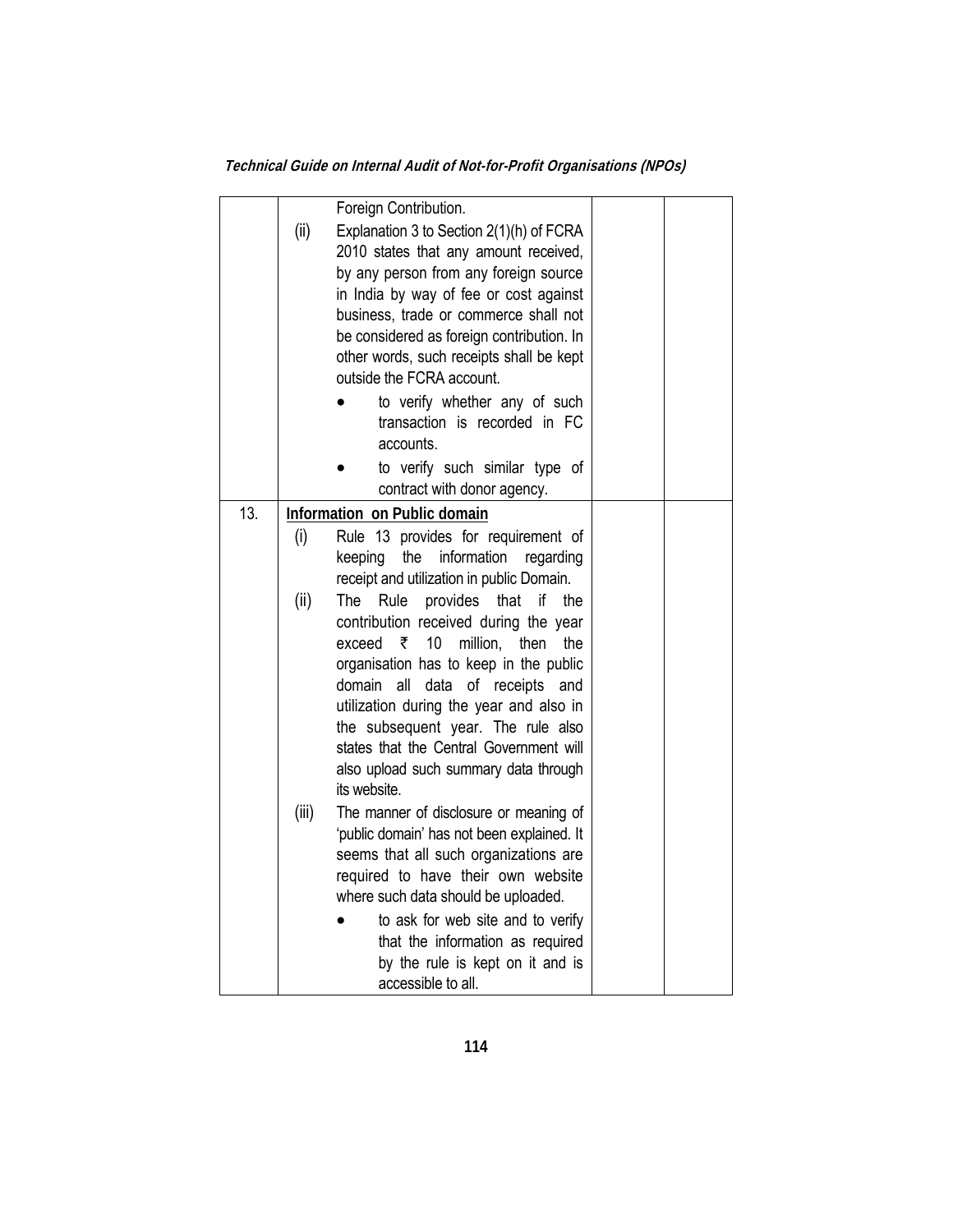| 14. | <b>Speculative investment</b>                                                     |  |
|-----|-----------------------------------------------------------------------------------|--|
|     | (i)<br>The new law does not permit investment                                     |  |
|     | of surplus funds in risky or speculative                                          |  |
|     | Rule<br>$4(1)(a)$ prohibits<br>assets.<br>investment in shares & stocks even      |  |
|     | through mutual fund.                                                              |  |
|     | Rule 4(1)(b) prohibits investment in high<br>(ii)                                 |  |
|     | return schemes or in land if it is not                                            |  |
|     | directly linked to the declared aims and                                          |  |
|     | objectives of organisation. Basically                                             |  |
|     | the idea is to prevent investment of                                              |  |
|     | short term funds into risk bearing                                                |  |
|     | instruments or assets.                                                            |  |
|     | verify<br>the<br>details<br>οf<br>to                                              |  |
|     | investments to<br>ensue<br>no<br>investment is made in such                       |  |
|     | speculative investment.                                                           |  |
| 15. | <b>Prohibited Sources.</b>                                                        |  |
|     | The Act provides power to the Central                                             |  |
|     | Government under section 11(3) (iv) to notify                                     |  |
|     | such source(s) from which foreign contribution                                    |  |
|     | shall be accepted with prior permission only. It                                  |  |
|     | implies that the Central Govt. may notify                                         |  |
|     | specific donors or countries from which foreign                                   |  |
|     | funds could not be received or shall be received<br>with prior permission only.   |  |
|     | verify sources of all<br>To<br>foreign                                            |  |
|     | contribution and to ensue that no fund is                                         |  |
|     | received from such prohibited sources.                                            |  |
| 16. | Contribution received in kind.                                                    |  |
|     | The new FCRA Rules under form FC-7<br>(i)                                         |  |
|     | requires a certificate from a Chartered                                           |  |
|     | Accountant with regard to the foreign                                             |  |
|     | contribution received in kind there was<br>no such requirement in the earlier Act |  |
|     | and Rules. A Chartered Accountant                                                 |  |
|     | normally<br>certifies<br>only<br>objective                                        |  |
|     | valuations.<br>In case of contribution                                            |  |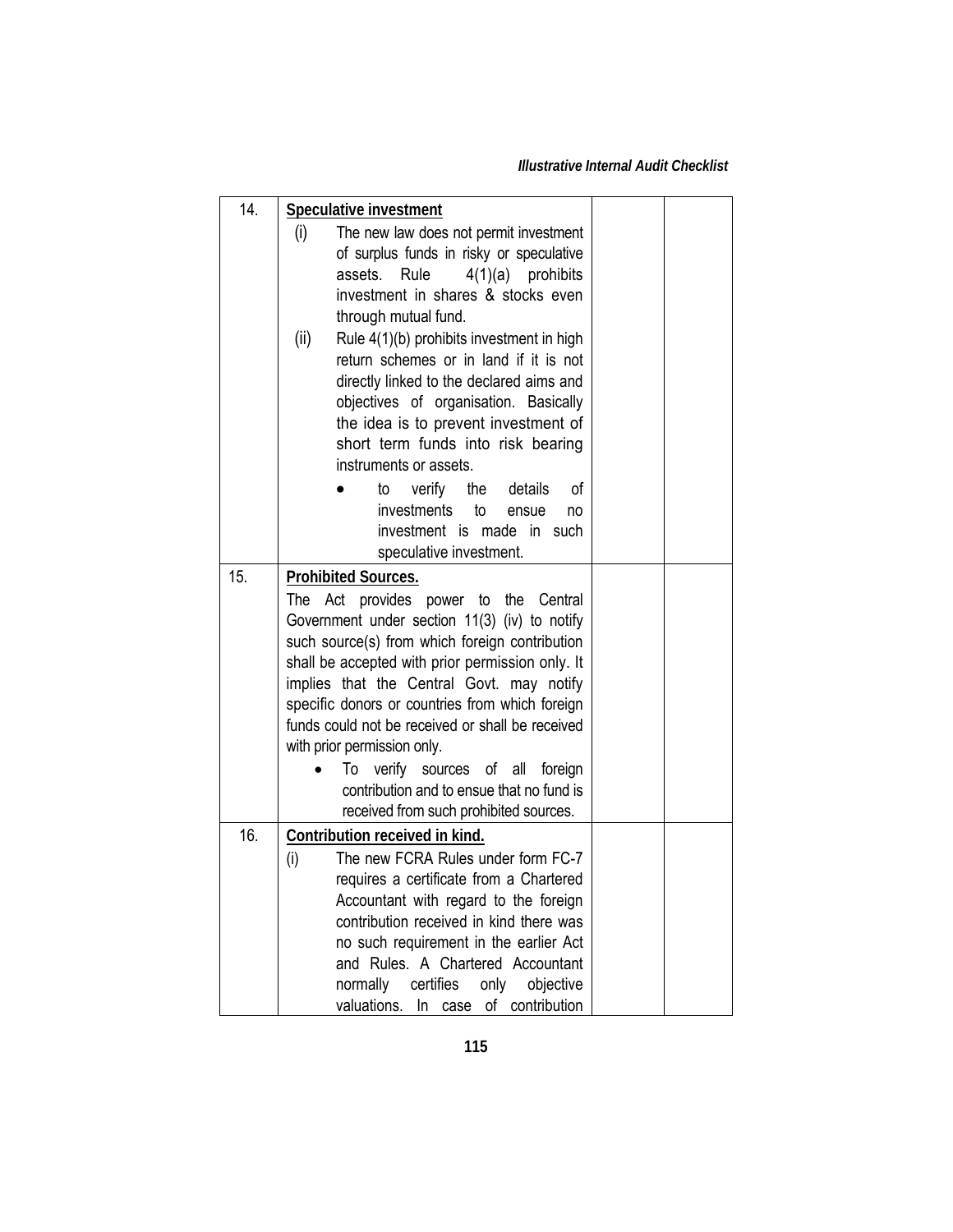**Technical Guide on Internal Audit of Not-for-Profit Organisations (NPOs)** 

|     | received in kind from foreign sources<br>the authentic valuation in India is not<br>normally available which may cause<br>problems for the Chartered Accountant<br>in certifying such valuations. In this<br>regard, it is important that the FCRA<br>department issues guidelines on the<br>valuation of contributions received in<br>kind and thereafter the Chartered<br>Accountant can certify whether such<br>processes were followed or not.<br>Further, when FC assets are given by<br>one FC registered organization to<br>another FC registered organization.<br>The written down value of the donor<br>organization may be considered as a<br>basis for valuations. |  |
|-----|-------------------------------------------------------------------------------------------------------------------------------------------------------------------------------------------------------------------------------------------------------------------------------------------------------------------------------------------------------------------------------------------------------------------------------------------------------------------------------------------------------------------------------------------------------------------------------------------------------------------------------------------------------------------------------|--|
| 17. | Make sure that the foreign contribution has<br>been received only in single bank account.                                                                                                                                                                                                                                                                                                                                                                                                                                                                                                                                                                                     |  |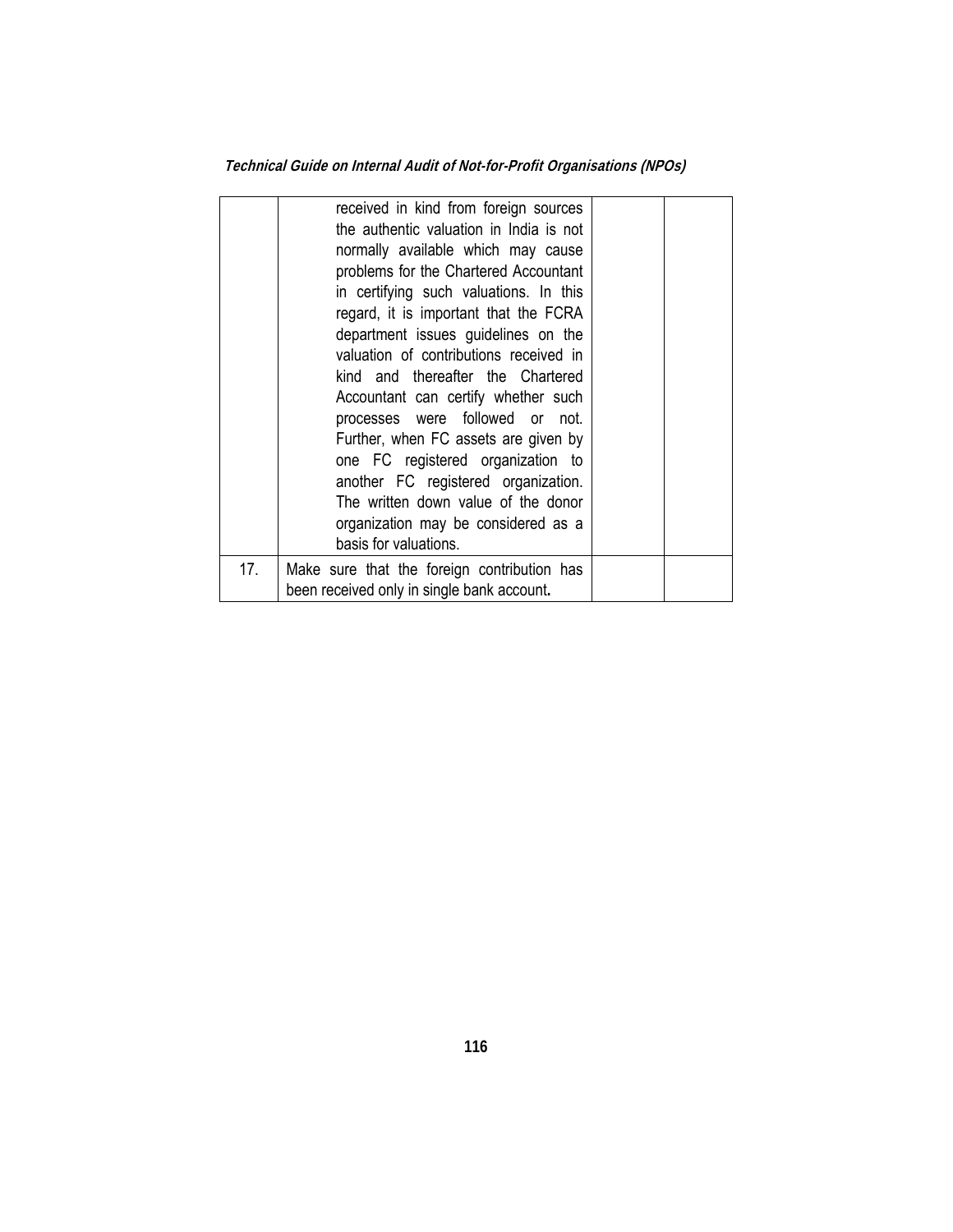# Laws for Societies, Trusts, Wakfs and other Endowments<sup>\*</sup>

| S. No. | Legislation                                                                                                                                                                                                               | Purpose of the<br>Act                                                                | Organisations<br>Covered                                                                                                                                                                               | Coverage                                                                                                             | Measures<br>for<br>Purpose<br>Compliance                                                                                          | Strength                                                                        | Limitations                                                                                                                              |
|--------|---------------------------------------------------------------------------------------------------------------------------------------------------------------------------------------------------------------------------|--------------------------------------------------------------------------------------|--------------------------------------------------------------------------------------------------------------------------------------------------------------------------------------------------------|----------------------------------------------------------------------------------------------------------------------|-----------------------------------------------------------------------------------------------------------------------------------|---------------------------------------------------------------------------------|------------------------------------------------------------------------------------------------------------------------------------------|
| 1.     | Societies Registration<br>Act, 1860<br>Modelled on the English<br>Literary and Scientific<br>Institutions Act, 1854<br>Basic aim was (i) to<br>maintain a register of<br>Associations<br>such<br>functioning in the State | Regulation,<br>incorporation,<br>improving the legal<br>condition<br>οf<br>Societies | Societies registered<br>for the promotion of<br>literature, science,<br>fine arts, diffusion of<br>knowledge,<br>education,<br>charity,<br>political<br>education,<br>libraries.<br>-Non-profit Bodies | -requirements<br>for<br>registrations.<br>-annual<br>returns about<br>Governing<br>Body.<br>-legal<br>personality of | -purpose should<br>be lawful.<br>0f<br>-alteration<br>or<br>purpose<br>dissolution<br>only<br>by General Body<br>by special vote. | Least intervention by<br>the State.<br>-facilitative role of<br>law recognized. | -loosely refers to democratic<br>framework.<br>compliance<br>-purpose<br>financial<br>mechanism<br>and<br>discipline scheme ineffective. |

∗ Source: www.asianphilanthropy.org.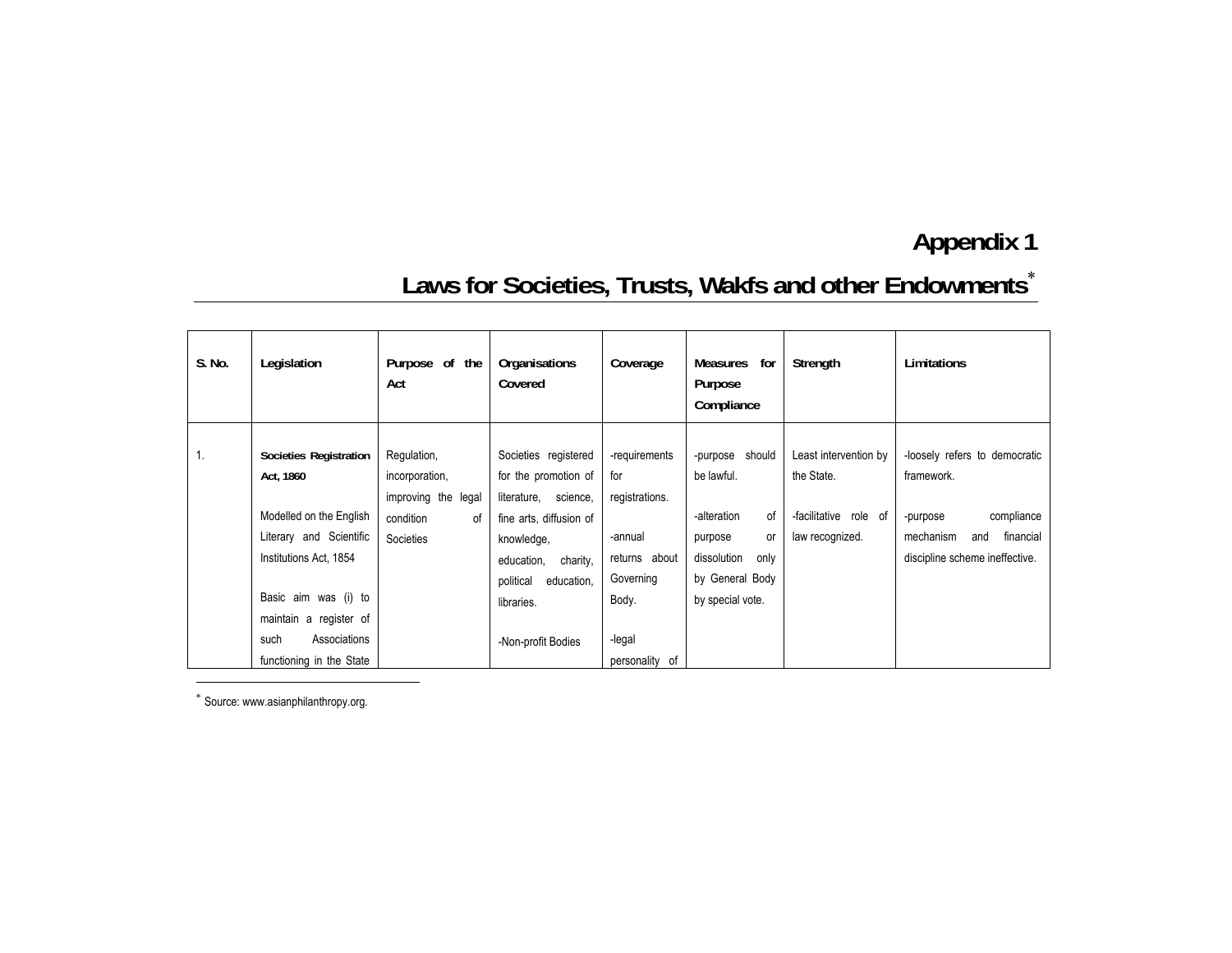| and (ii) to make them a    |  | Society. |  |  |
|----------------------------|--|----------|--|--|
| legal entity; (iii)element |  |          |  |  |
| of any control /           |  |          |  |  |
| regulation was absent      |  |          |  |  |
| in the original Act. After |  |          |  |  |
| the<br>Independence        |  |          |  |  |
| subject came under the     |  |          |  |  |
| State list of Schedule 7.  |  |          |  |  |
| Indian<br>Under            |  |          |  |  |
| Adaptations Order this     |  |          |  |  |
| legislation<br>became      |  |          |  |  |
| virtually a Model Act      |  |          |  |  |
| which<br>could<br>be       |  |          |  |  |
| amended only by the        |  |          |  |  |
| State Government. In       |  |          |  |  |
| subsequent years many      |  |          |  |  |
| of the governments         |  |          |  |  |
| went on adding different   |  |          |  |  |
| degrees of teeth to this   |  |          |  |  |
| Act in form of (a)         |  |          |  |  |
| palcing annual audit       |  |          |  |  |
| other<br>reports<br>and    |  |          |  |  |
| the<br>General<br>before   |  |          |  |  |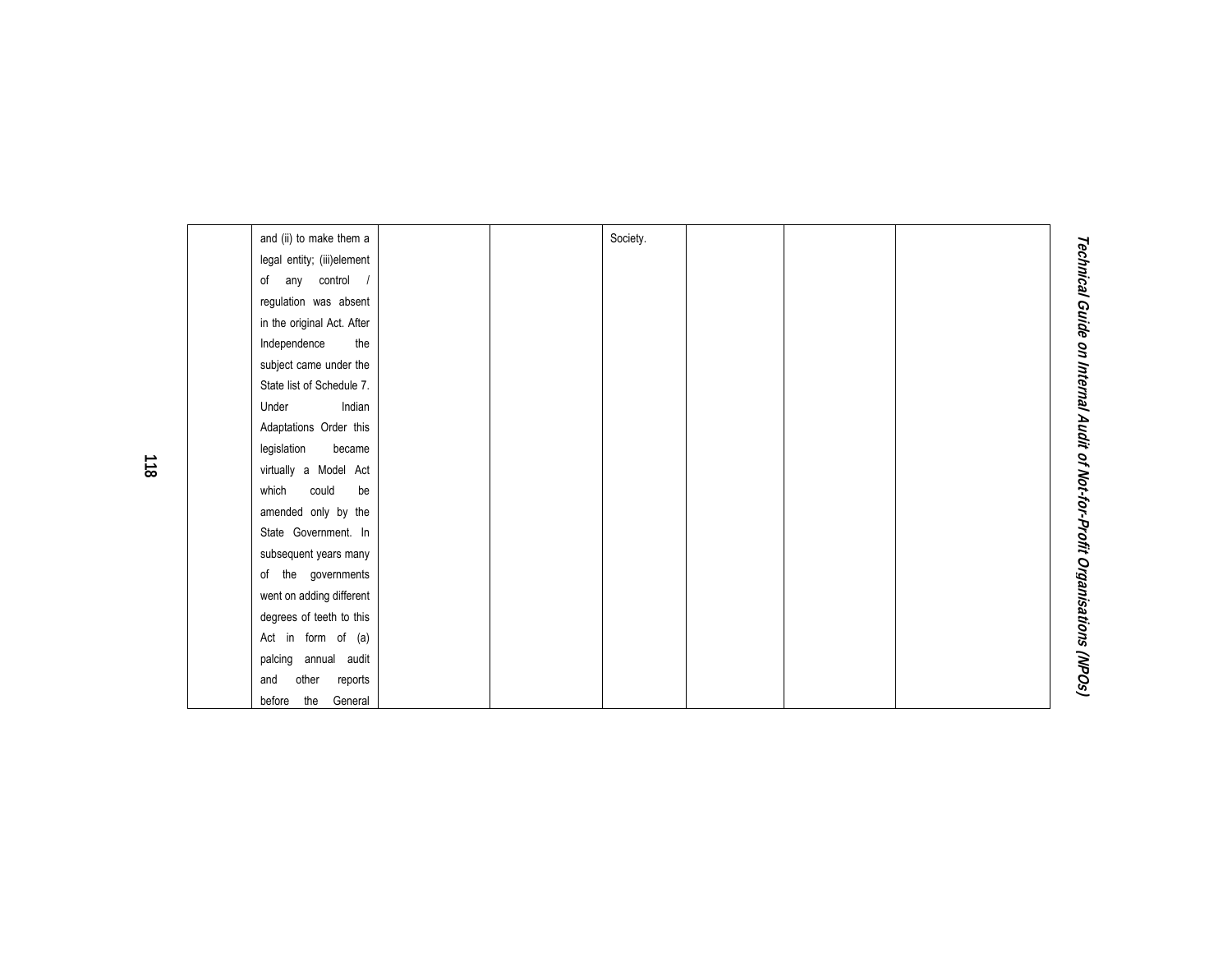| Body as well as to the<br>(b)<br>government;<br>Registrar's power<br>of<br>enquiry<br>and<br>investigation; (c) power<br>of supersation; (d) take<br>over of management.                                        |                                                                                                           |                                                                                                                                                                                                                                                   |                                                                                                                                                                    |                                                                                                                                                                                                                             |                                                                                                                                                                                                         |                                                                                                                                       |
|-----------------------------------------------------------------------------------------------------------------------------------------------------------------------------------------------------------------|-----------------------------------------------------------------------------------------------------------|---------------------------------------------------------------------------------------------------------------------------------------------------------------------------------------------------------------------------------------------------|--------------------------------------------------------------------------------------------------------------------------------------------------------------------|-----------------------------------------------------------------------------------------------------------------------------------------------------------------------------------------------------------------------------|---------------------------------------------------------------------------------------------------------------------------------------------------------------------------------------------------------|---------------------------------------------------------------------------------------------------------------------------------------|
| Andhra<br>Pradesh<br>Societies<br>Registration<br>(SR)Act, 1959<br><b>SR</b><br>Karnataka<br>Act.<br>1960<br>-M.P. SR Act. 1973<br><b>SR</b><br>-Meghalaya<br>Act. 1983<br><b>SR</b><br>-Rajasthan<br>Act, 1958 | Regulation,<br>incorporation,<br>improving the legal<br>condition<br>οf<br>Societies within the<br>State. | Societies<br>established<br>for<br>promotion of charity,<br>education, science,<br>literature, fine arts,<br>sports, foundation or<br>of<br>maintenance<br>libraries,<br>reading<br>room, collection of<br>natural history.<br>-Non-profit Bodies | -requirement<br>for<br>registration.<br>-democratic<br>framework of<br>Managing<br>Committee.<br>-Authority<br>with<br>vested<br>General Body.<br>-control<br>over | -General Bodies<br>control<br>and<br>Committees<br>accountability.<br>-annual audit and<br>other reports to<br>be placed before<br>General Body.<br>-Registrar's<br>power of enquiry,<br>investigation,<br>surcharge<br>and | -systematic<br>democratic<br>organisation.<br>-well<br>conceived<br>financial discipline.<br>-effective scheme for<br>purpose compliance.<br>role<br>both<br>-laws<br>facilitative<br>and<br>regulative | qovernmental<br>-excessive<br>intervention<br>amounting to<br>regimentation.<br>-freedom to disassociate is<br>difficult to exercise. |
| -Tamil Nadu SR Act.<br>1975                                                                                                                                                                                     |                                                                                                           |                                                                                                                                                                                                                                                   | transfer<br>οf<br>property<br>or                                                                                                                                   | like<br>actions<br>superseding                                                                                                                                                                                              |                                                                                                                                                                                                         |                                                                                                                                       |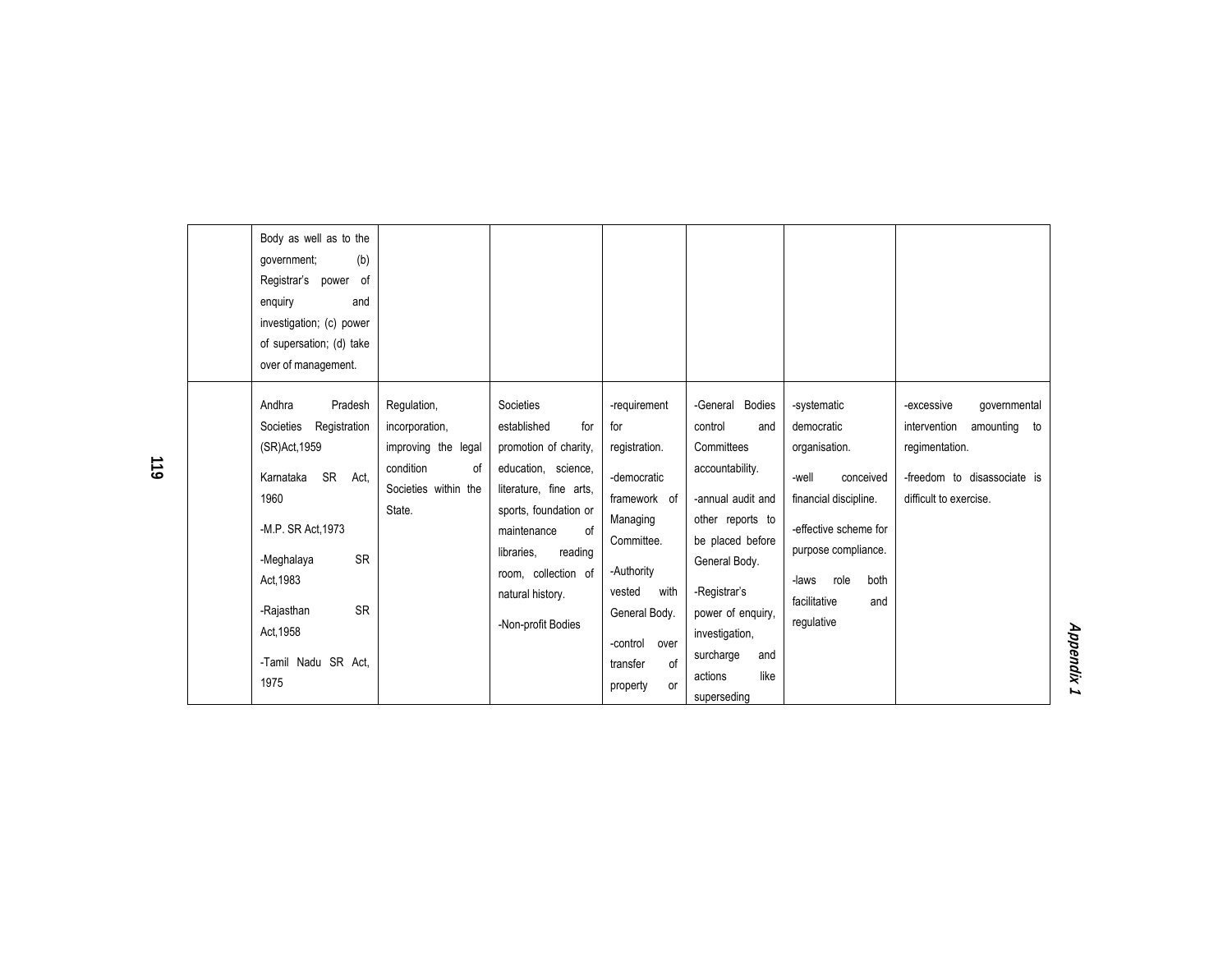| -Travancore-Cochin<br>Literary, Scientific &<br>Charitable<br>Act. 1955<br>-U.P. SR Act, 1976<br>-W.B.SR Act, 1963 | Societies                                                                                                                                                                                                                                   |                                                              |                                                                                | use of funds.<br>-extensive<br>οf<br>power<br>Registrar<br>financial<br>discipline.                                                                 | appointment of<br>administrator.<br>-Court's<br>or<br>Registrar's power<br>of dissolution and<br>cancellation<br>of<br>registration.                                                                                                            |                                                                                                                         |                                               |
|--------------------------------------------------------------------------------------------------------------------|---------------------------------------------------------------------------------------------------------------------------------------------------------------------------------------------------------------------------------------------|--------------------------------------------------------------|--------------------------------------------------------------------------------|-----------------------------------------------------------------------------------------------------------------------------------------------------|-------------------------------------------------------------------------------------------------------------------------------------------------------------------------------------------------------------------------------------------------|-------------------------------------------------------------------------------------------------------------------------|-----------------------------------------------|
| 2.<br>Act. 1863<br>Basically<br>of<br>under<br>a<br>purposes.<br>Will                                              | Religious Endowments<br>Private<br>a<br>Endowment Act which<br>placed the property<br>under the management<br>Trustee/Trustees<br>Will<br>for<br>religious and charitable<br>It was some sort of a<br>contract between the<br>maker and the | Management<br>was<br>solely in the hands<br>of the Trustees. | Endowments<br>of<br>Mosques, Temples<br>and other religious<br>establishments. | Rights<br>οf<br>Trustees;<br>appointment<br>of<br>Regional<br>Committees;<br>members<br>of<br>Regional<br>Committees;<br>Duties of the<br>Trustees. | -Trustees to give<br>accounts.<br>-committee<br>to<br>supervise.<br>Since it was a<br>contract between<br>the Will maker<br>and the Trustees.<br>the<br>only<br>intervention<br>possible<br>was<br>through filing of a<br>civil suit in a court | -autonomy<br>to<br>Endowment.<br>-concept of elected<br>of<br>the<br>Body<br>Committee.<br>-control<br>over<br>Trustee. | -life<br>Committee<br>of<br>tenure<br>Member. |

**Technical Guide on Internal Audit of Not-for-Profit Organisations (NPO** Technical Guide on Internal Audit of Not-for-Profit Organisations (NPOs)

**120**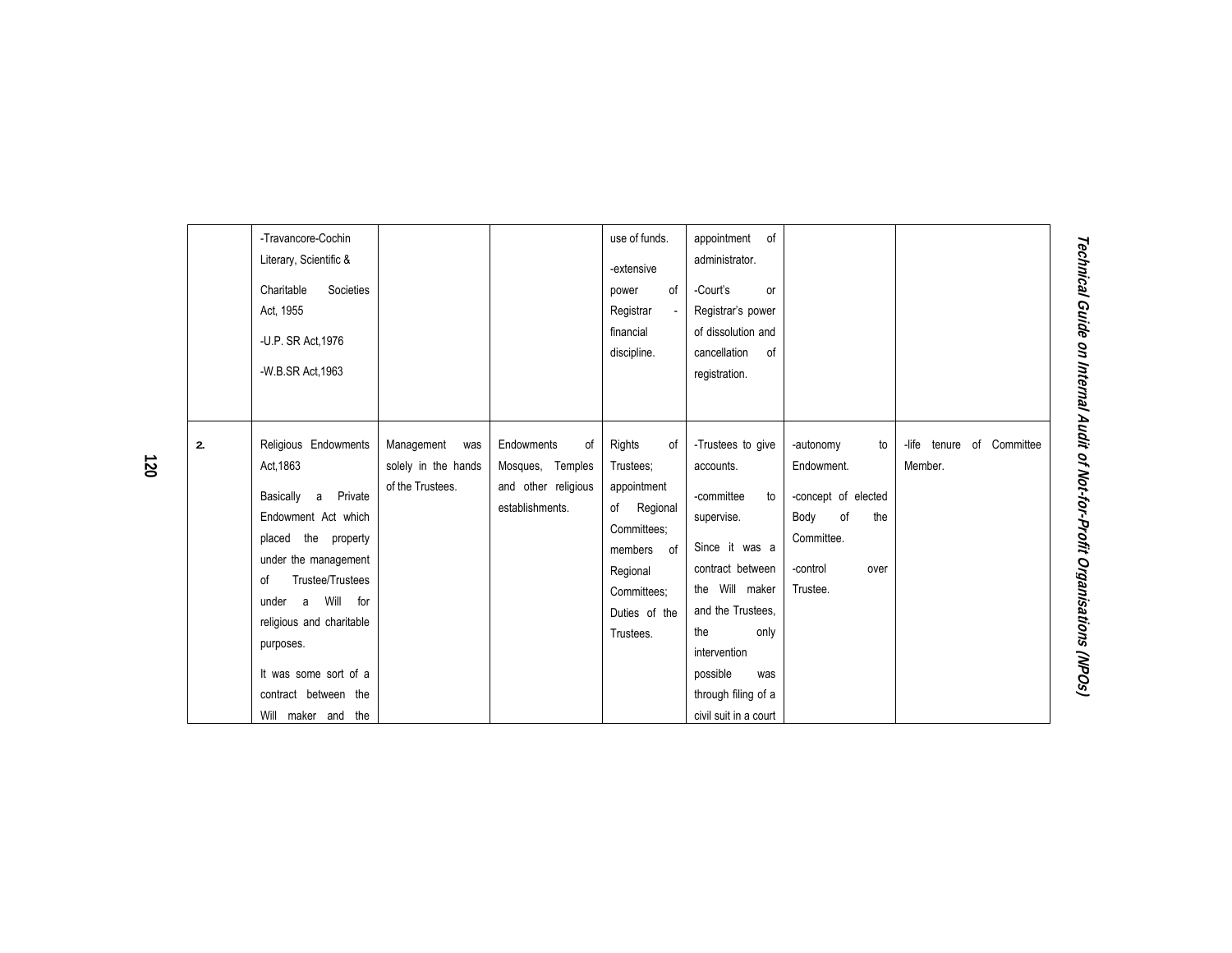| of law.<br>Trustee.<br>-suits for breach<br>of trust.<br>3.<br>Charitable<br>Effective<br>Charitable<br>-Trustee under<br>-Court's<br>-Extensive<br>institutional<br>control<br>-Transparency<br>is<br>and<br>and<br>or<br>over charitable and<br>Religious<br>Religious Trusts.<br>interference<br>Trusts<br>obligation<br>administrative<br>control<br>is<br>for<br>ensured<br>by<br>an<br>Act, 1920<br>religious Trusts.<br>of<br>disclose<br>disclosure<br>absent.<br>to<br>proper<br>administration.<br>particulars.<br>object, income<br>Concept of Public Trust<br>-preventive mechanism is not<br>and value of<br>came to be established<br>-Remedies under<br>-Courts<br>adequate.<br>regulative<br>Trust.<br>firmly. Trustees were<br>civil<br>procedure<br>role.<br>made accountable for<br>code for breach<br>-court to pass<br>of<br>the<br>of trust.<br>disclosure<br>orders relating<br>income and the value of<br>to<br>proper<br>the Trust. Civil courts<br>management.<br>given sue-motto powers<br>to pass orders relating<br>to proper management<br>of Trust. But direct<br>intervention of<br>the<br>government was not at |                           |  |  |  |
|--------------------------------------------------------------------------------------------------------------------------------------------------------------------------------------------------------------------------------------------------------------------------------------------------------------------------------------------------------------------------------------------------------------------------------------------------------------------------------------------------------------------------------------------------------------------------------------------------------------------------------------------------------------------------------------------------------------------------------------------------------------------------------------------------------------------------------------------------------------------------------------------------------------------------------------------------------------------------------------------------------------------------------------------------------------------------------------------------------------------------------------------------|---------------------------|--|--|--|
|                                                                                                                                                                                                                                                                                                                                                                                                                                                                                                                                                                                                                                                                                                                                                                                                                                                                                                                                                                                                                                                                                                                                                  |                           |  |  |  |
| the<br>Independence,                                                                                                                                                                                                                                                                                                                                                                                                                                                                                                                                                                                                                                                                                                                                                                                                                                                                                                                                                                                                                                                                                                                             | After<br>intended.<br>all |  |  |  |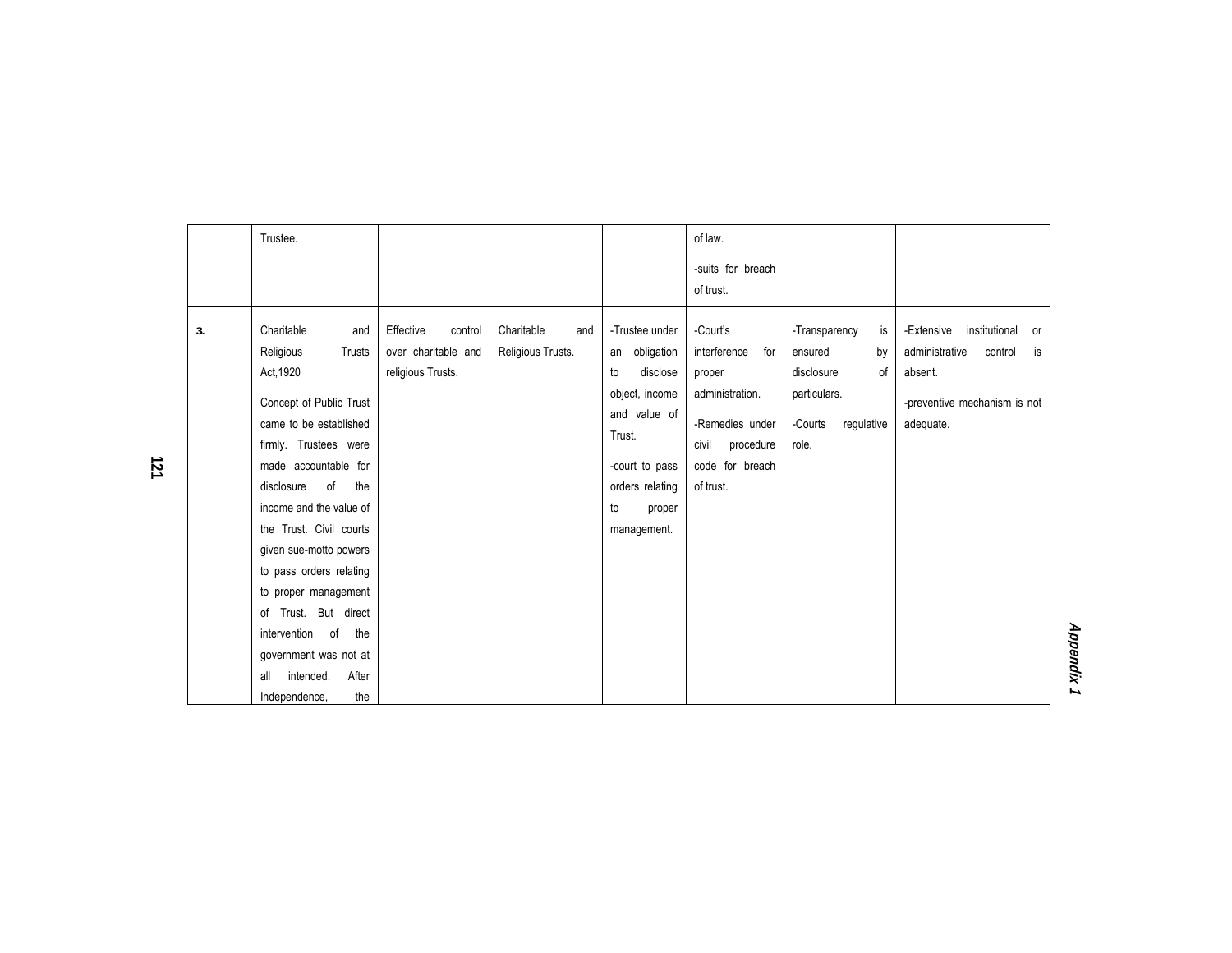| situation<br>changed<br>drastically. Many of the<br>State<br>Government<br>their<br>enacted<br>own<br>Religious<br>and<br><b>Charitable Endowments</b><br>Act in the areas of<br>temple<br>management.<br>State<br>Government<br>(State<br>officials<br>Government appointed<br><b>Trustees</b><br>and<br>functionaries)<br>given<br>widespread<br>administrative<br>and<br>supervisory powers. |                                                                                                                                      |                                                                                     |                                                                                         |                                                                                                       |                                                                                                               |                                                              |
|-------------------------------------------------------------------------------------------------------------------------------------------------------------------------------------------------------------------------------------------------------------------------------------------------------------------------------------------------------------------------------------------------|--------------------------------------------------------------------------------------------------------------------------------------|-------------------------------------------------------------------------------------|-----------------------------------------------------------------------------------------|-------------------------------------------------------------------------------------------------------|---------------------------------------------------------------------------------------------------------------|--------------------------------------------------------------|
| Hindu<br>Madras<br>a)<br>Religious<br>and<br><b>Charitable Endowments</b><br>Act, 1951<br>Travancore-Cochin<br>b)<br>Religious<br>Hindu                                                                                                                                                                                                                                                         | Administration<br>and<br>governance of all<br>Hindu<br>public<br>religious institutions<br>and endowments in<br>the concerned State. | Hindu<br>public<br>religious institutions<br>endowments<br>and<br>including Matths. | Formation.<br>rights<br>and<br>duties<br>of<br>Trustees,<br>of<br>powers<br>Authorities | -supervising<br>of<br>powers<br>authorities.<br>-religious<br>qualifications and<br>duties of Trustee | -systematization in<br>temple<br>administration.<br>-wide-ranging<br>powers of State<br>Authorities to ensure | -lack of democratic framework<br>for devotees participation. |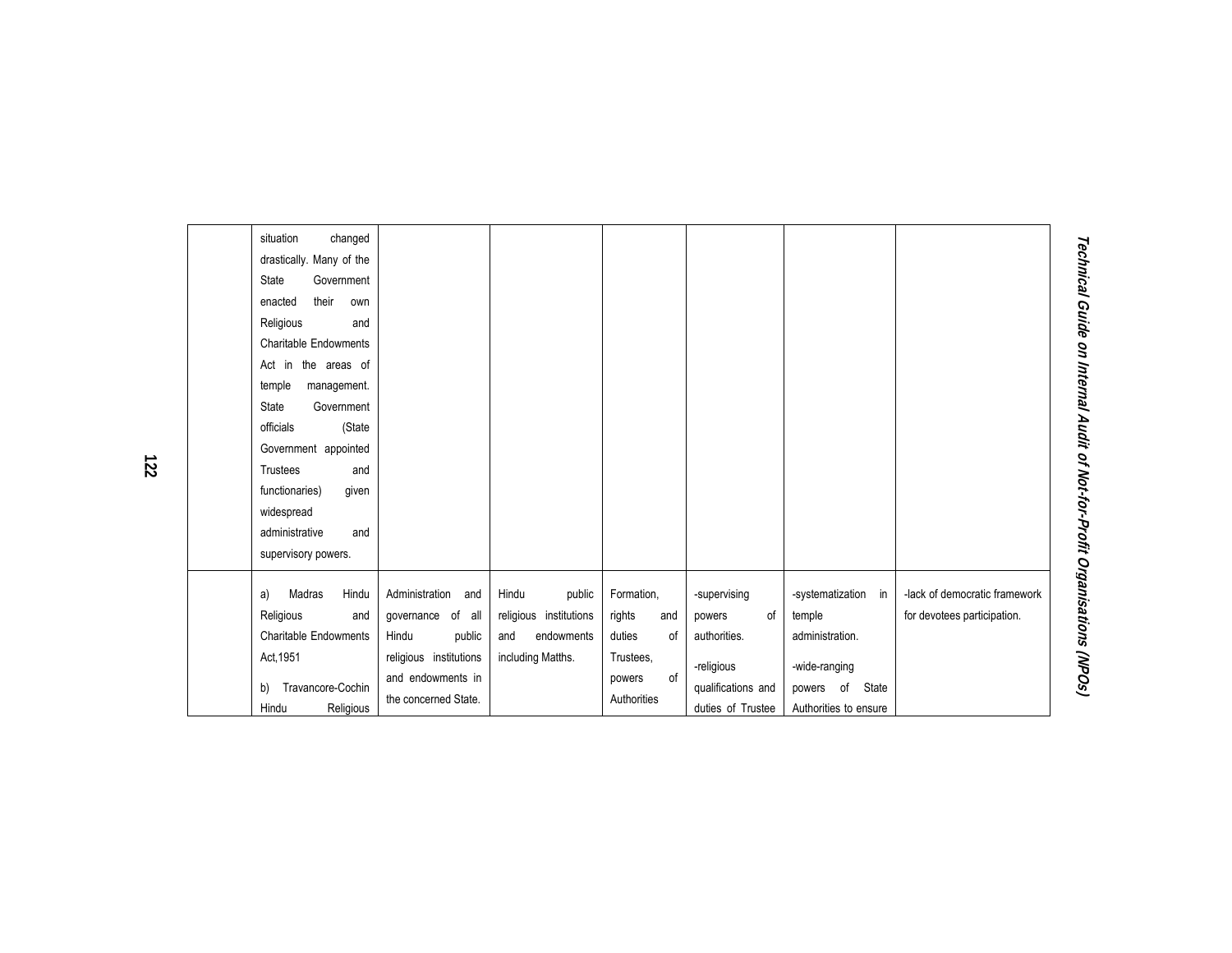| Institutions Act, 1950                                                                                         |                                                                                                                           |                                                                                     | such as                                                                                                                                       | and servants.                                                                                                                        | purpose compliance.                                                                                                                    |                                                              |
|----------------------------------------------------------------------------------------------------------------|---------------------------------------------------------------------------------------------------------------------------|-------------------------------------------------------------------------------------|-----------------------------------------------------------------------------------------------------------------------------------------------|--------------------------------------------------------------------------------------------------------------------------------------|----------------------------------------------------------------------------------------------------------------------------------------|--------------------------------------------------------------|
|                                                                                                                |                                                                                                                           |                                                                                     |                                                                                                                                               | -financial                                                                                                                           |                                                                                                                                        |                                                              |
|                                                                                                                |                                                                                                                           |                                                                                     | Commissioner<br>Deputy<br>Commissioner<br>Assistant<br>$\overline{\phantom{a}}$<br>Commissioner                                               | accountability for<br>proper use.                                                                                                    |                                                                                                                                        |                                                              |
|                                                                                                                |                                                                                                                           |                                                                                     | Accounts<br>Committee                                                                                                                         |                                                                                                                                      |                                                                                                                                        |                                                              |
|                                                                                                                |                                                                                                                           |                                                                                     | etc.                                                                                                                                          |                                                                                                                                      |                                                                                                                                        |                                                              |
| Andhra<br>Pradesh<br>C)<br>Charitable and Hindu<br>Religious<br>Institutions<br>Endowments<br>and<br>Act, 1966 | Administration<br>and<br>governance of all<br>Public<br>Hindu<br>Religious Institution<br>and Endowments in<br>the State. | Hindu<br>public<br>religious institutions<br>endowments<br>and<br>including Matths. | -registration.<br>of<br>-vesting<br>property in the<br>institution.<br>-appointment<br>of Board of<br>Trustees,<br>rights, powers,<br>duties, | -requirement of<br>giving accounts,<br>audit, budget.<br>-regulation<br>on<br>investment<br>οf<br>funds and use of<br>surplus funds. | -Chairman of the<br>Board of Trustee is<br>elected by the Board<br>of Trustees.<br>-elaborate measures<br>Tirupati<br>about<br>Temple. | -lack of democratic framework<br>for devotees' participation |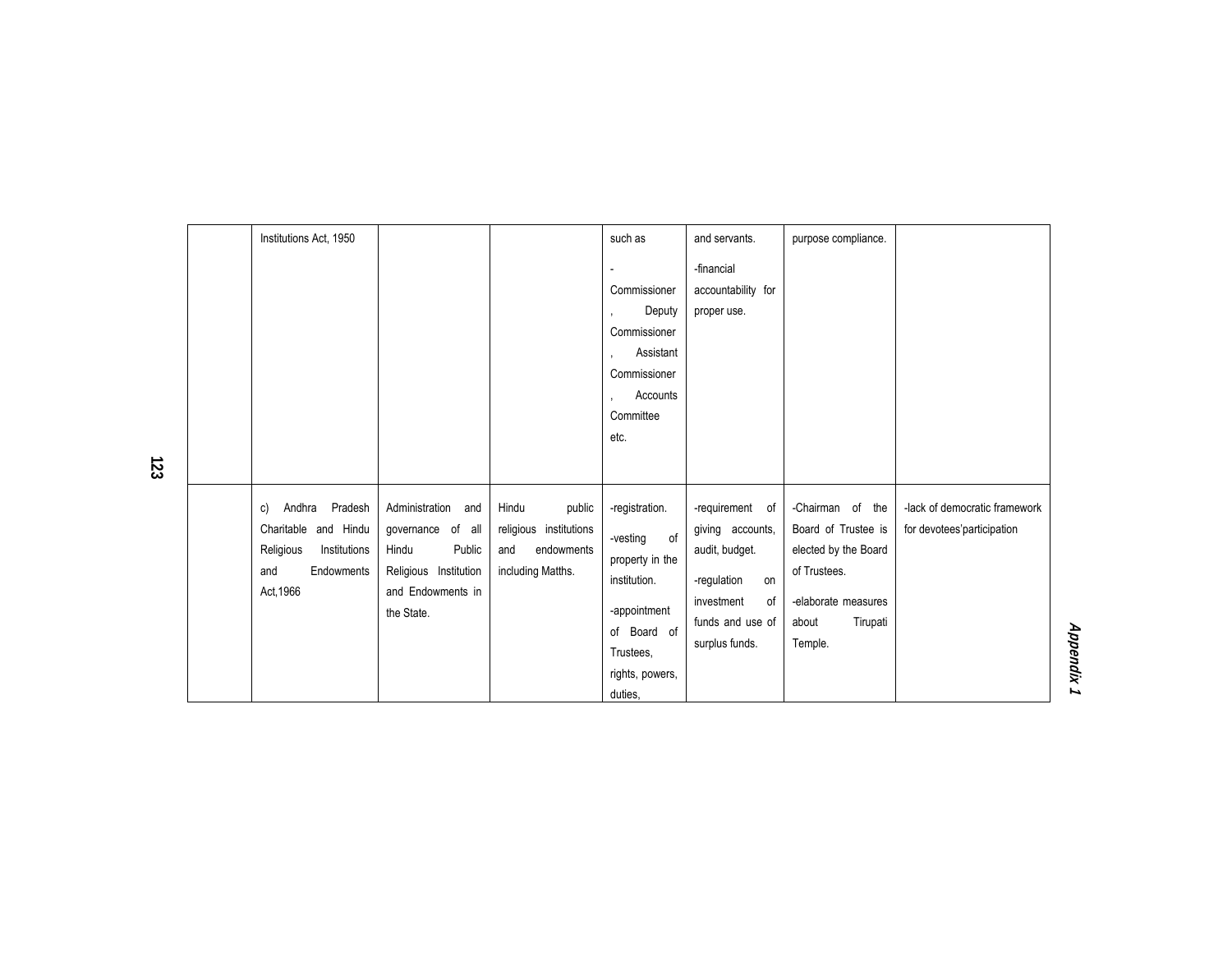| pool<br>common |
|----------------|
|----------------|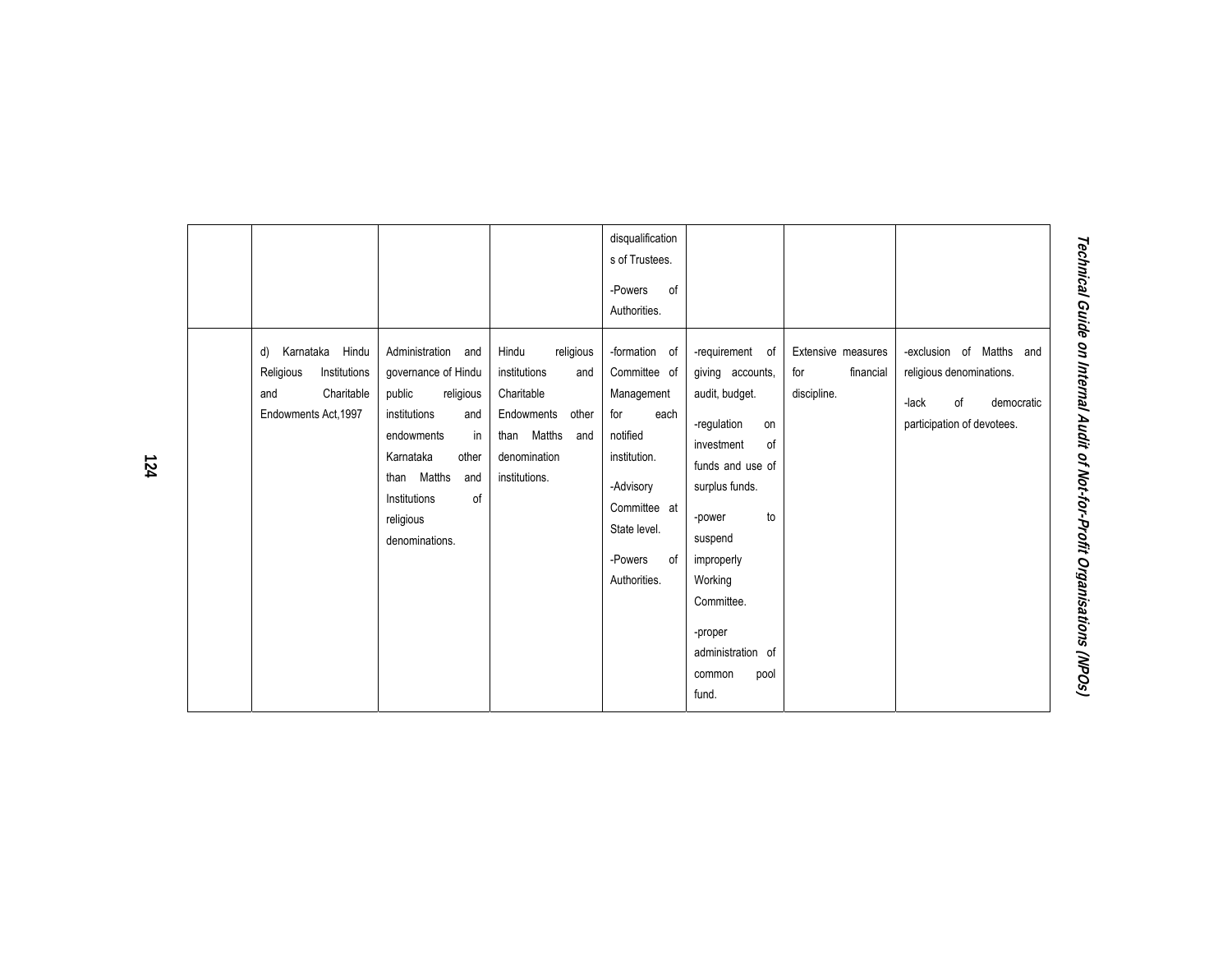| 4. | Wakf Act, 1995 Special<br>kind of Charitable and<br>Religious Endowments<br>Act.<br>manage<br>Muslim<br>To<br>Trust properties (Wakf).<br>This again guided by a<br>Will.<br>Little regulatory powers<br>of the government. In<br>case of any dispute, it<br>could be settled only by<br>a Civil Court. | Better administration<br>Wakfs.<br>of<br>superintendence<br>control<br>and<br>of<br>Wakfs. | Wakfs or permanent<br>dedication by a<br>Muslim,<br>of<br>any<br>for any<br>property<br>purpose recognized<br>by the Muslim law as<br>pious, religious or<br>charitable. | -formation of<br>Wakf Board.<br>-distribution of<br>power<br>between Wakf<br>Board<br>and<br>Wakf<br>Commissioner<br>-appointment<br>of Executive<br>Officer.<br>-strengthening<br>finance<br>0f<br>Wakf Board.<br>-restrictions on<br>0f<br>powers<br>Muttawalli<br>-Wakf<br>Tribunal.<br>-prevention of | -restraints<br>on<br>of<br>powers<br>muttawalli.<br>-restriction<br>on<br>of<br>misuse<br>property<br>-Executive<br>Officer's role.<br>-Wakf Tribunal's<br>interference | Semi-democratic<br>composition of Wakf<br>Board.<br>against<br>-protection<br>of<br>misuse<br>for<br>mechanism<br>purpose compliance<br>is effective. | Beneficiaries are not given<br>any opportunity in decision<br>making. |
|----|---------------------------------------------------------------------------------------------------------------------------------------------------------------------------------------------------------------------------------------------------------------------------------------------------------|--------------------------------------------------------------------------------------------|--------------------------------------------------------------------------------------------------------------------------------------------------------------------------|-----------------------------------------------------------------------------------------------------------------------------------------------------------------------------------------------------------------------------------------------------------------------------------------------------------|-------------------------------------------------------------------------------------------------------------------------------------------------------------------------|-------------------------------------------------------------------------------------------------------------------------------------------------------|-----------------------------------------------------------------------|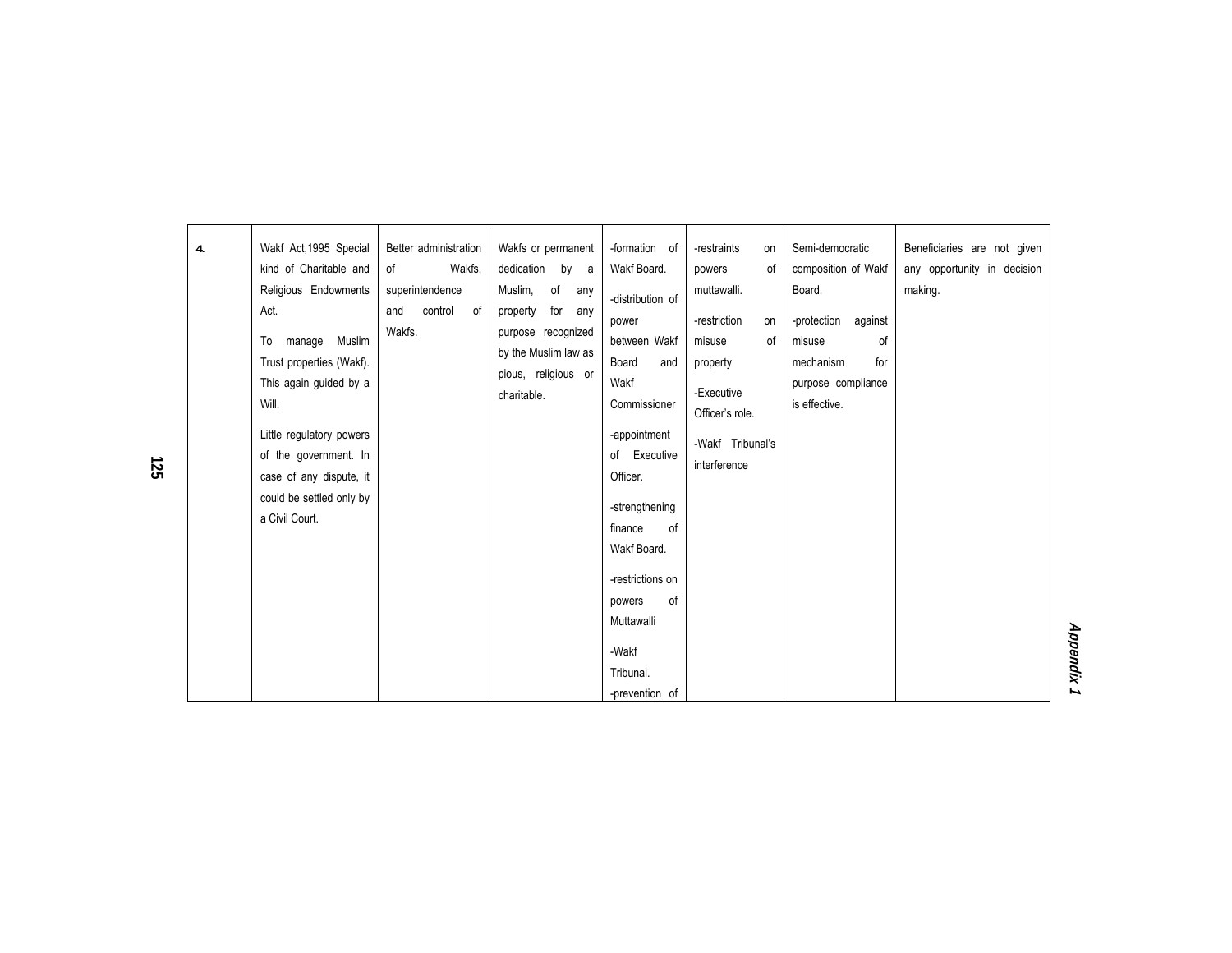| 5. | <b>Charitable Endowments</b><br>Act. 1890<br>The<br>government<br>introduced<br>some<br>elements of regulation<br>by instituting a post of<br>treasurer in each State<br>the<br>oversee<br>to<br>functioning of<br>such<br>charitable endowments. | Vesting<br>administration<br>of<br>held<br>property<br>in<br>Trust for charitable<br>purpose | Trusts for<br>Public<br>charitable purpose. | of<br>misuse<br>improper<br>of<br>transfer<br>property<br>-defines<br>charitable<br>purpose.<br>-constitutes<br>treasurer for<br>charitable<br>purpose.<br>-vesting<br>and<br>administration | Treasurer has the<br>responsibility of<br>Trust's<br>using<br>property for the<br>purpose<br>mentioned in the<br>Trust Deed. | State's involvement<br>in ensuring proper<br>of<br>Trust<br>use<br>property. | legislation<br>Skeleton<br>like<br>elaboration<br>without<br>for<br>peoples' participation. |
|----|---------------------------------------------------------------------------------------------------------------------------------------------------------------------------------------------------------------------------------------------------|----------------------------------------------------------------------------------------------|---------------------------------------------|----------------------------------------------------------------------------------------------------------------------------------------------------------------------------------------------|------------------------------------------------------------------------------------------------------------------------------|------------------------------------------------------------------------------|---------------------------------------------------------------------------------------------|
| 6. | It was the first step<br>State<br>towards<br>intervention in the field<br>of charity.<br>Indian Trusts Act, 1882                                                                                                                                  | Registration/                                                                                | Private Trustseither                        | of property.<br>Creation<br>οf                                                                                                                                                               | Beneficiaries can                                                                                                            | facilitates creation of                                                      | Lack of remedies outside the                                                                |
|    | beginning of charity                                                                                                                                                                                                                              | incorporation. Rights                                                                        | charitable or<br>for                        | Trust, duties,                                                                                                                                                                               | Trustee<br>compel                                                                                                            |                                                                              |                                                                                             |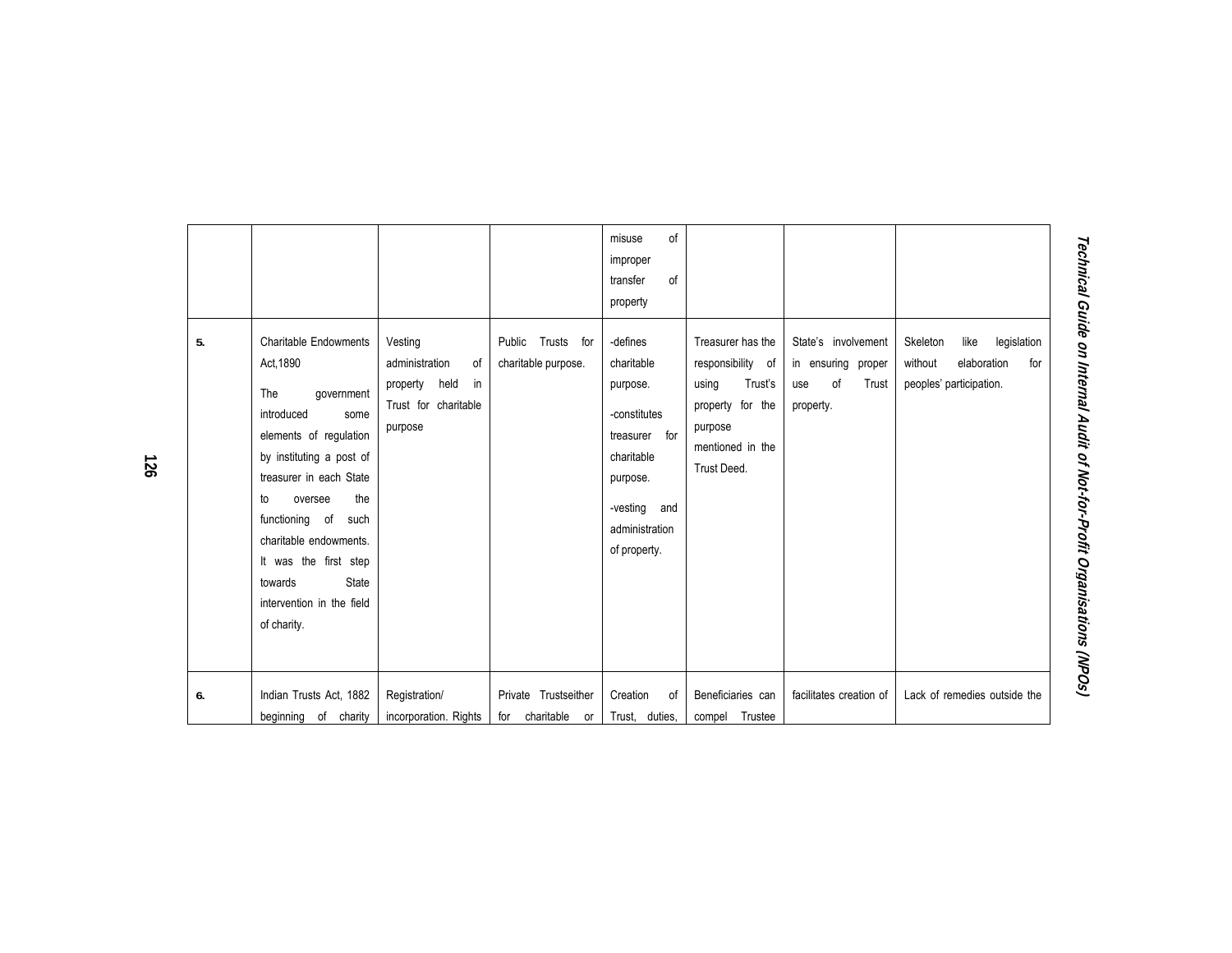| laws in the country.<br>Basically<br>for<br>of<br>management<br>- a<br>Private Trust created by<br>a person through a Will,<br>in the form of a contract<br>between the Will-maker<br>and the Trustees. The<br>intended benefit was<br>only for the family<br>members as mentioned<br>Will.<br>The<br>the<br>in.<br>intervention could only<br>be through Civil Court. | duties<br>and<br>οf<br>Trustees<br>and<br>beneficiaries.                                         | lawful<br>other<br>purposes. | liabilities.<br>rights<br>and<br>0f<br>powers<br>Trustees.<br>Rights<br>and<br>liabilities<br>of<br>beneficiaries. | through<br>legal<br>proceeding<br>to<br>execute the trust<br>and avoid breach<br>of trust.                                                    | Trusts.<br>-codifies rights and<br>duties of Trusts and<br>beneficiaries<br>-does not involve<br>extensive<br><b>State</b><br>control | courts.<br>-lack of State supervision.                                                                                                                  |
|------------------------------------------------------------------------------------------------------------------------------------------------------------------------------------------------------------------------------------------------------------------------------------------------------------------------------------------------------------------------|--------------------------------------------------------------------------------------------------|------------------------------|--------------------------------------------------------------------------------------------------------------------|-----------------------------------------------------------------------------------------------------------------------------------------------|---------------------------------------------------------------------------------------------------------------------------------------|---------------------------------------------------------------------------------------------------------------------------------------------------------|
| Bombay<br>Public<br>a)<br>Trusts Act, 1950: The<br>first Act for<br>Public<br>Endowments;<br>Firmly<br>established<br>strong<br>regulatory presence of<br>the State Government<br>(Charity                                                                                                                                                                             | Detailed<br>measures<br>for governance of<br>Public Trusts in the<br>of<br>State<br>Maharashtra. | <b>Public Trusts</b>         | superintenden<br>ce of Public<br>Trusts<br>by<br>Charity<br>Commissioner<br>-quasi-<br>judicial                    | -suspension<br>or<br>dismissal<br>0f<br>by<br>Trustee<br>Charity<br>Commissioner for<br>injurious acts.<br>-prevention of<br>waste, damage or | -transparency.<br>-in-built checks by<br>Charity<br>Commissioner.<br>-purpose compliance<br>is effective.<br>-economically more       | -not much insistence<br>on<br>democratic governance.<br>work<br>Charity<br>on<br>-over<br>Commissioner.<br>-over dependence on Charity<br>Commissioner. |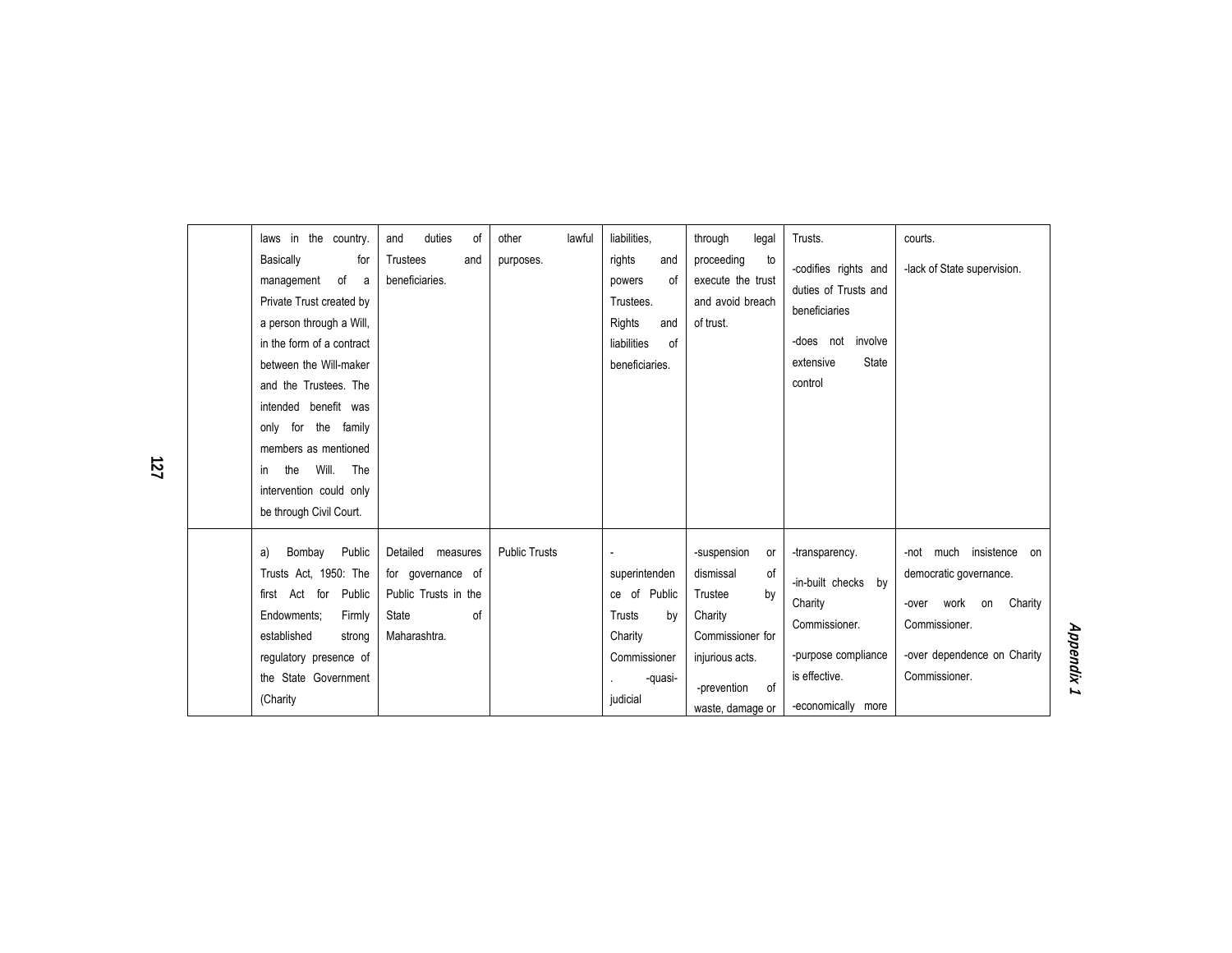|    | Commissioner).<br>Provision<br>for<br>and<br>suspension<br>dismissal of Trustees.<br>audit<br>special<br>of<br>accounts. |                                                                   |                     | adjudication<br>Charity<br>by<br>Commissioner                                                                                                                                                          | improper transfer<br>of Trust property.<br>-special audit of<br>accounts<br>and<br>inquiry<br>about<br>laws.                  | effective.                                                                                                                             |                                                                                          |
|----|--------------------------------------------------------------------------------------------------------------------------|-------------------------------------------------------------------|---------------------|--------------------------------------------------------------------------------------------------------------------------------------------------------------------------------------------------------|-------------------------------------------------------------------------------------------------------------------------------|----------------------------------------------------------------------------------------------------------------------------------------|------------------------------------------------------------------------------------------|
| 7. | Trade Unions Act, 1926                                                                                                   | Registration, rights<br>liabilities<br>of<br>and<br>Trade Unions. | <b>Trade Unions</b> | -arrangements<br>and<br>requirements<br>about<br>registration of<br>Trade Unions.<br>-immunity<br>from civil suits<br>and<br>from<br>criminal<br>liability.<br>-funds.<br>amalgamation<br>dissolution. | -Registrar's<br>power to cancel<br>registration<br>$\overline{\phantom{a}}$<br>annual returns.<br>to<br>-access<br>Registrar. | -scope for election of<br>office bearers. and<br>democratic<br>framework.<br>to<br>-competence<br>involve in collective<br>bargaining. | -no check against outside<br>/political<br>interferences<br>purpose clause usually vague |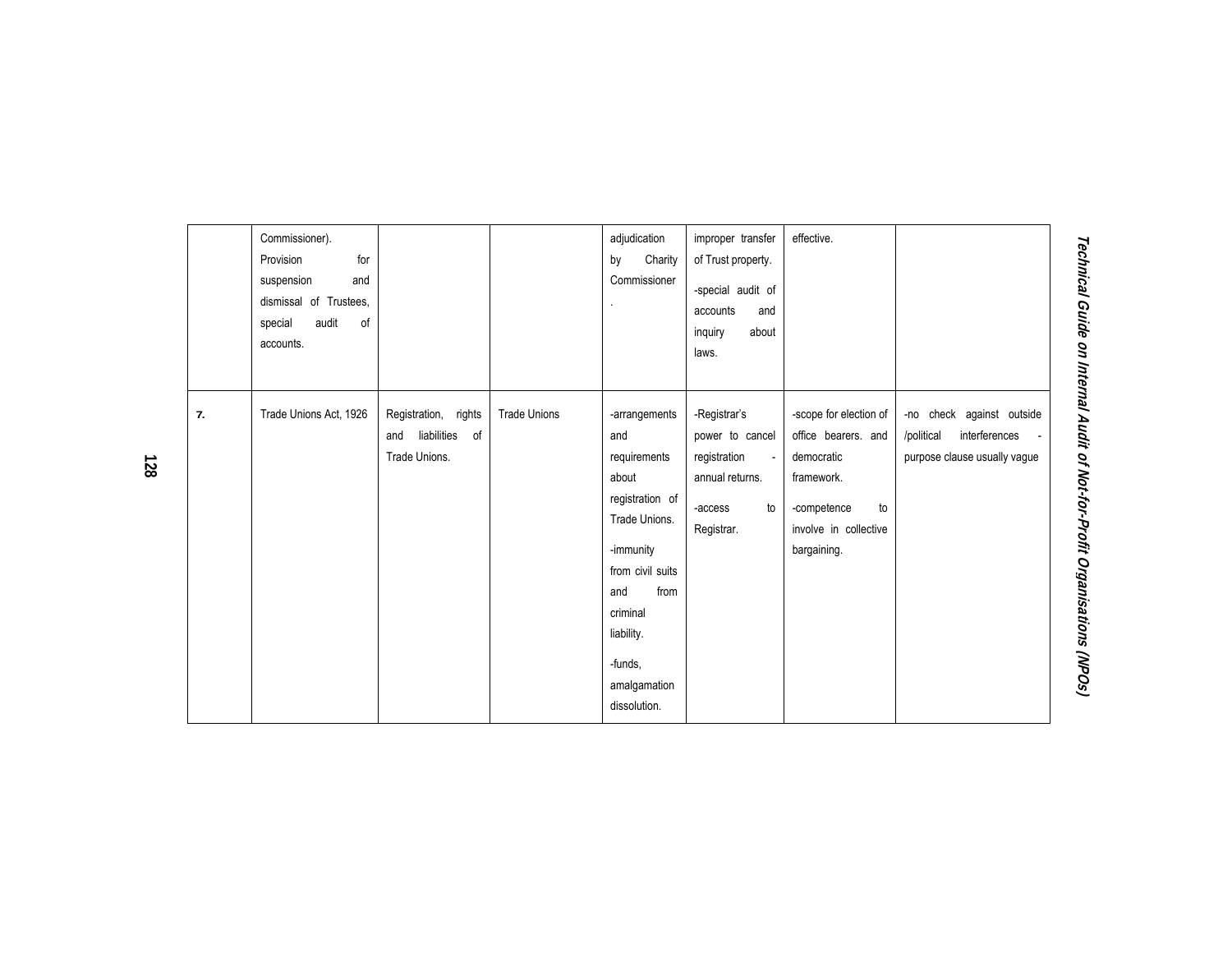| 8. | Indian Companies Act,<br>1956, Section 25 | Registration<br>0f<br>Nonprofit<br>Companies/<br>Institutions | profit<br>Not-for<br>Companies | -arrangement<br>and<br>requirement<br>about<br>registration.<br>-corporate<br>entity<br>$\overline{\phantom{0}}$<br>privileges of a<br>Limited<br>Company. | done<br>in<br>Acts<br>violation<br>of<br>Memorandum of<br>Associations are<br>invalid, Directors<br>are answerable | -enables a corporate<br>personality.<br>Body<br>-General<br>meetings<br>controls,<br>policies<br>and<br>leadership. |  |
|----|-------------------------------------------|---------------------------------------------------------------|--------------------------------|------------------------------------------------------------------------------------------------------------------------------------------------------------|--------------------------------------------------------------------------------------------------------------------|---------------------------------------------------------------------------------------------------------------------|--|

**129**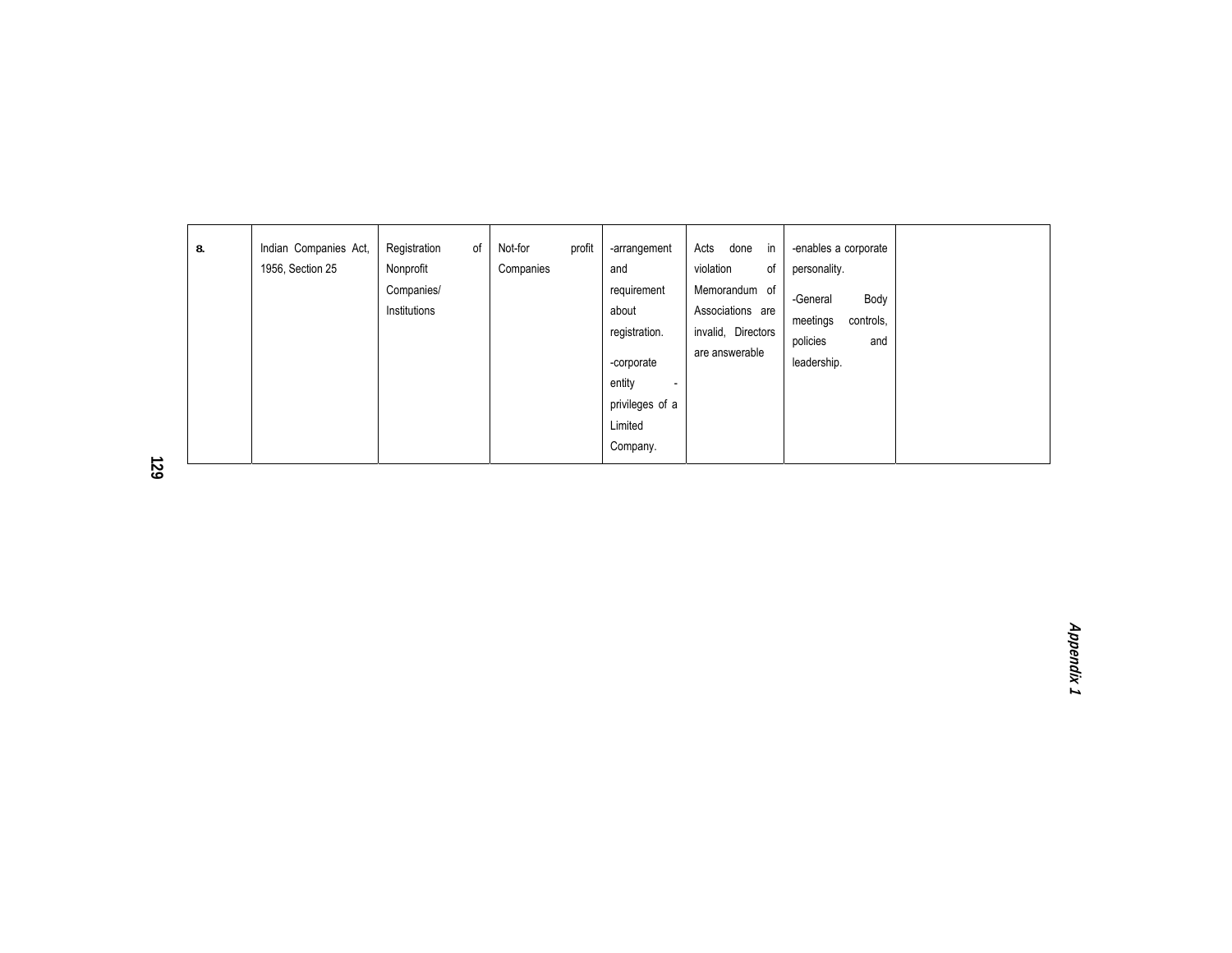### **Appendix 2 Comparative Analysis between Various State Legislations on Societies**

- **1. Purpose for Formation of Societies**
- (a) Societies Registration Act, 1860 provides for formation of a Society for any literary, scientific, or charitable purpose, or for any such purpose as is described under Section 20 of the Act. In terms of Section 20, the following Societiesmay be registered under this Act:

"Charitable Societies, the military orphan funds or Societies established at the several presidencies of India, Societies established for the promotion of science, literature, or the fine arts for instruction, the diffusion of useful knowledge, [the diffusion of political education], the foundation or maintenance of libraries or reading-rooms for general use among the members or open to the public, or public museums and galleries of paintings and other works of art, collections of natural history, mechanical and philosophical inventions, instruments, or designs."

- (b) State Amendments
	- (i) Andhra Pradesh A Society can be registered for promotion of art, fine art, charity, crafts, religion, sports, literature, culture, science, political education, philosophy or diffusion of any knowledge, or any public purpose.
	- (ii) Karnataka Societies can be established for promotion of charity, education, science, literature, fine arts, or sports, diffusion of knowledge relating to commerce or industry or of any other useful knowledge, diffusion of political education, foundation or maintenance of libraries, reading rooms, public museums and galleries, the promotion of conservation and proper use of natural resources and scarce infrastructural facilities like – land, power, water, forest, etc. and the collection of natural history, mechanical and philosophical inventions, instruments or designs. This is subject to the provision that such Societies would intend to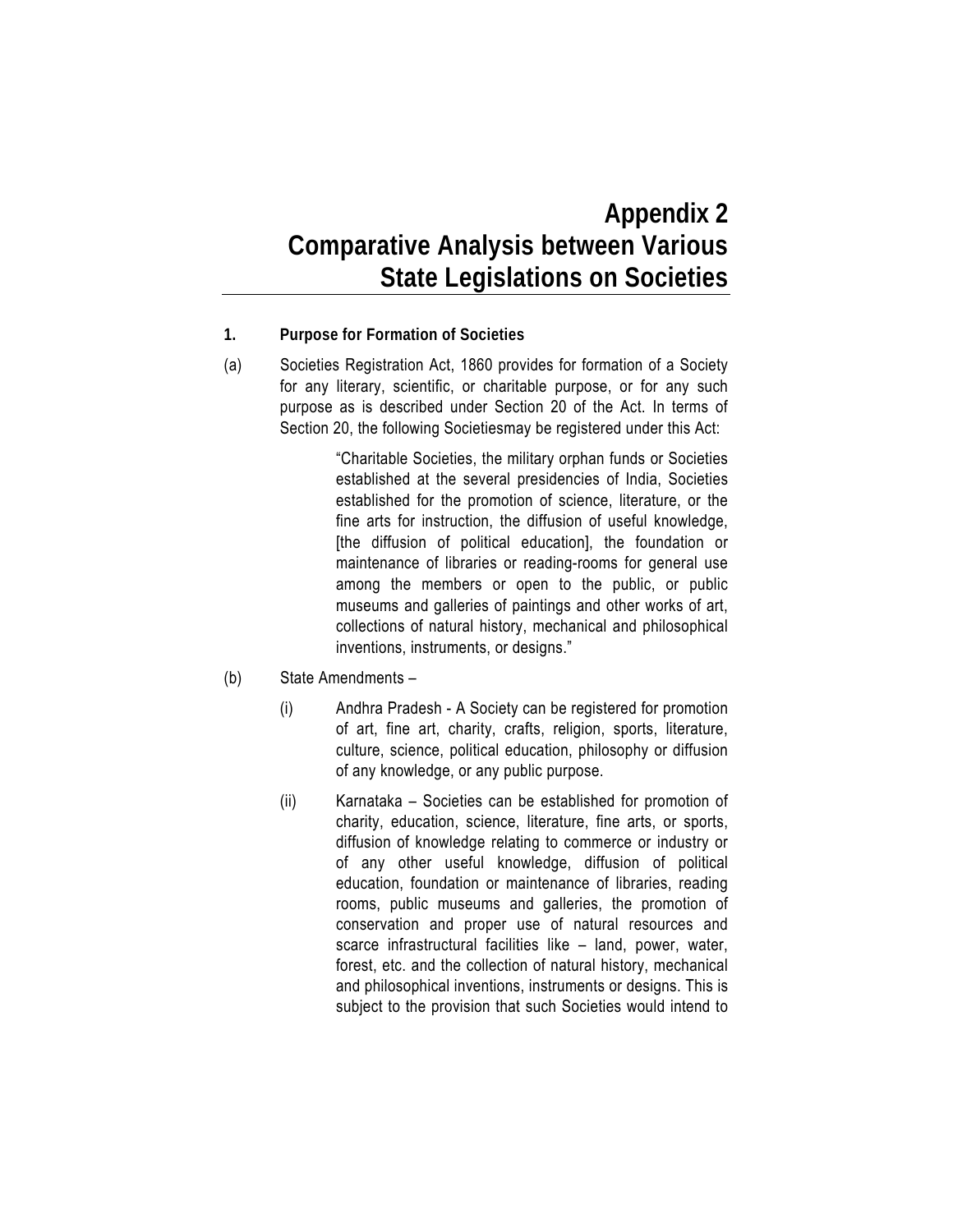apply their profits or other income in promoting their objects and prohibit the payment of any dividend or distribution of any income or profits among their members.

- (iii) Madhya Pradesh Societies may be formed for promotion of science, education, literature or fine arts, diffusion of useful knowledge or political education, foundation or maintenance of libraries, galleries of paintings and arts, public museums, collection of natural history, mechanical and philosophical inventions, instruments or designs, promotion or social welfare, promotion or religious or charitable purpose including establishment of funds for welfare of military orphans, political sufferers and welfare of the like, promotion of gymnastics, promotion and implementation of the different schemes sponsored by the State Government or the Union Government and promotion of commerce, industries and khadi.
- (iv) Rajasthan For any literary, scientific or charitable purpose, military orphan funds, promotion of literary, science or fine arts, diffusion of knowledge or political education, foundation or maintenance, libraries, reading rooms, museums, galleries, collections of natural history and for mechanical and philosophical inventions, instruments or designs.
- (v) Tamil Nadu The objects for formation of a Society are interests of consumers in the supply and distribution of essential articles, interests of passengers using buses, taxies and similar public conveyance, welfare of the physical handicap, working women and the unemployed, interests of residents in the matter of provision of civic amenities, interest of pilgrims and tourists, welfare of animals, beards and similar living beings, welfare of displaced persons and downtrodden economically and socially backward classes.
- (vi) West Bengal Promotion of literature, arts, science or religion; any charitable purpose, including the care or relief or orphans, or of aged, sick, helpless or indigent persons; the alleviation of the sufferings of the animals; the diffusion of knowledge; the dissemination of social, political or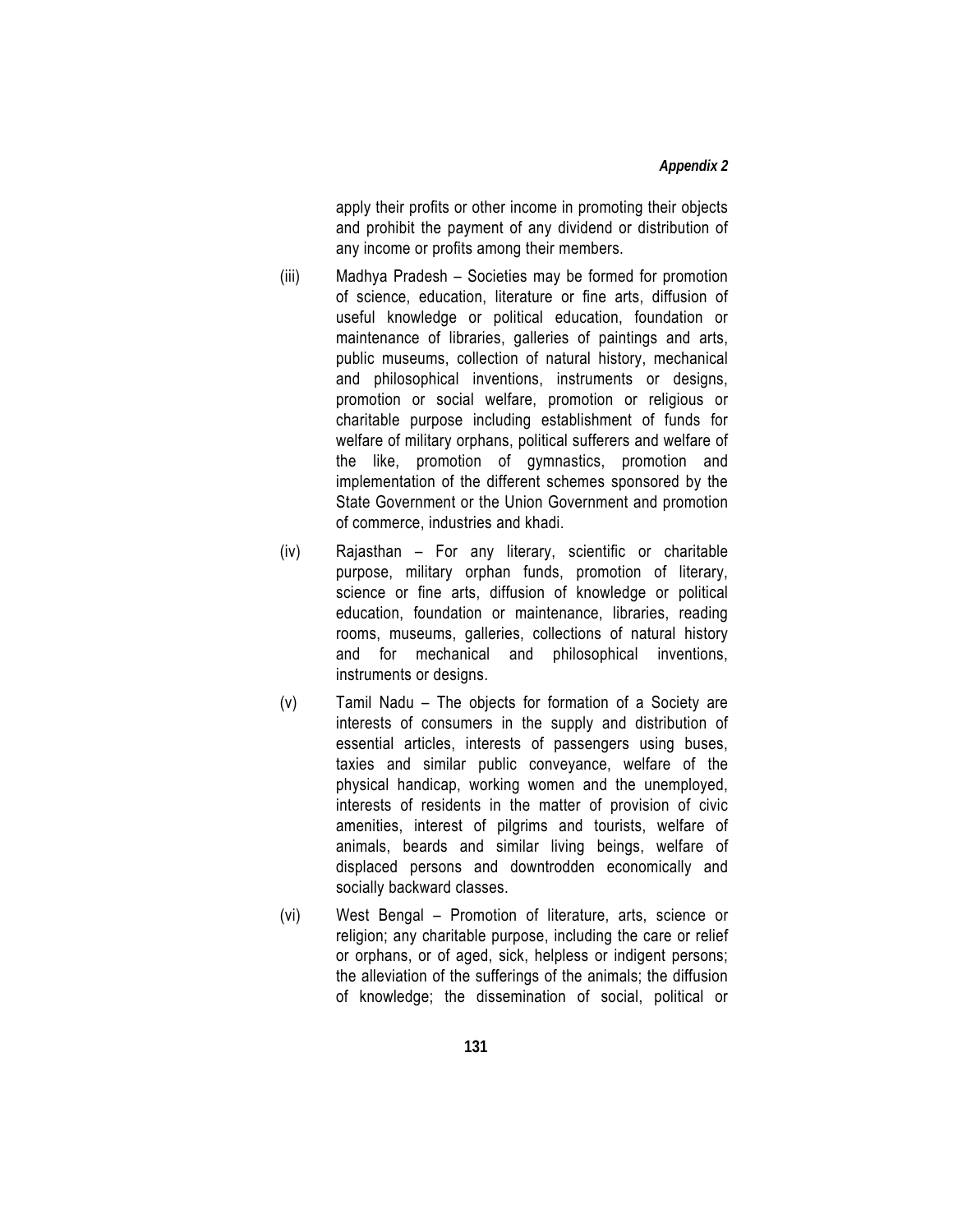#### **Technical Guide on Internal Audit of Not-for-Profit Organisations (NPOs)**

economic education; establishment and maintenance of libraries or reading-rooms for the members or for the public; the collection and preservation of manuscripts, paintings, sculptures, works of art, antiquities, natural history specimens, mechanical and scientific instruments and designs; any other object as may be notified by the State Government as being beneficial to the public or to a section of the public.

(vii) Uttar Pradesh – In addition to the objectives listed in the Societies Registration Act, Societies can also be formed for Khadi and Village Industry and Rural Development.

#### **1. Registration**

- (a) In terms of the Societies Registration Act, 1860, the Registrar will register a Society after the Memorandum of Association and certified copy of Rules and Regulations are filed with him.
- (b) State Amendments:
	- (i) Andhra Pradesh A Society can be registered after the Memorandum of Association and Bye-laws are filed with the Registrar. If an application for registration complying with all the provisions of the Act is not disposed of within 60 days, the Society is deemed to have been registered and the Registrar shall issue a certificate to that effect. In case of refusal of registration, an appeal shall lie to the Registrar General.
	- (ii) Karnataka Registration to be given on the basis of MOU and the Rules and Regulations filed with the Registrar. In case of refusal, an appeal shall lie to the Karnataka Appellate Tribunal.
	- (iii) Madhya Pradesh Registration certificate to be issued on the basis of a copy of MOU and the Rules and Regulations.
	- (iv) Rajasthan Registration is done on the basis of the certified copy of MOU.
	- (v) Tamil Nadu Registration certificate to be issued on the basis of a copy of MOU and the Rules and Regulations.
	- (vi) West Bengal Registration certificate to be issued on the basis of a copy of MOU and the Rules and Regulation. An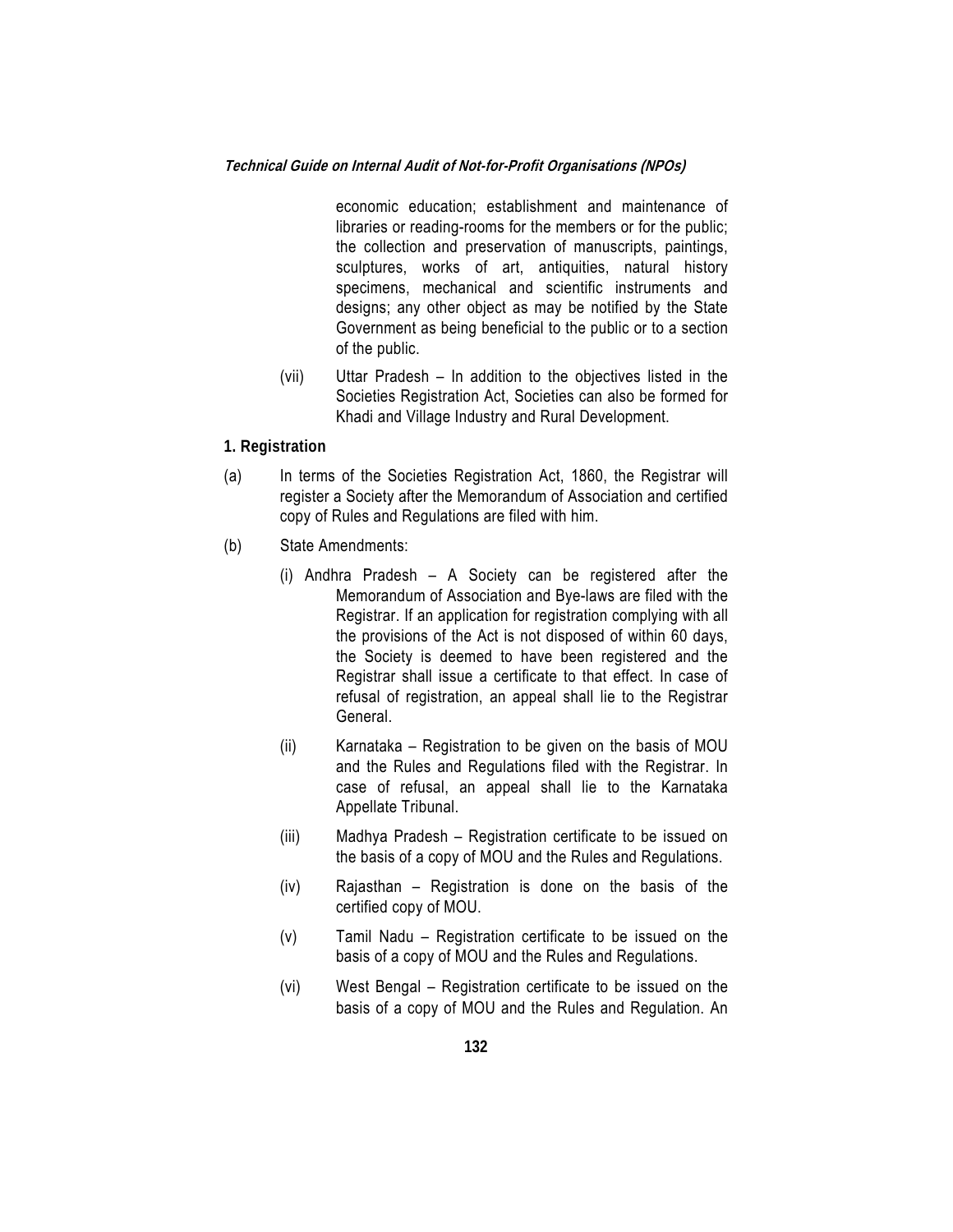appeal shall lie to the State Government against an order of the Registrar refusing to certify the registration and the decision on such appeal shall be final.

- (vii) Uttar Pradesh The certificate of registration shall remain enforce for a period of two years from the date of issue and will have to be renewed thereafter. If any question arises regarding entitlement of the Society for registration, the matter shall be referred to the State Government and the decision of the State Government shall be final.
- **2. Changes in the Memorandum of Association and Bye-laws** 
	- (i) Gujarat The MOU can be altered by special resolution passed by a majority of not less than 3/5th of the total membership of the Society and such alteration is sanctioned by the Registrar.
	- (ii) Andhra Pradesh By a "Special Resolution", a Society may alter the provisions of the memorandum with respect to –
		- (a) Change of objectives of the Society;
		- (b) To amalgamate itself with any other Society; or
		- (c) To divide itself into two or more Society.

"Special resolution" means a resolution passed by a majority of the total members of the Society and not less than 3/5th of the members present and voting in a meeting.

The Bye-laws can be altered by an ordinary resolution passed by not less than half of the members present and voting.

- (iii) Karnataka The MOU can be altered by a proposal agreed to by the votes caste in favour of the proposal and such votes are not less than three times the number of the votes, if any, caste against the resolution. The resolution will need to be confirmed by a simple majority of votes at a second special general meeting convened after an interval of thirty days after the former meeting.
- (iv) Madhya Pradesh Any amendment to the MOU or Regulations of a registered Society will have to be registered with the Registrar.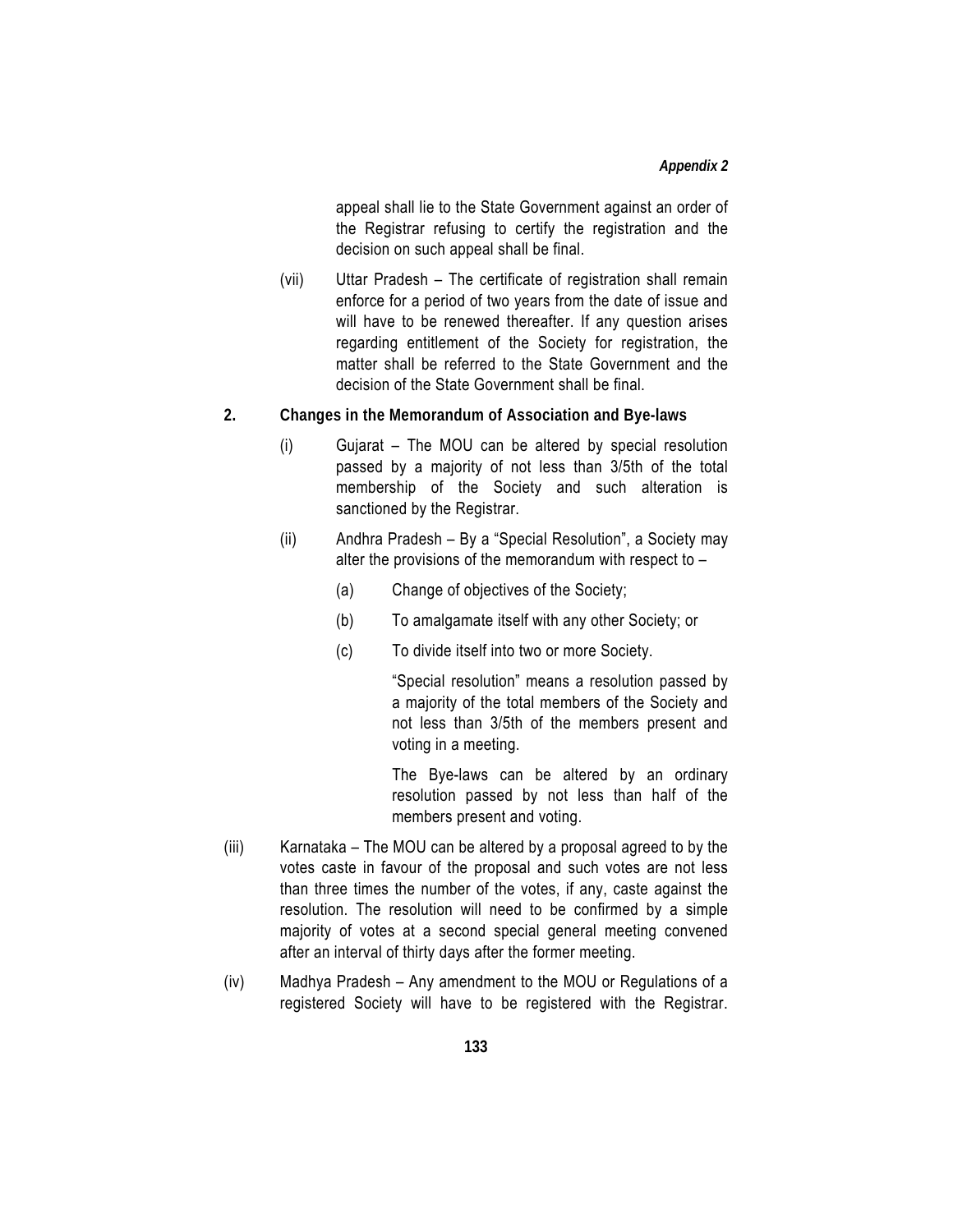Alternately, if the Registrar considers that any such amendment is necessary, he will direct the Society to make the amendments within such time as may be specified in such order. If a Society fails to make such amendment within the specified time, the Registrar will himself register such amendment and these amendments shall be binding on the Society and its members.

- (v) Tamil Nadu The MOU and Bye-laws can be amended by a special resolution by the Society and such amendments will have to be registered by the Registrar.
- (vi) West Bengal A Society shall not alter its Memorandum except with the previous permission of the Registrar in writing and the votes of 3/4th of its members. The regulation of a Society can be altered by the votes of 3/4th of the members subject to the provisions of the Act and its Memorandum.
- **3. Filing of Annual Return**
- (a) In terms of the Societies Registration Act, 1860, an annual list is supposed to be filed with the Registrar containing the names, addresses and occupations of the Governors, Councils, Directors, Committee or other Governing Body entrusted with the management affairs of the Society.
- (b) State Amendments:
	- (i) Karnataka Along with the list indicated above, a society has to file a copy of the Balance Sheet and Income & Expenditure Account audited by a person authorized under Section 226 of the Companies Act to act as an auditor of companies registered in Karnataka.
	- (ii) Madhya Pradesh In addition to the annual list of the Governing Body, every society shall send to the Registrar a statement of Income and Expenditure with full particulars duly audited by its auditor, audit report and balance sheet of the previous year along with details of all financial activities. Accounts of such Society having annual transaction exceeding  $\bar{\tau}$  1 lakh shall be submitted to the Registrar duly audited by Chartered Accountant. The Registrar is empowered to undertake a special audit of the account of a Society either himself or by a person authorized by him.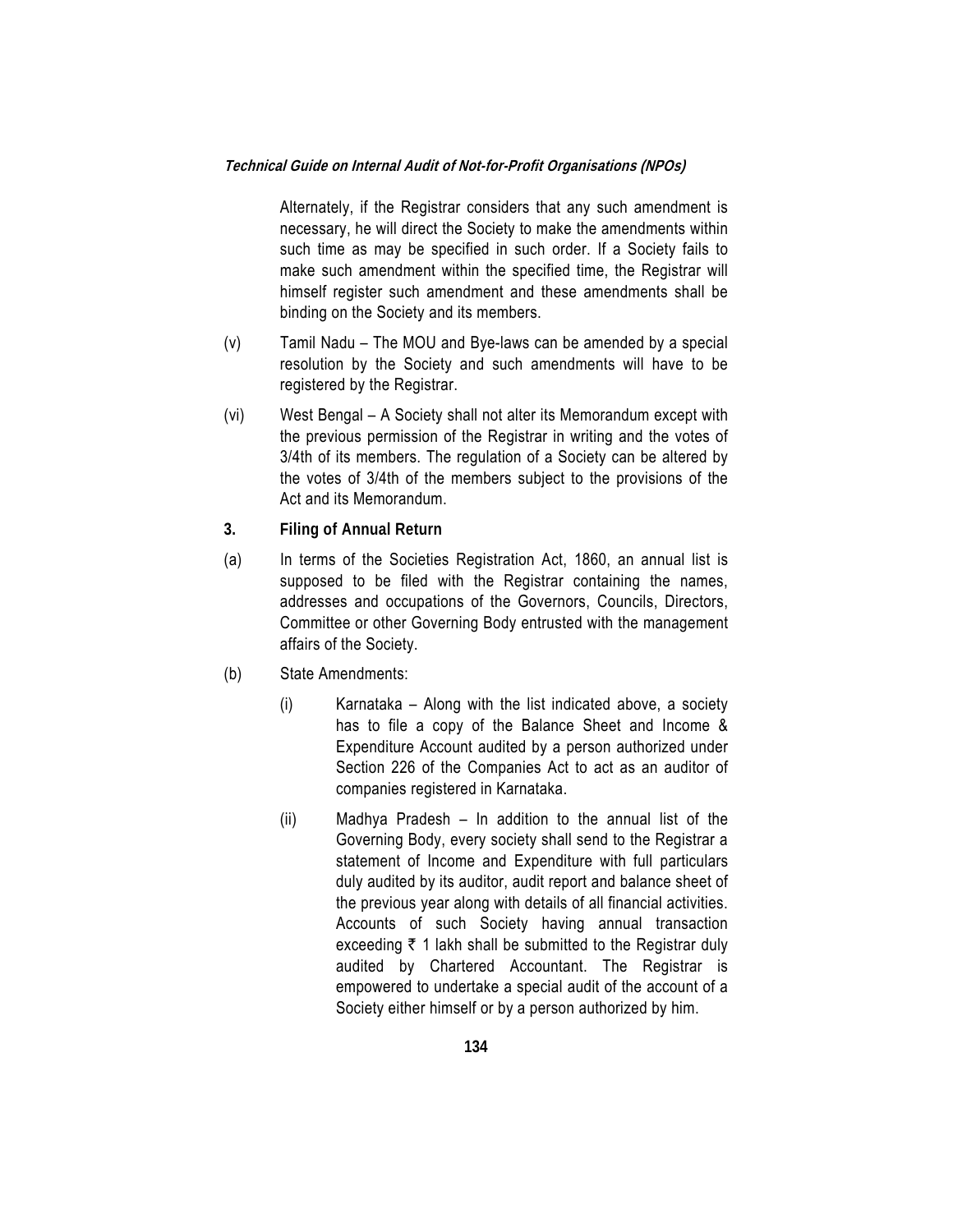- (iii) West Bengal In addition to the list of the Governing Body, every Society shall file an annual report by the Governing Body on the working of the Society for the previous year and a copy of the balance sheet and the auditors report certified by a duly qualified auditor which means a Chartered Accountant or a person approved by the Registrar in this behalf.
- (iv) In almost all the States the Registrar has been empowered to call for any information from the Society, if he so desires.
- **4. Property of the Society**
- (a) In terms of Section 5 of the Societies Registration Act, 1860, the property belonging to a Society, if not vested in Trustees, shall be deemed to be vested in the Governing Body of such Society.
- (b) State Amendments:
	- (i) Uttar Pradesh It shall not be lawful for the Governing Body of a Society or any of its members to transfer without the previous approval of the Court, any immoveable property belonging to such Society.
	- (ii) Madhya Pradesh No immoveable property shall be acquired or transferred by the Society without the prior permission of the Registrar and such property will not be used for any object other than the object of the Society without prior permission from the Registrar and in case of gift, written consent of the donor.
- **5. Amalgamation and Dissolution of Society**
- (a) Under the Societies Registration Act, the dissolution of a Society shall be decided by not less than 3/5th of the members and the subsequent settlement of the property would be done according to the rules of the Society applicable thereto. In case no such rules are in existence, it may be done as per the decision of the Governing Body. In case of any dispute between the Governing Body and the members, the matter shall be referred to the Civil Court. Subsequent assent will be required by vote of 3/5th of the members present in the general meeting convened for this purpose. Also, if the Government is a member or a contributor or otherwise interested in other Society, such Society shall not be dissolved without the consent of the government.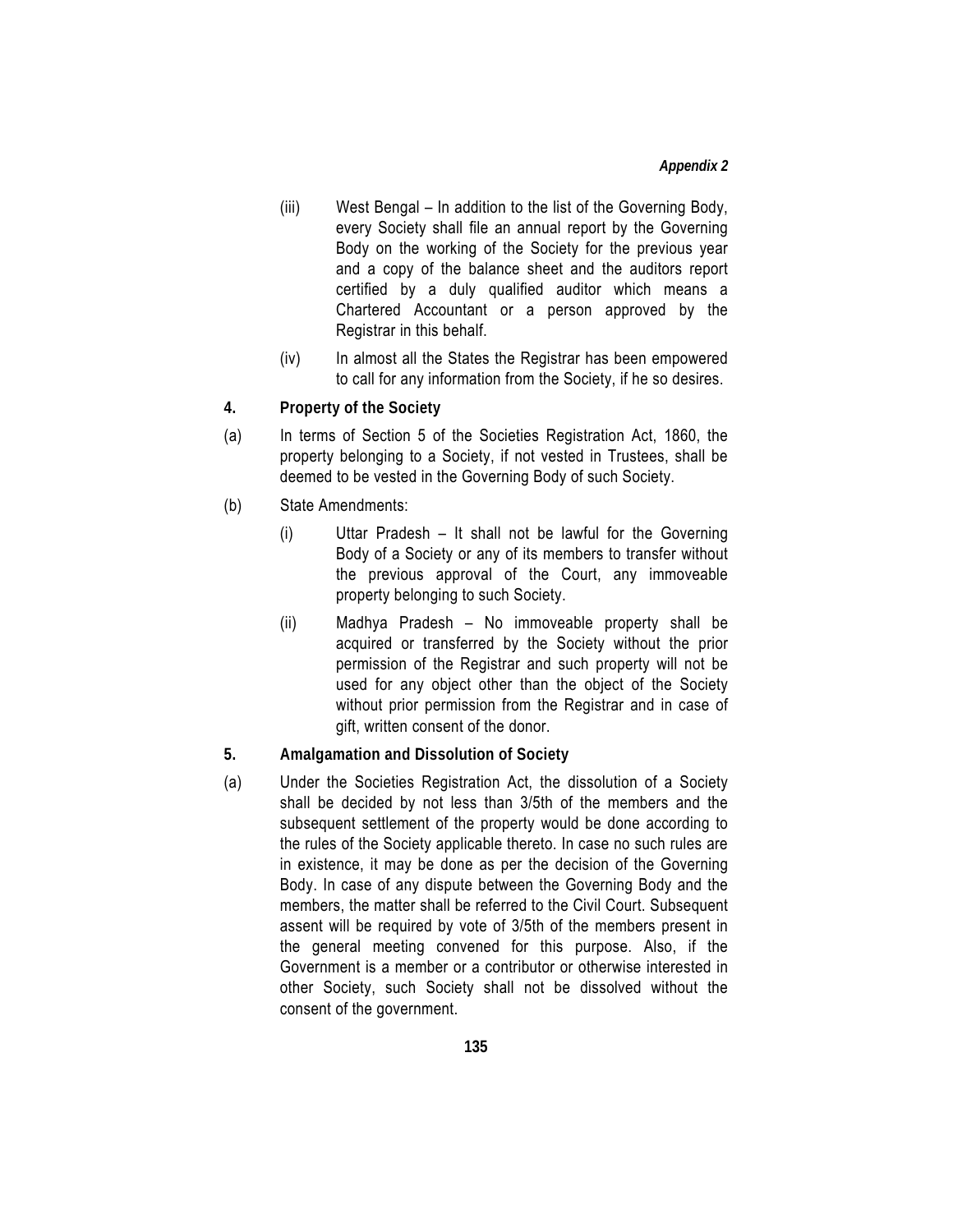Upon dissolution, any property left after discharging debts and liabilities of the Society, the same shall not be paid or distributed among the members of the Society but shall be given to some other Society to be determined by the votes of not less than 3/5th of the members. However, this shall not apply to any Society which has been founded or established by the contribution of share holders in the nature of a Joint-Stock Company.

- (b) State Amendments:
	- (i) Uttar Pradesh Apart from proposing the dissolution of a Society by its Governing Body, the Registrar or not less than 1/10th of the members may also move the Court seeking an order for dissolution on the grounds of contravention of the provisions of the Act, number of the members is reduced below seven, the Society has ceased to function for more than three years, the Society is unable to pay its debts or liability and the registration of the Society has been cancelled on the grounds that the activities of the Society constitute a public nuisance or are otherwise opposed to public policy.
	- (ii) Karnataka The proposal for amalgamation of Societies needs to be approved by votes of the members which are not less than three times the number of votes cast against the resolution. The proposal needs to be reconfirmed at a second special general meeting convened by Governing Body after an interval of thirty days. The dissolution requires approval of 3/4th of the members of a Society. However, if the State Government is a member or a contributor or otherwise interested in any Society, such Society shall not be dissolved without the consent of the State Government.

 The property which remains with the Society after the satisfaction of its debts and liabilities, shall be given to some other Society to be determined by the votes of not less than 3/5th of the members. The majority of the members may also decide to give such property to the State Government to be utilized for the purpose of formation of other Society.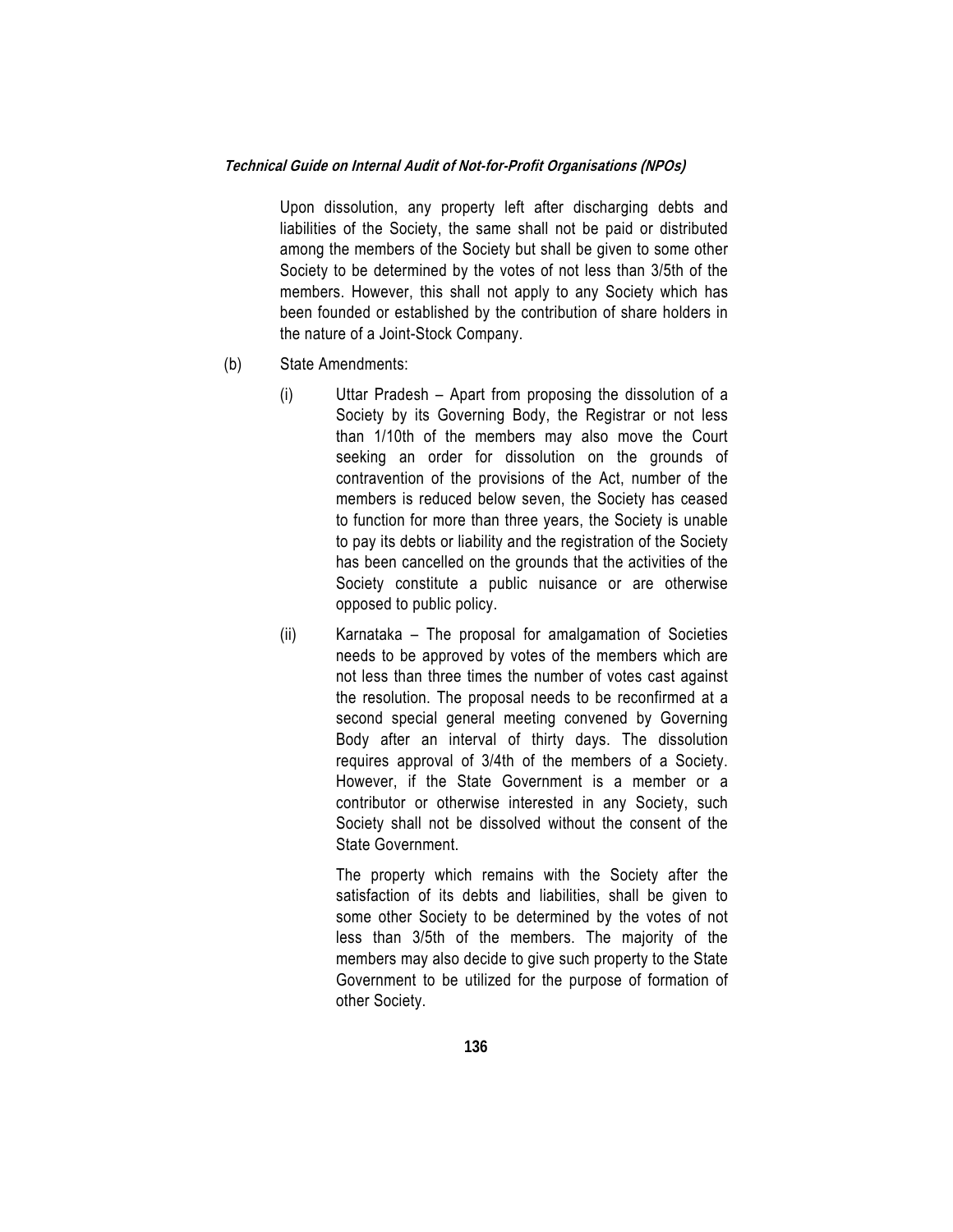#### *Appendix 2*

- (iii) Madhya Pradesh The dissolution to be decided by 3/5th of the members and to be confirmed by voting of equal number of members at a general meeting convened for the purpose. The provisions regarding property are the same as applicable in Karnataka, discussed above. However, the Registrar has also been given powers to cancel the registration on being satisfied that no useful purpose is likely to be served by continuing the Society and consequently the Society been deemed to have been dissolved. In such situation, the moveable and immoveable assets of the society shall vest in the State Governments to the extent of assistance/grant that the Society may have received from the Union or State Government or any of the statutory Bodies. It shall be the duty of the Collector of a District where the property is situated to take charge of the same on intimation of cancellation by the Registrar.
- (iv) Tamil Nadu The amalgamation, division and dissolution of the registered Societies can be done by special dissolution and as per the Bye-laws. However, for amalgamation and division, prior approval of the registrar is required.
- (v) West Bengal Two or more Societies can be amalgamated if so decided by the Governing Body of each such Society, if the proposal is approved by the votes of 3/4th of the Members of each of the Societies concerned and confirmed by like votes at a subsequent general meeting. However, prior approval of the Registrar would be required who can also order for modifications to be carried out in the proposal. An appeal against such orders of the Registrar lies with the State Government.

 A Society may be dissolved by the votes of the 3/4th of the members at a general meeting convened for this purpose. No member to receive any profit upon dissolution and 3/4th of the members or in default thereof, by the Registrar, with the approval of the State Government can decide giving the surplus property to some other Society. The dissolution may also be ordered by the court on application of the Registrar or by not less than 1/10th of the members in case the Society contravenes any of the provisions of the Act, if the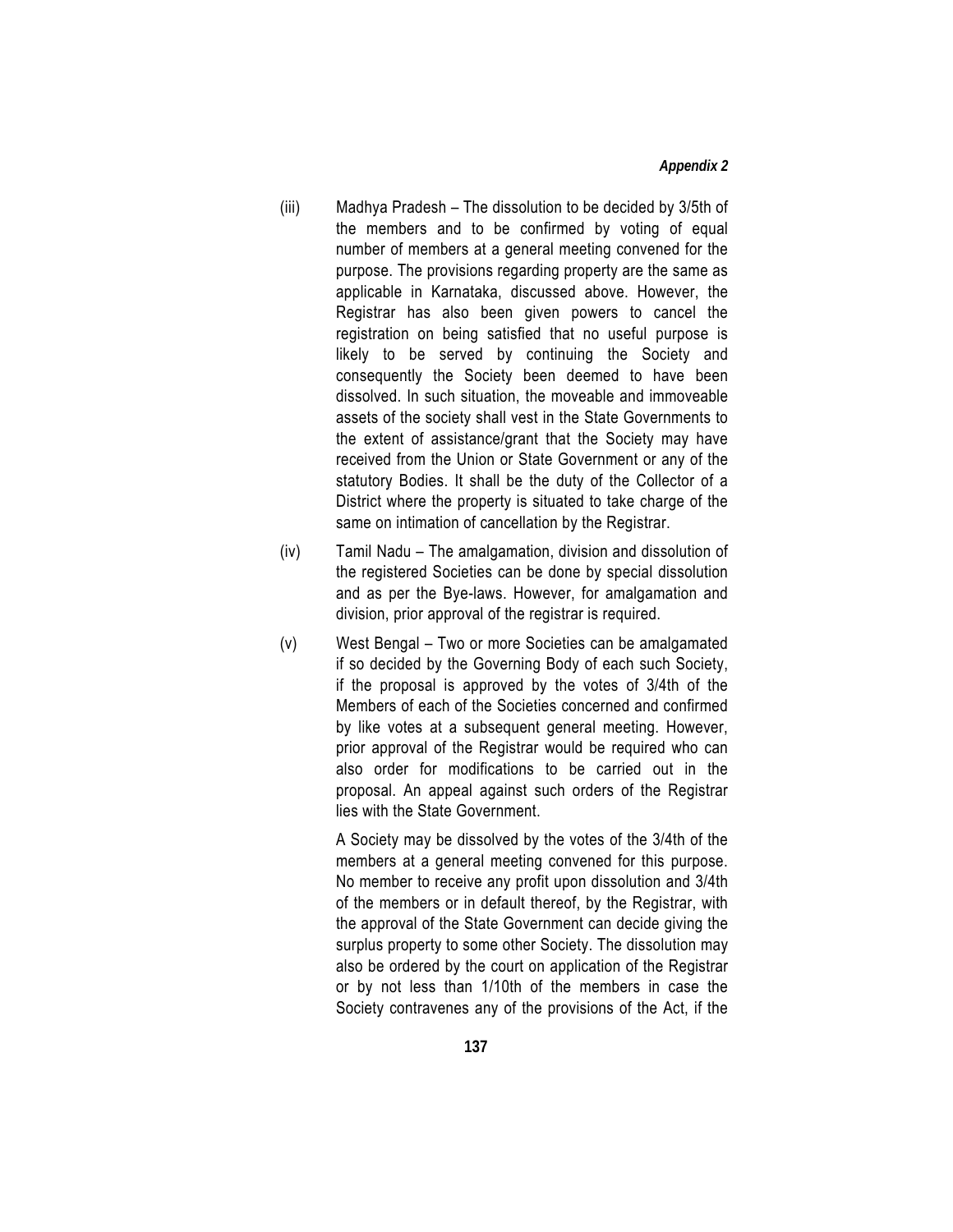number of members is less than seven, if the society has ceased to function for more than three years, if the Society is unable to pay its debt or meet its liabilities and if it is proper that the Society should be dissolved.

 Also, where in the opinion of the Registrar, there are reasonable grounds to believe that a Society is not managing its affairs properly or is not functioning the Registrar may move the court for making an order for the dissolution of the Society.

- **6. Other Powers of the State Government and the Registrar** 
	- (i) Karnataka (a) The Registrar may on his own motion and shall on the application of the majority of the members of the Governing Body or of not less than 1/3rd of the members of the Society, hold an inquiry or direct some persons authorized by him to hold an inquiry into the constitution, working and financial condition of a registered Society. While doing so, he will have all the powers regarding inspection of the documents, issuing summons to any person, calling general meeting, etc. During the course of such enquiry if any person related to Society has been found guilty of misfeasance or breach of trust, the Registrar can make an order requiring him to repay or property along with the interest or to contribute such sum to the assets of the Society by way of compensation. This will be in addition to the criminal liability incurred under the Act.

 (b) The Registrar can also order for cancellation of registration and dissolution of certain societies if he satisfied that such society has been carrying on any unlawful activity or has allowed any unlawful activities within their premises.

 (c) The State Government is empowered to appoint an Administrator for such period not exceeding six months at a time (the aggregate period shall not extend beyond four years) in case a Society is unable to hold the General Meeting, the Governing Body has not been constituted and whether it is in the public interest to do so. The Administrator shall perform all duties and functions of the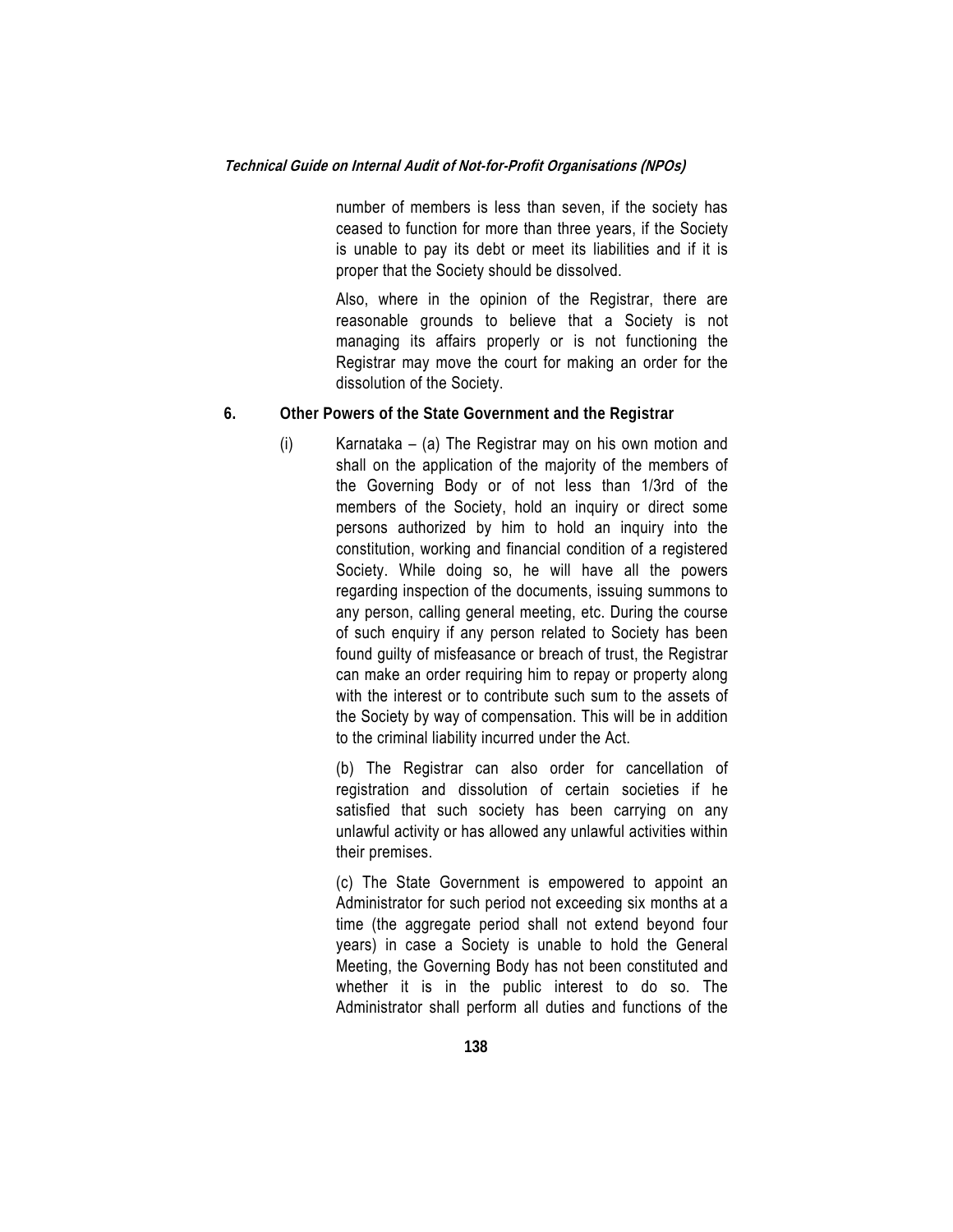Society. He shall take necessary action to hold elections for the constitution of the Governing Body and convene the General Body meeting but for the reason beyond his control if is not able to do so, the State Government may order dissolution on his recommendations.

(ii) Madhya Pradesh – (a) The Registrar has been given the powers to seize records, documents of the Society in case he is satisfied that these are likely to be tampered with or destroyed.

> (b) The Registrar may his own motion or an application made by a majority of the members of the Governing Body of the society or not less than 1/3rd of the total number members of the Society, either by himself or by a person authorized by him hold an enquiry into the constitution, working an financial condition of a Society.

> (c) The State Government may make order for supersession of Governing Body of any State aided society if it is not functioning properly or commits acts which are prejudicial to the interest of Society and appoint a person or persons to manage the affairs of the Society for a specified period not exceeding two years in the first instance. The period however can be extended from time to time at the discretion of the State level.

(iii) Tamil Nadu – (a) The State Government has the power to order supersession of committee of any Society and appoint a person as the special officer to manage the affairs of the Society for a specified period not exceeding one year. The time period is extendable upto three years at the discretion of the State Government.

> (b) As is the case with the other States, the Registrar has the power to enquire into the constitution, working and financial conditions of a registered Society. Such enquiry can also be ordered on the basis an application moved by the District Collector. The Registrar has authority to cancel the registration on the basis of outcome of such enquiry.

> (c) The Registrar can also order cancellation of registration if any society is carrying on any unlawful activity or allow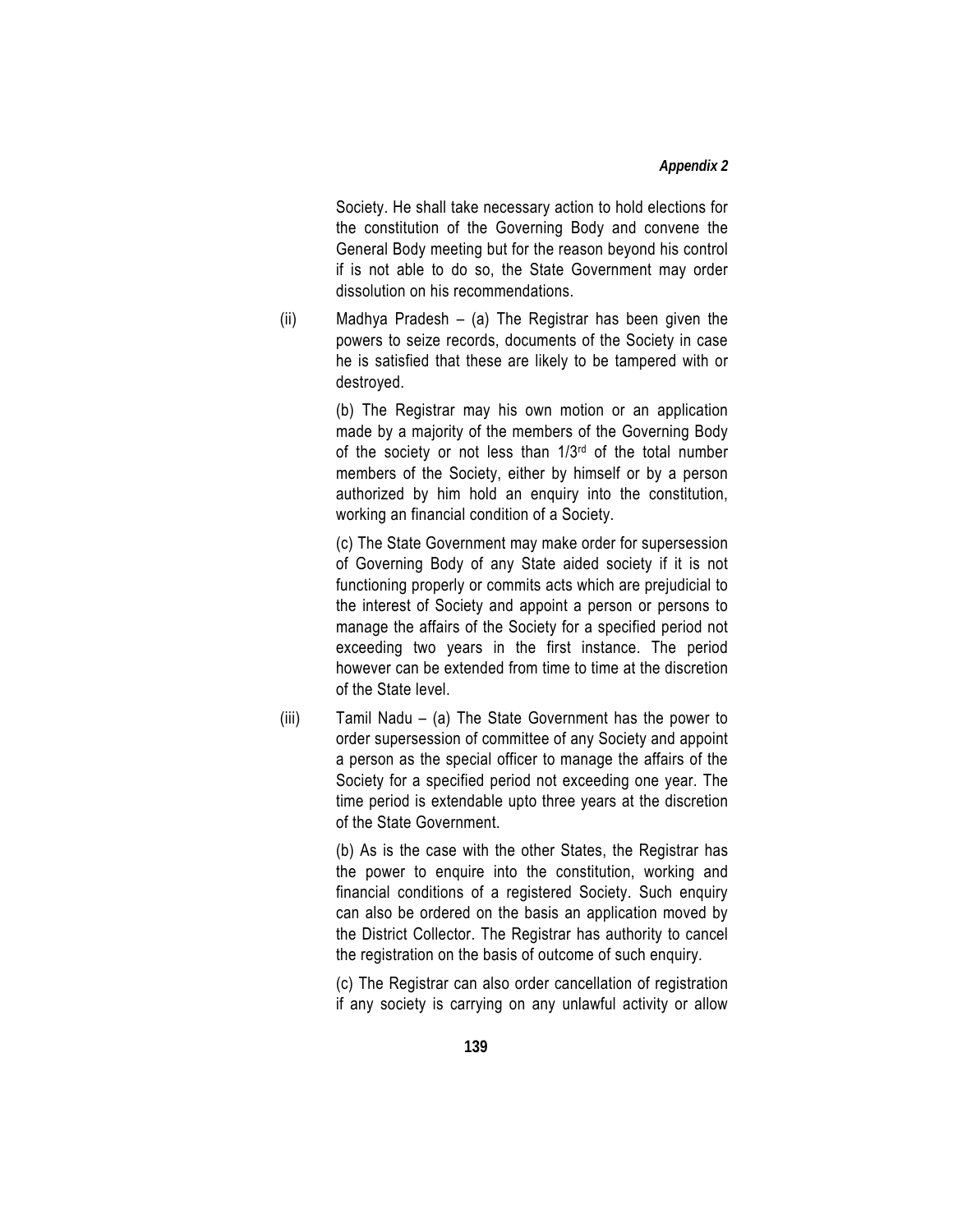unlawful activity within its premises. After cancellation of registration, the society will be dissolved by special resolution and in case of failure to do so, the Registrar can appoint a liquidator to wind up the Society.

 (d) The Registrar also has the power to remove the names of the defunct Societies from the register.

#### **7. Offences and Penalties**

Unlike the Societies Registration Act, almost all the State Acts contain provisions regarding offences and penalty on the office bearers and members of the society for contravention of the provisions of these Acts.

**8. Appeal** 

Few State Acts such as Tamil Nadu and Madhya Pradesh contain the provisions regarding appeal against the order of the Registrar. In Madhya Pradesh, the appeal against the order of the Registrar lies with the State Government and appeal against the order of the subordinate officers lies with the Registrar. In case of Tamil Nadu, the appeal against the order of the Inspector General of Registration can be filed before the State Government. In case of the orders of any other person, the appeal would lie with the Inspector General of Registration and any person aggrieved by any order made by liquidator may appeal to the Court.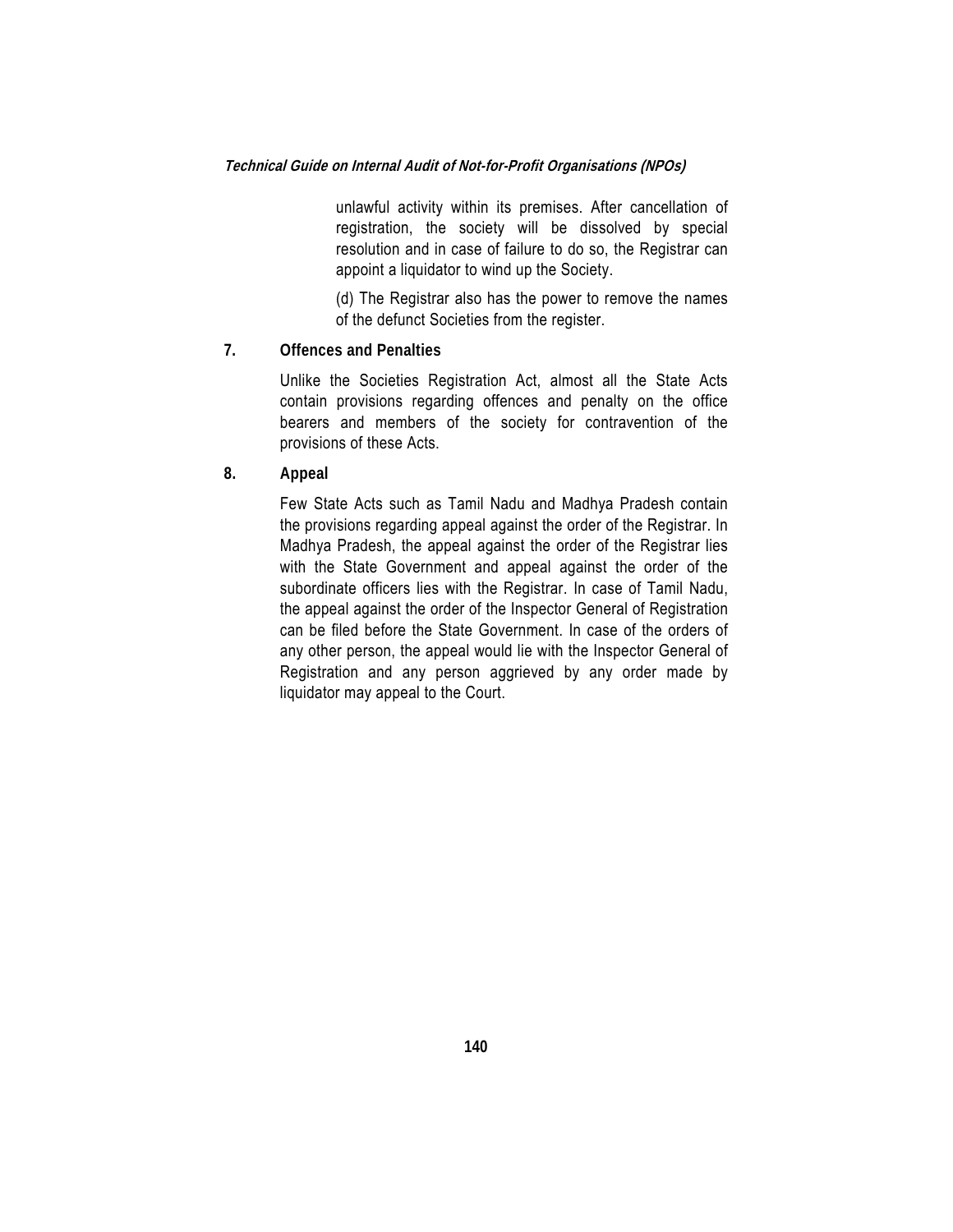## **Appendix 3 Various Schemes as Sponsored by Various Central Government Ministries**

Various Schemes as sponsored by various Central Government Ministries are as follows:

**I. Schemes Sponsored by the Ministry of Social Justice and Empowerment, Shastri Bhawan, New Delhi** 

| S.No. | Name of the<br><b>Scheme</b>                                                                             | Purposes and the eligibility                                                                                                                                                                                                                                                                                                                                              |
|-------|----------------------------------------------------------------------------------------------------------|---------------------------------------------------------------------------------------------------------------------------------------------------------------------------------------------------------------------------------------------------------------------------------------------------------------------------------------------------------------------------|
| 1.    | Scheme for Welfare<br>of Children in need of<br>care and Protection                                      | The main purpose of the scheme is to<br>rehabilitate destitute children as normal<br>citizens of the country. The scheme seeks<br>to provide individualized and personal<br>care to destitute children with the help of<br>institutional and non-institutional care.<br>The scheme is implemented through<br>voluntary (national<br>level)<br>registered<br>organisation. |
| 2.    | Foster<br>Scheme<br>for<br>Care Services.                                                                | The objective of the scheme is welfare of<br>the destitute children by providing the<br>homely atmosphere to those who become<br>destitute at an early age.<br>It is made available to reputed V.O.<br>working in the field of promoting foster<br>care services in India.                                                                                                |
| 3.    | Organizational<br>Assistance<br>to<br>Social<br>Voluntary<br>Welfare<br>Organisations.                   | The objective is to provide assistance to<br>voluntary organizations with a view of<br>developing their organizational efficiency.                                                                                                                                                                                                                                        |
| 4.    | Scheme<br>for<br>Assistance<br>to<br>disabled persons for<br>purchases/ fittings of<br>aids/ appliances. | The main objective is to assist needy<br>physically<br>handicapped<br>persons<br>in.<br>procuring quality and modern aids and<br>appliances that can promote their physical<br>rehabilitation.                                                                                                                                                                            |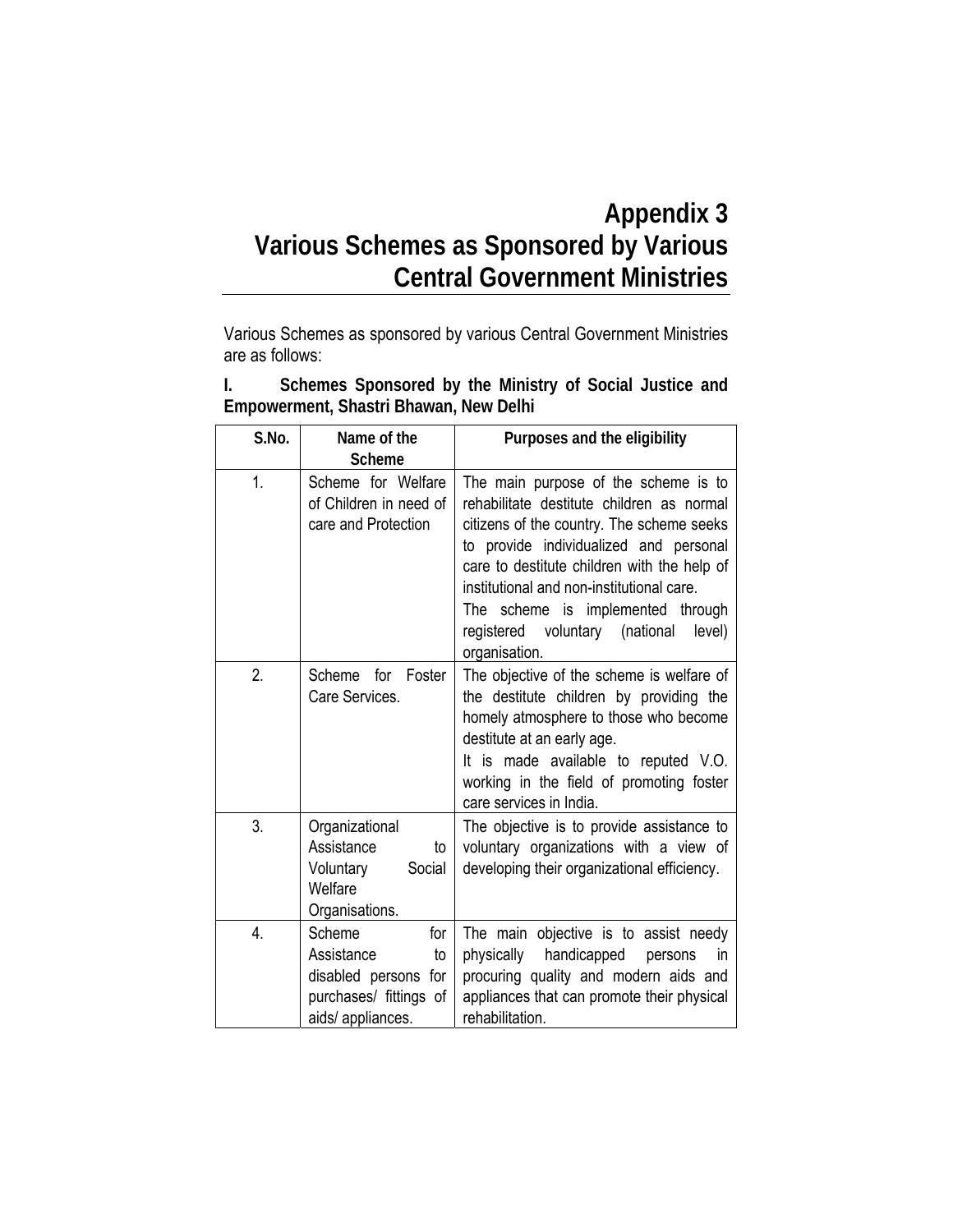|     |                                                                                                                                   | The eligible are the individuals who are<br>physically handicapped.                                                                                                                                                                                                                                                                                                                                                                                                                                                                                                          |
|-----|-----------------------------------------------------------------------------------------------------------------------------------|------------------------------------------------------------------------------------------------------------------------------------------------------------------------------------------------------------------------------------------------------------------------------------------------------------------------------------------------------------------------------------------------------------------------------------------------------------------------------------------------------------------------------------------------------------------------------|
| 5.  | Grants-in-aid<br>for<br>sponsoring research<br>rehabilitation<br>of<br>on<br>the handicapped.                                     | The projects are intended to help in<br>finding the solutions to the problems of the<br>handicapped and facilitate their effective<br>rehabilitation. The projects under this<br>sponsoring shall be of an applied nature<br>and result and action oriented.                                                                                                                                                                                                                                                                                                                 |
| 6.  | of<br>Scheme<br>Assistance<br>to<br>organizations<br>for<br>disabled persons.                                                     | The scheme seeks to provide financial<br>assistance mainly for developing services<br>in the area of prevention of disabilities,<br>detection<br>and<br>early<br>intervention;<br>education, training and rehabilitation.                                                                                                                                                                                                                                                                                                                                                    |
| 7.  | Assistance<br>to<br>Voluntary<br>agencies<br>for<br>prevention,<br>detection<br>and<br>of<br>management<br>childhood disabilities | This scheme is jointly promoted by the<br>Government of India and UNICEF. It<br>of Non-Governmental<br>projects<br>seeks<br>Organisations<br>having<br>focus<br>a<br>on<br>preventive and early detection of disability<br>among children. Projects eligible for this<br>assistance would include community and<br>family based rehabilitation programmes<br>for disabled children; efforts aimed at<br>creating awareness among families and<br>community<br>leaders;<br>innovative<br>programmes of training in early detection/<br>intervention methods for families etc. |
| 8.  | Grants-in-aid rules for<br>sponsoring research.                                                                                   | scheme provides assistance for<br>The<br>conducting research in the field of social<br>welfare,<br>social<br>policy<br>and<br>social<br>development. Priorities within these broad<br>areas will be given to projects of an<br>applied nature keeping in view plan<br>policies and programmes.                                                                                                                                                                                                                                                                               |
| 9.  | Grants-in-aid rules for<br>sponsoring<br>publications                                                                             | Grants for provided for publication of<br>studies and documentation in the field of<br>social welfare and policy development.                                                                                                                                                                                                                                                                                                                                                                                                                                                |
| 10. | Grants-in-aid<br>for<br>Workshops/                                                                                                | Ministry<br>also provides<br>financial<br>The<br>for<br>organising<br>assistance<br>workshops/                                                                                                                                                                                                                                                                                                                                                                                                                                                                               |

**Technical Guide on Internal Audit of Not-for-Profit Organisations (NPOs)**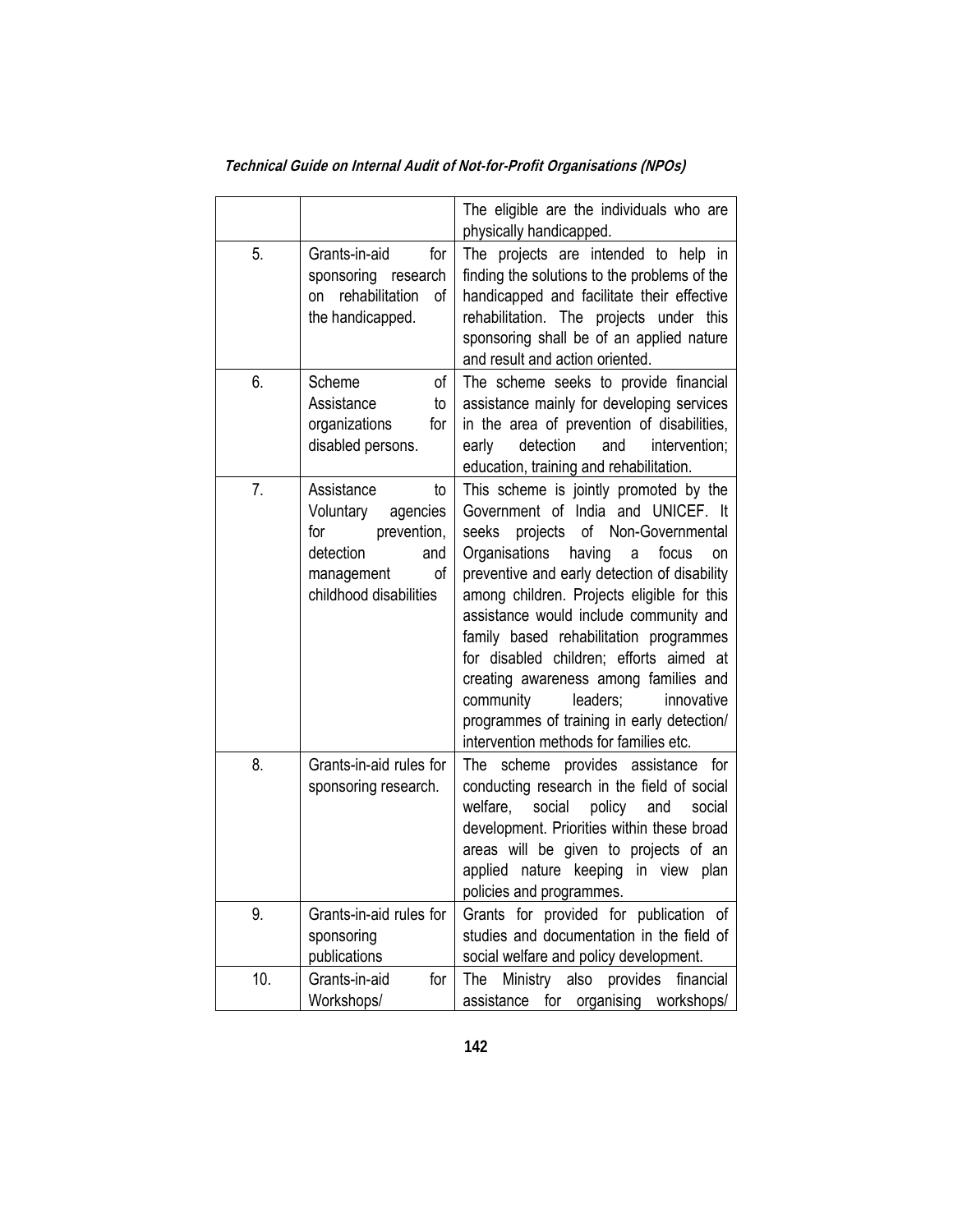*Appendix 3* 

|     | seminars.                                                                                                        | seminars which will help disseminate<br>research findings, identify problem areas,<br>discuss problems and identify research<br>needs etc. in the broad field of social<br>welfare, social policy and<br>social<br>development.                                                  |
|-----|------------------------------------------------------------------------------------------------------------------|----------------------------------------------------------------------------------------------------------------------------------------------------------------------------------------------------------------------------------------------------------------------------------|
| 11. | Grants-in-aid rules for<br>supporting projects<br>(Tribal Development)<br>of all India or Inter-<br>State nature | The scheme aims at supporting action<br>oriented studies on problems of scheduled<br>tribes particularly in the field of economic<br>development for generation of necessary<br>to improve formulations<br>and<br>data<br>implementations of tribal developmental<br>programmes. |

#### **II. Schemes Sponsored by the Ministry of Human Resource and Development, Shastri Bhawan, New Delhi**

| S.No. | Name of the Scheme                                                                                                                | Purposes and the eligibility                                                                                                                                       |
|-------|-----------------------------------------------------------------------------------------------------------------------------------|--------------------------------------------------------------------------------------------------------------------------------------------------------------------|
| 1.    | Scheme of Assistance<br>construction/<br>for<br>extension of Hostel<br>buildings for working<br>women with a day<br>care centre.  | The scheme seeks to provide suitable<br>accommodation in healthy environment<br>for the working women and day-care<br>centres.                                     |
| 2.    | Scheme for short stay<br>homes for women and<br>girls.                                                                            |                                                                                                                                                                    |
| 3.    | Scheme for setting up<br>women's<br>training<br>centres/ institutes for<br>rehabilitation<br>Ωf<br>women in distress              | The main objective is to rehabilitate<br>destitute<br>women<br>through<br>vocational<br>trainings and residential care.                                            |
| 4.    | Scheme<br>for<br>organizational<br>assistance<br>to<br>voluntary<br>organizations<br>for<br>child<br>and<br>women<br>development. | The scheme seeks to support and help<br>the V.O. for women and children to<br>maintain their central offices, a vital input<br>in the running of their activities. |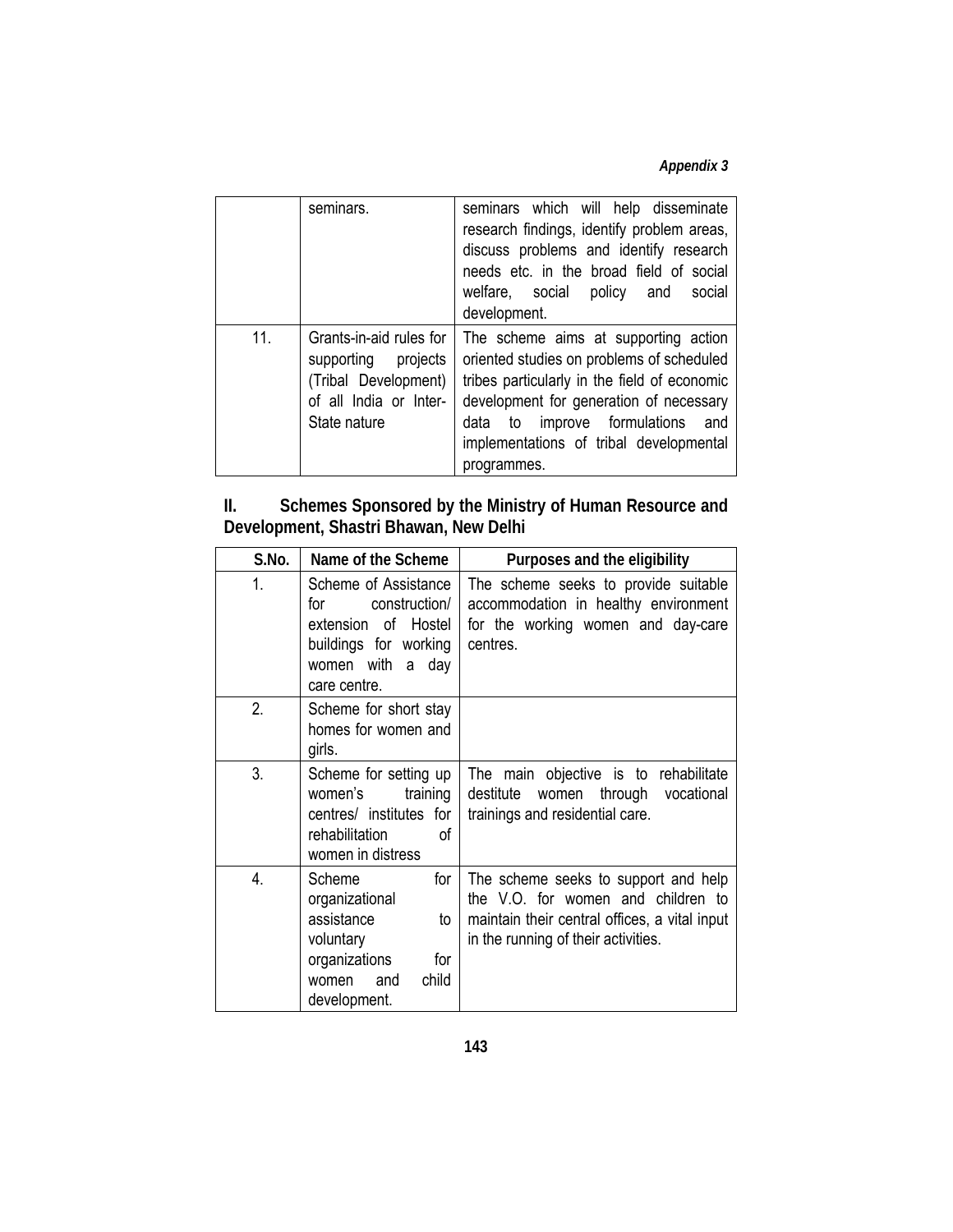**Technical Guide on Internal Audit of Not-for-Profit Organisations (NPOs)** 

| 5.             | Scheme of Nutrition<br>programmes through<br>Bal-wadis and Day-<br>care centres for pre-<br>school children in the<br>age group of 3 to 5<br>years. | programme seeks to provide<br>The<br>supplementary for children in the age of<br>3-5 years and envisage that it would form<br>a basis for the development of other<br>services like health, education and<br>welfare. |
|----------------|-----------------------------------------------------------------------------------------------------------------------------------------------------|-----------------------------------------------------------------------------------------------------------------------------------------------------------------------------------------------------------------------|
| 6.             | for<br>Scheme<br>Assistance to V.O.<br>working in the field of<br>adult education                                                                   | Promotion of adult<br>education<br>and<br>eradication of mass illiteracy.                                                                                                                                             |
| 7 <sub>1</sub> | Scheme of Assistance<br>to V.O. for early<br>childhood education.<br>(Universalisation<br>of<br>education)                                          | Early Childhood education programmes.                                                                                                                                                                                 |

**III. Schemes Sponsored by the Ministry of Health and Family Welfare, New Delhi** 

| 1.               | for<br>Scheme<br>improvement of health<br>services                                                                                  | The scheme seeks to provide the<br>medical care to rural and high density<br>expansion<br>slums for<br>urban<br>and<br>improvement of existing nursing facilities.                                                                            |
|------------------|-------------------------------------------------------------------------------------------------------------------------------------|-----------------------------------------------------------------------------------------------------------------------------------------------------------------------------------------------------------------------------------------------|
| 2.               | <b>Schemes</b><br>for<br>sanctioning<br>grants-in-<br>aid for promoting the<br>voluntary<br>blood<br>donation camps.                | The scheme seeks to promote intensive<br>and extensive education of the pubic and<br>motivate them to donate the blood                                                                                                                        |
| 3.               | Grants<br>to<br>Under-<br>graduate<br>college<br>οf<br>Systems<br>of<br>Indian<br>Medicines<br>and<br>Homeopathy run by the<br>V.O. | The scheme seeks to provide the<br>financial assistance with a view to<br>improve the standard of education in the<br>under-graduate ISM and Homeopathy<br>colleges for the purchase of lab<br>equipment and setting up of the book<br>banks. |
| $\overline{4}$ . | Grants-in-aid<br>the<br>to<br>engaged in the<br>V.O.<br>Family<br>welfare<br>programmes.                                            | The scheme seeks to encourage V.O. to<br>take up the family welfare programmes<br>by running the family welfare centres.                                                                                                                      |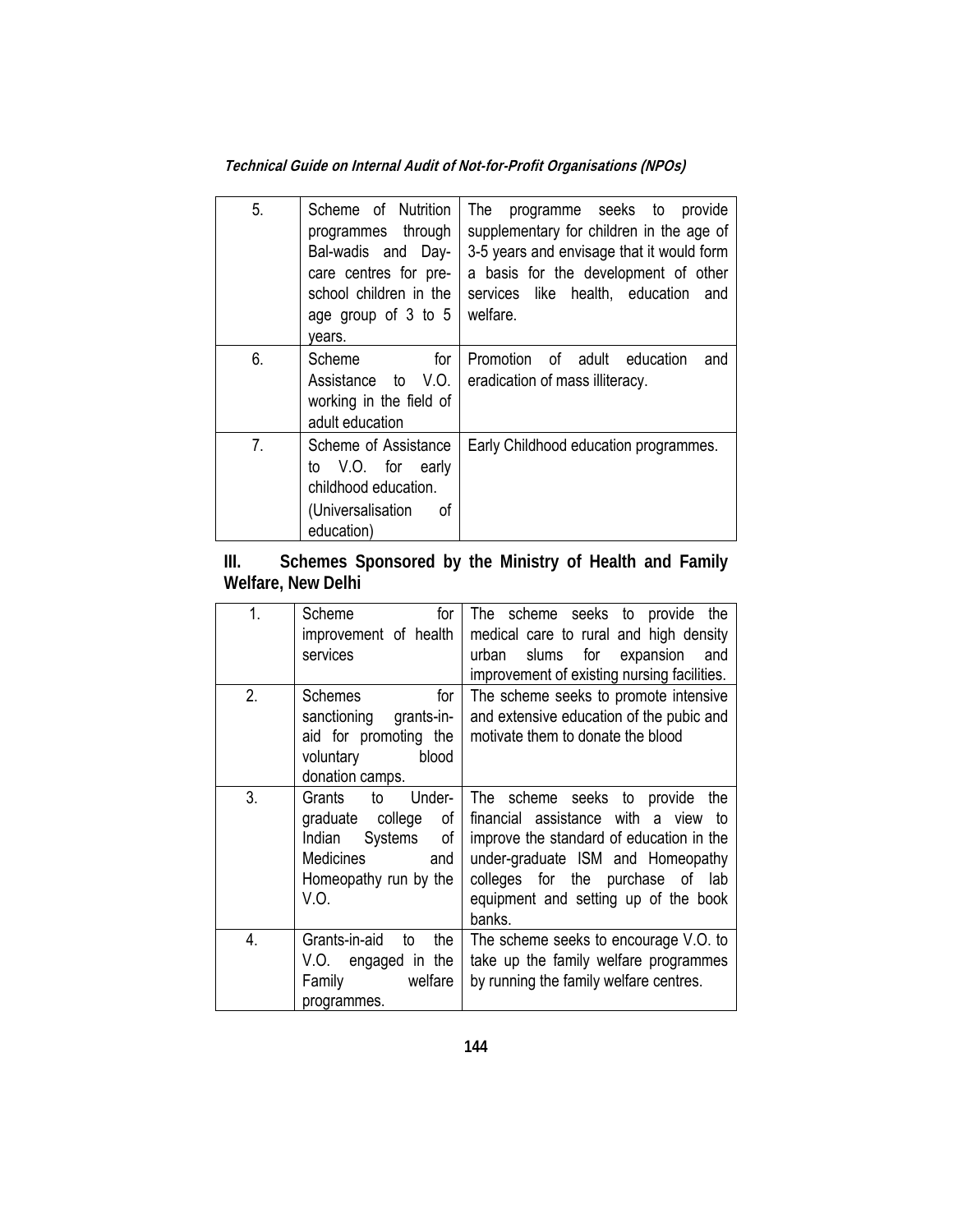| Concerned<br>Department/<br><b>Board</b>                                                                                 | <b>Scheme</b>                                                         | <b>Purposes</b>                                                                                                                                                                                                                                                                                                                                                                                                                                                                                                                                                                                    |
|--------------------------------------------------------------------------------------------------------------------------|-----------------------------------------------------------------------|----------------------------------------------------------------------------------------------------------------------------------------------------------------------------------------------------------------------------------------------------------------------------------------------------------------------------------------------------------------------------------------------------------------------------------------------------------------------------------------------------------------------------------------------------------------------------------------------------|
| National Wasteland<br>Development Board<br>Lok Nayak Bhawan,<br>New Delhi                                                | Scheme<br>for<br>of<br>Grant<br>Financial<br>Assistance<br>to<br>V.O. | The objective under the scheme is to<br>under productive<br>bring<br>the<br>uses<br>wastelands in the country through a<br>massive programme of afforestation<br>and tree planting. The major steps<br>identification<br>of<br>include<br>lands,<br>motivation of villagers, assisting the<br>villagers either as a group in obtaining<br>trees, rights on lands etc.<br>The Board shall emphasise on the<br>issues relating to laying of nurseries,<br>forestry and Pasteur development<br>activities<br>development<br>and<br>οf<br>culturable<br>wasteland<br>including<br>improvement of land. |
| National Fund for<br>Rural Development<br>(Department<br>for<br>Rural<br>Development),<br>Krishi<br>Bhawan,<br>New Delhi | for<br>Scheme<br>Rural<br>Development                                 | The Govt. accords highest priority to<br>programmes of rural development for<br>attaining the objectives of increasing<br>agricultural<br>production,<br>creating<br>employment, eradicating poverty and<br>bringing overall improvement in the<br>rural economy.<br>Projects<br>qualifying<br>for<br>these<br>assistance:<br>Construction<br>and<br>$\bullet$<br>link<br>maintenance<br>of<br>rural<br>road<br>Construction<br>and<br>maintenance<br>of<br>drinking<br>water projects<br>Construction<br>and<br>maintenance of hospitals and<br>dispensaries                                      |

### **IV. Other Schemes Sponsored by Various Ministries**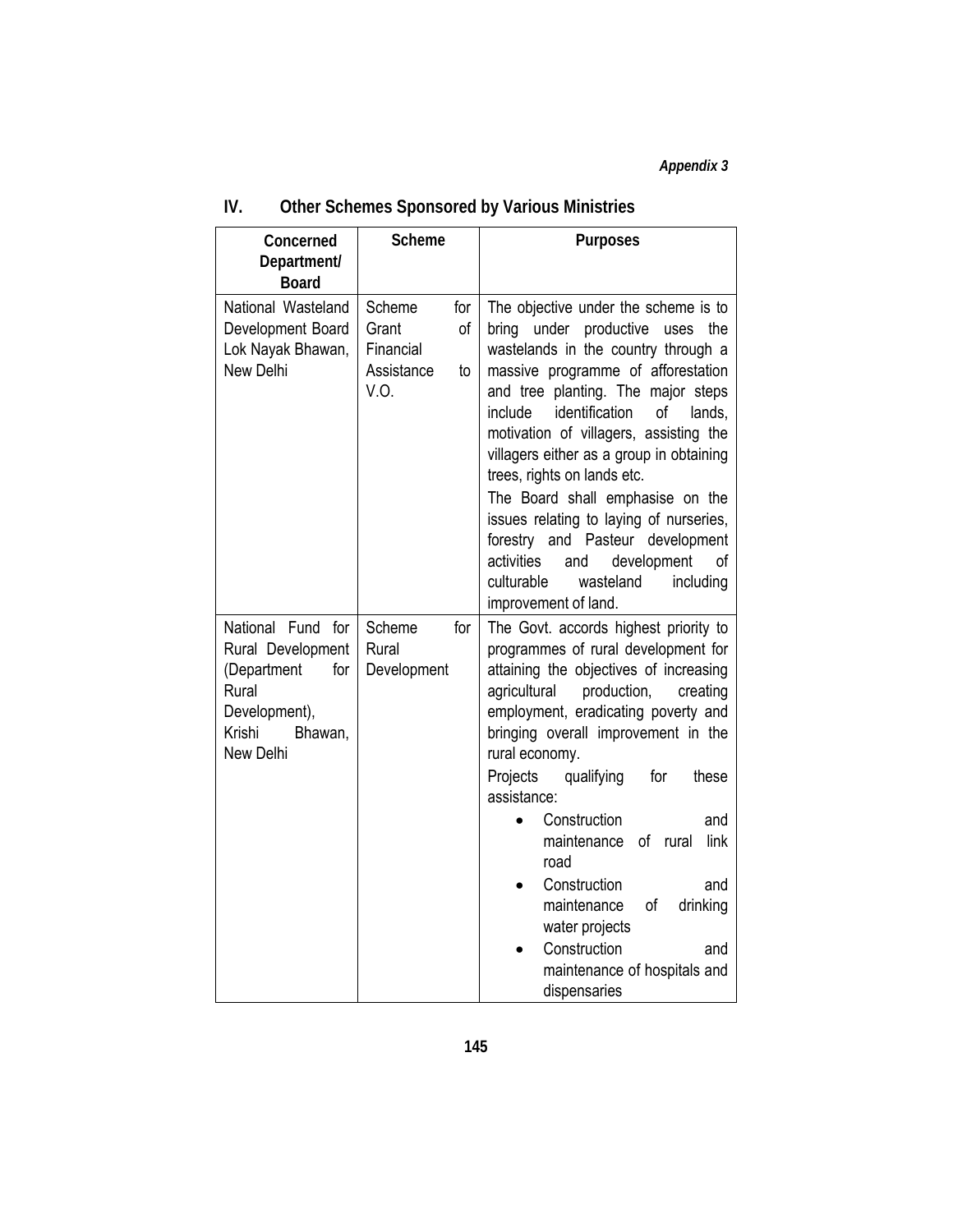| Technical Guide on Internal Audit of Not-for-Profit Organisations (NPOs) |  |  |
|--------------------------------------------------------------------------|--|--|
|                                                                          |  |  |

|  | Establishment                 |     | nt.        | rural |
|--|-------------------------------|-----|------------|-------|
|  | industries and animal product |     |            |       |
|  | units                         | tor | generating |       |
|  | employment in rural areas.    |     |            |       |

### **V. Ministry of Home Affairs**

Provides grants-in-aid to voluntary organizations to undertake activities for the cause of national integration and communal harmony, such as, inter-community celebration of National Days and festivals, cultural shows, essays and painting competitions, inter-regional camps, exchange of visits, public meetings, exhibitions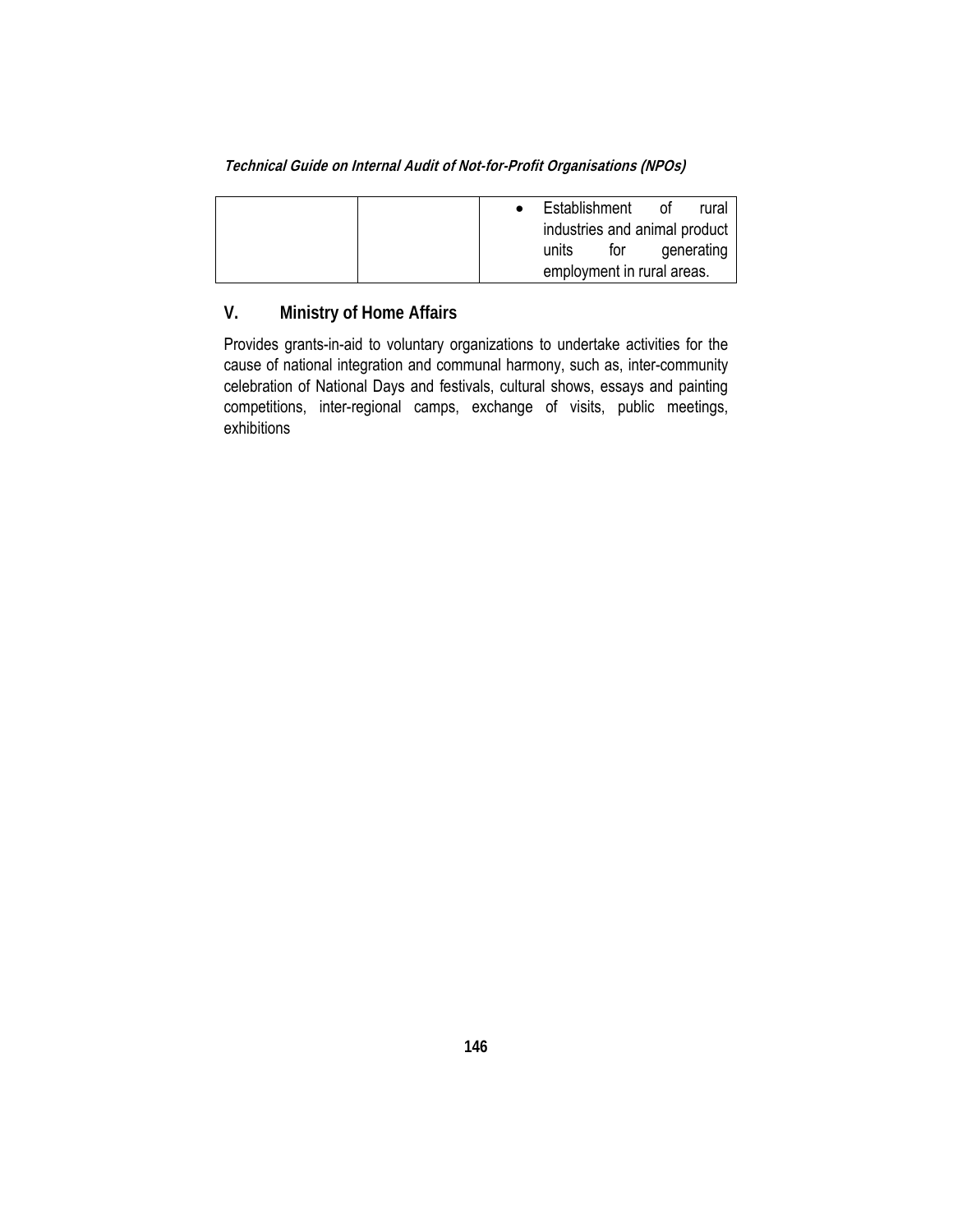## **Appendix 4 Frequently Asked Questions (FAQs) Related to FCRA, 2010**

Following are the Frequently Asked Questions (FAQs) related to FCRA, 2010:

**1. What will be the status of existing registered trust under FCRA, 1976?** 

Any Association registered with the Central Government under Section 6 of the FCRA, 1976, as it stood immediately before the commencement of this Act, shall be deemed to have been registered under this act and such registration shall be valid for a period of five years from the date from which this section comes into force.

**2. Whether organization can invest foreign contribution in M.F and what will be the status of existing investment?** 

No organization can invest foreign contribution in mutual funds. It is advisable to withdraw the existing investment in mutual funds.

#### **3. Can Association have multiple bank accounts**?

Yes, association can have multiple bank accounts for utilizing the foreign contribution. It is important to note here that it is obligatory for all associations to receive the foreign contribution in one bank account designated for the purpose and in no other bank account.

**4. What is the last date for submission of annual accounts?** 

Every person who receives foreign contribution under the act shall submit a report in form Fc-6, accompanied by an income and expenditure statement, receipt and Payment account, and balance sheet for every financial year beginning on the 1st day of April within nine months of the closure of the financial year i.e. before 31<sup>st</sup> of December every year.

**5. What are the documents required to be submitted with annual accounts**?

Form FC 6/ FC 7/ FC8 as the case may be to be accompanied with statement of receipt and payment of foreign contribution, income and expenditure accounts and balance sheet. Every such return in Form FC-6 shall also be accompanied by a copy of a statement of account from the bank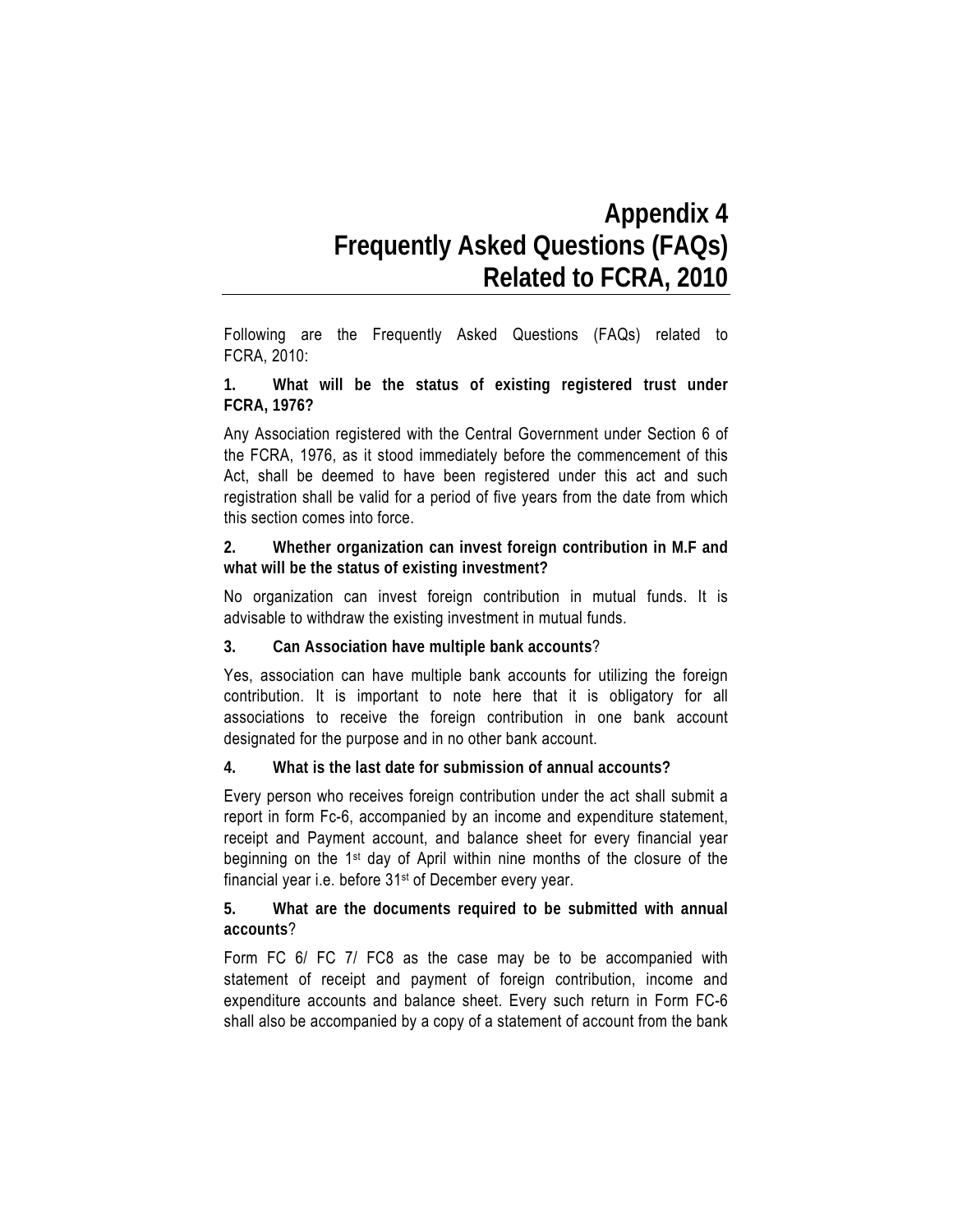where the exclusive foreign contribution account is maintained by person, duly certified by an officer of such bank.

**6. What are the differences in from FC 3 (FCRA, 1976,) and FC – 6 (FCRA 2010**)?

Bifurcation of cash and in kind is required for opening and closing balance. In form FC 6. New column is introduced to include details of places with addresses of specific activities carried out during year.

**7. Whether donation given by a NRI (Non Resident Indian) is treated as Foreign Contribution?** 

It is important to note here that any donation received from foreign source will constitute to be a foreign contribution. In case of NRI if he/she posses the Indian Passport (i.e. holding Indian Nationality) than such donation will not be treated as foreign contribution.

#### **8. Can foreign contribution be received in Rupees?**

Yes, donation from foreign source in any currency will constitute to be foreign contribution.

#### **9. Who can receive foreign contribution?**

Person having definite cultural, economic, educational, religious or social programmed shall accept foreign contribution subject to condition that such person obtains a certificate of registration from central government.

#### **10. Who cannot receive foreign contribution**?

No foreign contribution shall be accepted by any:

- (a) candidate for election;
- (b) correspondent, columnist, cartoonist, editor. Owner, printer or publisher of a registered newspaper;
- (c) Judge, Government servant or employee of any corporation or any other body controlled or owned by the Government;
- (d) Member of any Legislature;
- (e) Political party or office-bearer thereof;
- (f) Organization of a political nature as may be specified under subsection (1) of section 5 by the Central Government;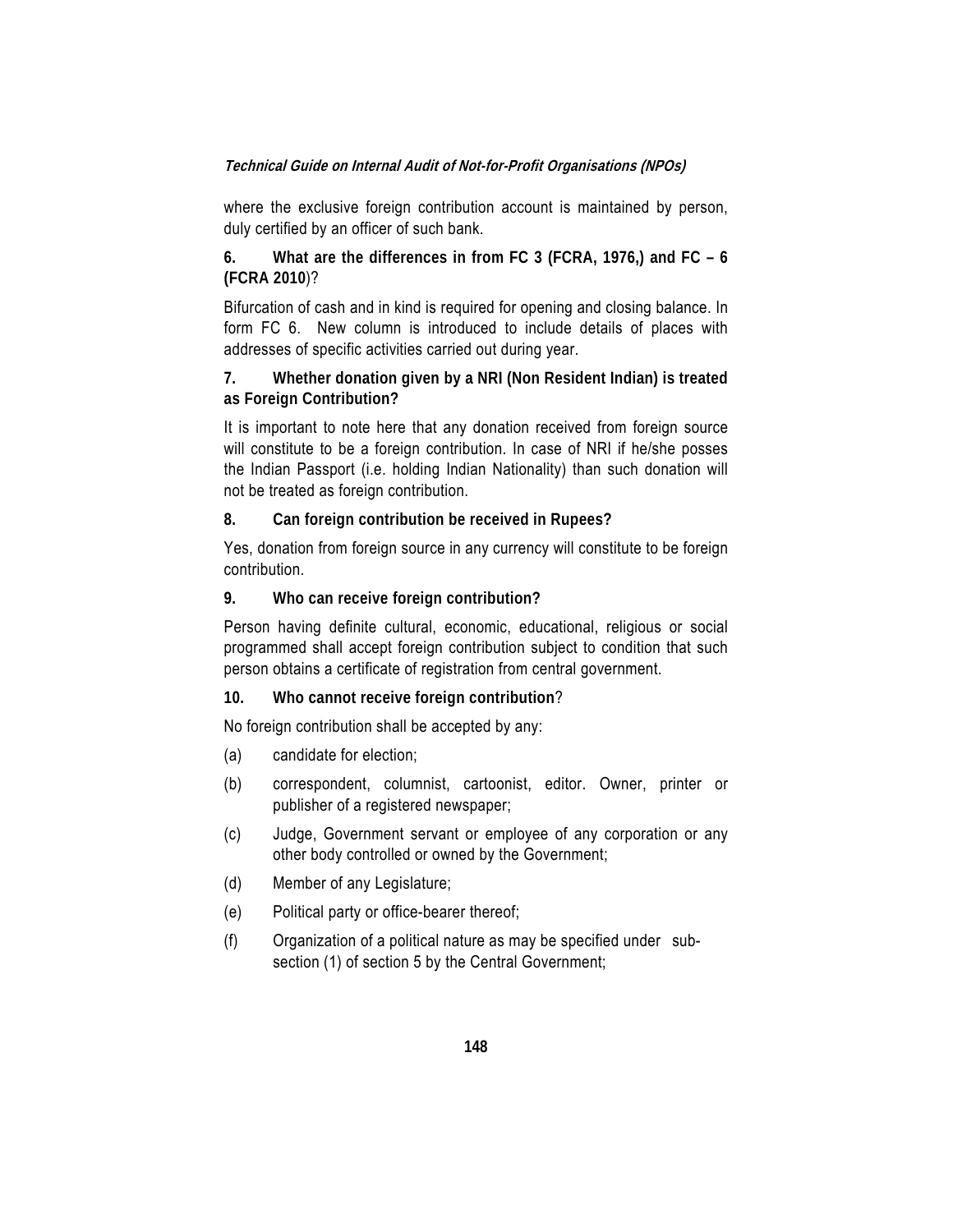#### *Frequently Asked Questions (FAQs) Related to FCRA, 2010*

- (g) Association or company engaged in the production or broadcast of audio news or audio visual news or current affairs programmes through any electronic mode, or any other electronic form as defined in clause (r) of sub-section (1) of section 2 of the information Technology Act, 2000 or any other mode of mass communication;
- (h) Correspondent or columnist, cartoonist, editor, owner of the association or company referred to in clause (g).

Explanation - In clause (c) and section 6, the expression "corporation" means a corporation owned or controlled by the Government and includes a Government company as defined in section 617 of the Companies Act, 1956.

**11. Which are the purposes where provisions of Section 3 will not apply**?

Nothing contained in section 3 shall apply to the acceptance, by any person specified in that section, of any foreign contribution where such contribution is accepted by him subject to the provisions of section 10:

- (a) by way of salary, wages or other remuneration due to him or to any group of persons working under him, from any foreign source or by way of payment in the ordinary course of business transacted in India by such foreign source; or
- (b) by way payment, in the course of international trade or commerce, or in the ordinary course of business transacted by him outside India; or
- (c) as an agent of a foreign source in relation to any transaction made by such foreign source with the Central Government or state Government; or
- (d) by way of a gift or presentation made to him as a member of any Indian delegation, provided that such gift or present was accepted in accordance with the rules made by the Central Government with regard to the acceptance or retention of such gift or presentation; or
- (e) from his relative; or
- (f) by way of remittance received, in the ordinary course of business through any official channel, post office, or any authorized person in foreign exchange under the foreign Exchange management Act, 1999; or
- (g) by way of any scholarship, stipend or any payment of like nature.

Provided that in case any foreign contribution received by any person specified under section 3, for any of the purposes other than those specified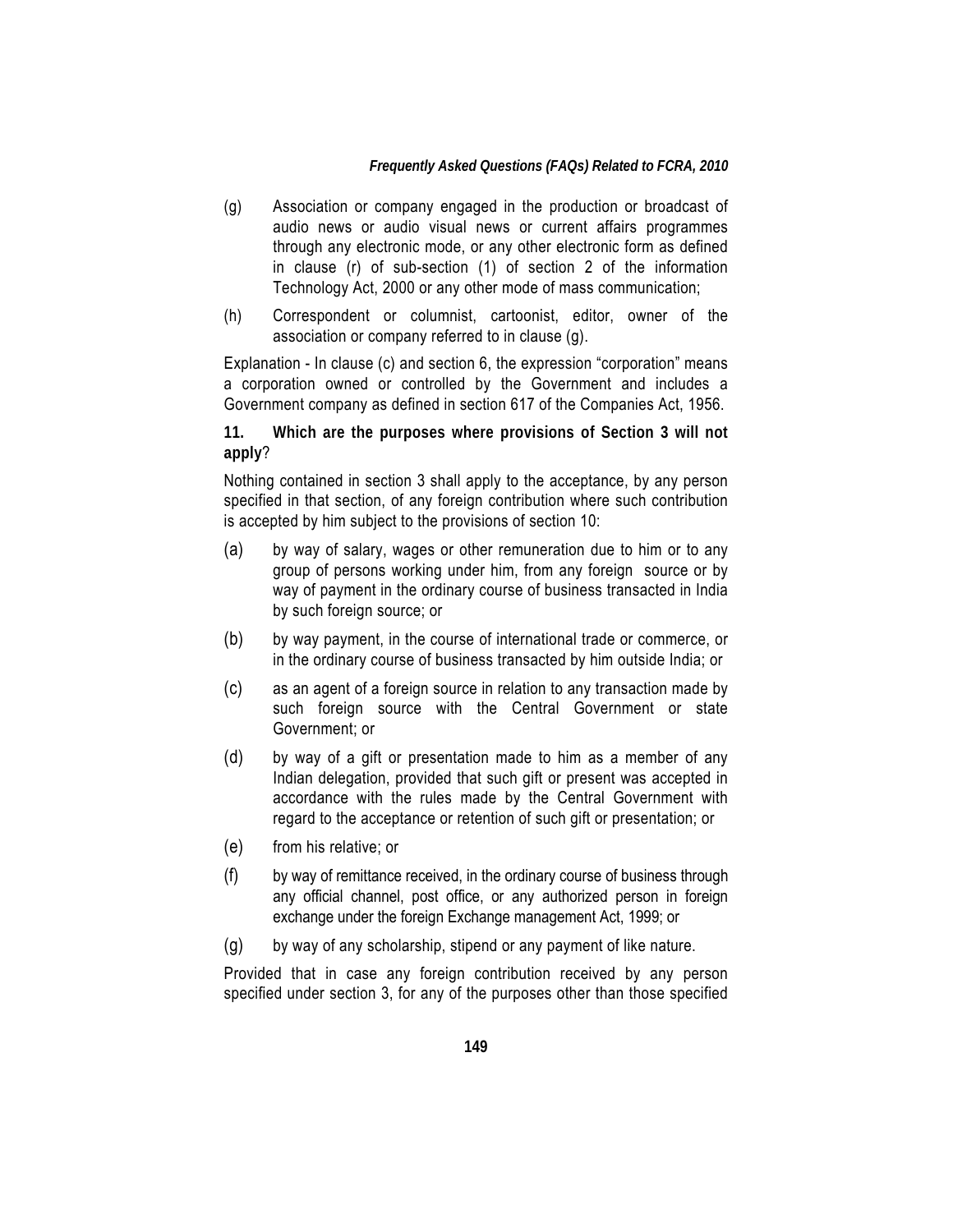under this section, such contribution shall be deemed to have been accepted in contravention of the provisions of section 3.

**12. Is it necessary to submit form FC 6 in case no foreign contribution is received during year?** 

Yes, even NIL FC6 is required to submit every year.

**13. What will be the status of application made for registration or prior permission under FCRA 1976 but not disposed of before the date of commencement of Foreign Contribution (Regulation) Rules, 2011?** 

It shall be deemed to be an application for registration or prior permission, as the case may be, under FCR Rules 2011, subject to condition that the applicant furnishes the prescribed fees for such registration or prior permission, as the case may be.

**14. Whether a Company incorporated in India under the Companies Act, 1956 having its operations in two or more countries is to be treated as an MNC under FCRA, 2010?** 

No. However, the definition of 'foreign source' under section 2(j) (vi) may be seen.

**15. Whether foreigners can be appointed as Executive Committee members?** 

Organizations having foreign nationals as members of their executive committees or governing bodies are generally not permitted to receive foreign contribution. However, foreign nationals, fulfilling the following conditions, may be appointed as Executive Committee members, after obtaining prior permission of the Central Government:

- (i) the foreigner is married to an Indian citizen;
- $(i)$  the foreigner has been living and working in India for at least five years;
- (iii) the foreigner has made available his/her specialized knowledge, especially in the medical and health related fields on a voluntary basis in India, in the past;
- (iv) the foreigner is part of the Board of Trustees/Executive Committee in terms of the provisions in an inter- governmental agreement;
- (v) the foreigner is part of the Board of Trustee/Executive Committee, in an ex-officio capacity representing a multilateral body which is exempted from the definition of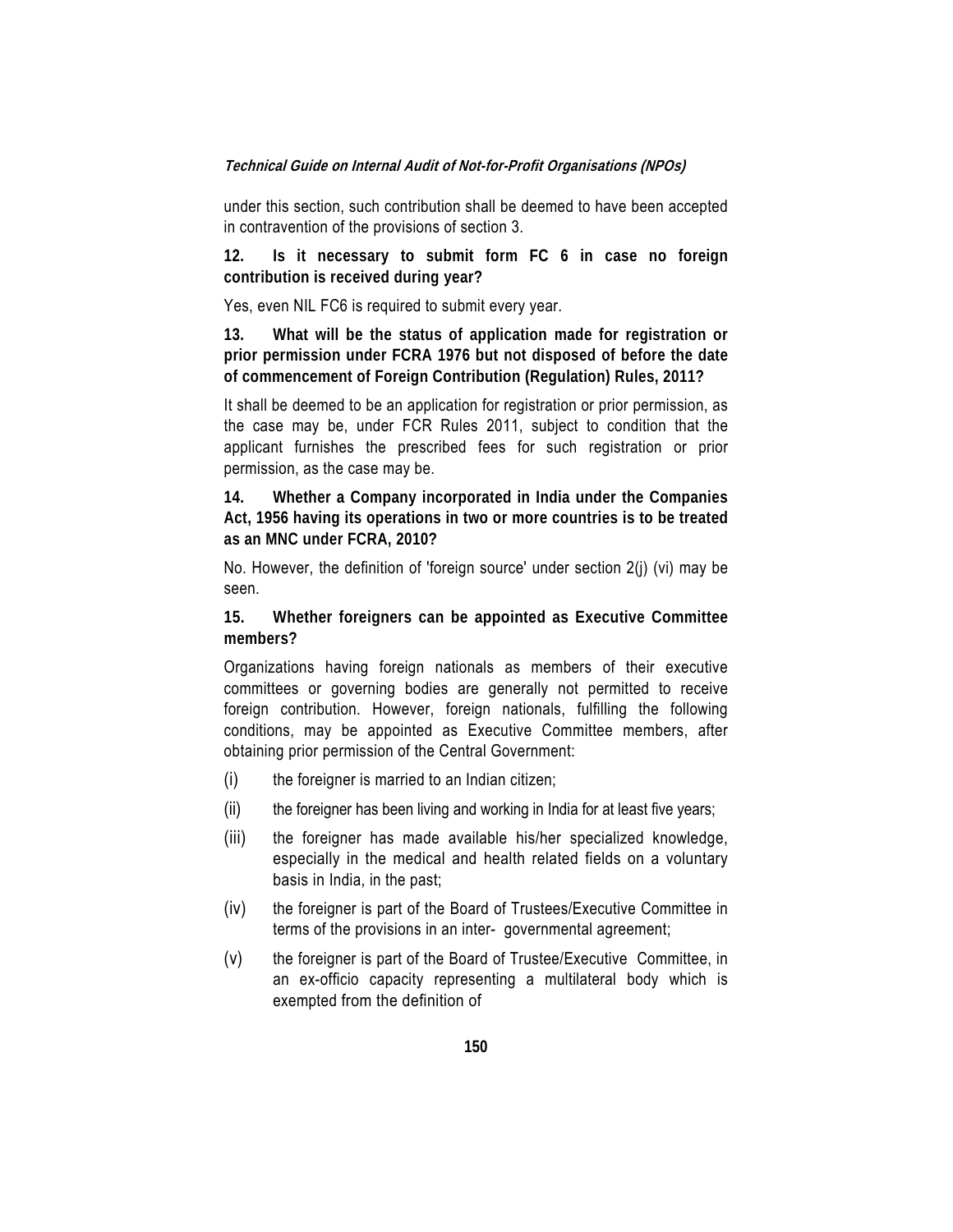(vi) Foreign source. The need for such an appointment should, however, be adequately justified.

**16. Whether Government servants, Judges and employees of a Government owned/controlled company/body can be on the executive committees/boards of an association?** 

Yes. The legal entity of a 'person' under FCRA, 2010 is distinct from am individual person. Therefore, individuals who cannot receive foreign contribution may happen to be on the executive committees/boards of such an association.

**17. Whether foreign remittances received from a relative are to be treated as foreign contribution as per FCRA, 2010?** 

The position in this regard as given in Section 4(e) of FCRA, 2010 and Rule 6 of FCRR, 2011 are as under:

Subject to the provisions of section 10 of the FCRA, 2010, nothing contained in section 3 of the Act shall apply to the acceptance, by any person specified in that section, of any foreign contribution where such contribution is accepted by him from his relative. However, in terms of Rule 6 of FCRR, 2011, any person receiving foreign contribution in excess of one lakh rupees or equivalent thereto in a financial year from any of his relatives shall inform the Central Government in Form FC-1 within thirty days from the date of receipt of such contribution. Available on the website http://mha.nic.in/fcra/forms/fc-1.pdf.

**18. What is the procedure for change of designated Bank Account?** 

For change of the bank account, an application in prescribed form mentioning the details of the old bank account and the proposed new bank account along with justification for change of designated bank, name/ address of the society, copy of registration under FCRA, copy of fresh resolution of the executive committee (in English or Hindi) for change of designated back account, certificate from the proposed bank (copy of Bank Pass Book is not acceptable) that the account is being opened exclusively for FCRA, may be submitted to MHA. This form is available on website http://mha.nic.in/fcra/forms/chng\_name\_addr.pdf.

**19. What are the eligibility criteria for registration?** 

For grant of registration, the association should:

(i) be registered under the Societies Registration Act, 186 or the Indian Trusts Act, 1882 or section 25 of the Companies Act, 1956;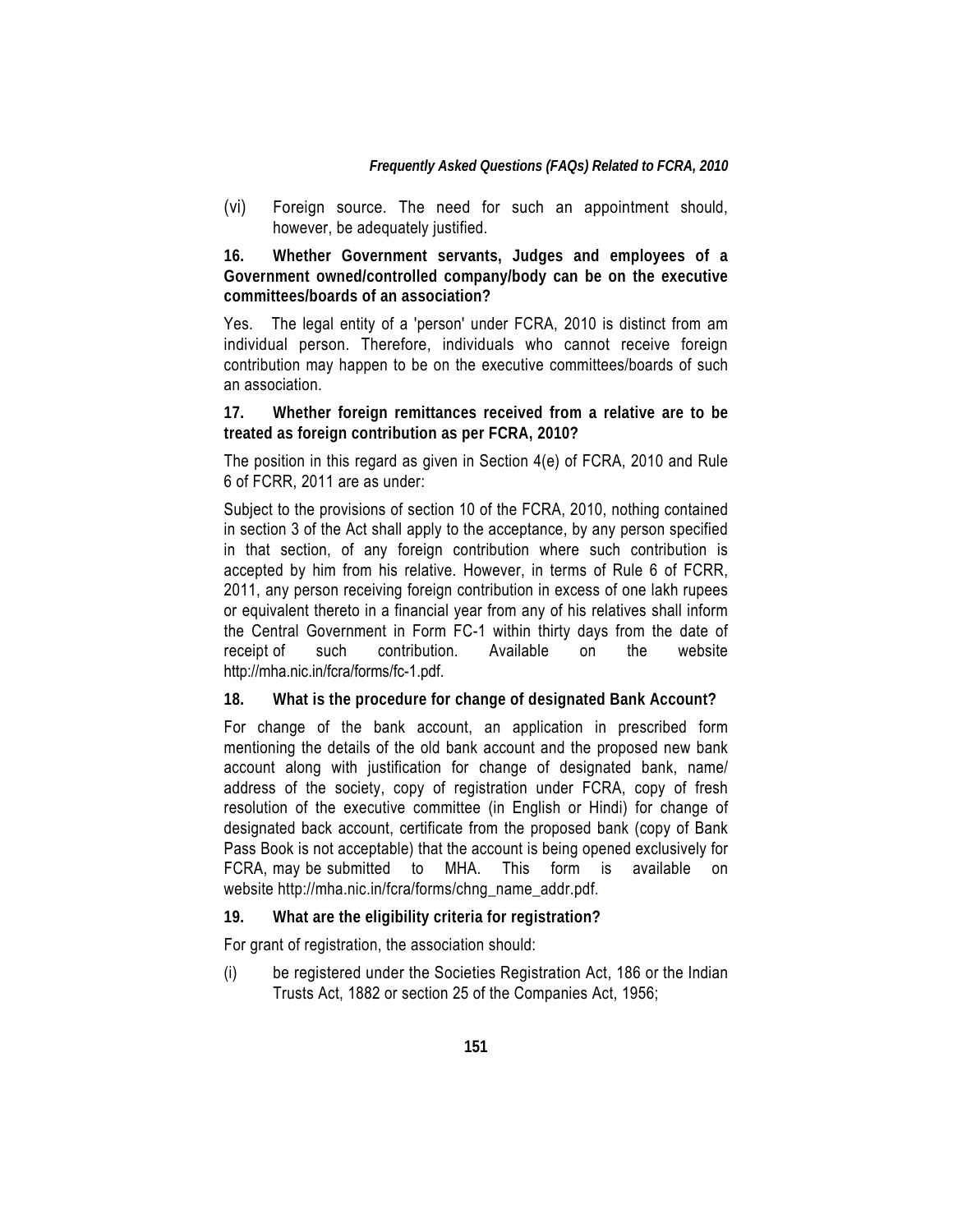- (ii) normally be in existence for at least three years and has undertaken reasonable activity in its chosen field for the benefit of the society for which the foreign contribution is proposed to be utilized. For this purpose, the association should have spent at least  $\bar{\tau}$  6,00,000 over last three years on its activities, excluding administrative expenditure. Statement of Income & Expenditure duly audited by Chartered Accountant for last three years may be enclosed to substantiate that it meets the financial parameter.
- (iii) meet the following conditions:
	- (a) The person making an application for registration or grant of prior permission under sub-section
		- 1. Sec.12 (4) (a) (1) is not fictitious or benami;
		- 2. has not been prosecuted or convicted for indulging in activities aimed at conversion through inducement or force, either directly or indirectly, from one religious faith to another;
		- 3. has not been prosecuted or convicted for creating communal tension or disharmony in any specified district or any other part of the country;
		- 4. has not been found guilty of diversion or misutilisation of its funds;
		- 5. is not engaged or likely to engage in propagation of sedition or advocate violent methods to achieve its ends;
		- 6. is not likely to use the foreign contribution for personal gains or divert it for undesirable purposes;
		- 7. has not contravened any of the provisions of this Act;
		- 8. has not been prohibited from accepting foreign contribution;
		- 9. the person and/or any of its directors or office bearers has neither been convicted under any law for the time being in neither force nor any prosecution for any offence is pending against him.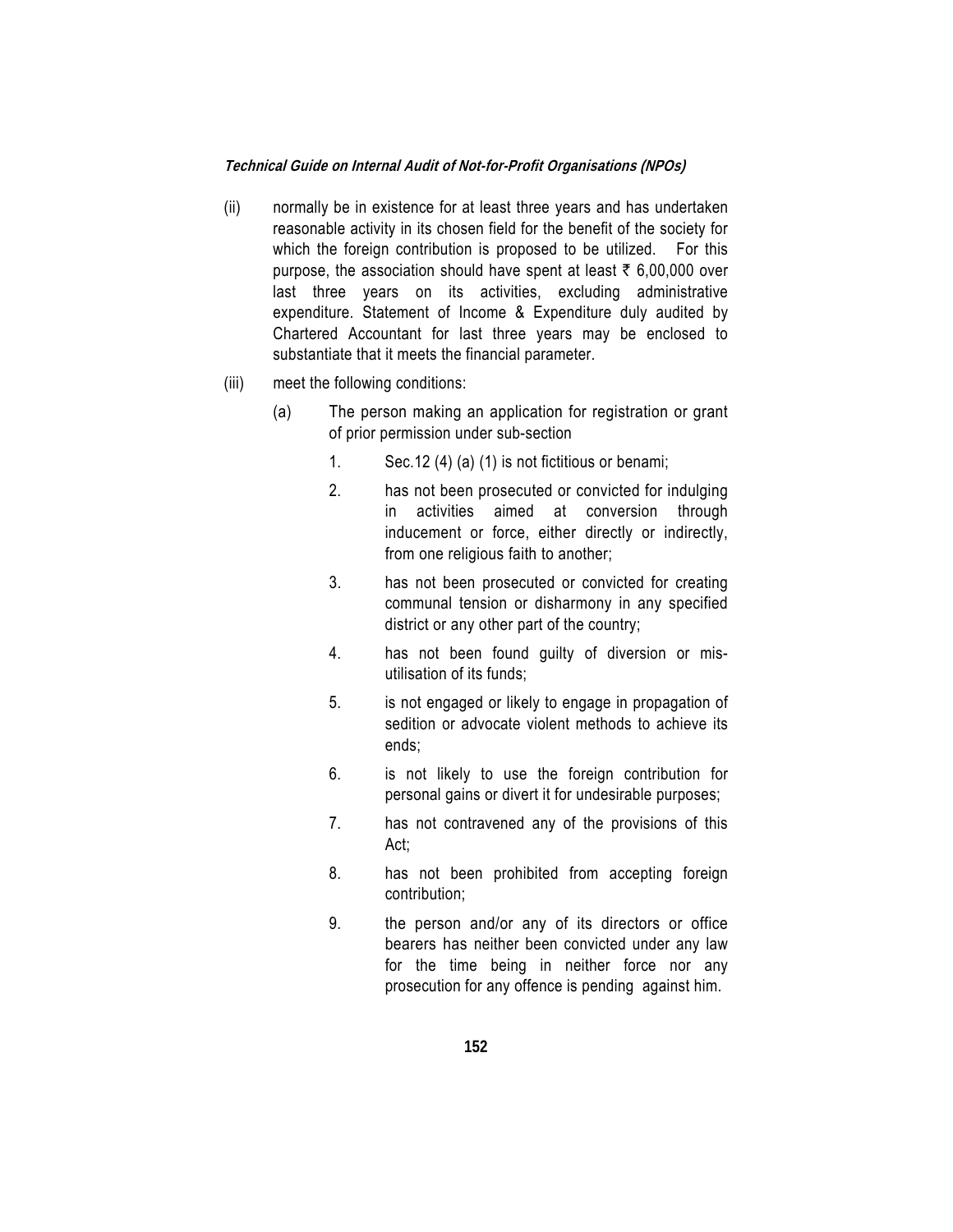#### *Frequently Asked Questions (FAQs) Related to FCRA, 2010*

- (iv) the acceptance of foreign contribution by the association/ person is not likely to affect prejudicially:
	- (i) the sovereignty and integrity of India; or
	- (ii) the security, strategic, scientific or economic interest of the State; or
	- (iii) the public interest; or
	- (iv) freedom or fairness of election to any Legislature; or
	- (v) friendly relation with any foreign State; or
	- (vi) harmony between religious, racial, social, linguistic, regional groups, castes or communities.
- (v) the acceptance of foreign contribution:
	- (i) shall not lead to incitement of an offence;
- (ii) shall not endanger the life or physical safety of any person.
- **20. What are the eligibility criteria for grant of prior permission?**

An organisation in formative stage is not eligible for registration. Such organisation may apply for grant of prior permission under the law.

Prior permission is granted for receipt of specific amount from specific donor for carrying out specific activities/projects. For this purpose, the association should:

- (i) be registered under the Societies Registration Act, 1860 or the Indian Trusts Act, 1882 or section 25 of the Companies Act, 1956;
- (ii) submit a specific commitment letter from the donor; and
- (iii) submit copy of a reasonable project for the benefit of the society for which the foreign contribution is proposed to be utilized.
- (iv) should meet all the conditions for the grant of registration.

**21. Is recommendation of District Collector or District Commissioner or District Magistrate mandatory?** 

No. Submission of verification certificate from the District Collector or District Commissioner or District Magistrate is not mandatory. However, in certain cases, if the amount applied for prior permission is less than  $\bar{\tau}$  50 lakh,submission of such a certificate assists in speedy clearance of the application.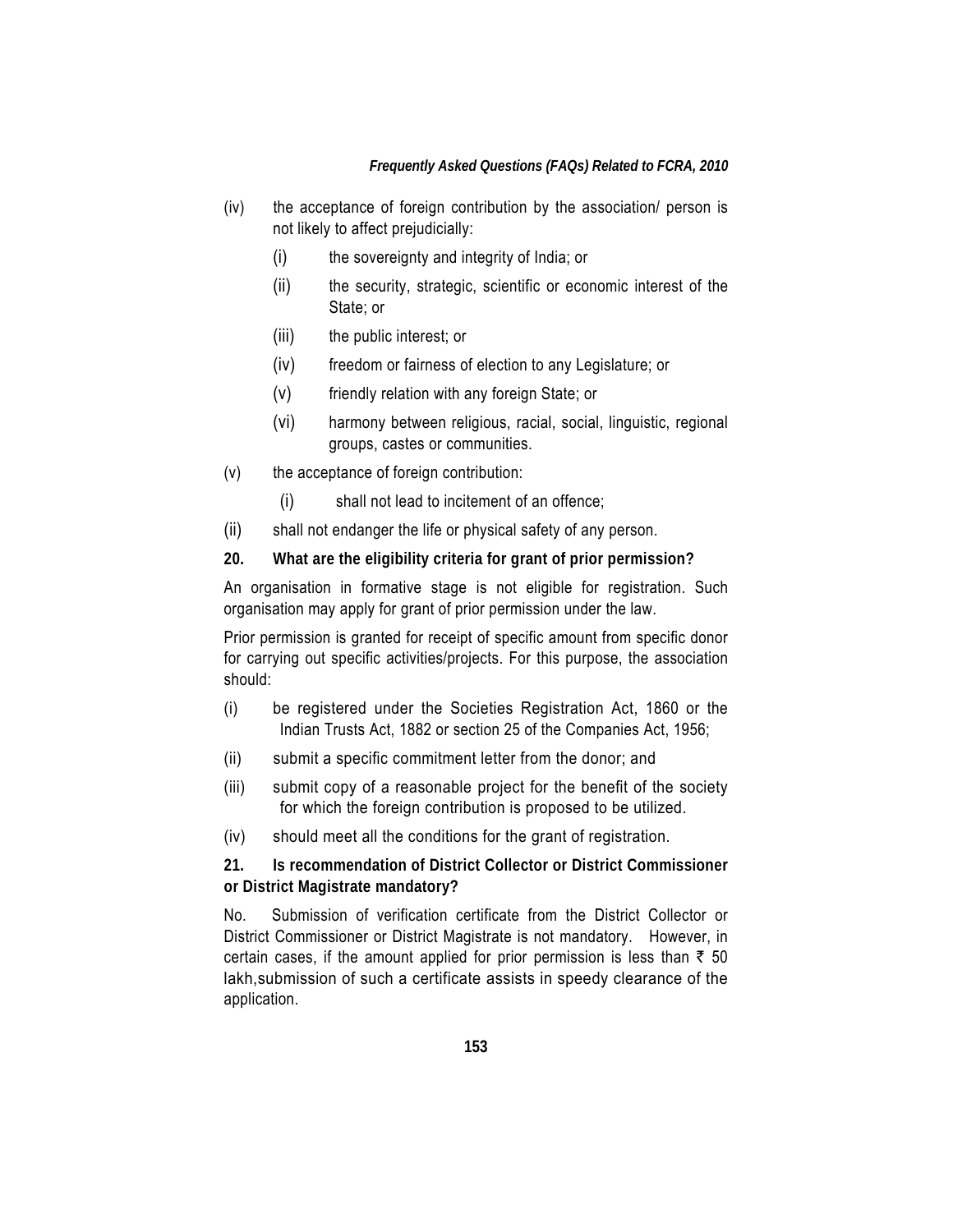**22. If an application for registration or prior permission is submitted online by an association, does it need to submit that application in physical form also?**

Yes. When an application is filed online, a printout of the same may be taken after submission and thereafter, it should be submitted, duly signed, along with the requisite documents to the Ministry of Home Affairs. The prescribed forms for submission of application for grant of Registration and Prior Permission are FC-3 and FC-4 respectively. Available at MHA website http://mha.nic.in/fcra/forms/fc-3.pdf and http://mha.nic.in/fcra/forms/fc-4.pdf, respectively.

- **23. What are the documents to be enclosed with the application?**
- (a) Following documents should be enclosed with the application for grant of Registration:
	- (i) Hard-copy of the online application, duly signed by the Chief Functionary of the association;
	- (ii) Certified copy of registration certificate or Trust deed, as the case may be;
	- (iii) Details of activities during the last three years;
	- (iv) Copies of audited statement of accounts for the past three years (Asset and Liabilities, Receipt and Payment, Income and Expenditure);
	- (v) If functioning as editor, owner, printer or publisher of a publication registered under the Press and Registration of Books Act, 1867, a certificate from the Registrar of Newspaper for India that the publication is not a newspaper in terms of section 1(1) of the said Act.
	- (vi) Fee of by means of demand draft or banker's cheque of  $\bar{\tau}$ 2000/- in favor of the "Pay and Accounts Officer, Ministry of Home Affairs", payable at New Delhi.

(b) Following documents should be enclosed with the application for grant of Prior Permission:

- (i) Hard-copy of the online application, duly signed by the Chief Functionary of the association;
- (ii) Certified copy of registration certificate or Trust deed, as the case may be;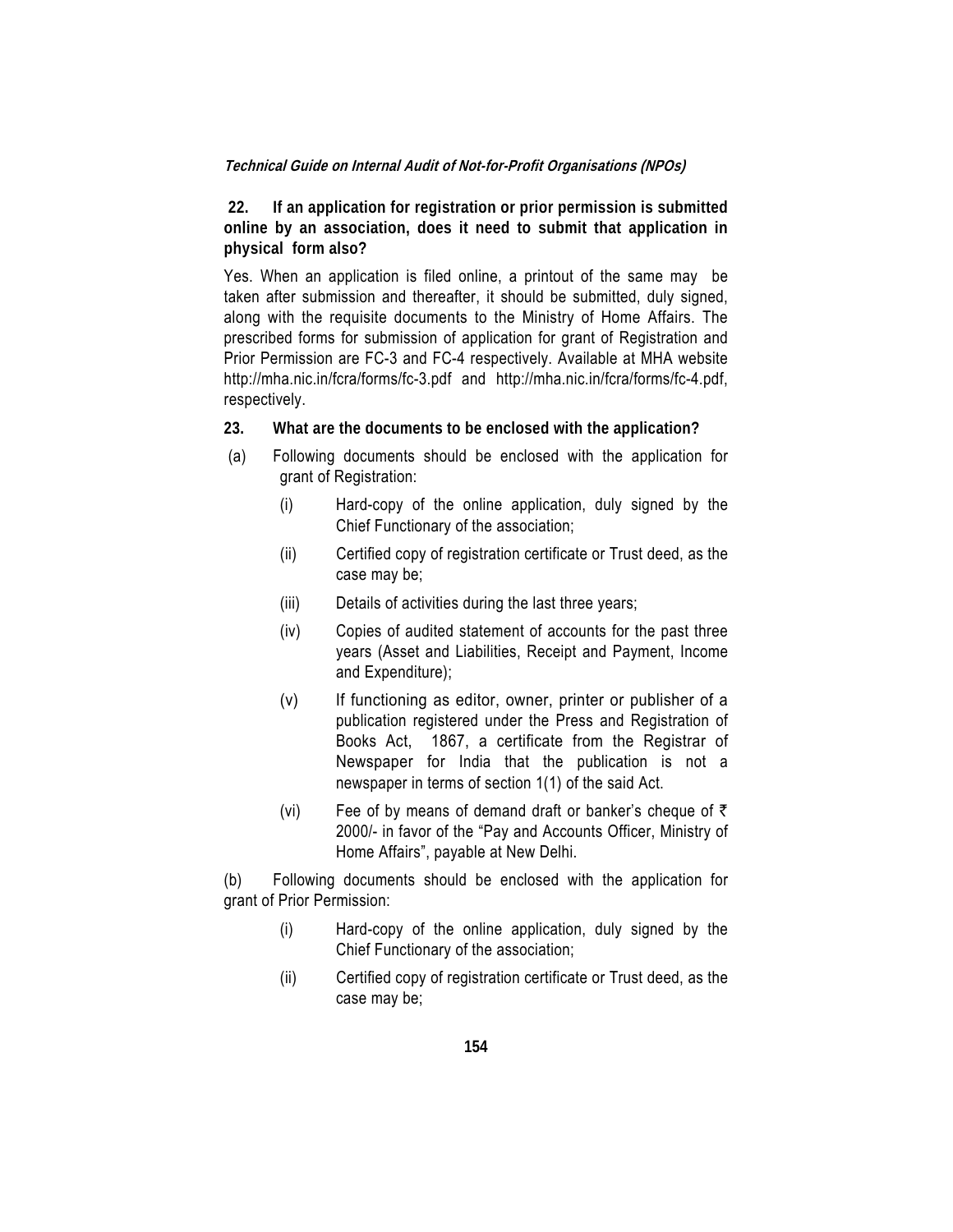- (iii) Commitment letter from foreign donor specifying the amount of foreign contribution;
- (iv) Copy of the project report for which foreign contribution is solicited/being offered;
- (v) If functioning as editor, owner, printer or publisher of a publication registered under the Press and Registration of Books Act, 1867, a certificate from the Registrar of Newspaper for India that the publication is not a newspaper in terms of section 1(1) of the said Act.
- (vi) Fee of by means of demand draft or banker's cheque of  $\bar{\tau}$  1000/- in favor of the "Pay and Accounts Officer, Ministry of Home Affairs", payable at New Delhi.

Note: The hard copy of the on-line application along with all the documents mentioned above must reach the Ministry of Home Affairs, Foreigners Division (FCRA Wing) within thirty days of the submission of the on-line application, failing which the request of the person for grant of registration or prior permission, as the case may be, shall be deemed to have ceased.

**24. How to find the status of pending application for registration/prior permission**?

Status of pending applications for grant of registration or prior permission may be checked on-line from the Ministry of Home Affairs web-site http://mha.nic.in/fcra.htm. One needs to fill in the numbers on acknowledgement letter or any correspondence from MHA (Foreigners Division) in the blank format which pops up on the screen after selection of status enquiry icon (registration/prior permission, as the case may be)

**25. Is there any restrictions on transfer of funds to other organisations?** 

Yes. Section 7 of FCRA, 2010 states:-

"No person who :

- (a) is registered and granted a certificate or has obtained prior permission under this Act; and
- (b) receives any foreign contribution, shall transfer such foreign contribution to any other person unless such other person is also registered and had been granted the certificate or obtained the prior permission under this Act:

Provided that such person may transfer, with the prior approval of the Central Government, a part of such foreign contribution to any other person who has not been granted a certificate or obtained permission under this Act in accordance with the rules made by the Central Government."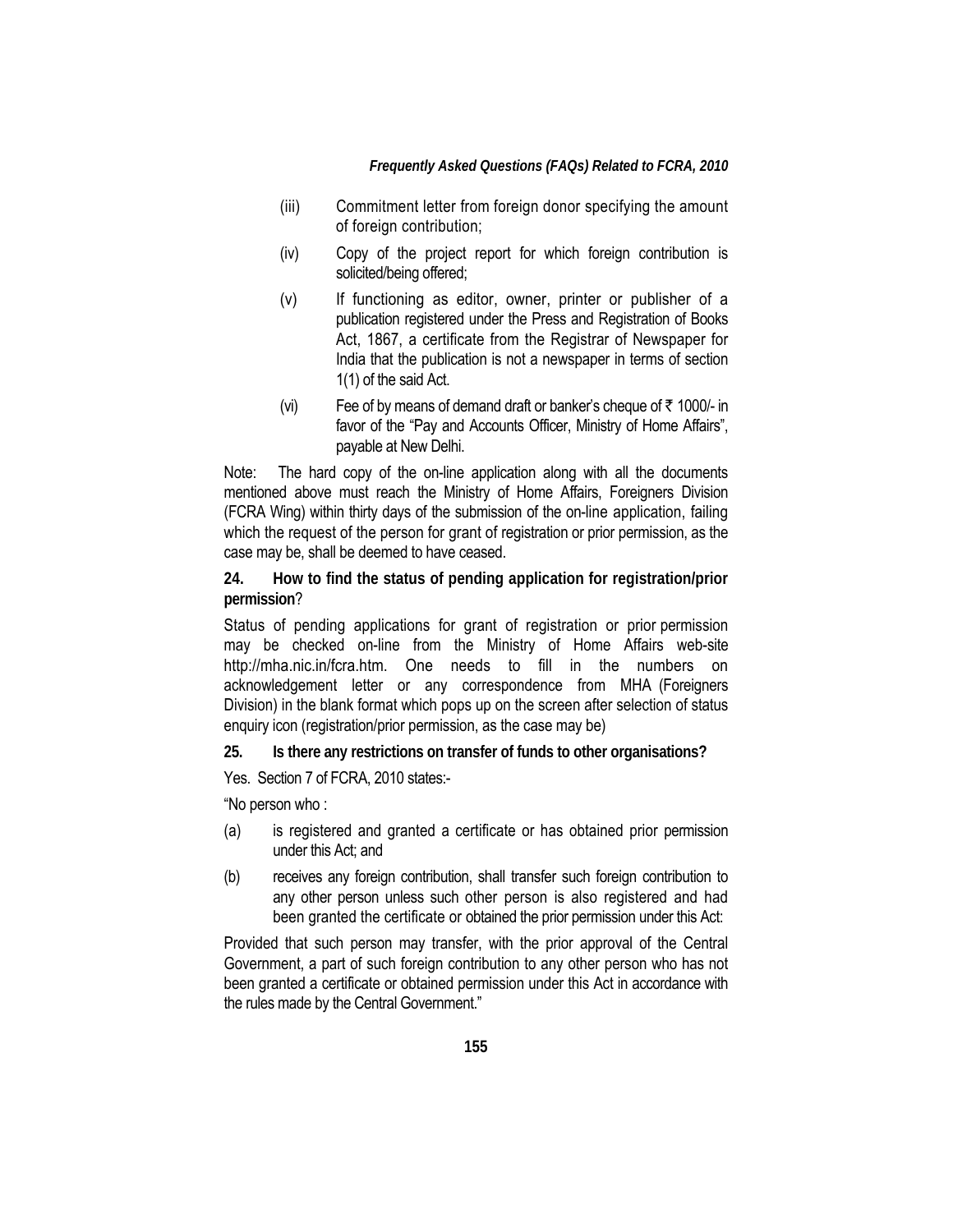It may further be noted that Rule 24 of FCRR, 2011 prescribes the procedure for transferring foreign contribution as under:

"Rule 24: "Procedure for transferring foreign contribution to other registered or unregistered persons:

(1) Any person intending to transfer the foreign contribution may make an application to the Central Government in Form FC-10.

http://mha.nic.in/fcra/forms/fc-10.pdf

(2) The Central Government may permit the transfer in respect of a person who has been granted the certificate of registration or prior permission under section 11 of the Act, in case the recipient person has not been proceeded against under any provision of the Act.

(3) Any transfer of foreign contribution shall be reflected in the returns in Form FC-6 http://mha.nic.in/fcra/forms/fc-6.pdf as well as in Form FC 10http://mha.nic.in/fcra/forms/fc-4.pdf by the transferor and the recipient.

(4) In case the foreign contribution is proposed to be transferred to a person who has not been granted a certificate of registration or prior permission by the Central Government, the person concerned may apply for permission to the Central Government to transfer a part of the foreign contribution, not exceeding ten per cent, of the total value of the foreign contribution received. The application shall be countersigned by the District Magistrate having jurisdiction in the place where the transferred funds are sought to be utilized. The District Magistrate concerned shall take an appropriate decision in the matter within sixty days of the receipt of such request from the person. The donor shall not transfer any foreign contribution until the Central Government has approved the transfer."

**26. How would an organisation that is registered or has obtained prior permission under FCRA and intends to transfer a part of the foreign contribution received by it to another organisation registered under FCRA would know whether the recipient organisation has been proceeded against under FCRA?** 

Where any organisation is proceeded against under FCRA, it is done with due intimation to the organisation concerned. Therefore, the donor organisation is advised to insist on a written undertaking from the intending recipient organisation.

#### **27. What is the procedure for filing Annual Returns?**

An association permitted to accept foreign contribution is required under law to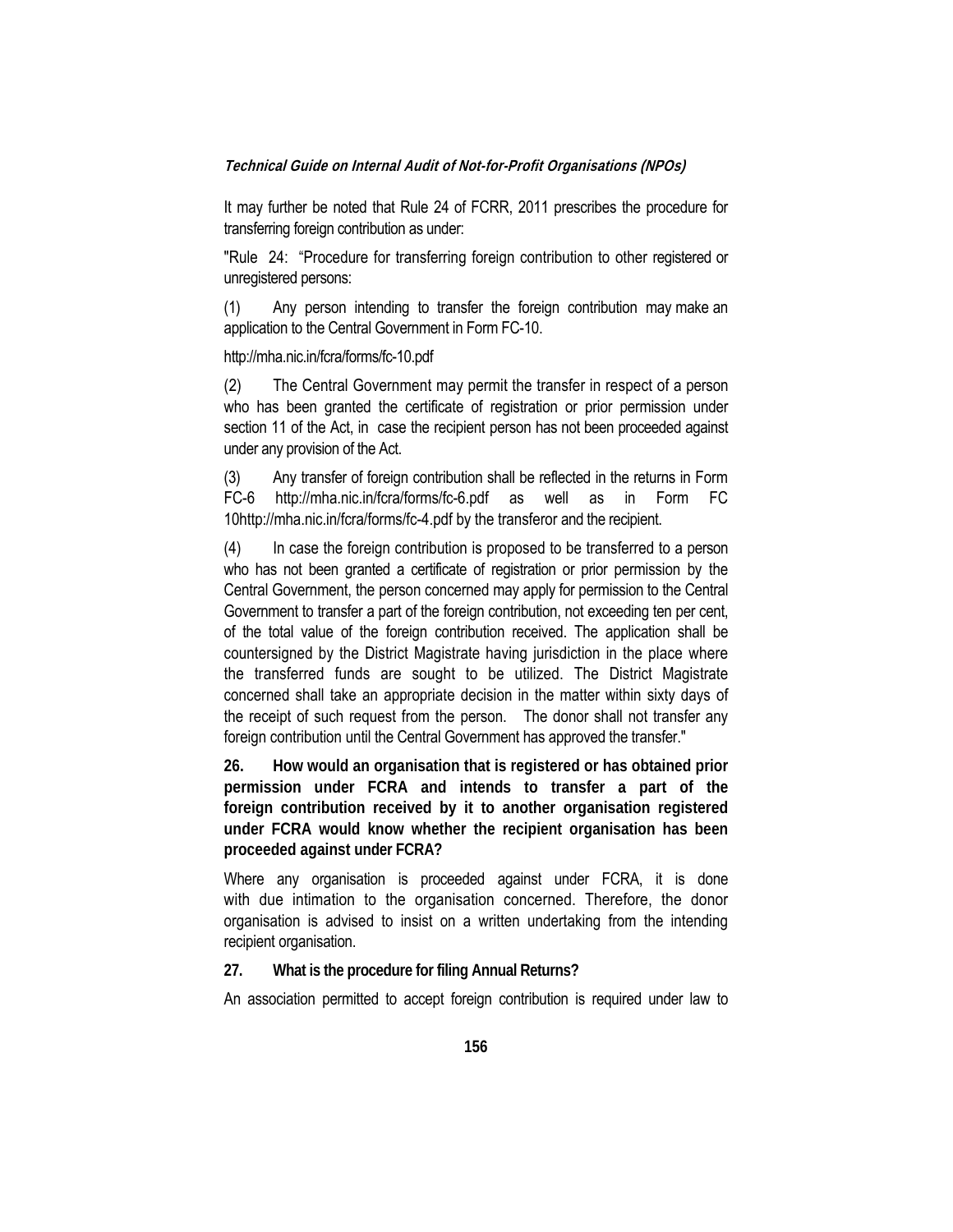#### *Frequently Asked Questions (FAQs) Related to FCRA, 2010*

maintain separate set of accounts and records exclusively for the foreign contribution received and utilized and submit an annual return, duly certified by a Chartered Accountant, giving details of the receipt and purpose-wise utilization of the foreign contribution. The return is to be filed for every financial year (1st April to 31st March) within a period of nine months from the closure of the year i.e. by 31st December each year. Submission of a 'Nil' return, even if there is no receipt/utilization of foreign contribution during the year, is mandatory. The return is to be submitted, in prescribed Form FC -6, duly accompanied with the balance sheet and statement of receipt and payment, which is certified by a Chartered Accountant. The form is available on MHA's web-site http://mha.nic.in/fcra/forms/fc-6.pdf For further details, please refer to Sections 17, 18 and 19 of FCRA, 2010 and Rule 17 of FCRR, 2011.

Note: It may be noted that the annual return for the financial year 2010 - 2011 is to be filed by the 31st December, 2011 in Form FC-3, i.e., as per FCRA, 1976.

#### **28. What is foreign hospitality?**

Foreign Hospitality means any offer, not being a purely casual one, made in cash or kind by a foreign source for providing a person with the costs of travel to any foreign country or territory or with free board, lodging, transport or medical treatment.

**29. Who cannot accept foreign hospitality without prior approval of the Ministry of Home Affairs?** 

No member of a Legislature or office bearer of a political party or Judge or Government servant or employee of any corporation or any other body owned or controlled by the Government shall, while visiting any country or territory outside India, accept, except with the prior permission of the Central Government any foreign hospitality.

Provided that it shall not be necessary to obtain any such permission for an emergent medical aide needed on account of sudden illness contracted during a visit outside India, but, where such foreign hospitality has been received, the person receiving such hospitality shall give, within one month from the date of receipt of such hospitality an intimation to the Central Government as to the receipt of such hospitality, and the source from which, and the manner in which, such hospitality was received by him.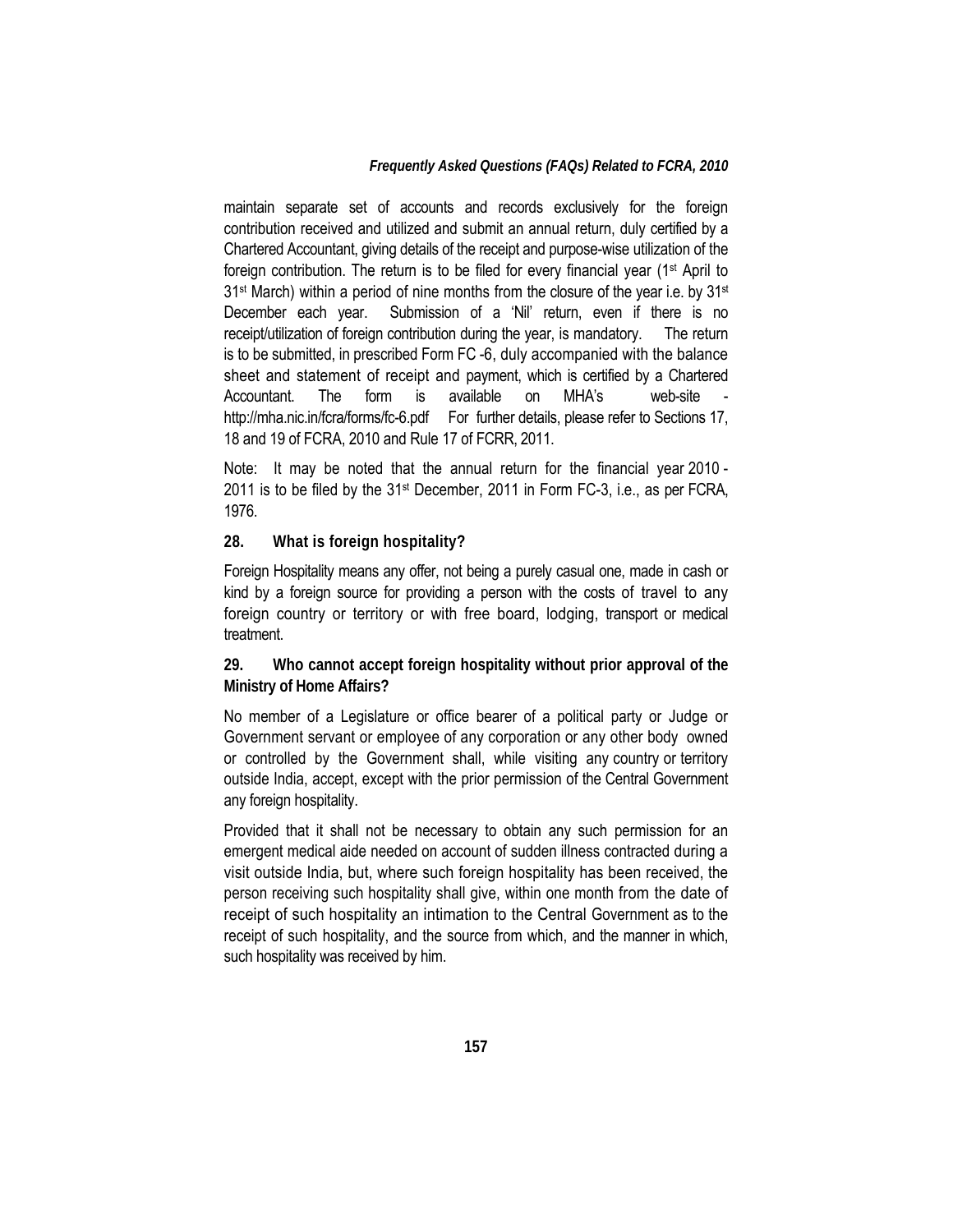**30. How one can seek permission of the Government for receiving foreign hospitality?** 

Application form (Form FC-2) for this purpose is available on MHA's web-site http://mha.nic.in/fcra/forms/fc-2.pdf. In terms of Rule 7 of FCRR, 2011:

- (i) Every application for acceptance of foreign hospitality shall be accompanied by an invitation letter from the host or the host country, as the case may be, and administrative clearance of the Ministry or department concerned in case of visits sponsored by a Ministry or department of the Government.
- (ii) The application for grant of permission to accept foreign hospitality must reach the appropriate authority ordinarily two weeks before the proposed date of onward journey.
- (iii) In case of emergent medical aid needed on account of sudden illness during a visit abroad, the acceptance of foreign hospitality shall be required to be intimated to the Central Government within sixty days of such receipt giving full details including the source, approximate value in Indian Rupees, and the purpose for which and the manner in which it was utilized.

Provided that no such intimation is required if the value of such hospitality in emergent medical aid is up to one lakh rupees or equivalent thereto.

**31. What is the procedure for seeking change in the name/address of the association?** 

For seeking change in the name/address of the association, one should use the prescribed form available on MHA's website http://mha.nic.in/fcra/forms/chng\_name\_addr.pdf and submit the same along with the requisite documents specified therein.

**32. Can an organization, whose violation under FCRA has been condoned, apply for registration/prior permission?** 

After the violation committed by an association has been condoned, the association can apply for prior permission (PP) only by submitting an application in form FC-4 http://mha.nic.in/fcra/forms/fc-4.pdf. Once the PP has been granted and foreign contribution received for specific purpose has been fully/partially utilized and organisation has submitted annual FC-6 http://mha.nic.in/fcra/forms/fc-6.pdf returns and accounts in prescribed format pertaining to the PP, it becomes eligible for consideration of registration under FCRA. Registration would be granted under FCRA, if other parameters are fulfilled by the association.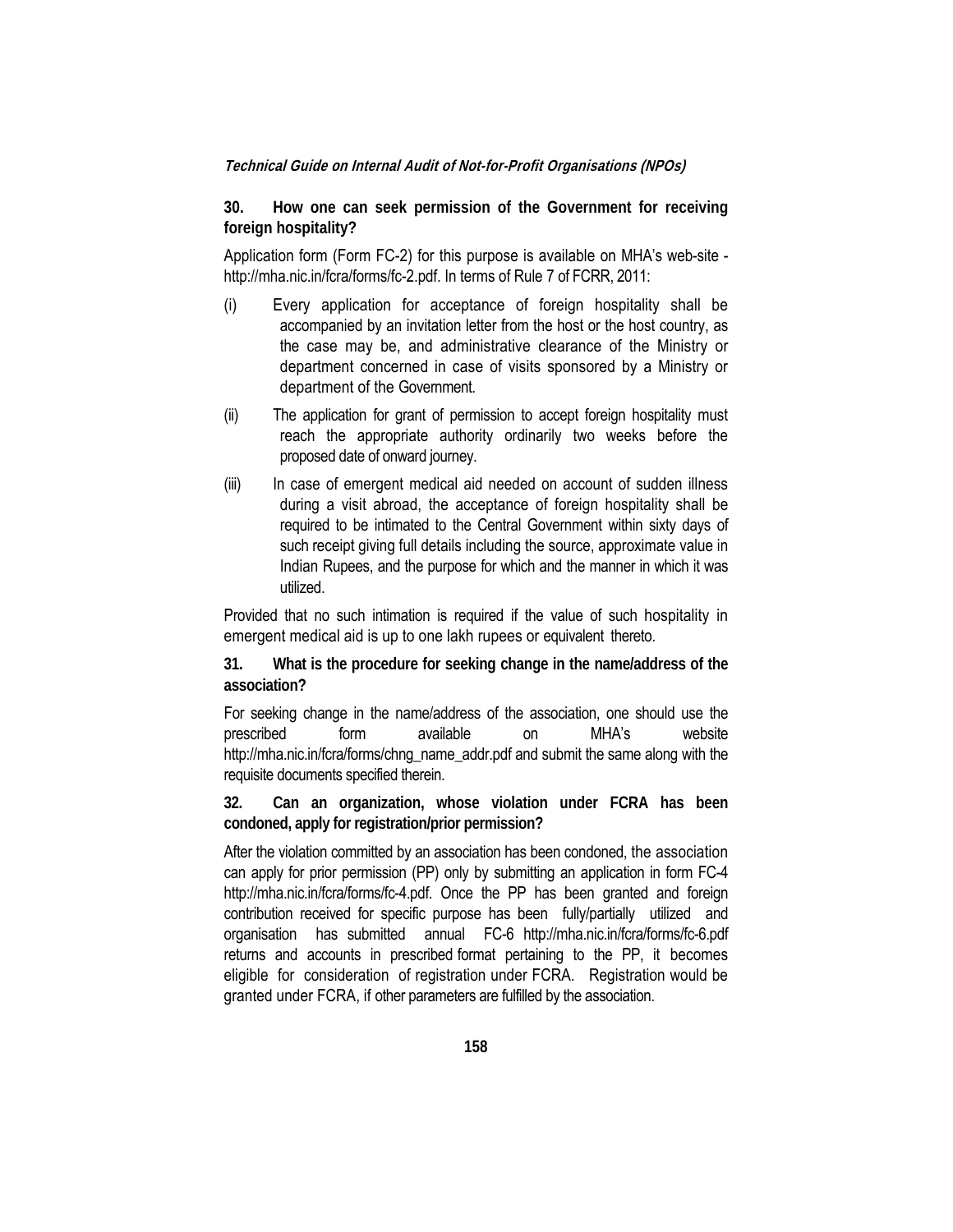**33. Can an association invest the foreign contribution received by it in profitable ventures and proceeds can be utilized for welfare activities?** 

No. The association should utilize such funds for the welfare purpose or activities for which it is received. The utilization should be in line with the objectives of the association. However, foreign contributions can be utilized for self-sustaining activities, not meant for commercial purposes.

**34. Whether interest earned out of foreign contributions be shown as fresh foreign contribution receipt during that year or not?** 

Yes. The interest earned out of such deposit should be shown as second / subsequent foreign contribution receipt in the annual return during the year in which it is earned.

**35. Can the fee paid by the foreign delegates/participants attending/participating in a conference/seminar etc. be termed as foreign contribution and thus require permission from FCRA?** 

Foreign delegates/participants paying "delegate/participation Fees" in foreign currency for participation in a conference/seminar which is utilized for the purpose of meeting the expenditure of hosting the conference/seminar and is not treated as foreign contribution and as such no permission under FCRA is required.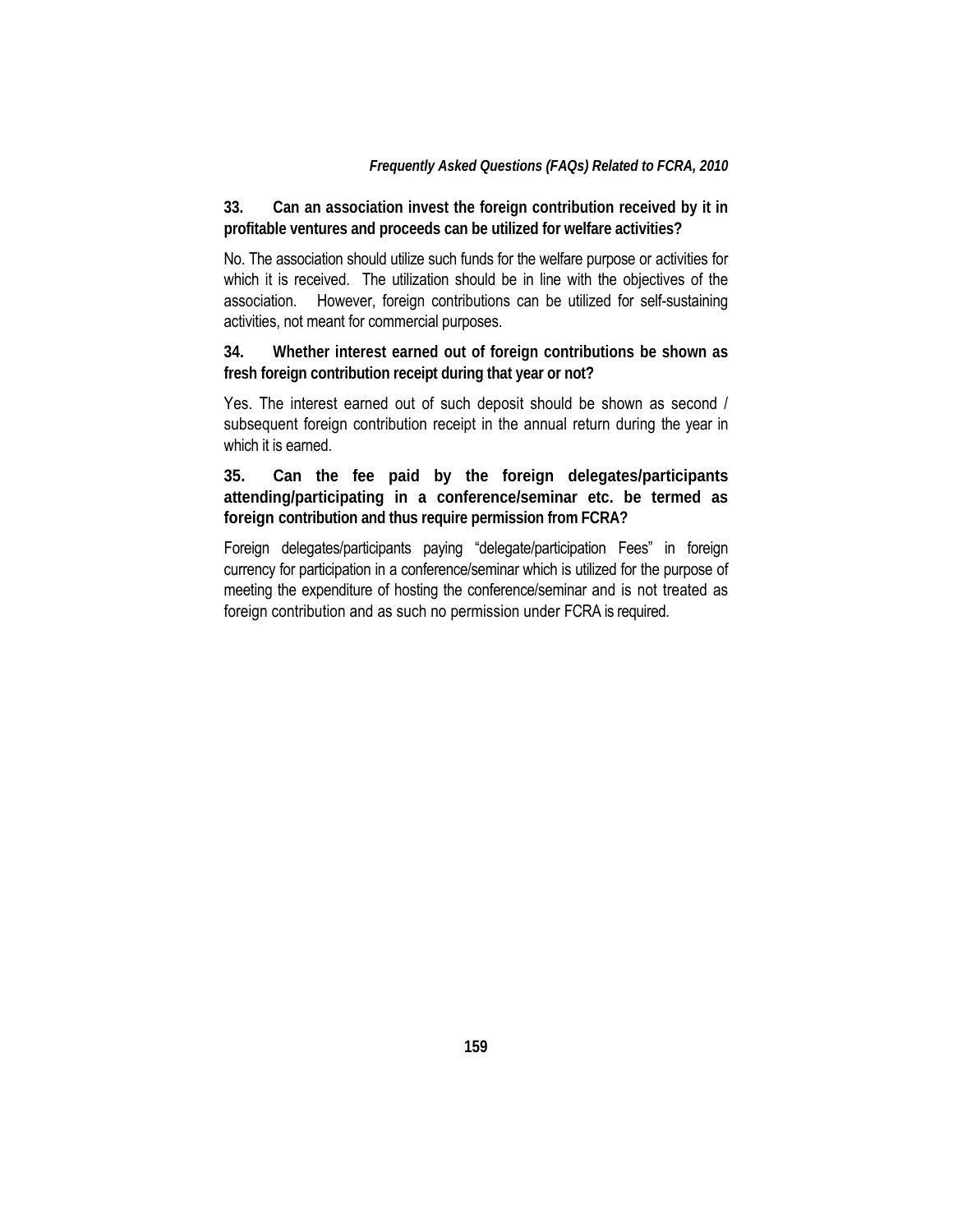# **References**

| Create a Budget that Looks<br>For You                                                          | http://www.snpo.org/samples/V150446.pdf                                                                         |
|------------------------------------------------------------------------------------------------|-----------------------------------------------------------------------------------------------------------------|
| <b>Checklist to Assess Financial</b><br><b>Activities</b><br>Non-profit<br>in<br>Organisations | http://managementhelp.org/organizationalpe<br>rformance/nonprofits/finances.htm                                 |
| First Official Estimates - an<br>NGO for Every 400 People in<br>India                          | http://www.indianexpress.com/news/first-<br>official-estimate-an-ngo-for-every-400-<br>people-in-india/643302/1 |
| Section 25 Companies under<br>Companies Act, 1956                                              | http://www.legalindia.in/section-25-<br>companies-under-companies-act-1956                                      |
| Charitable<br>of<br>Assessment<br><b>Trusts and Institutions</b>                               | http://www.incometaxindia.gov.in/Archive/As<br>sessment_CharitableTrusts_Institutions.pdf                       |
| National All-India Legislation<br>Governing<br>not-for-profit<br>Organizations in India        | http://www.usig.org/countryinfo/india.asp                                                                       |
| The Budgeting Process                                                                          | http://www.nonprofitaccountingbasics.org/re<br>proting-operations/budgeting-process                             |
| Non-Profit Organizations                                                                       | http://www.reallifeaccounting.com/pubs/Articl<br>e_Theme_Non_Profit_Organizations.pdf                           |
| How to do Fund Accounting<br>in Quick Books                                                    | http://community.intuit.com/posts/how-to-<br>do-fund-accounting-in-quickbooks                                   |
| <b>UCSB</b> Campus Information<br>and Procedure Manual- Fund<br>Accounting                     | http://www.controller.ucsb.edu/Resourcesan<br>dPresentations/pdf/deskmanual/fund_accou<br>nting.pdf             |
| <b>Fund Accounting</b>                                                                         | http://en.wikipedia.org/wiki/Fund_Accounting                                                                    |
| <b>Different</b><br>Accounting<br>for<br><b>Types of Funds</b>                                 | http://www.parishresources.org.uk/treasurer<br>s/difffunds.htm                                                  |
| <b>Using Fund Accounting</b>                                                                   | http://www.freechurchaccounting.com/funda<br>ccounting.html                                                     |
| <b>Functional Accounting</b>                                                                   | http://www.notforprofitaccounting.net/2009/1<br>0/14/functional-accounting/                                     |
| The Statements of Functional<br>Measuring<br>Nor<br>Expenses:<br><b>Profit Efficiency</b>      | http://www.understand-<br>accounting.net/StatementofFunctionalExpen<br>se.html                                  |